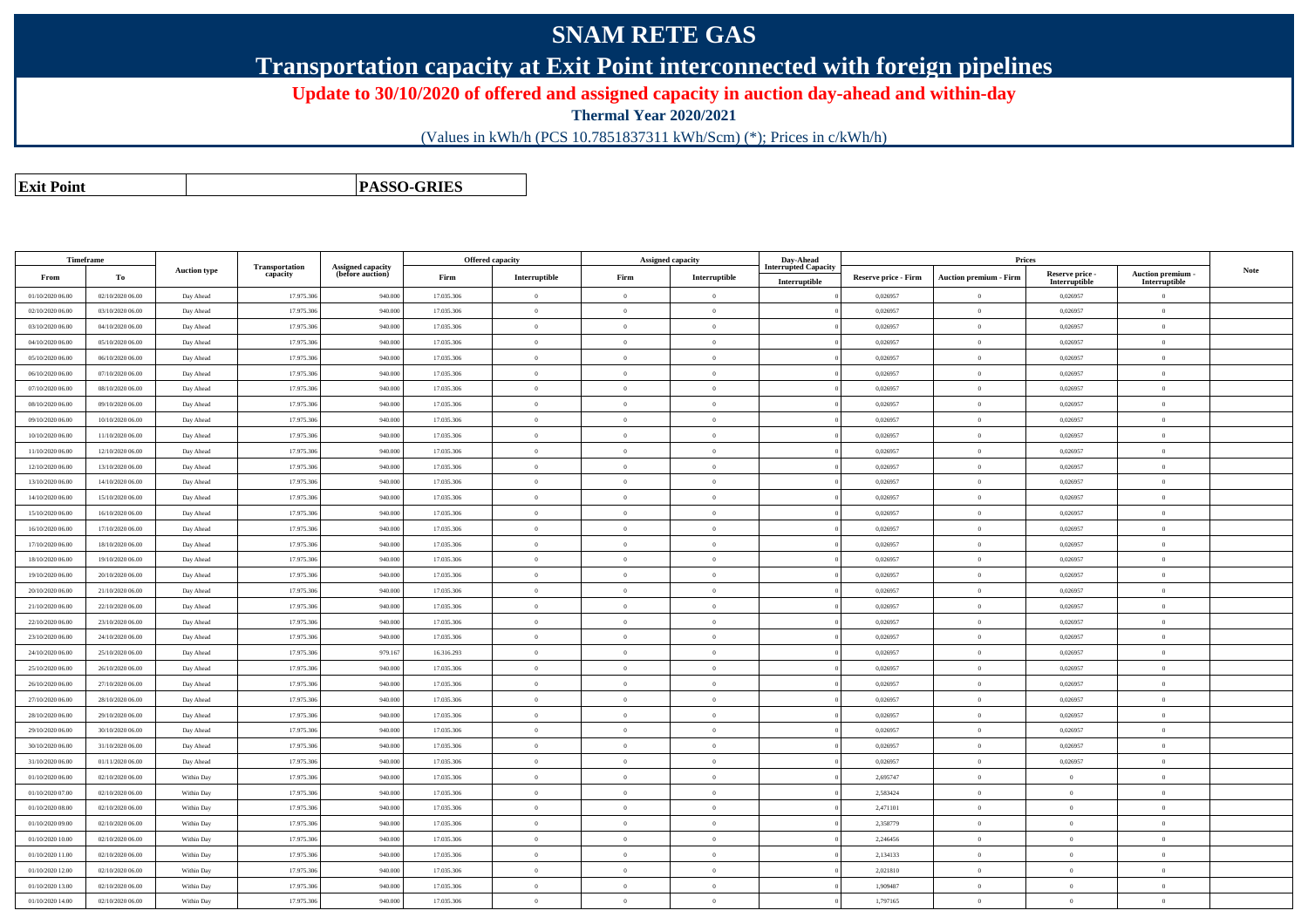| 01/10/2020 15.00                     | 02/10/2020 06:00                     | Within Day               | 17.975.306               | 940.000            | 17.035.306               | $\,$ 0 $\,$        | $\overline{0}$                | $\overline{0}$                 |          | 1,684842             | $\bf{0}$                    | $\overline{0}$             | $\,0\,$                          |  |
|--------------------------------------|--------------------------------------|--------------------------|--------------------------|--------------------|--------------------------|--------------------|-------------------------------|--------------------------------|----------|----------------------|-----------------------------|----------------------------|----------------------------------|--|
| 01/10/2020 16:00                     | 02/10/2020 06:00                     | Within Day               | 17.975.306               | 940,000            | 17.035.306               | $\overline{0}$     | $\overline{0}$                | $\mathbf{0}$                   |          | 1,572519             | $\theta$                    | $\overline{0}$             | $\theta$                         |  |
| 01/10/2020 17:00                     | 02/10/2020 06:00                     | Within Day               | 17.975.306               | 940.000            | 17.035.306               | $\theta$           | $\overline{0}$                | $\overline{0}$                 |          | 1,460196             | $\mathbf{0}$                | $\overline{0}$             | $\overline{0}$                   |  |
| 01/10/2020 18:00                     | 02/10/2020 06.00                     | Within Day               | 17.975.306               | 940.000            | 17.035.306               | $\,$ 0 $\,$        | $\overline{0}$                | $\overline{0}$                 |          | 1,347874             | $\bf{0}$                    | $\overline{0}$             | $\bf{0}$                         |  |
| 01/10/2020 19:00                     | 02/10/2020 06.00                     | Within Day               | 17.975.306               | 940,000            | 17.035.306               | $\bf{0}$           | 1.000                         | $\mathbf{0}$                   |          | 1,235551             | $\bf{0}$                    | $\theta$                   | $\,0\,$                          |  |
| 01/10/2020 20:00                     | 02/10/2020 06:00                     | Within Day               | 17.975.306               | 941.000            | 17.034.306               | $\theta$           | $\overline{0}$                | $\mathbf{0}$                   |          | 1,123228             | $\mathbf{0}$                | $\overline{0}$             | $\overline{0}$                   |  |
| 01/10/2020 21:00                     | 02/10/2020 06:00                     | Within Day               | 17.975.306               | 941.000            | 17.034.306               | $\,$ 0 $\,$        | $\overline{0}$                | $\overline{0}$                 |          | 1,010905             | $\bf{0}$                    | $\overline{0}$             | $\,0\,$                          |  |
| 01/10/2020 22.00                     | 02/10/2020 06.00                     | Within Day               | 17.975.306               | 941.000            | 17.034.306               | $\overline{0}$     | $\overline{0}$                | $\mathbf{0}$                   |          | 0,898582             | $\,$ 0 $\,$                 | $\overline{0}$             | $\theta$                         |  |
| 01/10/2020 23:00                     | 02/10/2020 06:00                     | Within Day               | 17.975.306               | 941.000            | 17.034.306               | $\theta$           | $\overline{0}$                | $\mathbf{0}$                   |          | 0,786260             | $\mathbf{0}$                | $\overline{0}$             | $\overline{0}$                   |  |
| 02/10/2020 00:00                     | 02/10/2020 06.00                     | Within Day               | 17.975.306               | 941.000            | 17.034.306               | $\,$ 0 $\,$        | $\overline{0}$                | $\Omega$                       |          | 0,673937             | $\bf{0}$                    | $\overline{0}$             | $\,0\,$                          |  |
| 02/10/2020 01:00                     | 02/10/2020 06.00                     | Within Day               | 17.975.306               | 941.000            | 17.034.306               | $\bf{0}$           | $\overline{0}$                | $\mathbf{0}$                   |          | 0,561614             | $\bf{0}$                    | $\mathbf{0}$               | $\theta$                         |  |
| 02/10/2020 02.00                     | 02/10/2020 06:00                     | Within Day               | 17.975.306               | 941.000            | 17.034.306               | $\theta$           | $\overline{0}$                | $\overline{0}$                 |          | 0,449291             | $\mathbf{0}$                | $\overline{0}$             | $\overline{0}$                   |  |
| 02/10/2020 03:00                     | 02/10/2020 06:00                     | Within Day               | 17.975.306               | 941.000            | 17.034.306               | $\,$ 0 $\,$        | $\overline{0}$                | $\overline{0}$                 |          | 0,336968             | $\bf{0}$                    | $\overline{0}$             | $\bf{0}$                         |  |
| 02/10/2020 04:00                     | 02/10/2020 06:00                     | Within Day               | 17.975.306               | 941.000            | 17.034.306               | $\bf{0}$           | $\overline{0}$                | $\mathbf{0}$                   |          | 0,224646             | $\bf{0}$                    | $\theta$                   | $\,0\,$                          |  |
| 02/10/2020 05:00                     | 02/10/2020 06:00                     | Within Day               | 17.975.306               | 941.000            | 17.034.306               | $\theta$           | $\overline{0}$                | $\mathbf{0}$                   |          | 0,112323             | $\mathbf{0}$                | $\overline{0}$             | $\overline{0}$                   |  |
| 02/10/2020 06:00                     | 03/10/2020 06.00                     | Within Day               | 17.975.306               | 940.000            | 17.035.306               | $\,$ 0 $\,$        | $\overline{0}$                | $\overline{0}$                 |          | 2,695747             | $\bf{0}$                    | $\overline{0}$             | $\bf{0}$                         |  |
| 02/10/2020 07.00                     | 03/10/2020 06.00                     | Within Day               | 17.975.306               | 940,000            | 17.035.306               | $\,$ 0             | $\overline{0}$                | $\mathbf{0}$                   |          | 2,583424             | $\bf{0}$                    | $\overline{0}$             | $\theta$                         |  |
| 02/10/2020 08:00                     | 03/10/2020 06:00                     | Within Day               | 17.975.306               | 940.000            | 17.035.306               | $\theta$           | $\overline{0}$                | $\mathbf{0}$                   |          | 2,471101             | $\mathbf{0}$                | $\overline{0}$             | $\overline{0}$                   |  |
| 02/10/2020 09:00                     | 03/10/2020 06.00                     | Within Day               | 17.975.306               | 940.000            | 17.035.306               | $\,$ 0 $\,$        | $\overline{0}$                | $\Omega$                       |          | 2,358779             | $\bf{0}$                    | $\overline{0}$             | $\,0\,$                          |  |
| 02/10/2020 10:00                     | 03/10/2020 06.00                     | Within Day               | 17.975.306               | 940,000            | 17.035.306               | $\bf{0}$           | $\overline{0}$                | $\mathbf{0}$                   |          | 2,246456             | $\bf{0}$                    | $\mathbf{0}$               | $\theta$                         |  |
| 02/10/2020 11:00                     | 03/10/2020 06:00                     | Within Day               | 17.975.306               | 940.000            | 17.035.306               | $\theta$           | $\overline{0}$                | $\mathbf{0}$                   |          | 2,134133             | $\mathbf{0}$                | $\overline{0}$             | $\overline{0}$                   |  |
| 02/10/2020 12:00                     | 03/10/2020 06.00                     | Within Day               | 17.975.306               | 940.000            | 17.035.306               | $\,$ 0 $\,$        | $\overline{0}$                | $\overline{0}$                 |          | 2,021810             | $\bf{0}$                    | $\overline{0}$             | $\bf{0}$                         |  |
| 02/10/2020 13:00                     | 03/10/2020 06.00                     | Within Day               | 17.975.306               | 940,000            | 17.035.306               | $\bf{0}$           | $\overline{0}$                | $\mathbf{0}$                   |          | 1,909487             | $\bf{0}$                    | $\mathbf{0}$               | $\,0\,$                          |  |
| 02/10/2020 14:00                     | 03/10/2020 06:00                     | Within Day               | 17.975.306               | 940.000            | 17.035.306               | $\theta$           | $\overline{0}$                | $\mathbf{0}$                   |          | 1,797165             | $\mathbf{0}$                | $\overline{0}$             | $\overline{0}$                   |  |
| 02/10/2020 15:00                     | 03/10/2020 06.00                     | Within Day               | 17.975.306               | 940.000            | 17.035.306               | $\,$ 0 $\,$        | $\overline{0}$                | $\overline{0}$                 |          | 1,684842             | $\bf{0}$                    | $\overline{0}$             | $\,0\,$                          |  |
| 02/10/2020 16:00                     | 03/10/2020 06.00                     | Within Day               | 17.975.306               | 940,000            | 17.035.306               | $\,$ 0             | $\overline{0}$                | $\mathbf{0}$                   |          | 1,572519             | $\bf{0}$                    | $\overline{0}$             | $\theta$                         |  |
| 02/10/2020 17:00                     | 03/10/2020 06:00                     | Within Day               | 17.975.306               | 940.000            | 17.035.306               | $\theta$           | $\overline{0}$                | $\mathbf{0}$                   |          | 1,460196             | $\mathbf{0}$                | $\overline{0}$             | $\overline{0}$                   |  |
| 02/10/2020 18:00                     | 03/10/2020 06:00                     | Within Day               | 17.975.306               | 940.000            | 17.035.306               | $\,$ 0 $\,$        | $\overline{0}$                | $\Omega$                       |          | 1,347874             | $\bf{0}$                    | $\overline{0}$             | $\,0\,$                          |  |
| 02/10/2020 19:00                     | 03/10/2020 06.00                     | Within Day               | 17.975.306               | 940,000            | 17.035.306               | $\bf{0}$           | $\overline{0}$                | $\mathbf{0}$                   |          | 1,235551             | $\bf{0}$                    | $\mathbf{0}$               | $\overline{0}$                   |  |
| 02/10/2020 20:00                     | 03/10/2020 06:00                     | Within Day               | 17.975.306               | 940.000            | 17.035.306               | $\theta$           | $\overline{0}$                | $\overline{0}$                 |          | 1,123228             | $\mathbf{0}$                | $\overline{0}$             | $\overline{0}$                   |  |
| 02/10/2020 21:00                     | 03/10/2020 06:00                     | Within Day               | 17.975.306               | 940.000            | 17.035.306               | $\theta$           | $\overline{0}$                | $\overline{0}$                 |          | 1,010905             | $\,$ 0                      | $\overline{0}$             | $\,$ 0 $\,$                      |  |
| 02/10/2020 22.00                     | 03/10/2020 06.00                     | Within Day               | 17.975.306               | 940,000            | 17.035.306               | $\bf{0}$           | $\overline{0}$                | $\mathbf{0}$                   |          | 0,898582             | $\bf{0}$                    | $\mathbf{0}$               | $\bf{0}$                         |  |
| 02/10/2020 23:00                     | 03/10/2020 06:00                     | Within Day               | 17.975.306               | 940.000            | 17.035.306               | $\theta$           | $\overline{0}$                | $\mathbf{0}$                   |          | 0,786260             | $\mathbf{0}$                | $\overline{0}$             | $\overline{0}$                   |  |
| 03/10/2020 00:00                     | 03/10/2020 06:00                     | Within Day               | 17.975.306               | 940.000            | 17.035.306               | $\theta$           | $\overline{0}$                | $\overline{0}$                 |          | 0,673937             | $\,$ 0                      | $\overline{0}$             | $\theta$                         |  |
| 03/10/2020 01:00                     | 03/10/2020 06.00                     | Within Day               | 17.975.306               | 940,000            | 17.035.306               | $\bf{0}$           | $\overline{0}$                | $\mathbf{0}$                   |          | 0,561614             | $\mathbf{0}$                | $\overline{0}$             | $\overline{0}$                   |  |
| 03/10/2020 02:00                     | 03/10/2020 06:00                     | Within Day               | 17.975.306               | 940.000            | 17.035.306               | $\theta$           | $\overline{0}$                | $\mathbf{0}$                   |          | 0,449291             | $\mathbf{0}$                | $\overline{0}$             | $\overline{0}$                   |  |
| 03/10/2020 03:00                     | 03/10/2020 06:00                     | Within Day               | 17.975.306               | 940.000            | 17.035.306               | $\theta$           | $\overline{0}$                | $\overline{0}$                 |          | 0,336968             | $\,$ 0                      | $\overline{0}$             | $\theta$                         |  |
| 03/10/2020 04:00                     | 03/10/2020 06.00                     | Within Day               | 17.975.306               | 940,000            | 17.035.306               | $\bf{0}$           | $\overline{0}$                | $\mathbf{0}$                   |          | 0,224646             | $\bf{0}$                    | $\mathbf{0}$               | $\overline{0}$                   |  |
| 03/10/2020 05:00                     | 03/10/2020 06:00                     | Within Day               | 17.975.306               | 940.000            | 17.035.306               | $\theta$           | $\overline{0}$                | $\overline{0}$                 |          | 0,112323             | $\mathbf{0}$                | $\overline{0}$             | $\overline{0}$                   |  |
| 03/10/2020 06:00                     | 04/10/2020 06:00                     | Within Day               | 17.975.306               | 940.000            | 17.035.306               | $\,$ 0 $\,$        | $\overline{0}$                | $\overline{0}$                 |          | 2,695747             | $\,$ 0                      | $\overline{0}$             | $\,$ 0 $\,$                      |  |
| 03/10/2020 07:00<br>03/10/2020 08:00 | 04/10/2020 06.00<br>04/10/2020 06:00 | Within Day<br>Within Day | 17.975.306<br>17.975.306 | 940.000<br>940.000 | 17.035.306<br>17.035.306 | $\,$ 0<br>$\theta$ | $\,$ 0 $\,$<br>$\overline{0}$ | $\overline{0}$<br>$\mathbf{0}$ |          | 2,583424<br>2,471101 | $\,$ 0 $\,$<br>$\mathbf{0}$ | $\bf{0}$<br>$\overline{0}$ | $\overline{0}$<br>$\overline{0}$ |  |
| 03/10/2020 09:00                     | 04/10/2020 06.00                     | Within Day               | 17.975.306               | 940.000            | 17.035.306               | $\overline{0}$     | $\overline{0}$                | $\overline{0}$                 |          | 2,358779             | $\,$ 0                      | $\overline{0}$             | $\theta$                         |  |
| 03/10/2020 10:00                     | 04/10/2020 06:00                     | Within Day               | 17.975.306               | 940,000            | 17.035.306               | $\bf{0}$           | $\overline{0}$                | $\mathbf{0}$                   |          | 2,246456             | $\bf{0}$                    | $\overline{0}$             | $\overline{0}$                   |  |
| 03/10/2020 11:00                     | 04/10/2020 06:00                     | Within Day               | 17.975.306               | 940.000            | 17.035.306               | $\overline{0}$     | $\theta$                      |                                |          | 2,134133             | $\overline{0}$              | $\Omega$                   | $\theta$                         |  |
| 03/10/2020 12:00                     | 04/10/2020 06:00                     | Within Day               | 17.975.306               | 940.000            | 17.035.306               | $\,$ 0 $\,$        | $\overline{0}$                | $\overline{0}$                 |          | 2,021810             | $\,$ 0 $\,$                 | $\bf{0}$                   | $\theta$                         |  |
| 03/10/2020 13:00                     | 04/10/2020 06:00                     | Within Day               | 17.975.306               | 940,000            | 17.035.306               | $\overline{0}$     | $\overline{0}$                | $\overline{0}$                 |          | 1,909487             | $\mathbf{0}$                | $\overline{0}$             | $\overline{0}$                   |  |
| 03/10/2020 14:00                     | 04/10/2020 06:00                     | Within Day               | 17.975.306               | 940.000            | 17.035.306               | $\mathbf{0}$       | $\overline{0}$                | $\overline{0}$                 |          | 1,797165             | $\,$ 0 $\,$                 | $\bf{0}$                   | $\mathbf{0}$                     |  |
| 03/10/2020 15:00                     | 04/10/2020 06:00                     | Within Day               | 17.975.306               | 940.000            | 17.035.306               | $\,$ 0 $\,$        | $\overline{0}$                | $\overline{0}$                 | $\theta$ | 1,684842             | $\,$ 0 $\,$                 | $\bf{0}$                   | $\,$ 0 $\,$                      |  |
| 03/10/2020 16:00                     | 04/10/2020 06:00                     | Within Day               | 17.975.306               | 940,000            | 17.035.306               | $\,$ 0 $\,$        | $\,$ 0 $\,$                   | $\overline{0}$                 |          | 1,572519             | $\,$ 0 $\,$                 | $\overline{0}$             | $\overline{0}$                   |  |
| 03/10/2020 17:00                     | 04/10/2020 06:00                     | Within Day               | 17.975.306               | 940.000            | 17.035.306               | $\mathbf{0}$       | $\overline{0}$                | $\overline{0}$                 |          | 1,460196             | $\mathbf{0}$                | $\overline{0}$             | $\overline{0}$                   |  |
| 03/10/2020 18:00                     | 04/10/2020 06:00                     | Within Day               | 17.975.306               | 940.000            | 17.035.306               | $\,$ 0 $\,$        | $\overline{0}$                | $\overline{0}$                 |          | 1,347874             | $\,$ 0 $\,$                 | $\overline{0}$             | $\,$ 0 $\,$                      |  |
| 03/10/2020 19:00                     | 04/10/2020 06.00                     | Within Day               | 17.975.306               | 940,000            | 17.035.306               | $\overline{0}$     | $\overline{0}$                | $\overline{0}$                 |          | 1,235551             | $\mathbf{0}$                | $\overline{0}$             | $\mathbf{0}$                     |  |
| 03/10/2020 20:00                     | 04/10/2020 06:00                     | Within Day               | 17.975.306               | 940.000            | 17.035.306               | $\mathbf{0}$       | $\overline{0}$                | $\overline{0}$                 |          | 1,123228             | $\mathbf{0}$                | $\bf{0}$                   | $\overline{0}$                   |  |
| 03/10/2020 21:00                     | 04/10/2020 06:00                     | Within Day               | 17.975.306               | 940.000            | 17.035.306               | $\,$ 0 $\,$        | $\overline{0}$                | $\overline{0}$                 |          | 1,010905             | $\,$ 0 $\,$                 | $\mathbf{0}$               | $\,$ 0 $\,$                      |  |
| 03/10/2020 22.00                     | 04/10/2020 06.00                     | Within Day               | 17.975.306               | 940,000            | 17.035.306               | $\,$ 0 $\,$        | $\,$ 0 $\,$                   | $\overline{0}$                 |          | 0,898582             | $\,$ 0 $\,$                 | $\overline{0}$             | $\overline{0}$                   |  |
| 03/10/2020 23.00                     | 04/10/2020 06:00                     | Within Day               | 17.975.306               | 940.000            | 17.035.306               | $\theta$           | $\overline{0}$                | $\overline{0}$                 |          | 0,786260             | $\mathbf{0}$                | $\overline{0}$             | $\overline{0}$                   |  |
|                                      |                                      |                          |                          |                    |                          |                    |                               |                                |          |                      |                             |                            |                                  |  |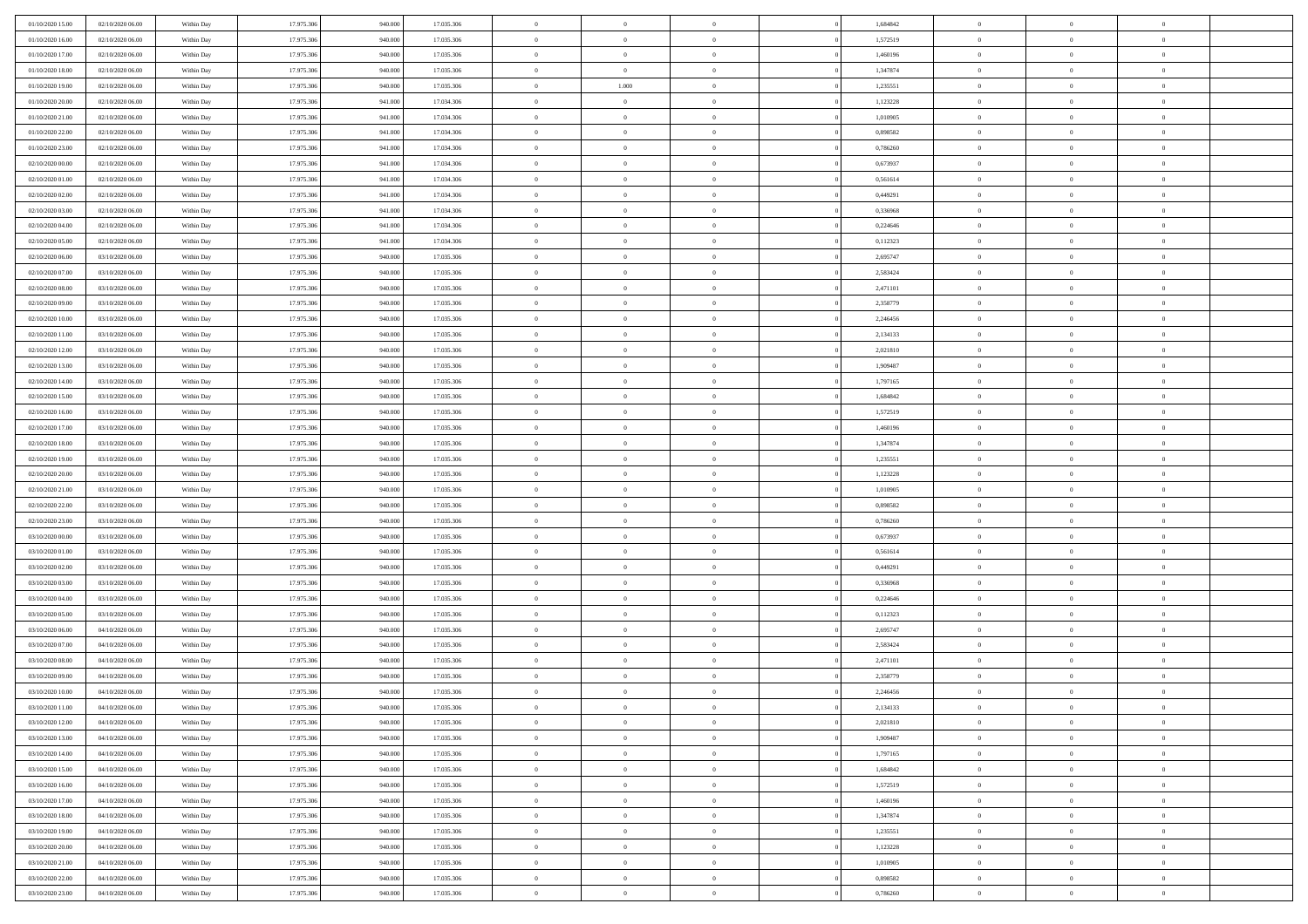| 04/10/2020 00:00 | 04/10/2020 06.00 | Within Day | 17.975.306 | 940.000            | 17.035.306 | $\bf{0}$       | $\overline{0}$ | $\Omega$       | 0,673937 | $\bf{0}$       | $\overline{0}$ | $\bf{0}$       |  |
|------------------|------------------|------------|------------|--------------------|------------|----------------|----------------|----------------|----------|----------------|----------------|----------------|--|
| 04/10/2020 01:00 | 04/10/2020 06:00 | Within Day | 17.975.306 | 940,00             | 17.035.306 | $\overline{0}$ | $\overline{0}$ | $\Omega$       | 0,561614 | $\overline{0}$ | $\theta$       | $\overline{0}$ |  |
| 04/10/2020 02:00 | 04/10/2020 06:00 | Within Day | 17.975.306 | 940.000            | 17.035.306 | $\overline{0}$ | $\overline{0}$ | $\overline{0}$ | 0,449291 | $\mathbf{0}$   | $\overline{0}$ | $\theta$       |  |
| 04/10/2020 03:00 | 04/10/2020 06:00 | Within Day | 17.975.306 | 940.000            | 17.035.306 | $\bf{0}$       | $\overline{0}$ | $\overline{0}$ | 0,336968 | $\mathbf{0}$   | $\overline{0}$ | $\bf{0}$       |  |
| 04/10/2020 04:00 | 04/10/2020 06.00 |            | 17.975.306 | 940,000            | 17.035.306 | $\bf{0}$       | $\overline{0}$ | $\overline{0}$ | 0,224646 | $\bf{0}$       | $\overline{0}$ | $\bf{0}$       |  |
| 04/10/2020 05:00 |                  | Within Day |            |                    |            | $\overline{0}$ |                |                |          |                |                | $\theta$       |  |
|                  | 04/10/2020 06:00 | Within Day | 17.975.306 | 940.000            | 17.035.306 |                | $\overline{0}$ | $\overline{0}$ | 0,112323 | $\mathbf{0}$   | $\overline{0}$ |                |  |
| 04/10/2020 06:00 | 05/10/2020 06:00 | Within Day | 17.975.306 | 940.000            | 17.035.306 | $\bf{0}$       | $\overline{0}$ | $\overline{0}$ | 2,695747 | $\bf{0}$       | $\overline{0}$ | $\bf{0}$       |  |
| 04/10/2020 07:00 | 05/10/2020 06:00 | Within Day | 17.975.306 | 940,000            | 17.035.306 | $\overline{0}$ | $\overline{0}$ | $\overline{0}$ | 2,583424 | $\mathbf{0}$   | $\theta$       | $\theta$       |  |
| 04/10/2020 08:00 | 05/10/2020 06:00 | Within Day | 17.975.306 | 940.000            | 17.035.306 | $\overline{0}$ | $\overline{0}$ | $\overline{0}$ | 2,471101 | $\mathbf{0}$   | $\overline{0}$ | $\theta$       |  |
| 04/10/2020 09:00 | 05/10/2020 06:00 | Within Day | 17.975.306 | 940.000            | 17.035.306 | $\bf{0}$       | $\bf{0}$       | $\Omega$       | 2,358779 | $\bf{0}$       | $\overline{0}$ | $\bf{0}$       |  |
| 04/10/2020 11:00 | 05/10/2020 06:00 | Within Day | 17.975.306 | 940,000            | 17.035.306 | $\bf{0}$       | $\overline{0}$ | $\overline{0}$ | 2,134133 | $\mathbf{0}$   | $\theta$       | $\theta$       |  |
| 04/10/2020 12:00 | 05/10/2020 06:00 | Within Day | 17.975.306 | 940.000            | 17.035.306 | $\overline{0}$ | $\overline{0}$ | $\overline{0}$ | 2,021810 | $\mathbf{0}$   | $\overline{0}$ | $\theta$       |  |
| 04/10/2020 13:00 | 05/10/2020 06:00 | Within Day | 17.975.306 | 940.000            | 17.035.306 | $\bf{0}$       | $\overline{0}$ | $\overline{0}$ | 1,909487 | $\bf{0}$       | $\overline{0}$ | $\bf{0}$       |  |
| 04/10/2020 14:00 | 05/10/2020 06:00 | Within Day | 17.975.306 | 940,000            | 17.035.306 | $\bf{0}$       | $\overline{0}$ | $\overline{0}$ | 1,797165 | $\bf{0}$       | $\theta$       | $\bf{0}$       |  |
| 04/10/2020 15.00 | 05/10/2020 06:00 | Within Day | 17.975.306 | 940.000            | 17.035.306 | $\overline{0}$ | $\overline{0}$ | $\overline{0}$ | 1,684842 | $\overline{0}$ | $\overline{0}$ | $\theta$       |  |
| 04/10/2020 16.00 | 05/10/2020 06:00 | Within Day | 17.975.306 | 940.000            | 17.035.306 | $\bf{0}$       | $\overline{0}$ | $\Omega$       | 1,572519 | $\bf{0}$       | $\overline{0}$ | $\bf{0}$       |  |
| 04/10/2020 17:00 | 05/10/2020 06:00 | Within Day | 17.975.306 | 940,000            | 17.035.306 | $\,$ 0 $\,$    | $\overline{0}$ | $\overline{0}$ | 1,460196 | $\mathbf{0}$   | $\theta$       | $\theta$       |  |
| 04/10/2020 18.00 | 05/10/2020 06:00 | Within Day | 17.975.306 | 940.000            | 17.035.306 | $\overline{0}$ | $\overline{0}$ | $\overline{0}$ | 1,347874 | $\mathbf{0}$   | $\overline{0}$ | $\theta$       |  |
| 04/10/2020 19:00 | 05/10/2020 06:00 | Within Day | 17.975.306 | 940.000            | 17.035.306 | $\bf{0}$       | $\overline{0}$ | $\Omega$       | 1,235551 | $\bf{0}$       | $\overline{0}$ | $\bf{0}$       |  |
| 04/10/2020 20:00 | 05/10/2020 06:00 | Within Day | 17.975.306 | 940,000            | 17.035.306 | $\overline{0}$ | $\overline{0}$ | $\overline{0}$ | 1,123228 | $\mathbf{0}$   | $\theta$       | $\overline{0}$ |  |
| 04/10/2020 21.00 | 05/10/2020 06:00 | Within Day | 17.975.306 | 940.000            | 17.035.306 | $\overline{0}$ | $\overline{0}$ | $\overline{0}$ | 1,010905 | $\mathbf{0}$   | $\overline{0}$ | $\theta$       |  |
| 04/10/2020 22.00 |                  |            |            |                    |            | $\bf{0}$       |                | $\overline{0}$ |          |                | $\overline{0}$ | $\bf{0}$       |  |
|                  | 05/10/2020 06:00 | Within Day | 17.975.306 | 940.000<br>940,000 | 17.035.306 |                | $\overline{0}$ |                | 0,898582 | $\mathbf{0}$   |                |                |  |
| 04/10/2020 23.00 | 05/10/2020 06:00 | Within Day | 17.975.306 |                    | 17.035.306 | $\bf{0}$       | $\overline{0}$ | $\overline{0}$ | 0,786260 | $\bf{0}$       | $\overline{0}$ | $\bf{0}$       |  |
| 05/10/2020 00:00 | 05/10/2020 06:00 | Within Day | 17.975.306 | 940.000            | 17.035.306 | $\overline{0}$ | $\overline{0}$ | $\overline{0}$ | 0,673937 | $\overline{0}$ | $\overline{0}$ | $\theta$       |  |
| 05/10/2020 01:00 | 05/10/2020 06:00 | Within Day | 17.975.306 | 940.000            | 17.035.306 | $\bf{0}$       | $\overline{0}$ | $\overline{0}$ | 0,561614 | $\bf{0}$       | $\overline{0}$ | $\bf{0}$       |  |
| 05/10/2020 02:00 | 05/10/2020 06:00 | Within Day | 17.975.306 | 940,00             | 17.035.306 | $\theta$       | $\overline{0}$ | $\overline{0}$ | 0,449291 | $\mathbf{0}$   | $\overline{0}$ | $\overline{0}$ |  |
| 05/10/2020 03:00 | 05/10/2020 06:00 | Within Day | 17.975.306 | 940.000            | 17.035.306 | $\overline{0}$ | $\overline{0}$ | $\overline{0}$ | 0,336968 | $\mathbf{0}$   | $\overline{0}$ | $\theta$       |  |
| 05/10/2020 04:00 | 05/10/2020 06:00 | Within Day | 17.975.306 | 940.000            | 17.035.306 | $\bf{0}$       | $\overline{0}$ | $\Omega$       | 0,224646 | $\mathbf{0}$   | $\overline{0}$ | $\bf{0}$       |  |
| 05/10/2020 05:00 | 05/10/2020 06:00 | Within Day | 17.975.306 | 940,000            | 17.035.306 | $\bf{0}$       | $\overline{0}$ | $\overline{0}$ | 0,112323 | $\mathbf{0}$   | $\theta$       | $\overline{0}$ |  |
| 05/10/2020 06:00 | 06/10/2020 06:00 | Within Day | 17.975.306 | 940.000            | 17.035.306 | $\overline{0}$ | $\overline{0}$ | $\overline{0}$ | 2,695747 | $\mathbf{0}$   | $\overline{0}$ | $\theta$       |  |
| 05/10/2020 07:00 | 06/10/2020 06:00 | Within Day | 17.975.306 | 940.000            | 17.035.306 | $\,$ 0         | $\overline{0}$ | $\overline{0}$ | 2,583424 | $\,$ 0 $\,$    | $\overline{0}$ | $\,0\,$        |  |
| 05/10/2020 08:00 | 06/10/2020 06:00 | Within Day | 17.975.306 | 940,00             | 17.035.306 | $\bf{0}$       | $\overline{0}$ | $\overline{0}$ | 2,471101 | $\bf{0}$       | $\theta$       | $\bf{0}$       |  |
| 05/10/2020 09:00 | 06/10/2020 06:00 | Within Day | 17.975.306 | 940.000            | 17.035.306 | $\overline{0}$ | $\overline{0}$ | $\overline{0}$ | 2,358779 | $\mathbf{0}$   | $\overline{0}$ | $\theta$       |  |
| 05/10/2020 10:00 | 06/10/2020 06:00 | Within Day | 17.975.306 | 940.000            | 17.035.306 | $\,$ 0         | $\overline{0}$ | $\theta$       | 2,246456 | $\,$ 0         | $\overline{0}$ | $\mathbf{0}$   |  |
| 05/10/2020 11:00 | 06/10/2020 06:00 | Within Day | 17.975.306 | 940,000            | 17.035.306 | $\bf{0}$       | $\overline{0}$ | $\overline{0}$ | 2,134133 | $\mathbf{0}$   | $\overline{0}$ | $\overline{0}$ |  |
| 05/10/2020 12:00 | 06/10/2020 06:00 | Within Day | 17.975.306 | 940.000            | 17.035.306 | $\overline{0}$ | $\overline{0}$ | $\overline{0}$ | 2,021810 | $\mathbf{0}$   | $\overline{0}$ | $\theta$       |  |
| 05/10/2020 13:00 | 06/10/2020 06:00 | Within Day | 17.975.306 | 940.000            | 17.035.306 | $\overline{0}$ | $\overline{0}$ | $\overline{0}$ | 1,909487 | $\,$ 0 $\,$    | $\overline{0}$ | $\mathbf{0}$   |  |
| 05/10/2020 14:00 | 06/10/2020 06:00 | Within Day | 17.975.306 | 940,000            | 17.035.306 | $\bf{0}$       | $\overline{0}$ | $\overline{0}$ | 1,797165 | $\mathbf{0}$   | $\theta$       | $\bf{0}$       |  |
| 05/10/2020 15:00 | 06/10/2020 06:00 | Within Day | 17.975.306 | 940.000            | 17.035.306 | $\overline{0}$ | $\overline{0}$ | $\overline{0}$ | 1,684842 | $\mathbf{0}$   | $\overline{0}$ | $\theta$       |  |
| 05/10/2020 16:00 | 06/10/2020 06:00 | Within Day | 17.975.306 | 940.000            | 17.035.306 | $\,$ 0         | $\overline{0}$ | $\overline{0}$ | 1,572519 | $\,$ 0 $\,$    | $\overline{0}$ | $\,0\,$        |  |
| 05/10/2020 17:00 | 06/10/2020 06:00 | Within Day | 17.975.306 | 940,000            | 17.035.306 | $\bf{0}$       | $\overline{0}$ | $\overline{0}$ | 1,460196 | $\,$ 0 $\,$    | $\overline{0}$ | $\bf{0}$       |  |
| 05/10/2020 18:00 | 06/10/2020 06:00 |            | 17.975.306 | 940.000            | 17.035.306 | $\overline{0}$ | $\overline{0}$ | $\overline{0}$ | 1,347874 | $\overline{0}$ | $\overline{0}$ | $\theta$       |  |
|                  |                  | Within Day |            |                    |            |                |                |                |          |                |                |                |  |
| 05/10/2020 19:00 | 06/10/2020 06:00 | Within Day | 17.975.306 | 940.000            | 17.035.306 | $\overline{0}$ | $\overline{0}$ | $\overline{0}$ | 1,235551 | $\overline{0}$ | $\overline{0}$ | $\mathbf{0}$   |  |
| 05/10/2020 20:00 | 06/10/2020 06:00 | Within Day | 17.975.306 | 940,00             | 17.035.306 | $\bf{0}$       | $\overline{0}$ | $\overline{0}$ | 1,123228 | $\mathbf{0}$   | $\overline{0}$ | $\bf{0}$       |  |
| 05/10/2020 21:00 | 06/10/2020 06:00 | Within Day | 17.975.306 | 940.000            | 17.035.306 | $\overline{0}$ | $\theta$       |                | 1,010905 | $\overline{0}$ | $\Omega$       | $\overline{0}$ |  |
| 05/10/2020 22.00 | 06/10/2020 06:00 | Within Day | 17.975.306 | 940.000            | 17.035.306 | $\,$ 0 $\,$    | $\overline{0}$ | $\overline{0}$ | 0,898582 | $\,$ 0 $\,$    | $\bf{0}$       | $\mathbf{0}$   |  |
| 05/10/2020 23:00 | 06/10/2020 06:00 | Within Day | 17.975.306 | 940,00             | 17.035.306 | $\mathbf{0}$   | $\overline{0}$ | $\overline{0}$ | 0.786260 | $\,$ 0 $\,$    | $\overline{0}$ | $\overline{0}$ |  |
| 06/10/2020 00:00 | 06/10/2020 06:00 | Within Day | 17.975.306 | 940.000            | 17.035.306 | $\mathbf{0}$   | $\overline{0}$ | $\overline{0}$ | 0,673937 | $\mathbf{0}$   | $\bf{0}$       | $\overline{0}$ |  |
| 06/10/2020 01:00 | 06/10/2020 06:00 | Within Day | 17.975.306 | 940.000            | 17.035.306 | $\,$ 0 $\,$    | $\overline{0}$ | $\overline{0}$ | 0,561614 | $\,$ 0 $\,$    | $\bf{0}$       | $\theta$       |  |
| 06/10/2020 02:00 | 06/10/2020 06:00 | Within Day | 17.975.306 | 940.000            | 17.035.306 | $\,$ 0 $\,$    | $\,$ 0 $\,$    | $\overline{0}$ | 0,449291 | $\,$ 0 $\,$    | $\overline{0}$ | $\overline{0}$ |  |
| 06/10/2020 03:00 | 06/10/2020 06:00 | Within Day | 17.975.306 | 940.000            | 17.035.306 | $\mathbf{0}$   | $\overline{0}$ | $\overline{0}$ | 0,336968 | $\mathbf{0}$   | $\bf{0}$       | $\overline{0}$ |  |
| 06/10/2020 04:00 | 06/10/2020 06:00 | Within Day | 17.975.306 | 940.000            | 17.035.306 | $\,$ 0 $\,$    | $\overline{0}$ | $\overline{0}$ | 0,224646 | $\,$ 0 $\,$    | $\mathbf{0}$   | $\theta$       |  |
| 06/10/2020 05:00 | 06/10/2020 06:00 | Within Day | 17.975.306 | 940,00             | 17.035.306 | $\mathbf{0}$   | $\overline{0}$ | $\overline{0}$ | 0,112323 | $\,$ 0 $\,$    | $\overline{0}$ | $\overline{0}$ |  |
| 06/10/2020 06.00 | 07/10/2020 06:00 | Within Day | 17.975.306 | 940.000            | 17.035.306 | $\mathbf{0}$   | $\overline{0}$ | $\overline{0}$ | 2,695747 | $\mathbf{0}$   | $\bf{0}$       | $\overline{0}$ |  |
| 06/10/2020 07.00 | 07/10/2020 06:00 | Within Day | 17.975.306 | 940.000            | 17.035.306 | $\,$ 0 $\,$    | $\overline{0}$ | $\overline{0}$ | 2,583424 | $\,$ 0 $\,$    | $\mathbf{0}$   | $\theta$       |  |
| 06/10/2020 08:00 | 07/10/2020 06:00 | Within Day | 17.975.306 | 940,000            | 17.035.306 | $\mathbf{0}$   | $\overline{0}$ | $\overline{0}$ | 2,471101 | $\,$ 0 $\,$    | $\overline{0}$ | $\overline{0}$ |  |
| 06/10/2020 09:00 | 07/10/2020 06:00 | Within Day | 17.975.306 | 940.000            | 17.035.306 | $\mathbf{0}$   | $\overline{0}$ | $\overline{0}$ | 2,358779 | $\mathbf{0}$   | $\mathbf{0}$   | $\overline{0}$ |  |
|                  |                  |            |            |                    |            |                |                |                |          |                |                |                |  |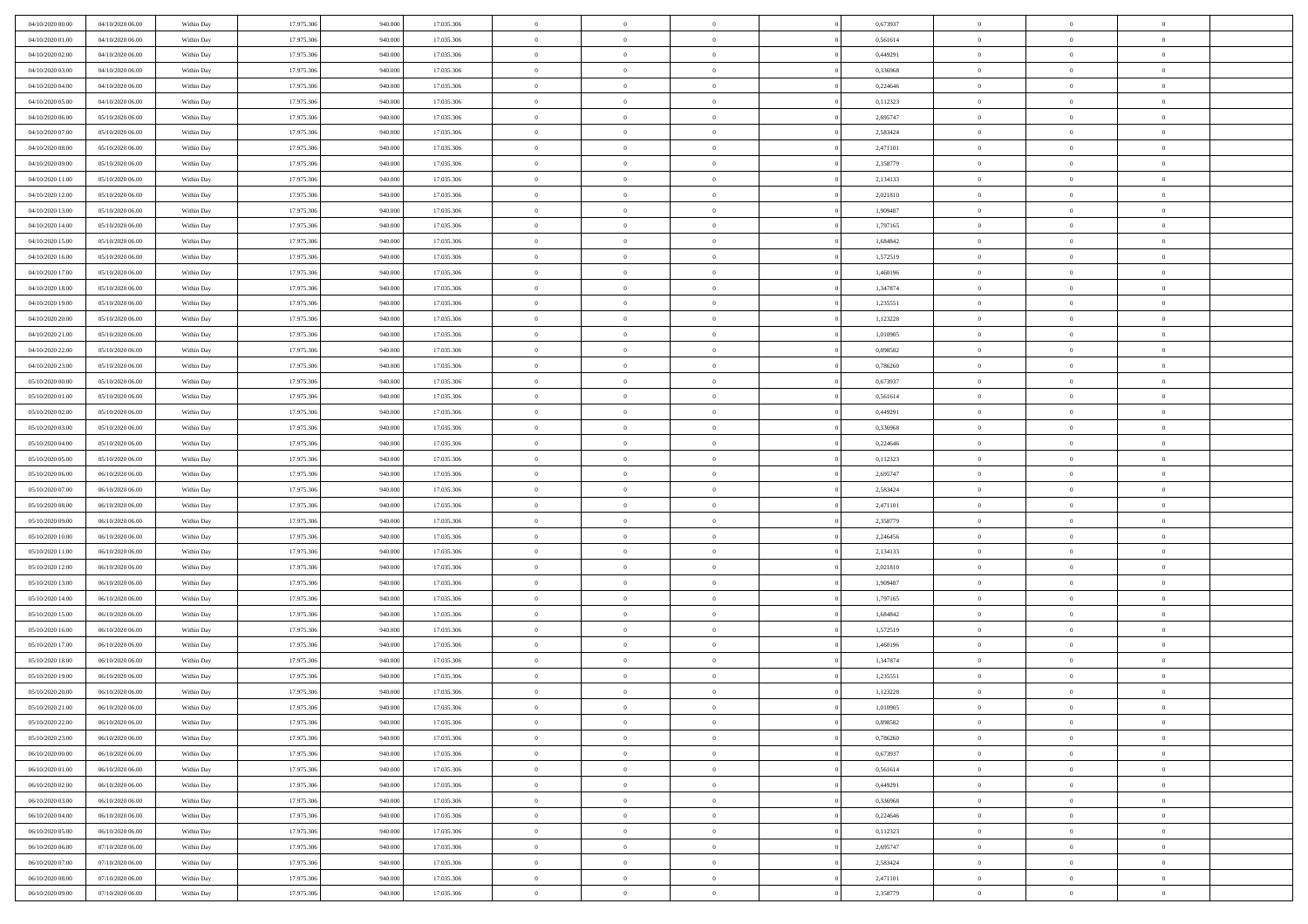| 06/10/2020 10:00                     | 07/10/2020 06:00                     | Within Day               | 17.975.306               | 940.000            | 17.035.306               | $\,$ 0 $\,$              | $\overline{0}$                   | $\overline{0}$                   | 2,246456             | $\bf{0}$                     | $\overline{0}$                 | $\,0\,$                          |  |
|--------------------------------------|--------------------------------------|--------------------------|--------------------------|--------------------|--------------------------|--------------------------|----------------------------------|----------------------------------|----------------------|------------------------------|--------------------------------|----------------------------------|--|
| 06/10/2020 11:00                     | 07/10/2020 06.00                     | Within Day               | 17.975.306               | 940,000            | 17.035.306               | $\overline{0}$           | $\overline{0}$                   | $\mathbf{0}$                     | 2,134133             | $\theta$                     | $\overline{0}$                 | $\theta$                         |  |
| 06/10/2020 12:00                     | 07/10/2020 06:00                     | Within Dav               | 17.975.306               | 940.000            | 17.035.306               | $\theta$                 | $\overline{0}$                   | $\overline{0}$                   | 2,021810             | $\mathbf{0}$                 | $\overline{0}$                 | $\overline{0}$                   |  |
| 06/10/2020 13:00                     | 07/10/2020 06.00                     | Within Day               | 17.975.306               | 940.000            | 17.035.306               | $\,$ 0 $\,$              | $\overline{0}$                   | $\overline{0}$                   | 1,909487             | $\bf{0}$                     | $\overline{0}$                 | $\bf{0}$                         |  |
| 06/10/2020 14:00                     | 07/10/2020 06.00                     | Within Day               | 17.975.306               | 940,000            | 17.035.306               | $\bf{0}$                 | $\overline{0}$                   | $\mathbf{0}$                     | 1,797165             | $\bf{0}$                     | $\theta$                       | $\,0\,$                          |  |
| 06/10/2020 15:00                     | 07/10/2020 06:00                     | Within Dav               | 17.975.306               | 940.000            | 17.035.306               | $\theta$                 | $\overline{0}$                   | $\mathbf{0}$                     | 1,684842             | $\mathbf{0}$                 | $\overline{0}$                 | $\overline{0}$                   |  |
| 06/10/2020 16:00                     | 07/10/2020 06.00                     | Within Day               | 17.975.306               | 940.000            | 17.035.306               | $\,$ 0 $\,$              | $\overline{0}$                   | $\overline{0}$                   | 1,572519             | $\bf{0}$                     | $\overline{0}$                 | $\,0\,$                          |  |
| 06/10/2020 17.00                     | 07/10/2020 06.00                     | Within Day               | 17.975.306               | 940,000            | 17.035.306               | $\overline{0}$           | $\overline{0}$                   | $\mathbf{0}$                     | 1,460196             | $\,$ 0 $\,$                  | $\overline{0}$                 | $\theta$                         |  |
| 06/10/2020 18:00                     | 07/10/2020 06:00                     | Within Day               | 17.975.306               | 940.000            | 17.035.306               | $\theta$                 | $\overline{0}$                   | $\mathbf{0}$                     | 1,347874             | $\mathbf{0}$                 | $\overline{0}$                 | $\overline{0}$                   |  |
| 06/10/2020 19:00                     | 07/10/2020 06.00                     | Within Day               | 17.975.306               | 940.000            | 17.035.306               | $\,$ 0 $\,$              | $\overline{0}$                   | $\Omega$                         | 1,235551             | $\bf{0}$                     | $\overline{0}$                 | $\,0\,$                          |  |
| 06/10/2020 20:00                     | 07/10/2020 06.00                     | Within Day               | 17.975.306               | 940,000            | 17.035.306               | $\bf{0}$                 | $\overline{0}$                   | $\mathbf{0}$                     | 1,123228             | $\bf{0}$                     | $\mathbf{0}$                   | $\theta$                         |  |
| 06/10/2020 21:00                     | 07/10/2020 06:00                     | Within Dav               | 17.975.306               | 940.000            | 17.035.306               | $\theta$                 | $\overline{0}$                   | $\overline{0}$                   | 1,010905             | $\mathbf{0}$                 | $\overline{0}$                 | $\overline{0}$                   |  |
| 06/10/2020 22.00                     | 07/10/2020 06.00                     | Within Day               | 17.975.306               | 940.000            | 17.035.306               | $\,$ 0 $\,$              | $\overline{0}$                   | $\overline{0}$                   | 0,898582             | $\bf{0}$                     | $\overline{0}$                 | $\bf{0}$                         |  |
| 06/10/2020 23.00                     | 07/10/2020 06.00                     | Within Day               | 17.975.306               | 940,000            | 17.035.306               | $\bf{0}$                 | $\overline{0}$                   | $\mathbf{0}$                     | 0,786260             | $\bf{0}$                     | $\theta$                       | $\,0\,$                          |  |
| 07/10/2020 00:00                     | 07/10/2020 06:00                     | Within Dav               | 17.975.306               | 940.000            | 17.035.306               | $\theta$                 | $\overline{0}$                   | $\mathbf{0}$                     | 0,673937             | $\mathbf{0}$                 | $\overline{0}$                 | $\overline{0}$                   |  |
| 07/10/2020 01:00                     | 07/10/2020 06.00                     | Within Day               | 17.975.306               | 940.000            | 17.035.306               | $\,$ 0 $\,$              | $\overline{0}$                   | $\overline{0}$                   | 0,561614             | $\bf{0}$                     | $\overline{0}$                 | $\bf{0}$                         |  |
| 07/10/2020 02.00                     | 07/10/2020 06.00                     | Within Day               | 17.975.306               | 940,000            | 17.035.306               | $\,$ 0                   | $\overline{0}$                   | $\mathbf{0}$                     | 0,449291             | $\bf{0}$                     | $\overline{0}$                 | $\theta$                         |  |
| 07/10/2020 03:00                     | 07/10/2020 06:00                     | Within Day               | 17.975.306               | 940.000            | 17.035.306               | $\theta$                 | $\overline{0}$                   | $\mathbf{0}$                     | 0,336968             | $\mathbf{0}$                 | $\overline{0}$                 | $\overline{0}$                   |  |
| 07/10/2020 04:00                     | 07/10/2020 06.00                     | Within Day               | 17.975.306               | 940.000            | 17.035.306               | $\,$ 0 $\,$              | $\overline{0}$                   | $\Omega$                         | 0,224646             | $\bf{0}$                     | $\overline{0}$                 | $\,0\,$                          |  |
| 07/10/2020 05:00                     | 07/10/2020 06.00                     | Within Day               | 17.975.306               | 940,000            | 17.035.306               | $\bf{0}$                 | $\overline{0}$                   | $\mathbf{0}$                     | 0,112323             | $\bf{0}$                     | $\mathbf{0}$                   | $\overline{0}$                   |  |
| 07/10/2020 06:00                     | 08/10/2020 06:00                     | Within Dav               | 17.975.306               | 940.000            | 17.035.306               | $\theta$                 | $\overline{0}$                   | $\mathbf{0}$                     | 2,695747             | $\mathbf{0}$                 | $\overline{0}$                 | $\overline{0}$                   |  |
| 07/10/2020 07.00                     | 08/10/2020 06:00                     | Within Day               | 17.975.306               | 940.000            | 17.035.306               | $\,$ 0 $\,$              | $\overline{0}$                   | $\overline{0}$                   | 2,583424             | $\bf{0}$                     | $\overline{0}$                 | $\bf{0}$                         |  |
| 07/10/2020 08:00                     | 08/10/2020 06:00                     | Within Day               | 17.975.306               | 940,000            | 17.035.306               | $\bf{0}$                 | $\overline{0}$                   | $\mathbf{0}$                     | 2,471101             | $\bf{0}$                     | $\mathbf{0}$                   | $\,0\,$                          |  |
| 07/10/2020 09:00                     | 08/10/2020 06:00                     | Within Dav               | 17.975.306               | 940.000            | 17.035.306               | $\theta$                 | $\overline{0}$                   | $\mathbf{0}$                     | 2,358779             | $\mathbf{0}$                 | $\overline{0}$                 | $\overline{0}$                   |  |
| 07/10/2020 10:00                     | 08/10/2020 06:00                     | Within Day               | 17.975.306               | 940.000            | 17.035.306               | $\,$ 0 $\,$              | $\overline{0}$                   | $\overline{0}$                   | 2,246456             | $\bf{0}$                     | $\overline{0}$                 | $\,0\,$                          |  |
| 07/10/2020 11:00                     | 08/10/2020 06:00                     | Within Day               | 17.975.306               | 940,000            | 17.035.306               | $\,$ 0                   | $\overline{0}$                   | $\mathbf{0}$                     | 2,134133             | $\bf{0}$                     | $\overline{0}$                 | $\overline{0}$                   |  |
| 07/10/2020 12:00                     | 08/10/2020 06:00                     | Within Day               | 17.975.306               | 940.000            | 17.035.306               | $\theta$                 | $\overline{0}$                   | $\mathbf{0}$                     | 2,021810             | $\mathbf{0}$                 | $\bf{0}$                       | $\overline{0}$                   |  |
| 07/10/2020 13:00                     | 08/10/2020 06:00                     | Within Day               | 17.975.306               | 940.000            | 17.035.306               | $\,$ 0 $\,$              | $\overline{0}$                   | $\Omega$                         | 1,909487             | $\bf{0}$                     | $\overline{0}$                 | $\,0\,$                          |  |
| 07/10/2020 14:00                     | 08/10/2020 06:00                     | Within Day               | 17.975.306               | 940,000            | 17.035.306               | $\bf{0}$                 | $\overline{0}$                   | $\mathbf{0}$                     | 1,797165             | $\bf{0}$                     | $\mathbf{0}$                   | $\overline{0}$                   |  |
| 07/10/2020 15:00                     | 08/10/2020 06:00                     | Within Dav               | 17.975.306               | 940.000            | 17.035.306               | $\theta$                 | $\overline{0}$                   | $\overline{0}$                   | 1,684842             | $\mathbf{0}$                 | $\overline{0}$                 | $\overline{0}$                   |  |
| 07/10/2020 16:00                     | 08/10/2020 06:00                     | Within Day               | 17.975.306               | 940.000            | 17.035.306               | $\theta$                 | $\overline{0}$                   | $\overline{0}$                   | 1,572519             | $\,$ 0                       | $\overline{0}$                 | $\,$ 0 $\,$                      |  |
| 07/10/2020 17.00                     | 08/10/2020 06:00                     | Within Day               | 17.975.306               | 940,000            | 17.035.306               | $\bf{0}$                 | $\overline{0}$                   | $\mathbf{0}$                     | 1,460196             | $\bf{0}$                     | $\mathbf{0}$                   | $\overline{0}$                   |  |
| 07/10/2020 18:00                     | 08/10/2020 06:00                     | Within Dav               | 17.975.306               | 940.000            | 17.035.306               | $\theta$                 | $\overline{0}$                   | $\mathbf{0}$                     | 1,347874             | $\mathbf{0}$                 | $\overline{0}$                 | $\overline{0}$                   |  |
| 07/10/2020 19:00                     | 08/10/2020 06:00                     | Within Day               | 17.975.306               | 940.000            | 17.035.306               | $\theta$                 | $\overline{0}$                   | $\overline{0}$                   | 1,235551             | $\,$ 0                       | $\overline{0}$                 | $\theta$                         |  |
| 07/10/2020 20:00                     | 08/10/2020 06:00                     | Within Day               | 17.975.306               | 940,000            | 17.035.306               | $\bf{0}$                 | $\overline{0}$                   | $\mathbf{0}$                     | 1,123228             | $\mathbf{0}$                 | $\overline{0}$                 | $\overline{0}$                   |  |
| 07/10/2020 21:00                     | 08/10/2020 06:00                     | Within Day               | 17.975.306               | 940.000            | 17.035.306               | $\theta$                 | $\overline{0}$                   | $\mathbf{0}$                     | 1,010905             | $\mathbf{0}$                 | $\overline{0}$                 | $\overline{0}$                   |  |
| 07/10/2020 22.00                     | 08/10/2020 06:00                     | Within Day               | 17.975.306               | 940.000            | 17.035.306               | $\theta$                 | $\overline{0}$                   | $\overline{0}$                   | 0,898582             | $\,$ 0                       | $\overline{0}$                 | $\theta$                         |  |
| 07/10/2020 23.00                     | 08/10/2020 06:00                     | Within Day               | 17.975.306               | 940,000            | 17.035.306               | $\bf{0}$                 | $\overline{0}$                   | $\mathbf{0}$                     | 0,786260             | $\bf{0}$                     | $\mathbf{0}$                   | $\overline{0}$                   |  |
| 08/10/2020 00:00                     | 08/10/2020 06:00                     | Within Dav               | 17.975.306               | 940.000            | 17.035.306               | $\theta$                 | $\overline{0}$                   | $\overline{0}$                   | 0,673937             | $\mathbf{0}$                 | $\overline{0}$                 | $\overline{0}$                   |  |
| 08/10/2020 01:00                     | 08/10/2020 06:00                     | Within Day               | 17.975.306               | 940.000            | 17.035.306               | $\,$ 0 $\,$              | $\overline{0}$                   | $\overline{0}$                   | 0,561614             | $\,$ 0                       | $\overline{0}$                 | $\,$ 0 $\,$                      |  |
| 08/10/2020 02:00                     | 08/10/2020 06:00                     | Within Day               | 17.975.306               | 940.000            | 17.035.306               | $\bf{0}$                 | $\,$ 0 $\,$                      | $\mathbf{0}$                     | 0,449291             | $\,$ 0 $\,$                  | $\overline{0}$                 | $\overline{0}$                   |  |
| 08/10/2020 03:00                     | 08/10/2020 06:00                     | Within Dav               | 17.975.306               | 940.000            | 17.035.306               | $\theta$                 | $\overline{0}$                   | $\mathbf{0}$                     | 0,336968             | $\mathbf{0}$                 | $\overline{0}$                 | $\overline{0}$                   |  |
| 08/10/2020 04:00                     | 08/10/2020 06:00                     | Within Day               | 17.975.306               | 940.000            | 17.035.306               | $\overline{0}$           | $\overline{0}$                   | $\overline{0}$                   | 0,224646             | $\overline{0}$               | $\overline{0}$                 | $\theta$                         |  |
| 08/10/2020 05:00                     | 08/10/2020 06:00                     | Within Day               | 17.975.306               | 940,000            | 17.035.306               | $\bf{0}$                 | $\overline{0}$                   | $\mathbf{0}$                     | 0,112323             | $\bf{0}$                     | $\overline{0}$                 | $\bf{0}$                         |  |
| 08/10/2020 06:00                     | 09/10/2020 06:00                     | Within Day               | 17.975.306               | 940.000            | 17.035.306               | $\overline{0}$           | $\theta$                         |                                  | 2,695747             | $\overline{0}$               | $\Omega$                       | $\theta$                         |  |
| 08/10/2020 07:00                     | 09/10/2020 06:00                     | Within Day               | 17.975.306               | 940.000            | 17.035.306               | $\,$ 0 $\,$              | $\overline{0}$                   | $\overline{0}$                   | 2,583424             | $\,$ 0 $\,$                  | $\bf{0}$                       | $\theta$                         |  |
| 08/10/2020 08:00                     | 09/10/2020 06:00<br>09/10/2020 06:00 | Within Day               | 17.975.306<br>17.975.306 | 940,000            | 17.035.306               | $\bf{0}$                 | $\overline{0}$                   | $\overline{0}$                   | 2,471101             | $\mathbf{0}$<br>$\,$ 0 $\,$  | $\overline{0}$                 | $\overline{0}$                   |  |
| 08/10/2020 09:00                     |                                      | Within Day               |                          | 940.000            | 17.035.306               | $\mathbf{0}$             | $\overline{0}$                   | $\overline{0}$                   | 2,358779             |                              | $\bf{0}$                       | $\mathbf{0}$                     |  |
| 08/10/2020 10:00                     | 09/10/2020 06:00                     | Within Day               | 17.975.306               | 940.000            | 17.035.306               | $\,$ 0 $\,$              | $\overline{0}$                   | $\overline{0}$                   | 2,246456             | $\,$ 0 $\,$                  | $\bf{0}$                       | $\,$ 0 $\,$                      |  |
| 08/10/2020 11:00                     | 09/10/2020 06.00                     | Within Day               | 17.975.306               | 940,000            | 17.035.306               | $\,$ 0 $\,$              | $\,$ 0 $\,$                      | $\overline{0}$                   | 2,134133             | $\,$ 0 $\,$                  | $\overline{0}$                 | $\overline{0}$                   |  |
| 08/10/2020 12:00                     | 09/10/2020 06:00                     | Within Day               | 17.975.306               | 940.000            | 17.035.306               | $\mathbf{0}$             | $\overline{0}$                   | $\overline{0}$                   | 2,021810             | $\mathbf{0}$                 | $\overline{0}$                 | $\overline{0}$                   |  |
| 08/10/2020 13:00                     | 09/10/2020 06:00                     | Within Day               | 17.975.306               | 940.000<br>940,000 | 17.035.306               | $\,$ 0 $\,$              | $\overline{0}$                   | $\overline{0}$<br>$\overline{0}$ | 1,909487             | $\,$ 0 $\,$                  | $\mathbf{0}$<br>$\overline{0}$ | $\,$ 0 $\,$                      |  |
| 08/10/2020 14:00<br>08/10/2020 15:00 | 09/10/2020 06.00<br>09/10/2020 06:00 | Within Day<br>Within Day | 17.975.306<br>17.975.306 | 940.000            | 17.035.306<br>17.035.306 | $\bf{0}$<br>$\mathbf{0}$ | $\overline{0}$<br>$\overline{0}$ | $\overline{0}$                   | 1,797165<br>1,684842 | $\mathbf{0}$<br>$\mathbf{0}$ | $\bf{0}$                       | $\overline{0}$<br>$\overline{0}$ |  |
|                                      |                                      |                          |                          |                    |                          | $\,$ 0 $\,$              |                                  | $\overline{0}$                   |                      |                              | $\mathbf{0}$                   | $\,$ 0 $\,$                      |  |
| 08/10/2020 16:00<br>08/10/2020 17:00 | 09/10/2020 06:00<br>09/10/2020 06.00 | Within Day               | 17.975.306<br>17.975.306 | 940.000<br>940,000 | 17.035.306<br>17.035.306 | $\,$ 0 $\,$              | $\overline{0}$<br>$\,$ 0 $\,$    | $\overline{0}$                   | 1,572519<br>1,460196 | $\,$ 0 $\,$                  | $\overline{0}$                 | $\overline{0}$                   |  |
| 08/10/2020 18:00                     | 09/10/2020 06:00                     | Within Day               | 17.975.306               | 940.000            | 17.035.306               | $\theta$                 | $\overline{0}$                   | $\overline{0}$                   | 1,347874             | $\bf{0}$<br>$\mathbf{0}$     | $\overline{0}$                 | $\overline{0}$                   |  |
|                                      |                                      | Within Day               |                          |                    |                          |                          |                                  |                                  |                      |                              |                                |                                  |  |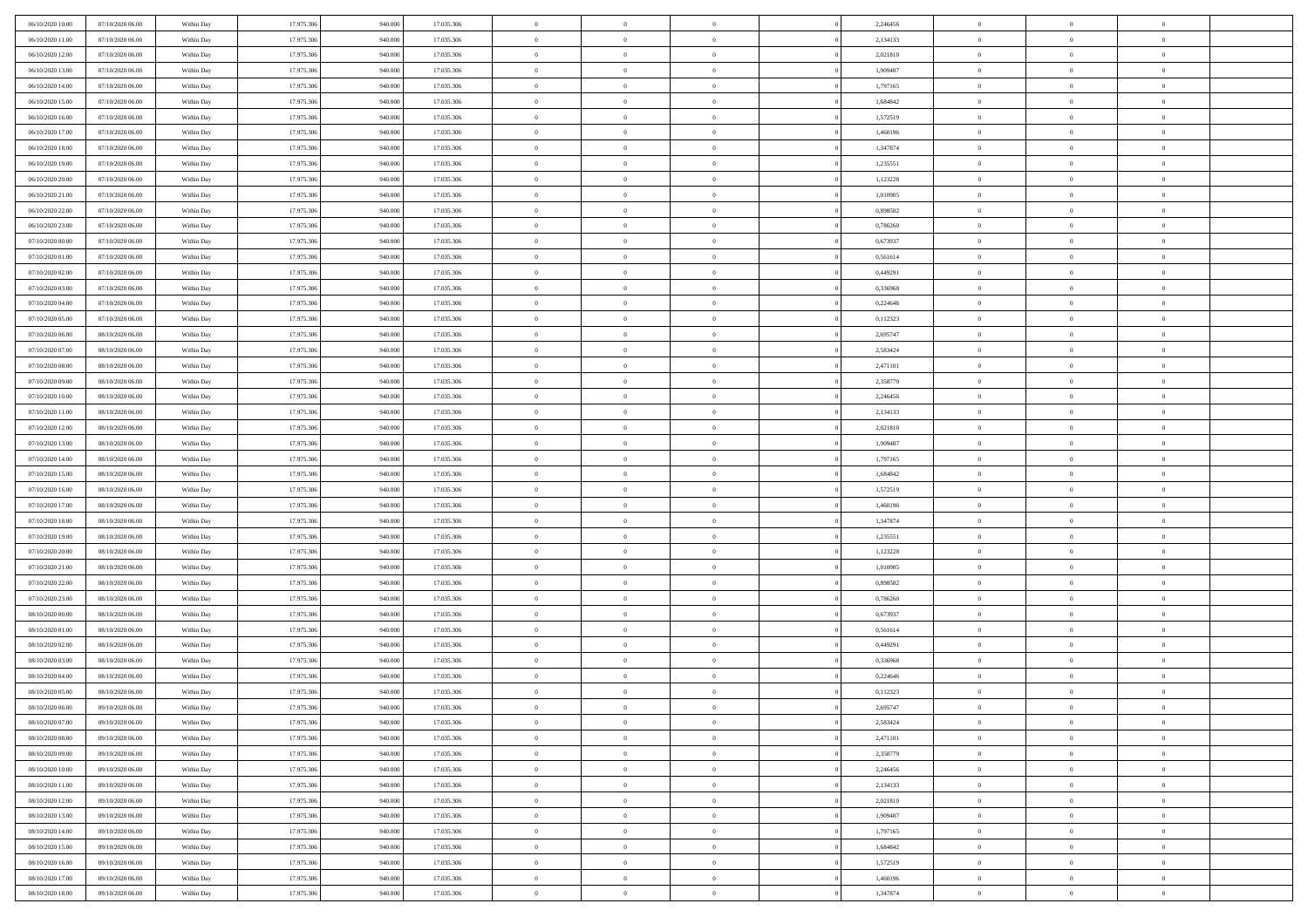| 08/10/2020 19:00                     | 09/10/2020 06:00 | Within Day | 17.975.306 | 940.000 | 17.035.306 | $\bf{0}$       | $\overline{0}$ | $\overline{0}$ | 1,235551 | $\bf{0}$       | $\overline{0}$ | $\bf{0}$       |  |
|--------------------------------------|------------------|------------|------------|---------|------------|----------------|----------------|----------------|----------|----------------|----------------|----------------|--|
| 08/10/2020 20:00                     | 09/10/2020 06:00 | Within Day | 17.975.306 | 940,00  | 17.035.306 | $\overline{0}$ | $\overline{0}$ | $\Omega$       | 1,123228 | $\overline{0}$ | $\theta$       | $\theta$       |  |
| 08/10/2020 21:00                     | 09/10/2020 06:00 | Within Day | 17.975.306 | 940.000 | 17.035.306 | $\overline{0}$ | $\overline{0}$ | $\overline{0}$ | 1,010905 | $\mathbf{0}$   | $\overline{0}$ | $\theta$       |  |
| 08/10/2020 22:00                     | 09/10/2020 06:00 | Within Day | 17.975.306 | 940.000 | 17.035.306 | $\bf{0}$       | $\overline{0}$ | $\overline{0}$ | 0,898582 | $\mathbf{0}$   | $\overline{0}$ | $\bf{0}$       |  |
| 08/10/2020 23:00                     | 09/10/2020 06:00 | Within Day | 17.975.306 | 940,000 | 17.035.306 | $\bf{0}$       | $\overline{0}$ | $\overline{0}$ | 0,786260 | $\bf{0}$       | $\overline{0}$ | $\bf{0}$       |  |
| 09/10/2020 00:00                     | 09/10/2020 06:00 | Within Day | 17.975.306 | 940.000 | 17.035.306 | $\overline{0}$ | $\overline{0}$ | $\overline{0}$ | 0,673937 | $\mathbf{0}$   | $\overline{0}$ | $\theta$       |  |
| 09/10/2020 01:00                     | 09/10/2020 06:00 | Within Day | 17.975.306 | 940.000 | 17.035.306 | $\bf{0}$       | $\overline{0}$ | $\overline{0}$ | 0,561614 | $\bf{0}$       | $\overline{0}$ | $\bf{0}$       |  |
| 09/10/2020 02:00                     | 09/10/2020 06:00 | Within Day | 17.975.306 | 940,000 | 17.035.306 | $\overline{0}$ | $\overline{0}$ | $\overline{0}$ | 0,449291 | $\mathbf{0}$   | $\theta$       | $\theta$       |  |
| 09/10/2020 03:00                     | 09/10/2020 06:00 | Within Day | 17.975.306 | 940.000 | 17.035.306 | $\overline{0}$ | $\overline{0}$ | $\overline{0}$ | 0,336968 | $\mathbf{0}$   | $\overline{0}$ | $\theta$       |  |
| 09/10/2020 04.00                     | 09/10/2020 06:00 |            | 17.975.306 | 940.000 | 17.035.306 | $\bf{0}$       | $\overline{0}$ | $\Omega$       | 0,224646 | $\bf{0}$       | $\overline{0}$ | $\bf{0}$       |  |
|                                      |                  | Within Day |            |         |            |                |                |                |          |                |                |                |  |
| 09/10/2020 05:00<br>09/10/2020 06:00 | 09/10/2020 06:00 | Within Day | 17.975.306 | 940,000 | 17.035.306 | $\bf{0}$       | $\overline{0}$ | $\overline{0}$ | 0,112323 | $\mathbf{0}$   | $\theta$       | $\theta$       |  |
|                                      | 10/10/2020 06:00 | Within Day | 17.975.306 | 940.000 | 17.035.306 | $\overline{0}$ | $\overline{0}$ | $\overline{0}$ | 2,695747 | $\mathbf{0}$   | $\overline{0}$ | $\theta$       |  |
| 09/10/2020 07:00                     | 10/10/2020 06:00 | Within Day | 17.975.306 | 940.000 | 17.035.306 | $\bf{0}$       | $\overline{0}$ | $\overline{0}$ | 2,583424 | $\mathbf{0}$   | $\overline{0}$ | $\bf{0}$       |  |
| 09/10/2020 08:00                     | 10/10/2020 06:00 | Within Day | 17.975.306 | 940,000 | 17.035.306 | $\bf{0}$       | $\overline{0}$ | $\overline{0}$ | 2,471101 | $\bf{0}$       | $\theta$       | $\bf{0}$       |  |
| 09/10/2020 09:00                     | 10/10/2020 06:00 | Within Day | 17.975.306 | 940.000 | 17.035.306 | $\overline{0}$ | $\overline{0}$ | $\overline{0}$ | 2,358779 | $\overline{0}$ | $\overline{0}$ | $\theta$       |  |
| 09/10/2020 10:00                     | 10/10/2020 06:00 | Within Day | 17.975.306 | 940.000 | 17.035.306 | $\bf{0}$       | $\overline{0}$ | $\Omega$       | 2,246456 | $\bf{0}$       | $\overline{0}$ | $\bf{0}$       |  |
| 09/10/2020 11:00                     | 10/10/2020 06:00 | Within Day | 17.975.306 | 940,000 | 17.035.306 | $\,$ 0 $\,$    | $\overline{0}$ | $\overline{0}$ | 2,134133 | $\mathbf{0}$   | $\theta$       | $\theta$       |  |
| 09/10/2020 12:00                     | 10/10/2020 06:00 | Within Day | 17.975.306 | 940.000 | 17.035.306 | $\overline{0}$ | $\overline{0}$ | $\overline{0}$ | 2,021810 | $\mathbf{0}$   | $\overline{0}$ | $\theta$       |  |
| 09/10/2020 13.00                     | 10/10/2020 06:00 | Within Day | 17.975.306 | 940.000 | 17.035.306 | $\bf{0}$       | $\overline{0}$ | $\Omega$       | 1,909487 | $\bf{0}$       | $\overline{0}$ | $\bf{0}$       |  |
| 09/10/2020 14:00                     | 10/10/2020 06:00 | Within Day | 17.975.306 | 940,000 | 17.035.306 | $\bf{0}$       | $\overline{0}$ | $\overline{0}$ | 1,797165 | $\mathbf{0}$   | $\mathbf{0}$   | $\overline{0}$ |  |
| 09/10/2020 15:00                     | 10/10/2020 06:00 | Within Day | 17.975.306 | 940.000 | 17.035.306 | $\overline{0}$ | $\overline{0}$ | $\overline{0}$ | 1,684842 | $\mathbf{0}$   | $\overline{0}$ | $\theta$       |  |
| 09/10/2020 16:00                     | 10/10/2020 06:00 | Within Day | 17.975.306 | 940.000 | 17.035.306 | $\bf{0}$       | $\overline{0}$ | $\overline{0}$ | 1,572519 | $\mathbf{0}$   | $\overline{0}$ | $\bf{0}$       |  |
| 09/10/2020 17:00                     | 10/10/2020 06:00 | Within Day | 17.975.306 | 940,000 | 17.035.306 | $\bf{0}$       | $\overline{0}$ | $\overline{0}$ | 1,460196 | $\mathbf{0}$   | $\overline{0}$ | $\bf{0}$       |  |
| 09/10/2020 18:00                     | 10/10/2020 06:00 | Within Day | 17.975.306 | 940.000 | 17.035.306 | $\overline{0}$ | $\overline{0}$ | $\overline{0}$ | 1,347874 | $\mathbf{0}$   | $\overline{0}$ | $\theta$       |  |
| 09/10/2020 19:00                     | 10/10/2020 06:00 | Within Day | 17.975.306 | 940.000 | 17.035.306 | $\bf{0}$       | $10\,$         | $\overline{0}$ | 1,235551 | $\bf{0}$       | $\overline{0}$ | $\bf{0}$       |  |
| 09/10/2020 20:00                     | 10/10/2020 06:00 | Within Day | 17.975.306 | 940.01  | 17.035.296 | $\,$ 0 $\,$    | $\overline{0}$ | $\overline{0}$ | 1,123228 | $\mathbf{0}$   | $\overline{0}$ | $\overline{0}$ |  |
| 09/10/2020 21:00                     | 10/10/2020 06:00 | Within Day | 17.975.306 | 940.010 | 17.035.296 | $\overline{0}$ | $\overline{0}$ | $\overline{0}$ | 1,010905 | $\mathbf{0}$   | $\overline{0}$ | $\theta$       |  |
| 09/10/2020 22.00                     | 10/10/2020 06:00 | Within Day | 17.975.306 | 940.010 | 17.035.296 | $\bf{0}$       | $\overline{0}$ | $\Omega$       | 0,898582 | $\mathbf{0}$   | $\overline{0}$ | $\bf{0}$       |  |
| 09/10/2020 23.00                     | 10/10/2020 06:00 | Within Day | 17.975.306 | 940.01  | 17.035.296 | $\bf{0}$       | $\overline{0}$ | $\overline{0}$ | 0.786260 | $\mathbf{0}$   | $\theta$       | $\overline{0}$ |  |
| 10/10/2020 00:00                     | 10/10/2020 06:00 | Within Day | 17.975.306 | 940.010 | 17.035.296 | $\overline{0}$ | $\overline{0}$ | $\overline{0}$ | 0,673937 | $\mathbf{0}$   | $\overline{0}$ | $\theta$       |  |
| 10/10/2020 01:00                     | 10/10/2020 06:00 | Within Day | 17.975.306 | 940.010 | 17.035.296 | $\,$ 0         | $\overline{0}$ | $\overline{0}$ | 0,561614 | $\,$ 0 $\,$    | $\overline{0}$ | $\,0\,$        |  |
| 10/10/2020 02:00                     | 10/10/2020 06:00 | Within Day | 17.975.306 | 940.01  | 17.035.296 | $\bf{0}$       | $\overline{0}$ | $\overline{0}$ | 0,449291 | $\bf{0}$       | $\overline{0}$ | $\bf{0}$       |  |
| 10/10/2020 03:00                     | 10/10/2020 06:00 | Within Day | 17.975.306 | 940.010 | 17.035.296 | $\overline{0}$ | $\overline{0}$ | $\overline{0}$ | 0,336968 | $\mathbf{0}$   | $\overline{0}$ | $\theta$       |  |
| 10/10/2020 04:00                     | 10/10/2020 06:00 | Within Day | 17.975.306 | 940.010 | 17.035.296 | $\,$ 0         | $\overline{0}$ | $\theta$       | 0,224646 | $\,$ 0         | $\overline{0}$ | $\mathbf{0}$   |  |
| 10/10/2020 05:00                     | 10/10/2020 06:00 | Within Day | 17.975.306 | 940.01  | 17.035.296 | $\bf{0}$       | $\overline{0}$ | $\overline{0}$ | 0,112323 | $\mathbf{0}$   | $\overline{0}$ | $\overline{0}$ |  |
| 10/10/2020 06:00                     | 11/10/2020 06:00 | Within Day | 17.975.306 | 940.000 | 17.035.306 | $\overline{0}$ | $\overline{0}$ | $\overline{0}$ | 2,695747 | $\mathbf{0}$   | $\overline{0}$ | $\theta$       |  |
| 10/10/2020 07:00                     | 11/10/2020 06:00 | Within Day | 17.975.306 | 940.000 | 17.035.306 | $\overline{0}$ | $\overline{0}$ | $\overline{0}$ | 2,583424 | $\,$ 0 $\,$    | $\overline{0}$ | $\mathbf{0}$   |  |
| 10/10/2020 08:00                     | 11/10/2020 06:00 | Within Day | 17.975.306 | 940,000 | 17.035.306 | $\bf{0}$       | $\overline{0}$ | $\overline{0}$ | 2,471101 | $\mathbf{0}$   | $\mathbf{0}$   | $\bf{0}$       |  |
| 10/10/2020 09:00                     | 11/10/2020 06:00 | Within Day | 17.975.306 | 940.000 | 17.035.306 | $\overline{0}$ | $\overline{0}$ | $\overline{0}$ | 2,358779 | $\mathbf{0}$   | $\overline{0}$ | $\theta$       |  |
| 10/10/2020 10:00                     | 11/10/2020 06:00 | Within Day | 17.975.306 | 940.000 | 17.035.306 | $\,$ 0         | $\overline{0}$ | $\overline{0}$ | 2,246456 | $\,$ 0 $\,$    | $\overline{0}$ | $\,$ 0 $\,$    |  |
| 10/10/2020 11:00                     | 11/10/2020 06:00 | Within Day | 17.975.306 | 940,000 | 17.035.306 | $\bf{0}$       | $\overline{0}$ | $\overline{0}$ | 2,134133 | $\,$ 0 $\,$    | $\overline{0}$ | $\bf{0}$       |  |
| 10/10/2020 12:00                     | 11/10/2020 06:00 | Within Day | 17.975.306 | 940.000 | 17.035.306 | $\overline{0}$ | $\overline{0}$ | $\overline{0}$ | 2,021810 | $\overline{0}$ | $\overline{0}$ | $\theta$       |  |
| 10/10/2020 13:00                     | 11/10/2020 06:00 | Within Day | 17.975.306 | 940.000 | 17.035.306 | $\overline{0}$ | $\overline{0}$ | $\overline{0}$ | 1,909487 | $\overline{0}$ | $\overline{0}$ | $\mathbf{0}$   |  |
| 10/10/2020 14:00                     | 11/10/2020 06:00 | Within Day | 17.975.306 | 940,00  | 17.035.306 | $\bf{0}$       | $\overline{0}$ | $\overline{0}$ | 1,797165 | $\mathbf{0}$   | $\overline{0}$ | $\bf{0}$       |  |
| 10/10/2020 15:00                     | 11/10/2020 06:00 | Within Day | 17.975.306 | 940.000 | 17.035.306 | $\overline{0}$ | $\theta$       |                | 1,684842 | $\overline{0}$ | $\Omega$       | $\overline{0}$ |  |
| 10/10/2020 16:00                     | 11/10/2020 06:00 | Within Day | 17.975.306 | 940.000 | 17.035.306 | $\,$ 0 $\,$    | $\overline{0}$ | $\overline{0}$ | 1,572519 | $\,$ 0 $\,$    | $\bf{0}$       | $\,$ 0 $\,$    |  |
| 10/10/2020 17:00                     | 11/10/2020 06:00 | Within Day | 17.975.306 | 940,00  | 17.035.306 | $\mathbf{0}$   | $\overline{0}$ | $\overline{0}$ | 1,460196 | $\,$ 0 $\,$    | $\overline{0}$ | $\overline{0}$ |  |
| 10/10/2020 18:00                     | 11/10/2020 06:00 | Within Day | 17.975.306 | 940.000 | 17.035.306 | $\mathbf{0}$   | $\overline{0}$ | $\overline{0}$ | 1,347874 | $\mathbf{0}$   | $\bf{0}$       | $\overline{0}$ |  |
| 10/10/2020 19:00                     | 11/10/2020 06:00 | Within Day | 17.975.306 | 940.000 | 17.035.306 | $\,$ 0 $\,$    | $\overline{0}$ | $\overline{0}$ | 1,235551 | $\,$ 0 $\,$    | $\bf{0}$       | $\theta$       |  |
| 10/10/2020 20:00                     | 11/10/2020 06:00 | Within Day | 17.975.306 | 940.000 | 17.035.306 | $\,$ 0 $\,$    | $\,$ 0 $\,$    | $\overline{0}$ | 1,123228 | $\,$ 0 $\,$    | $\overline{0}$ | $\mathbf{0}$   |  |
| 10/10/2020 21:00                     | 11/10/2020 06:00 | Within Day | 17.975.306 | 940.000 | 17.035.306 | $\mathbf{0}$   | $\overline{0}$ | $\overline{0}$ | 1,010905 | $\mathbf{0}$   | $\bf{0}$       | $\overline{0}$ |  |
| 10/10/2020 22:00                     | 11/10/2020 06:00 | Within Day | 17.975.306 | 940.000 | 17.035.306 | $\,$ 0 $\,$    | $\overline{0}$ | $\overline{0}$ | 0,898582 | $\,$ 0 $\,$    | $\mathbf{0}$   | $\theta$       |  |
| 10/10/2020 23.00                     | 11/10/2020 06:00 | Within Day | 17.975.306 | 940,00  | 17.035.306 | $\mathbf{0}$   | $\overline{0}$ | $\overline{0}$ | 0,786260 | $\,$ 0 $\,$    | $\overline{0}$ | $\mathbf{0}$   |  |
| 11/10/2020 00:00                     | 11/10/2020 06:00 | Within Day | 17.975.306 | 940.000 | 17.035.306 | $\mathbf{0}$   | $\overline{0}$ | $\overline{0}$ | 0,673937 | $\mathbf{0}$   | $\bf{0}$       | $\overline{0}$ |  |
| 11/10/2020 01:00                     | 11/10/2020 06:00 | Within Day | 17.975.306 | 940.000 | 17.035.306 | $\,$ 0 $\,$    | $\overline{0}$ | $\overline{0}$ | 0,561614 | $\,$ 0 $\,$    | $\mathbf{0}$   | $\theta$       |  |
| 11/10/2020 02.00                     | 11/10/2020 06:00 | Within Day | 17.975.306 | 940,000 | 17.035.306 | $\mathbf{0}$   | $\overline{0}$ | $\overline{0}$ | 0,449291 | $\,$ 0 $\,$    | $\overline{0}$ | $\overline{0}$ |  |
| 11/10/2020 03:00                     | 11/10/2020 06:00 |            | 17.975.306 | 940.000 | 17.035.306 | $\overline{0}$ | $\overline{0}$ | $\overline{0}$ | 0,336968 | $\mathbf{0}$   | $\mathbf{0}$   | $\overline{0}$ |  |
|                                      |                  | Within Day |            |         |            |                |                |                |          |                |                |                |  |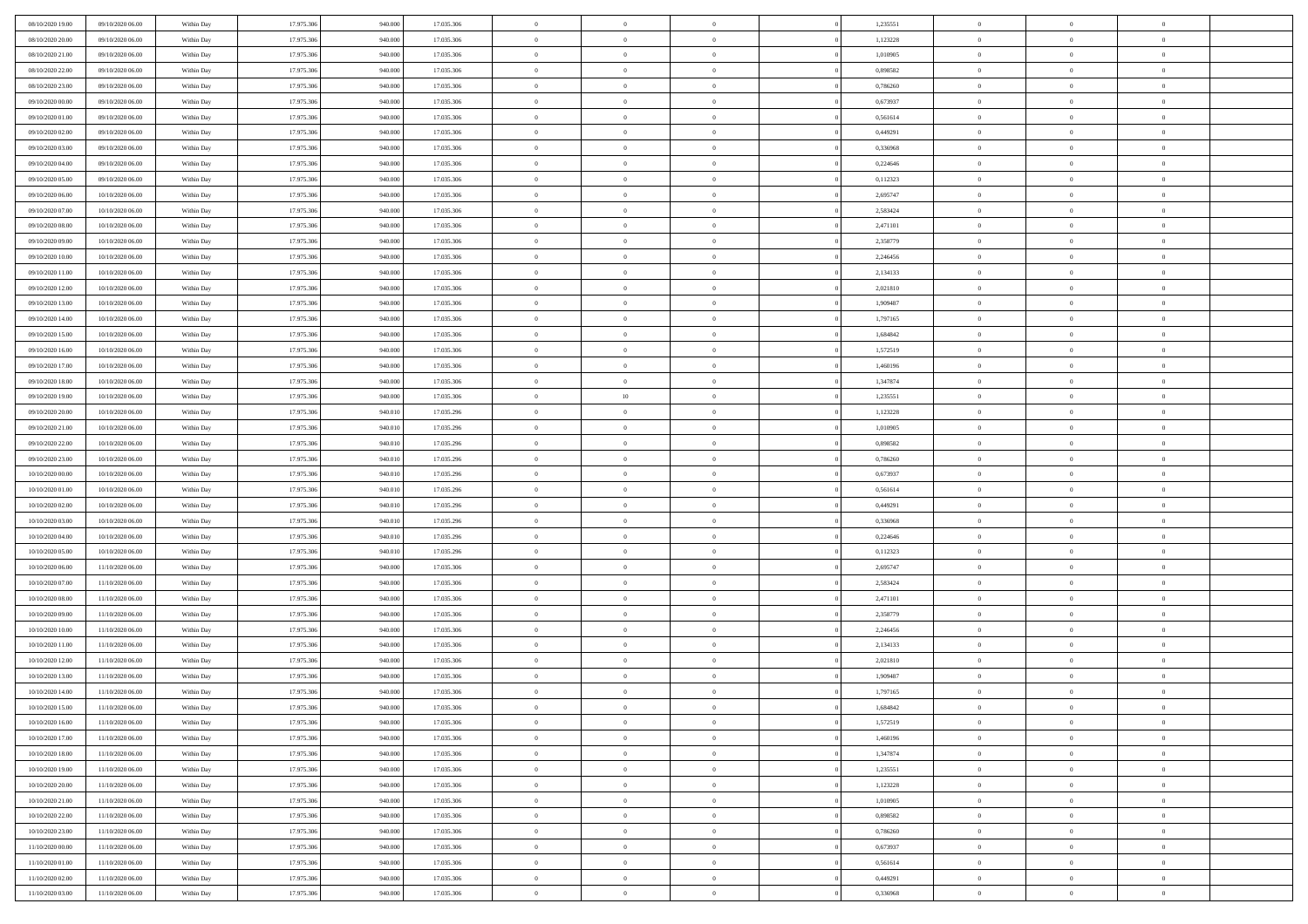| 11/10/2020 04:00 | 11/10/2020 06:00 | Within Day | 17.975.306 | 940.000            | 17.035.306 | $\bf{0}$       | $\overline{0}$ | $\overline{0}$ | 0,224646 | $\bf{0}$       | $\overline{0}$ | $\bf{0}$       |  |
|------------------|------------------|------------|------------|--------------------|------------|----------------|----------------|----------------|----------|----------------|----------------|----------------|--|
| 11/10/2020 05:00 | 11/10/2020 06:00 | Within Day | 17.975.306 | 940,00             | 17.035.306 | $\overline{0}$ | $\overline{0}$ | $\Omega$       | 0,112323 | $\overline{0}$ | $\theta$       | $\theta$       |  |
| 11/10/2020 06:00 | 12/10/2020 06:00 | Within Day | 17.975.306 | 940.000            | 17.035.306 | $\overline{0}$ | $\overline{0}$ | $\overline{0}$ | 2,695747 | $\mathbf{0}$   | $\overline{0}$ | $\theta$       |  |
| 11/10/2020 07:00 | 12/10/2020 06:00 | Within Day | 17.975.306 | 940.000            | 17.035.306 | $\bf{0}$       | $\overline{0}$ | $\overline{0}$ | 2,583424 | $\mathbf{0}$   | $\overline{0}$ | $\bf{0}$       |  |
| 11/10/2020 08:00 | 12/10/2020 06:00 |            | 17.975.306 | 940,000            | 17.035.306 | $\bf{0}$       | $\overline{0}$ | $\overline{0}$ | 2,471101 | $\bf{0}$       | $\overline{0}$ | $\bf{0}$       |  |
|                  |                  | Within Day |            |                    |            | $\overline{0}$ |                |                |          |                |                | $\theta$       |  |
| 11/10/2020 09:00 | 12/10/2020 06:00 | Within Day | 17.975.306 | 940.000            | 17.035.306 |                | $\overline{0}$ | $\overline{0}$ | 2,358779 | $\mathbf{0}$   | $\overline{0}$ |                |  |
| 11/10/2020 11:00 | 12/10/2020 06:00 | Within Day | 17.975.306 | 940.000            | 17.035.306 | $\bf{0}$       | $\overline{0}$ | $\overline{0}$ | 2,134133 | $\mathbf{0}$   | $\overline{0}$ | $\bf{0}$       |  |
| 11/10/2020 12:00 | 12/10/2020 06:00 | Within Day | 17.975.306 | 940,000            | 17.035.306 | $\overline{0}$ | $\overline{0}$ | $\overline{0}$ | 2,021810 | $\mathbf{0}$   | $\theta$       | $\theta$       |  |
| 11/10/2020 13:00 | 12/10/2020 06:00 | Within Day | 17.975.306 | 940.000            | 17.035.306 | $\overline{0}$ | $\overline{0}$ | $\overline{0}$ | 1,909487 | $\mathbf{0}$   | $\overline{0}$ | $\theta$       |  |
| 11/10/2020 14:00 | 12/10/2020 06:00 | Within Day | 17.975.306 | 940.000            | 17.035.306 | $\bf{0}$       | $\overline{0}$ | $\Omega$       | 1,797165 | $\mathbf{0}$   | $\overline{0}$ | $\bf{0}$       |  |
| 11/10/2020 15:00 | 12/10/2020 06:00 | Within Day | 17.975.306 | 940,000            | 17.035.306 | $\bf{0}$       | $\overline{0}$ | $\overline{0}$ | 1.684842 | $\mathbf{0}$   | $\theta$       | $\theta$       |  |
| 11/10/2020 16.00 | 12/10/2020 06:00 | Within Day | 17.975.306 | 940.000            | 17.035.306 | $\overline{0}$ | $\overline{0}$ | $\overline{0}$ | 1,572519 | $\mathbf{0}$   | $\overline{0}$ | $\theta$       |  |
| 11/10/2020 17:00 | 12/10/2020 06:00 | Within Day | 17.975.306 | 940.000            | 17.035.306 | $\bf{0}$       | $\overline{0}$ | $\overline{0}$ | 1,460196 | $\mathbf{0}$   | $\overline{0}$ | $\bf{0}$       |  |
| 11/10/2020 18:00 | 12/10/2020 06:00 | Within Day | 17.975.306 | 940,000            | 17.035.306 | $\bf{0}$       | $\overline{0}$ | $\overline{0}$ | 1,347874 | $\bf{0}$       | $\theta$       | $\bf{0}$       |  |
| 11/10/2020 19:00 | 12/10/2020 06:00 | Within Day | 17.975.306 | 940.000            | 17.035.306 | $\overline{0}$ | $\overline{0}$ | $\overline{0}$ | 1,235551 | $\mathbf{0}$   | $\overline{0}$ | $\theta$       |  |
| 11/10/2020 20.00 | 12/10/2020 06:00 | Within Day | 17.975.306 | 940.000            | 17.035.306 | $\bf{0}$       | $\overline{0}$ | $\Omega$       | 1,123228 | $\mathbf{0}$   | $\overline{0}$ | $\bf{0}$       |  |
| 11/10/2020 21:00 | 12/10/2020 06:00 | Within Day | 17.975.306 | 940,000            | 17.035.306 | $\,$ 0 $\,$    | $\overline{0}$ | $\overline{0}$ | 1,010905 | $\mathbf{0}$   | $\overline{0}$ | $\theta$       |  |
| 11/10/2020 22.00 | 12/10/2020 06:00 | Within Day | 17.975.306 | 940.000            | 17.035.306 | $\overline{0}$ | $\overline{0}$ | $\overline{0}$ | 0,898582 | $\mathbf{0}$   | $\overline{0}$ | $\theta$       |  |
| 11/10/2020 23.00 | 12/10/2020 06:00 | Within Day | 17.975.306 | 940.000            | 17.035.306 | $\bf{0}$       | $\overline{0}$ | $\Omega$       | 0,786260 | $\mathbf{0}$   | $\overline{0}$ | $\bf{0}$       |  |
| 12/10/2020 00:00 | 12/10/2020 06:00 | Within Day | 17.975.306 | 940,000            | 17.035.306 | $\bf{0}$       | $\overline{0}$ | $\overline{0}$ | 0,673937 | $\mathbf{0}$   | $\mathbf{0}$   | $\overline{0}$ |  |
| 12/10/2020 01:00 | 12/10/2020 06:00 | Within Day | 17.975.306 | 940.000            | 17.035.306 | $\overline{0}$ | $\overline{0}$ | $\overline{0}$ | 0,561614 | $\mathbf{0}$   | $\overline{0}$ | $\theta$       |  |
| 12/10/2020 02.00 | 12/10/2020 06:00 | Within Day | 17.975.306 | 940.000            | 17.035.306 | $\bf{0}$       | $\overline{0}$ | $\overline{0}$ | 0,449291 | $\mathbf{0}$   | $\overline{0}$ | $\bf{0}$       |  |
| 12/10/2020 03:00 | 12/10/2020 06:00 | Within Day | 17.975.306 | 940,000            | 17.035.306 | $\,0\,$        | $\overline{0}$ | $\overline{0}$ | 0,336968 | $\,$ 0 $\,$    | $\overline{0}$ | $\bf{0}$       |  |
| 12/10/2020 04:00 | 12/10/2020 06:00 | Within Day | 17.975.306 | 940.000            | 17.035.306 | $\overline{0}$ | $\overline{0}$ | $\overline{0}$ | 0,224646 | $\mathbf{0}$   | $\overline{0}$ | $\theta$       |  |
| 12/10/2020 05:00 | 12/10/2020 06:00 | Within Day | 17.975.306 | 940.000            | 17.035.306 | $\bf{0}$       | $\overline{0}$ | $\overline{0}$ | 0,112323 | $\bf{0}$       | $\overline{0}$ | $\bf{0}$       |  |
| 12/10/2020 06:00 | 13/10/2020 06:00 | Within Day | 17.975.306 | 940,000            | 17.035.306 | $\,$ 0 $\,$    | $\overline{0}$ | $\overline{0}$ | 2,695747 | $\mathbf{0}$   | $\overline{0}$ | $\overline{0}$ |  |
| 12/10/2020 07:00 | 13/10/2020 06:00 | Within Day | 17.975.306 | 940.000            | 17.035.306 | $\overline{0}$ | $\overline{0}$ | $\overline{0}$ | 2,583424 | $\mathbf{0}$   | $\overline{0}$ | $\theta$       |  |
| 12/10/2020 08:00 | 13/10/2020 06:00 | Within Day | 17.975.306 | 940.000            | 17.035.306 | $\bf{0}$       | $\overline{0}$ | $\Omega$       | 2,471101 | $\mathbf{0}$   | $\overline{0}$ | $\bf{0}$       |  |
| 12/10/2020 09:00 | 13/10/2020 06:00 | Within Day | 17.975.306 | 940,000            | 17.035.306 | $\bf{0}$       | $\overline{0}$ | $\overline{0}$ | 2,358779 | $\mathbf{0}$   | $\theta$       | $\overline{0}$ |  |
| 12/10/2020 10:00 | 13/10/2020 06:00 | Within Day | 17.975.306 | 940.000            | 17.035.306 | $\overline{0}$ | $\overline{0}$ | $\overline{0}$ | 2,246456 | $\mathbf{0}$   | $\overline{0}$ | $\theta$       |  |
|                  |                  |            |            |                    |            | $\,$ 0         | $\overline{0}$ | $\overline{0}$ |          | $\,$ 0 $\,$    | $\overline{0}$ | $\,0\,$        |  |
| 12/10/2020 11:00 | 13/10/2020 06:00 | Within Day | 17.975.306 | 940.000<br>940,000 | 17.035.306 |                |                |                | 2,134133 |                |                |                |  |
| 12/10/2020 12:00 | 13/10/2020 06:00 | Within Day | 17.975.306 |                    | 17.035.306 | $\bf{0}$       | $\overline{0}$ | $\overline{0}$ | 2,021810 | $\,$ 0 $\,$    | $\overline{0}$ | $\overline{0}$ |  |
| 12/10/2020 13:00 | 13/10/2020 06:00 | Within Day | 17.975.306 | 940.000            | 17.035.306 | $\overline{0}$ | $\overline{0}$ | $\overline{0}$ | 1,909487 | $\mathbf{0}$   | $\overline{0}$ | $\theta$       |  |
| 12/10/2020 14:00 | 13/10/2020 06:00 | Within Day | 17.975.306 | 940.000            | 17.035.306 | $\,$ 0         | $\overline{0}$ | $\theta$       | 1,797165 | $\,$ 0 $\,$    | $\overline{0}$ | $\mathbf{0}$   |  |
| 12/10/2020 15:00 | 13/10/2020 06:00 | Within Day | 17.975.306 | 940,000            | 17.035.306 | $\,$ 0 $\,$    | $\overline{0}$ | $\overline{0}$ | 1,684842 | $\mathbf{0}$   | $\overline{0}$ | $\overline{0}$ |  |
| 12/10/2020 16.00 | 13/10/2020 06:00 | Within Day | 17.975.306 | 940.000            | 17.035.306 | $\overline{0}$ | $\overline{0}$ | $\overline{0}$ | 1,572519 | $\mathbf{0}$   | $\overline{0}$ | $\theta$       |  |
| 12/10/2020 17:00 | 13/10/2020 06:00 | Within Day | 17.975.306 | 940.000            | 17.035.306 | $\,$ 0         | $\overline{0}$ | $\overline{0}$ | 1,460196 | $\,$ 0 $\,$    | $\overline{0}$ | $\mathbf{0}$   |  |
| 12/10/2020 18:00 | 13/10/2020 06:00 | Within Day | 17.975.306 | 940,000            | 17.035.306 | $\bf{0}$       | $\overline{0}$ | $\overline{0}$ | 1,347874 | $\mathbf{0}$   | $\overline{0}$ | $\overline{0}$ |  |
| 12/10/2020 19:00 | 13/10/2020 06:00 | Within Day | 17.975.306 | 940.000            | 17.035.306 | $\overline{0}$ | $\overline{0}$ | $\overline{0}$ | 1,235551 | $\mathbf{0}$   | $\overline{0}$ | $\theta$       |  |
| 12/10/2020 20:00 | 13/10/2020 06:00 | Within Day | 17.975.306 | 940.000            | 17.035.306 | $\,$ 0         | $\overline{0}$ | $\overline{0}$ | 1,123228 | $\,$ 0 $\,$    | $\overline{0}$ | $\,0\,$        |  |
| 12/10/2020 21:00 | 13/10/2020 06:00 | Within Day | 17.975.306 | 940,000            | 17.035.306 | $\,$ 0 $\,$    | $\,$ 0 $\,$    | $\overline{0}$ | 1,010905 | $\,$ 0 $\,$    | $\overline{0}$ | $\bf{0}$       |  |
| 12/10/2020 22:00 | 13/10/2020 06:00 | Within Day | 17.975.306 | 940.000            | 17.035.306 | $\overline{0}$ | $\overline{0}$ | $\overline{0}$ | 0,898582 | $\mathbf{0}$   | $\overline{0}$ | $\theta$       |  |
| 12/10/2020 23:00 | 13/10/2020 06:00 | Within Day | 17.975.306 | 940.000            | 17.035.306 | $\overline{0}$ | $\overline{0}$ | $\overline{0}$ | 0,786260 | $\,$ 0         | $\overline{0}$ | $\mathbf{0}$   |  |
| 13/10/2020 00:00 | 13/10/2020 06:00 | Within Day | 17.975.306 | 940,00             | 17.035.306 | $\bf{0}$       | $\overline{0}$ | $\overline{0}$ | 0,673937 | $\mathbf{0}$   | $\overline{0}$ | $\bf{0}$       |  |
| 13/10/2020 01:00 | 13/10/2020 06:00 | Within Day | 17.975.306 | 940.000            | 17.035.306 | $\overline{0}$ | $\theta$       |                | 0,561614 | $\overline{0}$ | $\Omega$       | $\overline{0}$ |  |
| 13/10/2020 02:00 | 13/10/2020 06:00 | Within Day | 17.975.306 | 940.000            | 17.035.306 | $\,$ 0 $\,$    | $\overline{0}$ | $\overline{0}$ | 0,449291 | $\,$ 0 $\,$    | $\bf{0}$       | $\mathbf{0}$   |  |
| 13/10/2020 03:00 | 13/10/2020 06:00 | Within Day | 17.975.306 | 940,00             | 17.035.306 | $\mathbf{0}$   | $\overline{0}$ | $\overline{0}$ | 0.336968 | $\,$ 0 $\,$    | $\overline{0}$ | $\overline{0}$ |  |
| 13/10/2020 04:00 | 13/10/2020 06:00 | Within Day | 17.975.306 | 940.000            | 17.035.306 | $\mathbf{0}$   | $\overline{0}$ | $\overline{0}$ | 0,224646 | $\mathbf{0}$   | $\bf{0}$       | $\overline{0}$ |  |
| 13/10/2020 05:00 | 13/10/2020 06:00 | Within Day | 17.975.306 | 940.000            | 17.035.306 | $\,$ 0 $\,$    | $\overline{0}$ | $\overline{0}$ | 0,112323 | $\,$ 0 $\,$    | $\bf{0}$       | $\theta$       |  |
| 13/10/2020 06:00 | 14/10/2020 06:00 | Within Day | 17.975.306 | 940.000            | 17.035.306 | $\,$ 0 $\,$    | $\,$ 0 $\,$    | $\overline{0}$ | 2,695747 | $\,$ 0 $\,$    | $\overline{0}$ | $\mathbf{0}$   |  |
| 13/10/2020 07:00 | 14/10/2020 06:00 | Within Day | 17.975.306 | 940.000            | 17.035.306 | $\mathbf{0}$   | $\overline{0}$ | $\overline{0}$ | 2,583424 | $\mathbf{0}$   | $\bf{0}$       | $\overline{0}$ |  |
| 13/10/2020 08:00 | 14/10/2020 06:00 | Within Day | 17.975.306 | 940.000            | 17.035.306 | $\,$ 0 $\,$    | $\overline{0}$ | $\overline{0}$ | 2,471101 | $\,$ 0 $\,$    | $\mathbf{0}$   | $\theta$       |  |
| 13/10/2020 09:00 | 14/10/2020 06:00 | Within Day | 17.975.306 | 940,00             | 17.035.306 | $\mathbf{0}$   | $\overline{0}$ | $\overline{0}$ | 2,358779 | $\,$ 0 $\,$    | $\overline{0}$ | $\mathbf{0}$   |  |
| 13/10/2020 10:00 | 14/10/2020 06:00 | Within Day | 17.975.306 | 940.000            | 17.035.306 | $\mathbf{0}$   | $\overline{0}$ | $\overline{0}$ | 2,246456 | $\mathbf{0}$   | $\bf{0}$       | $\overline{0}$ |  |
| 13/10/2020 11:00 | 14/10/2020 06:00 | Within Day | 17.975.306 | 940.000            | 17.035.306 | $\,$ 0 $\,$    | $\overline{0}$ | $\overline{0}$ | 2,134133 | $\,$ 0 $\,$    | $\mathbf{0}$   | $\theta$       |  |
| 13/10/2020 12:00 | 14/10/2020 06:00 | Within Day | 17.975.306 | 940,000            | 17.035.306 | $\mathbf{0}$   | $\overline{0}$ | $\overline{0}$ | 2,021810 | $\,$ 0 $\,$    | $\overline{0}$ | $\overline{0}$ |  |
| 13/10/2020 13:00 | 14/10/2020 06:00 | Within Day | 17.975.306 | 940.000            | 17.035.306 | $\mathbf{0}$   | $\overline{0}$ | $\overline{0}$ | 1,909487 | $\mathbf{0}$   | $\mathbf{0}$   | $\overline{0}$ |  |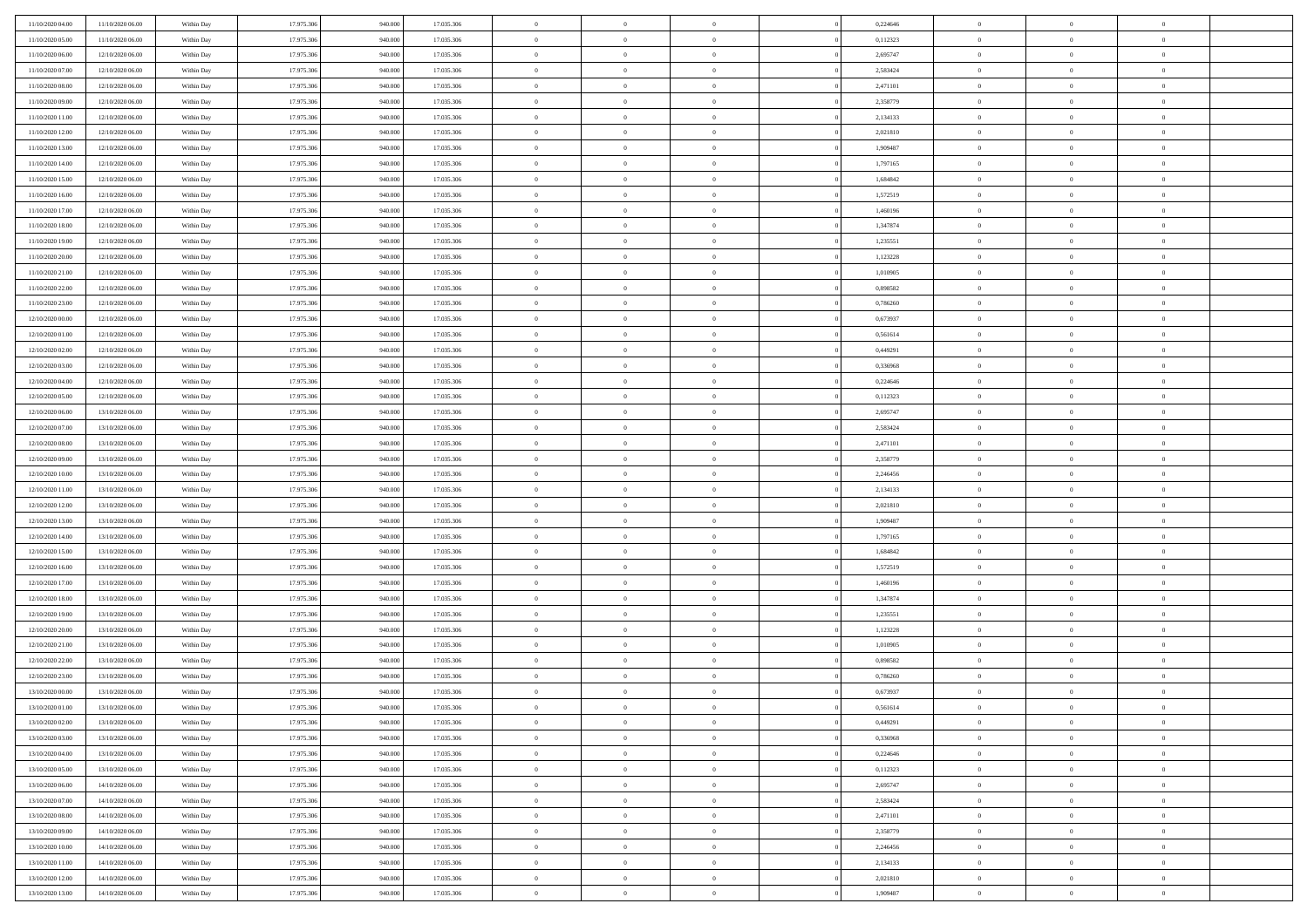| 13/10/2020 14:00 | 14/10/2020 06:00 | Within Day | 17.975.306 | 940.000 | 17.035.306 | $\bf{0}$       | $\overline{0}$ | $\overline{0}$ | 1,797165 | $\bf{0}$       | $\overline{0}$ | $\bf{0}$       |  |
|------------------|------------------|------------|------------|---------|------------|----------------|----------------|----------------|----------|----------------|----------------|----------------|--|
| 13/10/2020 15:00 | 14/10/2020 06:00 | Within Day | 17.975.306 | 940,00  | 17.035.306 | $\overline{0}$ | $\overline{0}$ | $\Omega$       | 1.684842 | $\overline{0}$ | $\theta$       | $\theta$       |  |
| 13/10/2020 16:00 | 14/10/2020 06:00 | Within Day | 17.975.306 | 940.000 | 17.035.306 | $\overline{0}$ | $\overline{0}$ | $\overline{0}$ | 1,572519 | $\mathbf{0}$   | $\overline{0}$ | $\theta$       |  |
| 13/10/2020 17:00 | 14/10/2020 06:00 | Within Day | 17.975.306 | 940.000 | 17.035.306 | $\bf{0}$       | $\overline{0}$ | $\overline{0}$ | 1,460196 | $\mathbf{0}$   | $\overline{0}$ | $\bf{0}$       |  |
| 13/10/2020 18:00 | 14/10/2020 06:00 | Within Day | 17.975.306 | 940,000 | 17.035.306 | $\bf{0}$       | $\overline{0}$ | $\overline{0}$ | 1,347874 | $\bf{0}$       | $\overline{0}$ | $\bf{0}$       |  |
|                  |                  |            |            |         |            | $\overline{0}$ |                |                |          |                |                | $\theta$       |  |
| 13/10/2020 19:00 | 14/10/2020 06:00 | Within Day | 17.975.306 | 940.000 | 17.035.306 |                | $\overline{0}$ | $\overline{0}$ | 1,235551 | $\mathbf{0}$   | $\overline{0}$ |                |  |
| 13/10/2020 20:00 | 14/10/2020 06:00 | Within Day | 17.975.306 | 940.000 | 17.035.306 | $\bf{0}$       | $\overline{0}$ | $\overline{0}$ | 1,123228 | $\mathbf{0}$   | $\overline{0}$ | $\bf{0}$       |  |
| 13/10/2020 21:00 | 14/10/2020 06:00 | Within Day | 17.975.306 | 940,000 | 17.035.306 | $\overline{0}$ | $\overline{0}$ | $\overline{0}$ | 1,010905 | $\mathbf{0}$   | $\theta$       | $\theta$       |  |
| 13/10/2020 22:00 | 14/10/2020 06:00 | Within Day | 17.975.306 | 940.000 | 17.035.306 | $\overline{0}$ | $\overline{0}$ | $\overline{0}$ | 0,898582 | $\mathbf{0}$   | $\overline{0}$ | $\theta$       |  |
| 13/10/2020 23:00 | 14/10/2020 06:00 | Within Day | 17.975.306 | 940.000 | 17.035.306 | $\bf{0}$       | $\overline{0}$ | $\Omega$       | 0,786260 | $\mathbf{0}$   | $\overline{0}$ | $\bf{0}$       |  |
| 14/10/2020 00:00 | 14/10/2020 06:00 | Within Day | 17.975.306 | 940,000 | 17.035.306 | $\bf{0}$       | $\overline{0}$ | $\overline{0}$ | 0.673937 | $\mathbf{0}$   | $\theta$       | $\overline{0}$ |  |
| 14/10/2020 01:00 | 14/10/2020 06:00 | Within Day | 17.975.306 | 940.000 | 17.035.306 | $\overline{0}$ | $\overline{0}$ | $\overline{0}$ | 0,561614 | $\mathbf{0}$   | $\overline{0}$ | $\theta$       |  |
| 14/10/2020 02:00 | 14/10/2020 06:00 | Within Day | 17.975.306 | 940.000 | 17.035.306 | $\bf{0}$       | $\overline{0}$ | $\overline{0}$ | 0,449291 | $\mathbf{0}$   | $\overline{0}$ | $\bf{0}$       |  |
| 14/10/2020 03:00 | 14/10/2020 06:00 | Within Day | 17.975.306 | 940,000 | 17.035.306 | $\bf{0}$       | $\overline{0}$ | $\overline{0}$ | 0,336968 | $\bf{0}$       | $\theta$       | $\bf{0}$       |  |
| 14/10/2020 04:00 | 14/10/2020 06:00 | Within Day | 17.975.306 | 940.000 | 17.035.306 | $\overline{0}$ | $\overline{0}$ | $\overline{0}$ | 0,224646 | $\mathbf{0}$   | $\overline{0}$ | $\theta$       |  |
| 14/10/2020 05.00 | 14/10/2020 06:00 | Within Day | 17.975.306 | 940.000 | 17.035.306 | $\bf{0}$       | $\overline{0}$ | $\Omega$       | 0,112323 | $\bf{0}$       | $\overline{0}$ | $\bf{0}$       |  |
| 14/10/2020 06:00 | 15/10/2020 06:00 | Within Day | 17.975.306 | 940,000 | 17.035.306 | $\,$ 0 $\,$    | $\overline{0}$ | $\overline{0}$ | 2,695747 | $\mathbf{0}$   | $\overline{0}$ | $\theta$       |  |
| 14/10/2020 07:00 | 15/10/2020 06:00 | Within Day | 17.975.306 | 940.000 | 17.035.306 | $\overline{0}$ | $\overline{0}$ | $\overline{0}$ | 2,583424 | $\mathbf{0}$   | $\overline{0}$ | $\theta$       |  |
| 14/10/2020 08:00 | 15/10/2020 06:00 | Within Day | 17.975.306 | 940.000 | 17.035.306 | $\bf{0}$       | $\overline{0}$ | $\Omega$       | 2,471101 | $\bf{0}$       | $\overline{0}$ | $\bf{0}$       |  |
| 14/10/2020 09:00 | 15/10/2020 06:00 | Within Day | 17.975.306 | 940,000 | 17.035.306 | $\bf{0}$       | $\overline{0}$ | $\overline{0}$ | 2,358779 | $\mathbf{0}$   | $\mathbf{0}$   | $\overline{0}$ |  |
| 14/10/2020 10:00 | 15/10/2020 06:00 | Within Day | 17.975.306 | 940.000 | 17.035.306 | $\overline{0}$ | $\overline{0}$ | $\overline{0}$ | 2,246456 | $\mathbf{0}$   | $\overline{0}$ | $\theta$       |  |
| 14/10/2020 11:00 | 15/10/2020 06:00 | Within Day | 17.975.306 | 940.000 | 17.035.306 | $\bf{0}$       | $\overline{0}$ | $\overline{0}$ | 2,134133 | $\mathbf{0}$   | $\overline{0}$ | $\bf{0}$       |  |
| 14/10/2020 12:00 | 15/10/2020 06:00 |            | 17.975.306 | 940,000 | 17.035.306 | $\,$ 0 $\,$    | $\overline{0}$ | $\overline{0}$ | 2,021810 | $\,$ 0 $\,$    | $\overline{0}$ | $\bf{0}$       |  |
|                  |                  | Within Day |            |         |            | $\overline{0}$ |                |                |          |                |                | $\theta$       |  |
| 14/10/2020 13:00 | 15/10/2020 06:00 | Within Day | 17.975.306 | 940.000 | 17.035.306 |                | $\overline{0}$ | $\overline{0}$ | 1,909487 | $\mathbf{0}$   | $\overline{0}$ |                |  |
| 14/10/2020 14:00 | 15/10/2020 06:00 | Within Day | 17.975.306 | 940.000 | 17.035.306 | $\bf{0}$       | $\overline{0}$ | $\overline{0}$ | 1,797165 | $\bf{0}$       | $\overline{0}$ | $\bf{0}$       |  |
| 14/10/2020 15:00 | 15/10/2020 06:00 | Within Day | 17.975.306 | 940,00  | 17.035.306 | $\,$ 0 $\,$    | $\overline{0}$ | $\overline{0}$ | 1,684842 | $\mathbf{0}$   | $\overline{0}$ | $\overline{0}$ |  |
| 14/10/2020 16.00 | 15/10/2020 06:00 | Within Day | 17.975.306 | 940.000 | 17.035.306 | $\overline{0}$ | $\overline{0}$ | $\overline{0}$ | 1,572519 | $\mathbf{0}$   | $\overline{0}$ | $\theta$       |  |
| 14/10/2020 17.00 | 15/10/2020 06:00 | Within Day | 17.975.306 | 940.000 | 17.035.306 | $\bf{0}$       | $\overline{0}$ | $\Omega$       | 1,460196 | $\mathbf{0}$   | $\overline{0}$ | $\bf{0}$       |  |
| 14/10/2020 18:00 | 15/10/2020 06:00 | Within Day | 17.975.306 | 940,000 | 17.035.306 | $\bf{0}$       | $\overline{0}$ | $\overline{0}$ | 1,347874 | $\mathbf{0}$   | $\overline{0}$ | $\overline{0}$ |  |
| 14/10/2020 19:00 | 15/10/2020 06:00 | Within Day | 17.975.306 | 940.000 | 17.035.306 | $\overline{0}$ | $\overline{0}$ | $\overline{0}$ | 1,235551 | $\mathbf{0}$   | $\overline{0}$ | $\theta$       |  |
| 14/10/2020 20:00 | 15/10/2020 06:00 | Within Day | 17.975.306 | 940.000 | 17.035.306 | $\,$ 0         | $\overline{0}$ | $\overline{0}$ | 1,123228 | $\,$ 0 $\,$    | $\overline{0}$ | $\,0\,$        |  |
| 14/10/2020 21:00 | 15/10/2020 06:00 | Within Day | 17.975.306 | 940,00  | 17.035.306 | $\bf{0}$       | $\overline{0}$ | $\overline{0}$ | 1,010905 | $\,$ 0 $\,$    | $\overline{0}$ | $\overline{0}$ |  |
| 14/10/2020 22.00 | 15/10/2020 06:00 | Within Day | 17.975.306 | 940.000 | 17.035.306 | $\overline{0}$ | $\overline{0}$ | $\overline{0}$ | 0,898582 | $\mathbf{0}$   | $\overline{0}$ | $\theta$       |  |
| 14/10/2020 23:00 | 15/10/2020 06:00 | Within Day | 17.975.306 | 940.000 | 17.035.306 | $\,$ 0         | $\overline{0}$ | $\theta$       | 0,786260 | $\,$ 0 $\,$    | $\overline{0}$ | $\mathbf{0}$   |  |
| 15/10/2020 00:00 | 15/10/2020 06:00 | Within Day | 17.975.306 | 940,000 | 17.035.306 | $\,$ 0 $\,$    | $\overline{0}$ | $\overline{0}$ | 0,673937 | $\mathbf{0}$   | $\overline{0}$ | $\overline{0}$ |  |
| 15/10/2020 01:00 | 15/10/2020 06:00 | Within Day | 17.975.306 | 940.000 | 17.035.306 | $\overline{0}$ | $\overline{0}$ | $\overline{0}$ | 0,561614 | $\mathbf{0}$   | $\overline{0}$ | $\theta$       |  |
| 15/10/2020 02:00 | 15/10/2020 06:00 | Within Day | 17.975.306 | 940.000 | 17.035.306 | $\,$ 0         | $\overline{0}$ | $\overline{0}$ | 0,449291 | $\,$ 0 $\,$    | $\overline{0}$ | $\mathbf{0}$   |  |
| 15/10/2020 03:00 | 15/10/2020 06:00 | Within Day | 17.975.306 | 940,000 | 17.035.306 | $\bf{0}$       | $\overline{0}$ | $\overline{0}$ | 0,336968 | $\mathbf{0}$   | $\overline{0}$ | $\overline{0}$ |  |
| 15/10/2020 04:00 | 15/10/2020 06:00 | Within Day | 17.975.306 | 940.000 | 17.035.306 | $\overline{0}$ | $\overline{0}$ | $\overline{0}$ | 0,224646 | $\mathbf{0}$   | $\overline{0}$ | $\theta$       |  |
| 15/10/2020 05:00 | 15/10/2020 06:00 | Within Day | 17.975.306 | 940.000 | 17.035.306 | $\,$ 0         | $\overline{0}$ | $\overline{0}$ | 0,112323 | $\,$ 0 $\,$    | $\overline{0}$ | $\,0\,$        |  |
| 15/10/2020 06:00 | 16/10/2020 06:00 | Within Day | 17.975.306 | 940,000 | 17.035.306 | $\,$ 0 $\,$    | $\,$ 0 $\,$    | $\overline{0}$ | 2,695747 | $\,$ 0 $\,$    | $\overline{0}$ | $\overline{0}$ |  |
| 15/10/2020 07:00 | 16/10/2020 06:00 | Within Day | 17.975.306 | 940.000 | 17.035.306 | $\overline{0}$ | $\overline{0}$ | $\overline{0}$ | 2,583424 | $\mathbf{0}$   | $\overline{0}$ | $\theta$       |  |
| 15/10/2020 08:00 | 16/10/2020 06:00 | Within Day | 17.975.306 | 940.000 | 17.035.306 | $\overline{0}$ | $\overline{0}$ | $\overline{0}$ | 2,471101 | $\,$ 0         | $\overline{0}$ | $\mathbf{0}$   |  |
| 15/10/2020 09:00 | 16/10/2020 06:00 | Within Day | 17.975.306 | 940,00  | 17.035.306 | $\bf{0}$       | $\overline{0}$ | $\overline{0}$ | 2,358779 | $\mathbf{0}$   | $\overline{0}$ | $\overline{0}$ |  |
| 15/10/2020 10:00 | 16/10/2020 06:00 | Within Day | 17.975.306 | 940.000 | 17.035.306 | $\overline{0}$ | $\theta$       |                | 2,246456 | $\overline{0}$ | $\Omega$       | $\overline{0}$ |  |
| 15/10/2020 11:00 | 16/10/2020 06:00 | Within Day | 17.975.306 | 940.000 | 17.035.306 | $\,$ 0 $\,$    | $\overline{0}$ | $\overline{0}$ | 2,134133 | $\,$ 0 $\,$    | $\bf{0}$       | $\,0\,$        |  |
| 15/10/2020 12:00 | 16/10/2020 06:00 | Within Day | 17.975.306 | 940,00  | 17.035.306 | $\mathbf{0}$   | $\overline{0}$ | $\overline{0}$ | 2,021810 | $\,$ 0 $\,$    | $\overline{0}$ | $\overline{0}$ |  |
| 15/10/2020 13:00 | 16/10/2020 06:00 | Within Day | 17.975.306 | 940.000 | 17.035.306 | $\mathbf{0}$   | $\overline{0}$ | $\overline{0}$ | 1,909487 | $\mathbf{0}$   | $\bf{0}$       | $\overline{0}$ |  |
| 15/10/2020 14:00 | 16/10/2020 06:00 | Within Day | 17.975.306 | 940.000 | 17.035.306 | $\,$ 0 $\,$    | $\overline{0}$ | $\overline{0}$ | 1,797165 | $\,$ 0 $\,$    | $\bf{0}$       | $\theta$       |  |
| 15/10/2020 15:00 | 16/10/2020 06:00 | Within Day | 17.975.306 | 940.000 | 17.035.306 | $\,$ 0 $\,$    | $\,$ 0 $\,$    | $\overline{0}$ | 1,684842 | $\,$ 0 $\,$    | $\overline{0}$ | $\mathbf{0}$   |  |
| 15/10/2020 16.00 | 16/10/2020 06:00 | Within Day | 17.975.306 | 940.000 | 17.035.306 | $\mathbf{0}$   | $\overline{0}$ | $\overline{0}$ | 1,572519 | $\mathbf{0}$   | $\bf{0}$       | $\overline{0}$ |  |
|                  |                  |            |            |         |            | $\,$ 0 $\,$    | $\overline{0}$ | $\overline{0}$ |          |                | $\mathbf{0}$   | $\theta$       |  |
| 15/10/2020 17.00 | 16/10/2020 06:00 | Within Day | 17.975.306 | 940.000 | 17.035.306 |                |                |                | 1,460196 | $\,$ 0 $\,$    |                |                |  |
| 15/10/2020 18:00 | 16/10/2020 06:00 | Within Day | 17.975.306 | 940.000 | 17.035.306 | $\mathbf{0}$   | $\overline{0}$ | $\overline{0}$ | 1,347874 | $\,$ 0 $\,$    | $\overline{0}$ | $\mathbf{0}$   |  |
| 15/10/2020 19:00 | 16/10/2020 06:00 | Within Day | 17.975.306 | 940.000 | 17.035.306 | $\mathbf{0}$   | $\overline{0}$ | $\overline{0}$ | 1,235551 | $\mathbf{0}$   | $\bf{0}$       | $\overline{0}$ |  |
| 15/10/2020 20:00 | 16/10/2020 06:00 | Within Day | 17.975.306 | 940.000 | 17.035.306 | $\,$ 0 $\,$    | $\overline{0}$ | $\overline{0}$ | 1,123228 | $\,$ 0 $\,$    | $\mathbf{0}$   | $\theta$       |  |
| 15/10/2020 21.00 | 16/10/2020 06:00 | Within Day | 17.975.306 | 940,000 | 17.035.306 | $\mathbf{0}$   | $\overline{0}$ | $\overline{0}$ | 1,010905 | $\,$ 0 $\,$    | $\overline{0}$ | $\overline{0}$ |  |
| 15/10/2020 22.00 | 16/10/2020 06:00 | Within Day | 17.975.306 | 940.000 | 17.035.306 | $\mathbf{0}$   | $\overline{0}$ | $\overline{0}$ | 0,898582 | $\mathbf{0}$   | $\mathbf{0}$   | $\overline{0}$ |  |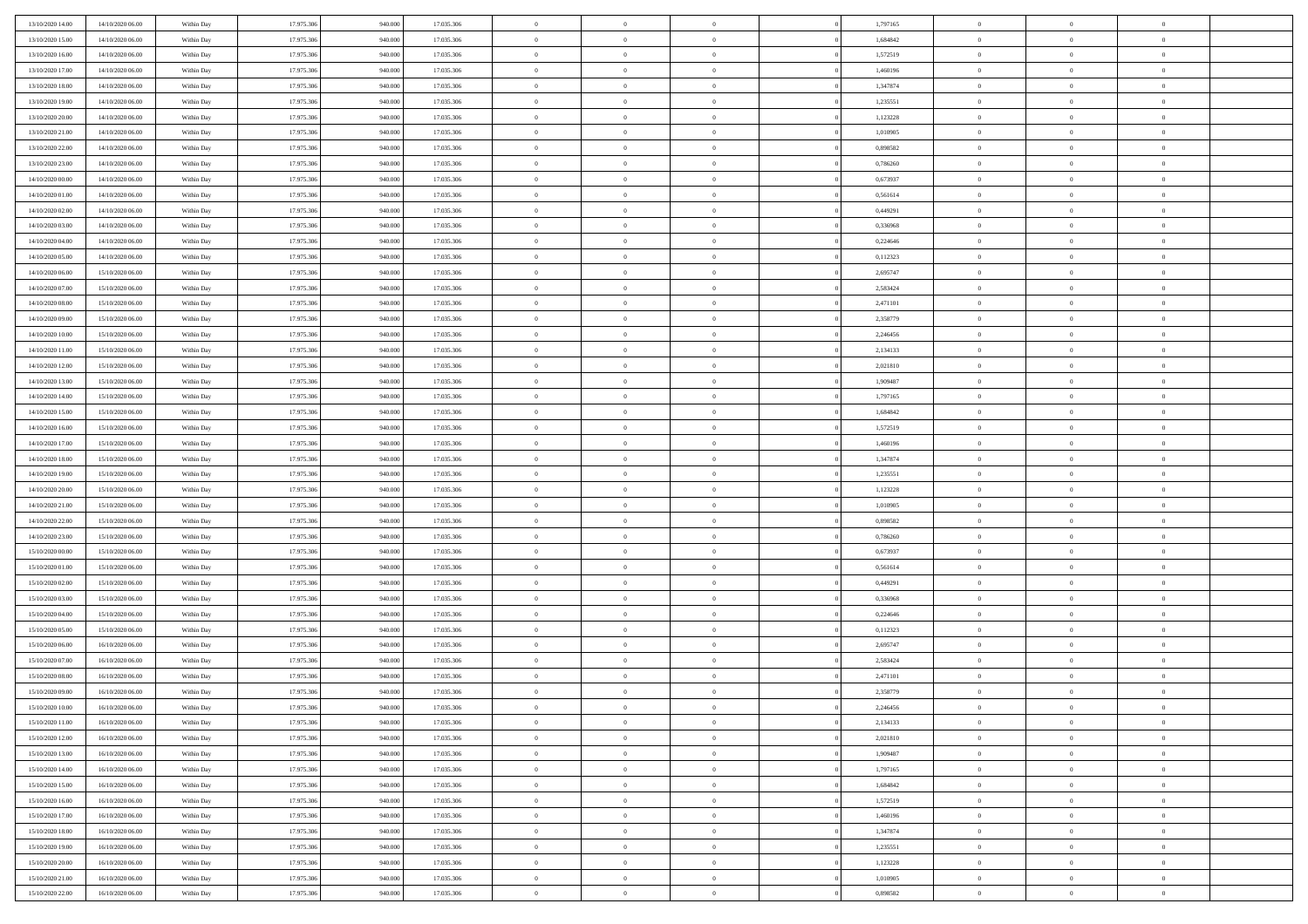| 15/10/2020 23:00 | 16/10/2020 06:00 | Within Day | 17.975.306 | 940.000 | 17.035.306 | $\,$ 0 $\,$    | $\overline{0}$ | $\overline{0}$ |          | 0,786260 | $\bf{0}$       | $\overline{0}$ | $\,0\,$        |  |
|------------------|------------------|------------|------------|---------|------------|----------------|----------------|----------------|----------|----------|----------------|----------------|----------------|--|
| 16/10/2020 00:00 | 16/10/2020 06:00 | Within Day | 17.975.306 | 940,000 | 17.035.306 | $\overline{0}$ | $\overline{0}$ | $\mathbf{0}$   |          | 0,673937 | $\theta$       | $\overline{0}$ | $\theta$       |  |
| 16/10/2020 01:00 | 16/10/2020 06:00 | Within Dav | 17.975.306 | 940.000 | 17.035.306 | $\theta$       | $\overline{0}$ | $\overline{0}$ |          | 0,561614 | $\mathbf{0}$   | $\overline{0}$ | $\overline{0}$ |  |
| 16/10/2020 02.00 | 16/10/2020 06:00 | Within Day | 17.975.306 | 940.000 | 17.035.306 | $\,$ 0 $\,$    | $\overline{0}$ | $\overline{0}$ |          | 0,449291 | $\bf{0}$       | $\overline{0}$ | $\bf{0}$       |  |
| 16/10/2020 03:00 | 16/10/2020 06:00 | Within Day | 17.975.306 | 940,000 | 17.035.306 | $\bf{0}$       | $\overline{0}$ | $\mathbf{0}$   |          | 0,336968 | $\bf{0}$       | $\theta$       | $\,0\,$        |  |
| 16/10/2020 04:00 | 16/10/2020 06:00 | Within Dav | 17.975.306 | 940.000 | 17.035.306 | $\theta$       | $\overline{0}$ | $\mathbf{0}$   |          | 0,224646 | $\mathbf{0}$   | $\overline{0}$ | $\overline{0}$ |  |
| 16/10/2020 05:00 | 16/10/2020 06:00 | Within Day | 17.975.306 | 940.000 | 17.035.306 | $\,$ 0 $\,$    | $\overline{0}$ | $\overline{0}$ |          | 0,112323 | $\bf{0}$       | $\overline{0}$ | $\bf{0}$       |  |
| 16/10/2020 06:00 | 17/10/2020 06:00 | Within Day | 17.975.306 | 940,000 | 17.035.306 | $\overline{0}$ | $\overline{0}$ | $\mathbf{0}$   |          | 2,695747 | $\,$ 0 $\,$    | $\overline{0}$ | $\theta$       |  |
| 16/10/2020 07:00 | 17/10/2020 06:00 | Within Day | 17.975.306 | 940.000 | 17.035.306 | $\theta$       | $\overline{0}$ | $\mathbf{0}$   |          | 2,583424 | $\mathbf{0}$   | $\overline{0}$ | $\overline{0}$ |  |
| 16/10/2020 08:00 | 17/10/2020 06.00 | Within Day | 17.975.306 | 940.000 | 17.035.306 | $\,$ 0 $\,$    | $\overline{0}$ | $\Omega$       |          | 2,471101 | $\bf{0}$       | $\overline{0}$ | $\bf{0}$       |  |
| 16/10/2020 09:00 | 17/10/2020 06.00 | Within Day | 17.975.306 | 940,000 | 17.035.306 | $\bf{0}$       | $\overline{0}$ | $\mathbf{0}$   |          | 2,358779 | $\bf{0}$       | $\mathbf{0}$   | $\theta$       |  |
| 16/10/2020 10:00 | 17/10/2020 06:00 | Within Dav | 17.975.306 | 940.000 | 17.035.306 | $\theta$       | $\overline{0}$ | $\overline{0}$ |          | 2,246456 | $\mathbf{0}$   | $\overline{0}$ | $\overline{0}$ |  |
| 16/10/2020 11:00 | 17/10/2020 06:00 | Within Day | 17.975.306 | 940.000 | 17.035.306 | $\,$ 0 $\,$    | $\overline{0}$ | $\overline{0}$ |          | 2,134133 | $\bf{0}$       | $\overline{0}$ | $\bf{0}$       |  |
| 16/10/2020 12:00 | 17/10/2020 06:00 | Within Day | 17.975.306 | 940,000 | 17.035.306 | $\,$ 0         | $\overline{0}$ | $\mathbf{0}$   |          | 2,021810 | $\bf{0}$       | $\mathbf{0}$   | $\,0\,$        |  |
| 16/10/2020 13:00 | 17/10/2020 06:00 | Within Dav | 17.975.306 | 940.000 | 17.035.306 | $\theta$       | $\overline{0}$ | $\mathbf{0}$   |          | 1,909487 | $\mathbf{0}$   | $\overline{0}$ | $\overline{0}$ |  |
| 16/10/2020 14:00 | 17/10/2020 06.00 | Within Day | 17.975.306 | 940.000 | 17.035.306 | $\,$ 0 $\,$    | $\overline{0}$ | $\Omega$       |          | 1,797165 | $\bf{0}$       | $\overline{0}$ | $\bf{0}$       |  |
| 16/10/2020 15:00 | 17/10/2020 06.00 | Within Day | 17.975.306 | 940,000 | 17.035.306 | $\,$ 0         | $\overline{0}$ | $\mathbf{0}$   |          | 1,684842 | $\bf{0}$       | $\overline{0}$ | $\theta$       |  |
| 16/10/2020 16:00 | 17/10/2020 06:00 | Within Day | 17.975.306 | 940.000 | 17.035.306 | $\theta$       | $\overline{0}$ | $\mathbf{0}$   |          | 1,572519 | $\mathbf{0}$   | $\overline{0}$ | $\overline{0}$ |  |
| 16/10/2020 17:00 | 17/10/2020 06.00 | Within Day | 17.975.306 | 940.000 | 17.035.306 | $\,$ 0 $\,$    | $\overline{0}$ | $\Omega$       |          | 1,460196 | $\bf{0}$       | $\overline{0}$ | $\,0\,$        |  |
| 16/10/2020 18:00 | 17/10/2020 06.00 | Within Day | 17.975.306 | 940,000 | 17.035.306 | $\bf{0}$       | $\overline{0}$ | $\mathbf{0}$   |          | 1,347874 | $\bf{0}$       | $\mathbf{0}$   | $\overline{0}$ |  |
| 16/10/2020 19:00 | 17/10/2020 06:00 | Within Dav | 17.975.306 | 940.000 | 17.035.306 | $\theta$       | $\overline{0}$ | $\mathbf{0}$   |          | 1,235551 | $\mathbf{0}$   | $\overline{0}$ | $\overline{0}$ |  |
| 16/10/2020 20:00 | 17/10/2020 06.00 | Within Day | 17.975.306 | 940.000 | 17.035.306 | $\,$ 0 $\,$    | $\overline{0}$ | $\overline{0}$ |          | 1,123228 | $\bf{0}$       | $\overline{0}$ | $\bf{0}$       |  |
| 16/10/2020 21:00 | 17/10/2020 06:00 | Within Day | 17.975.306 | 940,000 | 17.035.306 | $\,$ 0         | $\overline{0}$ | $\mathbf{0}$   |          | 1,010905 | $\bf{0}$       | $\bf{0}$       | $\,0\,$        |  |
| 16/10/2020 22:00 | 17/10/2020 06:00 | Within Dav | 17.975.306 | 940.000 | 17.035.306 | $\theta$       | $\overline{0}$ | $\mathbf{0}$   |          | 0,898582 | $\mathbf{0}$   | $\overline{0}$ | $\overline{0}$ |  |
| 16/10/2020 23.00 | 17/10/2020 06:00 | Within Day | 17.975.306 | 940.000 | 17.035.306 | $\,$ 0 $\,$    | $\overline{0}$ | $\overline{0}$ |          | 0,786260 | $\bf{0}$       | $\overline{0}$ | $\bf{0}$       |  |
| 17/10/2020 00:00 | 17/10/2020 06.00 | Within Day | 17.975.306 | 940,000 | 17.035.306 | $\,$ 0         | $\overline{0}$ | $\mathbf{0}$   |          | 0,673937 | $\bf{0}$       | $\overline{0}$ | $\overline{0}$ |  |
| 17/10/2020 01:00 | 17/10/2020 06:00 | Within Day | 17.975.306 | 940.000 | 17.035.306 | $\theta$       | $\overline{0}$ | $\mathbf{0}$   |          | 0,561614 | $\mathbf{0}$   | $\overline{0}$ | $\overline{0}$ |  |
| 17/10/2020 02.00 | 17/10/2020 06:00 | Within Day | 17.975.306 | 940.000 | 17.035.306 | $\,$ 0 $\,$    | $\overline{0}$ | $\Omega$       |          | 0,449291 | $\bf{0}$       | $\overline{0}$ | $\bf{0}$       |  |
| 17/10/2020 03.00 | 17/10/2020 06.00 | Within Day | 17.975.306 | 940,000 | 17.035.306 | $\bf{0}$       | $\overline{0}$ | $\mathbf{0}$   |          | 0,336968 | $\bf{0}$       | $\mathbf{0}$   | $\overline{0}$ |  |
| 17/10/2020 04:00 | 17/10/2020 06:00 | Within Dav | 17.975.306 | 940.000 | 17.035.306 | $\theta$       | $\overline{0}$ | $\overline{0}$ |          | 0,224646 | $\mathbf{0}$   | $\overline{0}$ | $\overline{0}$ |  |
| 17/10/2020 05:00 | 17/10/2020 06:00 | Within Day | 17.975.306 | 940.000 | 17.035.306 | $\theta$       | $\overline{0}$ | $\overline{0}$ |          | 0,112323 | $\,$ 0         | $\overline{0}$ | $\,$ 0 $\,$    |  |
| 17/10/2020 06:00 | 18/10/2020 06:00 | Within Day | 17.975.306 | 940,000 | 17.035.306 | $\bf{0}$       | $\overline{0}$ | $\mathbf{0}$   |          | 2,695747 | $\bf{0}$       | $\mathbf{0}$   | $\overline{0}$ |  |
| 17/10/2020 07:00 | 18/10/2020 06:00 | Within Dav | 17.975.306 | 940.000 | 17.035.306 | $\theta$       | $\overline{0}$ | $\mathbf{0}$   |          | 2,583424 | $\mathbf{0}$   | $\overline{0}$ | $\overline{0}$ |  |
| 17/10/2020 08:00 | 18/10/2020 06:00 | Within Day | 17.975.306 | 940.000 | 17.035.306 | $\theta$       | $\overline{0}$ | $\overline{0}$ |          | 2,471101 | $\,$ 0         | $\overline{0}$ | $\theta$       |  |
| 17/10/2020 09:00 | 18/10/2020 06:00 | Within Day | 17.975.306 | 940,000 | 17.035.306 | $\bf{0}$       | $\overline{0}$ | $\mathbf{0}$   |          | 2,358779 | $\mathbf{0}$   | $\overline{0}$ | $\overline{0}$ |  |
| 17/10/2020 10:00 | 18/10/2020 06:00 | Within Day | 17.975.306 | 940.000 | 17.035.306 | $\theta$       | $\overline{0}$ | $\mathbf{0}$   |          | 2,246456 | $\mathbf{0}$   | $\overline{0}$ | $\overline{0}$ |  |
| 17/10/2020 11:00 | 18/10/2020 06:00 | Within Day | 17.975.306 | 940.000 | 17.035.306 | $\theta$       | $\overline{0}$ | $\overline{0}$ |          | 2,134133 | $\,$ 0         | $\overline{0}$ | $\theta$       |  |
| 17/10/2020 12.00 | 18/10/2020 06:00 | Within Day | 17.975.306 | 940,000 | 17.035.306 | $\bf{0}$       | $\overline{0}$ | $\mathbf{0}$   |          | 2,021810 | $\bf{0}$       | $\mathbf{0}$   | $\overline{0}$ |  |
| 17/10/2020 13:00 | 18/10/2020 06:00 | Within Dav | 17.975.306 | 940.000 | 17.035.306 | $\theta$       | $\overline{0}$ | $\overline{0}$ |          | 1,909487 | $\mathbf{0}$   | $\overline{0}$ | $\overline{0}$ |  |
| 17/10/2020 14:00 | 18/10/2020 06:00 | Within Day | 17.975.306 | 940.000 | 17.035.306 | $\,$ 0 $\,$    | $\overline{0}$ | $\overline{0}$ |          | 1,797165 | $\,$ 0         | $\overline{0}$ | $\,$ 0 $\,$    |  |
| 17/10/2020 15:00 | 18/10/2020 06:00 | Within Day | 17.975.306 | 940.000 | 17.035.306 | $\,$ 0         | $\,$ 0 $\,$    | $\overline{0}$ |          | 1,684842 | $\,$ 0 $\,$    | $\overline{0}$ | $\overline{0}$ |  |
| 17/10/2020 16:00 | 18/10/2020 06:00 | Within Dav | 17.975.306 | 940.000 | 17.035.306 | $\theta$       | $\overline{0}$ | $\mathbf{0}$   |          | 1,572519 | $\mathbf{0}$   | $\overline{0}$ | $\overline{0}$ |  |
| 17/10/2020 17:00 | 18/10/2020 06:00 | Within Day | 17.975.306 | 940.000 | 17.035.306 | $\theta$       | $\overline{0}$ | $\overline{0}$ |          | 1,460196 | $\,$ 0         | $\overline{0}$ | $\theta$       |  |
| 17/10/2020 18:00 | 18/10/2020 06:00 | Within Day | 17.975.306 | 940,000 | 17.035.306 | $\bf{0}$       | $\overline{0}$ | $\mathbf{0}$   |          | 1,347874 | $\bf{0}$       | $\overline{0}$ | $\overline{0}$ |  |
| 17/10/2020 19:00 | 18/10/2020 06:00 | Within Day | 17.975.306 | 940.000 | 17.035.306 | $\overline{0}$ | $\theta$       |                |          | 1,235551 | $\overline{0}$ | $\theta$       | $\theta$       |  |
| 17/10/2020 20:00 | 18/10/2020 06:00 | Within Day | 17.975.306 | 940.000 | 17.035.306 | $\,$ 0 $\,$    | $\overline{0}$ | $\overline{0}$ |          | 1,123228 | $\,$ 0 $\,$    | $\bf{0}$       | $\theta$       |  |
| 17/10/2020 21.00 | 18/10/2020 06:00 | Within Day | 17.975.306 | 940,000 | 17.035.306 | $\bf{0}$       | $\,$ 0 $\,$    | $\overline{0}$ |          | 1,010905 | $\,$ 0 $\,$    | $\overline{0}$ | $\overline{0}$ |  |
| 17/10/2020 22.00 | 18/10/2020 06:00 | Within Day | 17.975.306 | 940.000 | 17.035.306 | $\mathbf{0}$   | $\overline{0}$ | $\overline{0}$ |          | 0,898582 | $\,$ 0 $\,$    | $\bf{0}$       | $\mathbf{0}$   |  |
| 17/10/2020 23:00 | 18/10/2020 06:00 | Within Day | 17.975.306 | 940.000 | 17.035.306 | $\,$ 0 $\,$    | $\overline{0}$ | $\overline{0}$ | $\theta$ | 0,786260 | $\,$ 0 $\,$    | $\bf{0}$       | $\,$ 0 $\,$    |  |
| 18/10/2020 00:00 | 18/10/2020 06:00 | Within Day | 17.975.306 | 940,000 | 17.035.306 | $\,$ 0 $\,$    | $\,$ 0 $\,$    | $\overline{0}$ |          | 0,673937 | $\,$ 0 $\,$    | $\overline{0}$ | $\overline{0}$ |  |
| 18/10/2020 01:00 | 18/10/2020 06:00 | Within Day | 17.975.306 | 940.000 | 17.035.306 | $\mathbf{0}$   | $\overline{0}$ | $\overline{0}$ |          | 0,561614 | $\mathbf{0}$   | $\overline{0}$ | $\overline{0}$ |  |
| 18/10/2020 02:00 | 18/10/2020 06:00 | Within Day | 17.975.306 | 940.000 | 17.035.306 | $\,$ 0 $\,$    | $\overline{0}$ | $\overline{0}$ |          | 0,449291 | $\,$ 0 $\,$    | $\overline{0}$ | $\,$ 0 $\,$    |  |
| 18/10/2020 03:00 | 18/10/2020 06:00 | Within Day | 17.975.306 | 940,000 | 17.035.306 | $\bf{0}$       | $\overline{0}$ | $\overline{0}$ |          | 0,336968 | $\mathbf{0}$   | $\overline{0}$ | $\overline{0}$ |  |
| 18/10/2020 04:00 | 18/10/2020 06:00 | Within Day | 17.975.306 | 940.000 | 17.035.306 | $\overline{0}$ | $\overline{0}$ | $\overline{0}$ |          | 0,224646 | $\mathbf{0}$   | $\bf{0}$       | $\overline{0}$ |  |
| 18/10/2020 05:00 | 18/10/2020 06:00 | Within Day | 17.975.306 | 940.000 | 17.035.306 | $\,$ 0 $\,$    | $\overline{0}$ | $\overline{0}$ |          | 0,112323 | $\,$ 0 $\,$    | $\overline{0}$ | $\,$ 0 $\,$    |  |
| 18/10/2020 06:00 | 19/10/2020 06.00 | Within Day | 17.975.306 | 940,000 | 17.035.306 | $\,$ 0 $\,$    | $\,$ 0 $\,$    | $\overline{0}$ |          | 2,695747 | $\bf{0}$       | $\overline{0}$ | $\overline{0}$ |  |
| 18/10/2020 07:00 | 19/10/2020 06:00 | Within Day | 17.975.306 | 940.000 | 17.035.306 | $\theta$       | $\overline{0}$ | $\overline{0}$ |          | 2,583424 | $\mathbf{0}$   | $\overline{0}$ | $\overline{0}$ |  |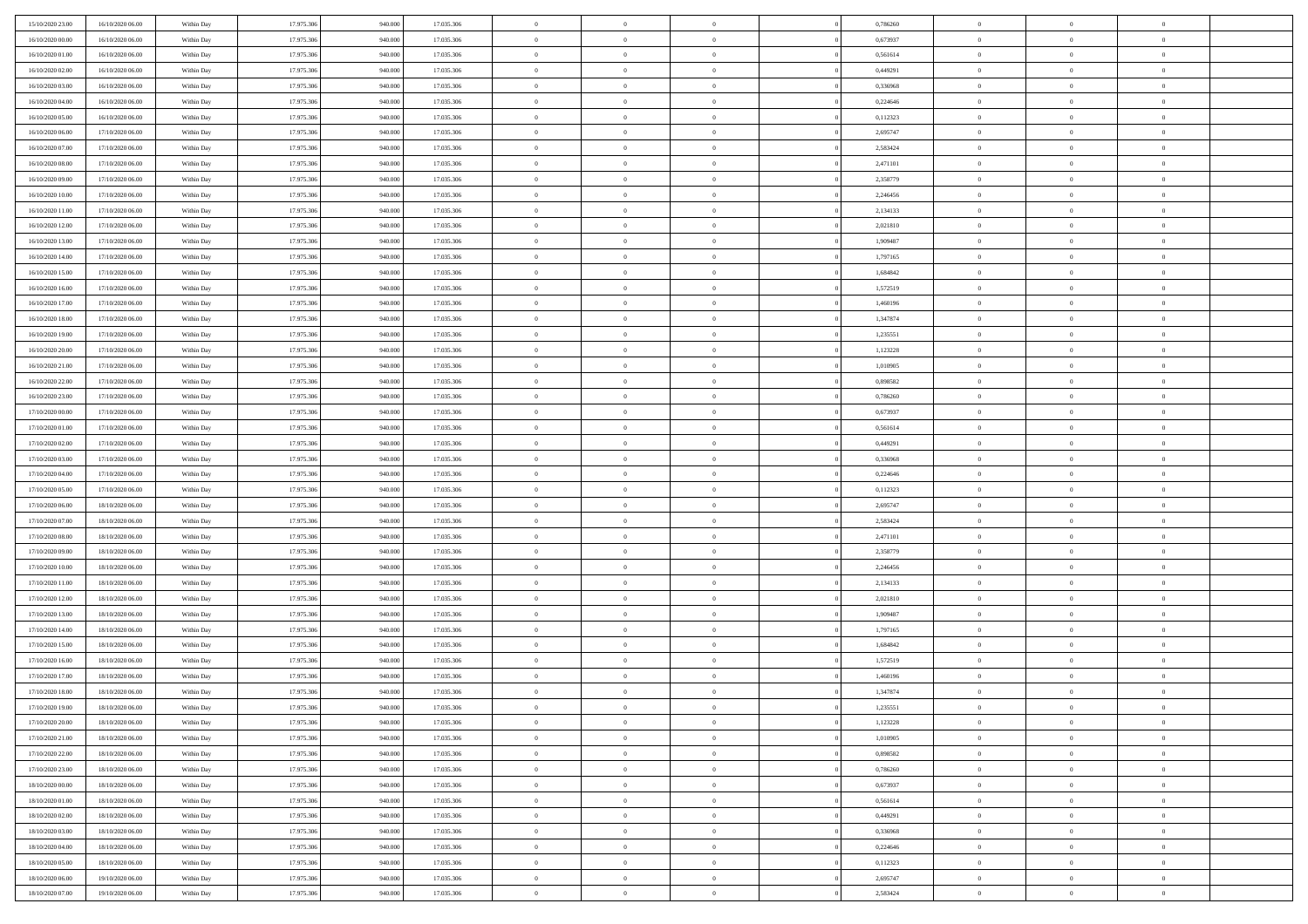| 18/10/2020 08:00                     | 19/10/2020 06:00                     | Within Day               | 17.975.306 | 940.000 | 17.035.306               | $\bf{0}$       | $\overline{0}$ | $\overline{0}$ | 2,471101             | $\bf{0}$                     | $\overline{0}$ | $\bf{0}$       |  |
|--------------------------------------|--------------------------------------|--------------------------|------------|---------|--------------------------|----------------|----------------|----------------|----------------------|------------------------------|----------------|----------------|--|
| 18/10/2020 09:00                     | 19/10/2020 06:00                     | Within Day               | 17.975.306 | 940,00  | 17.035.306               | $\overline{0}$ | $\overline{0}$ | $\Omega$       | 2,358779             | $\overline{0}$               | $\theta$       | $\theta$       |  |
| 18/10/2020 10:00                     | 19/10/2020 06:00                     | Within Day               | 17.975.306 | 940.000 | 17.035.306               | $\overline{0}$ | $\overline{0}$ | $\overline{0}$ | 2,246456             | $\mathbf{0}$                 | $\overline{0}$ | $\theta$       |  |
| 18/10/2020 11:00                     | 19/10/2020 06:00                     | Within Day               | 17.975.306 | 940.000 | 17.035.306               | $\bf{0}$       | $\overline{0}$ | $\overline{0}$ | 2,134133             | $\mathbf{0}$                 | $\overline{0}$ | $\bf{0}$       |  |
| 18/10/2020 12:00                     | 19/10/2020 06:00                     |                          | 17.975.306 | 940,000 | 17.035.306               | $\bf{0}$       | $\overline{0}$ | $\overline{0}$ | 2,021810             | $\bf{0}$                     | $\overline{0}$ | $\bf{0}$       |  |
| 18/10/2020 13:00                     | 19/10/2020 06:00                     | Within Day<br>Within Day | 17.975.306 | 940.000 | 17.035.306               | $\overline{0}$ | $\overline{0}$ |                | 1,909487             | $\mathbf{0}$                 | $\overline{0}$ | $\theta$       |  |
|                                      |                                      |                          |            |         |                          |                |                | $\overline{0}$ |                      |                              |                |                |  |
| 18/10/2020 14:00                     | 19/10/2020 06:00                     | Within Day               | 17.975.306 | 940.000 | 17.035.306               | $\bf{0}$       | $\overline{0}$ | $\overline{0}$ | 1,797165             | $\bf{0}$                     | $\overline{0}$ | $\bf{0}$       |  |
| 18/10/2020 15:00                     | 19/10/2020 06:00                     | Within Day               | 17.975.306 | 940,000 | 17.035.306               | $\overline{0}$ | $\overline{0}$ | $\overline{0}$ | 1,684842             | $\mathbf{0}$                 | $\theta$       | $\theta$       |  |
| 18/10/2020 16:00                     | 19/10/2020 06:00                     | Within Day               | 17.975.306 | 940.000 | 17.035.306               | $\overline{0}$ | $\overline{0}$ | $\overline{0}$ | 1,572519             | $\mathbf{0}$                 | $\overline{0}$ | $\theta$       |  |
| 18/10/2020 17:00                     | 19/10/2020 06:00                     | Within Day               | 17.975.306 | 940.000 | 17.035.306               | $\bf{0}$       | $\overline{0}$ | $\Omega$       | 1,460196             | $\mathbf{0}$                 | $\overline{0}$ | $\bf{0}$       |  |
| 18/10/2020 18:00                     | 19/10/2020 06:00                     | Within Day               | 17.975.306 | 940,000 | 17.035.306               | $\bf{0}$       | $\overline{0}$ | $\overline{0}$ | 1,347874             | $\mathbf{0}$                 | $\theta$       | $\overline{0}$ |  |
| 18/10/2020 19:00                     | 19/10/2020 06:00                     | Within Day               | 17.975.306 | 940.000 | 17.035.306               | $\overline{0}$ | $\overline{0}$ | $\overline{0}$ | 1,235551             | $\mathbf{0}$                 | $\overline{0}$ | $\theta$       |  |
| 18/10/2020 20:00                     | 19/10/2020 06:00                     | Within Day               | 17.975.306 | 940.000 | 17.035.306               | $\bf{0}$       | $\overline{0}$ | $\overline{0}$ | 1,123228             | $\mathbf{0}$                 | $\overline{0}$ | $\bf{0}$       |  |
| 18/10/2020 21:00                     | 19/10/2020 06:00                     | Within Day               | 17.975.306 | 940,000 | 17.035.306               | $\bf{0}$       | $\overline{0}$ | $\overline{0}$ | 1,010905             | $\bf{0}$                     | $\theta$       | $\bf{0}$       |  |
| 18/10/2020 22.00                     | 19/10/2020 06:00                     | Within Day               | 17.975.306 | 940.000 | 17.035.306               | $\overline{0}$ | $\overline{0}$ | $\overline{0}$ | 0,898582             | $\mathbf{0}$                 | $\overline{0}$ | $\theta$       |  |
| 18/10/2020 23.00                     | 19/10/2020 06:00                     | Within Day               | 17.975.306 | 940.000 | 17.035.306               | $\bf{0}$       | $\overline{0}$ | $\Omega$       | 0,786260             | $\mathbf{0}$                 | $\overline{0}$ | $\bf{0}$       |  |
| 19/10/2020 00:00                     | 19/10/2020 06:00                     | Within Day               | 17.975.306 | 940,000 | 17.035.306               | $\,$ 0 $\,$    | $\overline{0}$ | $\overline{0}$ | 0.673937             | $\mathbf{0}$                 | $\overline{0}$ | $\theta$       |  |
| 19/10/2020 01:00                     | 19/10/2020 06:00                     | Within Day               | 17.975.306 | 940.000 | 17.035.306               | $\overline{0}$ | $\overline{0}$ | $\overline{0}$ | 0,561614             | $\mathbf{0}$                 | $\overline{0}$ | $\theta$       |  |
| 19/10/2020 02:00                     | 19/10/2020 06:00                     | Within Day               | 17.975.306 | 940.000 | 17.035.306               | $\bf{0}$       | $\overline{0}$ | $\Omega$       | 0,449291             | $\bf{0}$                     | $\overline{0}$ | $\bf{0}$       |  |
| 19/10/2020 03:00                     | 19/10/2020 06:00                     | Within Day               | 17.975.306 | 940,000 | 17.035.306               | $\bf{0}$       | $\overline{0}$ | $\overline{0}$ | 0,336968             | $\mathbf{0}$                 | $\mathbf{0}$   | $\overline{0}$ |  |
| 19/10/2020 04:00                     | 19/10/2020 06:00                     | Within Day               | 17.975.306 | 940.000 | 17.035.306               | $\overline{0}$ | $\overline{0}$ | $\overline{0}$ | 0,224646             | $\mathbf{0}$                 | $\overline{0}$ | $\theta$       |  |
| 19/10/2020 05:00                     | 19/10/2020 06:00                     | Within Day               | 17.975.306 | 940.000 | 17.035.306               | $\bf{0}$       | $\overline{0}$ | $\overline{0}$ | 0,112323             | $\mathbf{0}$                 | $\overline{0}$ | $\bf{0}$       |  |
| 19/10/2020 06:00                     | 20/10/2020 06:00                     | Within Day               | 17.975.306 | 940,000 | 17.035.306               | $\bf{0}$       | $\overline{0}$ | $\overline{0}$ | 2,695747             | $\,$ 0 $\,$                  | $\overline{0}$ | $\bf{0}$       |  |
| 19/10/2020 07:00                     | 20/10/2020 06:00                     | Within Day               | 17.975.306 | 940.000 | 17.035.306               | $\overline{0}$ | $\overline{0}$ | $\overline{0}$ | 2,583424             | $\mathbf{0}$                 | $\overline{0}$ | $\theta$       |  |
| 19/10/2020 08:00                     | 20/10/2020 06:00                     | Within Day               | 17.975.306 | 940.000 | 17.035.306               | $\bf{0}$       | $\overline{0}$ | $\overline{0}$ | 2,471101             | $\bf{0}$                     | $\overline{0}$ | $\bf{0}$       |  |
| 19/10/2020 09:00                     | 20/10/2020 06:00                     | Within Day               | 17.975.306 | 940,00  | 17.035.306               | $\,$ 0 $\,$    | $\overline{0}$ | $\overline{0}$ | 2,358779             | $\mathbf{0}$                 | $\overline{0}$ | $\overline{0}$ |  |
| 19/10/2020 10:00                     | 20/10/2020 06:00                     | Within Day               | 17.975.306 | 940.000 | 17.035.306               | $\overline{0}$ | $\overline{0}$ | $\overline{0}$ | 2,246456             | $\mathbf{0}$                 | $\overline{0}$ | $\theta$       |  |
| 19/10/2020 11:00                     | 20/10/2020 06:00                     | Within Day               | 17.975.306 | 940.000 | 17.035.306               | $\bf{0}$       | $\overline{0}$ | $\Omega$       | 2,134133             | $\mathbf{0}$                 | $\overline{0}$ | $\bf{0}$       |  |
| 19/10/2020 12:00                     | 20/10/2020 06:00                     | Within Day               | 17.975.306 | 940,000 | 17.035.306               | $\bf{0}$       | $\overline{0}$ | $\overline{0}$ | 2,021810             | $\mathbf{0}$                 | $\theta$       | $\overline{0}$ |  |
| 19/10/2020 13:00                     | 20/10/2020 06:00                     | Within Day               | 17.975.306 | 940.000 | 17.035.306               | $\overline{0}$ | $\overline{0}$ | $\overline{0}$ | 1,909487             | $\mathbf{0}$                 | $\overline{0}$ | $\theta$       |  |
| 19/10/2020 14:00                     | 20/10/2020 06:00                     | Within Day               | 17.975.306 | 940.000 | 17.035.306               | $\,$ 0         | $\overline{0}$ | $\overline{0}$ | 1,797165             | $\,$ 0 $\,$                  | $\overline{0}$ | $\,0\,$        |  |
| 19/10/2020 15:00                     | 20/10/2020 06:00                     | Within Day               | 17.975.306 | 940,00  | 17.035.306               | $\bf{0}$       | $\overline{0}$ | $\overline{0}$ | 1,684842             | $\mathbf{0}$                 | $\overline{0}$ | $\overline{0}$ |  |
| 19/10/2020 16:00                     | 20/10/2020 06:00                     | Within Day               | 17.975.306 | 940.000 | 17.035.306               | $\overline{0}$ | $\overline{0}$ | $\overline{0}$ | 1,572519             | $\mathbf{0}$                 | $\overline{0}$ | $\theta$       |  |
| 19/10/2020 17:00                     | 20/10/2020 06:00                     |                          | 17.975.306 | 940.000 | 17.035.306               | $\,$ 0         | $\overline{0}$ | $\theta$       | 1,460196             | $\,$ 0 $\,$                  | $\overline{0}$ | $\mathbf{0}$   |  |
|                                      |                                      | Within Day               | 17.975.306 | 940,000 |                          | $\bf{0}$       | $\overline{0}$ | $\overline{0}$ |                      |                              | $\overline{0}$ | $\overline{0}$ |  |
| 19/10/2020 18:00<br>19/10/2020 19:00 | 20/10/2020 06:00<br>20/10/2020 06:00 | Within Day<br>Within Day | 17.975.306 | 940.000 | 17.035.306<br>17.035.306 | $\overline{0}$ | $\overline{0}$ |                | 1,347874<br>1,235551 | $\mathbf{0}$<br>$\mathbf{0}$ | $\overline{0}$ | $\theta$       |  |
|                                      |                                      |                          |            |         |                          |                |                | $\overline{0}$ |                      |                              |                |                |  |
| 19/10/2020 20:00                     | 20/10/2020 06:00                     | Within Day               | 17.975.306 | 940.000 | 17.035.306               | $\,$ 0         | $\overline{0}$ | $\overline{0}$ | 1,123228             | $\,$ 0 $\,$                  | $\overline{0}$ | $\mathbf{0}$   |  |
| 19/10/2020 21:00                     | 20/10/2020 06:00                     | Within Day               | 17.975.306 | 940,000 | 17.035.306               | $\bf{0}$       | $\overline{0}$ | $\overline{0}$ | 1,010905             | $\mathbf{0}$                 | $\mathbf{0}$   | $\bf{0}$       |  |
| 19/10/2020 22:00                     | 20/10/2020 06:00                     | Within Day               | 17.975.306 | 940.000 | 17.035.306               | $\overline{0}$ | $\overline{0}$ | $\overline{0}$ | 0,898582             | $\mathbf{0}$                 | $\overline{0}$ | $\theta$       |  |
| 19/10/2020 23.00                     | 20/10/2020 06:00                     | Within Day               | 17.975.306 | 940.000 | 17.035.306               | $\,$ 0         | $\overline{0}$ | $\overline{0}$ | 0,786260             | $\,$ 0 $\,$                  | $\overline{0}$ | $\,0\,$        |  |
| 20/10/2020 00:00                     | 20/10/2020 06:00                     | Within Day               | 17.975.306 | 940,000 | 17.035.306               | $\,$ 0 $\,$    | $\,$ 0 $\,$    | $\overline{0}$ | 0,673937             | $\,$ 0 $\,$                  | $\overline{0}$ | $\bf{0}$       |  |
| 20/10/2020 01:00                     | 20/10/2020 06:00                     | Within Day               | 17.975.306 | 940.000 | 17.035.306               | $\overline{0}$ | $\overline{0}$ | $\overline{0}$ | 0,561614             | $\mathbf{0}$                 | $\overline{0}$ | $\theta$       |  |
| 20/10/2020 02:00                     | 20/10/2020 06:00                     | Within Day               | 17.975.306 | 940.000 | 17.035.306               | $\overline{0}$ | $\overline{0}$ | $\overline{0}$ | 0,449291             | $\,$ 0                       | $\overline{0}$ | $\mathbf{0}$   |  |
| 20/10/2020 03:00                     | 20/10/2020 06:00                     | Within Day               | 17.975.306 | 940,00  | 17.035.306               | $\bf{0}$       | $\overline{0}$ | $\overline{0}$ | 0.336968             | $\mathbf{0}$                 | $\overline{0}$ | $\overline{0}$ |  |
| 20/10/2020 04:00                     | 20/10/2020 06:00                     | Within Day               | 17.975.306 | 940.000 | 17.035.306               | $\overline{0}$ | $\theta$       |                | 0,224646             | $\overline{0}$               | $\Omega$       | $\overline{0}$ |  |
| 20/10/2020 05:00                     | 20/10/2020 06:00                     | Within Day               | 17.975.306 | 940.000 | 17.035.306               | $\,$ 0 $\,$    | $\overline{0}$ | $\overline{0}$ | 0,112323             | $\,$ 0 $\,$                  | $\bf{0}$       | $\,$ 0 $\,$    |  |
| 20/10/2020 06:00                     | 21/10/2020 06:00                     | Within Day               | 17.975.306 | 940,00  | 17.035.306               | $\mathbf{0}$   | $\overline{0}$ | $\overline{0}$ | 2,695747             | $\,$ 0 $\,$                  | $\overline{0}$ | $\overline{0}$ |  |
| 20/10/2020 07:00                     | 21/10/2020 06:00                     | Within Day               | 17.975.306 | 940.000 | 17.035.306               | $\mathbf{0}$   | $\overline{0}$ | $\overline{0}$ | 2,583424             | $\mathbf{0}$                 | $\bf{0}$       | $\overline{0}$ |  |
| 20/10/2020 08:00                     | 21/10/2020 06:00                     | Within Day               | 17.975.306 | 940.000 | 17.035.306               | $\,$ 0 $\,$    | $\overline{0}$ | $\overline{0}$ | 2,471101             | $\,$ 0 $\,$                  | $\bf{0}$       | $\theta$       |  |
| 20/10/2020 09:00                     | 21/10/2020 06.00                     | Within Day               | 17.975.306 | 940.000 | 17.035.306               | $\,$ 0 $\,$    | $\,$ 0 $\,$    | $\overline{0}$ | 2,358779             | $\,$ 0 $\,$                  | $\overline{0}$ | $\mathbf{0}$   |  |
| 20/10/2020 10:00                     | 21/10/2020 06:00                     | Within Day               | 17.975.306 | 940.000 | 17.035.306               | $\mathbf{0}$   | $\overline{0}$ | $\overline{0}$ | 2,246456             | $\mathbf{0}$                 | $\bf{0}$       | $\overline{0}$ |  |
| 20/10/2020 11:00                     | 21/10/2020 06:00                     | Within Day               | 17.975.306 | 940.000 | 17.035.306               | $\,$ 0 $\,$    | $\overline{0}$ | $\overline{0}$ | 2,134133             | $\,$ 0 $\,$                  | $\mathbf{0}$   | $\theta$       |  |
| 20/10/2020 12:00                     | 21/10/2020 06.00                     | Within Day               | 17.975.306 | 940,00  | 17.035.306               | $\mathbf{0}$   | $\overline{0}$ | $\overline{0}$ | 2,021810             | $\,$ 0 $\,$                  | $\overline{0}$ | $\mathbf{0}$   |  |
| 20/10/2020 13:00                     | 21/10/2020 06:00                     | Within Day               | 17.975.306 | 940.000 | 17.035.306               | $\mathbf{0}$   | $\overline{0}$ | $\overline{0}$ | 1,909487             | $\mathbf{0}$                 | $\bf{0}$       | $\overline{0}$ |  |
| 20/10/2020 14:00                     | 21/10/2020 06:00                     | Within Day               | 17.975.306 | 940.000 | 17.035.306               | $\,$ 0 $\,$    | $\overline{0}$ | $\overline{0}$ | 1,797165             | $\,$ 0 $\,$                  | $\overline{0}$ | $\theta$       |  |
| 20/10/2020 15:00                     | 21/10/2020 06.00                     | Within Day               | 17.975.306 | 940,000 | 17.035.306               | $\,$ 0 $\,$    | $\overline{0}$ | $\overline{0}$ | 1,684842             | $\,$ 0 $\,$                  | $\overline{0}$ | $\overline{0}$ |  |
| 20/10/2020 16:00                     | 21/10/2020 06:00                     | Within Day               | 17.975.306 | 940.000 | 17.035.306               | $\mathbf{0}$   | $\overline{0}$ | $\overline{0}$ | 1,572519             | $\mathbf{0}$                 | $\overline{0}$ | $\overline{0}$ |  |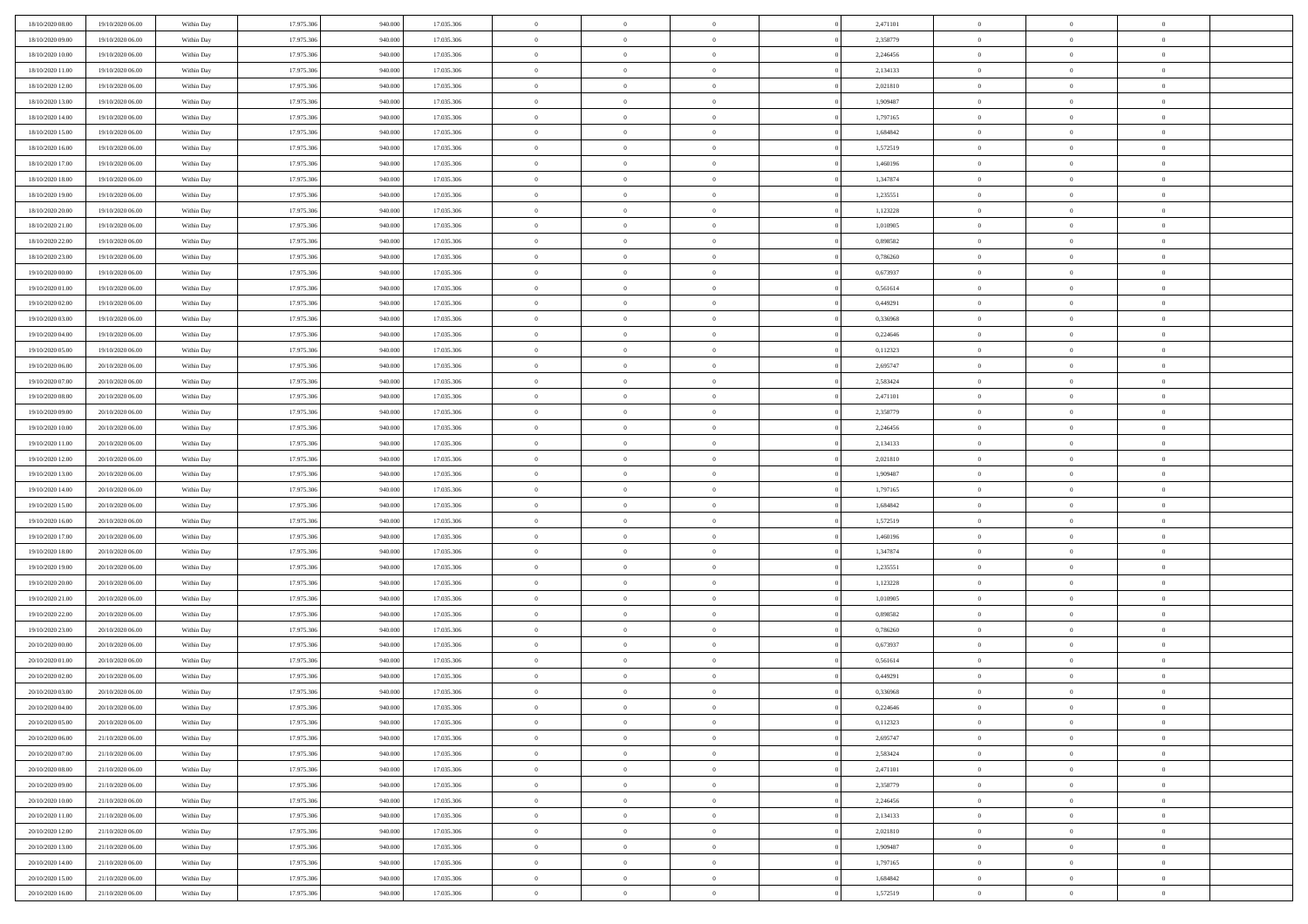| 20/10/2020 17:00                     | 21/10/2020 06.00 | Within Day               | 17.975.306 | 940.000 | 17.035.306 | $\,$ 0 $\,$    | $\overline{0}$ | $\overline{0}$             | 1,460196 | $\bf{0}$       | $\overline{0}$ | $\,0\,$        |  |
|--------------------------------------|------------------|--------------------------|------------|---------|------------|----------------|----------------|----------------------------|----------|----------------|----------------|----------------|--|
| 20/10/2020 18:00                     | 21/10/2020 06.00 | Within Day               | 17.975.306 | 940,000 | 17.035.306 | $\theta$       | $\overline{0}$ | $\mathbf{0}$               | 1,347874 | $\theta$       | $\overline{0}$ | $\theta$       |  |
| 20/10/2020 19:00                     | 21/10/2020 06:00 | Within Dav               | 17.975.306 | 940.000 | 17.035.306 | $\theta$       | $\overline{0}$ | $\overline{0}$             | 1,235551 | $\mathbf{0}$   | $\overline{0}$ | $\overline{0}$ |  |
| 20/10/2020 20:00                     | 21/10/2020 06.00 | Within Day               | 17.975.306 | 940.000 | 17.035.306 | $\,$ 0 $\,$    | $\overline{0}$ | $\overline{0}$             | 1,123228 | $\bf{0}$       | $\overline{0}$ | $\bf{0}$       |  |
| 20/10/2020 21:00                     | 21/10/2020 06:00 | Within Day               | 17.975.306 | 940,000 | 17.035.306 | $\bf{0}$       | $\overline{0}$ | $\mathbf{0}$               | 1,010905 | $\bf{0}$       | $\theta$       | $\,0\,$        |  |
| 20/10/2020 22.00                     | 21/10/2020 06:00 | Within Dav               | 17.975.306 | 940.000 | 17.035.306 | $\theta$       | $\overline{0}$ | $\mathbf{0}$               | 0,898582 | $\mathbf{0}$   | $\overline{0}$ | $\overline{0}$ |  |
| 20/10/2020 23:00                     | 21/10/2020 06:00 | Within Day               | 17.975.306 | 940.000 | 17.035.306 | $\,$ 0 $\,$    | $\overline{0}$ | $\overline{0}$             | 0,786260 | $\bf{0}$       | $\overline{0}$ | $\bf{0}$       |  |
| 21/10/2020 00:00                     |                  |                          | 17.975.306 | 940,000 |            | $\,$ 0         | $\overline{0}$ | $\mathbf{0}$               |          | $\,$ 0 $\,$    | $\overline{0}$ | $\theta$       |  |
|                                      | 21/10/2020 06.00 | Within Day               |            |         | 17.035.306 | $\theta$       |                |                            | 0,673937 | $\mathbf{0}$   |                | $\overline{0}$ |  |
| 21/10/2020 01:00                     | 21/10/2020 06:00 | Within Day               | 17.975.306 | 940.000 | 17.035.306 |                | $\overline{0}$ | $\overline{0}$<br>$\Omega$ | 0,561614 |                | $\overline{0}$ |                |  |
| 21/10/2020 02.00                     | 21/10/2020 06.00 | Within Day               | 17.975.306 | 940.000 | 17.035.306 | $\,$ 0 $\,$    | $\overline{0}$ |                            | 0,449291 | $\bf{0}$       | $\overline{0}$ | $\bf{0}$       |  |
| 21/10/2020 03:00                     | 21/10/2020 06.00 | Within Day               | 17.975.306 | 940,000 | 17.035.306 | $\bf{0}$       | $\overline{0}$ | $\mathbf{0}$               | 0,336968 | $\bf{0}$       | $\mathbf{0}$   | $\theta$       |  |
| 21/10/2020 04:00                     | 21/10/2020 06:00 | Within Dav               | 17.975.306 | 940.000 | 17.035.306 | $\theta$       | $\overline{0}$ | $\overline{0}$             | 0,224646 | $\mathbf{0}$   | $\overline{0}$ | $\overline{0}$ |  |
| 21/10/2020 05:00                     | 21/10/2020 06.00 | Within Day               | 17.975.306 | 940.000 | 17.035.306 | $\,$ 0 $\,$    | $\overline{0}$ | $\overline{0}$             | 0,112323 | $\bf{0}$       | $\overline{0}$ | $\bf{0}$       |  |
| 21/10/2020 06:00                     | 22/10/2020 06:00 | Within Day               | 17.975.306 | 940,000 | 17.035.306 | $\,$ 0         | $\overline{0}$ | $\mathbf{0}$               | 2,695747 | $\bf{0}$       | $\mathbf{0}$   | $\,0\,$        |  |
| 21/10/2020 07:00                     | 22/10/2020 06:00 | Within Dav               | 17.975.306 | 940.000 | 17.035.306 | $\theta$       | $\overline{0}$ | $\mathbf{0}$               | 2,583424 | $\mathbf{0}$   | $\overline{0}$ | $\overline{0}$ |  |
| 21/10/2020 08:00                     | 22/10/2020 06.00 | Within Day               | 17.975.306 | 940.000 | 17.035.306 | $\,$ 0 $\,$    | $\overline{0}$ | $\overline{0}$             | 2,471101 | $\bf{0}$       | $\overline{0}$ | $\bf{0}$       |  |
| 21/10/2020 09:00                     | 22/10/2020 06.00 | Within Day               | 17.975.306 | 940,000 | 17.035.306 | $\,$ 0         | $\overline{0}$ | $\mathbf{0}$               | 2,358779 | $\bf{0}$       | $\overline{0}$ | $\theta$       |  |
| 21/10/2020 10:00                     | 22/10/2020 06:00 | Within Day               | 17.975.306 | 940.000 | 17.035.306 | $\theta$       | $\overline{0}$ | $\mathbf{0}$               | 2,246456 | $\mathbf{0}$   | $\overline{0}$ | $\overline{0}$ |  |
| 21/10/2020 11:00                     | 22/10/2020 06:00 | Within Day               | 17.975.306 | 940.000 | 17.035.306 | $\,$ 0 $\,$    | $\overline{0}$ | $\Omega$                   | 2,134133 | $\bf{0}$       | $\overline{0}$ | $\,0\,$        |  |
| 21/10/2020 12:00                     | 22/10/2020 06.00 | Within Day               | 17.975.306 | 940,000 | 17.035.306 | $\bf{0}$       | $\overline{0}$ | $\mathbf{0}$               | 2,021810 | $\bf{0}$       | $\mathbf{0}$   | $\theta$       |  |
| 21/10/2020 13:00                     | 22/10/2020 06:00 | Within Dav               | 17.975.306 | 940.000 | 17.035.306 | $\theta$       | $\overline{0}$ | $\mathbf{0}$               | 1,909487 | $\mathbf{0}$   | $\overline{0}$ | $\overline{0}$ |  |
| 21/10/2020 14:00                     | 22/10/2020 06:00 | Within Day               | 17.975.306 | 940.000 | 17.035.306 | $\,$ 0 $\,$    | $\overline{0}$ | $\overline{0}$             | 1,797165 | $\bf{0}$       | $\overline{0}$ | $\bf{0}$       |  |
| 21/10/2020 15:00                     | 22/10/2020 06:00 | Within Day               | 17.975.306 | 940,000 | 17.035.306 | $\,$ 0         | $\overline{0}$ | $\mathbf{0}$               | 1,684842 | $\bf{0}$       | $\overline{0}$ | $\,0\,$        |  |
| 21/10/2020 16:00                     | 22/10/2020 06:00 | Within Dav               | 17.975.306 | 940.000 | 17.035.306 | $\theta$       | $\overline{0}$ | $\mathbf{0}$               | 1,572519 | $\mathbf{0}$   | $\overline{0}$ | $\overline{0}$ |  |
| 21/10/2020 17.00                     | 22/10/2020 06:00 | Within Day               | 17.975.306 | 940.000 | 17.035.306 | $\,$ 0 $\,$    | $\overline{0}$ | $\overline{0}$             | 1,460196 | $\bf{0}$       | $\overline{0}$ | $\bf{0}$       |  |
| 21/10/2020 18:00                     | 22/10/2020 06.00 | Within Day               | 17.975.306 | 940,000 | 17.035.306 | $\,$ 0         | $\overline{0}$ | $\mathbf{0}$               | 1,347874 | $\bf{0}$       | $\overline{0}$ | $\theta$       |  |
| 21/10/2020 19:00                     | 22/10/2020 06:00 | Within Day               | 17.975.306 | 940.000 | 17.035.306 | $\theta$       | $\overline{0}$ | $\overline{0}$             | 1,235551 | $\mathbf{0}$   | $\overline{0}$ | $\overline{0}$ |  |
| 21/10/2020 20:00                     | 22/10/2020 06.00 | Within Day               | 17.975.306 | 940.000 | 17.035.306 | $\,$ 0 $\,$    | $\overline{0}$ | $\Omega$                   | 1,123228 | $\bf{0}$       | $\overline{0}$ | $\bf{0}$       |  |
| 21/10/2020 21:00                     | 22/10/2020 06.00 | Within Day               | 17.975.306 | 940,000 | 17.035.306 | $\bf{0}$       | $\overline{0}$ | $\mathbf{0}$               | 1,010905 | $\bf{0}$       | $\mathbf{0}$   | $\overline{0}$ |  |
| 21/10/2020 22.00                     | 22/10/2020 06:00 | Within Day               | 17.975.306 | 940.000 | 17.035.306 | $\theta$       | $\overline{0}$ | $\overline{0}$             | 0,898582 | $\mathbf{0}$   | $\overline{0}$ | $\overline{0}$ |  |
| 21/10/2020 23:00                     | 22/10/2020 06:00 | Within Day               | 17.975.306 | 940.000 | 17.035.306 | $\theta$       | $\overline{0}$ | $\overline{0}$             | 0,786260 | $\,$ 0         | $\overline{0}$ | $\,$ 0 $\,$    |  |
| 22/10/2020 00:00                     | 22/10/2020 06:00 | Within Day               | 17.975.306 | 940,000 | 17.035.306 | $\,$ 0         | $\overline{0}$ | $\mathbf{0}$               | 0,673937 | $\bf{0}$       | $\mathbf{0}$   | $\bf{0}$       |  |
| 22/10/2020 01:00                     | 22/10/2020 06:00 | Within Day               | 17.975.306 | 940.000 | 17.035.306 | $\theta$       | $\overline{0}$ | $\mathbf{0}$               | 0,561614 | $\mathbf{0}$   | $\overline{0}$ | $\overline{0}$ |  |
| 22/10/2020 02:00                     | 22/10/2020 06:00 | Within Day               | 17.975.306 | 940.000 | 17.035.306 | $\theta$       | $\overline{0}$ | $\overline{0}$             | 0,449291 | $\,$ 0         | $\overline{0}$ | $\theta$       |  |
| 22/10/2020 03:00                     | 22/10/2020 06.00 | Within Day               | 17.975.306 | 940,000 | 17.035.306 | $\bf{0}$       | $\overline{0}$ | $\mathbf{0}$               | 0,336968 | $\mathbf{0}$   | $\overline{0}$ | $\overline{0}$ |  |
| 22/10/2020 04:00                     | 22/10/2020 06:00 | Within Day               | 17.975.306 | 940.000 | 17.035.306 | $\theta$       | $\overline{0}$ | $\mathbf{0}$               | 0,224646 | $\mathbf{0}$   | $\overline{0}$ | $\overline{0}$ |  |
| 22/10/2020 05:00                     | 22/10/2020 06:00 | Within Day               | 17.975.306 | 940.000 | 17.035.306 | $\theta$       | $\overline{0}$ | $\overline{0}$             | 0,112323 | $\,$ 0         | $\overline{0}$ | $\theta$       |  |
| 22/10/2020 06:00                     | 23/10/2020 06.00 | Within Day               | 17.975.306 | 940,000 | 17.035.306 | $\bf{0}$       | $\overline{0}$ | $\mathbf{0}$               | 2,695747 | $\bf{0}$       | $\mathbf{0}$   | $\bf{0}$       |  |
| 22/10/2020 07:00                     | 23/10/2020 06:00 | Within Day               | 17.975.306 | 940.000 | 17.035.306 | $\theta$       | $\overline{0}$ | $\overline{0}$             | 2,583424 | $\mathbf{0}$   | $\overline{0}$ | $\overline{0}$ |  |
| 22/10/2020 08:00                     | 23/10/2020 06:00 | Within Day               | 17.975.306 | 940.000 | 17.035.306 | $\,$ 0 $\,$    | $\overline{0}$ | $\overline{0}$             | 2,471101 | $\,$ 0         | $\overline{0}$ | $\,$ 0 $\,$    |  |
| 22/10/2020 09:00                     | 23/10/2020 06:00 | Within Day               | 17.975.306 | 940.000 | 17.035.306 | $\,$ 0         | $\,$ 0 $\,$    | $\overline{0}$             | 2,358779 | $\,$ 0 $\,$    | $\overline{0}$ | $\overline{0}$ |  |
| 22/10/2020 10:00                     | 23/10/2020 06:00 | Within Day               | 17.975.306 | 940.000 | 17.035.306 | $\theta$       | $\overline{0}$ | $\mathbf{0}$               | 2,246456 | $\mathbf{0}$   | $\overline{0}$ | $\overline{0}$ |  |
| 22/10/2020 11:00                     | 23/10/2020 06.00 | Within Day               | 17.975.306 | 940.000 | 17.035.306 | $\theta$       | $\overline{0}$ | $\overline{0}$             | 2,134133 | $\,$ 0         | $\overline{0}$ | $\theta$       |  |
| 22/10/2020 12:00                     | 23/10/2020 06.00 | Within Day               | 17.975.306 | 940,000 | 17.035.306 | $\bf{0}$       | $\,$ 0 $\,$    | $\mathbf{0}$               | 2,021810 | $\bf{0}$       | $\overline{0}$ | $\overline{0}$ |  |
| 22/10/2020 13:00                     | 23/10/2020 06:00 | Within Day               | 17.975.306 | 940.000 | 17.035.306 | $\overline{0}$ | $\theta$       |                            | 1,909487 | $\overline{0}$ | $\theta$       | $\theta$       |  |
| 22/10/2020 14:00                     | 23/10/2020 06:00 | Within Day               | 17.975.306 | 940.000 | 17.035.306 | $\,$ 0 $\,$    | $\overline{0}$ | $\overline{0}$             | 1,797165 | $\,$ 0 $\,$    | $\bf{0}$       | $\theta$       |  |
| 22/10/2020 15.00                     | 23/10/2020 06.00 | Within Day               | 17.975.306 | 940,000 | 17.035.306 | $\bf{0}$       | $\,$ 0 $\,$    | $\overline{0}$             | 1,684842 | $\,$ 0 $\,$    | $\overline{0}$ | $\overline{0}$ |  |
| 22/10/2020 16:00                     | 23/10/2020 06:00 | Within Day               | 17.975.306 | 940.000 | 17.035.306 | $\overline{0}$ | $\overline{0}$ | $\overline{0}$             | 1,572519 | $\,$ 0 $\,$    | $\bf{0}$       | $\mathbf{0}$   |  |
| 22/10/2020 17:00                     | 23/10/2020 06:00 | Within Day               | 17.975.306 | 940.000 | 17.035.306 | $\,$ 0 $\,$    | $\overline{0}$ | $\overline{0}$             | 1,460196 | $\,$ 0 $\,$    | $\bf{0}$       | $\,$ 0 $\,$    |  |
|                                      | 23/10/2020 06.00 |                          | 17.975.306 | 940,000 | 17.035.306 | $\,$ 0 $\,$    | $\,$ 0 $\,$    | $\overline{0}$             | 1,347874 | $\,$ 0 $\,$    | $\overline{0}$ | $\overline{0}$ |  |
| 22/10/2020 18:00<br>22/10/2020 19:00 | 23/10/2020 06:00 | Within Day<br>Within Day | 17.975.306 | 940.000 | 17.035.306 | $\overline{0}$ | $\overline{0}$ | $\overline{0}$             | 1,235551 | $\mathbf{0}$   | $\overline{0}$ | $\overline{0}$ |  |
|                                      |                  |                          |            |         |            |                |                |                            |          |                |                |                |  |
| 22/10/2020 20:00                     | 23/10/2020 06:00 | Within Day               | 17.975.306 | 940.000 | 17.035.306 | $\,$ 0 $\,$    | $\overline{0}$ | $\overline{0}$             | 1,123228 | $\,$ 0 $\,$    | $\mathbf{0}$   | $\,$ 0 $\,$    |  |
| 22/10/2020 21:00                     | 23/10/2020 06.00 | Within Day               | 17.975.306 | 940,000 | 17.035.306 | $\bf{0}$       | $\overline{0}$ | $\overline{0}$             | 1,010905 | $\mathbf{0}$   | $\overline{0}$ | $\overline{0}$ |  |
| 22/10/2020 22.00                     | 23/10/2020 06:00 | Within Day               | 17.975.306 | 940.000 | 17.035.306 | $\mathbf{0}$   | $\overline{0}$ | $\overline{0}$             | 0,898582 | $\mathbf{0}$   | $\bf{0}$       | $\overline{0}$ |  |
| 22/10/2020 23:00                     | 23/10/2020 06:00 | Within Day               | 17.975.306 | 940.000 | 17.035.306 | $\,$ 0 $\,$    | $\overline{0}$ | $\overline{0}$             | 0,786260 | $\,$ 0 $\,$    | $\mathbf{0}$   | $\,$ 0 $\,$    |  |
| 23/10/2020 00:00                     | 23/10/2020 06.00 | Within Day               | 17.975.306 | 940,000 | 17.035.306 | $\,$ 0 $\,$    | $\,$ 0 $\,$    | $\overline{0}$             | 0,673937 | $\bf{0}$       | $\overline{0}$ | $\overline{0}$ |  |
| 23/10/2020 01:00                     | 23/10/2020 06:00 | Within Day               | 17.975.306 | 940.000 | 17.035.306 | $\theta$       | $\overline{0}$ | $\overline{0}$             | 0,561614 | $\mathbf{0}$   | $\overline{0}$ | $\overline{0}$ |  |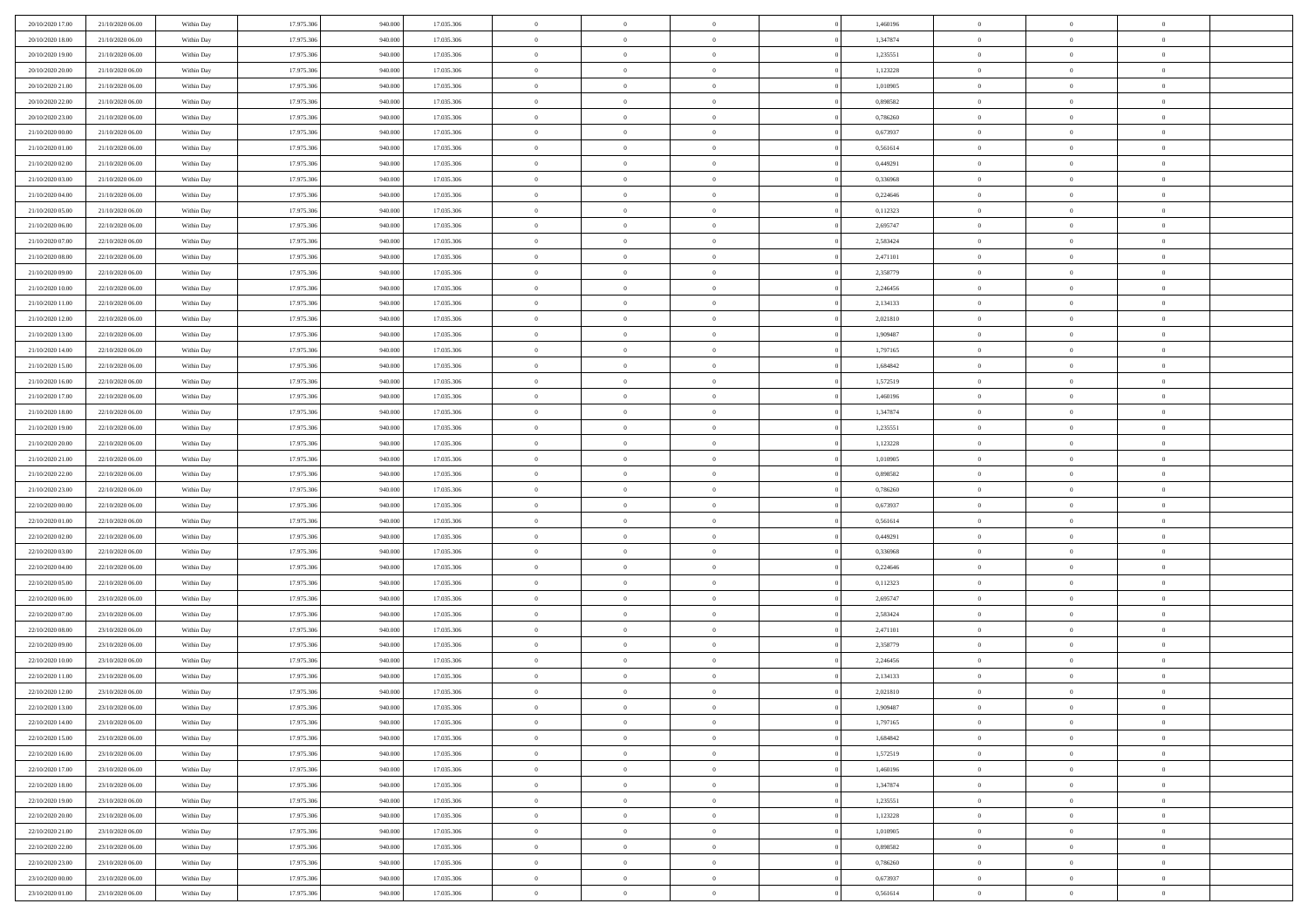| 23/10/2020 02:00                     | 23/10/2020 06.00                     | Within Day               | 17.975.306               | 940.000            | 17.035.306               | $\bf{0}$                       | $\overline{0}$                   | $\overline{0}$                   | 0,449291             | $\bf{0}$                     | $\overline{0}$                 | $\,0\,$                          |  |
|--------------------------------------|--------------------------------------|--------------------------|--------------------------|--------------------|--------------------------|--------------------------------|----------------------------------|----------------------------------|----------------------|------------------------------|--------------------------------|----------------------------------|--|
| 23/10/2020 03.00                     | 23/10/2020 06:00                     | Within Day               | 17.975.306               | 940,000            | 17.035.306               | $\overline{0}$                 | $\overline{0}$                   | $\mathbf{0}$                     | 0.336968             | $\theta$                     | $\overline{0}$                 | $\theta$                         |  |
| 23/10/2020 04:00                     | 23/10/2020 06:00                     | Within Day               | 17.975.306               | 940.000            | 17.035.306               | $\theta$                       | $\overline{0}$                   | $\overline{0}$                   | 0,224646             | $\mathbf{0}$                 | $\overline{0}$                 | $\overline{0}$                   |  |
| 23/10/2020 05:00                     | 23/10/2020 06.00                     | Within Day               | 17.975.306               | 940.000            | 17.035.306               | $\,$ 0 $\,$                    | $\overline{0}$                   | $\overline{0}$                   | 0,112323             | $\bf{0}$                     | $\overline{0}$                 | $\bf{0}$                         |  |
| 23/10/2020 06:00                     | 24/10/2020 06.00                     | Within Day               | 17.975.306               | 940,000            | 17.035.306               | $\bf{0}$                       | $\overline{0}$                   | $\mathbf{0}$                     | 2,695747             | $\bf{0}$                     | $\theta$                       | $\,0\,$                          |  |
| 23/10/2020 07:00                     | 24/10/2020 06:00                     | Within Day               | 17.975.306               | 940.000            | 17.035.306               | $\theta$                       | $\overline{0}$                   | $\mathbf{0}$                     | 2,583424             | $\mathbf{0}$                 | $\overline{0}$                 | $\overline{0}$                   |  |
| 23/10/2020 08:00                     | 24/10/2020 06.00                     | Within Day               | 17.975.306               | 940.000            | 17.035.306               | $\,$ 0 $\,$                    | $\overline{0}$                   | $\overline{0}$                   | 2,471101             | $\bf{0}$                     | $\overline{0}$                 | $\bf{0}$                         |  |
| 23/10/2020 09:00                     | 24/10/2020 06.00                     | Within Day               | 17.975.306               | 940,000            | 17.035.306               | $\overline{0}$                 | $\overline{0}$                   | $\mathbf{0}$                     | 2,358779             | $\,$ 0 $\,$                  | $\overline{0}$                 | $\theta$                         |  |
| 23/10/2020 10:00                     | 24/10/2020 06:00                     | Within Day               | 17.975.306               | 940.000            | 17.035.306               | $\theta$                       | $\overline{0}$                   | $\mathbf{0}$                     | 2,246456             | $\mathbf{0}$                 | $\overline{0}$                 | $\overline{0}$                   |  |
| 23/10/2020 11:00                     | 24/10/2020 06.00                     | Within Day               | 17.975.306               | 940.000            | 17.035.306               | $\,$ 0 $\,$                    | $\overline{0}$                   | $\Omega$                         | 2,134133             | $\bf{0}$                     | $\overline{0}$                 | $\,0\,$                          |  |
| 23/10/2020 12:00                     | 24/10/2020 06.00                     | Within Day               | 17.975.306               | 940,000            | 17.035.306               | $\bf{0}$                       | $\overline{0}$                   | $\mathbf{0}$                     | 2,021810             | $\bf{0}$                     | $\mathbf{0}$                   | $\theta$                         |  |
| 23/10/2020 13:00                     | 24/10/2020 06:00                     | Within Day               | 17.975.306               | 940.000            | 17.035.306               | $\theta$                       | $\overline{0}$                   | $\overline{0}$                   | 1,909487             | $\mathbf{0}$                 | $\overline{0}$                 | $\overline{0}$                   |  |
| 23/10/2020 14:00                     | 24/10/2020 06.00                     | Within Day               | 17.975.306               | 940.000            | 17.035.306               | $\,$ 0 $\,$                    | $\overline{0}$                   | $\overline{0}$                   | 1,797165             | $\bf{0}$                     | $\overline{0}$                 | $\bf{0}$                         |  |
| 23/10/2020 15:00                     | 24/10/2020 06.00                     | Within Day               | 17.975.306               | 940,000            | 17.035.306               | $\,$ 0                         | $\overline{0}$                   | $\mathbf{0}$                     | 1,684842             | $\bf{0}$                     | $\mathbf{0}$                   | $\,0\,$                          |  |
| 23/10/2020 16:00                     | 24/10/2020 06.00                     | Within Day               | 17.975.306               | 940.000            | 17.035.306               | $\theta$                       | $\overline{0}$                   | $\mathbf{0}$                     | 1,572519             | $\mathbf{0}$                 | $\overline{0}$                 | $\overline{0}$                   |  |
| 23/10/2020 17.00                     | 24/10/2020 06.00                     | Within Day               | 17.975.306               | 940.000            | 17.035.306               | $\,$ 0 $\,$                    | $\overline{0}$                   | $\overline{0}$                   | 1,460196             | $\bf{0}$                     | $\overline{0}$                 | $\bf{0}$                         |  |
| 23/10/2020 18:00                     | 24/10/2020 06.00                     | Within Day               | 17.975.306               | 940,000            | 17.035.306               | $\,$ 0                         | $\overline{0}$                   | $\mathbf{0}$                     | 1,347874             | $\bf{0}$                     | $\overline{0}$                 | $\theta$                         |  |
| 23/10/2020 19:00                     | 24/10/2020 06.00                     | Within Day               | 17.975.306               | 940.000            | 17.035.306               | $\theta$                       | $\overline{0}$                   | $\mathbf{0}$                     | 1,235551             | $\mathbf{0}$                 | $\overline{0}$                 | $\overline{0}$                   |  |
| 23/10/2020 20:00                     | 24/10/2020 06.00                     | Within Day               | 17.975.306               | 940.000            | 17.035.306               | $\,$ 0 $\,$                    | $\overline{0}$                   | $\Omega$                         | 1,123228             | $\bf{0}$                     | $\overline{0}$                 | $\,0\,$                          |  |
| 23/10/2020 21:00                     | 24/10/2020 06.00                     | Within Day               | 17.975.306               | 940,000            | 17.035.306               | $\bf{0}$                       | $\overline{0}$                   | $\mathbf{0}$                     | 1,010905             | $\bf{0}$                     | $\mathbf{0}$                   | $\theta$                         |  |
| 23/10/2020 22.00                     | 24/10/2020 06:00                     | Within Day               | 17.975.306               | 940.000            | 17.035.306               | $\theta$                       | $\overline{0}$                   | $\mathbf{0}$                     | 0,898582             | $\mathbf{0}$                 | $\overline{0}$                 | $\overline{0}$                   |  |
| 23/10/2020 23:00                     | 24/10/2020 06.00                     | Within Day               | 17.975.306               | 940.000            | 17.035.306               | $\,$ 0 $\,$                    | $\overline{0}$                   | $\overline{0}$                   | 0,786260             | $\bf{0}$                     | $\overline{0}$                 | $\bf{0}$                         |  |
| 24/10/2020 00:00                     | 24/10/2020 06:00                     | Within Day               | 17.975.306               | 940,000            | 17.035.306               | $\,$ 0                         | $\overline{0}$                   | $\mathbf{0}$                     | 0,673937             | $\bf{0}$                     | $\bf{0}$                       | $\,0\,$                          |  |
| 24/10/2020 01:00                     | 24/10/2020 06:00                     | Within Day               | 17.975.306               | 940.000            | 17.035.306               | $\theta$                       | $\overline{0}$                   | $\mathbf{0}$                     | 0,561614             | $\mathbf{0}$                 | $\overline{0}$                 | $\overline{0}$                   |  |
| 24/10/2020 02.00                     | 24/10/2020 06.00                     | Within Day               | 17.975.306               | 940.000            | 17.035.306               | $\,$ 0 $\,$                    | $\overline{0}$                   | $\overline{0}$                   | 0,449291             | $\bf{0}$                     | $\overline{0}$                 | $\bf{0}$                         |  |
| 24/10/2020 03:00                     | 24/10/2020 06.00                     | Within Day               | 17.975.306               | 940,000            | 17.035.306               | $\,$ 0                         | $\overline{0}$                   | $\mathbf{0}$                     | 0,336968             | $\bf{0}$                     | $\overline{0}$                 | $\theta$                         |  |
| 24/10/2020 04:00                     | 24/10/2020 06:00                     | Within Day               | 17.975.306               | 940.000            | 17.035.306               | $\theta$                       | $\overline{0}$                   | $\overline{0}$                   | 0,224646             | $\mathbf{0}$                 | $\overline{0}$                 | $\overline{0}$                   |  |
| 24/10/2020 05:00                     | 24/10/2020 06.00                     | Within Day               | 17.975.306               | 940.000            | 17.035.306               | $\,$ 0 $\,$                    | $\overline{0}$                   | $\Omega$                         | 0,112323             | $\bf{0}$                     | $\overline{0}$                 | $\bf{0}$                         |  |
| 24/10/2020 06.00                     | 25/10/2020 06.00                     | Within Day               | 17.256.294               | 940,000            | 16.316.294               | $\bf{0}$                       | $\overline{0}$                   | $\mathbf{0}$                     | 2,695747             | $\bf{0}$                     | $\mathbf{0}$                   | $\overline{0}$                   |  |
| 24/10/2020 07:00                     | 25/10/2020 06:00                     | Within Day               | 17.256.294               | 940.000            | 16.316.294               | $\theta$                       | $\overline{0}$                   | $\overline{0}$                   | 2,587917             | $\mathbf{0}$                 | $\overline{0}$                 | $\overline{0}$                   |  |
| 24/10/2020 08:00                     | 25/10/2020 06:00                     | Within Day               | 17.256.294               | 940.000            | 16.316.294               | $\theta$                       | $\overline{0}$                   | $\overline{0}$                   | 2,480087             | $\,$ 0                       | $\overline{0}$                 | $\,$ 0 $\,$                      |  |
| 24/10/2020 09:00                     | 25/10/2020 06:00                     | Within Day               | 17.256.294               | 940,000            | 16.316.294               | $\bf{0}$                       | $\overline{0}$                   | $\mathbf{0}$                     | 2,372257             | $\bf{0}$                     | $\mathbf{0}$                   | $\overline{0}$                   |  |
| 24/10/2020 10:00                     | 25/10/2020 06:00                     | Within Day               | 17.256.294               | 940.000            | 16.316.294               | $\theta$                       | $\overline{0}$                   | $\mathbf{0}$                     | 2,264427             | $\mathbf{0}$                 | $\overline{0}$                 | $\overline{0}$                   |  |
| 24/10/2020 11:00                     | 25/10/2020 06:00                     | Within Day               | 17.256.294               | 940.000            | 16.316.294               | $\theta$                       | $\overline{0}$                   | $\overline{0}$                   | 2,156598             | $\,$ 0                       | $\overline{0}$                 | $\theta$                         |  |
| 24/10/2020 12:00                     | 25/10/2020 06.00                     | Within Day               | 17.256.294               | 940,000            | 16.316.294               | $\bf{0}$                       | $\overline{0}$                   | $\mathbf{0}$                     | 2,048768             | $\mathbf{0}$                 | $\overline{0}$                 | $\overline{0}$                   |  |
| 24/10/2020 13:00                     | 25/10/2020 06:00                     | Within Day               | 17.256.294               | 940.000            | 16.316.294               | $\theta$                       | $\overline{0}$                   | $\mathbf{0}$                     | 1,940938             | $\mathbf{0}$                 | $\overline{0}$                 | $\overline{0}$                   |  |
| 24/10/2020 14:00                     | 25/10/2020 06:00                     | Within Day               | 17.256.294               | 940.000            | 16.316.294               | $\theta$                       | $\overline{0}$                   | $\overline{0}$                   | 1,833108             | $\,$ 0                       | $\overline{0}$                 | $\theta$                         |  |
| 24/10/2020 15:00                     | 25/10/2020 06.00                     | Within Day               | 17.256.294               | 940,000            | 16.316.294               | $\bf{0}$                       | $\overline{0}$                   | $\mathbf{0}$                     | 1,725278             | $\bf{0}$                     | $\mathbf{0}$                   | $\overline{0}$                   |  |
| 24/10/2020 16:00                     | 25/10/2020 06:00                     | Within Day               | 17.256.294               | 940.000            | 16.316.294               | $\theta$                       | $\overline{0}$                   | $\overline{0}$                   | 1,617448             | $\mathbf{0}$                 | $\overline{0}$                 | $\overline{0}$                   |  |
| 24/10/2020 17:00                     | 25/10/2020 06:00                     | Within Day               | 17.256.294               | 940.000            | 16.316.294               | $\,$ 0 $\,$                    | $\overline{0}$                   | $\overline{0}$                   | 1,509618             | $\,$ 0                       | $\overline{0}$                 | $\,$ 0 $\,$                      |  |
| 24/10/2020 18:00                     | 25/10/2020 06:00                     | Within Day               | 17.256.294               | 940.000            | 16.316.294               | $\,$ 0                         | $\,$ 0 $\,$                      | $\overline{0}$                   | 1,401788             | $\,$ 0 $\,$                  | $\bf{0}$                       | $\overline{0}$                   |  |
| 24/10/2020 19:00                     | 25/10/2020 06:00                     | Within Day               | 17.256.294               | 940.000            | 16.316.294               | $\theta$                       | $\overline{0}$                   | $\mathbf{0}$                     | 1,293959             | $\mathbf{0}$                 | $\overline{0}$                 | $\overline{0}$                   |  |
| 24/10/2020 20:00                     | 25/10/2020 06.00                     | Within Day               | 17.256.294               | 940.000            | 16.316.294               | $\overline{0}$                 | $\overline{0}$                   | $\overline{0}$                   | 1,186129             | $\,$ 0                       | $\overline{0}$                 | $\theta$                         |  |
| 24/10/2020 21:00                     | 25/10/2020 06.00                     | Within Day               | 17.256.294               | 940,000            | 16.316.294               | $\bf{0}$                       | $\,$ 0 $\,$                      | $\mathbf{0}$                     | 1,078299             | $\bf{0}$                     | $\overline{0}$                 | $\overline{0}$                   |  |
| 24/10/2020 22:00                     | 25/10/2020 06:00                     | Within Day               | 17.256.294               | 940.000            | 16.316.294               | $\overline{0}$                 | $\theta$                         |                                  | 0,970469             | $\overline{0}$               | $\theta$                       | $\theta$                         |  |
| 24/10/2020 23:00                     | 25/10/2020 06:00                     | Within Day               | 17.256.294               | 940.000            | 16.316.294               | $\,$ 0 $\,$                    | $\overline{0}$                   | $\overline{0}$                   | 0,862639             | $\,$ 0 $\,$                  | $\bf{0}$                       | $\theta$                         |  |
| 25/10/2020 00:00                     | 25/10/2020 06.00                     | Within Day               | 17.256.294               | 940,000            | 16.316.294               | $\overline{0}$                 | $\,$ 0 $\,$                      | $\overline{0}$                   | 0,754809             | $\,$ 0 $\,$                  | $\overline{0}$                 | $\overline{0}$                   |  |
| 25/10/2020 01:00                     | 25/10/2020 06:00                     | Within Day               | 17.256.294               | 940.000            | 16.316.294               | $\overline{0}$                 | $\overline{0}$                   | $\overline{0}$                   | 0,646979             | $\,$ 0 $\,$                  | $\bf{0}$                       | $\mathbf{0}$                     |  |
| 25/10/2020 02:00                     | 25/10/2020 06:00                     | Within Day               | 17.256.294               | 940.000            | 16.316.294               | $\,$ 0 $\,$                    | $\overline{0}$                   | $\overline{0}$                   | 0,539149             | $\,$ 0 $\,$                  | $\bf{0}$                       | $\,$ 0 $\,$                      |  |
| 25/10/2020 02:00                     | 25/10/2020 06.00                     | Within Day               | 17.256.294               | 940,000            | 16.316.294               | $\,$ 0 $\,$                    | $\,$ 0 $\,$                      | $\overline{0}$                   | 0,431320             | $\,$ 0 $\,$                  | $\overline{0}$                 | $\overline{0}$                   |  |
| 25/10/2020 03:00                     | 25/10/2020 06:00                     | Within Day               | 17.256.294               | 940.000            | 16.316.294               | $\overline{0}$                 | $\overline{0}$                   | $\overline{0}$                   | 0,323490             | $\mathbf{0}$                 | $\overline{0}$                 | $\overline{0}$                   |  |
| 25/10/2020 04:00                     | 25/10/2020 06:00                     | Within Day               | 17.256.294               | 940.000<br>940,000 | 16.316.294               | $\,$ 0 $\,$                    | $\overline{0}$                   | $\overline{0}$<br>$\overline{0}$ | 0,215660             | $\,$ 0 $\,$                  | $\mathbf{0}$<br>$\overline{0}$ | $\,$ 0 $\,$                      |  |
| 25/10/2020 06.00<br>25/10/2020 07:00 | 26/10/2020 06.00<br>26/10/2020 06:00 | Within Day<br>Within Day | 17.975.306<br>17.975.306 | 940.000            | 17.035.306<br>17.035.306 | $\overline{0}$<br>$\mathbf{0}$ | $\overline{0}$<br>$\overline{0}$ | $\overline{0}$                   | 2,695747<br>2,583424 | $\mathbf{0}$<br>$\mathbf{0}$ | $\bf{0}$                       | $\overline{0}$<br>$\overline{0}$ |  |
|                                      |                                      |                          |                          |                    |                          | $\,$ 0 $\,$                    |                                  | $\overline{0}$                   |                      |                              | $\mathbf{0}$                   | $\,$ 0 $\,$                      |  |
| 25/10/2020 08:00<br>25/10/2020 09:00 | 26/10/2020 06:00<br>26/10/2020 06.00 | Within Day               | 17.975.306<br>17.975.306 | 940.000<br>940,000 | 17.035.306<br>17.035.306 | $\,$ 0 $\,$                    | $\overline{0}$                   | $\overline{0}$                   | 2,471101<br>2,358779 | $\,$ 0 $\,$                  | $\overline{0}$                 | $\overline{0}$                   |  |
| 25/10/2020 11:00                     | 26/10/2020 06:00                     | Within Day               | 17.975.306               | 940.000            | 17.035.306               | $\theta$                       | $\overline{0}$<br>$\overline{0}$ | $\overline{0}$                   | 2,134133             | $\bf{0}$<br>$\mathbf{0}$     | $\overline{0}$                 | $\overline{0}$                   |  |
|                                      |                                      | Within Day               |                          |                    |                          |                                |                                  |                                  |                      |                              |                                |                                  |  |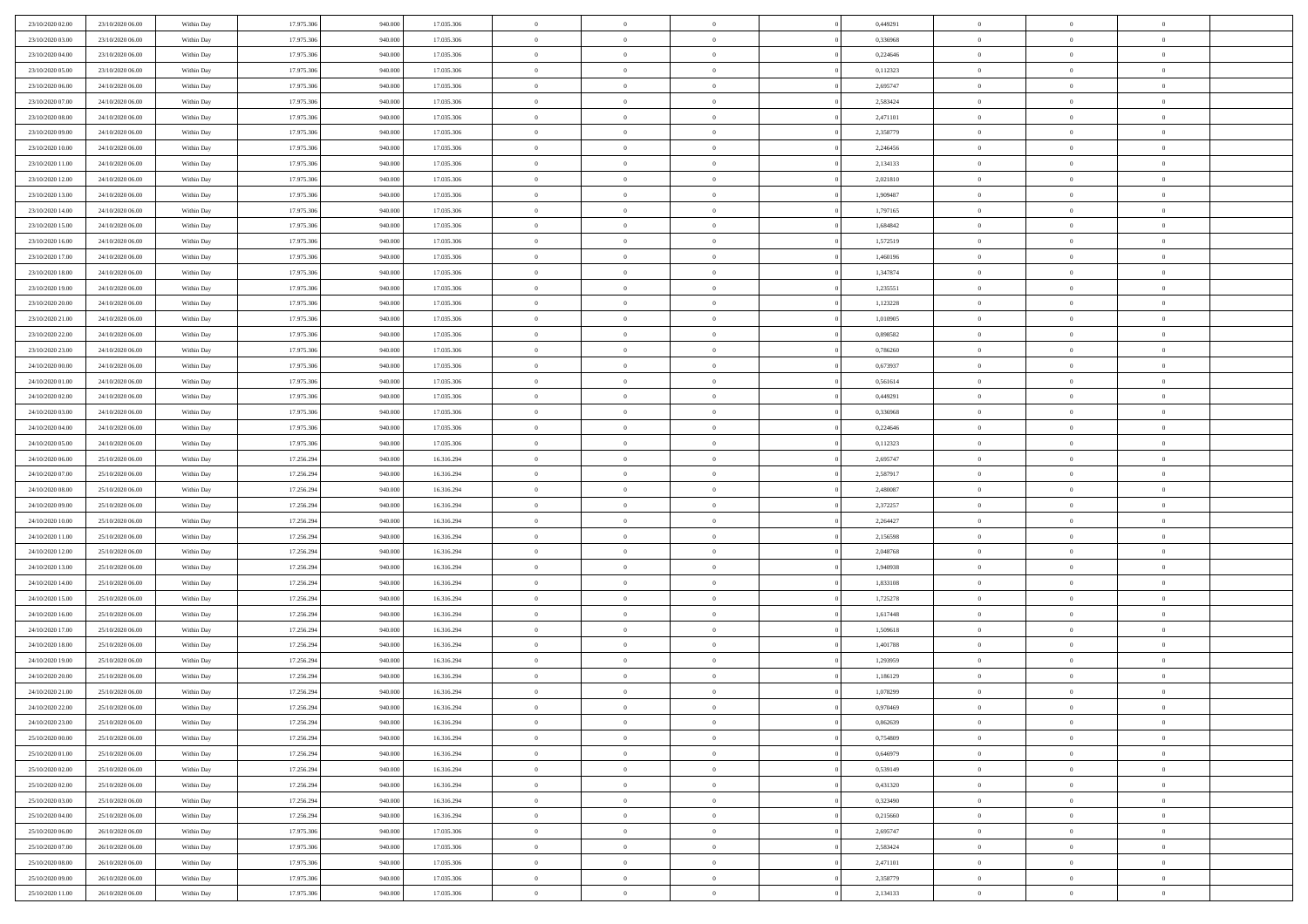| 25/10/2020 12:00                     | 26/10/2020 06:00                     | Within Day               | 17.975.306               | 940.000            | 17.035.306               | $\,$ 0 $\,$          | $\overline{0}$                   | $\overline{0}$               | 2,021810             | $\bf{0}$                     | $\overline{0}$                   | $\,0\,$                    |  |
|--------------------------------------|--------------------------------------|--------------------------|--------------------------|--------------------|--------------------------|----------------------|----------------------------------|------------------------------|----------------------|------------------------------|----------------------------------|----------------------------|--|
| 25/10/2020 13.00                     | 26/10/2020 06:00                     | Within Day               | 17.975.306               | 940,000            | 17.035.306               | $\overline{0}$       | $\overline{0}$                   | $\mathbf{0}$                 | 1,909487             | $\theta$                     | $\overline{0}$                   | $\theta$                   |  |
| 25/10/2020 14:00                     | 26/10/2020 06:00                     | Within Day               | 17.975.306               | 940.000            | 17.035.306               | $\theta$             | $\overline{0}$                   | $\overline{0}$               | 1,797165             | $\mathbf{0}$                 | $\overline{0}$                   | $\overline{0}$             |  |
| 25/10/2020 15:00                     | 26/10/2020 06.00                     | Within Day               | 17.975.306               | 940.000            | 17.035.306               | $\,$ 0 $\,$          | $\overline{0}$                   | $\overline{0}$               | 1,684842             | $\bf{0}$                     | $\overline{0}$                   | $\bf{0}$                   |  |
| 25/10/2020 16:00                     | 26/10/2020 06:00                     | Within Day               | 17.975.306               | 940,000            | 17.035.306               | $\bf{0}$             | $\overline{0}$                   | $\mathbf{0}$                 | 1,572519             | $\bf{0}$                     | $\theta$                         | $\,0\,$                    |  |
| 25/10/2020 17:00                     | 26/10/2020 06:00                     | Within Day               | 17.975.306               | 940.000            | 17.035.306               | $\theta$             | $\overline{0}$                   | $\mathbf{0}$                 | 1,460196             | $\mathbf{0}$                 | $\overline{0}$                   | $\overline{0}$             |  |
| 25/10/2020 18:00                     | 26/10/2020 06:00                     | Within Day               | 17.975.306               | 940.000            | 17.035.306               | $\,$ 0 $\,$          | $\overline{0}$                   | $\overline{0}$               | 1,347874             | $\bf{0}$                     | $\overline{0}$                   | $\bf{0}$                   |  |
| 25/10/2020 19:00                     | 26/10/2020 06:00                     | Within Day               | 17.975.306               | 940,000            | 17.035.306               | $\,$ 0               | $\overline{0}$                   | $\mathbf{0}$                 | 1,235551             | $\,$ 0 $\,$                  | $\overline{0}$                   | $\theta$                   |  |
| 25/10/2020 20:00                     | 26/10/2020 06:00                     | Within Day               | 17.975.306               | 940.000            | 17.035.306               | $\theta$             | $\overline{0}$                   | $\mathbf{0}$                 | 1,123228             | $\mathbf{0}$                 | $\overline{0}$                   | $\overline{0}$             |  |
| 25/10/2020 21:00                     | 26/10/2020 06:00                     | Within Day               | 17.975.306               | 940.000            | 17.035.306               | $\,$ 0 $\,$          | $\overline{0}$                   | $\Omega$                     | 1,010905             | $\bf{0}$                     | $\overline{0}$                   | $\,0\,$                    |  |
| 25/10/2020 22.00                     | 26/10/2020 06:00                     | Within Day               | 17.975.306               | 940,000            | 17.035.306               | $\bf{0}$             | $\overline{0}$                   | $\mathbf{0}$                 | 0.898582             | $\bf{0}$                     | $\mathbf{0}$                     | $\theta$                   |  |
| 25/10/2020 23:00                     | 26/10/2020 06:00                     | Within Day               | 17.975.306               | 940.000            | 17.035.306               | $\theta$             | $\overline{0}$                   | $\overline{0}$               | 0,786260             | $\mathbf{0}$                 | $\overline{0}$                   | $\overline{0}$             |  |
| 26/10/2020 00:00                     | 26/10/2020 06:00                     | Within Day               | 17.975.306               | 940.000            | 17.035.306               | $\,$ 0 $\,$          | $\overline{0}$                   | $\overline{0}$               | 0,673937             | $\bf{0}$                     | $\overline{0}$                   | $\bf{0}$                   |  |
| 26/10/2020 01:00                     | 26/10/2020 06:00                     | Within Day               | 17.975.306               | 940,000            | 17.035.306               | $\bf{0}$             | $\overline{0}$                   | $\mathbf{0}$                 | 0,561614             | $\bf{0}$                     | $\mathbf{0}$                     | $\,0\,$                    |  |
| 26/10/2020 02.00                     | 26/10/2020 06:00                     | Within Dav               | 17.975.306               | 940.000            | 17.035.306               | $\theta$             | $\overline{0}$                   | $\mathbf{0}$                 | 0,449291             | $\mathbf{0}$                 | $\overline{0}$                   | $\overline{0}$             |  |
| 26/10/2020 03:00                     | 26/10/2020 06.00                     | Within Day               | 17.975.306               | 940.000            | 17.035.306               | $\,$ 0 $\,$          | $\overline{0}$                   | $\Omega$                     | 0,336968             | $\bf{0}$                     | $\overline{0}$                   | $\bf{0}$                   |  |
| 26/10/2020 04:00                     | 26/10/2020 06.00                     | Within Day               | 17.975.306               | 940,000            | 17.035.306               | $\,$ 0               | $\overline{0}$                   | $\mathbf{0}$                 | 0,224646             | $\bf{0}$                     | $\overline{0}$                   | $\theta$                   |  |
| 26/10/2020 05:00                     | 26/10/2020 06:00                     | Within Day               | 17.975.306               | 940.000            | 17.035.306               | $\theta$             | $\overline{0}$                   | $\mathbf{0}$                 | 0,112323             | $\mathbf{0}$                 | $\overline{0}$                   | $\overline{0}$             |  |
| 26/10/2020 06:00                     | 27/10/2020 06.00                     | Within Day               | 17.975.306               | 940.000            | 17.035.306               | $\,$ 0 $\,$          | $\overline{0}$                   | $\Omega$                     | 2,695747             | $\bf{0}$                     | $\overline{0}$                   | $\,0\,$                    |  |
| 26/10/2020 07.00                     | 27/10/2020 06.00                     | Within Day               | 17.975.306               | 940,000            | 17.035.306               | $\bf{0}$             | $\overline{0}$                   | $\mathbf{0}$                 | 2,583424             | $\bf{0}$                     | $\mathbf{0}$                     | $\theta$                   |  |
| 26/10/2020 08:00                     | 27/10/2020 06:00                     | Within Dav               | 17.975.306               | 940.000            | 17.035.306               | $\theta$             | $\overline{0}$                   | $\mathbf{0}$                 | 2,471101             | $\mathbf{0}$                 | $\overline{0}$                   | $\overline{0}$             |  |
| 26/10/2020 09:00                     | 27/10/2020 06.00                     | Within Day               | 17.975.306               | 940.000            | 17.035.306               | $\,$ 0 $\,$          | $\overline{0}$                   | $\overline{0}$               | 2,358779             | $\bf{0}$                     | $\overline{0}$                   | $\bf{0}$                   |  |
| 26/10/2020 10:00                     | 27/10/2020 06:00                     | Within Day               | 17.975.306               | 940,000            | 17.035.306               | $\,$ 0               | $\overline{0}$                   | $\mathbf{0}$                 | 2,246456             | $\bf{0}$                     | $\mathbf{0}$                     | $\,0\,$                    |  |
| 26/10/2020 11:00                     | 27/10/2020 06:00                     | Within Dav               | 17.975.306               | 940.000            | 17.035.306               | $\theta$             | $\overline{0}$                   | $\mathbf{0}$                 | 2,134133             | $\mathbf{0}$                 | $\overline{0}$                   | $\overline{0}$             |  |
| 26/10/2020 12:00                     | 27/10/2020 06.00                     | Within Day               | 17.975.306               | 940.000            | 17.035.306               | $\,$ 0 $\,$          | $\overline{0}$                   | $\overline{0}$               | 2,021810             | $\bf{0}$                     | $\overline{0}$                   | $\bf{0}$                   |  |
| 26/10/2020 13:00                     | 27/10/2020 06.00                     | Within Day               | 17.975.306               | 940,000            | 17.035.306               | $\,$ 0               | $\overline{0}$                   | $\mathbf{0}$                 | 1,909487             | $\bf{0}$                     | $\overline{0}$                   | $\theta$                   |  |
| 26/10/2020 14:00                     | 27/10/2020 06:00                     | Within Day               | 17.975.306               | 940.000            | 17.035.306               | $\theta$             | $\overline{0}$                   | $\overline{0}$               | 1,797165             | $\mathbf{0}$                 | $\overline{0}$                   | $\overline{0}$             |  |
| 26/10/2020 15:00                     | 27/10/2020 06.00                     | Within Day               | 17.975.306               | 940.000            | 17.035.306               | $\,$ 0 $\,$          | $\overline{0}$                   | $\Omega$                     | 1,684842             | $\bf{0}$                     | $\overline{0}$                   | $\bf{0}$                   |  |
| 26/10/2020 16:00                     | 27/10/2020 06.00                     | Within Day               | 17.975.306               | 940,000            | 17.035.306               | $\bf{0}$             | $\overline{0}$                   | $\mathbf{0}$                 | 1,572519             | $\bf{0}$                     | $\mathbf{0}$                     | $\overline{0}$             |  |
| 26/10/2020 17:00                     | 27/10/2020 06:00                     | Within Dav               | 17.975.306               | 940.000            | 17.035.306               | $\theta$             | $\overline{0}$                   | $\overline{0}$               | 1,460196             | $\mathbf{0}$                 | $\overline{0}$                   | $\overline{0}$             |  |
| 26/10/2020 18:00                     | 27/10/2020 06:00                     | Within Day               | 17.975.306               | 940.000            | 17.035.306               | $\theta$             | $\overline{0}$                   | $\overline{0}$               | 1,347874             | $\,$ 0                       | $\overline{0}$                   | $\,$ 0 $\,$                |  |
| 26/10/2020 19:00                     | 27/10/2020 06:00                     | Within Day               | 17.975.306               | 940,000            | 17.035.306               | $\,$ 0               | $\overline{0}$                   | $\mathbf{0}$                 | 1,235551             | $\bf{0}$                     | $\mathbf{0}$                     | $\bf{0}$                   |  |
| 26/10/2020 20:00                     | 27/10/2020 06:00                     | Within Dav               | 17.975.306               | 940.000            | 17.035.306               | $\theta$             | $\overline{0}$                   | $\mathbf{0}$                 | 1,123228             | $\mathbf{0}$                 | $\overline{0}$                   | $\overline{0}$             |  |
| 26/10/2020 21:00                     | 27/10/2020 06:00                     | Within Day               | 17.975.306               | 940.000<br>940,000 | 17.035.306               | $\theta$             | $\overline{0}$                   | $\overline{0}$               | 1,010905             | $\,$ 0                       | $\overline{0}$<br>$\overline{0}$ | $\theta$<br>$\overline{0}$ |  |
| 26/10/2020 22:00<br>26/10/2020 23:00 | 27/10/2020 06.00<br>27/10/2020 06:00 | Within Day<br>Within Day | 17.975.306<br>17.975.306 | 940.000            | 17.035.306<br>17.035.306 | $\bf{0}$<br>$\theta$ | $\overline{0}$<br>$\overline{0}$ | $\mathbf{0}$<br>$\mathbf{0}$ | 0,898582<br>0,786260 | $\mathbf{0}$<br>$\mathbf{0}$ | $\overline{0}$                   | $\overline{0}$             |  |
| 27/10/2020 00:00                     | 27/10/2020 06:00                     | Within Day               | 17.975.306               | 940.000            | 17.035.306               | $\theta$             | $\overline{0}$                   | $\overline{0}$               | 0,673937             | $\,$ 0                       | $\overline{0}$                   | $\theta$                   |  |
| 27/10/2020 01:00                     | 27/10/2020 06.00                     | Within Day               | 17.975.306               | 940,000            | 17.035.306               | $\bf{0}$             | $\overline{0}$                   | $\mathbf{0}$                 | 0,561614             | $\bf{0}$                     | $\mathbf{0}$                     | $\bf{0}$                   |  |
| 27/10/2020 02.00                     | 27/10/2020 06:00                     | Within Dav               | 17.975.306               | 940.000            | 17.035.306               | $\theta$             | $\overline{0}$                   | $\overline{0}$               | 0,449291             | $\mathbf{0}$                 | $\overline{0}$                   | $\overline{0}$             |  |
| 27/10/2020 03:00                     | 27/10/2020 06:00                     | Within Day               | 17.975.306               | 940.000            | 17.035.306               | $\,$ 0 $\,$          | $\overline{0}$                   | $\overline{0}$               | 0,336968             | $\,$ 0                       | $\overline{0}$                   | $\,$ 0 $\,$                |  |
| 27/10/2020 04:00                     | 27/10/2020 06:00                     | Within Day               | 17.975.306               | 940.000            | 17.035.306               | $\,$ 0               | $\,$ 0 $\,$                      | $\overline{0}$               | 0,224646             | $\,$ 0 $\,$                  | $\bf{0}$                         | $\bf{0}$                   |  |
| 27/10/2020 05:00                     | 27/10/2020 06:00                     | Within Dav               | 17.975.306               | 940.000            | 17.035.306               | $\theta$             | $\overline{0}$                   | $\mathbf{0}$                 | 0,112323             | $\mathbf{0}$                 | $\overline{0}$                   | $\overline{0}$             |  |
| 27/10/2020 06:00                     | 28/10/2020 06:00                     | Within Day               | 17.975.306               | 940.000            | 17.035.306               | $\theta$             | $\overline{0}$                   | $\overline{0}$               | 2,695747             | $\,$ 0                       | $\overline{0}$                   | $\theta$                   |  |
| 27/10/2020 07:00                     | 28/10/2020 06:00                     | Within Day               | 17.975.306               | 940,000            | 17.035.306               | $\bf{0}$             | $\,$ 0 $\,$                      | $\mathbf{0}$                 | 2,583424             | $\bf{0}$                     | $\overline{0}$                   | $\bf{0}$                   |  |
| 27/10/2020 08:00                     | 28/10/2020 06:00                     | Within Day               | 17.975.306               | 940.000            | 17.035.306               | $\overline{0}$       | $\theta$                         |                              | 2,471101             | $\overline{0}$               | $\Omega$                         | $\theta$                   |  |
| 27/10/2020 09:00                     | 28/10/2020 06:00                     | Within Day               | 17.975.306               | 940.000            | 17.035.306               | $\,$ 0 $\,$          | $\overline{0}$                   | $\overline{0}$               | 2,358779             | $\,$ 0 $\,$                  | $\bf{0}$                         | $\theta$                   |  |
| 27/10/2020 10:00                     | 28/10/2020 06.00                     | Within Day               | 17.975.306               | 940,000            | 17.035.306               | $\overline{0}$       | $\,$ 0 $\,$                      | $\overline{0}$               | 2,246456             | $\,$ 0 $\,$                  | $\overline{0}$                   | $\overline{0}$             |  |
| 27/10/2020 11:00                     | 28/10/2020 06:00                     | Within Day               | 17.975.306               | 940.000            | 17.035.306               | $\mathbf{0}$         | $\overline{0}$                   | $\overline{0}$               | 2,134133             | $\,$ 0 $\,$                  | $\bf{0}$                         | $\mathbf{0}$               |  |
| 27/10/2020 12:00                     | 28/10/2020 06:00                     | Within Day               | 17.975.306               | 940.000            | 17.035.306               | $\,$ 0 $\,$          | $\overline{0}$                   | $\overline{0}$               | 2,021810             | $\,$ 0 $\,$                  | $\bf{0}$                         | $\,$ 0 $\,$                |  |
| 27/10/2020 13:00                     | 28/10/2020 06.00                     | Within Day               | 17.975.306               | 940,000            | 17.035.306               | $\,$ 0 $\,$          | $\,$ 0 $\,$                      | $\overline{0}$               | 1,909487             | $\,$ 0 $\,$                  | $\overline{0}$                   | $\overline{0}$             |  |
| 27/10/2020 14:00                     | 28/10/2020 06:00                     | Within Day               | 17.975.306               | 940.000            | 17.035.306               | $\mathbf{0}$         | $\overline{0}$                   | $\overline{0}$               | 1,797165             | $\mathbf{0}$                 | $\overline{0}$                   | $\overline{0}$             |  |
| 27/10/2020 15:00                     | 28/10/2020 06:00                     | Within Day               | 17.975.306               | 940.000            | 17.035.306               | $\,$ 0 $\,$          | $\overline{0}$                   | $\overline{0}$               | 1,684842             | $\,$ 0 $\,$                  | $\mathbf{0}$                     | $\,$ 0 $\,$                |  |
| 27/10/2020 16:00                     | 28/10/2020 06.00                     | Within Day               | 17.975.306               | 940,000            | 17.035.306               | $\bf{0}$             | $\overline{0}$                   | $\overline{0}$               | 1,572519             | $\,$ 0 $\,$                  | $\overline{0}$                   | $\overline{0}$             |  |
| 27/10/2020 17:00                     | 28/10/2020 06:00                     | Within Day               | 17.975.306               | 940.000            | 17.035.306               | $\mathbf{0}$         | $\overline{0}$                   | $\overline{0}$               | 1,460196             | $\mathbf{0}$                 | $\bf{0}$                         | $\overline{0}$             |  |
| 27/10/2020 18:00                     | 28/10/2020 06:00                     | Within Day               | 17.975.306               | 940.000            | 17.035.306               | $\,$ 0 $\,$          | $\overline{0}$                   | $\overline{0}$               | 1,347874             | $\,$ 0 $\,$                  | $\mathbf{0}$                     | $\,$ 0 $\,$                |  |
| 27/10/2020 19:00                     | 28/10/2020 06.00                     | Within Day               | 17.975.306               | 940,000            | 17.035.306               | $\,$ 0 $\,$          | $\,$ 0 $\,$                      | $\overline{0}$               | 1,235551             | $\,$ 0 $\,$                  | $\overline{0}$                   | $\overline{0}$             |  |
| 27/10/2020 20:00                     | 28/10/2020 06:00                     | Within Day               | 17.975.306               | 940.000            | 17.035.306               | $\theta$             | $\overline{0}$                   | $\overline{0}$               | 1,123228             | $\mathbf{0}$                 | $\overline{0}$                   | $\overline{0}$             |  |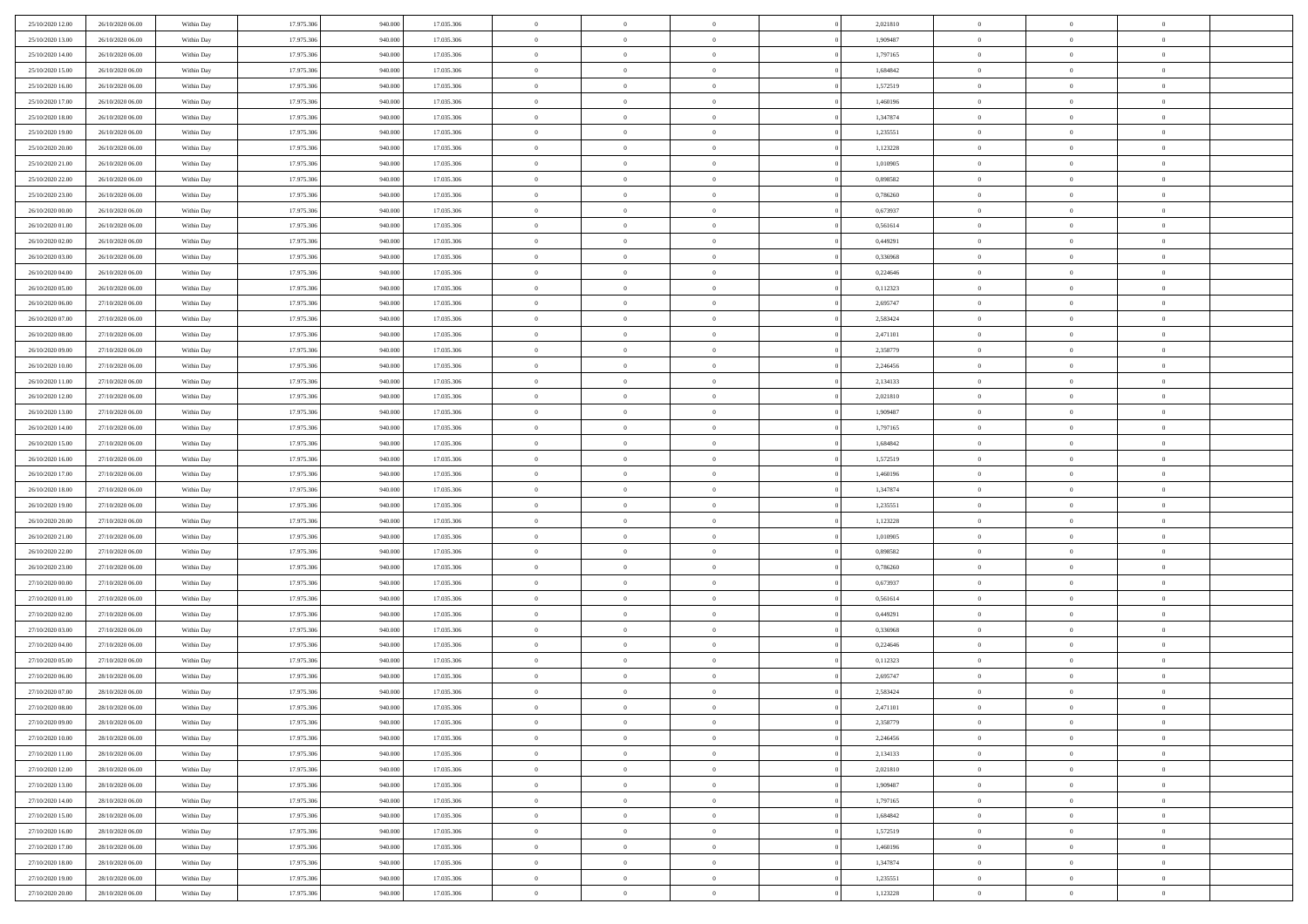| 27/10/2020 21:00 | 28/10/2020 06:00 | Within Day | 17.975.306 | 940.000 | 17.035.306 | $\,$ 0 $\,$    | $\overline{0}$ | $\overline{0}$ |          | 1,010905 | $\bf{0}$       | $\overline{0}$ | $\,0\,$        |  |
|------------------|------------------|------------|------------|---------|------------|----------------|----------------|----------------|----------|----------|----------------|----------------|----------------|--|
| 27/10/2020 22.00 | 28/10/2020 06:00 | Within Day | 17.975.306 | 940,000 | 17.035.306 | $\overline{0}$ | $\overline{0}$ | $\mathbf{0}$   |          | 0.898582 | $\theta$       | $\overline{0}$ | $\theta$       |  |
| 27/10/2020 23:00 | 28/10/2020 06:00 | Within Dav | 17.975.306 | 940.000 | 17.035.306 | $\theta$       | $\overline{0}$ | $\overline{0}$ |          | 0,786260 | $\mathbf{0}$   | $\overline{0}$ | $\overline{0}$ |  |
| 28/10/2020 00:00 | 28/10/2020 06:00 | Within Day | 17.975.306 | 940.000 | 17.035.306 | $\,$ 0 $\,$    | $\overline{0}$ | $\overline{0}$ |          | 0,673937 | $\bf{0}$       | $\overline{0}$ | $\bf{0}$       |  |
| 28/10/2020 01:00 | 28/10/2020 06:00 | Within Day | 17.975.306 | 940,000 | 17.035.306 | $\bf{0}$       | $\overline{0}$ | $\mathbf{0}$   |          | 0,561614 | $\bf{0}$       | $\theta$       | $\,0\,$        |  |
| 28/10/2020 02:00 | 28/10/2020 06:00 | Within Dav | 17.975.306 | 940.000 | 17.035.306 | $\theta$       | $\overline{0}$ | $\mathbf{0}$   |          | 0,449291 | $\mathbf{0}$   | $\overline{0}$ | $\overline{0}$ |  |
| 28/10/2020 03:00 | 28/10/2020 06:00 | Within Day | 17.975.306 | 940.000 | 17.035.306 | $\,$ 0 $\,$    | $\overline{0}$ | $\overline{0}$ |          | 0,336968 | $\bf{0}$       | $\overline{0}$ | $\bf{0}$       |  |
| 28/10/2020 04:00 | 28/10/2020 06:00 | Within Day | 17.975.306 | 940,000 | 17.035.306 | $\overline{0}$ | $\overline{0}$ | $\mathbf{0}$   |          | 0,224646 | $\,$ 0 $\,$    | $\overline{0}$ | $\theta$       |  |
| 28/10/2020 05:00 | 28/10/2020 06:00 | Within Day | 17.975.306 | 940.000 | 17.035.306 | $\theta$       | $\overline{0}$ | $\mathbf{0}$   |          | 0,112323 | $\mathbf{0}$   | $\overline{0}$ | $\overline{0}$ |  |
| 28/10/2020 06:00 | 29/10/2020 06.00 | Within Day | 17.975.306 | 940.000 | 17.035.306 | $\,$ 0 $\,$    | $\overline{0}$ | $\Omega$       |          | 2,695747 | $\bf{0}$       | $\overline{0}$ | $\,0\,$        |  |
| 28/10/2020 07:00 | 29/10/2020 06.00 | Within Day | 17.975.306 | 940,000 | 17.035.306 | $\bf{0}$       | $\overline{0}$ | $\mathbf{0}$   |          | 2,583424 | $\bf{0}$       | $\mathbf{0}$   | $\theta$       |  |
| 28/10/2020 10:00 | 29/10/2020 06:00 | Within Dav | 17.975.306 | 940.000 | 17.035.306 | $\theta$       | $\overline{0}$ | $\overline{0}$ |          | 2,246456 | $\mathbf{0}$   | $\overline{0}$ | $\overline{0}$ |  |
| 28/10/2020 11:00 | 29/10/2020 06.00 | Within Day | 17.975.306 | 940.000 | 17.035.306 | $\,$ 0 $\,$    | $\overline{0}$ | $\overline{0}$ |          | 2,134133 | $\bf{0}$       | $\overline{0}$ | $\bf{0}$       |  |
| 28/10/2020 12:00 | 29/10/2020 06:00 | Within Day | 17.975.306 | 940,000 | 17.035.306 | $\bf{0}$       | $\overline{0}$ | $\mathbf{0}$   |          | 2,021810 | $\bf{0}$       | $\mathbf{0}$   | $\,0\,$        |  |
| 28/10/2020 13:00 | 29/10/2020 06:00 | Within Dav | 17.975.306 | 940.000 | 17.035.306 | $\theta$       | $\overline{0}$ | $\mathbf{0}$   |          | 1,909487 | $\mathbf{0}$   | $\overline{0}$ | $\overline{0}$ |  |
| 28/10/2020 14:00 | 29/10/2020 06.00 | Within Day | 17.975.306 | 940.000 | 17.035.306 | $\,$ 0 $\,$    | $\overline{0}$ | $\overline{0}$ |          | 1,797165 | $\bf{0}$       | $\overline{0}$ | $\bf{0}$       |  |
| 28/10/2020 15:00 | 29/10/2020 06.00 | Within Day | 17.975.306 | 940,000 | 17.035.306 | $\,$ 0         | $\overline{0}$ | $\mathbf{0}$   |          | 1,684842 | $\bf{0}$       | $\overline{0}$ | $\theta$       |  |
| 28/10/2020 16:00 | 29/10/2020 06:00 | Within Day | 17.975.306 | 940.000 | 17.035.306 | $\theta$       | $\overline{0}$ | $\mathbf{0}$   |          | 1,572519 | $\mathbf{0}$   | $\overline{0}$ | $\overline{0}$ |  |
| 28/10/2020 17:00 | 29/10/2020 06.00 | Within Day | 17.975.306 | 940.000 | 17.035.306 | $\,$ 0 $\,$    | $\overline{0}$ | $\Omega$       |          | 1,460196 | $\bf{0}$       | $\overline{0}$ | $\,0\,$        |  |
| 28/10/2020 18:00 | 29/10/2020 06.00 | Within Day | 17.975.306 | 940,000 | 17.035.306 | $\bf{0}$       | $\overline{0}$ | $\mathbf{0}$   |          | 1,347874 | $\bf{0}$       | $\mathbf{0}$   | $\theta$       |  |
| 28/10/2020 19:00 | 29/10/2020 06:00 | Within Dav | 17.975.306 | 940.000 | 17.035.306 | $\theta$       | $\overline{0}$ | $\mathbf{0}$   |          | 1,235551 | $\mathbf{0}$   | $\overline{0}$ | $\overline{0}$ |  |
| 28/10/2020 20:00 | 29/10/2020 06.00 | Within Day | 17.975.306 | 940.000 | 17.035.306 | $\,$ 0 $\,$    | $\overline{0}$ | $\overline{0}$ |          | 1,123228 | $\bf{0}$       | $\overline{0}$ | $\bf{0}$       |  |
| 28/10/2020 21:00 | 29/10/2020 06:00 | Within Day | 17.975.306 | 940,000 | 17.035.306 | $\,$ 0         | $\overline{0}$ | $\mathbf{0}$   |          | 1,010905 | $\bf{0}$       | $\bf{0}$       | $\,0\,$        |  |
| 28/10/2020 22.00 | 29/10/2020 06:00 | Within Dav | 17.975.306 | 940.000 | 17.035.306 | $\theta$       | $\overline{0}$ | $\mathbf{0}$   |          | 0,898582 | $\mathbf{0}$   | $\overline{0}$ | $\overline{0}$ |  |
| 28/10/2020 23:00 | 29/10/2020 06:00 | Within Day | 17.975.306 | 940.000 | 17.035.306 | $\,$ 0 $\,$    | $\overline{0}$ | $\overline{0}$ |          | 0,786260 | $\bf{0}$       | $\overline{0}$ | $\bf{0}$       |  |
| 29/10/2020 00:00 | 29/10/2020 06.00 | Within Day | 17.975.306 | 940,000 | 17.035.306 | $\,$ 0         | $\overline{0}$ | $\mathbf{0}$   |          | 0,673937 | $\bf{0}$       | $\overline{0}$ | $\theta$       |  |
| 29/10/2020 01:00 | 29/10/2020 06:00 | Within Day | 17.975.306 | 940.000 | 17.035.306 | $\theta$       | $\overline{0}$ | $\overline{0}$ |          | 0,561614 | $\mathbf{0}$   | $\overline{0}$ | $\overline{0}$ |  |
| 29/10/2020 02.00 | 29/10/2020 06.00 | Within Day | 17.975.306 | 940.000 | 17.035.306 | $\,$ 0 $\,$    | $\overline{0}$ | $\Omega$       |          | 0,449291 | $\bf{0}$       | $\overline{0}$ | $\bf{0}$       |  |
| 29/10/2020 03:00 | 29/10/2020 06.00 | Within Day | 17.975.306 | 940,000 | 17.035.306 | $\bf{0}$       | $\overline{0}$ | $\mathbf{0}$   |          | 0,336968 | $\bf{0}$       | $\mathbf{0}$   | $\overline{0}$ |  |
| 29/10/2020 04:00 | 29/10/2020 06:00 | Within Dav | 17.975.306 | 940.000 | 17.035.306 | $\theta$       | $\overline{0}$ | $\overline{0}$ |          | 0,224646 | $\mathbf{0}$   | $\overline{0}$ | $\overline{0}$ |  |
| 29/10/2020 05:00 | 29/10/2020 06:00 | Within Day | 17.975.306 | 940.000 | 17.035.306 | $\theta$       | $\overline{0}$ | $\overline{0}$ |          | 0,112323 | $\,$ 0         | $\overline{0}$ | $\,$ 0 $\,$    |  |
| 29/10/2020 06:00 | 30/10/2020 06:00 | Within Day | 17.975.306 | 940,000 | 17.035.306 | $\bf{0}$       | $\overline{0}$ | $\mathbf{0}$   |          | 2,695747 | $\bf{0}$       | $\mathbf{0}$   | $\bf{0}$       |  |
| 29/10/2020 07:00 | 30/10/2020 06:00 | Within Dav | 17.975.306 | 940.000 | 17.035.306 | $\theta$       | $\overline{0}$ | $\mathbf{0}$   |          | 2,583424 | $\mathbf{0}$   | $\overline{0}$ | $\overline{0}$ |  |
| 29/10/2020 08:00 | 30/10/2020 06:00 | Within Day | 17.975.306 | 940.000 | 17.035.306 | $\theta$       | $\overline{0}$ | $\overline{0}$ |          | 2,471101 | $\,$ 0         | $\overline{0}$ | $\theta$       |  |
| 29/10/2020 09:00 | 30/10/2020 06:00 | Within Day | 17.975.306 | 940,000 | 17.035.306 | $\bf{0}$       | $\overline{0}$ | $\mathbf{0}$   |          | 2,358779 | $\mathbf{0}$   | $\overline{0}$ | $\overline{0}$ |  |
| 29/10/2020 10:00 | 30/10/2020 06:00 | Within Day | 17.975.306 | 940.000 | 17.035.306 | $\theta$       | $\overline{0}$ | $\mathbf{0}$   |          | 2,246456 | $\mathbf{0}$   | $\overline{0}$ | $\overline{0}$ |  |
| 29/10/2020 11:00 | 30/10/2020 06:00 | Within Day | 17.975.306 | 940.000 | 17.035.306 | $\theta$       | $\overline{0}$ | $\overline{0}$ |          | 2,134133 | $\,$ 0         | $\overline{0}$ | $\theta$       |  |
| 29/10/2020 12:00 | 30/10/2020 06:00 | Within Day | 17.975.306 | 940,000 | 17.035.306 | $\bf{0}$       | $\overline{0}$ | $\mathbf{0}$   |          | 2,021810 | $\bf{0}$       | $\mathbf{0}$   | $\bf{0}$       |  |
| 29/10/2020 13:00 | 30/10/2020 06:00 | Within Dav | 17.975.306 | 940.000 | 17.035.306 | $\theta$       | $\overline{0}$ | $\overline{0}$ |          | 1,909487 | $\mathbf{0}$   | $\overline{0}$ | $\overline{0}$ |  |
| 29/10/2020 14:00 | 30/10/2020 06:00 | Within Day | 17.975.306 | 940.000 | 17.035.306 | $\,$ 0 $\,$    | $\overline{0}$ | $\overline{0}$ |          | 1,797165 | $\,$ 0         | $\overline{0}$ | $\,$ 0 $\,$    |  |
| 29/10/2020 15:00 | 30/10/2020 06:00 | Within Day | 17.975.306 | 940.000 | 17.035.306 | $\,$ 0         | $\,$ 0 $\,$    | $\overline{0}$ |          | 1,684842 | $\,$ 0 $\,$    | $\bf{0}$       | $\bf{0}$       |  |
| 29/10/2020 16:00 | 30/10/2020 06:00 | Within Dav | 17.975.306 | 940.000 | 17.035.306 | $\theta$       | $\overline{0}$ | $\mathbf{0}$   |          | 1,572519 | $\mathbf{0}$   | $\overline{0}$ | $\overline{0}$ |  |
| 29/10/2020 17:00 | 30/10/2020 06:00 | Within Day | 17.975.306 | 940.000 | 17.035.306 | $\theta$       | $\overline{0}$ | $\overline{0}$ |          | 1,460196 | $\,$ 0         | $\overline{0}$ | $\theta$       |  |
| 29/10/2020 18:00 | 30/10/2020 06:00 | Within Day | 17.975.306 | 940,000 | 17.035.306 | $\bf{0}$       | $\,$ 0 $\,$    | $\mathbf{0}$   |          | 1,347874 | $\bf{0}$       | $\overline{0}$ | $\bf{0}$       |  |
| 29/10/2020 19:00 | 30/10/2020 06:00 | Within Day | 17.975.306 | 940.000 | 17.035.306 | $\overline{0}$ | $\theta$       |                |          | 1,235551 | $\overline{0}$ | $\theta$       | $\theta$       |  |
| 29/10/2020 20:00 | 30/10/2020 06:00 | Within Day | 17.975.306 | 940.000 | 17.035.306 | $\,$ 0 $\,$    | $\overline{0}$ | $\overline{0}$ |          | 1,123228 | $\,$ 0 $\,$    | $\bf{0}$       | $\theta$       |  |
| 29/10/2020 21:00 | 30/10/2020 06:00 | Within Day | 17.975.306 | 940,000 | 17.035.306 | $\bf{0}$       | $\,$ 0 $\,$    | $\overline{0}$ |          | 1,010905 | $\,$ 0 $\,$    | $\overline{0}$ | $\overline{0}$ |  |
| 29/10/2020 22.00 | 30/10/2020 06:00 | Within Day | 17.975.306 | 940.000 | 17.035.306 | $\mathbf{0}$   | $\overline{0}$ | $\overline{0}$ |          | 0,898582 | $\,$ 0 $\,$    | $\bf{0}$       | $\mathbf{0}$   |  |
| 29/10/2020 23:00 | 30/10/2020 06:00 | Within Day | 17.975.306 | 940.000 | 17.035.306 | $\,$ 0 $\,$    | $\overline{0}$ | $\overline{0}$ | $\theta$ | 0,786260 | $\,$ 0 $\,$    | $\bf{0}$       | $\,$ 0 $\,$    |  |
| 30/10/2020 00:00 | 30/10/2020 06:00 | Within Day | 17.975.306 | 940,000 | 17.035.306 | $\,$ 0 $\,$    | $\,$ 0 $\,$    | $\overline{0}$ |          | 0,673937 | $\,$ 0 $\,$    | $\overline{0}$ | $\overline{0}$ |  |
| 30/10/2020 01:00 | 30/10/2020 06:00 | Within Day | 17.975.306 | 940.000 | 17.035.306 | $\mathbf{0}$   | $\overline{0}$ | $\overline{0}$ |          | 0,561614 | $\mathbf{0}$   | $\overline{0}$ | $\overline{0}$ |  |
| 30/10/2020 02:00 | 30/10/2020 06:00 | Within Day | 17.975.306 | 940.000 | 17.035.306 | $\,$ 0 $\,$    | $\overline{0}$ | $\overline{0}$ |          | 0,449291 | $\,$ 0 $\,$    | $\mathbf{0}$   | $\,$ 0 $\,$    |  |
| 30/10/2020 03:00 | 30/10/2020 06:00 | Within Day | 17.975.306 | 940,000 | 17.035.306 | $\overline{0}$ | $\overline{0}$ | $\overline{0}$ |          | 0,336968 | $\mathbf{0}$   | $\overline{0}$ | $\overline{0}$ |  |
| 30/10/2020 04:00 | 30/10/2020 06:00 | Within Day | 17.975.306 | 940.000 | 17.035.306 | $\mathbf{0}$   | $\overline{0}$ | $\overline{0}$ |          | 0,224646 | $\mathbf{0}$   | $\bf{0}$       | $\overline{0}$ |  |
| 30/10/2020 05:00 | 30/10/2020 06:00 | Within Day | 17.975.306 | 940.000 | 17.035.306 | $\,$ 0 $\,$    | $\overline{0}$ | $\overline{0}$ |          | 0,112323 | $\,$ 0 $\,$    | $\mathbf{0}$   | $\,$ 0 $\,$    |  |
| 30/10/2020 06:00 | 31/10/2020 06.00 | Within Day | 17.975.306 | 940,000 | 17.035.306 | $\,$ 0 $\,$    | 1.000          | $\overline{0}$ |          | 2,695747 | $\bf{0}$       | $\overline{0}$ | $\overline{0}$ |  |
| 30/10/2020 07:00 | 31/10/2020 06:00 | Within Day | 17.975.306 | 941.000 | 17.034.306 | $\theta$       | $\overline{0}$ | $\overline{0}$ |          | 2,583424 | $\mathbf{0}$   | $\overline{0}$ | $\overline{0}$ |  |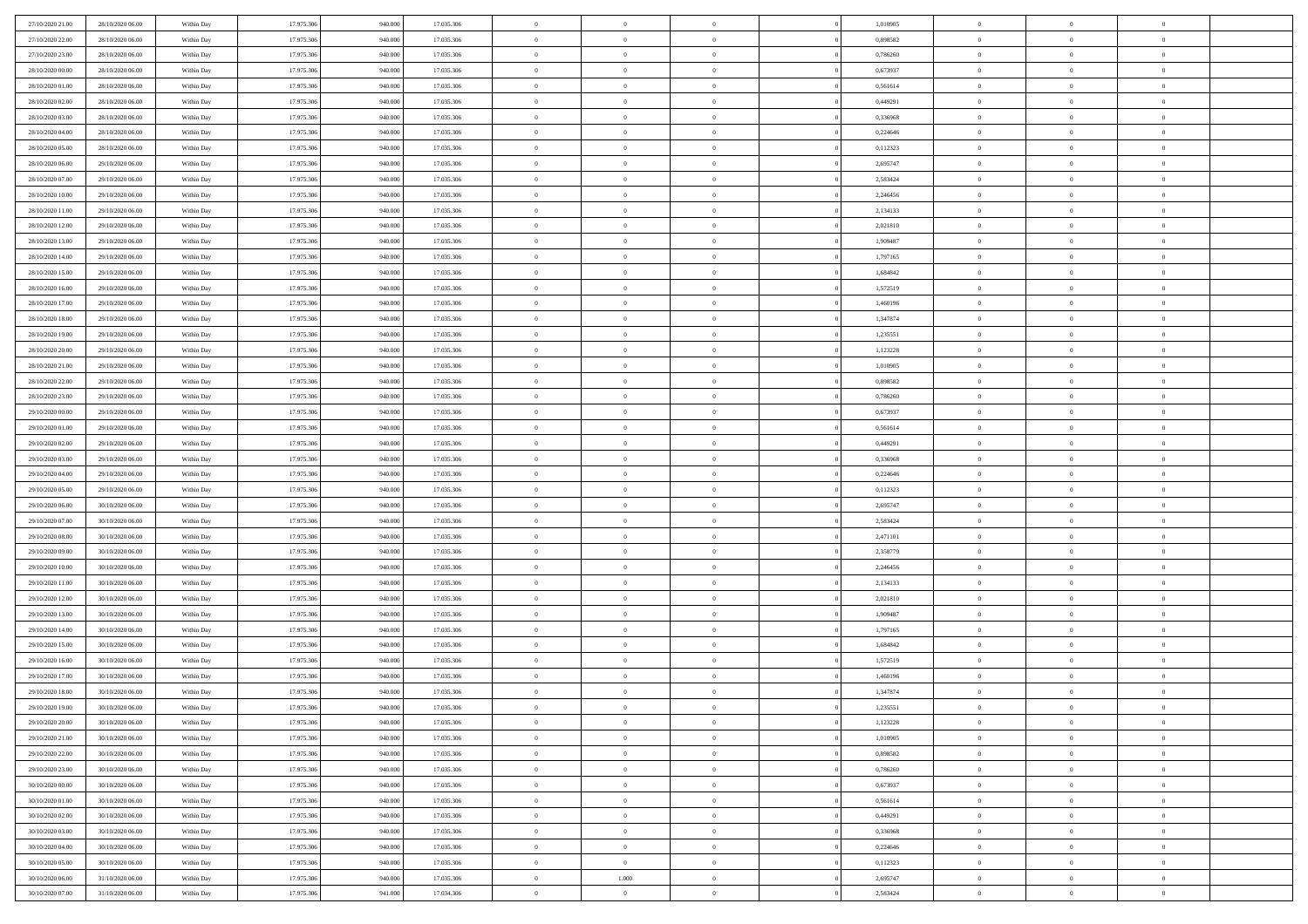| 30/10/2020 08:00 | 31/10/2020 06:00 |            | 17.975.306 | 941,000 | 17.034.306 | $\theta$       | $\theta$       | 2.471101 | $\theta$       | $\Omega$   | $\theta$       |  |
|------------------|------------------|------------|------------|---------|------------|----------------|----------------|----------|----------------|------------|----------------|--|
|                  |                  | Within Day |            |         |            |                |                |          |                |            |                |  |
| 30/10/2020 09:00 | 31/10/2020 06:00 | Within Day | 17.975.306 | 941,000 | 17.034.306 | $\overline{0}$ | $\overline{0}$ | 2.358779 | $\overline{0}$ | $\Omega$   | $\Omega$       |  |
| 30/10/2020 10:00 | 31/10/2020 06.00 | Within Day | 17.975.306 | 941.000 | 17.034.306 | $\overline{0}$ | $\Omega$       | 2,246456 | $\Omega$       | $\Omega$   | $\Omega$       |  |
| 30/10/2020 11:00 | 31/10/2020 06:00 | Within Day | 17.975.306 | 941.000 | 17.034.306 | $\theta$       | $\Omega$       | 2.134133 | $\theta$       | $\Omega$   | $\theta$       |  |
| 30/10/2020 12:00 | 31/10/2020 06.00 | Within Day | 17.975.306 | 941.000 | 17.034.306 | $\theta$       | $\Omega$       | 2,021810 | $\Omega$       |            | $\Omega$       |  |
| 30/10/2020 13.00 | 31/10/2020 06.00 | Within Day | 17.975.306 | 941.000 | 17.034.306 | $\overline{0}$ | $\Omega$       | 1,909487 | $\Omega$       | $\Omega$   | $\Omega$       |  |
| 30/10/2020 14:00 | 31/10/2020 06:00 | Within Day | 17.975.306 | 941.000 | 17.034.306 | $\overline{0}$ | $\Omega$       | 1,797165 | $\theta$       | $\Omega$   | $\theta$       |  |
| 30/10/2020 15.00 | 31/10/2020 06.00 | Within Day | 17.975.306 | 941.000 | 17.034.306 | $\overline{0}$ | $\overline{0}$ | 1,684842 | $\overline{0}$ | $\Omega$   | $\overline{0}$ |  |
| 30/10/2020 16.00 | 31/10/2020 06:00 | Within Day | 17.975.306 | 941.000 | 17.034.306 | $\overline{0}$ | $\Omega$       | 1,572519 | $\overline{0}$ | $\Omega$   | $\Omega$       |  |
| 30/10/2020 17.00 | 31/10/2020 06:00 | Within Day | 17.975.306 | 941.000 | 17.034.306 | $\overline{0}$ | $\overline{0}$ | 1,460196 | $\Omega$       | $\Omega$   | $\Omega$       |  |
| 30/10/2020 18:00 | 31/10/2020 06.00 | Within Day | 17.975.306 | 941.000 | 17.034.306 | $\overline{0}$ | $\overline{0}$ | 1,347874 | $\overline{0}$ |            | $\Omega$       |  |
| 30/10/2020 19:00 | 31/10/2020 06:00 | Within Day | 17.975.306 | 941.000 | 17.034.306 | $\mathbf{0}$   | $\Omega$       | 1,235551 | $\Omega$       | $\sqrt{2}$ | $\Omega$       |  |
| 30/10/2020 20:00 | 31/10/2020 06:00 | Within Day | 17.975.306 | 941,000 | 17.034.306 | $\theta$       | $\Omega$       | 1,123228 | $\Omega$       | $\Omega$   | $\theta$       |  |
| 30/10/2020 21:00 | 31/10/2020 06.00 | Within Day | 17.975.306 | 941.000 | 17.034.306 | $\overline{0}$ | $\Omega$       | 1,010905 | $\theta$       | $\Omega$   | $\Omega$       |  |
| 30/10/2020 22.00 | 31/10/2020 06:00 | Within Day | 17.975.306 | 941.000 | 17.034.306 | $\mathbf{0}$   | $\Omega$       | 0,898582 | $\Omega$       | $\sqrt{2}$ | $\Omega$       |  |
| 30/10/2020 23.00 | 31/10/2020 06:00 | Within Day | 17.975.306 | 941.000 | 17.034.306 | $\overline{0}$ | $\overline{0}$ | 0,786260 | $\Omega$       | $\Omega$   | $\theta$       |  |
| 31/10/2020 00:00 | 31/10/2020 06.00 | Within Day | 17.975.306 | 941.000 | 17.034.306 | $\overline{0}$ | $\Omega$       | 0,673937 | $\Omega$       |            | $\Omega$       |  |
| 31/10/2020 01:00 | 31/10/2020 06:00 | Within Day | 17.975.306 | 941.000 | 17.034.306 | $\mathbf{0}$   | $\Omega$       | 0,561614 | $\Omega$       |            | $\Omega$       |  |
| 31/10/2020 02.00 | 31/10/2020 06:00 | Within Day | 17.975.306 | 941.000 | 17.034.306 | $\overline{0}$ | $\Omega$       | 0,449291 | $\Omega$       | $\Omega$   | $\Omega$       |  |
| 31/10/2020 03:00 | 31/10/2020 06.00 | Within Day | 17.975.306 | 941.000 | 17.034.306 | $\overline{0}$ | $\Omega$       | 0.336968 | $\theta$       | $\Omega$   | $\Omega$       |  |
| 31/10/2020 04.00 | 31/10/2020 06.00 | Within Day | 17.975.306 | 941.000 | 17.034.306 | $\overline{0}$ | $\Omega$       | 0,224646 | $\overline{0}$ |            | $\overline{0}$ |  |
| 31/10/2020 06.00 | 01/11/2020 06.00 | Within Day | 17.975.306 | 940.000 | 17.035.306 | $\overline{0}$ | $\Omega$       | 2,695747 | $\overline{0}$ | $\Omega$   | $\overline{0}$ |  |

(\*) GCV used for the purpose of the conversion does not corresponding to the actual GCV of the Gas Day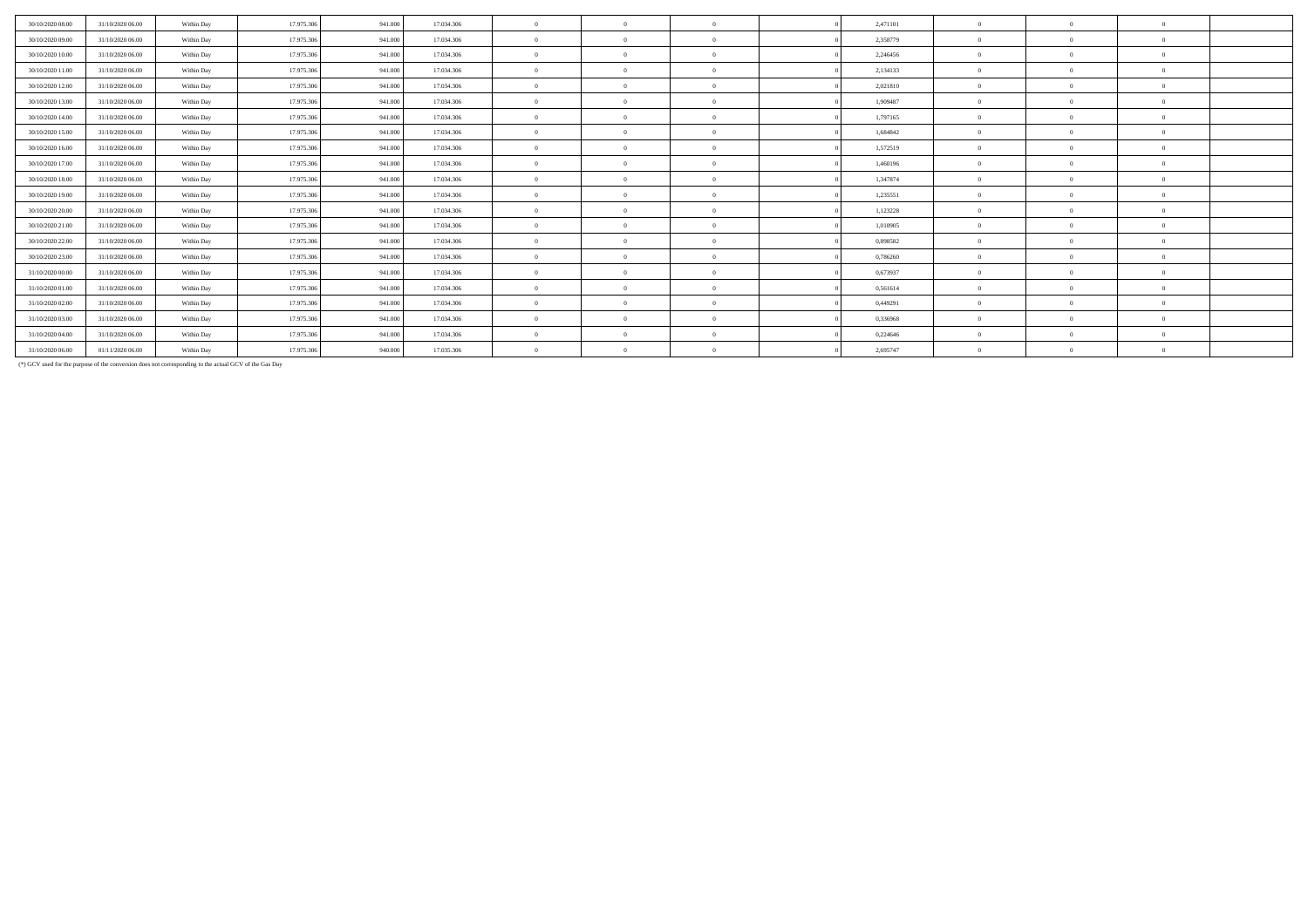## **SNAM RETE GAS**

**Transportation capacity at Exit Point interconnected with foreign pipelines**

**Update to 30/10/2020 of offered and assigned capacity in auction day-ahead and within-day**

**Thermal Year 2020/2021**

(Values in Scm/day (15° C; 1,01325 bar); Prices in c/Scm)

| <b>Exit Point</b> |
|-------------------|
|                   |

**PASSO-GRIES**

| Timeframe        |                  |                     |                            |                                              |            | <b>Offered capacity</b> |                | Assigned capacity | Day-Ahead                   |                             | Prices                        |                           |                           |      |
|------------------|------------------|---------------------|----------------------------|----------------------------------------------|------------|-------------------------|----------------|-------------------|-----------------------------|-----------------------------|-------------------------------|---------------------------|---------------------------|------|
| From             | To               | <b>Auction type</b> | Transportation<br>capacity | <b>Assigned capacity</b><br>(before auction) | Firm       | Interruptible           | Firm           | Interruptible     | <b>Interrupted Capacity</b> | <b>Reserve price - Firm</b> | <b>Auction premium - Firm</b> | Reserve price -           | <b>Auction premium</b>    | Note |
| 01/10/2020 06:00 | 02/10/2020 06:00 | Day Ahead           | 40.000.000                 | 2.091.75                                     | 37.908.241 | $\overline{0}$          | $\overline{0}$ | $\overline{0}$    | Interruptible               | 0,012114                    | $\overline{0}$                | Interruptible<br>0,012114 | Interruptible<br>$\theta$ |      |
| 02/10/2020 06:00 | 03/10/2020 06:00 | Day Ahead           | 40.000.000                 | 2.091.75                                     | 37.908.241 | $\Omega$                | $\Omega$       | $\Omega$          |                             | 0,012114                    | $\overline{0}$                | 0,012114                  | $\Omega$                  |      |
| 03/10/2020 06:00 | 04/10/2020 06:00 | Day Ahead           | 40,000,000                 | 2.091.759                                    | 37,908.241 | $\overline{0}$          | $\overline{0}$ | $\overline{0}$    |                             | 0.012114                    | $\overline{0}$                | 0,012114                  | $\mathbf{0}$              |      |
| 04/10/2020 06.00 | 05/10/2020 06.00 | Day Ahead           | 40.000.000                 | 2.091.759                                    | 37.908.241 | $\mathbf{0}$            | $\overline{0}$ | $\overline{0}$    |                             | 0,012114                    | $\,$ 0 $\,$                   | 0,012114                  | $\overline{0}$            |      |
| 05/10/2020 06:00 | 06/10/2020 06:00 | Day Ahead           | 40.000.000                 | 2.091.75                                     | 37.908.241 | $\theta$                | $\overline{0}$ | $\theta$          |                             | 0,012114                    | $\overline{0}$                | 0,012114                  | $\theta$                  |      |
| 06/10/2020 06:00 | 07/10/2020 06:00 | Day Ahead           | 40.000.000                 | 2.091.759                                    | 37.908.241 | $\theta$                | $\overline{0}$ | $\overline{0}$    |                             | 0,012114                    | $\overline{0}$                | 0,012114                  | $\mathbf{0}$              |      |
| 07/10/2020 06:00 | 08/10/2020 06:00 | Day Ahead           | 40,000,000                 | 2.091.759                                    | 37.908.241 | $\theta$                | $\Omega$       | $\overline{0}$    |                             | 0.012114                    | $\theta$                      | 0,012114                  | $\Omega$                  |      |
| 08/10/2020 06:00 | 09/10/2020 06:00 | Day Ahead           | 40.000.000                 | 2.091.75                                     | 37.908.241 | $\theta$                | $\overline{0}$ | $\overline{0}$    |                             | 0,012114                    | $\overline{0}$                | 0,012114                  | $\theta$                  |      |
| 09/10/2020 06:00 | 10/10/2020 06:00 | Day Ahead           | 40.000.000                 | 2.091.75                                     | 37.908.241 | $\theta$                | $\overline{0}$ | $\overline{0}$    |                             | 0,012114                    | $\overline{0}$                | 0,012114                  | $\mathbf{0}$              |      |
| 10/10/2020 06:00 | 11/10/2020 06:00 | Day Ahead           | 40,000,000                 | 2.091.759                                    | 37.908.241 | $\mathbf{0}$            | $\overline{0}$ | $\overline{0}$    |                             | 0,012114                    | $\mathbf{0}$                  | 0,012114                  | $\overline{0}$            |      |
| 11/10/2020 06:00 | 12/10/2020 06.00 | Day Ahead           | 40.000.000                 | 2.091.75                                     | 37.908.241 | $\theta$                | $\overline{0}$ | $\overline{0}$    |                             | 0,012114                    | $\overline{0}$                | 0,012114                  | $\theta$                  |      |
| 12/10/2020 06:00 | 13/10/2020 06:00 | Day Ahead           | 40.000.000                 | 2.091.759                                    | 37.908.241 | $\theta$                | $\overline{0}$ | $\overline{0}$    |                             | 0,012114                    | $\overline{0}$                | 0,012114                  | $\theta$                  |      |
| 13/10/2020 06:00 | 14/10/2020 06:00 | Day Ahead           | 40.000.000                 | 2.091.759                                    | 37.908.241 | $\theta$                | $\theta$       | $\overline{0}$    |                             | 0.012114                    | $\theta$                      | 0,012114                  | $\theta$                  |      |
| 14/10/2020 06.00 | 15/10/2020 06.00 | Day Ahead           | 40.000.000                 | 2.091.75                                     | 37.908.241 | $\theta$                | $\overline{0}$ | $\overline{0}$    |                             | 0,012114                    | $\bf{0}$                      | 0,012114                  | $\overline{0}$            |      |
| 15/10/2020 06:00 | 16/10/2020 06:00 | Day Ahead           | 40.000.000                 | 2.091.75                                     | 37.908.241 | $\theta$                | $\overline{0}$ | $\overline{0}$    |                             | 0,012114                    | $\overline{0}$                | 0,012114                  | $\theta$                  |      |
| 16/10/2020 06:00 | 17/10/2020 06:00 | Day Ahead           | 40.000.000                 | 2.091.759                                    | 37.908.241 | $\theta$                | $\overline{0}$ | $\overline{0}$    |                             | 0,012114                    | $\overline{0}$                | 0,012114                  | $\mathbf{0}$              |      |
| 17/10/2020 06:00 | 18/10/2020 06:00 | Day Ahead           | 40,000,000                 | 2.091.759                                    | 37.908.241 | $\theta$                | $\overline{0}$ | $\overline{0}$    |                             | 0,012114                    | $\overline{0}$                | 0,012114                  | $\mathbf{0}$              |      |
| 18/10/2020 06:00 | 19/10/2020 06:00 | Day Ahead           | 40.000.000                 | 2.091.759                                    | 37.908.241 | $\overline{0}$          | $\overline{0}$ | $\overline{0}$    |                             | 0,012114                    | $\overline{0}$                | 0,012114                  | $\mathbf{0}$              |      |
| 19/10/2020 06:00 | 20/10/2020 06:00 | Day Ahead           | 40.000.000                 | 2.091.75                                     | 37.908.241 | $\theta$                | $\overline{0}$ | $\Omega$          |                             | 0,012114                    | $\overline{0}$                | 0,012114                  | $\Omega$                  |      |
| 20/10/2020 06:00 | 21/10/2020 06:00 | Day Ahead           | 40,000,000                 | 2.091.759                                    | 37,908.241 | $\overline{0}$          | $\theta$       | $\overline{0}$    |                             | 0.012114                    | $\theta$                      | 0,012114                  | $\Omega$                  |      |
| 21/10/2020 06:00 | 22/10/2020 06.00 | Day Ahead           | 40.000.000                 | 2.091.75                                     | 37.908.241 | $\bf{0}$                | $\overline{0}$ | $\overline{0}$    |                             | 0,012114                    | $\bf{0}$                      | 0,012114                  | $\theta$                  |      |
| 22/10/2020 06:00 | 23/10/2020 06:00 | Day Ahead           | 40.000.000                 | 2.091.75                                     | 37.908.241 | $\theta$                | $\overline{0}$ | $\theta$          |                             | 0,012114                    | $\overline{0}$                | 0,012114                  | $\Omega$                  |      |
| 23/10/2020 06:00 | 24/10/2020 06:00 | Day Ahead           | 40,000,000                 | 2.091.759                                    | 37.908.241 | $\theta$                | $\theta$       | $\overline{0}$    |                             | 0,012114                    | $\theta$                      | 0,012114                  | $\mathbf{0}$              |      |
| 24/10/2020 06.00 | 25/10/2020 06.00 | Day Ahead           | 40.000.000                 | 2.178.916                                    | 36.308.239 | $\theta$                | $\Omega$       | $\Omega$          |                             | 0,012114                    | $\overline{0}$                | 0,012114                  | $\Omega$                  |      |
| 25/10/2020 06:00 | 26/10/2020 06.00 | Day Ahead           | 40.000.000                 | 2.091.75                                     | 37.908.241 | $\theta$                | $\overline{0}$ | $\overline{0}$    |                             | 0,012114                    | $\overline{0}$                | 0,012114                  | $\theta$                  |      |
| 26/10/2020 06:00 | 27/10/2020 06.00 | Day Ahead           | 40,000,000                 | 2.091.759                                    | 37.908.241 | $\theta$                | $\theta$       | $\overline{0}$    |                             | 0,012114                    | $\theta$                      | 0,012114                  | $\Omega$                  |      |
| 27/10/2020 06.00 | 28/10/2020 06.00 | Day Ahead           | 40.000.000                 | 2.091.759                                    | 37.908.241 | $\overline{0}$          | $\overline{0}$ | $\overline{0}$    |                             | 0,012114                    | $\,$ 0 $\,$                   | 0,012114                  | $\overline{0}$            |      |
| 28/10/2020 06:00 | 29/10/2020 06.00 | Day Ahead           | 40.000.000                 | 2.091.75                                     | 37.908.241 | $\theta$                | $\overline{0}$ | $\overline{0}$    |                             | 0,012114                    | $\overline{0}$                | 0,012114                  | $\overline{0}$            |      |
| 29/10/2020 06:00 | 30/10/2020 06.00 | Day Ahead           | 40.000.000                 | 2.091.759                                    | 37.908.241 | $\theta$                | $\overline{0}$ | $\overline{0}$    |                             | 0,012114                    | $\overline{0}$                | 0,012114                  | $\theta$                  |      |
| 30/10/2020 06:00 | 31/10/2020 06.00 | Day Ahead           | 40,000,000                 | 2.091.759                                    | 37.908.241 | $\mathbf{a}$            | $\theta$       | $\overline{0}$    |                             | 0,012114                    | $\theta$                      | 0,012114                  | $\Omega$                  |      |
| 31/10/2020 06:00 | 01/11/2020 06.00 | Day Ahead           | 40.000.000                 | 2.091.75                                     | 37.908.241 | $\theta$                | $\overline{0}$ | $\overline{0}$    |                             | 0,012114                    | $\overline{0}$                | 0,012114                  | $\theta$                  |      |
| 01/10/2020 06:00 | 02/10/2020 06:00 | Within Day          | 40.000.000                 | 2.091.75                                     | 37.908.240 | $\theta$                | $\overline{0}$ | $\overline{0}$    |                             | 1,211422                    | $\overline{0}$                | $\theta$                  | $\theta$                  |      |
| 01/10/2020 07:00 | 02/10/2020 06:00 | Within Dav          | 40,000,000                 | 2.091.759                                    | 36.328.730 | $\overline{0}$          | $\overline{0}$ | $\overline{0}$    |                             | 1,211422                    | $\theta$                      | $\overline{0}$            | $\mathbf{0}$              |      |
| 01/10/2020 08:00 | 02/10/2020 06.00 | Within Day          | 40,000,000                 | 2.091.759                                    | 34.749.220 | $\theta$                | $\theta$       | $\overline{0}$    |                             | 1,211422                    | $\theta$                      | $\theta$                  | $\Omega$                  |      |
| 01/10/2020 09:00 | 02/10/2020 06:00 | Within Day          | 40.000.000                 | 2.091.759                                    | 33.169.710 | $\overline{0}$          | $\overline{0}$ | $\overline{0}$    |                             | 1,211422                    | $\overline{0}$                | $\overline{0}$            | $\mathbf{0}$              |      |
| 01/10/2020 10:00 | 02/10/2020 06:00 | Within Day          | 40,000,000                 | 2.091.759                                    | 31.590.200 | $\theta$                | $\theta$       | $\Omega$          |                             | 1,211422                    | $\theta$                      | $\theta$                  | $\Omega$                  |      |
| 01/10/2020 11:00 | 02/10/2020 06:00 | Within Day          | 40,000,000                 | 2.091.75                                     | 30,010,690 | $\theta$                | $\overline{0}$ | $\overline{0}$    |                             | 1,211422                    | $\theta$                      | $\theta$                  | $\Omega$                  |      |
| 01/10/2020 12:00 | 02/10/2020 06.00 | Within Day          | 40.000.000                 | 2.091.75                                     | 28.431.180 | $\theta$                | $\overline{0}$ | $\overline{0}$    |                             | 1,211422                    | $\overline{0}$                | $\theta$                  | $\theta$                  |      |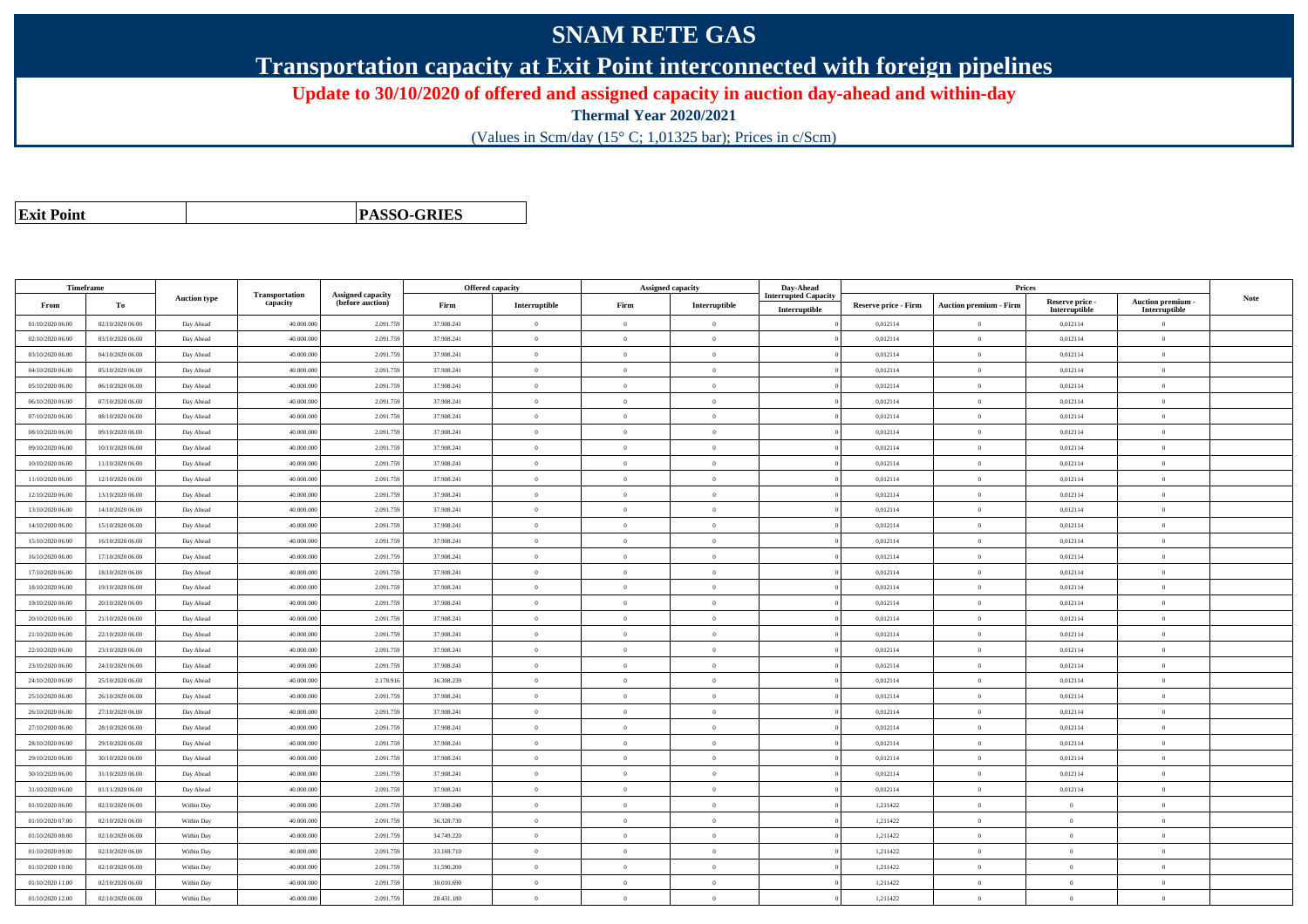| 01/10/2020 13.00                     | 02/10/2020 06:00                     | Within Day | 40.000.000 | 2.091.759 | 26.851.670 | $\,$ 0         | $\overline{0}$ | $\overline{0}$ |          | 1,211422 | $\bf{0}$                 | $\overline{0}$ | $\,0\,$        |  |
|--------------------------------------|--------------------------------------|------------|------------|-----------|------------|----------------|----------------|----------------|----------|----------|--------------------------|----------------|----------------|--|
| 01/10/2020 14:00                     | 02/10/2020 06:00                     | Within Day | 40,000,000 | 2.091.759 | 25.272.160 | $\theta$       | $\overline{0}$ | $\overline{0}$ |          | 1,211422 | $\overline{0}$           | $\overline{0}$ | $\theta$       |  |
| 01/10/2020 15:00                     | 02/10/2020 06:00                     | Within Dav | 40.000.000 | 2.091.759 | 23.692.650 | $\mathbf{0}$   | $\overline{0}$ | $\overline{0}$ |          | 1,211422 | $\mathbf{0}$             | $\overline{0}$ | $\overline{0}$ |  |
| 01/10/2020 16:00                     | 02/10/2020 06:00                     | Within Day | 40.000.000 | 2.091.759 | 22.113.140 | $\bf{0}$       | $\overline{0}$ | $\bf{0}$       |          | 1,211422 | $\bf{0}$                 | $\overline{0}$ | $\,0\,$        |  |
| 01/10/2020 17:00                     | 02/10/2020 06:00                     | Within Day | 40,000,000 | 2.091.759 | 20.533.630 | $\bf{0}$       | $\overline{0}$ | $\overline{0}$ |          | 1,211422 | $\bf{0}$                 | $\bf{0}$       | $\,0\,$        |  |
| 01/10/2020 18:00                     | 02/10/2020 06:00                     | Within Dav | 40.000.000 | 2.091.759 | 18.954.120 | $\mathbf{0}$   | $\overline{0}$ | $\overline{0}$ |          | 1,211422 | $\mathbf{0}$             | $\overline{0}$ | $\overline{0}$ |  |
| 01/10/2020 19:00                     | 02/10/2020 06:00                     | Within Day | 40.000.000 | 2.091.759 | 17.374.610 | $\bf{0}$       | 1.020          | $\overline{0}$ |          | 1,211422 | $\bf{0}$                 | $\overline{0}$ | $\,0\,$        |  |
| 01/10/2020 20:00                     | 02/10/2020 06:00                     | Within Day | 40,000,000 | 2.092.778 | 15.794.173 | $\theta$       | $\overline{0}$ | $\overline{0}$ |          | 1,211422 | $\,$ 0 $\,$              | $\overline{0}$ | $\theta$       |  |
| 01/10/2020 21:00                     | 02/10/2020 06:00                     | Within Dav | 40.000.000 | 2.092.778 | 14.214.755 | $\mathbf{0}$   | $\overline{0}$ | $\overline{0}$ |          | 1,211422 | $\mathbf{0}$             | $\overline{0}$ | $\overline{0}$ |  |
| 01/10/2020 22.00                     | 02/10/2020 06:00                     |            | 40.000.000 | 2.092.778 | 12.635.338 | $\bf{0}$       | $\bf{0}$       | $\overline{0}$ |          | 1,211421 | $\bf{0}$                 | $\overline{0}$ | $\,0\,$        |  |
|                                      |                                      | Within Day | 40,000,000 |           |            | $\overline{0}$ | $\overline{0}$ |                |          |          |                          | $\mathbf{0}$   | $\theta$       |  |
| 01/10/2020 23.00<br>02/10/2020 00:00 | 02/10/2020 06:00<br>02/10/2020 06:00 | Within Day |            | 2.092.778 | 11.055.921 | $\mathbf{0}$   |                | $\overline{0}$ |          | 1,211423 | $\bf{0}$<br>$\mathbf{0}$ |                | $\overline{0}$ |  |
|                                      |                                      | Within Dav | 40.000.000 | 2.092.778 | 9.476.503  |                | $\overline{0}$ | $\overline{0}$ |          | 1,211422 |                          | $\overline{0}$ |                |  |
| 02/10/2020 01:00                     | 02/10/2020 06:00                     | Within Day | 40.000.000 | 2.092.778 | 7.897.086  | $\bf{0}$       | $\overline{0}$ | $\bf{0}$       |          | 1,211422 | $\bf{0}$                 | $\overline{0}$ | $\bf{0}$       |  |
| 02/10/2020 02:00                     | 02/10/2020 06:00                     | Within Day | 40.000.000 | 2.092.778 | 6.317.669  | $\bf{0}$       | $\overline{0}$ | $\overline{0}$ |          | 1,211421 | $\bf{0}$                 | $\theta$       | $\,0\,$        |  |
| 02/10/2020 03:00                     | 02/10/2020 06:00                     | Within Dav | 40.000.000 | 2.092.778 | 4.738.251  | $\mathbf{0}$   | $\overline{0}$ | $\overline{0}$ |          | 1,211421 | $\mathbf{0}$             | $\overline{0}$ | $\overline{0}$ |  |
| 02/10/2020 04.00                     | 02/10/2020 06:00                     | Within Day | 40.000.000 | 2.092.778 | 3.158.834  | $\bf{0}$       | $\bf{0}$       | $\overline{0}$ |          | 1,211424 | $\bf{0}$                 | $\overline{0}$ | $\,0\,$        |  |
| 02/10/2020 05:00                     | 02/10/2020 06:00                     | Within Day | 40,000,000 | 2.092.778 | 1.579.417  | $\overline{0}$ | $\overline{0}$ | $\overline{0}$ |          | 1,211424 | $\bf{0}$                 | $\overline{0}$ | $\theta$       |  |
| 02/10/2020 06:00                     | 03/10/2020 06:00                     | Within Day | 40.000.000 | 2.091.759 | 37.908.240 | $\mathbf{0}$   | $\overline{0}$ | $\overline{0}$ |          | 1,211422 | $\mathbf{0}$             | $\overline{0}$ | $\overline{0}$ |  |
| 02/10/2020 07.00                     | 03/10/2020 06:00                     | Within Day | 40.000.000 | 2.091.759 | 36.328.730 | $\,$ 0         | $\bf{0}$       | $\overline{0}$ |          | 1,211422 | $\bf{0}$                 | $\overline{0}$ | $\,0\,$        |  |
| 02/10/2020 08:00                     | 03/10/2020 06:00                     | Within Day | 40,000,000 | 2.091.759 | 34.749.220 | $\overline{0}$ | $\overline{0}$ | $\overline{0}$ |          | 1,211422 | $\bf{0}$                 | $\mathbf{0}$   | $\overline{0}$ |  |
| 02/10/2020 09:00                     | 03/10/2020 06:00                     | Within Dav | 40.000.000 | 2.091.759 | 33.169.710 | $\mathbf{0}$   | $\overline{0}$ | $\overline{0}$ |          | 1,211422 | $\mathbf{0}$             | $\overline{0}$ | $\overline{0}$ |  |
| 02/10/2020 10:00                     | 03/10/2020 06:00                     | Within Day | 40.000.000 | 2.091.759 | 31.590.200 | $\bf{0}$       | $\overline{0}$ | $\bf{0}$       |          | 1,211422 | $\bf{0}$                 | $\overline{0}$ | $\bf{0}$       |  |
| 02/10/2020 11:00                     | 03/10/2020 06:00                     | Within Day | 40,000,000 | 2.091.759 | 30.010.690 | $\bf{0}$       | $\bf{0}$       | $\overline{0}$ |          | 1,211422 | $\bf{0}$                 | $\overline{0}$ | $\,0\,$        |  |
| 02/10/2020 12:00                     | 03/10/2020 06:00                     | Within Dav | 40.000.000 | 2.091.759 | 28.431.180 | $\mathbf{0}$   | $\overline{0}$ | $\overline{0}$ |          | 1,211422 | $\mathbf{0}$             | $\overline{0}$ | $\overline{0}$ |  |
| 02/10/2020 13.00                     | 03/10/2020 06:00                     | Within Day | 40.000.000 | 2.091.759 | 26.851.670 | $\bf{0}$       | $\bf{0}$       | $\overline{0}$ |          | 1,211422 | $\bf{0}$                 | $\overline{0}$ | $\,0\,$        |  |
| 02/10/2020 14:00                     | 03/10/2020 06:00                     | Within Day | 40,000,000 | 2.091.759 | 25.272.160 | $\overline{0}$ | $\overline{0}$ | $\overline{0}$ |          | 1,211422 | $\bf{0}$                 | $\overline{0}$ | $\theta$       |  |
| 02/10/2020 15:00                     | 03/10/2020 06:00                     | Within Dav | 40.000.000 | 2.091.759 | 23.692.650 | $\mathbf{0}$   | $\overline{0}$ | $\overline{0}$ |          | 1,211422 | $\mathbf{0}$             | $\overline{0}$ | $\overline{0}$ |  |
| 02/10/2020 16:00                     | 03/10/2020 06:00                     | Within Day | 40.000.000 | 2.091.759 | 22.113.140 | $\bf{0}$       | $\bf{0}$       | $\overline{0}$ |          | 1,211422 | $\bf{0}$                 | $\overline{0}$ | $\,0\,$        |  |
| 02/10/2020 17.00                     | 03/10/2020 06:00                     | Within Day | 40,000,000 | 2.091.759 | 20.533.630 | $\bf{0}$       | $\bf{0}$       | $\overline{0}$ |          | 1,211422 | $\bf{0}$                 | $\mathbf{0}$   | $\overline{0}$ |  |
| 02/10/2020 18:00                     | 03/10/2020 06:00                     | Within Dav | 40.000.000 | 2.091.759 | 18.954.120 | $\mathbf{0}$   | $\overline{0}$ | $\overline{0}$ |          | 1,211422 | $\mathbf{0}$             | $\overline{0}$ | $\overline{0}$ |  |
| 02/10/2020 19:00                     | 03/10/2020 06:00                     | Within Day | 40.000.000 | 2.091.759 | 17.374.610 | $\bf{0}$       | $\overline{0}$ | $\overline{0}$ |          | 1,211422 | $\,$ 0                   | $\overline{0}$ | $\theta$       |  |
| 02/10/2020 20:00                     | 03/10/2020 06:00                     | Within Day | 40.000.000 | 2.091.759 | 15.795.100 | $\bf{0}$       | $\bf{0}$       | $\overline{0}$ |          | 1,211422 | $\bf{0}$                 | $\mathbf{0}$   | $\overline{0}$ |  |
| 02/10/2020 21:00                     | 03/10/2020 06:00                     | Within Dav | 40.000.000 | 2.091.759 | 14.215.590 | $\mathbf{0}$   | $\overline{0}$ | $\overline{0}$ |          | 1,211422 | $\mathbf{0}$             | $\overline{0}$ | $\overline{0}$ |  |
| 02/10/2020 22.00                     | 03/10/2020 06:00                     | Within Day | 40.000.000 | 2.091.759 | 12.636.080 | $\bf{0}$       | $\overline{0}$ | $\overline{0}$ |          | 1,211421 | $\,$ 0                   | $\overline{0}$ | $\theta$       |  |
| 02/10/2020 23.00                     | 03/10/2020 06:00                     | Within Day | 40,000,000 | 2.091.759 | 11.056.570 | $\overline{0}$ | $\overline{0}$ | $\overline{0}$ |          | 1,211423 | $\bf{0}$                 | $\overline{0}$ | $\overline{0}$ |  |
| 03/10/2020 00:00                     | 03/10/2020 06:00                     | Within Day | 40.000.000 | 2.091.759 | 9.477.060  | $\mathbf{0}$   | $\overline{0}$ | $\overline{0}$ |          | 1,211422 | $\mathbf{0}$             | $\overline{0}$ | $\overline{0}$ |  |
| 03/10/2020 01:00                     | 03/10/2020 06:00                     | Within Day | 40.000.000 | 2.091.759 | 7.897.550  | $\bf{0}$       | $\overline{0}$ | $\overline{0}$ |          | 1,211422 | $\,$ 0                   | $\overline{0}$ | $\theta$       |  |
| 03/10/2020 02:00                     | 03/10/2020 06:00                     | Within Day | 40,000,000 | 2.091.759 | 6.318.040  | $\bf{0}$       | $\overline{0}$ | $\overline{0}$ |          | 1,211421 | $\bf{0}$                 | $\mathbf{0}$   | $\overline{0}$ |  |
| 03/10/2020 03:00                     | 03/10/2020 06:00                     | Within Dav | 40.000.000 | 2.091.759 | 4.738.530  | $\mathbf{0}$   | $\overline{0}$ | $\overline{0}$ |          | 1,211421 | $\mathbf{0}$             | $\overline{0}$ | $\overline{0}$ |  |
| 03/10/2020 04:00                     | 03/10/2020 06:00                     | Within Day | 40.000.000 | 2.091.759 | 3.159.020  | $\bf{0}$       | $\overline{0}$ | $\overline{0}$ |          | 1,211424 | $\,$ 0                   | $\overline{0}$ | $\theta$       |  |
| 03/10/2020 05:00                     | 03/10/2020 06:00                     | Within Day | 40,000,000 | 2.091.759 | 1.579.510  | $\bf{0}$       | $\overline{0}$ | $\overline{0}$ |          | 1,211424 | $\bf{0}$                 | $\overline{0}$ | $\overline{0}$ |  |
| 03/10/2020 06:00                     | 04/10/2020 06:00                     | Within Dav | 40.000.000 | 2.091.759 | 37.908.240 | $\mathbf{0}$   | $\overline{0}$ | $\overline{0}$ |          | 1,211422 | $\mathbf{0}$             | $\overline{0}$ | $\overline{0}$ |  |
| 03/10/2020 07:00                     | 04/10/2020 06:00                     | Within Day | 40.000.000 | 2.091.759 | 36.328.730 | $\bf{0}$       | $\overline{0}$ | $\overline{0}$ |          | 1,211422 | $\overline{0}$           | $\overline{0}$ | $\theta$       |  |
| 03/10/2020 08:00                     | 04/10/2020 06:00                     | Within Day | 40,000,000 | 2.091.759 | 34.749.220 | $\bf{0}$       | $\overline{0}$ | $\overline{0}$ |          | 1,211422 | $\bf{0}$                 | $\overline{0}$ | $\overline{0}$ |  |
| 03/10/2020 09:00                     | 04/10/2020 06:00                     | Within Day | 40.000.000 | 2.091.759 | 33.169.710 | $\bf{0}$       | $\overline{0}$ |                |          | 1,211422 | $\overline{0}$           | $\theta$       | $\theta$       |  |
| 03/10/2020 10:00                     | 04/10/2020 06:00                     | Within Day | 40.000.000 | 2.091.759 | 31.590.200 | $\,0\,$        | $\overline{0}$ | $\theta$       |          | 1,211422 | $\,$ 0 $\,$              | $\overline{0}$ | $\theta$       |  |
| 03/10/2020 11:00                     | 04/10/2020 06:00                     | Within Day | 40.000.000 | 2.091.759 | 30.010.690 | $\overline{0}$ | $\overline{0}$ | $\overline{0}$ |          | 1,211422 | $\overline{0}$           | $\overline{0}$ | $\overline{0}$ |  |
| 03/10/2020 12:00                     | 04/10/2020 06:00                     | Within Day | 40.000.000 | 2.091.759 | 28.431.180 | $\bf{0}$       | $\overline{0}$ | $\overline{0}$ |          | 1,211422 | $\overline{0}$           | $\bf{0}$       | $\mathbf{0}$   |  |
| 03/10/2020 13:00                     | 04/10/2020 06:00                     | Within Day | 40.000.000 | 2.091.759 | 26.851.670 | $\bf{0}$       | $\overline{0}$ | $\overline{0}$ | $\theta$ | 1,211422 | $\,$ 0 $\,$              | $\bf{0}$       | $\,$ 0 $\,$    |  |
| 03/10/2020 14:00                     | 04/10/2020 06.00                     | Within Day | 40.000.000 | 2.091.759 | 25.272.160 | $\bf{0}$       | $\overline{0}$ | $\overline{0}$ |          | 1,211422 | $\,$ 0 $\,$              | $\overline{0}$ | $\overline{0}$ |  |
| 03/10/2020 15:00                     | 04/10/2020 06.00                     | Within Day | 40.000.000 | 2.091.759 | 23.692.650 | $\bf{0}$       | $\overline{0}$ | $\overline{0}$ |          | 1,211422 | $\mathbf{0}$             | $\overline{0}$ | $\overline{0}$ |  |
| 03/10/2020 16:00                     | 04/10/2020 06:00                     | Within Day | 40.000.000 | 2.091.759 | 22.113.140 | $\,0\,$        | $\overline{0}$ | $\overline{0}$ | $\theta$ | 1,211422 | $\,$ 0 $\,$              | $\overline{0}$ | $\overline{0}$ |  |
| 03/10/2020 17:00                     | 04/10/2020 06:00                     | Within Day | 40.000.000 | 2.091.759 | 20.533.630 | $\bf{0}$       | $\overline{0}$ | $\overline{0}$ |          | 1,211422 | $\overline{0}$           | $\overline{0}$ | $\overline{0}$ |  |
| 03/10/2020 18:00                     | 04/10/2020 06:00                     | Within Day | 40.000.000 | 2.091.759 | 18.954.120 | $\bf{0}$       | $\overline{0}$ | $\overline{0}$ |          | 1,211422 | $\mathbf{0}$             | $\overline{0}$ | $\mathbf{0}$   |  |
| 03/10/2020 19:00                     | 04/10/2020 06:00                     | Within Day | 40.000.000 | 2.091.759 | 17.374.610 | $\,0\,$        | $\overline{0}$ | $\overline{0}$ |          | 1,211422 | $\,$ 0 $\,$              | $\mathbf{0}$   | $\theta$       |  |
| 03/10/2020 20:00                     | 04/10/2020 06:00                     | Within Day | 40,000,000 |           |            |                |                |                |          |          |                          | $\mathbf{0}$   |                |  |
|                                      |                                      |            |            | 2.091.759 | 15.795.100 | $\bf{0}$       | $\bf{0}$       | $\overline{0}$ |          | 1,211422 | $\mathbf{0}$             |                | $\overline{0}$ |  |
| 03/10/2020 21:00                     | 04/10/2020 06:00                     | Within Day | 40.000.000 | 2.091.759 | 14.215.590 | $\mathbf{0}$   | $\overline{0}$ | $\overline{0}$ |          | 1,211422 | $\mathbf{0}$             | $\overline{0}$ | $\overline{0}$ |  |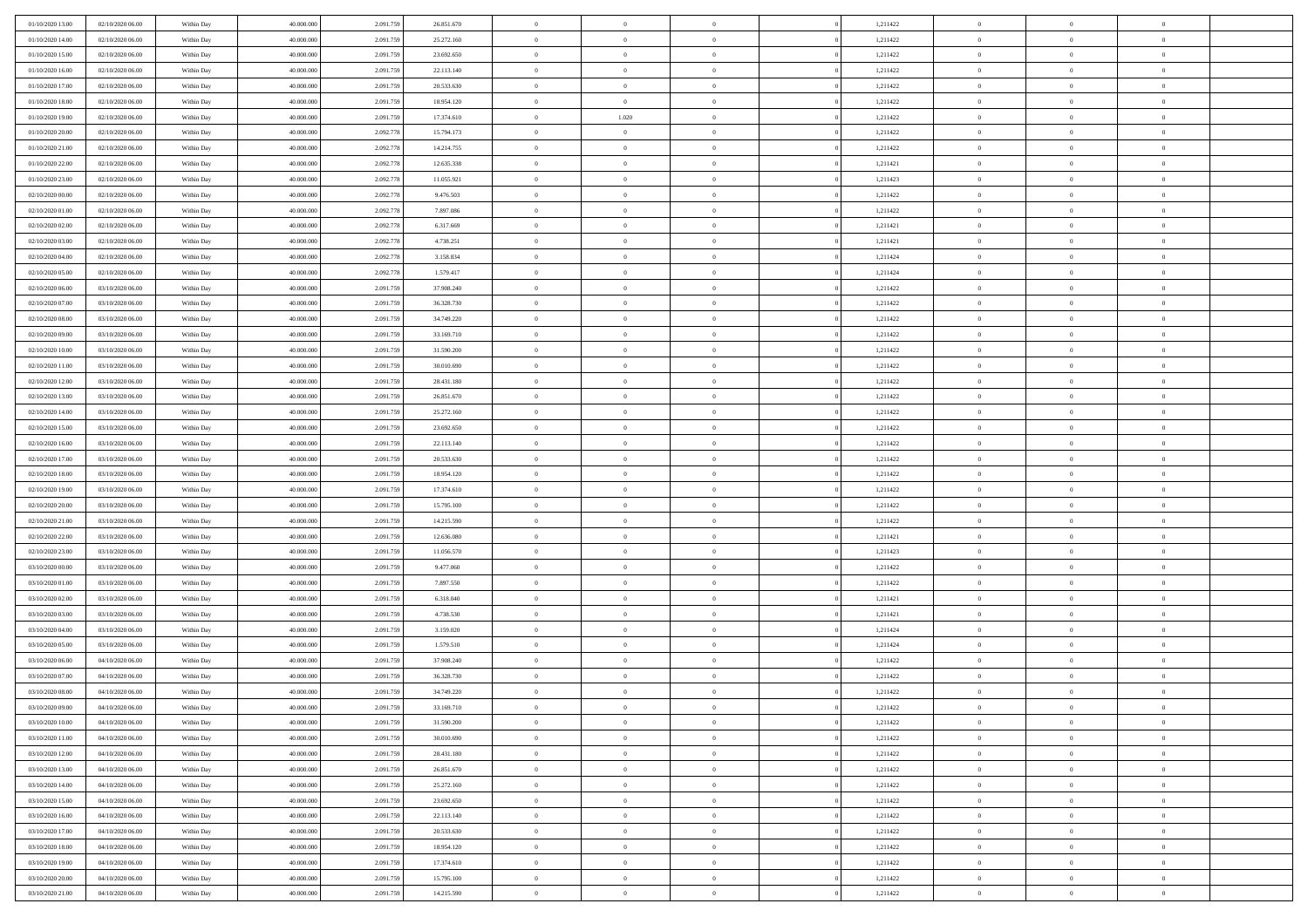| 03/10/2020 22.00 | 04/10/2020 06.00 | Within Day               | 40.000.000 | 2.091.75  | 12.636.080 | $\bf{0}$       | $\bf{0}$       | $\Omega$       | 1,211421 | $\bf{0}$       | $\overline{0}$ | $\bf{0}$       |  |
|------------------|------------------|--------------------------|------------|-----------|------------|----------------|----------------|----------------|----------|----------------|----------------|----------------|--|
| 03/10/2020 23.00 | 04/10/2020 06:00 | Within Day               | 40,000,000 | 2.091.75  | 11.056.570 | $\overline{0}$ | $\overline{0}$ | $\Omega$       | 1,211423 | $\overline{0}$ | $\theta$       | $\overline{0}$ |  |
| 04/10/2020 00:00 | 04/10/2020 06:00 | Within Day               | 40.000.000 | 2.091.759 | 9.477.060  | $\overline{0}$ | $\overline{0}$ | $\overline{0}$ | 1,211422 | $\mathbf{0}$   | $\overline{0}$ | $\theta$       |  |
| 04/10/2020 01:00 | 04/10/2020 06:00 | Within Day               | 40.000.000 | 2.091.75  | 7.897.550  | $\bf{0}$       | $\overline{0}$ | $\overline{0}$ | 1,211422 | $\mathbf{0}$   | $\overline{0}$ | $\bf{0}$       |  |
| 04/10/2020 02.00 | 04/10/2020 06.00 |                          | 40,000,000 | 2.091.75  | 6.318.040  | $\bf{0}$       | $\overline{0}$ | $\overline{0}$ | 1,211421 | $\bf{0}$       | $\theta$       | $\bf{0}$       |  |
| 04/10/2020 03:00 |                  | Within Day               |            |           |            | $\overline{0}$ |                |                |          |                |                | $\theta$       |  |
|                  | 04/10/2020 06:00 | Within Day               | 40.000.000 | 2.091.759 | 4.738.530  |                | $\overline{0}$ | $\overline{0}$ | 1,211421 | $\mathbf{0}$   | $\overline{0}$ |                |  |
| 04/10/2020 04:00 | 04/10/2020 06.00 | Within Day               | 40.000.000 | 2.091.75  | 3.159.020  | $\bf{0}$       | $\overline{0}$ | $\overline{0}$ | 1,211424 | $\bf{0}$       | $\overline{0}$ | $\bf{0}$       |  |
| 04/10/2020 05.00 | 04/10/2020 06:00 | Within Day               | 40,000,000 | 2.091.75  | 1.579.510  | $\overline{0}$ | $\overline{0}$ | $\overline{0}$ | 1,211424 | $\mathbf{0}$   | $\theta$       | $\theta$       |  |
| 04/10/2020 06:00 | 05/10/2020 06:00 | Within Day               | 40.000.000 | 2.091.759 | 37.908.240 | $\overline{0}$ | $\overline{0}$ | $\overline{0}$ | 1,211422 | $\mathbf{0}$   | $\overline{0}$ | $\theta$       |  |
| 04/10/2020 07:00 | 05/10/2020 06:00 | Within Day               | 40.000.000 | 2.091.75  | 36.328.730 | $\bf{0}$       | $\bf{0}$       | $\Omega$       | 1,211422 | $\bf{0}$       | $\overline{0}$ | $\bf{0}$       |  |
| 04/10/2020 08:00 | 05/10/2020 06:00 | Within Day               | 40,000,000 | 2.091.75  | 34.749.220 | $\bf{0}$       | $\overline{0}$ | $\overline{0}$ | 1,211422 | $\mathbf{0}$   | $\theta$       | $\theta$       |  |
| 04/10/2020 09:00 | 05/10/2020 06:00 | Within Day               | 40.000.000 | 2.091.759 | 33.169.710 | $\overline{0}$ | $\overline{0}$ | $\overline{0}$ | 1,211422 | $\mathbf{0}$   | $\overline{0}$ | $\theta$       |  |
| 04/10/2020 11:00 | 05/10/2020 06:00 | Within Day               | 40.000.000 | 2.091.75  | 30.010.690 | $\bf{0}$       | $\overline{0}$ | $\overline{0}$ | 1,211422 | $\bf{0}$       | $\overline{0}$ | $\bf{0}$       |  |
| 04/10/2020 12:00 | 05/10/2020 06:00 | Within Day               | 40,000,000 | 2.091.75  | 28.431.180 | $\bf{0}$       | $\overline{0}$ | $\overline{0}$ | 1,211422 | $\bf{0}$       | $\theta$       | $\bf{0}$       |  |
| 04/10/2020 13:00 | 05/10/2020 06:00 | Within Day               | 40.000.000 | 2.091.759 | 26.851.670 | $\overline{0}$ | $\overline{0}$ | $\overline{0}$ | 1,211422 | $\overline{0}$ | $\overline{0}$ | $\theta$       |  |
| 04/10/2020 14.00 | 05/10/2020 06:00 | Within Day               | 40.000.000 | 2.091.75  | 25.272.160 | $\bf{0}$       | $\overline{0}$ | $\Omega$       | 1,211422 | $\bf{0}$       | $\theta$       | $\bf{0}$       |  |
| 04/10/2020 15.00 | 05/10/2020 06:00 | Within Day               | 40,000,000 | 2.091.75  | 23.692.650 | $\mathbf{0}$   | $\overline{0}$ | $\overline{0}$ | 1,211422 | $\mathbf{0}$   | $\theta$       | $\theta$       |  |
| 04/10/2020 16.00 | 05/10/2020 06:00 | Within Day               | 40.000.000 | 2.091.759 | 22.113.140 | $\overline{0}$ | $\overline{0}$ | $\overline{0}$ | 1,211422 | $\mathbf{0}$   | $\overline{0}$ | $\theta$       |  |
| 04/10/2020 17.00 | 05/10/2020 06:00 | Within Day               | 40.000.000 | 2.091.75  | 20.533.630 | $\bf{0}$       | $\overline{0}$ | $\Omega$       | 1,211422 | $\bf{0}$       | $\overline{0}$ | $\bf{0}$       |  |
| 04/10/2020 18:00 | 05/10/2020 06:00 | Within Day               | 40,000,000 | 2.091.75  | 18.954.120 | $\bf{0}$       | $\overline{0}$ | $\overline{0}$ | 1,211422 | $\mathbf{0}$   | $\mathbf{0}$   | $\overline{0}$ |  |
| 04/10/2020 19:00 | 05/10/2020 06:00 | Within Day               | 40.000.000 | 2.091.759 | 17.374.610 | $\overline{0}$ | $\overline{0}$ | $\overline{0}$ | 1,211422 | $\mathbf{0}$   | $\overline{0}$ | $\theta$       |  |
| 04/10/2020 20.00 | 05/10/2020 06:00 | Within Day               | 40.000.000 | 2.091.75  | 15.795.100 | $\bf{0}$       | $\overline{0}$ | $\overline{0}$ | 1,211422 | $\mathbf{0}$   | $\overline{0}$ | $\bf{0}$       |  |
| 04/10/2020 21:00 | 05/10/2020 06:00 | Within Day               | 40,000,000 | 2.091.75  | 14.215.590 | $\bf{0}$       | $\overline{0}$ | $\overline{0}$ | 1,211422 | $\bf{0}$       | $\theta$       | $\bf{0}$       |  |
| 04/10/2020 22:00 | 05/10/2020 06:00 | Within Day               | 40.000.000 | 2.091.759 | 12.636.080 | $\overline{0}$ | $\overline{0}$ | $\overline{0}$ | 1,211421 | $\overline{0}$ | $\overline{0}$ | $\theta$       |  |
| 04/10/2020 23.00 | 05/10/2020 06:00 | Within Day               | 40.000.000 | 2.091.75  | 11.056.570 | $\bf{0}$       | $\overline{0}$ | $\Omega$       | 1,211423 | $\bf{0}$       | $\overline{0}$ | $\bf{0}$       |  |
| 05/10/2020 00:00 | 05/10/2020 06:00 |                          | 40,000,000 | 2.091.75  | 9.477.060  | $\theta$       | $\overline{0}$ | $\overline{0}$ | 1,211422 | $\mathbf{0}$   | $\overline{0}$ | $\theta$       |  |
| 05/10/2020 01:00 | 05/10/2020 06:00 | Within Day<br>Within Day | 40.000.000 | 2.091.759 | 7.897.550  | $\overline{0}$ | $\overline{0}$ | $\overline{0}$ | 1,211422 | $\mathbf{0}$   | $\overline{0}$ | $\theta$       |  |
| 05/10/2020 02:00 |                  |                          |            |           |            | $\bf{0}$       | $\overline{0}$ | $\Omega$       |          | $\bf{0}$       | $\overline{0}$ | $\bf{0}$       |  |
|                  | 05/10/2020 06:00 | Within Day               | 40.000.000 | 2.091.75  | 6.318.040  |                |                |                | 1,211421 |                |                |                |  |
| 05/10/2020 03:00 | 05/10/2020 06:00 | Within Day               | 40,000,000 | 2.091.75  | 4.738.530  | $\bf{0}$       | $\overline{0}$ | $\overline{0}$ | 1,211421 | $\mathbf{0}$   | $\theta$       | $\overline{0}$ |  |
| 05/10/2020 04:00 | 05/10/2020 06:00 | Within Day               | 40.000.000 | 2.091.759 | 3.159.020  | $\overline{0}$ | $\overline{0}$ | $\overline{0}$ | 1,211424 | $\mathbf{0}$   | $\overline{0}$ | $\theta$       |  |
| 05/10/2020 05:00 | 05/10/2020 06:00 | Within Day               | 40.000.000 | 2.091.75  | 1.579.510  | $\,$ 0         | $\overline{0}$ | $\overline{0}$ | 1,211424 | $\,$ 0         | $\overline{0}$ | $\,0\,$        |  |
| 05/10/2020 06:00 | 06/10/2020 06:00 | Within Day               | 40,000,000 | 2.091.75  | 37.908.240 | $\bf{0}$       | $\overline{0}$ | $\overline{0}$ | 1,211422 | $\bf{0}$       | $\theta$       | $\overline{0}$ |  |
| 05/10/2020 07:00 | 06/10/2020 06:00 | Within Day               | 40.000.000 | 2.091.759 | 36.328.730 | $\overline{0}$ | $\overline{0}$ | $\overline{0}$ | 1,211422 | $\overline{0}$ | $\overline{0}$ | $\theta$       |  |
| 05/10/2020 08:00 | 06/10/2020 06:00 | Within Day               | 40.000.000 | 2.091.759 | 34.749.220 | $\,$ 0         | $\overline{0}$ | $\theta$       | 1,211422 | $\,$ 0         | $\overline{0}$ | $\mathbf{0}$   |  |
| 05/10/2020 09:00 | 06/10/2020 06:00 | Within Day               | 40,000,000 | 2.091.75  | 33.169.710 | $\bf{0}$       | $\overline{0}$ | $\overline{0}$ | 1,211422 | $\mathbf{0}$   | $\overline{0}$ | $\overline{0}$ |  |
| 05/10/2020 10:00 | 06/10/2020 06:00 | Within Day               | 40.000.000 | 2.091.759 | 31.590.200 | $\overline{0}$ | $\overline{0}$ | $\overline{0}$ | 1,211422 | $\mathbf{0}$   | $\overline{0}$ | $\theta$       |  |
| 05/10/2020 11:00 | 06/10/2020 06:00 | Within Day               | 40.000.000 | 2.091.759 | 30.010.690 | $\overline{0}$ | $\overline{0}$ | $\overline{0}$ | 1,211422 | $\,$ 0 $\,$    | $\overline{0}$ | $\mathbf{0}$   |  |
| 05/10/2020 12:00 | 06/10/2020 06:00 | Within Day               | 40,000,000 | 2.091.75  | 28.431.180 | $\bf{0}$       | $\overline{0}$ | $\overline{0}$ | 1,211422 | $\mathbf{0}$   | $\theta$       | $\overline{0}$ |  |
| 05/10/2020 13:00 | 06/10/2020 06:00 | Within Day               | 40.000.000 | 2.091.759 | 26.851.670 | $\overline{0}$ | $\overline{0}$ | $\overline{0}$ | 1,211422 | $\mathbf{0}$   | $\overline{0}$ | $\theta$       |  |
| 05/10/2020 14:00 | 06/10/2020 06:00 | Within Day               | 40.000.000 | 2.091.759 | 25.272.160 | $\,$ 0         | $\overline{0}$ | $\overline{0}$ | 1,211422 | $\,$ 0         | $\overline{0}$ | $\,0\,$        |  |
| 05/10/2020 15:00 | 06/10/2020 06:00 | Within Day               | 40,000,000 | 2.091.75  | 23.692.650 | $\bf{0}$       | $\overline{0}$ | $\overline{0}$ | 1,211422 | $\,$ 0 $\,$    | $\overline{0}$ | $\overline{0}$ |  |
| 05/10/2020 16.00 | 06/10/2020 06:00 | Within Day               | 40.000.000 | 2.091.759 | 22.113.140 | $\overline{0}$ | $\overline{0}$ | $\overline{0}$ | 1,211422 | $\overline{0}$ | $\overline{0}$ | $\theta$       |  |
| 05/10/2020 17:00 | 06/10/2020 06:00 | Within Day               | 40.000.000 | 2.091.759 | 20.533.630 | $\overline{0}$ | $\overline{0}$ | $\overline{0}$ | 1,211422 | $\overline{0}$ | $\overline{0}$ | $\mathbf{0}$   |  |
| 05/10/2020 18:00 | 06/10/2020 06:00 | Within Day               | 40,000,000 | 2.091.75  | 18.954.120 | $\bf{0}$       | $\overline{0}$ | $\overline{0}$ | 1,211422 | $\mathbf{0}$   | $\overline{0}$ | $\overline{0}$ |  |
| 05/10/2020 19:00 | 06/10/2020 06:00 | Within Day               | 40.000.000 | 2.091.759 | 17.374.610 | $\overline{0}$ | $\theta$       |                | 1,211422 | $\overline{0}$ | $\Omega$       | $\overline{0}$ |  |
| 05/10/2020 20:00 | 06/10/2020 06:00 | Within Day               | 40.000.000 | 2.091.759 | 15.795.100 | $\,$ 0         | $\overline{0}$ | $\overline{0}$ | 1,211422 | $\,$ 0 $\,$    | $\bf{0}$       | $\mathbf{0}$   |  |
| 05/10/2020 21:00 | 06/10/2020 06:00 | Within Day               | 40,000,000 | 2.091.75  | 14.215.590 | $\mathbf{0}$   | $\overline{0}$ | $\overline{0}$ | 1,211422 | $\,$ 0 $\,$    | $\overline{0}$ | $\overline{0}$ |  |
| 05/10/2020 22.00 | 06/10/2020 06:00 | Within Day               | 40.000.000 | 2.091.759 | 12.636.080 | $\mathbf{0}$   | $\overline{0}$ | $\overline{0}$ | 1,211421 | $\mathbf{0}$   | $\bf{0}$       | $\overline{0}$ |  |
| 05/10/2020 23.00 | 06/10/2020 06:00 | Within Day               | 40.000.000 | 2.091.759 | 11.056.570 | $\,$ 0 $\,$    | $\overline{0}$ | $\overline{0}$ | 1,211423 | $\,$ 0 $\,$    | $\bf{0}$       | $\theta$       |  |
| 06/10/2020 00:00 | 06/10/2020 06:00 | Within Day               | 40,000,000 | 2.091.75  | 9.477.060  | $\,$ 0 $\,$    | $\,$ 0 $\,$    | $\overline{0}$ | 1,211422 | $\,$ 0 $\,$    | $\overline{0}$ | $\overline{0}$ |  |
| 06/10/2020 01:00 | 06/10/2020 06:00 | Within Day               | 40.000.000 | 2.091.759 | 7.897.550  | $\mathbf{0}$   | $\overline{0}$ | $\overline{0}$ | 1,211422 | $\mathbf{0}$   | $\bf{0}$       | $\overline{0}$ |  |
| 06/10/2020 02:00 | 06/10/2020 06:00 | Within Day               | 40.000.000 | 2.091.759 | 6.318.040  | $\,$ 0 $\,$    | $\overline{0}$ | $\overline{0}$ | 1,211421 | $\,$ 0 $\,$    | $\mathbf{0}$   | $\theta$       |  |
| 06/10/2020 03:00 | 06/10/2020 06:00 | Within Day               | 40,000,000 | 2.091.75  | 4.738.530  | $\mathbf{0}$   | $\overline{0}$ | $\overline{0}$ | 1,211421 | $\,$ 0 $\,$    | $\overline{0}$ | $\overline{0}$ |  |
| 06/10/2020 04.00 | 06/10/2020 06:00 | Within Day               | 40.000.000 | 2.091.759 | 3.159.020  | $\mathbf{0}$   | $\overline{0}$ | $\overline{0}$ | 1,211424 | $\mathbf{0}$   | $\bf{0}$       | $\overline{0}$ |  |
| 06/10/2020 05:00 | 06/10/2020 06:00 | Within Day               | 40.000.000 | 2.091.759 | 1.579.510  | $\,$ 0 $\,$    | $\overline{0}$ | $\overline{0}$ | 1,211424 | $\,$ 0 $\,$    | $\mathbf{0}$   | $\theta$       |  |
| 06/10/2020 06:00 | 07/10/2020 06:00 | Within Day               | 40,000,000 | 2.091.759 | 37.908.240 | $\mathbf{0}$   | $\overline{0}$ | $\overline{0}$ | 1,211422 | $\,$ 0 $\,$    | $\overline{0}$ | $\overline{0}$ |  |
| 06/10/2020 07:00 | 07/10/2020 06:00 | Within Day               | 40.000.000 | 2.091.759 | 36.328.730 | $\mathbf{0}$   | $\overline{0}$ | $\overline{0}$ | 1,211422 | $\mathbf{0}$   | $\overline{0}$ | $\overline{0}$ |  |
|                  |                  |                          |            |           |            |                |                |                |          |                |                |                |  |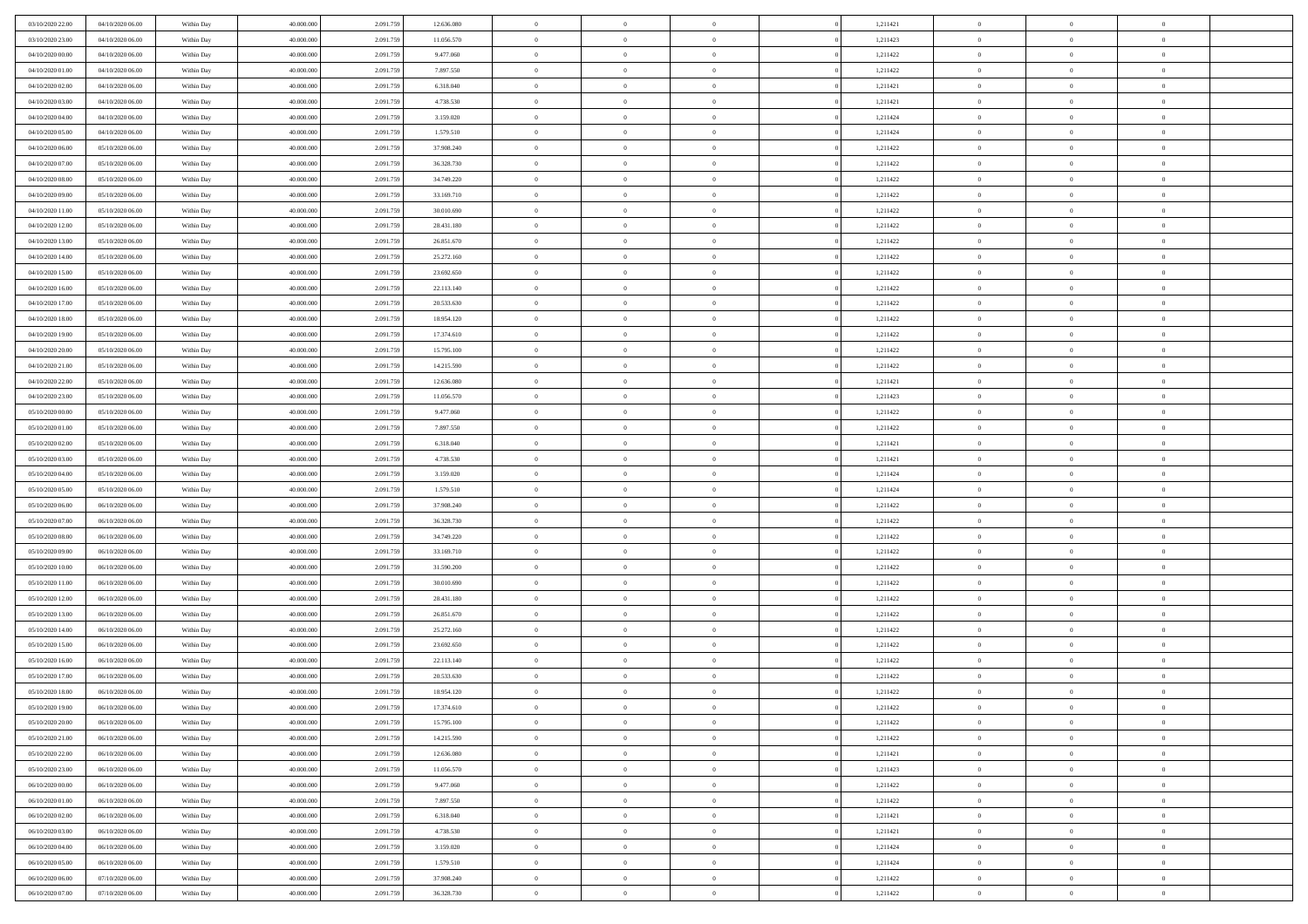| 06/10/2020 08:00 | 07/10/2020 06:00 | Within Day | 40,000,000 | 2.091.75  | 34.749.220 | $\bf{0}$       | $\overline{0}$ | $\overline{0}$ | 1,211422 | $\bf{0}$       | $\overline{0}$ | $\bf{0}$       |  |
|------------------|------------------|------------|------------|-----------|------------|----------------|----------------|----------------|----------|----------------|----------------|----------------|--|
| 06/10/2020 09:00 | 07/10/2020 06:00 | Within Day | 40.000.000 | 2.091.75  | 33.169.710 | $\overline{0}$ | $\overline{0}$ | $\Omega$       | 1,211422 | $\overline{0}$ | $\bf{0}$       | $\theta$       |  |
| 06/10/2020 10:00 | 07/10/2020 06:00 | Within Day | 40.000.000 | 2.091.75  | 31.590.200 | $\overline{0}$ | $\overline{0}$ | $\overline{0}$ | 1,211422 | $\,$ 0         | $\overline{0}$ | $\,0\,$        |  |
| 06/10/2020 11:00 | 07/10/2020 06:00 | Within Day | 40,000,000 | 2.091.75  | 30.010.690 | $\overline{0}$ | $\overline{0}$ | $\Omega$       | 1,211422 | $\overline{0}$ | $\theta$       | $\overline{0}$ |  |
| 06/10/2020 12:00 | 07/10/2020 06:00 | Within Day | 40.000.000 | 2.091.759 | 28.431.180 | $\mathbf{0}$   | $\overline{0}$ | $\overline{0}$ | 1,211422 | $\mathbf{0}$   | $\bf{0}$       | $\theta$       |  |
| 06/10/2020 13:00 | 07/10/2020 06:00 | Within Day | 40.000.000 | 2.091.75  | 26.851.670 | $\overline{0}$ | $\overline{0}$ | $\overline{0}$ | 1,211422 | $\,$ 0 $\,$    | $\overline{0}$ | $\,0\,$        |  |
| 06/10/2020 14:00 | 07/10/2020 06:00 | Within Day | 40,000,000 | 2.091.75  | 25.272.160 | $\bf{0}$       | $\overline{0}$ | $\Omega$       | 1,211422 | $\overline{0}$ | $\theta$       | $\overline{0}$ |  |
| 06/10/2020 15:00 | 07/10/2020 06:00 | Within Day | 40.000.000 | 2.091.75  | 23.692.650 | $\overline{0}$ | $\overline{0}$ | $\overline{0}$ | 1,211422 | $\overline{0}$ | $\bf{0}$       | $\theta$       |  |
| 06/10/2020 16:00 | 07/10/2020 06:00 | Within Day | 40.000.000 | 2.091.759 | 22.113.140 | $\overline{0}$ | $\overline{0}$ | $\overline{0}$ | 1,211422 | $\,$ 0 $\,$    | $\overline{0}$ | $\,$ 0 $\,$    |  |
| 06/10/2020 17.00 | 07/10/2020 06.00 | Within Day | 40,000,000 | 2.091.759 | 20.533.630 | $\overline{0}$ | $\overline{0}$ | $\Omega$       | 1,211422 | $\overline{0}$ | $\theta$       | $\overline{0}$ |  |
| 06/10/2020 18:00 | 07/10/2020 06:00 | Within Day | 40.000.000 | 2.091.759 | 18.954.120 | $\mathbf{0}$   | $\overline{0}$ | $\overline{0}$ | 1,211422 | $\overline{0}$ | $\bf{0}$       | $\theta$       |  |
| 06/10/2020 19:00 | 07/10/2020 06:00 | Within Day | 40.000.000 | 2.091.75  | 17.374.610 | $\overline{0}$ | $\overline{0}$ | $\overline{0}$ | 1,211422 | $\,$ 0 $\,$    | $\overline{0}$ | $\,$ 0 $\,$    |  |
| 06/10/2020 20:00 | 07/10/2020 06:00 | Within Day | 40,000,000 | 2.091.75  | 15.795.100 | $\overline{0}$ | $\overline{0}$ | $\Omega$       | 1,211422 | $\overline{0}$ | $\theta$       | $\overline{0}$ |  |
| 06/10/2020 21:00 | 07/10/2020 06:00 | Within Day | 40.000.000 | 2.091.759 | 14.215.590 | $\mathbf{0}$   | $\overline{0}$ | $\overline{0}$ | 1,211422 | $\mathbf{0}$   | $\bf{0}$       | $\theta$       |  |
| 06/10/2020 22:00 | 07/10/2020 06:00 | Within Day | 40.000.000 | 2.091.759 | 12.636.080 | $\overline{0}$ | $\,$ 0 $\,$    | $\overline{0}$ | 1,211421 | $\,$ 0 $\,$    | $\overline{0}$ | $\,$ 0 $\,$    |  |
| 06/10/2020 23.00 | 07/10/2020 06.00 | Within Day | 40,000,000 | 2.091.75  | 11.056.570 | $\bf{0}$       | $\overline{0}$ | $\Omega$       | 1,211423 | $\overline{0}$ | $\theta$       | $\overline{0}$ |  |
| 07/10/2020 00:00 | 07/10/2020 06:00 | Within Day | 40.000.000 | 2.091.759 | 9.477.060  | $\overline{0}$ | $\overline{0}$ | $\overline{0}$ | 1,211422 | $\overline{0}$ | $\bf{0}$       | $\theta$       |  |
| 07/10/2020 01:00 | 07/10/2020 06:00 | Within Day | 40.000.000 | 2.091.75  | 7.897.550  | $\overline{0}$ | $\overline{0}$ | $\overline{0}$ | 1,211422 | $\,$ 0 $\,$    | $\overline{0}$ | $\,$ 0 $\,$    |  |
| 07/10/2020 02.00 | 07/10/2020 06.00 | Within Day | 40,000,000 | 2.091.75  | 6.318.040  | $\overline{0}$ | $\overline{0}$ | $\Omega$       | 1,211421 | $\overline{0}$ | $\theta$       | $\overline{0}$ |  |
| 07/10/2020 03:00 | 07/10/2020 06:00 | Within Day | 40.000.000 | 2.091.75  | 4.738.530  | $\overline{0}$ | $\overline{0}$ | $\overline{0}$ | 1,211421 | $\overline{0}$ | $\bf{0}$       | $\theta$       |  |
| 07/10/2020 04:00 | 07/10/2020 06:00 | Within Day | 40.000.000 | 2.091.759 | 3.159.020  | $\overline{0}$ | $\overline{0}$ | $\overline{0}$ | 1,211424 | $\,$ 0 $\,$    | $\overline{0}$ | $\,0\,$        |  |
| 07/10/2020 05.00 | 07/10/202006.00  | Within Day | 40,000,000 | 2.091.75  | 1.579.510  | $\overline{0}$ | $\overline{0}$ | $\Omega$       | 1,211424 | $\overline{0}$ | $\theta$       | $\overline{0}$ |  |
| 07/10/2020 06:00 | 08/10/2020 06:00 | Within Day | 40.000.000 | 2.091.759 | 37.908.240 | $\mathbf{0}$   | $\overline{0}$ | $\overline{0}$ | 1,211422 | $\mathbf{0}$   | $\bf{0}$       | $\theta$       |  |
| 07/10/2020 07:00 | 08/10/2020 06:00 | Within Day | 40.000.000 | 2.091.759 | 36.328.730 | $\overline{0}$ | $\overline{0}$ | $\overline{0}$ | 1,211422 | $\,$ 0         | $\overline{0}$ | $\,0\,$        |  |
| 07/10/2020 08:00 | 08/10/2020 06:00 | Within Day | 40,000,000 | 2.091.75  | 34.749.220 | $\bf{0}$       | $\overline{0}$ | $\Omega$       | 1,211422 | $\bf{0}$       | $\theta$       | $\overline{0}$ |  |
| 07/10/2020 09:00 | 08/10/2020 06:00 | Within Day | 40.000.000 | 2.091.75  | 33.169.710 | $\overline{0}$ | $\overline{0}$ | $\overline{0}$ | 1,211422 | $\overline{0}$ | $\bf{0}$       | $\theta$       |  |
| 07/10/2020 10:00 | 08/10/2020 06:00 | Within Day | 40.000.000 | 2.091.759 | 31.590.200 | $\overline{0}$ | $\overline{0}$ | $\overline{0}$ | 1,211422 | $\,$ 0 $\,$    | $\overline{0}$ | $\,0\,$        |  |
| 07/10/2020 11:00 | 08/10/2020 06.00 | Within Day | 40,000,000 | 2.091.759 | 30.010.690 | $\overline{0}$ | $\overline{0}$ | $\Omega$       | 1,211422 | $\overline{0}$ | $\theta$       | $\overline{0}$ |  |
| 07/10/2020 12:00 | 08/10/2020 06:00 | Within Day | 40.000.000 | 2.091.759 | 28.431.180 | $\mathbf{0}$   | $\overline{0}$ | $\overline{0}$ | 1,211422 | $\mathbf{0}$   | $\bf{0}$       | $\theta$       |  |
| 07/10/2020 13:00 | 08/10/2020 06:00 | Within Day | 40.000.000 | 2.091.75  | 26.851.670 | $\overline{0}$ | $\overline{0}$ | $\overline{0}$ | 1,211422 | $\,$ 0 $\,$    | $\overline{0}$ | $\,0\,$        |  |
| 07/10/2020 14:00 | 08/10/2020 06:00 | Within Day | 40.000.000 | 2.091.75  | 25.272.160 | $\bf{0}$       | $\overline{0}$ | $\theta$       | 1,211422 | $\bf{0}$       | $\overline{0}$ | $\bf{0}$       |  |
| 07/10/2020 15:00 | 08/10/2020 06:00 | Within Day | 40.000.000 | 2.091.759 | 23.692.650 | $\overline{0}$ | $\overline{0}$ | $\overline{0}$ | 1,211422 | $\overline{0}$ | $\bf{0}$       | $\theta$       |  |
| 07/10/2020 16:00 | 08/10/2020 06:00 | Within Day | 40.000.000 | 2.091.759 | 22.113.140 | $\overline{0}$ | $\,$ 0 $\,$    | $\overline{0}$ | 1,211422 | $\,$ 0 $\,$    | $\overline{0}$ | $\,0\,$        |  |
| 07/10/2020 17.00 | 08/10/2020 06:00 | Within Day | 40.000.000 | 2.091.75  | 20.533.630 | $\bf{0}$       | $\overline{0}$ | $\overline{0}$ | 1,211422 | $\mathbf{0}$   | $\overline{0}$ | $\bf{0}$       |  |
| 07/10/2020 18:00 | 08/10/2020 06:00 | Within Day | 40.000.000 | 2.091.759 | 18.954.120 | $\overline{0}$ | $\overline{0}$ | $\overline{0}$ | 1,211422 | $\overline{0}$ | $\bf{0}$       | $\theta$       |  |
| 07/10/2020 19:00 | 08/10/2020 06:00 | Within Day | 40.000.000 | 2.091.759 | 17.374.610 | $\overline{0}$ | $\overline{0}$ | $\overline{0}$ | 1,211422 | $\,$ 0 $\,$    | $\overline{0}$ | $\,0\,$        |  |
| 07/10/2020 20:00 | 08/10/2020 06:00 | Within Day | 40.000.000 | 2.091.75  | 15.795.100 | $\bf{0}$       | $\overline{0}$ | $\Omega$       | 1,211422 | $\bf{0}$       | $\theta$       | $\bf{0}$       |  |
| 07/10/2020 21:00 | 08/10/2020 06:00 | Within Day | 40.000.000 | 2.091.759 | 14.215.590 | $\mathbf{0}$   | $\overline{0}$ | $\overline{0}$ | 1,211422 | $\mathbf{0}$   | $\bf{0}$       | $\overline{0}$ |  |
| 07/10/2020 22.00 | 08/10/2020 06:00 | Within Day | 40.000.000 | 2.091.759 | 12.636.080 | $\,$ 0         | $\overline{0}$ | $\overline{0}$ | 1,211421 | $\,$ 0 $\,$    | $\overline{0}$ | $\,0\,$        |  |
| 07/10/2020 23.00 | 08/10/2020 06:00 | Within Day | 40.000.000 | 2.091.75  | 11.056.570 | $\bf{0}$       | $\overline{0}$ | $\Omega$       | 1,211423 | $\bf{0}$       | $\overline{0}$ | $\bf{0}$       |  |
| 08/10/2020 00:00 | 08/10/2020 06:00 | Within Day | 40.000.000 | 2.091.759 | 9.477.060  | $\mathbf{0}$   | $\overline{0}$ | $\overline{0}$ | 1,211422 | $\overline{0}$ | $\overline{0}$ | $\theta$       |  |
| 08/10/2020 01:00 | 08/10/2020 06:00 | Within Day | 40.000.000 | 2.091.75  | 7.897.550  | $\overline{0}$ | $\overline{0}$ | $\overline{0}$ | 1,211422 | $\,$ 0 $\,$    | $\overline{0}$ | $\,0\,$        |  |
| 08/10/2020 02:00 | 08/10/2020 06:00 | Within Day | 40.000.000 | 2.091.75  | 6.318.040  | $\bf{0}$       | $\overline{0}$ | $\overline{0}$ | 1,211421 | $\bf{0}$       | $\overline{0}$ | $\bf{0}$       |  |
| 08/10/2020 03:00 | 08/10/2020 06:00 | Within Day | 40.000.000 | 2.091.759 | 4.738.530  | $\mathbf{0}$   | $\overline{0}$ | $\overline{0}$ | 1,211421 | $\overline{0}$ | $\bf{0}$       | $\theta$       |  |
| 08/10/2020 04:00 | 08/10/2020 06:00 | Within Day | 40.000.000 | 2.091.759 | 3.159.020  | $\theta$       | $\overline{0}$ | $\Omega$       | 1,211424 | $\overline{0}$ | $\overline{0}$ | $\overline{0}$ |  |
| 08/10/2020 05:00 | 08/10/2020 06:00 | Within Day | 40.000.000 | 2.091.75  | 1.579.510  | $\bf{0}$       | $\overline{0}$ | $\overline{0}$ | 1,211424 | $\mathbf{0}$   | $\overline{0}$ | $\bf{0}$       |  |
| 08/10/2020 06:00 | 09/10/2020 06:00 | Within Day | 40.000.000 | 2.091.75  | 37.908.240 | $\overline{0}$ | $\overline{0}$ | $\overline{0}$ | 1,211422 | $\,$ 0 $\,$    | $\overline{0}$ | $\overline{0}$ |  |
| 08/10/2020 07:00 | 09/10/2020 06:00 | Within Day | 40.000.000 | 2.091.759 | 36.328.730 | $\,$ 0 $\,$    | $\overline{0}$ | $\overline{0}$ | 1,211422 | $\,$ 0 $\,$    | $\,$ 0 $\,$    | $\theta$       |  |
| 08/10/2020 08:00 | 09/10/2020 06:00 | Within Day | 40.000.000 | 2.091.759 | 34.749.220 | $\bf{0}$       | $\overline{0}$ | $\overline{0}$ | 1,211422 | $\mathbf{0}$   | $\overline{0}$ | $\bf{0}$       |  |
| 08/10/2020 09:00 | 09/10/2020 06:00 | Within Day | 40.000.000 | 2.091.759 | 33.169.710 | $\mathbf{0}$   | $\overline{0}$ | $\overline{0}$ | 1,211422 | $\mathbf{0}$   | $\bf{0}$       | $\overline{0}$ |  |
| 08/10/2020 10:00 | 09/10/2020 06:00 | Within Day | 40.000.000 | 2.091.759 | 31.590.200 | $\,$ 0 $\,$    | $\overline{0}$ | $\overline{0}$ | 1,211422 | $\,$ 0 $\,$    | $\overline{0}$ | $\theta$       |  |
| 08/10/2020 11:00 | 09/10/2020 06:00 | Within Day | 40.000.000 | 2.091.75  | 30.010.690 | $\mathbf{0}$   | $\overline{0}$ | $\overline{0}$ | 1,211422 | $\mathbf{0}$   | $\overline{0}$ | $\overline{0}$ |  |
| 08/10/2020 12:00 | 09/10/2020 06:00 | Within Day | 40.000.000 | 2.091.759 | 28.431.180 | $\,$ 0 $\,$    | $\overline{0}$ | $\overline{0}$ | 1,211422 | $\,$ 0 $\,$    | $\bf{0}$       | $\overline{0}$ |  |
| 08/10/2020 13:00 | 09/10/2020 06:00 | Within Day | 40.000.000 | 2.091.759 | 26.851.670 | $\,$ 0         | $\overline{0}$ | $\overline{0}$ | 1,211422 | $\,$ 0 $\,$    | $\,$ 0         | $\theta$       |  |
| 08/10/2020 14:00 | 09/10/2020 06:00 | Within Day | 40.000.000 | 2.091.759 | 25.272.160 | $\bf{0}$       | $\overline{0}$ | $\overline{0}$ | 1,211422 | $\mathbf{0}$   | $\overline{0}$ | $\bf{0}$       |  |
| 08/10/2020 15:00 | 09/10/2020 06:00 | Within Day | 40.000.000 | 2.091.759 | 23.692.650 | $\mathbf{0}$   | $\overline{0}$ | $\overline{0}$ | 1,211422 | $\mathbf{0}$   | $\bf{0}$       | $\overline{0}$ |  |
| 08/10/2020 16:00 | 09/10/2020 06:00 | Within Day | 40.000.000 | 2.091.759 | 22.113.140 | $\,$ 0         | $\overline{0}$ | $\overline{0}$ | 1,211422 | $\,$ 0 $\,$    | $\overline{0}$ | $\theta$       |  |
|                  |                  |            |            |           |            |                |                |                |          |                |                |                |  |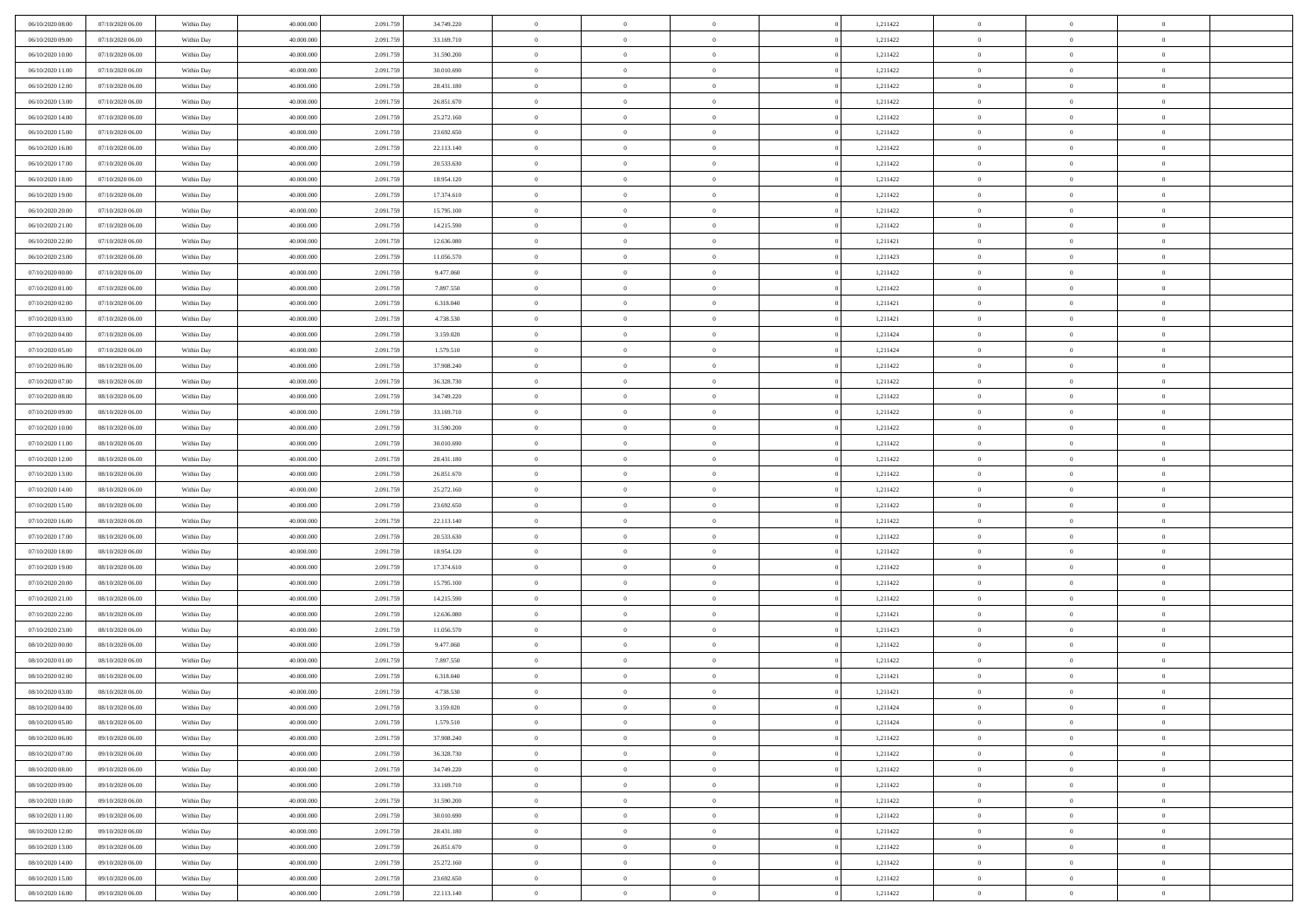| 08/10/2020 17:00 | 09/10/2020 06:00 | Within Day | 40,000,000 | 2.091.75  | 20.533.630 | $\bf{0}$       | $\overline{0}$ | $\overline{0}$ | 1,211422 | $\bf{0}$       | $\overline{0}$ | $\bf{0}$       |  |
|------------------|------------------|------------|------------|-----------|------------|----------------|----------------|----------------|----------|----------------|----------------|----------------|--|
| 08/10/2020 18:00 | 09/10/2020 06:00 | Within Day | 40.000.000 | 2.091.75  | 18.954.120 | $\overline{0}$ | $\overline{0}$ | $\Omega$       | 1,211422 | $\overline{0}$ | $\bf{0}$       | $\theta$       |  |
| 08/10/2020 19:00 | 09/10/2020 06:00 | Within Day | 40.000.000 | 2.091.75  | 17.374.610 | $\overline{0}$ | $\overline{0}$ | $\overline{0}$ | 1,211422 | $\,$ 0         | $\overline{0}$ | $\,0\,$        |  |
| 08/10/2020 20:00 | 09/10/2020 06:00 | Within Day | 40,000,000 | 2.091.75  | 15.795.100 | $\overline{0}$ | $\overline{0}$ | $\Omega$       | 1,211422 | $\overline{0}$ | $\theta$       | $\overline{0}$ |  |
| 08/10/2020 21:00 | 09/10/2020 06:00 | Within Day | 40.000.000 | 2.091.759 | 14.215.590 | $\mathbf{0}$   | $\overline{0}$ | $\overline{0}$ | 1,211422 | $\mathbf{0}$   | $\bf{0}$       | $\theta$       |  |
| 08/10/2020 22:00 | 09/10/2020 06:00 | Within Day | 40.000.000 | 2.091.759 | 12.636.080 | $\overline{0}$ | $\overline{0}$ | $\overline{0}$ | 1,211421 | $\,$ 0 $\,$    | $\overline{0}$ | $\,0\,$        |  |
| 08/10/2020 23.00 | 09/10/2020 06.00 | Within Day | 40,000,000 | 2.091.75  | 11.056.570 | $\bf{0}$       | $\overline{0}$ | $\Omega$       | 1,211423 | $\bf{0}$       | $\theta$       | $\overline{0}$ |  |
| 09/10/2020 00:00 | 09/10/2020 06:00 | Within Day | 40.000.000 | 2.091.75  | 9.477.060  | $\overline{0}$ | $\overline{0}$ | $\overline{0}$ | 1,211422 | $\mathbf{0}$   | $\bf{0}$       | $\theta$       |  |
| 09/10/2020 01:00 | 09/10/2020 06:00 | Within Day | 40.000.000 | 2.091.759 | 7.897.550  | $\overline{0}$ | $\overline{0}$ | $\overline{0}$ | 1,211422 | $\,$ 0 $\,$    | $\overline{0}$ | $\,0\,$        |  |
| 09/10/2020 02.00 | 09/10/2020 06.00 | Within Day | 40,000,000 | 2.091.75  | 6.318.040  | $\overline{0}$ | $\overline{0}$ | $\Omega$       | 1,211421 | $\overline{0}$ | $\theta$       | $\overline{0}$ |  |
| 09/10/2020 03:00 | 09/10/2020 06:00 | Within Day | 40.000.000 | 2.091.759 | 4.738.530  | $\mathbf{0}$   | $\overline{0}$ | $\overline{0}$ | 1,211421 | $\overline{0}$ | $\bf{0}$       | $\theta$       |  |
| 09/10/2020 04:00 | 09/10/2020 06:00 | Within Day | 40.000.000 | 2.091.75  | 3.159.020  | $\overline{0}$ | $\overline{0}$ | $\overline{0}$ | 1,211424 | $\,$ 0 $\,$    | $\overline{0}$ | $\,0\,$        |  |
| 09/10/2020 05:00 | 09/10/2020 06:00 | Within Day | 40,000,000 | 2.091.75  | 1.579.510  | $\overline{0}$ | $\overline{0}$ | $\Omega$       | 1,211424 | $\overline{0}$ | $\theta$       | $\overline{0}$ |  |
| 09/10/2020 06:00 | 10/10/2020 06:00 | Within Day | 40.000.000 | 2.091.759 | 37.908.240 | $\mathbf{0}$   | $\overline{0}$ | $\overline{0}$ | 1,211422 | $\mathbf{0}$   | $\bf{0}$       | $\theta$       |  |
| 09/10/2020 07:00 | 10/10/2020 06:00 | Within Day | 40.000.000 | 2.091.759 | 36.328.730 | $\,$ 0         | $\,$ 0 $\,$    | $\overline{0}$ | 1,211422 | $\,$ 0 $\,$    | $\overline{0}$ | $\,0\,$        |  |
| 09/10/2020 08:00 | 10/10/2020 06:00 | Within Day | 40,000,000 | 2.091.75  | 34.749.220 | $\bf{0}$       | $\overline{0}$ | $\Omega$       | 1,211422 | $\overline{0}$ | $\theta$       | $\bf{0}$       |  |
| 09/10/2020 09:00 | 10/10/2020 06:00 | Within Day | 40.000.000 | 2.091.759 | 33.169.710 | $\overline{0}$ | $\overline{0}$ | $\overline{0}$ | 1,211422 | $\overline{0}$ | $\bf{0}$       | $\theta$       |  |
| 09/10/2020 10:00 | 10/10/2020 06:00 | Within Day | 40.000.000 | 2.091.75  | 31.590.200 | $\overline{0}$ | $\overline{0}$ | $\overline{0}$ | 1,211422 | $\,$ 0 $\,$    | $\overline{0}$ | $\,0\,$        |  |
| 09/10/2020 11:00 | 10/10/2020 06:00 | Within Day | 40,000,000 | 2.091.75  | 30.010.690 | $\overline{0}$ | $\overline{0}$ | $\Omega$       | 1,211422 | $\overline{0}$ | $\theta$       | $\overline{0}$ |  |
| 09/10/2020 12:00 | 10/10/2020 06:00 | Within Day | 40.000.000 | 2.091.75  | 28.431.180 | $\overline{0}$ | $\overline{0}$ | $\overline{0}$ | 1,211422 | $\overline{0}$ | $\bf{0}$       | $\theta$       |  |
| 09/10/2020 13:00 | 10/10/2020 06:00 | Within Day | 40.000.000 | 2.091.759 | 26.851.670 | $\,$ 0         | $\overline{0}$ | $\overline{0}$ | 1,211422 | $\,$ 0 $\,$    | $\overline{0}$ | $\,0\,$        |  |
| 09/10/2020 14:00 | 10/10/2020 06:00 | Within Day | 40,000,000 | 2.091.75  | 25.272.160 | $\overline{0}$ | $\overline{0}$ | $\Omega$       | 1,211422 | $\overline{0}$ | $\theta$       | $\overline{0}$ |  |
| 09/10/2020 15:00 | 10/10/2020 06:00 | Within Day | 40.000.000 | 2.091.759 | 23.692.650 | $\mathbf{0}$   | $\overline{0}$ | $\overline{0}$ | 1,211422 | $\mathbf{0}$   | $\bf{0}$       | $\theta$       |  |
| 09/10/2020 16:00 | 10/10/2020 06:00 | Within Day | 40.000.000 | 2.091.759 | 22.113.140 | $\overline{0}$ | $\overline{0}$ | $\overline{0}$ | 1,211422 | $\,$ 0 $\,$    | $\overline{0}$ | $\,0\,$        |  |
| 09/10/2020 17:00 | 10/10/2020 06:00 | Within Day | 40,000,000 | 2.091.75  | 20.533.630 | $\bf{0}$       | $\overline{0}$ | $\Omega$       | 1,211422 | $\bf{0}$       | $\theta$       | $\overline{0}$ |  |
| 09/10/2020 18:00 | 10/10/2020 06:00 | Within Day | 40.000.000 | 2.091.75  | 18.954.120 | $\overline{0}$ | $\overline{0}$ | $\overline{0}$ | 1,211422 | $\overline{0}$ | $\bf{0}$       | $\theta$       |  |
| 09/10/2020 19:00 | 10/10/2020 06:00 | Within Day | 40.000.000 | 2.091.759 | 17.374.610 | $\overline{0}$ | $10\,$         | $\overline{0}$ | 1,211422 | $\,$ 0 $\,$    | $\overline{0}$ | $\,$ 0 $\,$    |  |
| 09/10/2020 20:00 | 10/10/2020 06:00 | Within Day | 40,000,000 | 2.091.769 | 15.795.091 | $\overline{0}$ | $\overline{0}$ | $\Omega$       | 1,211422 | $\overline{0}$ | $\theta$       | $\overline{0}$ |  |
| 09/10/2020 21:00 | 10/10/2020 06:00 | Within Day | 40.000.000 | 2.091.769 | 14.215.582 | $\mathbf{0}$   | $\overline{0}$ | $\overline{0}$ | 1,211422 | $\mathbf{0}$   | $\bf{0}$       | $\theta$       |  |
| 09/10/2020 22:00 | 10/10/2020 06:00 | Within Day | 40.000.000 | 2.091.769 | 12.636.072 | $\overline{0}$ | $\overline{0}$ | $\overline{0}$ | 1,211421 | $\,$ 0 $\,$    | $\overline{0}$ | $\,$ 0 $\,$    |  |
| 09/10/2020 23.00 | 10/10/2020 06:00 | Within Day | 40.000.000 | 2.091.76  | 11.056.563 | $\bf{0}$       | $\overline{0}$ | $\theta$       | 1,211423 | $\bf{0}$       | $\overline{0}$ | $\bf{0}$       |  |
| 10/10/2020 00:00 | 10/10/2020 06:00 | Within Day | 40.000.000 | 2.091.769 | 9.477.054  | $\overline{0}$ | $\overline{0}$ | $\overline{0}$ | 1,211422 | $\overline{0}$ | $\bf{0}$       | $\theta$       |  |
| 10/10/2020 01:00 | 10/10/2020 06:00 | Within Day | 40.000.000 | 2.091.769 | 7.897.545  | $\,$ 0         | $\overline{0}$ | $\overline{0}$ | 1,211422 | $\,$ 0 $\,$    | $\overline{0}$ | $\,$ 0 $\,$    |  |
| 10/10/2020 02.00 | 10/10/2020 06:00 | Within Day | 40.000.000 | 2.091.76  | 6.318.036  | $\bf{0}$       | $\overline{0}$ | $\overline{0}$ | 1,211421 | $\mathbf{0}$   | $\overline{0}$ | $\bf{0}$       |  |
| 10/10/2020 03:00 | 10/10/2020 06:00 | Within Day | 40.000.000 | 2.091.769 | 4.738.527  | $\overline{0}$ | $\overline{0}$ | $\overline{0}$ | 1,211421 | $\overline{0}$ | $\bf{0}$       | $\theta$       |  |
| 10/10/2020 04:00 | 10/10/2020 06:00 | Within Day | 40.000.000 | 2.091.769 | 3.159.018  | $\overline{0}$ | $\overline{0}$ | $\overline{0}$ | 1,211424 | $\,$ 0 $\,$    | $\overline{0}$ | $\,$ 0 $\,$    |  |
| 10/10/2020 05:00 | 10/10/2020 06:00 | Within Day | 40.000.000 | 2.091.76  | 1.579.509  | $\bf{0}$       | $\overline{0}$ | $\Omega$       | 1,211424 | $\bf{0}$       | $\theta$       | $\bf{0}$       |  |
| 10/10/2020 06:00 | 11/10/2020 06:00 | Within Day | 40.000.000 | 2.091.759 | 37.908.240 | $\mathbf{0}$   | $\overline{0}$ | $\overline{0}$ | 1,211422 | $\mathbf{0}$   | $\bf{0}$       | $\overline{0}$ |  |
| 10/10/2020 07:00 | 11/10/2020 06:00 | Within Day | 40.000.000 | 2.091.759 | 36.328.730 | $\,$ 0         | $\overline{0}$ | $\overline{0}$ | 1,211422 | $\,$ 0 $\,$    | $\overline{0}$ | $\,$ 0 $\,$    |  |
| 10/10/2020 08:00 | 11/10/2020 06:00 | Within Day | 40.000.000 | 2.091.75  | 34.749.220 | $\bf{0}$       | $\overline{0}$ | $\Omega$       | 1,211422 | $\bf{0}$       | $\overline{0}$ | $\bf{0}$       |  |
| 10/10/2020 09:00 | 11/10/2020 06:00 | Within Day | 40.000.000 | 2.091.759 | 33.169.710 | $\mathbf{0}$   | $\overline{0}$ | $\overline{0}$ | 1,211422 | $\overline{0}$ | $\overline{0}$ | $\theta$       |  |
| 10/10/2020 10:00 | 11/10/2020 06:00 | Within Day | 40.000.000 | 2.091.75  | 31.590.200 | $\overline{0}$ | $\overline{0}$ | $\overline{0}$ | 1,211422 | $\,$ 0 $\,$    | $\overline{0}$ | $\,$ 0 $\,$    |  |
| 10/10/2020 11:00 | 11/10/2020 06:00 | Within Day | 40.000.000 | 2.091.75  | 30.010.690 | $\bf{0}$       | $\overline{0}$ | $\overline{0}$ | 1,211422 | $\bf{0}$       | $\overline{0}$ | $\bf{0}$       |  |
| 10/10/2020 12:00 | 11/10/2020 06:00 | Within Day | 40.000.000 | 2.091.759 | 28.431.180 | $\mathbf{0}$   | $\overline{0}$ | $\overline{0}$ | 1,211422 | $\overline{0}$ | $\bf{0}$       | $\theta$       |  |
| 10/10/2020 13:00 | 11/10/2020 06:00 | Within Day | 40.000.000 | 2.091.759 | 26.851.670 | $\theta$       | $\overline{0}$ | $\Omega$       | 1,211422 | $\overline{0}$ | $\overline{0}$ | $\overline{0}$ |  |
| 10/10/2020 14:00 | 11/10/2020 06:00 | Within Day | 40.000.000 | 2.091.75  | 25.272.160 | $\bf{0}$       | $\overline{0}$ | $\overline{0}$ | 1,211422 | $\mathbf{0}$   | $\overline{0}$ | $\bf{0}$       |  |
| 10/10/2020 15:00 | 11/10/2020 06:00 | Within Day | 40.000.000 | 2.091.75  | 23.692.650 | $\overline{0}$ | $\overline{0}$ | $\overline{0}$ | 1,211422 | $\,$ 0 $\,$    | $\overline{0}$ | $\overline{0}$ |  |
| 10/10/2020 16:00 | 11/10/2020 06:00 | Within Day | 40.000.000 | 2.091.759 | 22.113.140 | $\,$ 0 $\,$    | $\overline{0}$ | $\overline{0}$ | 1,211422 | $\,$ 0 $\,$    | $\,$ 0 $\,$    | $\theta$       |  |
| 10/10/2020 17:00 |                  | Within Day | 40.000.000 | 2.091.759 | 20.533.630 | $\mathbf{0}$   | $\overline{0}$ | $\overline{0}$ | 1,211422 | $\mathbf{0}$   | $\overline{0}$ | $\overline{0}$ |  |
| 10/10/2020 18:00 | 11/10/2020 06:00 |            |            |           |            |                |                |                | 1,211422 | $\,$ 0 $\,$    |                |                |  |
| 10/10/2020 19:00 | 11/10/2020 06:00 | Within Day | 40.000.000 | 2.091.759 | 18.954.120 | $\mathbf{0}$   | $\overline{0}$ | $\overline{0}$ |          |                | $\bf{0}$       | $\overline{0}$ |  |
| 10/10/2020 20:00 | 11/10/2020 06:00 | Within Day | 40.000.000 | 2.091.759 | 17.374.610 | $\,$ 0 $\,$    | $\overline{0}$ | $\overline{0}$ | 1,211422 | $\,$ 0 $\,$    | $\overline{0}$ | $\theta$       |  |
|                  | 11/10/2020 06:00 | Within Day | 40.000.000 | 2.091.75  | 15.795.100 | $\mathbf{0}$   | $\overline{0}$ | $\overline{0}$ | 1,211422 | $\mathbf{0}$   | $\overline{0}$ | $\overline{0}$ |  |
| 10/10/2020 21:00 | 11/10/2020 06:00 | Within Day | 40.000.000 | 2.091.759 | 14.215.590 | $\,$ 0 $\,$    | $\overline{0}$ | $\overline{0}$ | 1,211422 | $\,$ 0 $\,$    | $\bf{0}$       | $\overline{0}$ |  |
| 10/10/2020 22.00 | 11/10/2020 06:00 | Within Day | 40.000.000 | 2.091.759 | 12.636.080 | $\,$ 0 $\,$    | $\overline{0}$ | $\overline{0}$ | 1,211421 | $\,$ 0 $\,$    | $\,$ 0         | $\theta$       |  |
| 10/10/2020 23.00 | 11/10/2020 06:00 | Within Day | 40.000.000 | 2.091.759 | 11.056.570 | $\bf{0}$       | $\overline{0}$ | $\overline{0}$ | 1,211423 | $\mathbf{0}$   | $\overline{0}$ | $\overline{0}$ |  |
| 11/10/2020 00:00 | 11/10/2020 06:00 | Within Day | 40.000.000 | 2.091.759 | 9.477.060  | $\mathbf{0}$   | $\overline{0}$ | $\overline{0}$ | 1,211422 | $\mathbf{0}$   | $\bf{0}$       | $\overline{0}$ |  |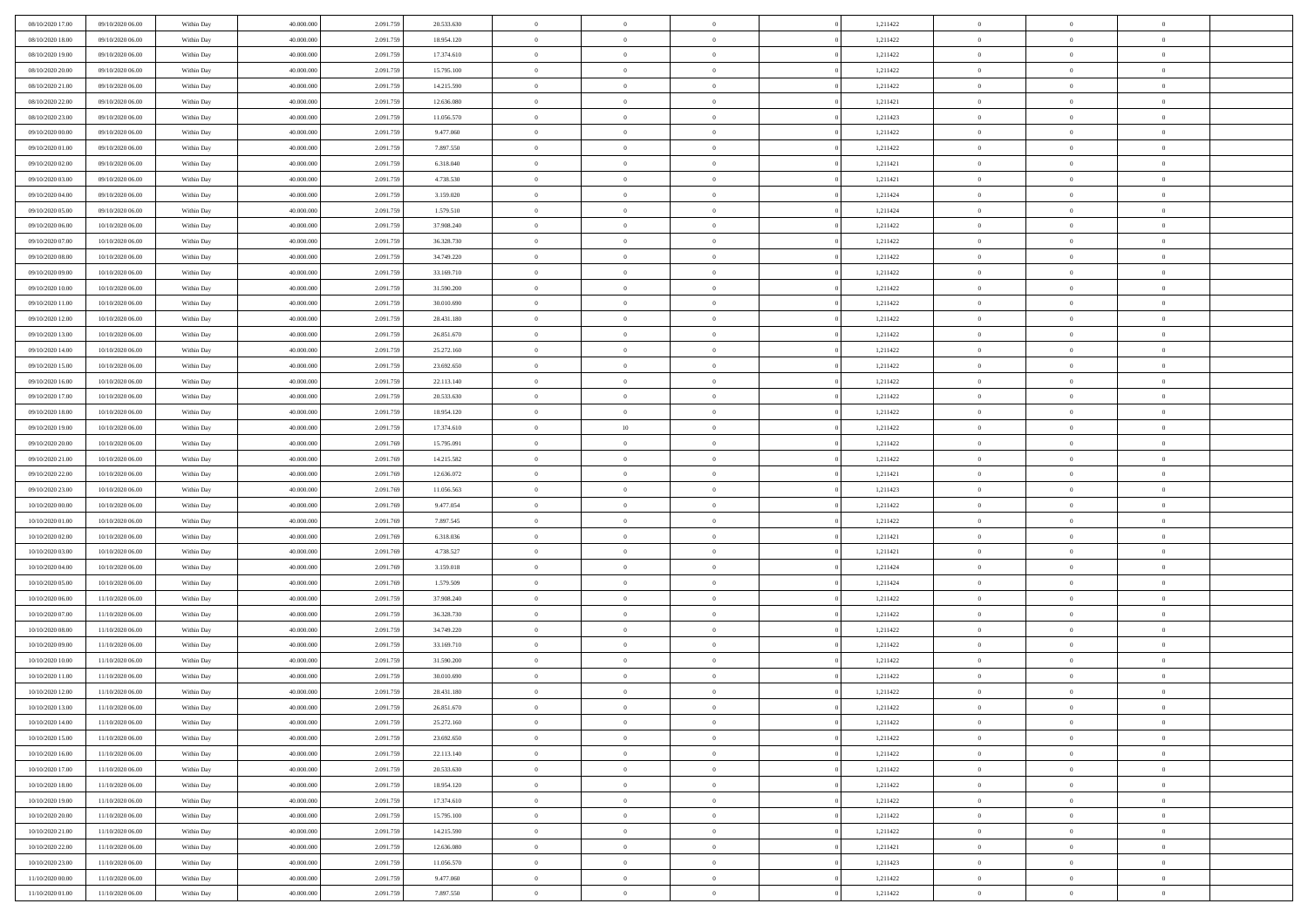| 11/10/2020 02.00                     | 11/10/2020 06:00                     | Within Day               | 40,000,000               | 2.091.75              | 6.318.040                | $\bf{0}$                 | $\overline{0}$                   | $\overline{0}$                   | 1,211421 | $\bf{0}$                     | $\overline{0}$             | $\bf{0}$                   |  |
|--------------------------------------|--------------------------------------|--------------------------|--------------------------|-----------------------|--------------------------|--------------------------|----------------------------------|----------------------------------|----------|------------------------------|----------------------------|----------------------------|--|
| 11/10/2020 03:00                     | 11/10/2020 06:00                     | Within Day               | 40.000.000               | 2.091.75              | 4.738.530                | $\overline{0}$           | $\overline{0}$                   | $\Omega$                         | 1,211421 | $\mathbf{0}$                 | $\bf{0}$                   | $\theta$                   |  |
| 11/10/2020 04:00                     | 11/10/2020 06:00                     | Within Day               | 40.000.000               | 2.091.75              | 3.159.020                | $\overline{0}$           | $\overline{0}$                   | $\overline{0}$                   | 1,211424 | $\,$ 0 $\,$                  | $\overline{0}$             | $\,0\,$                    |  |
| 11/10/2020 05.00                     | 11/10/2020 06.00                     | Within Day               | 40,000,000               | 2.091.75              | 1.579.510                | $\overline{0}$           | $\overline{0}$                   | $\Omega$                         | 1,211424 | $\overline{0}$               | $\theta$                   | $\overline{0}$             |  |
| 11/10/2020 06:00                     | 12/10/2020 06:00                     | Within Day               | 40.000.000               | 2.091.759             | 37.908.240               | $\mathbf{0}$             | $\overline{0}$                   | $\overline{0}$                   | 1,211422 | $\mathbf{0}$                 | $\bf{0}$                   | $\overline{0}$             |  |
| 11/10/2020 07:00                     | 12/10/2020 06:00                     | Within Day               | 40.000.000               | 2.091.759             | 36.328.730               | $\,$ 0                   | $\overline{0}$                   | $\overline{0}$                   | 1,211422 | $\,$ 0 $\,$                  | $\overline{0}$             | $\,0\,$                    |  |
| 11/10/2020 08:00                     | 12/10/2020 06:00                     | Within Day               | 40,000,000               | 2.091.75              | 34.749.220               | $\bf{0}$                 | $\overline{0}$                   | $\Omega$                         | 1,211422 | $\bf{0}$                     | $\overline{0}$             | $\overline{0}$             |  |
| 11/10/2020 09:00                     | 12/10/2020 06:00                     | Within Day               | 40.000.000               | 2.091.75              | 33.169.710               | $\overline{0}$           | $\overline{0}$                   | $\overline{0}$                   | 1,211422 | $\mathbf{0}$                 | $\bf{0}$                   | $\theta$                   |  |
| 11/10/2020 11:00                     | 12/10/2020 06:00                     | Within Day               | 40.000.000               | 2.091.759             | 30.010.690               | $\,$ 0                   | $\overline{0}$                   | $\overline{0}$                   | 1,211422 | $\,$ 0 $\,$                  | $\overline{0}$             | $\,0\,$                    |  |
| 11/10/2020 12:00                     | 12/10/2020 06:00                     | Within Day               | 40,000,000               | 2.091.759             | 28.431.180               | $\overline{0}$           | $\overline{0}$                   | $\Omega$                         | 1,211422 | $\overline{0}$               | $\theta$                   | $\overline{0}$             |  |
| 11/10/2020 13:00                     | 12/10/2020 06:00                     | Within Day               | 40.000.000               | 2.091.759             | 26.851.670               | $\mathbf{0}$             | $\overline{0}$                   | $\overline{0}$                   | 1,211422 | $\mathbf{0}$                 | $\bf{0}$                   | $\theta$                   |  |
| 11/10/2020 14:00                     | 12/10/2020 06:00                     | Within Day               | 40.000.000               | 2.091.75              | 25.272.160               | $\,$ 0                   | $\overline{0}$                   | $\overline{0}$                   | 1,211422 | $\,$ 0 $\,$                  | $\overline{0}$             | $\,0\,$                    |  |
| 11/10/2020 15.00                     | 12/10/2020 06:00                     | Within Day               | 40,000,000               | 2.091.75              | 23.692.650               | $\overline{0}$           | $\overline{0}$                   | $\Omega$                         | 1,211422 | $\overline{0}$               | $\theta$                   | $\overline{0}$             |  |
| 11/10/2020 16:00                     | 12/10/2020 06:00                     | Within Day               | 40.000.000               | 2.091.759             | 22.113.140               | $\mathbf{0}$             | $\overline{0}$                   | $\overline{0}$                   | 1,211422 | $\mathbf{0}$                 | $\bf{0}$                   | $\overline{0}$             |  |
| 11/10/2020 17:00                     | 12/10/2020 06:00                     | Within Day               | 40.000.000               | 2.091.759             | 20.533.630               | $\,$ 0                   | $\overline{0}$                   | $\overline{0}$                   | 1,211422 | $\,$ 0 $\,$                  | $\overline{0}$             | $\,$ 0 $\,$                |  |
| 11/10/2020 18.00                     | 12/10/2020 06:00                     | Within Day               | 40,000,000               | 2.091.75              | 18.954.120               | $\bf{0}$                 | $\overline{0}$                   | $\Omega$                         | 1,211422 | $\bf{0}$                     | $\theta$                   | $\overline{0}$             |  |
| 11/10/2020 19:00                     | 12/10/2020 06:00                     | Within Day               | 40.000.000               | 2.091.759             | 17.374.610               | $\mathbf{0}$             | $\overline{0}$                   | $\overline{0}$                   | 1,211422 | $\mathbf{0}$                 | $\bf{0}$                   | $\theta$                   |  |
| 11/10/2020 20:00                     | 12/10/2020 06:00                     | Within Day               | 40.000.000               | 2.091.759             | 15.795.100               | $\,$ 0                   | $\overline{0}$                   | $\overline{0}$                   | 1,211422 | $\,$ 0 $\,$                  | $\overline{0}$             | $\,$ 0 $\,$                |  |
| 11/10/2020 21.00                     | 12/10/2020 06:00                     | Within Day               | 40,000,000               | 2.091.75              | 14.215.590               | $\overline{0}$           | $\overline{0}$                   | $\Omega$                         | 1,211422 | $\overline{0}$               | $\theta$                   | $\overline{0}$             |  |
| 11/10/2020 22.00                     | 12/10/2020 06:00                     | Within Day               | 40.000.000               | 2.091.759             | 12.636.080               | $\mathbf{0}$             | $\overline{0}$                   | $\overline{0}$                   | 1,211421 | $\mathbf{0}$                 | $\bf{0}$                   | $\theta$                   |  |
| 11/10/2020 23:00                     | 12/10/2020 06:00                     | Within Day               | 40.000.000               | 2.091.759             | 11.056.570               | $\,$ 0                   | $\overline{0}$                   | $\overline{0}$                   | 1,211423 | $\,$ 0 $\,$                  | $\overline{0}$             | $\,$ 0 $\,$                |  |
| 12/10/2020 00:00                     | 12/10/2020 06:00                     | Within Day               | 40,000,000               | 2.091.75              | 9.477.060                | $\overline{0}$           | $\overline{0}$                   | $\Omega$                         | 1,211422 | $\overline{0}$               | $\theta$                   | $\overline{0}$             |  |
| 12/10/2020 01:00                     | 12/10/2020 06:00                     | Within Day               | 40.000.000               | 2.091.759             | 7.897.550                | $\mathbf{0}$             | $\overline{0}$                   | $\overline{0}$                   | 1,211422 | $\mathbf{0}$                 | $\bf{0}$                   | $\theta$                   |  |
| 12/10/2020 02:00                     | 12/10/2020 06:00                     | Within Day               | 40.000.000               | 2.091.759             | 6.318.040                | $\,$ 0                   | $\overline{0}$                   | $\overline{0}$                   | 1,211421 | $\,$ 0 $\,$                  | $\overline{0}$             | $\,$ 0 $\,$                |  |
| 12/10/2020 03.00                     | 12/10/2020 06:00                     | Within Day               | 40,000,000               | 2.091.75              | 4.738.530                | $\bf{0}$                 | $\overline{0}$                   | $\Omega$                         | 1,211421 | $\bf{0}$                     | $\overline{0}$             | $\bf{0}$                   |  |
| 12/10/2020 04:00                     | 12/10/2020 06:00                     | Within Day               | 40.000.000               | 2.091.759             | 3.159.020                | $\mathbf{0}$             | $\overline{0}$                   | $\overline{0}$                   | 1,211424 | $\mathbf{0}$                 | $\bf{0}$                   | $\theta$                   |  |
| 12/10/2020 05:00                     | 12/10/2020 06:00                     | Within Day               | 40.000.000               | 2.091.759             | 1.579.510                | $\,$ 0                   | $\overline{0}$                   | $\overline{0}$                   | 1,211424 | $\,$ 0 $\,$                  | $\overline{0}$             | $\,0\,$                    |  |
| 12/10/2020 06.00                     | 13/10/2020 06.00                     | Within Day               | 40,000,000               | 2.091.759             | 37,908,240               | $\overline{0}$           | $\overline{0}$                   | $\Omega$                         | 1,211422 | $\overline{0}$               | $\theta$                   | $\overline{0}$             |  |
| 12/10/2020 07:00                     | 13/10/2020 06:00                     | Within Day               | 40.000.000               | 2.091.759             | 36.328.730               | $\mathbf{0}$             | $\overline{0}$                   | $\overline{0}$                   | 1,211422 | $\mathbf{0}$                 | $\bf{0}$                   | $\theta$                   |  |
| 12/10/2020 08:00                     | 13/10/2020 06:00                     | Within Day               | 40.000.000               | 2.091.759             | 34.749.220               | $\,$ 0                   | $\overline{0}$                   | $\overline{0}$                   | 1,211422 | $\,$ 0 $\,$                  | $\overline{0}$             | $\,0\,$                    |  |
| 12/10/2020 09:00                     | 13/10/2020 06:00                     | Within Day               | 40.000.000               | 2.091.75              | 33.169.710               | $\bf{0}$                 | $\overline{0}$                   | $\Omega$                         | 1,211422 | $\bf{0}$                     | $\overline{0}$             | $\bf{0}$                   |  |
| 12/10/2020 10:00                     | 13/10/2020 06:00                     | Within Day               | 40.000.000               | 2.091.759             | 31.590.200               | $\mathbf{0}$             | $\overline{0}$                   | $\overline{0}$                   | 1,211422 | $\mathbf{0}$                 | $\bf{0}$                   | $\theta$                   |  |
| 12/10/2020 11:00                     | 13/10/2020 06:00                     | Within Day               | 40.000.000               | 2.091.759             | 30.010.690               | $\,$ 0                   | $\overline{0}$                   | $\overline{0}$                   | 1,211422 | $\,$ 0 $\,$                  | $\overline{0}$             | $\,0\,$                    |  |
| 12/10/2020 12:00                     | 13/10/2020 06:00                     | Within Day               | 40.000.000               | 2.091.75              | 28.431.180               | $\bf{0}$                 | $\overline{0}$                   | $\overline{0}$                   | 1,211422 | $\mathbf{0}$                 | $\overline{0}$             | $\bf{0}$                   |  |
| 12/10/2020 13:00                     | 13/10/2020 06:00                     | Within Day               | 40.000.000               | 2.091.75              | 26.851.670               | $\mathbf{0}$             | $\overline{0}$                   | $\overline{0}$                   | 1,211422 | $\overline{0}$               | $\bf{0}$                   | $\theta$                   |  |
| 12/10/2020 14:00                     | 13/10/2020 06:00                     | Within Day               | 40.000.000               | 2.091.759             | 25.272.160               | $\overline{0}$           | $\overline{0}$                   | $\overline{0}$                   | 1,211422 | $\,$ 0 $\,$                  | $\overline{0}$             | $\,0\,$                    |  |
| 12/10/2020 15:00                     | 13/10/2020 06:00                     | Within Day               | 40.000.000               | 2.091.75              | 23.692.650               | $\bf{0}$                 | $\overline{0}$                   | $\Omega$                         | 1,211422 | $\bf{0}$                     | $\overline{0}$             | $\bf{0}$                   |  |
| 12/10/2020 16:00                     | 13/10/2020 06:00                     | Within Day               | 40.000.000               | 2.091.759             | 22.113.140               | $\mathbf{0}$             | $\overline{0}$                   | $\overline{0}$                   | 1,211422 | $\mathbf{0}$                 | $\bf{0}$                   | $\overline{0}$             |  |
| 12/10/2020 17:00                     | 13/10/2020 06:00                     | Within Day               | 40.000.000               | 2.091.759             | 20.533.630               | $\,$ 0                   | $\overline{0}$                   | $\overline{0}$                   | 1,211422 | $\,$ 0 $\,$                  | $\overline{0}$             | $\,$ 0 $\,$                |  |
| 12/10/2020 18:00                     | 13/10/2020 06:00                     | Within Day               | 40.000.000               | 2.091.75              | 18.954.120               | $\bf{0}$                 | $\overline{0}$                   | $\Omega$                         | 1,211422 | $\bf{0}$                     | $\overline{0}$             | $\bf{0}$                   |  |
| 12/10/2020 19:00                     | 13/10/2020 06:00                     | Within Day               | 40.000.000               | 2.091.759             | 17.374.610               | $\mathbf{0}$             | $\overline{0}$                   | $\overline{0}$                   | 1,211422 | $\overline{0}$               | $\bf{0}$                   | $\theta$                   |  |
| 12/10/2020 20:00                     | 13/10/2020 06:00                     | Within Day               | 40.000.000               | 2.091.75              | 15.795.100               | $\,$ 0                   | $\overline{0}$                   | $\overline{0}$                   | 1,211422 | $\,$ 0 $\,$                  | $\overline{0}$             | $\,$ 0 $\,$                |  |
| 12/10/2020 21:00                     | 13/10/2020 06:00                     | Within Day               | 40.000.000               | 2.091.75              | 14.215.590               | $\bf{0}$                 | $\overline{0}$                   | $\overline{0}$                   | 1,211422 | $\mathbf{0}$                 | $\overline{0}$             | $\bf{0}$                   |  |
| 12/10/2020 22:00                     | 13/10/2020 06:00                     | Within Day               | 40.000.000               | 2.091.759             | 12.636.080               | $\mathbf{0}$             | $\overline{0}$                   | $\overline{0}$                   | 1,211421 | $\overline{0}$               | $\bf{0}$                   | $\theta$                   |  |
| 12/10/2020 23:00                     | 13/10/2020 06:00                     | Within Day               | 40.000.000               | 2.091.759             | 11.056.570               | $\theta$                 | $\overline{0}$                   | $\Omega$                         | 1,211423 | $\overline{0}$               | $\overline{0}$             | $\overline{0}$             |  |
| 13/10/2020 00:00                     | 13/10/2020 06:00                     | Within Day               | 40.000.000               | 2.091.75              | 9.477.060                | $\bf{0}$                 | $\overline{0}$                   | $\overline{0}$                   | 1,211422 | $\mathbf{0}$                 | $\overline{0}$             | $\bf{0}$                   |  |
| 13/10/2020 01:00                     | 13/10/2020 06:00                     | Within Day               | 40.000.000               | 2.091.75              | 7.897.550                | $\overline{0}$           | $\overline{0}$                   | $\overline{0}$                   | 1,211422 | $\,$ 0 $\,$                  | $\overline{0}$             | $\overline{0}$             |  |
| 13/10/2020 02:00                     | 13/10/2020 06:00                     | Within Day               | 40.000.000               | 2.091.759             | 6.318.040                | $\,$ 0 $\,$              | $\overline{0}$                   | $\overline{0}$                   | 1,211421 | $\,$ 0 $\,$                  | $\,$ 0 $\,$                | $\theta$                   |  |
| 13/10/2020 03:00                     | 13/10/2020 06:00                     | Within Day               | 40.000.000               | 2.091.759             | 4.738.530                | $\bf{0}$                 | $\overline{0}$                   | $\overline{0}$                   | 1,211421 | $\mathbf{0}$                 | $\overline{0}$             | $\bf{0}$                   |  |
| 13/10/2020 04:00                     | 13/10/2020 06:00                     | Within Day               | 40.000.000               | 2.091.759             | 3.159.020                | $\mathbf{0}$             | $\overline{0}$                   | $\overline{0}$                   | 1,211424 | $\mathbf{0}$                 | $\bf{0}$                   | $\overline{0}$             |  |
| 13/10/2020 05:00                     | 13/10/2020 06:00                     | Within Day               | 40.000.000               | 2.091.759             | 1.579.510                | $\,$ 0 $\,$              | $\overline{0}$                   | $\overline{0}$                   | 1,211424 | $\,$ 0 $\,$                  | $\overline{0}$             | $\theta$                   |  |
| 13/10/2020 06:00                     | 14/10/2020 06:00                     | Within Day               | 40.000.000               | 2.091.75              | 37.908.240               | $\mathbf{0}$             | $\overline{0}$                   | $\overline{0}$                   | 1,211422 | $\mathbf{0}$                 | $\overline{0}$             | $\overline{0}$             |  |
| 13/10/2020 07:00                     | 14/10/2020 06:00                     | Within Day               | 40.000.000               | 2.091.759             | 36.328.730               | $\,$ 0 $\,$              | $\overline{0}$                   | $\overline{0}$                   | 1,211422 | $\,$ 0 $\,$                  | $\bf{0}$                   | $\overline{0}$             |  |
| 13/10/2020 08:00                     | 14/10/2020 06:00                     | Within Day               | 40.000.000               | 2.091.759             | 34.749.220               | $\,$ 0                   | $\overline{0}$                   | $\overline{0}$                   | 1,211422 | $\,$ 0 $\,$                  | $\,$ 0                     | $\theta$                   |  |
| 13/10/2020 09:00<br>13/10/2020 10:00 | 14/10/2020 06:00<br>14/10/2020 06:00 | Within Day<br>Within Day | 40.000.000<br>40.000.000 | 2.091.75<br>2.091.759 | 33.169.710<br>31.590.200 | $\bf{0}$<br>$\mathbf{0}$ | $\overline{0}$<br>$\overline{0}$ | $\overline{0}$<br>$\overline{0}$ | 1,211422 | $\mathbf{0}$<br>$\mathbf{0}$ | $\overline{0}$<br>$\bf{0}$ | $\bf{0}$<br>$\overline{0}$ |  |
|                                      |                                      |                          |                          |                       |                          |                          |                                  |                                  | 1,211422 |                              |                            |                            |  |
| 13/10/2020 11:00                     | 14/10/2020 06:00                     | Within Day               | 40.000.000               | 2.091.759             | 30.010.690               | $\,$ 0                   | $\overline{0}$                   | $\overline{0}$                   | 1,211422 | $\,$ 0 $\,$                  | $\overline{0}$             | $\theta$                   |  |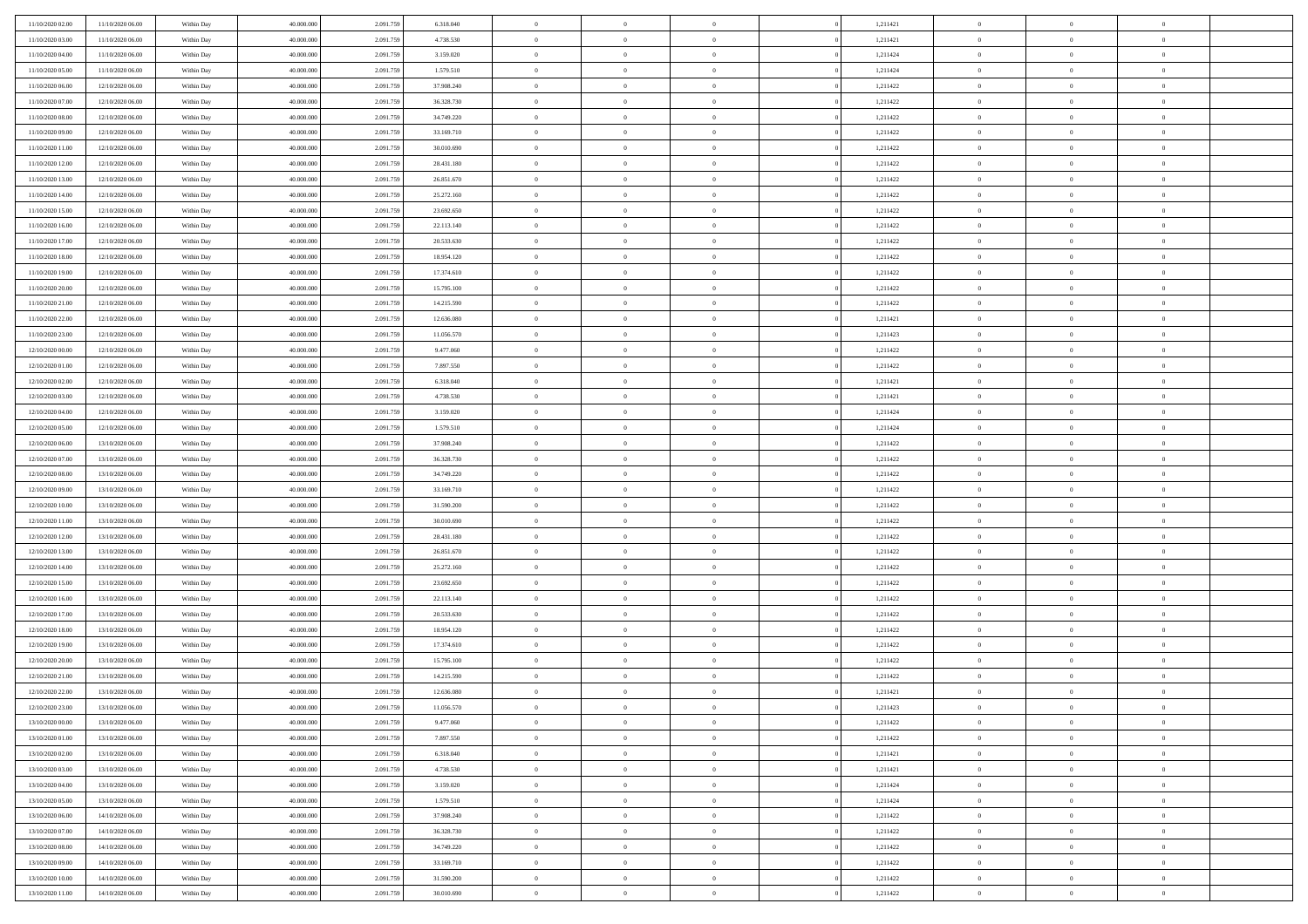| 13/10/2020 12:00 | 14/10/2020 06:00 | Within Day | 40,000,000 | 2.091.75  | 28.431.180 | $\bf{0}$       | $\overline{0}$ | $\overline{0}$ | 1,211422 | $\bf{0}$       | $\overline{0}$ | $\bf{0}$       |  |
|------------------|------------------|------------|------------|-----------|------------|----------------|----------------|----------------|----------|----------------|----------------|----------------|--|
| 13/10/2020 13:00 | 14/10/2020 06:00 | Within Day | 40.000.000 | 2.091.75  | 26.851.670 | $\overline{0}$ | $\overline{0}$ | $\Omega$       | 1,211422 | $\overline{0}$ | $\bf{0}$       | $\theta$       |  |
| 13/10/2020 14:00 | 14/10/2020 06:00 | Within Day | 40.000.000 | 2.091.75  | 25.272.160 | $\,$ 0         | $\overline{0}$ | $\overline{0}$ | 1,211422 | $\,$ 0 $\,$    | $\overline{0}$ | $\,$ 0 $\,$    |  |
| 13/10/2020 15:00 | 14/10/2020 06:00 | Within Day | 40,000,000 | 2.091.75  | 23.692.650 | $\overline{0}$ | $\overline{0}$ | $\Omega$       | 1,211422 | $\overline{0}$ | $\theta$       | $\overline{0}$ |  |
| 13/10/2020 16:00 | 14/10/2020 06:00 | Within Day | 40.000.000 | 2.091.759 | 22.113.140 | $\mathbf{0}$   | $\overline{0}$ | $\overline{0}$ | 1,211422 | $\mathbf{0}$   | $\bf{0}$       | $\theta$       |  |
| 13/10/2020 17:00 | 14/10/2020 06:00 | Within Day | 40.000.000 | 2.091.759 | 20.533.630 | $\,$ 0         | $\overline{0}$ | $\overline{0}$ | 1,211422 | $\,$ 0 $\,$    | $\overline{0}$ | $\,$ 0 $\,$    |  |
| 13/10/2020 18:00 | 14/10/2020 06.00 | Within Day | 40,000,000 | 2.091.75  | 18.954.120 | $\bf{0}$       | $\overline{0}$ | $\Omega$       | 1,211422 | $\bf{0}$       | $\overline{0}$ | $\overline{0}$ |  |
| 13/10/2020 19:00 | 14/10/2020 06:00 | Within Day | 40.000.000 | 2.091.75  | 17.374.610 | $\overline{0}$ | $\overline{0}$ | $\overline{0}$ | 1,211422 | $\mathbf{0}$   | $\bf{0}$       | $\theta$       |  |
| 13/10/2020 20:00 | 14/10/2020 06:00 | Within Day | 40.000.000 | 2.091.759 | 15.795.100 | $\,$ 0         | $\overline{0}$ | $\overline{0}$ | 1,211422 | $\,$ 0 $\,$    | $\overline{0}$ | $\,0\,$        |  |
| 13/10/2020 21.00 | 14/10/2020 06.00 | Within Day | 40,000,000 | 2.091.759 | 14.215.590 | $\overline{0}$ | $\overline{0}$ | $\Omega$       | 1,211422 | $\overline{0}$ | $\theta$       | $\overline{0}$ |  |
| 13/10/2020 22:00 | 14/10/2020 06:00 | Within Day | 40.000.000 | 2.091.759 | 12.636.080 | $\mathbf{0}$   | $\overline{0}$ | $\overline{0}$ | 1,211421 | $\mathbf{0}$   | $\bf{0}$       | $\theta$       |  |
| 13/10/2020 23:00 | 14/10/2020 06:00 | Within Day | 40.000.000 | 2.091.75  | 11.056.570 | $\,$ 0         | $\overline{0}$ | $\overline{0}$ | 1,211423 | $\,$ 0 $\,$    | $\overline{0}$ | $\,0\,$        |  |
| 14/10/2020 00:00 | 14/10/2020 06.00 | Within Day | 40,000,000 | 2.091.75  | 9.477.060  | $\overline{0}$ | $\overline{0}$ | $\Omega$       | 1,211422 | $\overline{0}$ | $\theta$       | $\overline{0}$ |  |
| 14/10/2020 01:00 | 14/10/2020 06:00 | Within Day | 40.000.000 | 2.091.759 | 7.897.550  | $\mathbf{0}$   | $\overline{0}$ | $\overline{0}$ | 1,211422 | $\mathbf{0}$   | $\bf{0}$       | $\theta$       |  |
| 14/10/2020 02:00 | 14/10/2020 06:00 | Within Day | 40.000.000 | 2.091.759 | 6.318.040  | $\,$ 0         | $\overline{0}$ | $\overline{0}$ | 1,211421 | $\,$ 0 $\,$    | $\overline{0}$ | $\,0\,$        |  |
| 14/10/2020 03.00 | 14/10/2020 06.00 | Within Day | 40,000,000 | 2.091.75  | 4.738.530  | $\bf{0}$       | $\overline{0}$ | $\Omega$       | 1,211421 | $\bf{0}$       | $\theta$       | $\bf{0}$       |  |
| 14/10/2020 04:00 | 14/10/2020 06:00 | Within Day | 40.000.000 | 2.091.759 | 3.159.020  | $\mathbf{0}$   | $\overline{0}$ | $\overline{0}$ | 1,211424 | $\mathbf{0}$   | $\bf{0}$       | $\theta$       |  |
| 14/10/2020 05:00 | 14/10/2020 06:00 | Within Day | 40.000.000 | 2.091.759 | 1.579.510  | $\overline{0}$ | $\overline{0}$ | $\overline{0}$ | 1,211424 | $\,$ 0 $\,$    | $\overline{0}$ | $\,0\,$        |  |
| 14/10/2020 06.00 | 15/10/2020 06.00 | Within Day | 40,000,000 | 2.091.75  | 37.908.240 | $\overline{0}$ | $\overline{0}$ | $\Omega$       | 1,211422 | $\overline{0}$ | $\theta$       | $\overline{0}$ |  |
| 14/10/2020 07:00 | 15/10/2020 06:00 | Within Day | 40.000.000 | 2.091.75  | 36.328.730 | $\overline{0}$ | $\overline{0}$ | $\overline{0}$ | 1,211422 | $\mathbf{0}$   | $\bf{0}$       | $\theta$       |  |
| 14/10/2020 08:00 | 15/10/2020 06:00 | Within Day | 40.000.000 | 2.091.759 | 34.749.220 | $\,$ 0         | $\overline{0}$ | $\overline{0}$ | 1,211422 | $\,$ 0 $\,$    | $\overline{0}$ | $\,0\,$        |  |
| 14/10/2020 09:00 | 15/10/2020 06:00 | Within Day | 40,000,000 | 2.091.75  | 33.169.710 | $\overline{0}$ | $\overline{0}$ | $\Omega$       | 1,211422 | $\overline{0}$ | $\theta$       | $\overline{0}$ |  |
| 14/10/2020 10:00 | 15/10/2020 06:00 | Within Day | 40.000.000 | 2.091.759 | 31.590.200 | $\mathbf{0}$   | $\overline{0}$ | $\overline{0}$ | 1,211422 | $\mathbf{0}$   | $\bf{0}$       | $\theta$       |  |
| 14/10/2020 11:00 | 15/10/2020 06:00 | Within Day | 40.000.000 | 2.091.759 | 30.010.690 | $\overline{0}$ | $\overline{0}$ | $\overline{0}$ | 1,211422 | $\,$ 0 $\,$    | $\overline{0}$ | $\,0\,$        |  |
| 14/10/2020 12:00 | 15/10/2020 06.00 | Within Day | 40,000,000 | 2.091.75  | 28.431.180 | $\bf{0}$       | $\overline{0}$ | $\Omega$       | 1,211422 | $\bf{0}$       | $\overline{0}$ | $\bf{0}$       |  |
| 14/10/2020 13:00 | 15/10/2020 06:00 | Within Day | 40.000.000 | 2.091.75  | 26.851.670 | $\overline{0}$ | $\overline{0}$ | $\overline{0}$ | 1,211422 | $\mathbf{0}$   | $\bf{0}$       | $\theta$       |  |
| 14/10/2020 14:00 | 15/10/2020 06:00 | Within Day | 40.000.000 | 2.091.759 | 25.272.160 | $\,$ 0         | $\overline{0}$ | $\overline{0}$ | 1,211422 | $\,$ 0 $\,$    | $\overline{0}$ | $\,0\,$        |  |
| 14/10/2020 15.00 | 15/10/2020 06.00 | Within Day | 40,000,000 | 2.091.759 | 23.692.650 | $\overline{0}$ | $\overline{0}$ | $\Omega$       | 1,211422 | $\overline{0}$ | $\theta$       | $\overline{0}$ |  |
| 14/10/2020 16:00 | 15/10/2020 06:00 | Within Day | 40.000.000 | 2.091.759 | 22.113.140 | $\mathbf{0}$   | $\overline{0}$ | $\overline{0}$ | 1,211422 | $\mathbf{0}$   | $\bf{0}$       | $\overline{0}$ |  |
| 14/10/2020 17:00 | 15/10/2020 06:00 | Within Day | 40.000.000 | 2.091.75  | 20.533.630 | $\,$ 0         | $\overline{0}$ | $\overline{0}$ | 1,211422 | $\,$ 0 $\,$    | $\overline{0}$ | $\,0\,$        |  |
| 14/10/2020 18:00 | 15/10/2020 06:00 | Within Day | 40.000.000 | 2.091.75  | 18.954.120 | $\bf{0}$       | $\overline{0}$ | $\Omega$       | 1,211422 | $\bf{0}$       | $\overline{0}$ | $\bf{0}$       |  |
| 14/10/2020 19:00 | 15/10/2020 06:00 | Within Day | 40.000.000 | 2.091.759 | 17.374.610 | $\overline{0}$ | $\overline{0}$ | $\overline{0}$ | 1,211422 | $\mathbf{0}$   | $\bf{0}$       | $\theta$       |  |
| 14/10/2020 20:00 | 15/10/2020 06:00 | Within Day | 40.000.000 | 2.091.759 | 15.795.100 | $\,$ 0         | $\overline{0}$ | $\overline{0}$ | 1,211422 | $\,$ 0 $\,$    | $\overline{0}$ | $\,0\,$        |  |
| 14/10/2020 21.00 | 15/10/2020 06:00 | Within Day | 40.000.000 | 2.091.75  | 14.215.590 | $\bf{0}$       | $\overline{0}$ | $\overline{0}$ | 1,211422 | $\mathbf{0}$   | $\overline{0}$ | $\bf{0}$       |  |
| 14/10/2020 22.00 | 15/10/2020 06:00 | Within Day | 40.000.000 | 2.091.759 | 12.636.080 | $\mathbf{0}$   | $\overline{0}$ | $\overline{0}$ | 1,211421 | $\overline{0}$ | $\bf{0}$       | $\theta$       |  |
| 14/10/2020 23:00 | 15/10/2020 06:00 | Within Day | 40.000.000 | 2.091.75  | 11.056.570 | $\overline{0}$ | $\overline{0}$ | $\overline{0}$ | 1,211423 | $\,$ 0 $\,$    | $\overline{0}$ | $\,0\,$        |  |
| 15/10/2020 00:00 | 15/10/2020 06:00 | Within Day | 40.000.000 | 2.091.75  | 9.477.060  | $\bf{0}$       | $\overline{0}$ | $\Omega$       | 1,211422 | $\bf{0}$       | $\overline{0}$ | $\bf{0}$       |  |
| 15/10/2020 01:00 | 15/10/2020 06:00 | Within Day | 40.000.000 | 2.091.759 | 7.897.550  | $\mathbf{0}$   | $\overline{0}$ | $\overline{0}$ | 1,211422 | $\mathbf{0}$   | $\bf{0}$       | $\overline{0}$ |  |
| 15/10/2020 02:00 | 15/10/2020 06:00 | Within Day | 40.000.000 | 2.091.759 | 6.318.040  | $\,$ 0         | $\overline{0}$ | $\overline{0}$ | 1,211421 | $\,$ 0 $\,$    | $\overline{0}$ | $\,0\,$        |  |
| 15/10/2020 03:00 | 15/10/2020 06:00 | Within Day | 40.000.000 | 2.091.75  | 4.738.530  | $\bf{0}$       | $\overline{0}$ | $\Omega$       | 1,211421 | $\bf{0}$       | $\overline{0}$ | $\bf{0}$       |  |
| 15/10/2020 04:00 | 15/10/2020 06:00 | Within Day | 40.000.000 | 2.091.759 | 3.159.020  | $\mathbf{0}$   | $\overline{0}$ | $\overline{0}$ | 1,211424 | $\overline{0}$ | $\overline{0}$ | $\theta$       |  |
| 15/10/2020 05:00 | 15/10/2020 06:00 | Within Day | 40.000.000 | 2.091.75  | 1.579.510  | $\,$ 0         | $\overline{0}$ | $\overline{0}$ | 1,211424 | $\,$ 0 $\,$    | $\overline{0}$ | $\,0\,$        |  |
| 15/10/2020 06:00 | 16/10/2020 06:00 | Within Day | 40.000.000 | 2.091.75  | 37.908.240 | $\bf{0}$       | $\overline{0}$ | $\overline{0}$ | 1,211422 | $\bf{0}$       | $\overline{0}$ | $\bf{0}$       |  |
| 15/10/2020 07:00 | 16/10/2020 06:00 | Within Day | 40.000.000 | 2.091.759 | 36.328.730 | $\mathbf{0}$   | $\overline{0}$ | $\overline{0}$ | 1,211422 | $\overline{0}$ | $\bf{0}$       | $\theta$       |  |
| 15/10/2020 08:00 | 16/10/2020 06:00 | Within Day | 40.000.000 | 2.091.759 | 34.749.220 | $\theta$       | $\overline{0}$ | $\Omega$       | 1,211422 | $\overline{0}$ | $\overline{0}$ | $\overline{0}$ |  |
| 15/10/2020 09:00 | 16/10/2020 06:00 | Within Day | 40.000.000 | 2.091.75  | 33.169.710 | $\bf{0}$       | $\overline{0}$ | $\overline{0}$ | 1,211422 | $\mathbf{0}$   | $\overline{0}$ | $\bf{0}$       |  |
| 15/10/2020 10:00 | 16/10/2020 06:00 | Within Day | 40.000.000 | 2.091.759 | 31.590.200 | $\overline{0}$ | $\overline{0}$ | $\overline{0}$ | 1,211422 | $\,$ 0 $\,$    | $\overline{0}$ | $\overline{0}$ |  |
| 15/10/2020 11:00 | 16/10/2020 06:00 | Within Day | 40.000.000 | 2.091.759 | 30.010.690 | $\,$ 0 $\,$    | $\overline{0}$ | $\overline{0}$ | 1,211422 | $\,$ 0 $\,$    | $\,$ 0 $\,$    | $\theta$       |  |
| 15/10/2020 12:00 | 16/10/2020 06:00 | Within Day | 40.000.000 | 2.091.759 | 28.431.180 | $\bf{0}$       | $\overline{0}$ | $\overline{0}$ | 1,211422 | $\mathbf{0}$   | $\overline{0}$ | $\bf{0}$       |  |
| 15/10/2020 13:00 | 16/10/2020 06:00 | Within Day | 40.000.000 | 2.091.759 | 26.851.670 | $\mathbf{0}$   | $\overline{0}$ | $\overline{0}$ | 1,211422 | $\mathbf{0}$   | $\bf{0}$       | $\overline{0}$ |  |
| 15/10/2020 14:00 | 16/10/2020 06:00 | Within Day | 40.000.000 | 2.091.759 | 25.272.160 | $\,$ 0 $\,$    | $\overline{0}$ | $\overline{0}$ | 1,211422 | $\,$ 0 $\,$    | $\overline{0}$ | $\theta$       |  |
| 15/10/2020 15:00 | 16/10/2020 06:00 | Within Day | 40.000.000 | 2.091.75  | 23.692.650 | $\mathbf{0}$   | $\overline{0}$ | $\overline{0}$ | 1,211422 | $\mathbf{0}$   | $\overline{0}$ | $\overline{0}$ |  |
| 15/10/2020 16.00 | 16/10/2020 06:00 | Within Day | 40.000.000 | 2.091.759 | 22.113.140 | $\,$ 0 $\,$    | $\overline{0}$ | $\overline{0}$ | 1,211422 | $\,$ 0 $\,$    | $\bf{0}$       | $\overline{0}$ |  |
| 15/10/2020 17.00 | 16/10/2020 06:00 | Within Day | 40.000.000 | 2.091.759 | 20.533.630 | $\,$ 0 $\,$    | $\overline{0}$ | $\overline{0}$ | 1,211422 | $\,$ 0 $\,$    | $\,$ 0         | $\theta$       |  |
| 15/10/2020 18:00 | 16/10/2020 06:00 | Within Day | 40.000.000 | 2.091.759 | 18.954.120 | $\bf{0}$       | $\overline{0}$ | $\overline{0}$ | 1,211422 | $\mathbf{0}$   | $\overline{0}$ | $\bf{0}$       |  |
| 15/10/2020 19:00 | 16/10/2020 06:00 | Within Day | 40.000.000 | 2.091.759 | 17.374.610 | $\mathbf{0}$   | $\overline{0}$ | $\overline{0}$ | 1,211422 | $\mathbf{0}$   | $\bf{0}$       | $\overline{0}$ |  |
| 15/10/2020 20:00 | 16/10/2020 06:00 | Within Day | 40.000.000 | 2.091.759 | 15.795.100 | $\,$ 0         | $\overline{0}$ | $\overline{0}$ | 1,211422 | $\,$ 0 $\,$    | $\overline{0}$ | $\theta$       |  |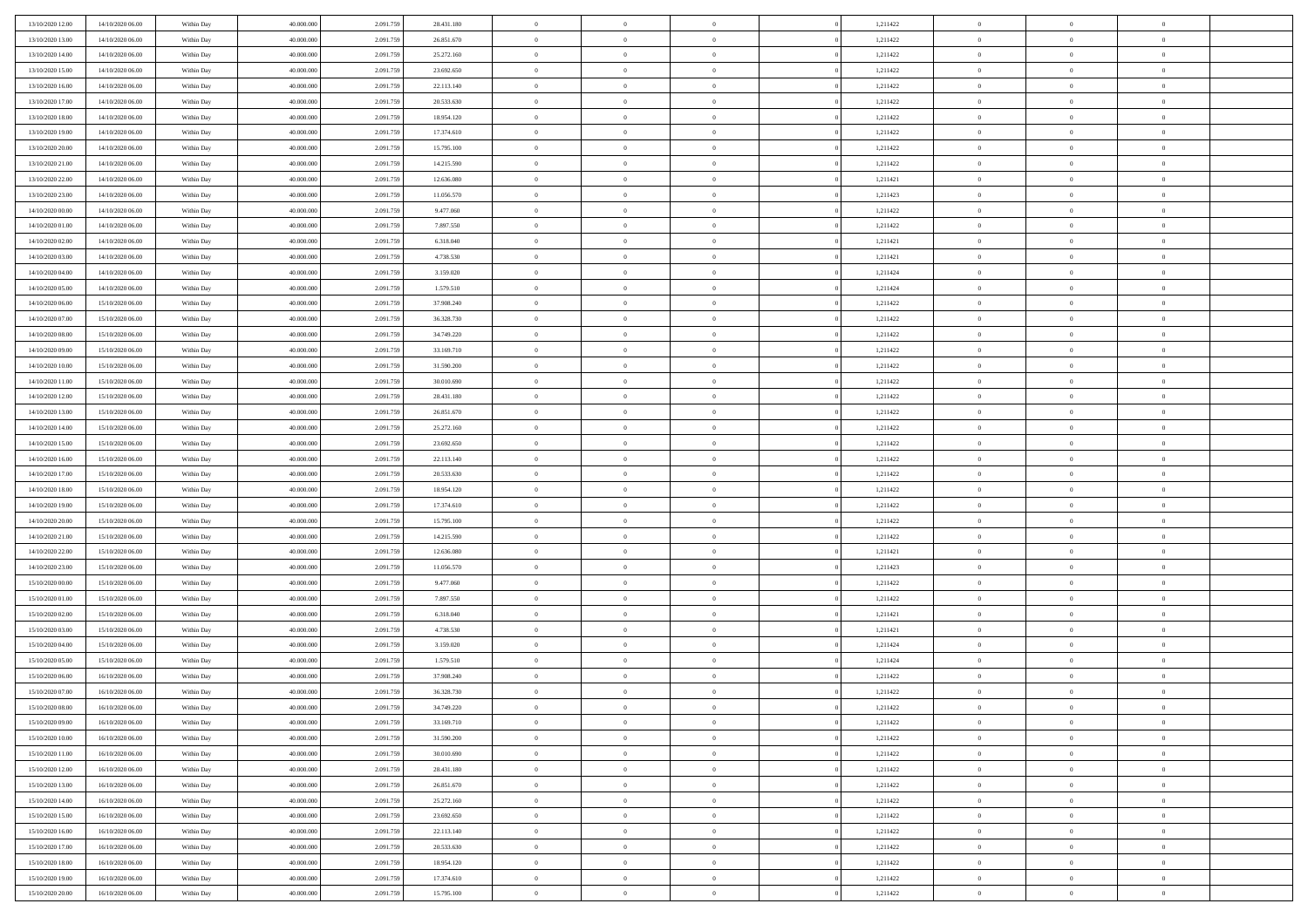| 15/10/2020 21:00                     | 16/10/2020 06:00 | Within Day               | 40.000.000 | 2.091.75  | 14.215.590 | $\bf{0}$                   | $\overline{0}$                   | $\Omega$       | 1,211422             | $\bf{0}$       | $\overline{0}$ | $\bf{0}$       |  |
|--------------------------------------|------------------|--------------------------|------------|-----------|------------|----------------------------|----------------------------------|----------------|----------------------|----------------|----------------|----------------|--|
| 15/10/2020 22.00                     | 16/10/2020 06:00 | Within Day               | 40,000,000 | 2.091.75  | 12.636.080 | $\overline{0}$             | $\overline{0}$                   | $\Omega$       | 1,211421             | $\overline{0}$ | $\theta$       | $\theta$       |  |
| 15/10/2020 23:00                     | 16/10/2020 06:00 | Within Day               | 40.000.000 | 2.091.759 | 11.056.570 | $\overline{0}$             | $\overline{0}$                   | $\overline{0}$ | 1,211423             | $\mathbf{0}$   | $\overline{0}$ | $\theta$       |  |
| 16/10/2020 00:00                     | 16/10/2020 06:00 | Within Day               | 40.000.000 | 2.091.75  | 9.477.060  | $\bf{0}$                   | $\overline{0}$                   | $\overline{0}$ | 1,211422             | $\mathbf{0}$   | $\overline{0}$ | $\bf{0}$       |  |
| 16/10/2020 01:00                     | 16/10/2020 06:00 | Within Day               | 40,000,000 | 2.091.75  | 7.897.550  | $\bf{0}$                   | $\overline{0}$                   | $\overline{0}$ | 1,211422             | $\bf{0}$       | $\overline{0}$ | $\bf{0}$       |  |
| 16/10/2020 02:00                     | 16/10/2020 06:00 | Within Day               | 40.000.000 | 2.091.759 | 6.318.040  | $\overline{0}$             | $\overline{0}$                   | $\overline{0}$ | 1,211421             | $\mathbf{0}$   | $\overline{0}$ | $\theta$       |  |
| 16/10/2020 03:00                     | 16/10/2020 06:00 | Within Day               | 40.000.000 | 2.091.75  | 4.738.530  | $\bf{0}$                   | $\overline{0}$                   | $\overline{0}$ | 1,211421             | $\bf{0}$       | $\overline{0}$ | $\bf{0}$       |  |
| 16/10/2020 04:00                     | 16/10/2020 06:00 | Within Day               | 40,000,000 | 2.091.75  | 3.159.020  | $\overline{0}$             | $\overline{0}$                   | $\overline{0}$ | 1,211424             | $\mathbf{0}$   | $\theta$       | $\theta$       |  |
| 16/10/2020 05:00                     | 16/10/2020 06:00 | Within Day               | 40.000.000 | 2.091.759 | 1.579.510  | $\overline{0}$             | $\overline{0}$                   | $\overline{0}$ | 1,211424             | $\mathbf{0}$   | $\overline{0}$ | $\theta$       |  |
| 16/10/2020 06:00                     | 17/10/2020 06:00 |                          | 40.000.000 | 2.091.75  | 37.908.240 | $\bf{0}$                   | $\overline{0}$                   | $\Omega$       | 1,211422             | $\mathbf{0}$   | $\overline{0}$ | $\bf{0}$       |  |
|                                      |                  | Within Day               | 40,000,000 |           |            |                            |                                  |                |                      |                | $\theta$       | $\theta$       |  |
| 16/10/2020 07:00                     | 17/10/2020 06:00 | Within Day               |            | 2.091.75  | 36.328.730 | $\bf{0}$<br>$\overline{0}$ | $\overline{0}$<br>$\overline{0}$ | $\overline{0}$ | 1,211422             | $\mathbf{0}$   |                | $\theta$       |  |
| 16/10/2020 08:00                     | 17/10/2020 06:00 | Within Day               | 40.000.000 | 2.091.759 | 34.749.220 |                            |                                  | $\overline{0}$ | 1,211422             | $\mathbf{0}$   | $\overline{0}$ |                |  |
| 16/10/2020 09:00                     | 17/10/2020 06:00 | Within Day               | 40.000.000 | 2.091.75  | 33.169.710 | $\bf{0}$                   | $\overline{0}$                   | $\overline{0}$ | 1,211422             | $\mathbf{0}$   | $\overline{0}$ | $\bf{0}$       |  |
| 16/10/2020 10:00                     | 17/10/2020 06:00 | Within Day               | 40,000,000 | 2.091.75  | 31.590.200 | $\bf{0}$                   | $\overline{0}$                   | $\overline{0}$ | 1,211422             | $\bf{0}$       | $\theta$       | $\bf{0}$       |  |
| 16/10/2020 11:00                     | 17/10/2020 06:00 | Within Day               | 40.000.000 | 2.091.759 | 30.010.690 | $\overline{0}$             | $\overline{0}$                   | $\overline{0}$ | 1,211422             | $\mathbf{0}$   | $\overline{0}$ | $\theta$       |  |
| 16/10/2020 12:00                     | 17/10/2020 06:00 | Within Day               | 40.000.000 | 2.091.75  | 28.431.180 | $\bf{0}$                   | $\overline{0}$                   | $\Omega$       | 1,211422             | $\bf{0}$       | $\overline{0}$ | $\bf{0}$       |  |
| 16/10/2020 13:00                     | 17/10/2020 06:00 | Within Day               | 40,000,000 | 2.091.75  | 26.851.670 | $\,$ 0 $\,$                | $\overline{0}$                   | $\overline{0}$ | 1,211422             | $\mathbf{0}$   | $\overline{0}$ | $\theta$       |  |
| 16/10/2020 14:00                     | 17/10/2020 06:00 | Within Day               | 40.000.000 | 2.091.759 | 25.272.160 | $\overline{0}$             | $\overline{0}$                   | $\overline{0}$ | 1,211422             | $\mathbf{0}$   | $\overline{0}$ | $\theta$       |  |
| 16/10/2020 15.00                     | 17/10/2020 06:00 | Within Day               | 40.000.000 | 2.091.75  | 23.692.650 | $\bf{0}$                   | $\overline{0}$                   | $\Omega$       | 1,211422             | $\bf{0}$       | $\overline{0}$ | $\bf{0}$       |  |
| 16/10/2020 16:00                     | 17/10/2020 06:00 | Within Day               | 40,000,000 | 2.091.75  | 22.113.140 | $\bf{0}$                   | $\overline{0}$                   | $\overline{0}$ | 1,211422             | $\mathbf{0}$   | $\mathbf{0}$   | $\overline{0}$ |  |
| 16/10/2020 17:00                     | 17/10/2020 06:00 | Within Day               | 40.000.000 | 2.091.759 | 20.533.630 | $\overline{0}$             | $\overline{0}$                   | $\overline{0}$ | 1,211422             | $\mathbf{0}$   | $\overline{0}$ | $\theta$       |  |
| 16/10/2020 18:00                     | 17/10/2020 06:00 | Within Day               | 40.000.000 | 2.091.75  | 18.954.120 | $\bf{0}$                   | $\overline{0}$                   | $\overline{0}$ | 1,211422             | $\mathbf{0}$   | $\overline{0}$ | $\bf{0}$       |  |
| 16/10/2020 19:00                     | 17/10/2020 06:00 | Within Day               | 40,000,000 | 2.091.75  | 17.374.610 | $\bf{0}$                   | $\overline{0}$                   | $\overline{0}$ | 1,211422             | $\mathbf{0}$   | $\overline{0}$ | $\bf{0}$       |  |
| 16/10/2020 20:00                     | 17/10/2020 06:00 | Within Day               | 40.000.000 | 2.091.759 | 15.795.100 | $\overline{0}$             | $\overline{0}$                   | $\overline{0}$ | 1,211422             | $\mathbf{0}$   | $\overline{0}$ | $\theta$       |  |
| 16/10/2020 21:00                     | 17/10/2020 06:00 | Within Day               | 40.000.000 | 2.091.75  | 14.215.590 | $\bf{0}$                   | $\overline{0}$                   | $\overline{0}$ | 1,211422             | $\bf{0}$       | $\overline{0}$ | $\bf{0}$       |  |
| 16/10/2020 22.00                     | 17/10/2020 06:00 | Within Day               | 40,000,000 | 2.091.75  | 12.636.080 | $\,$ 0 $\,$                | $\overline{0}$                   | $\overline{0}$ | 1,211421             | $\mathbf{0}$   | $\overline{0}$ | $\overline{0}$ |  |
| 16/10/2020 23:00                     | 17/10/2020 06:00 | Within Day               | 40.000.000 | 2.091.759 | 11.056.570 | $\overline{0}$             | $\overline{0}$                   | $\overline{0}$ | 1,211423             | $\mathbf{0}$   | $\overline{0}$ | $\theta$       |  |
| 17/10/2020 00:00                     | 17/10/2020 06:00 | Within Day               | 40.000.000 | 2.091.75  | 9.477.060  | $\bf{0}$                   | $\overline{0}$                   | $\Omega$       | 1,211422             | $\mathbf{0}$   | $\overline{0}$ | $\bf{0}$       |  |
| 17/10/2020 01:00                     | 17/10/2020 06:00 | Within Day               | 40,000,000 | 2.091.759 | 7.897.550  | $\bf{0}$                   | $\overline{0}$                   | $\overline{0}$ | 1,211422             | $\mathbf{0}$   | $\mathbf{0}$   | $\overline{0}$ |  |
| 17/10/2020 02:00                     | 17/10/2020 06:00 | Within Day               | 40.000.000 | 2.091.759 | 6.318.040  | $\overline{0}$             | $\overline{0}$                   | $\overline{0}$ | 1,211421             | $\mathbf{0}$   | $\overline{0}$ | $\theta$       |  |
| 17/10/2020 03:00                     | 17/10/2020 06:00 | Within Day               | 40.000.000 | 2.091.75  | 4.738.530  | $\,$ 0                     | $\overline{0}$                   | $\overline{0}$ | 1,211421             | $\,$ 0 $\,$    | $\overline{0}$ | $\,0\,$        |  |
| 17/10/2020 04:00                     | 17/10/2020 06:00 | Within Day               | 40,000,000 | 2.091.75  | 3.159.020  | $\bf{0}$                   | $\overline{0}$                   | $\overline{0}$ | 1,211424             | $\,$ 0 $\,$    | $\overline{0}$ | $\overline{0}$ |  |
| 17/10/2020 05:00                     | 17/10/2020 06:00 | Within Day               | 40.000.000 | 2.091.759 | 1.579.510  | $\overline{0}$             | $\overline{0}$                   | $\overline{0}$ | 1,211424             | $\mathbf{0}$   | $\overline{0}$ | $\theta$       |  |
| 17/10/2020 06:00                     | 18/10/2020 06:00 | Within Day               | 40.000.000 | 2.091.759 | 37.908.240 | $\,$ 0                     | $\overline{0}$                   | $\theta$       | 1,211422             | $\,$ 0         | $\overline{0}$ | $\mathbf{0}$   |  |
| 17/10/2020 07:00                     | 18/10/2020 06:00 | Within Day               | 40,000,000 | 2.091.75  | 36.328.730 | $\bf{0}$                   | $\overline{0}$                   | $\overline{0}$ | 1,211422             | $\mathbf{0}$   | $\overline{0}$ | $\overline{0}$ |  |
| 17/10/2020 08:00                     | 18/10/2020 06:00 | Within Day               | 40.000.000 | 2.091.759 | 34.749.220 | $\overline{0}$             | $\overline{0}$                   | $\overline{0}$ | 1,211422             | $\mathbf{0}$   | $\overline{0}$ | $\theta$       |  |
| 17/10/2020 09:00                     | 18/10/2020 06:00 | Within Day               | 40.000.000 | 2.091.759 | 33.169.710 | $\,$ 0                     | $\overline{0}$                   | $\overline{0}$ | 1,211422             | $\,$ 0 $\,$    | $\overline{0}$ | $\mathbf{0}$   |  |
| 17/10/2020 10:00                     | 18/10/2020 06:00 | Within Day               | 40,000,000 | 2.091.75  | 31.590.200 | $\bf{0}$                   | $\overline{0}$                   | $\overline{0}$ | 1,211422             | $\mathbf{0}$   | $\overline{0}$ | $\overline{0}$ |  |
| 17/10/2020 11:00                     | 18/10/2020 06:00 | Within Day               | 40.000.000 | 2.091.759 | 30.010.690 | $\overline{0}$             | $\overline{0}$                   | $\overline{0}$ | 1,211422             | $\mathbf{0}$   | $\overline{0}$ | $\theta$       |  |
| 17/10/2020 12:00                     | 18/10/2020 06:00 | Within Day               | 40.000.000 | 2.091.759 | 28.431.180 | $\,$ 0                     | $\overline{0}$                   | $\overline{0}$ | 1,211422             | $\,$ 0 $\,$    | $\overline{0}$ | $\,$ 0 $\,$    |  |
| 17/10/2020 13:00                     | 18/10/2020 06:00 | Within Day               | 40,000,000 | 2.091.75  | 26.851.670 | $\,$ 0 $\,$                | $\,$ 0 $\,$                      | $\overline{0}$ | 1,211422             | $\,$ 0 $\,$    | $\overline{0}$ | $\bf{0}$       |  |
| 17/10/2020 14.00                     | 18/10/2020 06:00 | Within Day               | 40.000.000 | 2.091.759 | 25.272.160 | $\overline{0}$             | $\overline{0}$                   | $\overline{0}$ | 1,211422             | $\mathbf{0}$   | $\overline{0}$ | $\theta$       |  |
| 17/10/2020 15:00                     | 18/10/2020 06:00 | Within Day               | 40.000.000 | 2.091.759 | 23.692.650 | $\overline{0}$             | $\overline{0}$                   | $\overline{0}$ | 1,211422             | $\overline{0}$ | $\overline{0}$ | $\mathbf{0}$   |  |
| 17/10/2020 16.00                     | 18/10/2020 06:00 | Within Day               | 40,000,000 | 2.091.75  | 22.113.140 | $\bf{0}$                   | $\overline{0}$                   | $\overline{0}$ | 1,211422             | $\mathbf{0}$   | $\overline{0}$ | $\bf{0}$       |  |
| 17/10/2020 17:00                     | 18/10/2020 06:00 | Within Day               | 40.000.000 | 2.091.759 | 20.533.630 | $\overline{0}$             | $\theta$                         |                | 1,211422             | $\overline{0}$ | $\Omega$       | $\overline{0}$ |  |
| 17/10/2020 18:00                     | 18/10/2020 06:00 | Within Day               | 40.000.000 | 2.091.759 | 18.954.120 | $\,$ 0                     | $\overline{0}$                   | $\overline{0}$ | 1,211422             | $\,$ 0 $\,$    | $\bf{0}$       | $\mathbf{0}$   |  |
| 17/10/2020 19:00                     | 18/10/2020 06:00 | Within Day               | 40,000,000 | 2.091.75  | 17.374.610 | $\mathbf{0}$               | $\overline{0}$                   | $\overline{0}$ | 1,211422             | $\,$ 0 $\,$    | $\overline{0}$ | $\overline{0}$ |  |
| 17/10/2020 20.00                     | 18/10/2020 06:00 | Within Day               | 40.000.000 | 2.091.759 | 15.795.100 | $\mathbf{0}$               | $\overline{0}$                   | $\overline{0}$ | 1,211422             | $\mathbf{0}$   | $\bf{0}$       | $\overline{0}$ |  |
| 17/10/2020 21.00                     | 18/10/2020 06:00 | Within Day               | 40.000.000 | 2.091.759 | 14.215.590 | $\,$ 0 $\,$                | $\overline{0}$                   | $\overline{0}$ | 1,211422             | $\,$ 0 $\,$    | $\bf{0}$       | $\theta$       |  |
|                                      | 18/10/2020 06:00 |                          | 40,000,000 | 2.091.759 | 12.636.080 | $\,$ 0 $\,$                | $\,$ 0 $\,$                      | $\overline{0}$ |                      | $\,$ 0 $\,$    | $\overline{0}$ | $\overline{0}$ |  |
| 17/10/2020 22.00<br>17/10/2020 23.00 | 18/10/2020 06:00 | Within Day<br>Within Day | 40.000.000 | 2.091.759 | 11.056.570 | $\mathbf{0}$               | $\overline{0}$                   | $\overline{0}$ | 1,211421<br>1,211423 | $\mathbf{0}$   | $\bf{0}$       | $\overline{0}$ |  |
|                                      |                  |                          |            |           |            |                            |                                  |                |                      |                |                |                |  |
| 18/10/2020 00:00                     | 18/10/2020 06:00 | Within Day               | 40.000.000 | 2.091.759 | 9.477.060  | $\,$ 0 $\,$                | $\overline{0}$                   | $\overline{0}$ | 1,211422             | $\,$ 0 $\,$    | $\mathbf{0}$   | $\theta$       |  |
| 18/10/2020 01:00                     | 18/10/2020 06:00 | Within Day               | 40,000,000 | 2.091.75  | 7.897.550  | $\mathbf{0}$               | $\overline{0}$                   | $\overline{0}$ | 1,211422             | $\,$ 0 $\,$    | $\overline{0}$ | $\overline{0}$ |  |
| 18/10/2020 02:00                     | 18/10/2020 06:00 | Within Day               | 40.000.000 | 2.091.759 | 6.318.040  | $\mathbf{0}$               | $\overline{0}$                   | $\overline{0}$ | 1,211421             | $\mathbf{0}$   | $\bf{0}$       | $\overline{0}$ |  |
| 18/10/2020 03:00                     | 18/10/2020 06:00 | Within Day               | 40.000.000 | 2.091.759 | 4.738.530  | $\,$ 0 $\,$                | $\overline{0}$                   | $\overline{0}$ | 1,211421             | $\,$ 0 $\,$    | $\mathbf{0}$   | $\theta$       |  |
| 18/10/2020 04:00                     | 18/10/2020 06:00 | Within Day               | 40,000,000 | 2.091.759 | 3.159.020  | $\mathbf{0}$               | $\overline{0}$                   | $\overline{0}$ | 1,211424             | $\,$ 0 $\,$    | $\overline{0}$ | $\overline{0}$ |  |
| 18/10/2020 05:00                     | 18/10/2020 06:00 | Within Day               | 40.000.000 | 2.091.759 | 1.579.510  | $\mathbf{0}$               | $\overline{0}$                   | $\overline{0}$ | 1,211424             | $\mathbf{0}$   | $\mathbf{0}$   | $\overline{0}$ |  |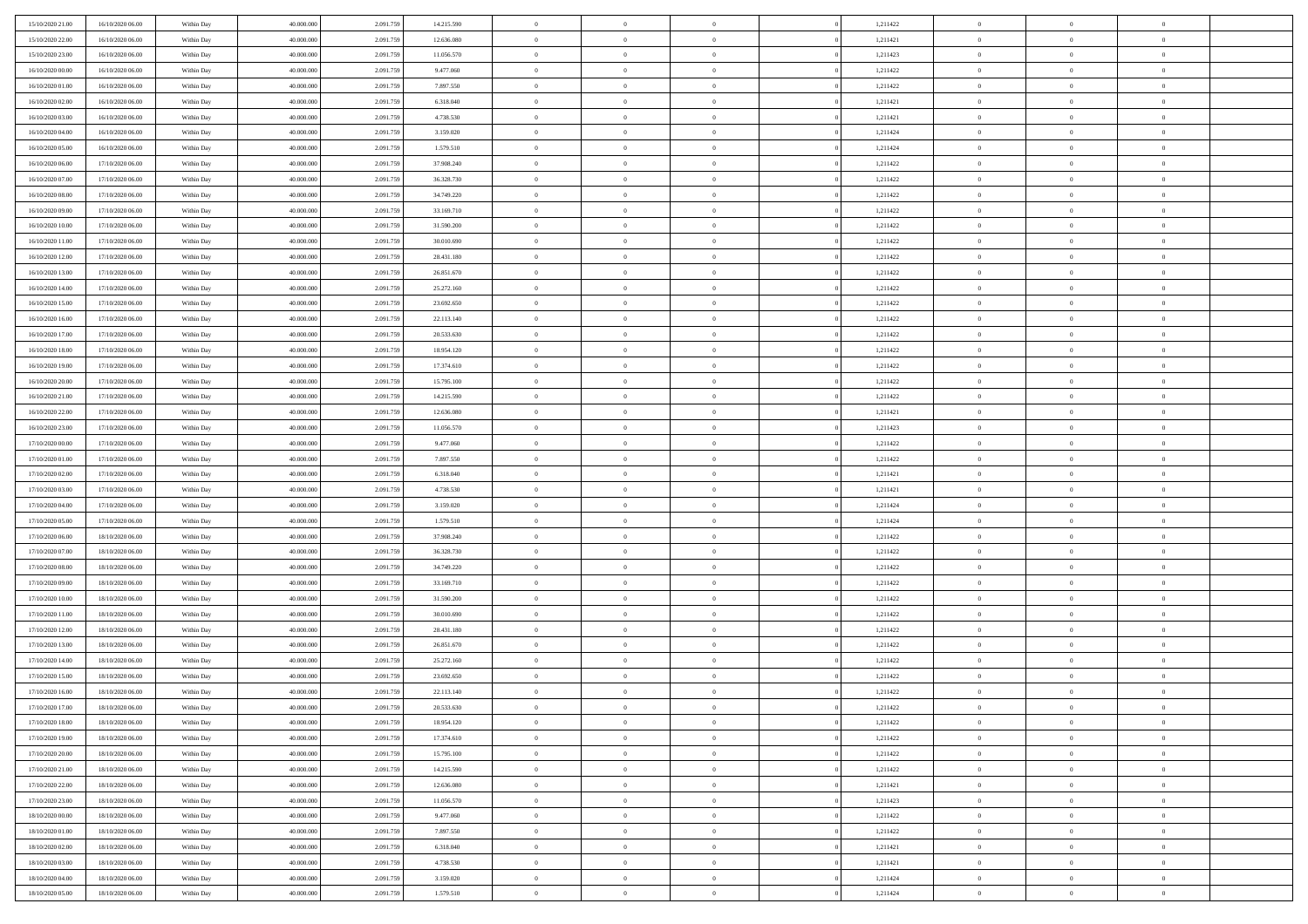| 18/10/2020 06:00 | 19/10/2020 06:00 | Within Day | 40,000,000 | 2.091.75  | 37.908.240 | $\bf{0}$       | $\overline{0}$ | $\overline{0}$ | 1,211422 | $\bf{0}$       | $\overline{0}$ | $\bf{0}$       |  |
|------------------|------------------|------------|------------|-----------|------------|----------------|----------------|----------------|----------|----------------|----------------|----------------|--|
| 18/10/2020 07:00 | 19/10/2020 06:00 | Within Day | 40.000.000 | 2.091.75  | 36.328.730 | $\overline{0}$ | $\overline{0}$ | $\Omega$       | 1,211422 | $\overline{0}$ | $\bf{0}$       | $\theta$       |  |
| 18/10/2020 08:00 | 19/10/2020 06:00 | Within Day | 40.000.000 | 2.091.75  | 34.749.220 | $\,$ 0         | $\overline{0}$ | $\overline{0}$ | 1,211422 | $\,$ 0 $\,$    | $\overline{0}$ | $\,$ 0 $\,$    |  |
| 18/10/2020 09:00 | 19/10/2020 06:00 | Within Day | 40,000,000 | 2.091.75  | 33.169.710 | $\overline{0}$ | $\overline{0}$ | $\Omega$       | 1,211422 | $\overline{0}$ | $\theta$       | $\overline{0}$ |  |
| 18/10/2020 10:00 | 19/10/2020 06:00 | Within Day | 40.000.000 | 2.091.759 | 31.590.200 | $\mathbf{0}$   | $\overline{0}$ | $\overline{0}$ | 1,211422 | $\mathbf{0}$   | $\bf{0}$       | $\theta$       |  |
| 18/10/2020 11:00 | 19/10/2020 06:00 | Within Day | 40.000.000 | 2.091.759 | 30.010.690 | $\overline{0}$ | $\overline{0}$ | $\overline{0}$ | 1,211422 | $\,$ 0 $\,$    | $\overline{0}$ | $\,$ 0 $\,$    |  |
| 18/10/2020 12:00 | 19/10/2020 06:00 | Within Day | 40,000,000 | 2.091.75  | 28.431.180 | $\bf{0}$       | $\overline{0}$ | $\Omega$       | 1,211422 | $\bf{0}$       | $\theta$       | $\overline{0}$ |  |
| 18/10/2020 13:00 | 19/10/2020 06:00 | Within Day | 40.000.000 | 2.091.75  | 26.851.670 | $\overline{0}$ | $\overline{0}$ | $\overline{0}$ | 1,211422 | $\mathbf{0}$   | $\bf{0}$       | $\theta$       |  |
| 18/10/2020 14:00 | 19/10/2020 06:00 | Within Day | 40.000.000 | 2.091.759 | 25.272.160 | $\,$ 0         | $\overline{0}$ | $\overline{0}$ | 1,211422 | $\,$ 0 $\,$    | $\overline{0}$ | $\,$ 0 $\,$    |  |
| 18/10/2020 15:00 | 19/10/2020 06:00 | Within Day | 40,000,000 | 2.091.759 | 23.692.650 | $\overline{0}$ | $\overline{0}$ | $\Omega$       | 1,211422 | $\overline{0}$ | $\theta$       | $\overline{0}$ |  |
| 18/10/2020 16:00 | 19/10/2020 06:00 | Within Day | 40.000.000 | 2.091.759 | 22.113.140 | $\mathbf{0}$   | $\overline{0}$ | $\overline{0}$ | 1,211422 | $\mathbf{0}$   | $\bf{0}$       | $\theta$       |  |
| 18/10/2020 17:00 | 19/10/2020 06:00 | Within Day | 40.000.000 | 2.091.75  | 20.533.630 | $\,$ 0         | $\overline{0}$ | $\overline{0}$ | 1,211422 | $\,$ 0 $\,$    | $\overline{0}$ | $\,$ 0 $\,$    |  |
| 18/10/2020 18:00 | 19/10/2020 06:00 | Within Day | 40,000,000 | 2.091.75  | 18.954.120 | $\overline{0}$ | $\overline{0}$ | $\Omega$       | 1,211422 | $\overline{0}$ | $\theta$       | $\overline{0}$ |  |
| 18/10/2020 19:00 | 19/10/2020 06:00 | Within Day | 40.000.000 | 2.091.759 | 17.374.610 | $\mathbf{0}$   | $\overline{0}$ | $\overline{0}$ | 1,211422 | $\mathbf{0}$   | $\bf{0}$       | $\theta$       |  |
| 18/10/2020 20:00 | 19/10/2020 06:00 | Within Day | 40.000.000 | 2.091.759 | 15.795.100 | $\,$ 0         | $\overline{0}$ | $\overline{0}$ | 1,211422 | $\,$ 0 $\,$    | $\overline{0}$ | $\,$ 0 $\,$    |  |
| 18/10/2020 21.00 | 19/10/2020 06:00 | Within Day | 40,000,000 | 2.091.75  | 14.215.590 | $\bf{0}$       | $\overline{0}$ | $\Omega$       | 1,211422 | $\overline{0}$ | $\theta$       | $\overline{0}$ |  |
| 18/10/2020 22:00 | 19/10/2020 06:00 | Within Day | 40.000.000 | 2.091.759 | 12.636.080 | $\mathbf{0}$   | $\overline{0}$ | $\overline{0}$ | 1,211421 | $\mathbf{0}$   | $\bf{0}$       | $\theta$       |  |
| 18/10/2020 23:00 | 19/10/2020 06:00 | Within Day | 40.000.000 | 2.091.75  | 11.056.570 | $\overline{0}$ | $\overline{0}$ | $\overline{0}$ | 1,211423 | $\,$ 0 $\,$    | $\overline{0}$ | $\,$ 0 $\,$    |  |
| 19/10/2020 00:00 | 19/10/2020 06:00 | Within Day | 40,000,000 | 2.091.75  | 9.477.060  | $\overline{0}$ | $\overline{0}$ | $\Omega$       | 1,211422 | $\overline{0}$ | $\theta$       | $\overline{0}$ |  |
| 19/10/2020 01:00 | 19/10/2020 06:00 | Within Day | 40.000.000 | 2.091.759 | 7.897.550  | $\mathbf{0}$   | $\overline{0}$ | $\overline{0}$ | 1,211422 | $\mathbf{0}$   | $\bf{0}$       | $\theta$       |  |
| 19/10/2020 02:00 | 19/10/2020 06:00 | Within Day | 40.000.000 | 2.091.759 | 6.318.040  | $\,$ 0         | $\overline{0}$ | $\overline{0}$ | 1,211421 | $\,$ 0 $\,$    | $\overline{0}$ | $\,$ 0 $\,$    |  |
| 19/10/2020 03:00 | 19/10/2020 06:00 | Within Day | 40,000,000 | 2.091.75  | 4.738.530  | $\overline{0}$ | $\overline{0}$ | $\Omega$       | 1,211421 | $\overline{0}$ | $\theta$       | $\overline{0}$ |  |
| 19/10/2020 04:00 | 19/10/2020 06:00 | Within Day | 40.000.000 | 2.091.759 | 3.159.020  | $\mathbf{0}$   | $\overline{0}$ | $\overline{0}$ | 1,211424 | $\mathbf{0}$   | $\bf{0}$       | $\theta$       |  |
| 19/10/2020 05:00 | 19/10/2020 06:00 | Within Day | 40.000.000 | 2.091.759 | 1.579.510  | $\overline{0}$ | $\overline{0}$ | $\overline{0}$ | 1,211424 | $\,$ 0 $\,$    | $\overline{0}$ | $\,$ 0 $\,$    |  |
| 19/10/2020 06.00 | 20/10/2020 06.00 | Within Day | 40,000,000 | 2.091.75  | 37.908.240 | $\bf{0}$       | $\overline{0}$ | $\Omega$       | 1,211422 | $\bf{0}$       | $\mathbf{0}$   | $\bf{0}$       |  |
| 19/10/2020 07:00 | 20/10/2020 06:00 | Within Day | 40.000.000 | 2.091.75  | 36.328.730 | $\overline{0}$ | $\overline{0}$ | $\overline{0}$ | 1,211422 | $\mathbf{0}$   | $\bf{0}$       | $\theta$       |  |
| 19/10/2020 08:00 | 20/10/2020 06:00 | Within Day | 40.000.000 | 2.091.759 | 34.749.220 | $\,$ 0         | $\overline{0}$ | $\overline{0}$ | 1,211422 | $\,$ 0 $\,$    | $\overline{0}$ | $\,$ 0 $\,$    |  |
| 19/10/2020 09:00 | 20/10/2020 06.00 | Within Day | 40,000,000 | 2.091.759 | 33.169.710 | $\overline{0}$ | $\overline{0}$ | $\Omega$       | 1,211422 | $\overline{0}$ | $\theta$       | $\overline{0}$ |  |
| 19/10/2020 10:00 | 20/10/2020 06:00 | Within Day | 40.000.000 | 2.091.759 | 31.590.200 | $\mathbf{0}$   | $\overline{0}$ | $\overline{0}$ | 1,211422 | $\mathbf{0}$   | $\bf{0}$       | $\overline{0}$ |  |
| 19/10/2020 11:00 | 20/10/2020 06:00 | Within Day | 40.000.000 | 2.091.75  | 30.010.690 | $\overline{0}$ | $\overline{0}$ | $\overline{0}$ | 1,211422 | $\,$ 0 $\,$    | $\overline{0}$ | $\,$ 0 $\,$    |  |
| 19/10/2020 12:00 | 20/10/2020 06:00 | Within Day | 40.000.000 | 2.091.75  | 28.431.180 | $\bf{0}$       | $\overline{0}$ | $\Omega$       | 1,211422 | $\bf{0}$       | $\overline{0}$ | $\bf{0}$       |  |
| 19/10/2020 13:00 | 20/10/2020 06:00 | Within Day | 40.000.000 | 2.091.759 | 26.851.670 | $\mathbf{0}$   | $\overline{0}$ | $\overline{0}$ | 1,211422 | $\mathbf{0}$   | $\bf{0}$       | $\theta$       |  |
| 19/10/2020 14:00 | 20/10/2020 06:00 | Within Day | 40.000.000 | 2.091.759 | 25.272.160 | $\,$ 0         | $\overline{0}$ | $\overline{0}$ | 1,211422 | $\,$ 0 $\,$    | $\overline{0}$ | $\,$ 0 $\,$    |  |
| 19/10/2020 15:00 | 20/10/2020 06:00 | Within Day | 40.000.000 | 2.091.75  | 23.692.650 | $\bf{0}$       | $\overline{0}$ | $\overline{0}$ | 1,211422 | $\mathbf{0}$   | $\overline{0}$ | $\bf{0}$       |  |
| 19/10/2020 16:00 | 20/10/2020 06:00 | Within Day | 40.000.000 | 2.091.75  | 22.113.140 | $\mathbf{0}$   | $\overline{0}$ | $\overline{0}$ | 1,211422 | $\overline{0}$ | $\bf{0}$       | $\theta$       |  |
| 19/10/2020 17:00 | 20/10/2020 06:00 | Within Day | 40.000.000 | 2.091.75  | 20.533.630 | $\overline{0}$ | $\overline{0}$ | $\overline{0}$ | 1,211422 | $\,$ 0 $\,$    | $\overline{0}$ | $\,$ 0 $\,$    |  |
| 19/10/2020 18:00 | 20/10/2020 06:00 | Within Day | 40.000.000 | 2.091.75  | 18.954.120 | $\bf{0}$       | $\overline{0}$ | $\Omega$       | 1,211422 | $\bf{0}$       | $\theta$       | $\bf{0}$       |  |
| 19/10/2020 19:00 | 20/10/2020 06:00 | Within Day | 40.000.000 | 2.091.759 | 17.374.610 | $\mathbf{0}$   | $\overline{0}$ | $\overline{0}$ | 1,211422 | $\mathbf{0}$   | $\bf{0}$       | $\overline{0}$ |  |
| 19/10/2020 20:00 | 20/10/2020 06:00 | Within Day | 40.000.000 | 2.091.759 | 15.795.100 | $\,$ 0         | $\overline{0}$ | $\overline{0}$ | 1,211422 | $\,$ 0 $\,$    | $\overline{0}$ | $\,$ 0 $\,$    |  |
| 19/10/2020 21:00 | 20/10/2020 06:00 | Within Day | 40.000.000 | 2.091.75  | 14.215.590 | $\bf{0}$       | $\overline{0}$ | $\Omega$       | 1,211422 | $\bf{0}$       | $\overline{0}$ | $\bf{0}$       |  |
| 19/10/2020 22:00 | 20/10/2020 06:00 | Within Day | 40.000.000 | 2.091.759 | 12.636.080 | $\mathbf{0}$   | $\overline{0}$ | $\overline{0}$ | 1,211421 | $\overline{0}$ | $\overline{0}$ | $\theta$       |  |
| 19/10/2020 23:00 | 20/10/2020 06:00 | Within Day | 40.000.000 | 2.091.75  | 11.056.570 | $\,$ 0         | $\overline{0}$ | $\overline{0}$ | 1,211423 | $\,$ 0 $\,$    | $\overline{0}$ | $\,$ 0 $\,$    |  |
| 20/10/2020 00:00 | 20/10/2020 06:00 | Within Day | 40.000.000 | 2.091.75  | 9.477.060  | $\bf{0}$       | $\overline{0}$ | $\overline{0}$ | 1,211422 | $\bf{0}$       | $\overline{0}$ | $\bf{0}$       |  |
| 20/10/2020 01:00 | 20/10/2020 06:00 | Within Day | 40.000.000 | 2.091.759 | 7.897.550  | $\mathbf{0}$   | $\overline{0}$ | $\overline{0}$ | 1,211422 | $\overline{0}$ | $\bf{0}$       | $\theta$       |  |
| 20/10/2020 02.00 | 20/10/2020 06:00 | Within Day | 40.000.000 | 2.091.759 | 6.318.040  | $\theta$       | $\overline{0}$ | $\Omega$       | 1,211421 | $\overline{0}$ | $\overline{0}$ | $\overline{0}$ |  |
| 20/10/2020 03:00 | 20/10/2020 06:00 | Within Day | 40.000.000 | 2.091.759 | 4.738.530  | $\bf{0}$       | $\overline{0}$ | $\overline{0}$ | 1,211421 | $\mathbf{0}$   | $\overline{0}$ | $\bf{0}$       |  |
| 20/10/2020 04:00 | 20/10/2020 06:00 | Within Day | 40.000.000 | 2.091.75  | 3.159.020  | $\overline{0}$ | $\overline{0}$ | $\overline{0}$ | 1,211424 | $\,$ 0 $\,$    | $\overline{0}$ | $\overline{0}$ |  |
| 20/10/2020 05:00 | 20/10/2020 06:00 | Within Day | 40.000.000 | 2.091.759 | 1.579.510  | $\,$ 0 $\,$    | $\overline{0}$ | $\overline{0}$ | 1,211424 | $\,$ 0 $\,$    | $\,$ 0 $\,$    | $\theta$       |  |
| 20/10/2020 06.00 | 21/10/2020 06:00 | Within Day | 40.000.000 | 2.091.759 | 37.908.240 | $\bf{0}$       | $\overline{0}$ | $\overline{0}$ | 1,211422 | $\mathbf{0}$   | $\overline{0}$ | $\bf{0}$       |  |
| 20/10/2020 07:00 | 21/10/2020 06:00 | Within Day | 40.000.000 | 2.091.759 | 36.328.730 | $\mathbf{0}$   | $\overline{0}$ | $\overline{0}$ | 1,211422 | $\mathbf{0}$   | $\bf{0}$       | $\overline{0}$ |  |
| 20/10/2020 08:00 |                  |            |            |           |            | $\,$ 0 $\,$    | $\overline{0}$ | $\overline{0}$ | 1,211422 | $\,$ 0 $\,$    | $\overline{0}$ | $\theta$       |  |
| 20/10/2020 09:00 | 21/10/2020 06:00 | Within Day | 40.000.000 | 2.091.759 | 34.749.220 |                |                |                |          |                |                |                |  |
|                  | 21/10/2020 06:00 | Within Day | 40.000.000 | 2.091.75  | 33.169.710 | $\mathbf{0}$   | $\overline{0}$ | $\overline{0}$ | 1,211422 | $\mathbf{0}$   | $\overline{0}$ | $\overline{0}$ |  |
| 20/10/2020 10:00 | 21/10/2020 06:00 | Within Day | 40.000.000 | 2.091.759 | 31.590.200 | $\,$ 0 $\,$    | $\overline{0}$ | $\overline{0}$ | 1,211422 | $\,$ 0 $\,$    | $\bf{0}$       | $\overline{0}$ |  |
| 20/10/2020 11:00 | 21/10/2020 06:00 | Within Day | 40.000.000 | 2.091.759 | 30.010.690 | $\,$ 0         | $\overline{0}$ | $\overline{0}$ | 1,211422 | $\,$ 0 $\,$    | $\,$ 0         | $\theta$       |  |
| 20/10/2020 12:00 | 21/10/2020 06:00 | Within Day | 40.000.000 | 2.091.759 | 28.431.180 | $\bf{0}$       | $\overline{0}$ | $\overline{0}$ | 1,211422 | $\mathbf{0}$   | $\overline{0}$ | $\bf{0}$       |  |
| 20/10/2020 13:00 | 21/10/2020 06:00 | Within Day | 40.000.000 | 2.091.759 | 26.851.670 | $\mathbf{0}$   | $\overline{0}$ | $\overline{0}$ | 1,211422 | $\mathbf{0}$   | $\bf{0}$       | $\overline{0}$ |  |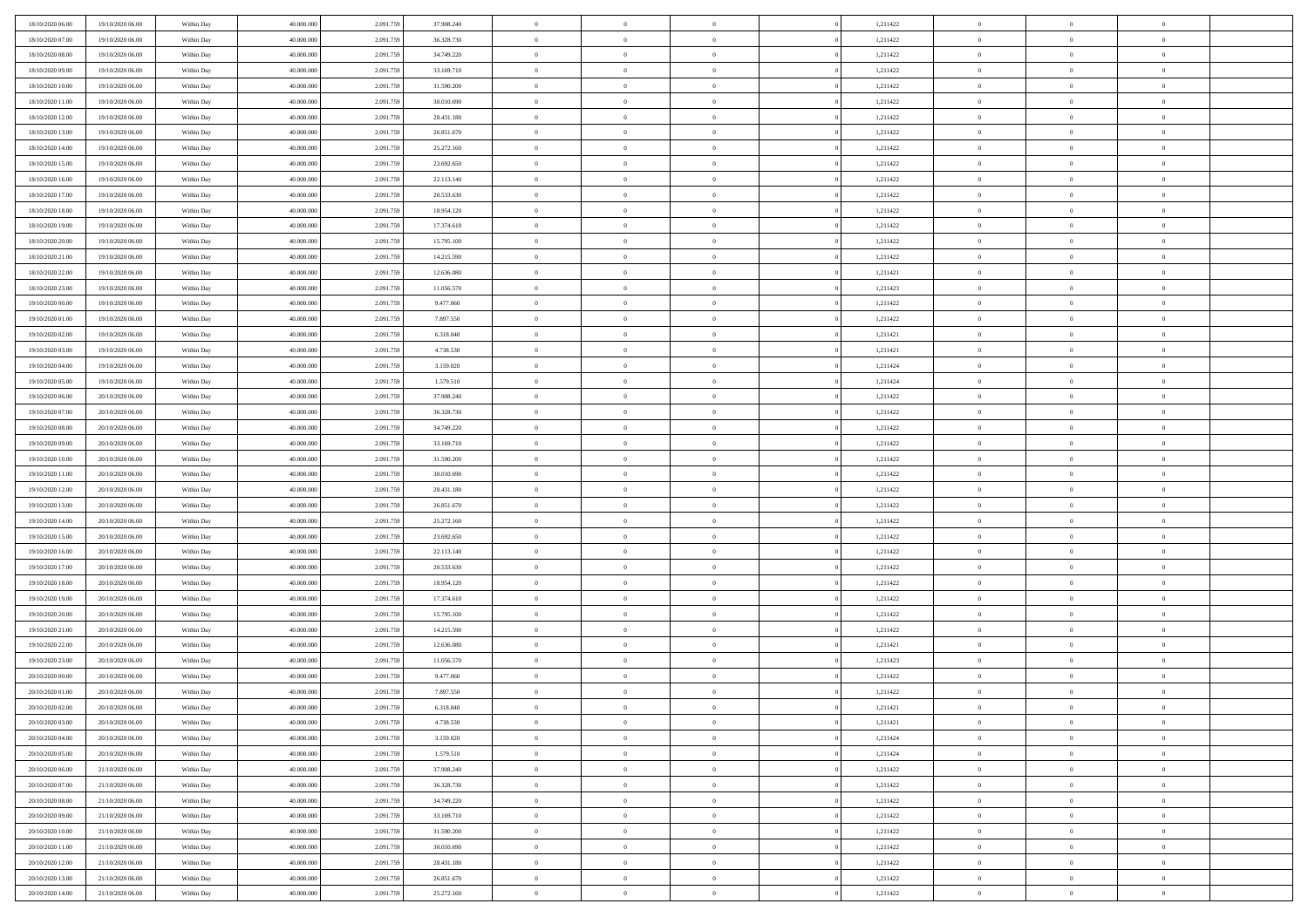| 20/10/2020 15:00 | 21/10/2020 06.00 | Within Day | 40.000.000 | 2.091.759 | 23.692.650 | $\,$ 0 $\,$    | $\overline{0}$ | $\Omega$       |          | 1,211422 | $\bf{0}$       | $\overline{0}$ | $\,0\,$        |  |
|------------------|------------------|------------|------------|-----------|------------|----------------|----------------|----------------|----------|----------|----------------|----------------|----------------|--|
| 20/10/2020 16:00 | 21/10/2020 06.00 | Within Day | 40,000,000 | 2.091.75  | 22.113.140 | $\theta$       | $\overline{0}$ | $\mathbf{0}$   |          | 1,211422 | $\theta$       | $\overline{0}$ | $\theta$       |  |
| 20/10/2020 17:00 | 21/10/2020 06:00 | Within Dav | 40.000.000 | 2.091.759 | 20.533.630 | $\theta$       | $\overline{0}$ | $\overline{0}$ |          | 1,211422 | $\mathbf{0}$   | $\overline{0}$ | $\overline{0}$ |  |
| 20/10/2020 18:00 | 21/10/2020 06.00 | Within Day | 40.000.000 | 2.091.759 | 18.954.120 | $\,$ 0 $\,$    | $\overline{0}$ | $\overline{0}$ |          | 1,211422 | $\bf{0}$       | $\overline{0}$ | $\bf{0}$       |  |
| 20/10/2020 19:00 | 21/10/2020 06:00 | Within Day | 40,000,000 | 2.091.759 | 17.374.610 | $\,$ 0         | $\overline{0}$ | $\mathbf{0}$   |          | 1,211422 | $\bf{0}$       | $\bf{0}$       | $\,0\,$        |  |
| 20/10/2020 20:00 | 21/10/2020 06:00 | Within Dav | 40.000.000 | 2.091.759 | 15.795.100 | $\theta$       | $\overline{0}$ | $\mathbf{0}$   |          | 1,211422 | $\mathbf{0}$   | $\overline{0}$ | $\overline{0}$ |  |
| 20/10/2020 21:00 | 21/10/2020 06:00 | Within Day | 40.000.000 | 2.091.759 | 14.215.590 | $\,$ 0 $\,$    | $\overline{0}$ | $\overline{0}$ |          | 1,211422 | $\bf{0}$       | $\overline{0}$ | $\bf{0}$       |  |
| 20/10/2020 22:00 |                  |            | 40,000,000 |           |            | $\,$ 0         | $\overline{0}$ | $\mathbf{0}$   |          |          | $\,$ 0 $\,$    | $\overline{0}$ | $\theta$       |  |
|                  | 21/10/2020 06.00 | Within Day |            | 2.091.759 | 12.636.080 | $\theta$       |                |                |          | 1,211421 | $\mathbf{0}$   |                | $\overline{0}$ |  |
| 20/10/2020 23:00 | 21/10/2020 06:00 | Within Day | 40.000.000 | 2.091.759 | 11.056.570 |                | $\overline{0}$ | $\overline{0}$ |          | 1,211423 |                | $\overline{0}$ |                |  |
| 21/10/2020 00:00 | 21/10/2020 06.00 | Within Day | 40.000.000 | 2.091.759 | 9.477.060  | $\,$ 0 $\,$    | $\overline{0}$ | $\Omega$       |          | 1,211422 | $\bf{0}$       | $\overline{0}$ | $\,0\,$        |  |
| 21/10/2020 01:00 | 21/10/2020 06.00 | Within Day | 40,000,000 | 2.091.759 | 7.897.550  | $\bf{0}$       | $\overline{0}$ | $\mathbf{0}$   |          | 1,211422 | $\bf{0}$       | $\mathbf{0}$   | $\theta$       |  |
| 21/10/2020 02.00 | 21/10/2020 06:00 | Within Dav | 40.000.000 | 2.091.759 | 6.318.040  | $\theta$       | $\overline{0}$ | $\overline{0}$ |          | 1,211421 | $\mathbf{0}$   | $\overline{0}$ | $\overline{0}$ |  |
| 21/10/2020 03:00 | 21/10/2020 06.00 | Within Day | 40.000.000 | 2.091.759 | 4.738.530  | $\,$ 0 $\,$    | $\overline{0}$ | $\overline{0}$ |          | 1,211421 | $\bf{0}$       | $\overline{0}$ | $\bf{0}$       |  |
| 21/10/2020 04:00 | 21/10/2020 06:00 | Within Day | 40,000,000 | 2.091.759 | 3.159.020  | $\,$ 0         | $\overline{0}$ | $\mathbf{0}$   |          | 1,211424 | $\bf{0}$       | $\theta$       | $\,0\,$        |  |
| 21/10/2020 05:00 | 21/10/2020 06:00 | Within Dav | 40.000.000 | 2.091.759 | 1.579.510  | $\theta$       | $\overline{0}$ | $\mathbf{0}$   |          | 1,211424 | $\mathbf{0}$   | $\overline{0}$ | $\overline{0}$ |  |
| 21/10/2020 06:00 | 22/10/2020 06.00 | Within Day | 40.000.000 | 2.091.759 | 37.908.240 | $\,$ 0 $\,$    | $\overline{0}$ | $\Omega$       |          | 1,211422 | $\bf{0}$       | $\overline{0}$ | $\bf{0}$       |  |
| 21/10/2020 07:00 | 22/10/2020 06.00 | Within Day | 40,000,000 | 2.091.759 | 36.328.730 | $\,$ 0 $\,$    | $\overline{0}$ | $\mathbf{0}$   |          | 1,211422 | $\bf{0}$       | $\overline{0}$ | $\theta$       |  |
| 21/10/2020 08:00 | 22/10/2020 06:00 | Within Day | 40.000.000 | 2.091.759 | 34.749.220 | $\theta$       | $\overline{0}$ | $\mathbf{0}$   |          | 1,211422 | $\mathbf{0}$   | $\overline{0}$ | $\overline{0}$ |  |
| 21/10/2020 09:00 | 22/10/2020 06:00 | Within Day | 40.000.000 | 2.091.759 | 33.169.710 | $\,$ 0 $\,$    | $\overline{0}$ | $\Omega$       |          | 1,211422 | $\bf{0}$       | $\overline{0}$ | $\,0\,$        |  |
| 21/10/2020 10:00 | 22/10/2020 06:00 | Within Day | 40,000,000 | 2.091.759 | 31.590.200 | $\bf{0}$       | $\overline{0}$ | $\mathbf{0}$   |          | 1,211422 | $\bf{0}$       | $\mathbf{0}$   | $\theta$       |  |
| 21/10/2020 11:00 | 22/10/2020 06:00 | Within Dav | 40.000.000 | 2.091.759 | 30.010.690 | $\theta$       | $\overline{0}$ | $\mathbf{0}$   |          | 1,211422 | $\mathbf{0}$   | $\overline{0}$ | $\overline{0}$ |  |
| 21/10/2020 12:00 | 22/10/2020 06:00 | Within Day | 40.000.000 | 2.091.759 | 28.431.180 | $\,$ 0 $\,$    | $\overline{0}$ | $\overline{0}$ |          | 1,211422 | $\bf{0}$       | $\overline{0}$ | $\bf{0}$       |  |
| 21/10/2020 13:00 | 22/10/2020 06:00 | Within Day | 40,000,000 | 2.091.759 | 26.851.670 | $\,$ 0         | $\overline{0}$ | $\mathbf{0}$   |          | 1,211422 | $\bf{0}$       | $\bf{0}$       | $\,0\,$        |  |
| 21/10/2020 14:00 | 22/10/2020 06:00 | Within Dav | 40.000.000 | 2.091.759 | 25.272.160 | $\theta$       | $\overline{0}$ | $\mathbf{0}$   |          | 1,211422 | $\mathbf{0}$   | $\overline{0}$ | $\overline{0}$ |  |
| 21/10/2020 15:00 | 22/10/2020 06:00 | Within Day | 40.000.000 | 2.091.759 | 23.692.650 | $\,$ 0 $\,$    | $\overline{0}$ | $\overline{0}$ |          | 1,211422 | $\bf{0}$       | $\overline{0}$ | $\bf{0}$       |  |
| 21/10/2020 16:00 | 22/10/2020 06:00 | Within Day | 40,000,000 | 2.091.759 | 22.113.140 | $\,$ 0         | $\overline{0}$ | $\mathbf{0}$   |          | 1,211422 | $\mathbf{0}$   | $\overline{0}$ | $\theta$       |  |
| 21/10/2020 17:00 | 22/10/2020 06:00 | Within Day | 40.000.000 | 2.091.759 | 20.533.630 | $\theta$       | $\overline{0}$ | $\overline{0}$ |          | 1,211422 | $\mathbf{0}$   | $\overline{0}$ | $\overline{0}$ |  |
| 21/10/2020 18:00 | 22/10/2020 06:00 | Within Day | 40.000.000 | 2.091.759 | 18.954.120 | $\,$ 0 $\,$    | $\overline{0}$ | $\Omega$       |          | 1,211422 | $\bf{0}$       | $\overline{0}$ | $\bf{0}$       |  |
| 21/10/2020 19:00 | 22/10/2020 06.00 | Within Day | 40,000,000 | 2.091.759 | 17.374.610 | $\bf{0}$       | $\overline{0}$ | $\mathbf{0}$   |          | 1,211422 | $\bf{0}$       | $\mathbf{0}$   | $\theta$       |  |
| 21/10/2020 20:00 | 22/10/2020 06:00 | Within Dav | 40.000.000 | 2.091.759 | 15.795.100 | $\theta$       | $\overline{0}$ | $\overline{0}$ |          | 1,211422 | $\mathbf{0}$   | $\overline{0}$ | $\overline{0}$ |  |
| 21/10/2020 21:00 | 22/10/2020 06:00 | Within Day | 40.000.000 | 2.091.759 | 14.215.590 | $\,$ 0 $\,$    | $\overline{0}$ | $\overline{0}$ |          | 1,211422 | $\,$ 0         | $\overline{0}$ | $\,$ 0 $\,$    |  |
| 21/10/2020 22.00 | 22/10/2020 06:00 | Within Day | 40,000,000 | 2.091.759 | 12.636.080 | $\,$ 0         | $\overline{0}$ | $\mathbf{0}$   |          | 1,211421 | $\bf{0}$       | $\mathbf{0}$   | $\bf{0}$       |  |
| 21/10/2020 23:00 | 22/10/2020 06:00 | Within Dav | 40.000.000 | 2.091.759 | 11.056.570 | $\theta$       | $\overline{0}$ | $\mathbf{0}$   |          | 1,211423 | $\mathbf{0}$   | $\overline{0}$ | $\overline{0}$ |  |
| 22/10/2020 00:00 | 22/10/2020 06:00 | Within Day | 40.000.000 | 2.091.759 | 9.477.060  | $\theta$       | $\overline{0}$ | $\overline{0}$ |          | 1,211422 | $\,$ 0         | $\overline{0}$ | $\theta$       |  |
| 22/10/2020 01:00 | 22/10/2020 06.00 | Within Day | 40,000,000 | 2.091.759 | 7.897.550  | $\bf{0}$       | $\overline{0}$ | $\mathbf{0}$   |          | 1,211422 | $\mathbf{0}$   | $\overline{0}$ | $\overline{0}$ |  |
| 22/10/2020 02.00 | 22/10/2020 06:00 | Within Day | 40.000.000 | 2.091.759 | 6.318.040  | $\theta$       | $\overline{0}$ | $\mathbf{0}$   |          | 1,211421 | $\mathbf{0}$   | $\overline{0}$ | $\overline{0}$ |  |
| 22/10/2020 03:00 | 22/10/2020 06:00 | Within Day | 40.000.000 | 2.091.759 | 4.738.530  | $\theta$       | $\overline{0}$ | $\overline{0}$ |          | 1,211421 | $\,$ 0         | $\overline{0}$ | $\theta$       |  |
| 22/10/2020 04:00 | 22/10/2020 06.00 | Within Day | 40,000,000 | 2.091.759 | 3.159.020  | $\bf{0}$       | $\overline{0}$ | $\mathbf{0}$   |          | 1,211424 | $\bf{0}$       | $\mathbf{0}$   | $\overline{0}$ |  |
| 22/10/2020 05:00 | 22/10/2020 06:00 | Within Dav | 40.000.000 | 2.091.759 | 1.579.510  | $\theta$       | $\overline{0}$ | $\overline{0}$ |          | 1,211424 | $\mathbf{0}$   | $\overline{0}$ | $\overline{0}$ |  |
| 22/10/2020 06:00 | 23/10/2020 06:00 | Within Day | 40.000.000 | 2.091.759 | 37.908.240 | $\,$ 0 $\,$    | $\overline{0}$ | $\overline{0}$ |          | 1,211422 | $\,$ 0         | $\overline{0}$ | $\,$ 0 $\,$    |  |
| 22/10/2020 07:00 | 23/10/2020 06:00 | Within Day | 40,000,000 | 2.091.759 | 36.328.730 | $\bf{0}$       | $\,$ 0 $\,$    | $\overline{0}$ |          | 1,211422 | $\,$ 0 $\,$    | $\bf{0}$       | $\overline{0}$ |  |
| 22/10/2020 08:00 | 23/10/2020 06:00 | Within Dav | 40.000.000 | 2.091.759 | 34.749.220 | $\theta$       | $\overline{0}$ | $\mathbf{0}$   |          | 1,211422 | $\mathbf{0}$   | $\overline{0}$ | $\overline{0}$ |  |
| 22/10/2020 09:00 | 23/10/2020 06.00 | Within Day | 40.000.000 | 2.091.759 | 33.169.710 | $\theta$       | $\overline{0}$ | $\overline{0}$ |          | 1,211422 | $\,$ 0         | $\overline{0}$ | $\theta$       |  |
| 22/10/2020 10:00 | 23/10/2020 06.00 | Within Day | 40,000,000 | 2.091.759 | 31.590.200 | $\bf{0}$       | $\,$ 0 $\,$    | $\mathbf{0}$   |          | 1,211422 | $\mathbf{0}$   | $\overline{0}$ | $\overline{0}$ |  |
| 22/10/2020 11:00 | 23/10/2020 06:00 | Within Day | 40.000.000 | 2.091.759 | 30.010.690 | $\overline{0}$ | $\theta$       |                |          | 1,211422 | $\overline{0}$ | $\theta$       | $\theta$       |  |
| 22/10/2020 12:00 | 23/10/2020 06:00 |            | 40.000.000 | 2.091.759 | 28.431.180 | $\,$ 0 $\,$    | $\overline{0}$ | $\overline{0}$ |          | 1,211422 | $\,$ 0 $\,$    | $\bf{0}$       | $\theta$       |  |
|                  |                  | Within Day |            |           |            |                |                |                |          |          |                |                |                |  |
| 22/10/2020 13.00 | 23/10/2020 06.00 | Within Day | 40,000,000 | 2.091.759 | 26.851.670 | $\bf{0}$       | $\,$ 0 $\,$    | $\overline{0}$ |          | 1,211422 | $\,$ 0 $\,$    | $\overline{0}$ | $\overline{0}$ |  |
| 22/10/2020 14:00 | 23/10/2020 06:00 | Within Day | 40.000.000 | 2.091.759 | 25.272.160 | $\mathbf{0}$   | $\overline{0}$ | $\overline{0}$ |          | 1,211422 | $\,$ 0 $\,$    | $\bf{0}$       | $\mathbf{0}$   |  |
| 22/10/2020 15:00 | 23/10/2020 06:00 | Within Day | 40.000.000 | 2.091.759 | 23.692.650 | $\,$ 0 $\,$    | $\overline{0}$ | $\overline{0}$ | $\theta$ | 1,211422 | $\,$ 0 $\,$    | $\bf{0}$       | $\,$ 0 $\,$    |  |
| 22/10/2020 16:00 | 23/10/2020 06.00 | Within Day | 40,000,000 | 2.091.759 | 22.113.140 | $\,$ 0 $\,$    | $\,$ 0 $\,$    | $\overline{0}$ |          | 1,211422 | $\,$ 0 $\,$    | $\overline{0}$ | $\overline{0}$ |  |
| 22/10/2020 17:00 | 23/10/2020 06:00 | Within Day | 40.000.000 | 2.091.759 | 20.533.630 | $\mathbf{0}$   | $\overline{0}$ | $\overline{0}$ |          | 1,211422 | $\mathbf{0}$   | $\overline{0}$ | $\overline{0}$ |  |
| 22/10/2020 18:00 | 23/10/2020 06:00 | Within Day | 40.000.000 | 2.091.759 | 18.954.120 | $\,$ 0 $\,$    | $\overline{0}$ | $\overline{0}$ |          | 1,211422 | $\,$ 0 $\,$    | $\mathbf{0}$   | $\,$ 0 $\,$    |  |
| 22/10/2020 19:00 | 23/10/2020 06.00 | Within Day | 40,000,000 | 2.091.759 | 17.374.610 | $\overline{0}$ | $\overline{0}$ | $\overline{0}$ |          | 1,211422 | $\,$ 0 $\,$    | $\overline{0}$ | $\overline{0}$ |  |
| 22/10/2020 20:00 | 23/10/2020 06:00 | Within Day | 40.000.000 | 2.091.759 | 15.795.100 | $\mathbf{0}$   | $\overline{0}$ | $\overline{0}$ |          | 1,211422 | $\mathbf{0}$   | $\bf{0}$       | $\overline{0}$ |  |
| 22/10/2020 21:00 | 23/10/2020 06:00 | Within Day | 40.000.000 | 2.091.759 | 14.215.590 | $\,$ 0 $\,$    | $\overline{0}$ | $\overline{0}$ |          | 1,211422 | $\,$ 0 $\,$    | $\mathbf{0}$   | $\,$ 0 $\,$    |  |
| 22/10/2020 22.00 | 23/10/2020 06.00 | Within Day | 40,000,000 | 2.091.759 | 12.636.080 | $\,$ 0 $\,$    | $\,$ 0 $\,$    | $\overline{0}$ |          | 1,211421 | $\bf{0}$       | $\overline{0}$ | $\overline{0}$ |  |
| 22/10/2020 23:00 | 23/10/2020 06:00 | Within Day | 40.000.000 | 2.091.759 | 11.056.570 | $\theta$       | $\overline{0}$ | $\overline{0}$ |          | 1,211423 | $\mathbf{0}$   | $\overline{0}$ | $\overline{0}$ |  |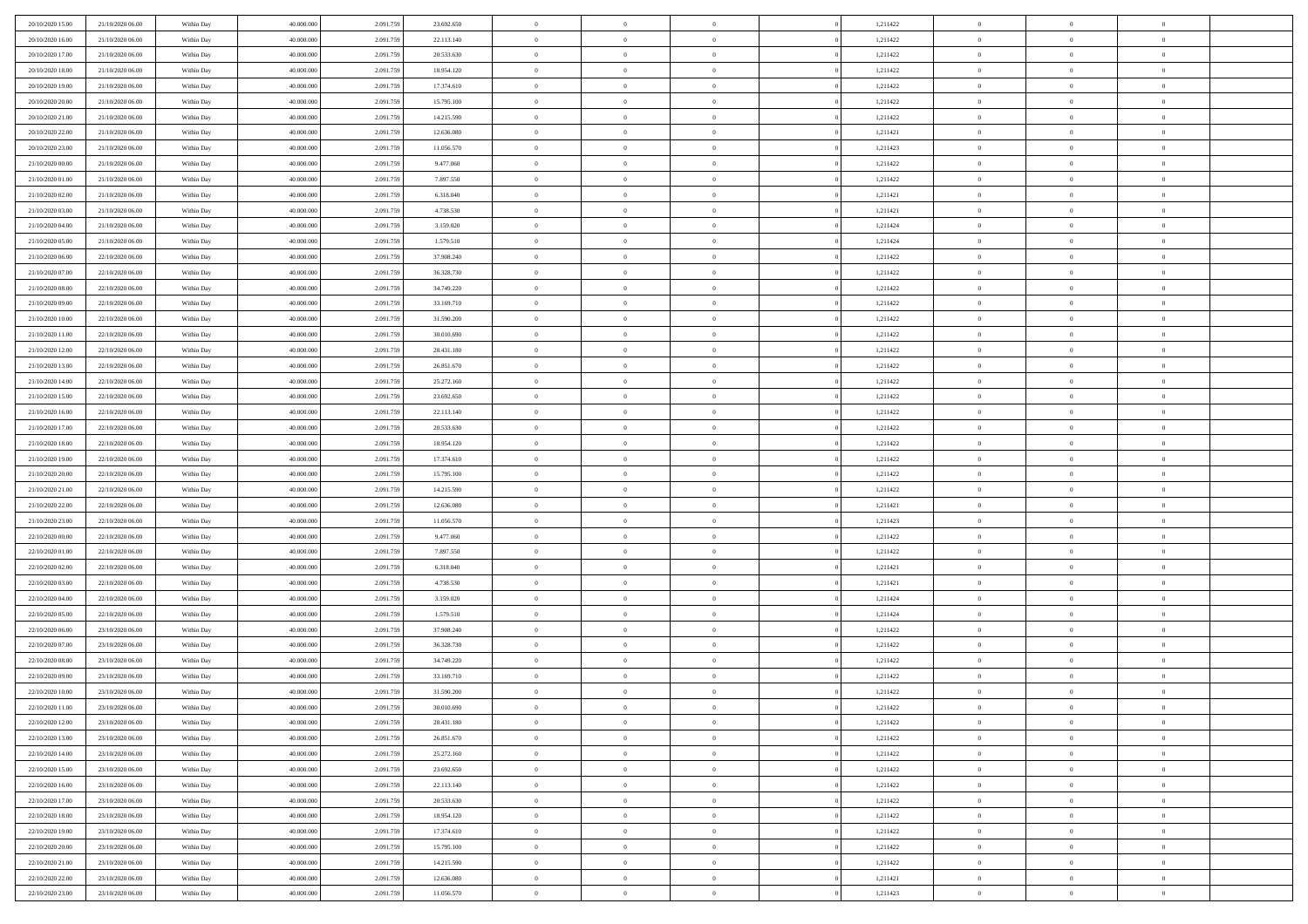| 23/10/2020 00:00 | 23/10/2020 06.00 | Within Day | 40.000.000 | 2.091.759 | 9.477.060  | $\,$ 0 $\,$                   | $\overline{0}$             | $\overline{0}$             | 1,211422             | $\bf{0}$                      | $\overline{0}$       | $\,0\,$              |  |
|------------------|------------------|------------|------------|-----------|------------|-------------------------------|----------------------------|----------------------------|----------------------|-------------------------------|----------------------|----------------------|--|
| 23/10/2020 01:00 | 23/10/2020 06:00 | Within Day | 40,000,000 | 2.091.75  | 7.897.550  | $\theta$                      | $\overline{0}$             | $\mathbf{0}$               | 1,211422             | $\theta$                      | $\overline{0}$       | $\theta$             |  |
| 23/10/2020 02.00 | 23/10/2020 06:00 | Within Dav | 40.000.000 | 2.091.759 | 6.318.040  | $\theta$                      | $\overline{0}$             | $\overline{0}$             | 1,211421             | $\mathbf{0}$                  | $\overline{0}$       | $\overline{0}$       |  |
| 23/10/2020 03:00 | 23/10/2020 06:00 | Within Day | 40.000.000 | 2.091.759 | 4.738.530  | $\,$ 0 $\,$                   | $\overline{0}$             | $\overline{0}$             | 1,211421             | $\bf{0}$                      | $\overline{0}$       | $\bf{0}$             |  |
| 23/10/2020 04:00 | 23/10/2020 06.00 | Within Day | 40,000,000 | 2.091.759 | 3.159.020  | $\bf{0}$                      | $\overline{0}$             | $\mathbf{0}$               | 1,211424             | $\bf{0}$                      | $\theta$             | $\,0\,$              |  |
| 23/10/2020 05:00 | 23/10/2020 06:00 | Within Dav | 40.000.000 | 2.091.759 | 1.579.510  | $\theta$                      | $\overline{0}$             | $\mathbf{0}$               | 1,211424             | $\mathbf{0}$                  | $\overline{0}$       | $\overline{0}$       |  |
| 23/10/2020 06:00 | 24/10/2020 06.00 | Within Day | 40.000.000 | 2.091.759 | 37.908.240 | $\,$ 0 $\,$                   | $\overline{0}$             | $\overline{0}$             | 1,211422             | $\bf{0}$                      | $\overline{0}$       | $\bf{0}$             |  |
|                  |                  |            | 40,000,000 |           |            | $\,$ 0                        | $\overline{0}$             | $\mathbf{0}$               |                      | $\,$ 0 $\,$                   | $\overline{0}$       | $\theta$             |  |
| 23/10/2020 07.00 | 24/10/2020 06.00 | Within Day |            | 2.091.759 | 36.328.730 |                               |                            |                            | 1,211422             |                               |                      |                      |  |
| 23/10/2020 08:00 | 24/10/2020 06:00 | Within Day | 40.000.000 | 2.091.759 | 34.749.220 | $\theta$                      | $\overline{0}$             | $\overline{0}$<br>$\Omega$ | 1,211422             | $\mathbf{0}$                  | $\overline{0}$       | $\overline{0}$       |  |
| 23/10/2020 09:00 | 24/10/2020 06.00 | Within Day | 40.000.000 | 2.091.759 | 33.169.710 | $\,$ 0 $\,$                   | $\overline{0}$             |                            | 1,211422             | $\bf{0}$                      | $\overline{0}$       | $\,0\,$              |  |
| 23/10/2020 10:00 | 24/10/2020 06.00 | Within Day | 40,000,000 | 2.091.759 | 31.590.200 | $\bf{0}$                      | $\overline{0}$             | $\mathbf{0}$               | 1,211422             | $\bf{0}$                      | $\mathbf{0}$         | $\theta$             |  |
| 23/10/2020 11:00 | 24/10/2020 06:00 | Within Dav | 40.000.000 | 2.091.759 | 30.010.690 | $\theta$                      | $\overline{0}$             | $\overline{0}$             | 1,211422             | $\mathbf{0}$                  | $\overline{0}$       | $\overline{0}$       |  |
| 23/10/2020 12:00 | 24/10/2020 06.00 | Within Day | 40.000.000 | 2.091.759 | 28.431.180 | $\,$ 0 $\,$                   | $\overline{0}$             | $\overline{0}$             | 1,211422             | $\bf{0}$                      | $\overline{0}$       | $\bf{0}$             |  |
| 23/10/2020 13:00 | 24/10/2020 06.00 | Within Day | 40,000,000 | 2.091.759 | 26.851.670 | $\bf{0}$                      | $\overline{0}$             | $\mathbf{0}$               | 1,211422             | $\bf{0}$                      | $\theta$             | $\,0\,$              |  |
| 23/10/2020 14:00 | 24/10/2020 06.00 | Within Dav | 40.000.000 | 2.091.759 | 25.272.160 | $\theta$                      | $\overline{0}$             | $\mathbf{0}$               | 1,211422             | $\mathbf{0}$                  | $\overline{0}$       | $\overline{0}$       |  |
| 23/10/2020 15:00 | 24/10/2020 06.00 | Within Day | 40.000.000 | 2.091.759 | 23.692.650 | $\,$ 0 $\,$                   | $\overline{0}$             | $\Omega$                   | 1,211422             | $\bf{0}$                      | $\overline{0}$       | $\bf{0}$             |  |
| 23/10/2020 16:00 | 24/10/2020 06.00 | Within Day | 40,000,000 | 2.091.759 | 22.113.140 | $\,$ 0                        | $\overline{0}$             | $\mathbf{0}$               | 1,211422             | $\bf{0}$                      | $\overline{0}$       | $\theta$             |  |
| 23/10/2020 17:00 | 24/10/2020 06:00 | Within Day | 40.000.000 | 2.091.759 | 20.533.630 | $\theta$                      | $\overline{0}$             | $\mathbf{0}$               | 1,211422             | $\mathbf{0}$                  | $\overline{0}$       | $\overline{0}$       |  |
| 23/10/2020 18:00 | 24/10/2020 06.00 | Within Day | 40.000.000 | 2.091.759 | 18.954.120 | $\,$ 0 $\,$                   | $\overline{0}$             | $\Omega$                   | 1,211422             | $\bf{0}$                      | $\overline{0}$       | $\,0\,$              |  |
| 23/10/2020 19:00 | 24/10/2020 06.00 | Within Day | 40,000,000 | 2.091.759 | 17.374.610 | $\bf{0}$                      | $\overline{0}$             | $\mathbf{0}$               | 1,211422             | $\bf{0}$                      | $\mathbf{0}$         | $\theta$             |  |
| 23/10/2020 20:00 | 24/10/2020 06:00 | Within Dav | 40.000.000 | 2.091.759 | 15.795.100 | $\theta$                      | $\overline{0}$             | $\mathbf{0}$               | 1,211422             | $\mathbf{0}$                  | $\overline{0}$       | $\overline{0}$       |  |
| 23/10/2020 21:00 | 24/10/2020 06.00 | Within Day | 40.000.000 | 2.091.759 | 14.215.590 | $\,$ 0 $\,$                   | $\overline{0}$             | $\overline{0}$             | 1,211422             | $\bf{0}$                      | $\overline{0}$       | $\bf{0}$             |  |
| 23/10/2020 22.00 | 24/10/2020 06.00 | Within Day | 40,000,000 | 2.091.759 | 12.636.080 | $\,$ 0                        | $\overline{0}$             | $\mathbf{0}$               | 1,211421             | $\bf{0}$                      | $\overline{0}$       | $\,0\,$              |  |
| 23/10/2020 23:00 | 24/10/2020 06:00 | Within Dav | 40.000.000 | 2.091.759 | 11.056.570 | $\theta$                      | $\overline{0}$             | $\mathbf{0}$               | 1,211423             | $\mathbf{0}$                  | $\overline{0}$       | $\overline{0}$       |  |
| 24/10/2020 00:00 | 24/10/2020 06.00 | Within Day | 40.000.000 | 2.091.759 | 9.477.060  | $\,$ 0 $\,$                   | $\overline{0}$             | $\overline{0}$             | 1,211422             | $\bf{0}$                      | $\overline{0}$       | $\bf{0}$             |  |
| 24/10/2020 01:00 | 24/10/2020 06.00 | Within Day | 40,000,000 | 2.091.759 | 7.897.550  | $\,$ 0                        | $\overline{0}$             | $\mathbf{0}$               | 1,211422             | $\bf{0}$                      | $\overline{0}$       | $\theta$             |  |
| 24/10/2020 02.00 | 24/10/2020 06:00 | Within Day | 40.000.000 | 2.091.759 | 6.318.040  | $\theta$                      | $\overline{0}$             | $\overline{0}$             | 1,211421             | $\mathbf{0}$                  | $\overline{0}$       | $\overline{0}$       |  |
| 24/10/2020 03:00 | 24/10/2020 06.00 | Within Day | 40.000.000 | 2.091.759 | 4.738.530  | $\,$ 0 $\,$                   | $\overline{0}$             | $\Omega$                   | 1,211421             | $\bf{0}$                      | $\overline{0}$       | $\bf{0}$             |  |
| 24/10/2020 04:00 | 24/10/2020 06.00 | Within Day | 40,000,000 | 2.091.759 | 3.159.020  | $\bf{0}$                      | $\overline{0}$             | $\mathbf{0}$               | 1,211424             | $\bf{0}$                      | $\mathbf{0}$         | $\overline{0}$       |  |
| 24/10/2020 05:00 | 24/10/2020 06.00 | Within Dav | 40.000.000 | 2.091.759 | 1.579.510  | $\theta$                      | $\overline{0}$             | $\overline{0}$             | 1,211424             | $\mathbf{0}$                  | $\overline{0}$       | $\overline{0}$       |  |
| 24/10/2020 06:00 | 25/10/2020 06:00 | Within Day | 40.000.000 | 2.178.916 | 37.821.084 | $\,$ 0 $\,$                   | $\overline{0}$             | $\overline{0}$             | 1,162965             | $\,$ 0                        | $\overline{0}$       | $\,$ 0 $\,$          |  |
| 24/10/2020 07:00 | 25/10/2020 06:00 | Within Day | 40,000,000 | 2.178.916 | 36.308.241 | $\,$ 0                        | $\overline{0}$             | $\mathbf{0}$               | 1,162965             | $\bf{0}$                      | $\mathbf{0}$         | $\bf{0}$             |  |
| 24/10/2020 08:00 | 25/10/2020 06:00 | Within Dav | 40.000.000 | 2.178.916 | 34.795.398 | $\theta$                      | $\overline{0}$             | $\mathbf{0}$               | 1,162965             | $\mathbf{0}$                  | $\overline{0}$       | $\overline{0}$       |  |
| 24/10/2020 09:00 | 25/10/2020 06.00 | Within Day | 40.000.000 | 2.178.916 | 33.282.554 | $\theta$                      | $\overline{0}$             | $\overline{0}$             | 1,162965             | $\,$ 0                        | $\overline{0}$       | $\theta$             |  |
| 24/10/2020 10:00 | 25/10/2020 06.00 | Within Day | 40,000,000 | 2.178.916 | 31.769.711 | $\bf{0}$                      | $\overline{0}$             | $\mathbf{0}$               | 1,162965             | $\mathbf{0}$                  | $\overline{0}$       | $\overline{0}$       |  |
| 24/10/2020 11:00 | 25/10/2020 06:00 | Within Day | 40.000.000 | 2.178.916 | 30.256.867 | $\theta$                      | $\overline{0}$             | $\mathbf{0}$               | 1,162965             | $\mathbf{0}$                  | $\overline{0}$       | $\overline{0}$       |  |
| 24/10/2020 12:00 | 25/10/2020 06:00 | Within Day | 40.000.000 | 2.178.916 | 28.744.024 | $\theta$                      | $\overline{0}$             | $\overline{0}$             | 1,162965             | $\,$ 0                        | $\overline{0}$       | $\theta$             |  |
| 24/10/2020 13:00 | 25/10/2020 06.00 | Within Day | 40,000,000 | 2.178.916 | 27.231.181 | $\bf{0}$                      | $\overline{0}$             | $\mathbf{0}$               | 1,162965             | $\bf{0}$                      | $\mathbf{0}$         | $\bf{0}$             |  |
| 24/10/2020 14:00 | 25/10/2020 06:00 | Within Dav | 40.000.000 | 2.178.916 | 25.718.337 | $\theta$                      | $\overline{0}$             | $\mathbf{0}$               | 1,162965             | $\mathbf{0}$                  | $\overline{0}$       | $\overline{0}$       |  |
| 24/10/2020 15:00 | 25/10/2020 06:00 | Within Day | 40.000.000 | 2.178.916 | 24.205.494 | $\,$ 0 $\,$                   | $\overline{0}$             | $\overline{0}$             | 1,162965             | $\,$ 0                        | $\overline{0}$       | $\,$ 0 $\,$          |  |
| 24/10/2020 16.00 | 25/10/2020 06:00 | Within Day | 40,000,000 | 2.178.916 | 22.692.650 | $\,$ 0                        | $\,$ 0 $\,$                | $\overline{0}$             | 1,162965             | $\,$ 0 $\,$                   | $\overline{0}$       | $\bf{0}$             |  |
| 24/10/2020 17:00 | 25/10/2020 06:00 | Within Dav | 40.000.000 | 2.178.916 | 21.179.807 | $\theta$                      | $\overline{0}$             | $\mathbf{0}$               | 1,162965             | $\mathbf{0}$                  | $\overline{0}$       | $\theta$             |  |
| 24/10/2020 18:00 | 25/10/2020 06.00 | Within Day | 40.000.000 | 2.178.916 | 19.666.964 | $\overline{0}$                | $\overline{0}$             | $\overline{0}$             | 1,162965             | $\,$ 0                        | $\overline{0}$       | $\theta$             |  |
| 24/10/2020 19:00 | 25/10/2020 06.00 | Within Day | 40,000,000 | 2.178.916 | 18.154.120 | $\bf{0}$                      | $\overline{0}$             | $\mathbf{0}$               | 1,162965             | $\mathbf{0}$                  | $\overline{0}$       | $\bf{0}$             |  |
| 24/10/2020 20:00 | 25/10/2020 06:00 |            | 40.000.000 | 2.178.916 | 16.641.277 |                               |                            |                            |                      |                               |                      |                      |  |
| 24/10/2020 21:00 | 25/10/2020 06:00 | Within Day | 40.000.000 | 2.178.916 | 15.128.433 | $\overline{0}$<br>$\,$ 0 $\,$ | $\theta$<br>$\overline{0}$ | $\overline{0}$             | 1,162965<br>1,162965 | $\overline{0}$<br>$\,$ 0 $\,$ | $\theta$<br>$\bf{0}$ | $\theta$<br>$\theta$ |  |
|                  |                  | Within Day |            |           |            |                               |                            |                            |                      |                               |                      |                      |  |
| 24/10/2020 22.00 | 25/10/2020 06.00 | Within Day | 40,000,000 | 2.178.916 | 13.615.590 | $\overline{0}$                | $\,$ 0 $\,$                | $\overline{0}$             | 1,162965             | $\,$ 0 $\,$                   | $\overline{0}$       | $\overline{0}$       |  |
| 24/10/2020 23.00 | 25/10/2020 06:00 | Within Day | 40.000.000 | 2.178.916 | 12.102.747 | $\mathbf{0}$                  | $\overline{0}$             | $\overline{0}$             | 1,162965             | $\,$ 0 $\,$                   | $\bf{0}$             | $\mathbf{0}$         |  |
| 25/10/2020 00:00 | 25/10/2020 06:00 | Within Day | 40.000.000 | 2.178.916 | 10.589.903 | $\,$ 0 $\,$                   | $\overline{0}$             | $\overline{0}$             | 1,162965             | $\,$ 0 $\,$                   | $\bf{0}$             | $\,$ 0 $\,$          |  |
| 25/10/2020 01:00 | 25/10/2020 06.00 | Within Day | 40,000,000 | 2.178.916 | 9.077.060  | $\,$ 0 $\,$                   | $\,$ 0 $\,$                | $\overline{0}$             | 1,162965             | $\,$ 0 $\,$                   | $\overline{0}$       | $\overline{0}$       |  |
| 25/10/2020 02.00 | 25/10/2020 06:00 | Within Day | 40.000.000 | 2.178.916 | 7.564.216  | $\mathbf{0}$                  | $\overline{0}$             | $\overline{0}$             | 1,162964             | $\mathbf{0}$                  | $\overline{0}$       | $\overline{0}$       |  |
| 25/10/2020 02:00 | 25/10/2020 06:00 | Within Day | 40.000.000 | 2.178.916 | 6.051.373  | $\,$ 0 $\,$                   | $\overline{0}$             | $\overline{0}$             | 1,162966             | $\,$ 0 $\,$                   | $\overline{0}$       | $\,$ 0 $\,$          |  |
| 25/10/2020 03.00 | 25/10/2020 06.00 | Within Day | 40,000,000 | 2.178.916 | 4.538.530  | $\overline{0}$                | $\overline{0}$             | $\overline{0}$             | 1,162966             | $\,$ 0 $\,$                   | $\overline{0}$       | $\overline{0}$       |  |
| 25/10/2020 04:00 | 25/10/2020 06:00 | Within Day | 40.000.000 | 2.178.916 | 3.025.686  | $\mathbf{0}$                  | $\overline{0}$             | $\overline{0}$             | 1,162966             | $\mathbf{0}$                  | $\bf{0}$             | $\overline{0}$       |  |
| 25/10/2020 06:00 | 26/10/2020 06:00 | Within Day | 40.000.000 | 2.091.759 | 37.908.240 | $\,$ 0 $\,$                   | $\overline{0}$             | $\overline{0}$             | 1,211422             | $\,$ 0 $\,$                   | $\mathbf{0}$         | $\,$ 0 $\,$          |  |
| 25/10/2020 07.00 | 26/10/2020 06.00 | Within Day | 40,000,000 | 2.091.759 | 36.328.730 | $\,$ 0 $\,$                   | $\,$ 0 $\,$                | $\overline{0}$             | 1,211422             | $\bf{0}$                      | $\overline{0}$       | $\overline{0}$       |  |
| 25/10/2020 08:00 | 26/10/2020 06:00 | Within Day | 40.000.000 | 2.091.759 | 34.749.220 | $\theta$                      | $\overline{0}$             | $\overline{0}$             | 1,211422             | $\mathbf{0}$                  | $\overline{0}$       | $\overline{0}$       |  |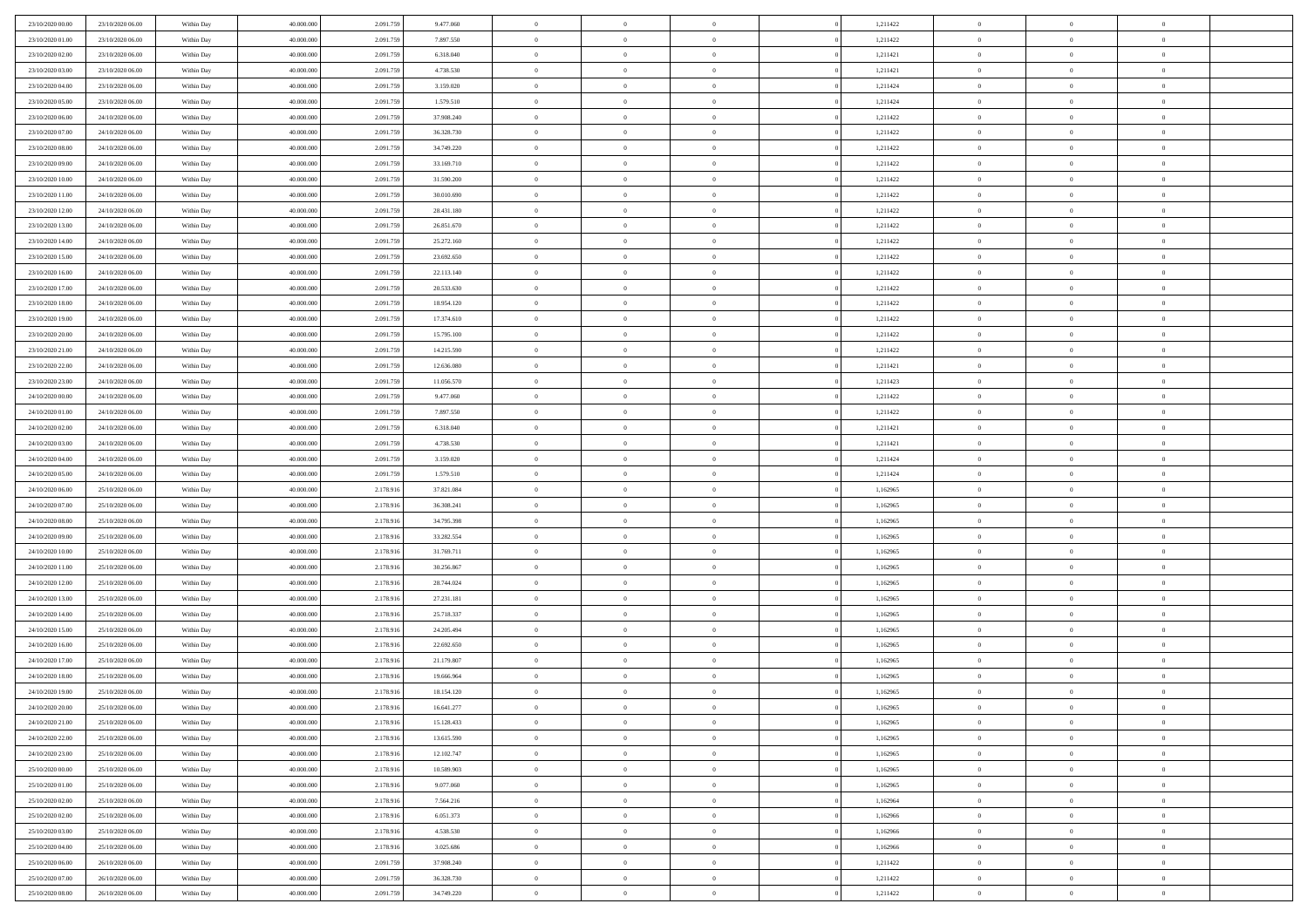| 25/10/2020 09:00 | 26/10/2020 06:00 | Within Day | 40.000.000 | 2.091.75  | 33.169.710 | $\bf{0}$       | $\bf{0}$       | $\Omega$       | 1,211422 | $\bf{0}$       | $\overline{0}$ | $\bf{0}$       |  |
|------------------|------------------|------------|------------|-----------|------------|----------------|----------------|----------------|----------|----------------|----------------|----------------|--|
| 25/10/2020 11:00 | 26/10/2020 06:00 | Within Day | 40,000,000 | 2.091.75  | 30.010.690 | $\overline{0}$ | $\overline{0}$ | $\Omega$       | 1,211422 | $\overline{0}$ | $\theta$       | $\theta$       |  |
| 25/10/2020 12:00 | 26/10/2020 06:00 | Within Day | 40.000.000 | 2.091.759 | 28.431.180 | $\overline{0}$ | $\overline{0}$ | $\overline{0}$ | 1,211422 | $\mathbf{0}$   | $\overline{0}$ | $\theta$       |  |
| 25/10/2020 13.00 | 26/10/2020 06:00 | Within Day | 40.000.000 | 2.091.75  | 26.851.670 | $\bf{0}$       | $\overline{0}$ | $\overline{0}$ | 1,211422 | $\mathbf{0}$   | $\overline{0}$ | $\bf{0}$       |  |
| 25/10/2020 14:00 | 26/10/2020 06:00 | Within Day | 40,000,000 | 2.091.75  | 25.272.160 | $\bf{0}$       | $\overline{0}$ | $\overline{0}$ | 1,211422 | $\bf{0}$       | $\overline{0}$ | $\bf{0}$       |  |
| 25/10/2020 15:00 | 26/10/2020 06:00 | Within Day | 40.000.000 | 2.091.759 | 23.692.650 | $\overline{0}$ | $\overline{0}$ | $\overline{0}$ | 1,211422 | $\mathbf{0}$   | $\overline{0}$ | $\theta$       |  |
| 25/10/2020 16.00 | 26/10/2020 06:00 | Within Day | 40.000.000 | 2.091.75  | 22.113.140 | $\bf{0}$       | $\overline{0}$ | $\overline{0}$ | 1,211422 | $\bf{0}$       | $\overline{0}$ | $\bf{0}$       |  |
| 25/10/2020 17:00 | 26/10/2020 06:00 | Within Day | 40,000,000 | 2.091.75  | 20.533.630 | $\mathbf{0}$   | $\overline{0}$ | $\overline{0}$ | 1,211422 | $\mathbf{0}$   | $\theta$       | $\theta$       |  |
| 25/10/2020 18:00 | 26/10/2020 06:00 | Within Day | 40.000.000 | 2.091.759 | 18.954.120 | $\overline{0}$ | $\overline{0}$ | $\overline{0}$ | 1,211422 | $\mathbf{0}$   | $\overline{0}$ | $\theta$       |  |
| 25/10/2020 19:00 | 26/10/2020 06:00 | Within Day | 40.000.000 | 2.091.75  | 17.374.610 | $\bf{0}$       | $\overline{0}$ | $\Omega$       | 1,211422 | $\bf{0}$       | $\overline{0}$ | $\bf{0}$       |  |
| 25/10/2020 20:00 | 26/10/2020 06:00 | Within Day | 40,000,000 | 2.091.759 | 15.795.100 | $\bf{0}$       | $\overline{0}$ | $\overline{0}$ | 1,211422 | $\mathbf{0}$   | $\theta$       | $\theta$       |  |
| 25/10/2020 21.00 | 26/10/2020 06:00 | Within Day | 40.000.000 | 2.091.759 | 14.215.590 | $\overline{0}$ | $\overline{0}$ | $\overline{0}$ | 1,211422 | $\mathbf{0}$   | $\overline{0}$ | $\theta$       |  |
| 25/10/2020 22.00 | 26/10/2020 06:00 | Within Day | 40.000.000 | 2.091.75  | 12.636.080 | $\bf{0}$       | $\overline{0}$ | $\overline{0}$ | 1,211421 | $\mathbf{0}$   | $\overline{0}$ | $\bf{0}$       |  |
| 25/10/2020 23.00 | 26/10/2020 06:00 | Within Day | 40,000,000 | 2.091.75  | 11.056.570 | $\bf{0}$       | $\overline{0}$ | $\overline{0}$ | 1,211423 | $\bf{0}$       | $\overline{0}$ | $\bf{0}$       |  |
| 26/10/2020 00:00 | 26/10/2020 06:00 | Within Day | 40.000.000 | 2.091.759 | 9.477.060  | $\overline{0}$ | $\overline{0}$ | $\overline{0}$ | 1,211422 | $\mathbf{0}$   | $\overline{0}$ | $\theta$       |  |
| 26/10/2020 01:00 | 26/10/2020 06:00 | Within Day | 40.000.000 | 2.091.75  | 7.897.550  | $\bf{0}$       | $\overline{0}$ | $\Omega$       | 1,211422 | $\bf{0}$       | $\overline{0}$ | $\bf{0}$       |  |
| 26/10/2020 02:00 | 26/10/2020 06:00 | Within Day | 40,000,000 | 2.091.75  | 6.318.040  | $\,$ 0 $\,$    | $\overline{0}$ | $\overline{0}$ | 1,211421 | $\mathbf{0}$   | $\overline{0}$ | $\theta$       |  |
| 26/10/2020 03:00 | 26/10/2020 06:00 | Within Day | 40.000.000 | 2.091.759 | 4.738.530  | $\overline{0}$ | $\overline{0}$ | $\overline{0}$ | 1,211421 | $\mathbf{0}$   | $\overline{0}$ | $\theta$       |  |
| 26/10/2020 04:00 | 26/10/2020 06:00 | Within Day | 40.000.000 | 2.091.75  | 3.159.020  | $\bf{0}$       | $\overline{0}$ | $\Omega$       | 1,211424 | $\bf{0}$       | $\overline{0}$ | $\bf{0}$       |  |
| 26/10/2020 05:00 | 26/10/2020 06:00 | Within Day | 40,000,000 | 2.091.75  | 1.579.510  | $\bf{0}$       | $\overline{0}$ | $\overline{0}$ | 1,211424 | $\mathbf{0}$   | $\mathbf{0}$   | $\overline{0}$ |  |
| 26/10/2020 06:00 | 27/10/2020 06:00 | Within Day | 40.000.000 | 2.091.759 | 37.908.240 | $\overline{0}$ | $\overline{0}$ | $\overline{0}$ | 1,211422 | $\mathbf{0}$   | $\overline{0}$ | $\theta$       |  |
| 26/10/2020 07:00 | 27/10/2020 06:00 | Within Day | 40.000.000 | 2.091.75  | 36.328.730 | $\bf{0}$       | $\overline{0}$ | $\overline{0}$ | 1,211422 | $\mathbf{0}$   | $\overline{0}$ | $\bf{0}$       |  |
| 26/10/2020 08:00 | 27/10/2020 06:00 | Within Day | 40,000,000 | 2.091.75  | 34.749.220 | $\,$ 0 $\,$    | $\overline{0}$ | $\overline{0}$ | 1,211422 | $\,$ 0 $\,$    | $\overline{0}$ | $\bf{0}$       |  |
| 26/10/2020 09:00 | 27/10/2020 06:00 | Within Day | 40.000.000 | 2.091.759 | 33.169.710 | $\overline{0}$ | $\overline{0}$ | $\overline{0}$ | 1,211422 | $\mathbf{0}$   | $\overline{0}$ | $\theta$       |  |
| 26/10/2020 10:00 | 27/10/2020 06:00 | Within Day | 40.000.000 | 2.091.75  | 31.590.200 | $\bf{0}$       | $\overline{0}$ | $\overline{0}$ | 1,211422 | $\bf{0}$       | $\overline{0}$ | $\bf{0}$       |  |
| 26/10/2020 11:00 | 27/10/2020 06:00 | Within Day | 40,000,000 | 2.091.75  | 30.010.690 | $\,$ 0 $\,$    | $\overline{0}$ | $\overline{0}$ | 1,211422 | $\mathbf{0}$   | $\overline{0}$ | $\overline{0}$ |  |
| 26/10/2020 12:00 | 27/10/2020 06:00 | Within Day | 40.000.000 | 2.091.759 | 28.431.180 | $\overline{0}$ | $\overline{0}$ | $\overline{0}$ | 1,211422 | $\mathbf{0}$   | $\overline{0}$ | $\theta$       |  |
| 26/10/2020 13:00 | 27/10/2020 06:00 | Within Day | 40.000.000 | 2.091.75  | 26.851.670 | $\bf{0}$       | $\overline{0}$ | $\Omega$       | 1,211422 | $\mathbf{0}$   | $\overline{0}$ | $\bf{0}$       |  |
| 26/10/2020 14.00 | 27/10/2020 06:00 | Within Day | 40,000,000 | 2.091.759 | 25.272.160 | $\bf{0}$       | $\overline{0}$ | $\overline{0}$ | 1,211422 | $\mathbf{0}$   | $\mathbf{0}$   | $\overline{0}$ |  |
| 26/10/2020 15:00 | 27/10/2020 06:00 | Within Day | 40.000.000 | 2.091.759 | 23.692.650 | $\overline{0}$ | $\overline{0}$ | $\overline{0}$ | 1,211422 | $\mathbf{0}$   | $\overline{0}$ | $\theta$       |  |
| 26/10/2020 16:00 | 27/10/2020 06:00 | Within Day | 40.000.000 | 2.091.75  | 22.113.140 | $\,$ 0         | $\overline{0}$ | $\overline{0}$ | 1,211422 | $\,$ 0 $\,$    | $\overline{0}$ | $\,$ 0 $\,$    |  |
| 26/10/2020 17:00 | 27/10/2020 06:00 | Within Day | 40,000,000 | 2.091.75  | 20.533.630 | $\bf{0}$       | $\overline{0}$ | $\overline{0}$ | 1,211422 | $\,$ 0 $\,$    | $\overline{0}$ | $\overline{0}$ |  |
| 26/10/2020 18.00 | 27/10/2020 06:00 | Within Day | 40.000.000 | 2.091.759 | 18.954.120 | $\overline{0}$ | $\overline{0}$ | $\overline{0}$ | 1,211422 | $\mathbf{0}$   | $\overline{0}$ | $\theta$       |  |
| 26/10/2020 19:00 | 27/10/2020 06:00 | Within Day | 40.000.000 | 2.091.759 | 17.374.610 | $\,$ 0         | $\overline{0}$ | $\theta$       | 1,211422 | $\,$ 0         | $\overline{0}$ | $\mathbf{0}$   |  |
| 26/10/2020 20:00 | 27/10/2020 06:00 | Within Day | 40,000,000 | 2.091.75  | 15.795.100 | $\bf{0}$       | $\overline{0}$ | $\overline{0}$ | 1,211422 | $\mathbf{0}$   | $\overline{0}$ | $\overline{0}$ |  |
| 26/10/2020 21.00 | 27/10/2020 06:00 | Within Day | 40.000.000 | 2.091.759 | 14.215.590 | $\overline{0}$ | $\overline{0}$ | $\overline{0}$ | 1,211422 | $\mathbf{0}$   | $\overline{0}$ | $\theta$       |  |
| 26/10/2020 22:00 | 27/10/2020 06:00 | Within Day | 40.000.000 | 2.091.759 | 12.636.080 | $\,$ 0         | $\overline{0}$ | $\overline{0}$ | 1,211421 | $\,$ 0 $\,$    | $\overline{0}$ | $\mathbf{0}$   |  |
| 26/10/2020 23.00 | 27/10/2020 06:00 | Within Day | 40,000,000 | 2.091.75  | 11.056.570 | $\bf{0}$       | $\overline{0}$ | $\overline{0}$ | 1,211423 | $\mathbf{0}$   | $\overline{0}$ | $\overline{0}$ |  |
| 27/10/2020 00:00 | 27/10/2020 06:00 | Within Day | 40.000.000 | 2.091.759 | 9.477.060  | $\overline{0}$ | $\overline{0}$ | $\overline{0}$ | 1,211422 | $\mathbf{0}$   | $\overline{0}$ | $\theta$       |  |
| 27/10/2020 01:00 | 27/10/2020 06:00 | Within Day | 40.000.000 | 2.091.759 | 7.897.550  | $\,$ 0         | $\overline{0}$ | $\overline{0}$ | 1,211422 | $\,$ 0 $\,$    | $\overline{0}$ | $\,$ 0 $\,$    |  |
| 27/10/2020 02.00 | 27/10/2020 06:00 | Within Day | 40,000,000 | 2.091.75  | 6.318.040  | $\,$ 0 $\,$    | $\,$ 0 $\,$    | $\overline{0}$ | 1,211421 | $\,$ 0 $\,$    | $\overline{0}$ | $\overline{0}$ |  |
| 27/10/2020 03:00 | 27/10/2020 06:00 | Within Day | 40.000.000 | 2.091.759 | 4.738.530  | $\overline{0}$ | $\overline{0}$ | $\overline{0}$ | 1,211421 | $\mathbf{0}$   | $\overline{0}$ | $\theta$       |  |
| 27/10/2020 04:00 | 27/10/2020 06:00 | Within Day | 40.000.000 | 2.091.759 | 3.159.020  | $\overline{0}$ | $\overline{0}$ | $\overline{0}$ | 1,211424 | $\overline{0}$ | $\overline{0}$ | $\mathbf{0}$   |  |
| 27/10/2020 05:00 | 27/10/2020 06:00 | Within Day | 40,000,000 | 2.091.75  | 1.579.510  | $\bf{0}$       | $\overline{0}$ | $\overline{0}$ | 1,211424 | $\mathbf{0}$   | $\overline{0}$ | $\overline{0}$ |  |
| 27/10/2020 06:00 | 28/10/2020 06:00 | Within Day | 40.000.000 | 2.091.759 | 37.908.240 | $\overline{0}$ | $\theta$       |                | 1,211422 | $\overline{0}$ | $\Omega$       | $\overline{0}$ |  |
| 27/10/2020 07.00 | 28/10/2020 06:00 | Within Day | 40.000.000 | 2.091.759 | 36.328.730 | $\,$ 0 $\,$    | $\overline{0}$ | $\overline{0}$ | 1,211422 | $\,$ 0 $\,$    | $\bf{0}$       | $\mathbf{0}$   |  |
| 27/10/2020 08:00 | 28/10/2020 06:00 | Within Day | 40,000,000 | 2.091.75  | 34.749.220 | $\mathbf{0}$   | $\overline{0}$ | $\overline{0}$ | 1,211422 | $\,$ 0 $\,$    | $\overline{0}$ | $\overline{0}$ |  |
| 27/10/2020 09:00 | 28/10/2020 06:00 | Within Day | 40.000.000 | 2.091.759 | 33.169.710 | $\mathbf{0}$   | $\overline{0}$ | $\overline{0}$ | 1,211422 | $\mathbf{0}$   | $\bf{0}$       | $\overline{0}$ |  |
| 27/10/2020 10:00 | 28/10/2020 06:00 | Within Day | 40.000.000 | 2.091.759 | 31.590.200 | $\,$ 0 $\,$    | $\overline{0}$ | $\overline{0}$ | 1,211422 | $\,$ 0 $\,$    | $\bf{0}$       | $\theta$       |  |
| 27/10/2020 11:00 | 28/10/2020 06:00 | Within Day | 40,000,000 | 2.091.759 | 30.010.690 | $\,$ 0 $\,$    | $\,$ 0 $\,$    | $\overline{0}$ | 1,211422 | $\,$ 0 $\,$    | $\overline{0}$ | $\overline{0}$ |  |
| 27/10/2020 12:00 | 28/10/2020 06:00 | Within Day | 40.000.000 | 2.091.759 | 28.431.180 | $\mathbf{0}$   | $\overline{0}$ | $\overline{0}$ | 1,211422 | $\mathbf{0}$   | $\bf{0}$       | $\overline{0}$ |  |
| 27/10/2020 13:00 | 28/10/2020 06:00 | Within Day | 40.000.000 | 2.091.759 | 26.851.670 | $\,$ 0 $\,$    | $\overline{0}$ | $\overline{0}$ | 1,211422 | $\,$ 0 $\,$    | $\mathbf{0}$   | $\theta$       |  |
| 27/10/2020 14.00 | 28/10/2020 06:00 | Within Day | 40,000,000 | 2.091.75  | 25.272.160 | $\mathbf{0}$   | $\overline{0}$ | $\overline{0}$ | 1,211422 | $\,$ 0 $\,$    | $\overline{0}$ | $\overline{0}$ |  |
| 27/10/2020 15:00 | 28/10/2020 06:00 | Within Day | 40.000.000 | 2.091.759 | 23.692.650 | $\mathbf{0}$   | $\overline{0}$ | $\overline{0}$ | 1,211422 | $\mathbf{0}$   | $\bf{0}$       | $\overline{0}$ |  |
| 27/10/2020 16:00 | 28/10/2020 06:00 | Within Day | 40.000.000 | 2.091.759 | 22.113.140 | $\,$ 0 $\,$    | $\overline{0}$ | $\overline{0}$ | 1,211422 | $\,$ 0 $\,$    | $\mathbf{0}$   | $\theta$       |  |
| 27/10/2020 17.00 | 28/10/2020 06:00 | Within Day | 40,000,000 | 2.091.759 | 20.533.630 | $\,$ 0 $\,$    | $\overline{0}$ | $\overline{0}$ | 1,211422 | $\,$ 0 $\,$    | $\overline{0}$ | $\overline{0}$ |  |
| 27/10/2020 18.00 | 28/10/2020 06:00 | Within Day | 40.000.000 | 2.091.759 | 18.954.120 | $\overline{0}$ | $\overline{0}$ | $\overline{0}$ | 1,211422 | $\mathbf{0}$   | $\mathbf{0}$   | $\overline{0}$ |  |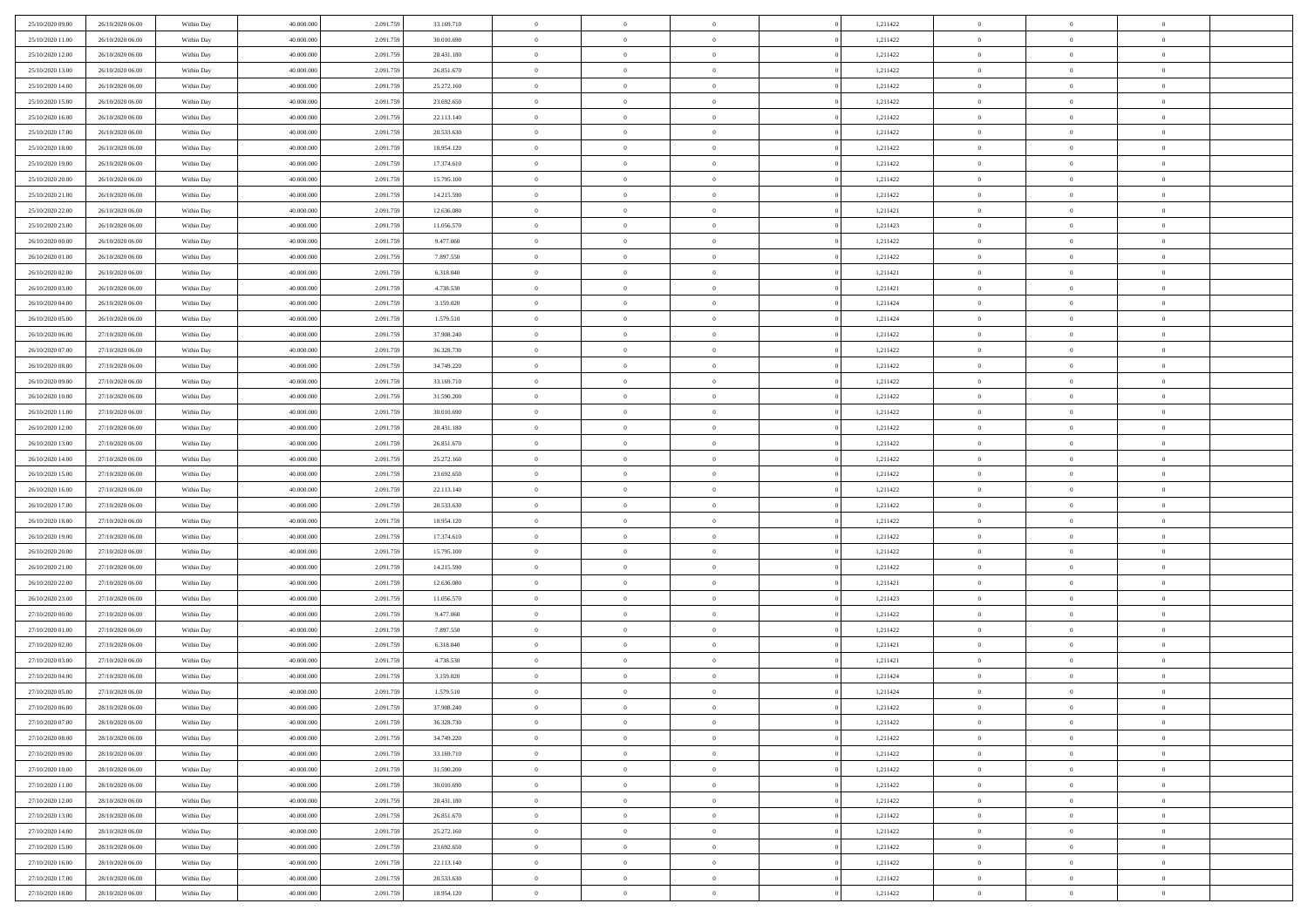| 27/10/2020 19:00 | 28/10/2020 06:00 | Within Day | 40,000,000 | 2.091.75  | 17.374.610 | $\bf{0}$       | $\overline{0}$ | $\overline{0}$ | 1,211422 | $\mathbf{0}$   | $\overline{0}$ | $\bf{0}$       |  |
|------------------|------------------|------------|------------|-----------|------------|----------------|----------------|----------------|----------|----------------|----------------|----------------|--|
| 27/10/2020 20:00 | 28/10/2020 06:00 | Within Day | 40.000.000 | 2.091.75  | 15.795.100 | $\overline{0}$ | $\overline{0}$ | $\Omega$       | 1,211422 | $\overline{0}$ | $\bf{0}$       | $\theta$       |  |
| 27/10/2020 21:00 | 28/10/2020 06:00 | Within Day | 40.000.000 | 2.091.75  | 14.215.590 | $\,$ 0         | $\overline{0}$ | $\overline{0}$ | 1,211422 | $\,$ 0 $\,$    | $\overline{0}$ | $\,$ 0 $\,$    |  |
| 27/10/2020 22.00 | 28/10/2020 06.00 | Within Day | 40,000,000 | 2.091.75  | 12.636.080 | $\overline{0}$ | $\overline{0}$ | $\Omega$       | 1,211421 | $\overline{0}$ | $\theta$       | $\overline{0}$ |  |
| 27/10/2020 23.00 | 28/10/2020 06:00 | Within Day | 40.000.000 | 2.091.759 | 11.056.570 | $\mathbf{0}$   | $\overline{0}$ | $\overline{0}$ | 1,211423 | $\mathbf{0}$   | $\bf{0}$       | $\overline{0}$ |  |
| 28/10/2020 00:00 | 28/10/2020 06:00 | Within Day | 40.000.000 | 2.091.759 | 9.477.060  | $\,$ 0         | $\overline{0}$ | $\overline{0}$ | 1,211422 | $\,$ 0 $\,$    | $\overline{0}$ | $\,$ 0 $\,$    |  |
| 28/10/2020 01:00 | 28/10/2020 06.00 | Within Day | 40,000,000 | 2.091.75  | 7.897.550  | $\bf{0}$       | $\overline{0}$ | $\Omega$       | 1,211422 | $\bf{0}$       | $\overline{0}$ | $\overline{0}$ |  |
| 28/10/2020 02:00 | 28/10/2020 06:00 | Within Day | 40.000.000 | 2.091.75  | 6.318.040  | $\overline{0}$ | $\overline{0}$ | $\overline{0}$ | 1,211421 | $\mathbf{0}$   | $\bf{0}$       | $\theta$       |  |
| 28/10/2020 03:00 | 28/10/2020 06:00 | Within Day | 40.000.000 | 2.091.759 | 4.738.530  | $\,$ 0         | $\overline{0}$ | $\overline{0}$ | 1,211421 | $\,$ 0 $\,$    | $\overline{0}$ | $\,$ 0 $\,$    |  |
| 28/10/2020 04.00 | 28/10/2020 06.00 | Within Day | 40,000,000 | 2.091.759 | 3.159.020  | $\overline{0}$ | $\overline{0}$ | $\Omega$       | 1,211424 | $\overline{0}$ | $\theta$       | $\overline{0}$ |  |
| 28/10/2020 05:00 | 28/10/2020 06:00 | Within Day | 40.000.000 | 2.091.759 | 1.579.510  | $\mathbf{0}$   | $\overline{0}$ | $\overline{0}$ | 1,211424 | $\mathbf{0}$   | $\bf{0}$       | $\theta$       |  |
| 28/10/2020 06:00 | 29/10/2020 06:00 | Within Day | 40.000.000 | 2.091.759 | 37.908.240 | $\,$ 0         | $\overline{0}$ | $\overline{0}$ | 1,211422 | $\,$ 0 $\,$    | $\overline{0}$ | $\,$ 0 $\,$    |  |
| 28/10/2020 07:00 | 29/10/2020 06.00 | Within Day | 40,000,000 | 2.091.75  | 36.328.730 | $\overline{0}$ | $\overline{0}$ | $\Omega$       | 1,211422 | $\overline{0}$ | $\theta$       | $\overline{0}$ |  |
| 28/10/2020 10:00 | 29/10/2020 06:00 | Within Day | 40.000.000 | 2.091.759 | 31.590.200 | $\mathbf{0}$   | $\overline{0}$ | $\overline{0}$ | 1,211422 | $\mathbf{0}$   | $\bf{0}$       | $\theta$       |  |
| 28/10/2020 11:00 | 29/10/2020 06:00 | Within Day | 40.000.000 | 2.091.759 | 30.010.690 | $\,$ 0         | $\overline{0}$ | $\overline{0}$ | 1,211422 | $\,$ 0 $\,$    | $\overline{0}$ | $\,$ 0 $\,$    |  |
| 28/10/2020 12:00 | 29/10/2020 06.00 | Within Day | 40,000,000 | 2.091.75  | 28.431.180 | $\bf{0}$       | $\overline{0}$ | $\Omega$       | 1,211422 | $\bf{0}$       | $\theta$       | $\overline{0}$ |  |
| 28/10/2020 13:00 | 29/10/2020 06:00 | Within Day | 40.000.000 | 2.091.759 | 26.851.670 | $\mathbf{0}$   | $\overline{0}$ | $\overline{0}$ | 1,211422 | $\mathbf{0}$   | $\bf{0}$       | $\theta$       |  |
| 28/10/2020 14:00 | 29/10/2020 06:00 | Within Day | 40.000.000 | 2.091.759 | 25.272.160 | $\overline{0}$ | $\overline{0}$ | $\overline{0}$ | 1,211422 | $\,$ 0 $\,$    | $\overline{0}$ | $\,$ 0 $\,$    |  |
| 28/10/2020 15.00 | 29/10/2020 06.00 | Within Day | 40,000,000 | 2.091.75  | 23.692.650 | $\overline{0}$ | $\overline{0}$ | $\Omega$       | 1,211422 | $\overline{0}$ | $\theta$       | $\overline{0}$ |  |
| 28/10/2020 16:00 | 29/10/2020 06:00 | Within Day | 40.000.000 | 2.091.759 | 22.113.140 | $\overline{0}$ | $\overline{0}$ | $\overline{0}$ | 1,211422 | $\mathbf{0}$   | $\bf{0}$       | $\theta$       |  |
| 28/10/2020 17:00 | 29/10/2020 06:00 | Within Day | 40.000.000 | 2.091.759 | 20.533.630 | $\,$ 0         | $\overline{0}$ | $\overline{0}$ | 1,211422 | $\,$ 0 $\,$    | $\overline{0}$ | $\,0\,$        |  |
| 28/10/2020 18:00 | 29/10/2020 06.00 | Within Day | 40,000,000 | 2.091.75  | 18.954.120 | $\overline{0}$ | $\overline{0}$ | $\Omega$       | 1,211422 | $\overline{0}$ | $\theta$       | $\overline{0}$ |  |
| 28/10/2020 19:00 | 29/10/2020 06:00 | Within Day | 40.000.000 | 2.091.759 | 17.374.610 | $\mathbf{0}$   | $\overline{0}$ | $\overline{0}$ | 1,211422 | $\mathbf{0}$   | $\bf{0}$       | $\theta$       |  |
| 28/10/2020 20:00 | 29/10/2020 06:00 | Within Day | 40.000.000 | 2.091.759 | 15.795.100 | $\,$ 0         | $\overline{0}$ | $\overline{0}$ | 1,211422 | $\,$ 0 $\,$    | $\overline{0}$ | $\,0\,$        |  |
| 28/10/2020 21:00 | 29/10/2020 06.00 | Within Day | 40,000,000 | 2.091.75  | 14.215.590 | $\bf{0}$       | $\overline{0}$ | $\Omega$       | 1,211422 | $\bf{0}$       | $\overline{0}$ | $\bf{0}$       |  |
| 28/10/2020 22:00 | 29/10/2020 06:00 | Within Day | 40.000.000 | 2.091.759 | 12.636.080 | $\overline{0}$ | $\overline{0}$ | $\overline{0}$ | 1,211421 | $\mathbf{0}$   | $\bf{0}$       | $\theta$       |  |
| 28/10/2020 23:00 | 29/10/2020 06:00 | Within Day | 40.000.000 | 2.091.759 | 11.056.570 | $\,$ 0         | $\overline{0}$ | $\overline{0}$ | 1,211423 | $\,$ 0 $\,$    | $\overline{0}$ | $\,0\,$        |  |
| 29/10/2020 00:00 | 29/10/2020 06.00 | Within Day | 40,000,000 | 2.091.759 | 9.477.060  | $\overline{0}$ | $\overline{0}$ | $\Omega$       | 1,211422 | $\overline{0}$ | $\theta$       | $\overline{0}$ |  |
| 29/10/2020 01:00 | 29/10/2020 06:00 | Within Day | 40.000.000 | 2.091.759 | 7.897.550  | $\mathbf{0}$   | $\overline{0}$ | $\overline{0}$ | 1,211422 | $\mathbf{0}$   | $\bf{0}$       | $\theta$       |  |
| 29/10/2020 02:00 | 29/10/2020 06:00 | Within Day | 40.000.000 | 2.091.759 | 6.318.040  | $\,$ 0         | $\overline{0}$ | $\overline{0}$ | 1,211421 | $\,$ 0 $\,$    | $\overline{0}$ | $\,0\,$        |  |
| 29/10/2020 03:00 | 29/10/2020 06:00 | Within Day | 40.000.000 | 2.091.75  | 4.738.530  | $\bf{0}$       | $\overline{0}$ | $\Omega$       | 1,211421 | $\bf{0}$       | $\overline{0}$ | $\bf{0}$       |  |
| 29/10/2020 04:00 | 29/10/2020 06:00 | Within Day | 40.000.000 | 2.091.759 | 3.159.020  | $\mathbf{0}$   | $\overline{0}$ | $\overline{0}$ | 1,211424 | $\mathbf{0}$   | $\bf{0}$       | $\theta$       |  |
| 29/10/2020 05:00 | 29/10/2020 06:00 | Within Day | 40.000.000 | 2.091.759 | 1.579.510  | $\,$ 0         | $\overline{0}$ | $\overline{0}$ | 1,211424 | $\,$ 0 $\,$    | $\overline{0}$ | $\,$ 0 $\,$    |  |
| 29/10/2020 06.00 | 30/10/2020 06:00 | Within Day | 40.000.000 | 2.091.75  | 37.908.240 | $\bf{0}$       | $\overline{0}$ | $\overline{0}$ | 1,211422 | $\mathbf{0}$   | $\overline{0}$ | $\bf{0}$       |  |
| 29/10/2020 07:00 | 30/10/2020 06:00 | Within Day | 40.000.000 | 2.091.759 | 36.328.730 | $\mathbf{0}$   | $\overline{0}$ | $\overline{0}$ | 1,211422 | $\overline{0}$ | $\bf{0}$       | $\theta$       |  |
| 29/10/2020 08:00 | 30/10/2020 06:00 | Within Day | 40.000.000 | 2.091.759 | 34.749.220 | $\overline{0}$ | $\overline{0}$ | $\overline{0}$ | 1,211422 | $\,$ 0 $\,$    | $\overline{0}$ | $\,$ 0 $\,$    |  |
| 29/10/2020 09:00 | 30/10/2020 06:00 | Within Day | 40.000.000 | 2.091.75  | 33.169.710 | $\bf{0}$       | $\overline{0}$ | $\Omega$       | 1,211422 | $\bf{0}$       | $\overline{0}$ | $\bf{0}$       |  |
| 29/10/2020 10:00 | 30/10/2020 06:00 | Within Day | 40.000.000 | 2.091.759 | 31.590.200 | $\mathbf{0}$   | $\overline{0}$ | $\overline{0}$ | 1,211422 | $\mathbf{0}$   | $\bf{0}$       | $\overline{0}$ |  |
| 29/10/2020 11:00 | 30/10/2020 06:00 | Within Day | 40.000.000 | 2.091.759 | 30.010.690 | $\,$ 0         | $\overline{0}$ | $\overline{0}$ | 1,211422 | $\,$ 0 $\,$    | $\overline{0}$ | $\,$ 0 $\,$    |  |
| 29/10/2020 12:00 | 30/10/2020 06:00 | Within Day | 40.000.000 | 2.091.75  | 28.431.180 | $\bf{0}$       | $\overline{0}$ | $\Omega$       | 1,211422 | $\bf{0}$       | $\overline{0}$ | $\bf{0}$       |  |
| 29/10/2020 13:00 | 30/10/2020 06:00 | Within Day | 40.000.000 | 2.091.759 | 26.851.670 | $\mathbf{0}$   | $\overline{0}$ | $\overline{0}$ | 1,211422 | $\overline{0}$ | $\bf{0}$       | $\theta$       |  |
| 29/10/2020 14:00 | 30/10/2020 06:00 | Within Day | 40.000.000 | 2.091.75  | 25.272.160 | $\,$ 0         | $\overline{0}$ | $\overline{0}$ | 1,211422 | $\,$ 0 $\,$    | $\overline{0}$ | $\,$ 0 $\,$    |  |
| 29/10/2020 15.00 | 30/10/2020 06:00 | Within Day | 40.000.000 | 2.091.75  | 23.692.650 | $\bf{0}$       | $\overline{0}$ | $\overline{0}$ | 1,211422 | $\bf{0}$       | $\overline{0}$ | $\bf{0}$       |  |
| 29/10/2020 16.00 | 30/10/2020 06:00 | Within Day | 40.000.000 | 2.091.759 | 22.113.140 | $\mathbf{0}$   | $\overline{0}$ | $\overline{0}$ | 1,211422 | $\mathbf{0}$   | $\bf{0}$       | $\theta$       |  |
| 29/10/2020 17:00 | 30/10/2020 06:00 | Within Day | 40.000.000 | 2.091.759 | 20.533.630 | $\theta$       | $\overline{0}$ | $\Omega$       | 1,211422 | $\overline{0}$ | $\overline{0}$ | $\overline{0}$ |  |
| 29/10/2020 18:00 | 30/10/2020 06:00 | Within Day | 40.000.000 | 2.091.75  | 18.954.120 | $\bf{0}$       | $\overline{0}$ | $\overline{0}$ | 1,211422 | $\mathbf{0}$   | $\overline{0}$ | $\bf{0}$       |  |
| 29/10/2020 19:00 | 30/10/2020 06:00 | Within Day | 40.000.000 | 2.091.759 | 17.374.610 | $\overline{0}$ | $\overline{0}$ | $\overline{0}$ | 1,211422 | $\,$ 0 $\,$    | $\bf{0}$       | $\overline{0}$ |  |
| 29/10/2020 20:00 | 30/10/2020 06:00 | Within Day | 40.000.000 | 2.091.759 | 15.795.100 | $\,$ 0 $\,$    | $\overline{0}$ | $\overline{0}$ | 1,211422 | $\,$ 0 $\,$    | $\,$ 0 $\,$    | $\theta$       |  |
| 29/10/2020 21.00 | 30/10/2020 06:00 | Within Day | 40.000.000 | 2.091.759 | 14.215.590 | $\bf{0}$       | $\overline{0}$ | $\overline{0}$ | 1,211422 | $\mathbf{0}$   | $\overline{0}$ | $\bf{0}$       |  |
| 29/10/2020 22.00 | 30/10/2020 06:00 | Within Day | 40.000.000 | 2.091.759 | 12.636.080 | $\mathbf{0}$   | $\overline{0}$ | $\overline{0}$ | 1,211421 | $\mathbf{0}$   | $\bf{0}$       | $\overline{0}$ |  |
| 29/10/2020 23:00 | 30/10/2020 06:00 | Within Day | 40.000.000 | 2.091.759 | 11.056.570 | $\,$ 0 $\,$    | $\overline{0}$ | $\overline{0}$ | 1,211423 | $\,$ 0 $\,$    | $\overline{0}$ | $\theta$       |  |
| 30/10/2020 00:00 | 30/10/2020 06:00 | Within Day | 40.000.000 | 2.091.75  | 9.477.060  | $\mathbf{0}$   | $\overline{0}$ | $\overline{0}$ | 1,211422 | $\mathbf{0}$   | $\overline{0}$ | $\overline{0}$ |  |
| 30/10/2020 01:00 | 30/10/2020 06:00 | Within Day | 40.000.000 | 2.091.759 | 7.897.550  | $\,$ 0 $\,$    | $\overline{0}$ | $\overline{0}$ | 1,211422 | $\,$ 0 $\,$    | $\bf{0}$       | $\overline{0}$ |  |
| 30/10/2020 02:00 | 30/10/2020 06:00 | Within Day | 40.000.000 | 2.091.759 | 6.318.040  | $\,$ 0 $\,$    | $\overline{0}$ | $\overline{0}$ | 1,211421 | $\,$ 0 $\,$    | $\,$ 0         | $\theta$       |  |
| 30/10/2020 03.00 | 30/10/2020 06:00 | Within Day | 40.000.000 | 2.091.759 | 4.738.530  | $\bf{0}$       | $\overline{0}$ | $\overline{0}$ | 1,211421 | $\mathbf{0}$   | $\overline{0}$ | $\bf{0}$       |  |
| 30/10/2020 04:00 | 30/10/2020 06:00 | Within Day | 40.000.000 | 2.091.759 | 3.159.020  | $\mathbf{0}$   | $\overline{0}$ | $\overline{0}$ | 1,211424 | $\mathbf{0}$   | $\bf{0}$       | $\overline{0}$ |  |
| 30/10/2020 05:00 | 30/10/2020 06:00 | Within Day | 40.000.000 | 2.091.759 | 1.579.510  | $\,$ 0         | $\overline{0}$ | $\overline{0}$ | 1,211424 | $\,$ 0 $\,$    | $\overline{0}$ | $\theta$       |  |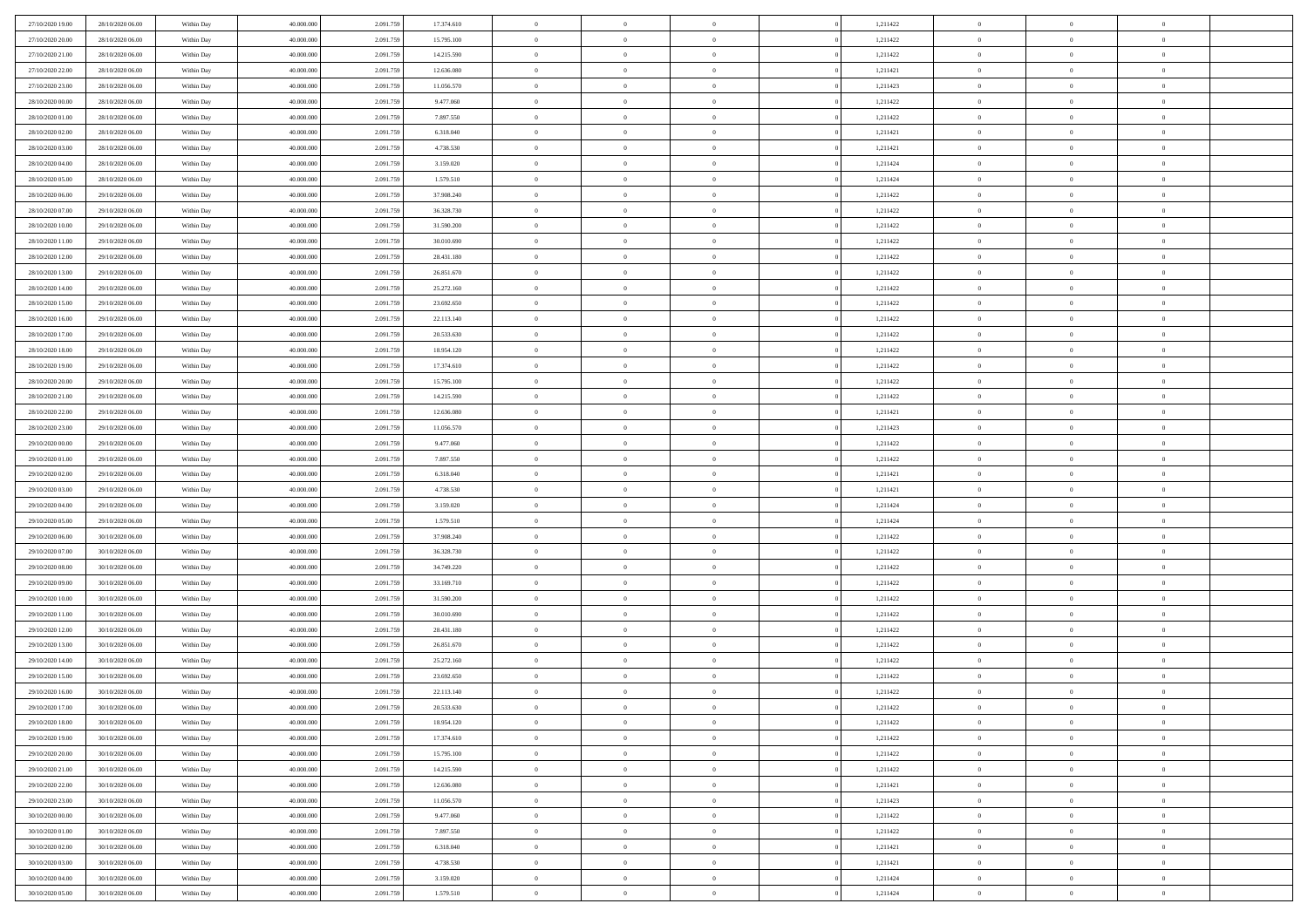| 30/10/2020 06:00 | 31/10/2020 06:00 | Within Day | 40,000,000 | 2.091.759 | 37.908.240 | $\overline{0}$ | 2.225          | $\Omega$       | 1,211422 | $\Omega$ | $\theta$       | $\theta$       |  |
|------------------|------------------|------------|------------|-----------|------------|----------------|----------------|----------------|----------|----------|----------------|----------------|--|
| 30/10/2020 07:00 | 31/10/2020 06:00 | Within Day | 40,000,000 | 2.093.984 | 36.326.598 | $\mathbf{0}$   | $\Omega$       | $\Omega$       | 1,211422 | $\Omega$ | $\theta$       | $\Omega$       |  |
| 30/10/2020 08:00 | 31/10/2020 06:00 | Within Day | 40,000,000 | 2.093.984 | 34.747.181 | $\mathbf{a}$   | $\Omega$       | $\Omega$       | 1,211422 | $\Omega$ | $\theta$       | $\overline{0}$ |  |
| 30/10/2020 09:00 | 31/10/2020 06:00 | Within Day | 40.000.000 | 2.093.984 | 33.167.763 | $\Omega$       | $\overline{0}$ | $\Omega$       | 1,211422 | $\Omega$ | $\overline{0}$ | $\overline{0}$ |  |
| 30/10/2020 10:00 | 31/10/2020 06:00 | Within Day | 40.000.000 | 2.093.984 | 31.588.346 | $\theta$       | $\Omega$       | $\Omega$       | 1,211422 | $\theta$ | $\bf{0}$       | $\overline{0}$ |  |
| 30/10/2020 11:00 | 31/10/2020 06.00 | Within Day | 40,000,000 | 2.093.984 | 30,008.929 | $\mathbf{a}$   | $\Omega$       | $\Omega$       | 1,211422 | $\Omega$ | $\theta$       | $\Omega$       |  |
| 30/10/2020 12:00 | 31/10/2020 06:00 | Within Day | 40.000.000 | 2.093.984 | 28.429.511 | $\theta$       | $\sqrt{2}$     | $\Omega$       | 1,211422 | $\Omega$ | $\theta$       | $\theta$       |  |
| 30/10/2020 13:00 | 31/10/2020 06:00 | Within Day | 40,000,000 | 2.093.984 | 26,850,094 | $\Omega$       | $\Omega$       | $\Omega$       | 1.211422 | $\Omega$ | $\theta$       | $\theta$       |  |
| 30/10/2020 14:00 | 31/10/2020 06:00 | Within Day | 40,000,000 | 2.093.984 | 25.270.677 | $\theta$       | $\sqrt{2}$     | $\Omega$       | 1,211422 | $\Omega$ | $\theta$       | $\theta$       |  |
| 30/10/2020 15:00 | 31/10/2020 06.00 | Within Day | 40,000,000 | 2.093.984 | 23.691.259 | $\mathbf{a}$   | $\Omega$       | $\Omega$       | 1,211422 | $\Omega$ | $\theta$       | $\theta$       |  |
| 30/10/2020 16:00 | 31/10/2020 06.00 | Within Day | 40.000.000 | 2.093.984 | 22.111.842 | $\theta$       | $\Omega$       | $\Omega$       | 1,211422 | $\Omega$ | $\Omega$       | $\theta$       |  |
| 30/10/2020 17:00 | 31/10/2020 06.00 | Within Day | 40.000,000 | 2.093.984 | 20.532.425 | $\Omega$       | $\Omega$       | $\Omega$       | 1.211422 | $\Omega$ | $\theta$       | $\Omega$       |  |
| 30/10/2020 18:00 | 31/10/2020 06:00 | Within Day | 40.000.000 | 2.093.984 | 18.953.007 | $\theta$       | $\Omega$       | $\Omega$       | 1,211422 | $\Omega$ | $\theta$       | $\Omega$       |  |
| 30/10/2020 19:00 | 31/10/2020 06:00 | Within Day | 40,000,000 | 2.093.984 | 17.373.590 | $\theta$       | $^{\circ}$     | $\overline{0}$ | 1,211422 | $\Omega$ | $\theta$       | $\theta$       |  |
| 30/10/2020 20:00 | 31/10/2020 06.00 | Within Day | 40.000.000 | 2.093.984 | 15.794.173 | $\theta$       | $\Omega$       | $\Omega$       | 1,211422 | $\theta$ | $\theta$       | $\Omega$       |  |
| 30/10/2020 21:00 | 31/10/2020 06.00 | Within Day | 40,000,000 | 2.093.984 | 14.214.755 | $\theta$       | $^{\circ}$     | $\overline{0}$ | 1,211422 | $\Omega$ | $\Omega$       | $\theta$       |  |
| 30/10/2020 22.00 | 31/10/2020 06.00 | Within Day | 40.000.000 | 2.093.984 | 12.635.338 | $\overline{0}$ | $\Omega$       | $\Omega$       | 1,211421 | $\Omega$ | $\theta$       | $\theta$       |  |
| 30/10/2020 23:00 | 31/10/2020 06:00 | Within Day | 40.000.000 | 2.093.984 | 11.055.921 | $\overline{0}$ | $\Omega$       | $\Omega$       | 1,211423 | $\Omega$ | $\theta$       | $\Omega$       |  |
| 31/10/2020 00:00 | 31/10/2020 06:00 | Within Day | 40,000,000 | 2.093.984 | 9.476.503  | $\overline{0}$ | $\Omega$       | $\Omega$       | 1,211422 | $\theta$ | $\theta$       | $\theta$       |  |
| 31/10/2020 01:00 | 31/10/2020 06:00 | Within Day | 40,000,000 | 2.093.984 | 7.897.086  | $\mathbf{0}$   | $\Omega$       | $\Omega$       | 1,211422 | $\Omega$ | $\theta$       | $\theta$       |  |
| 31/10/2020 02.00 | 31/10/2020 06:00 | Within Day | 40.000.000 | 2.093.984 | 6.317.669  | $\mathbf{a}$   | $\Omega$       | $\Omega$       | 1,211421 | $\Omega$ | $\theta$       | $\Omega$       |  |
| 31/10/2020 03.00 | 31/10/2020 06:00 | Within Day | 40.000.000 | 2.093.984 | 4.738.251  | $\theta$       | $\Omega$       | $\Omega$       | 1,211421 | $\Omega$ | $\theta$       | $\overline{0}$ |  |
| 31/10/2020 04.00 | 31/10/2020 06:00 | Within Day | 40,000,000 | 2.093.984 | 3.158.834  | $\mathbf{a}$   | $\Omega$       | $\Omega$       | 1,211424 | $\Omega$ | $\theta$       | $\theta$       |  |
| 31/10/2020 06:00 | 01/11/2020 06.00 | Within Day | 40.000.000 | 2.091.759 | 37.908.240 | $\theta$       | $\Omega$       | $\Omega$       | 1,211422 | $\Omega$ | $\theta$       | $\theta$       |  |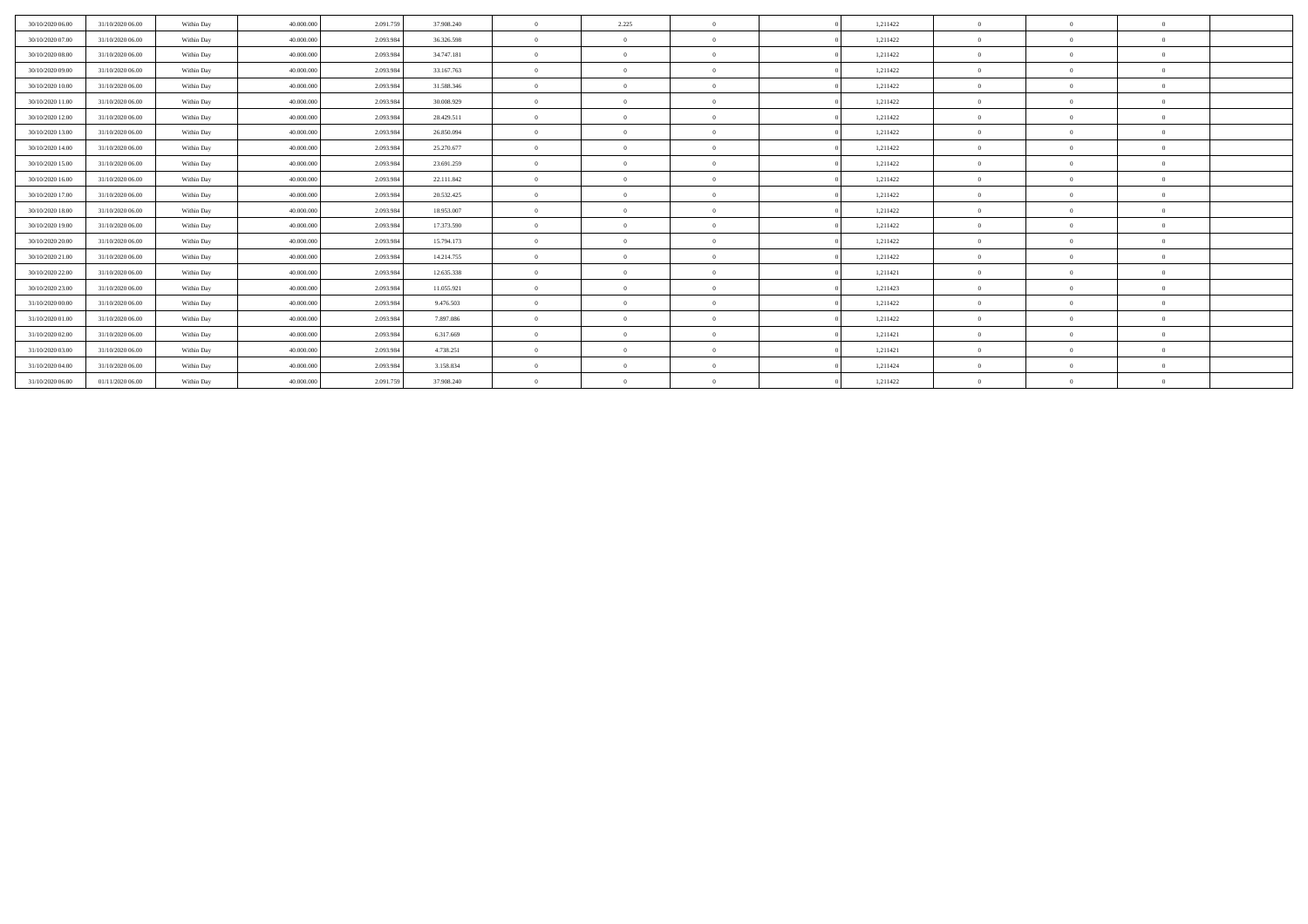## **SNAM RETE GAS**

**Transportation capacity at Exit Point interconnected with foreign pipelines**

**Update to 30/10/2020 of offered and assigned capacity in auction day-ahead and within-day**

**Thermal Year 2020/2021**

(Values in Ncm/day (0° C; 1,01325 bar) - 1 Scm=0,94794378 Ncm; Prices in c/Ncm)

**Exit Point**

**PASSO-GRIES**

| Timeframe        |                  |                     |                            |                                              | Offered capacity |                |                | <b>Assigned capacity</b> | Day-Ahead                                    |                             | Prices                        |                                  |                                    |             |
|------------------|------------------|---------------------|----------------------------|----------------------------------------------|------------------|----------------|----------------|--------------------------|----------------------------------------------|-----------------------------|-------------------------------|----------------------------------|------------------------------------|-------------|
| From             | To               | <b>Auction type</b> | Transportation<br>capacity | <b>Assigned capacity</b><br>(before auction) | Firm             | Interruptible  | Firm           | Interruptible            | <b>Interrupted Capacity</b><br>Interruptible | <b>Reserve price - Firm</b> | <b>Auction premium - Firm</b> | Reserve price -<br>Interruptible | Auction premium -<br>Interruptible | <b>Note</b> |
| 01/10/2020 06:00 | 02/10/2020 06:00 | Day Ahead           | 42.196.595                 | 2.206.628                                    | 39.989.968       | $\bf{0}$       | $\theta$       | $\overline{0}$           |                                              | 0,011484                    | $\overline{0}$                | 0,011484                         | $\overline{0}$                     |             |
| 02/10/2020 06.00 | 03/10/2020 06:00 | Day Ahead           | 42.196.595                 | 2.206.62                                     | 39.989.968       | $\Omega$       | $\theta$       | $\Omega$                 |                                              | 0,011484                    | $\overline{0}$                | 0,011484                         | $\overline{0}$                     |             |
| 03/10/2020 06:00 | 04/10/2020 06:00 | Day Ahead           | 42.196.595                 | 2.206.628                                    | 39,989,968       | $\overline{0}$ | $\overline{0}$ | $\overline{0}$           |                                              | 0.011484                    | $\overline{0}$                | 0.011484                         | $\theta$                           |             |
| 04/10/2020 06.00 | 05/10/2020 06:00 | Day Ahead           | 42.196.595                 | 2.206.628                                    | 39.989.968       | $\bf{0}$       | $\overline{0}$ | $\overline{0}$           |                                              | 0,011484                    | $\mathbf{0}$                  | 0,011484                         | $\theta$                           |             |
| 05/10/2020 06:00 | 06/10/2020 06:00 | Day Ahead           | 42.196.595                 | 2.206.62                                     | 39.989.968       | $\theta$       | $\overline{0}$ | $\Omega$                 |                                              | 0,011484                    | $\mathbf{0}$                  | 0,011484                         | $\overline{0}$                     |             |
| 06/10/2020 06:00 | 07/10/2020 06.00 | Day Ahead           | 42.196.595                 | 2.206.628                                    | 39.989.968       | $\theta$       | $\overline{0}$ | $\overline{0}$           |                                              | 0,011484                    | $\mathbf{0}$                  | 0,011484                         | $\mathbf{0}$                       |             |
| 07/10/2020 06.00 | 08/10/2020 06:00 | Day Ahead           | 42.196.595                 | 2.206.628                                    | 39,989,968       | $\theta$       | $\Omega$       | $\sim$                   |                                              | 0.011484                    | $\theta$                      | 0.011484                         | $\Omega$                           |             |
| 08/10/2020 06.00 | 09/10/2020 06:00 | Day Ahead           | 42.196.595                 | 2.206.628                                    | 39.989.968       | $\theta$       | $\theta$       | $\overline{0}$           |                                              | 0,011484                    | $\overline{0}$                | 0,011484                         | $\overline{0}$                     |             |
| 09/10/2020 06:00 | 10/10/2020 06:00 | Day Ahead           | 42.196.595                 | 2.206.628                                    | 39.989.968       | $\theta$       | $\overline{0}$ | $\theta$                 |                                              | 0,011484                    | $\mathbf{0}$                  | 0,011484                         | $\theta$                           |             |
| 10/10/2020 06:00 | 11/10/2020 06:00 | Day Ahead           | 42.196.595                 | 2.206.628                                    | 39,989,968       | $\mathbf{0}$   | $\overline{0}$ | $\overline{0}$           |                                              | 0,011484                    | $\overline{0}$                | 0,011484                         | $\theta$                           |             |
| 11/10/2020 06:00 | 12/10/2020 06:00 | Day Ahead           | 42.196.595                 | 2.206.628                                    | 39.989.968       | $\theta$       | $\theta$       | $\overline{0}$           |                                              | 0,011484                    | $\overline{0}$                | 0,011484                         | $\overline{0}$                     |             |
| 12/10/2020 06:00 | 13/10/2020 06:00 | Day Ahead           | 42.196.595                 | 2.206.628                                    | 39.989.968       | $\theta$       | $\theta$       | $\overline{0}$           |                                              | 0,011484                    | $\overline{0}$                | 0,011484                         | $\overline{0}$                     |             |
| 13/10/2020 06:00 | 14/10/2020 06:00 | Day Ahead           | 42.196.595                 | 2.206.628                                    | 39,989,968       | $\theta$       | $\theta$       | $\overline{0}$           |                                              | 0.011484                    | $\overline{0}$                | 0.011484                         | $\Omega$                           |             |
| 14/10/2020 06:00 | 15/10/2020 06:00 | Day Ahead           | 42.196.595                 | 2.206.628                                    | 39.989.968       | $\theta$       | $\overline{0}$ | $\overline{0}$           |                                              | 0,011484                    | $\overline{0}$                | 0,011484                         | $\bf{0}$                           |             |
| 15/10/2020 06:00 | 16/10/2020 06:00 | Day Ahead           | 42.196.595                 | 2.206.628                                    | 39.989.968       | $\theta$       | $\overline{0}$ | $\overline{0}$           |                                              | 0,011484                    | $\mathbf{0}$                  | 0,011484                         | $\theta$                           |             |
| 16/10/2020 06:00 | 17/10/2020 06:00 | Day Ahead           | 42.196.595                 | 2.206.628                                    | 39.989.968       | $\overline{0}$ | $\overline{0}$ | $\overline{0}$           |                                              | 0,011484                    | $\mathbf{0}$                  | 0,011484                         | $\mathbf{0}$                       |             |
| 17/10/2020 06:00 | 18/10/2020 06:00 | Day Ahead           | 42.196.595                 | 2.206.628                                    | 39.989.968       | $\theta$       | $\overline{0}$ | $\overline{0}$           |                                              | 0,011484                    | $\overline{0}$                | 0,011484                         | $\mathbf{0}$                       |             |
| 18/10/2020 06:00 | 19/10/2020 06:00 | Day Ahead           | 42.196.595                 | 2.206.628                                    | 39.989.968       | $\theta$       | $\overline{0}$ | $\overline{0}$           |                                              | 0,011484                    | $\overline{0}$                | 0,011484                         | $\mathbf{0}$                       |             |
| 19/10/2020 06:00 | 20/10/2020 06:00 | Day Ahead           | 42.196.595                 | 2.206.62                                     | 39.989.968       | $\theta$       | $\overline{0}$ | $\Omega$                 |                                              | 0,011484                    | $\overline{0}$                | 0,011484                         | $\overline{0}$                     |             |
| 20/10/2020 06:00 | 21/10/2020 06:00 | Day Ahead           | 42.196.595                 | 2.206.628                                    | 39,989,968       | $\theta$       | $\theta$       | $\overline{0}$           |                                              | 0.011484                    | $\overline{0}$                | 0.011484                         | $\Omega$                           |             |
| 21/10/2020 06.00 | 22/10/2020 06.00 | Day Ahead           | 42.196.595                 | 2.206.628                                    | 39.989.968       | $\bf{0}$       | $\theta$       | $\overline{0}$           |                                              | 0,011484                    | $\mathbf{0}$                  | 0,011484                         | $\theta$                           |             |
| 22/10/2020 06:00 | 23/10/2020 06:00 | Day Ahead           | 42.196.595                 | 2.206.62                                     | 39.989.968       | $\theta$       | $\overline{0}$ | $\Omega$                 |                                              | 0,011484                    | $\mathbf{0}$                  | 0,011484                         | $\mathbf{0}$                       |             |
| 23/10/2020 06:00 | 24/10/2020 06.00 | Day Ahead           | 42.196.595                 | 2.206.628                                    | 39.989.968       | $\Omega$       | $\overline{0}$ | $\overline{0}$           |                                              | 0,011484                    | $\overline{0}$                | 0,011484                         | $\mathbf{0}$                       |             |
| 24/10/2020 06.00 | 25/10/2020 06.00 | Day Ahead           | 42.196.595                 | 2.298.57                                     | 38.302.102       | $\theta$       | $\theta$       | $\overline{0}$           |                                              | 0,011484                    | $\overline{0}$                | 0,011484                         | $\theta$                           |             |
| 25/10/2020 06.00 | 26/10/2020 06.00 | Day Ahead           | 42.196.595                 | 2.206.628                                    | 39.989.968       | $\theta$       | $\overline{0}$ | $\overline{0}$           |                                              | 0,011484                    | $\bf{0}$                      | 0,011484                         | $\overline{0}$                     |             |
| 26/10/2020 06:00 | 27/10/2020 06:00 | Day Ahead           | 42.196.595                 | 2.206.628                                    | 39,989,968       | $\theta$       | $\theta$       | $\overline{0}$           |                                              | 0.011484                    | $\overline{0}$                | 0.011484                         | $\Omega$                           |             |
| 27/10/2020 06.00 | 28/10/2020 06:00 | Day Ahead           | 42.196.595                 | 2.206.628                                    | 39.989.968       | $\overline{0}$ | $\overline{0}$ | $\overline{0}$           |                                              | 0,011484                    | $\mathbf{0}$                  | 0,011484                         | $\bf{0}$                           |             |
| 28/10/2020 06:00 | 29/10/2020 06.00 | Day Ahead           | 42.196.595                 | 2.206.628                                    | 39.989.968       | $\Omega$       | $\overline{0}$ | $\overline{0}$           |                                              | 0,011484                    | $\overline{0}$                | 0,011484                         | $\overline{0}$                     |             |
| 29/10/2020 06:00 | 30/10/2020 06:00 | Day Ahead           | 42.196.595                 | 2.206.628                                    | 39.989.968       | $\theta$       | $\overline{0}$ | $\overline{0}$           |                                              | 0,011484                    | $\overline{0}$                | 0,011484                         | $\theta$                           |             |
| 30/10/2020 06.00 | 31/10/2020 06.00 | Day Ahead           | 42.196.595                 | 2.206.628                                    | 39.989.968       | $\Omega$       | $\theta$       | $\overline{0}$           |                                              | 0,011484                    | $\theta$                      | 0,011484                         | $\Omega$                           |             |
| 31/10/2020 06:00 | 01/11/2020 06.00 | Day Ahead           | 42.196.595                 | 2.206.628                                    | 39.989.968       | $\Omega$       | $\overline{0}$ | $\overline{0}$           |                                              | 0,011484                    | $\overline{0}$                | 0,011484                         | $\overline{0}$                     |             |
| 01/10/2020 06:00 | 02/10/2020 06:00 | Within Day          | 42.196.595                 | 2.206.628                                    | 39.989.966       | $\Omega$       | $\overline{0}$ | $\overline{0}$           |                                              | 1,148360                    | $\mathbf{0}$                  | $\theta$                         | $\theta$                           |             |
| 01/10/2020 07:00 | 02/10/2020 06:00 | Within Day          | 42.196.595                 | 2.206.628                                    | 38.323.718       | $\overline{0}$ | $\overline{0}$ | $\overline{0}$           |                                              | 1.148360                    | $\overline{0}$                | $\theta$                         | $\theta$                           |             |
| 01/10/2020 08:00 | 02/10/2020 06.00 | Within Day          | 42.196.595                 | 2.206.628                                    | 36.657.469       | $\Omega$       | $\theta$       | $\overline{0}$           |                                              | 1,148360                    | $\overline{0}$                | $\sqrt{2}$                       | $\mathbf{0}$                       |             |
| 01/10/2020 09:00 | 02/10/2020 06:00 | Within Day          | 42.196.595                 | 2.206.628                                    | 34.991.221       | $\theta$       | $\overline{0}$ | $\overline{0}$           |                                              | 1,148360                    | $\overline{0}$                | $\theta$                         | $\mathbf{0}$                       |             |
| 01/10/2020 10:00 | 02/10/2020 06:00 | Within Day          | 42.196.595                 | 2.206.628                                    | 33.324.972       | $\theta$       | $\theta$       | $\overline{0}$           |                                              | 1.148360                    | $\theta$                      | $\theta$                         | $\Omega$                           |             |
| 01/10/2020 11:00 | 02/10/2020 06:00 | Within Day          | 42.196.595                 | 2.206.628                                    | 31.658.723       | $\Omega$       | $\theta$       | $\overline{0}$           |                                              | 1.148360                    | $\overline{0}$                | $\theta$                         | $\theta$                           |             |
| 01/10/2020 12.00 | 02/10/2020 06.00 | Within Day          | 42.196.595                 | 2.206.628                                    | 29.992.475       | $\theta$       | $\theta$       | $\overline{0}$           |                                              | 1,148360                    | $\overline{0}$                | $\overline{0}$                   | $\overline{0}$                     |             |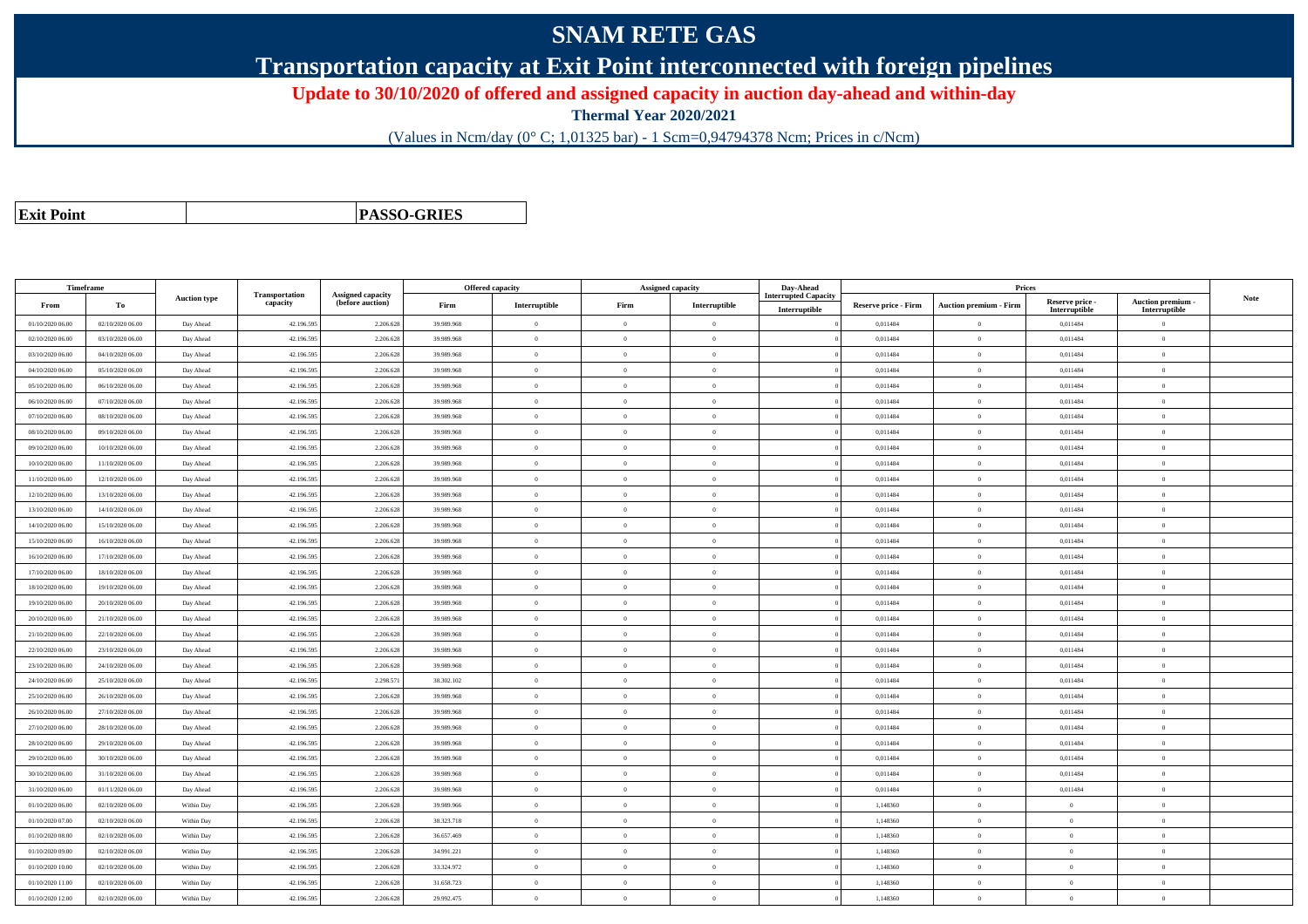| 01/10/2020 13:00 | 02/10/2020 06:00                     | Within Day | 42.196.595 | 2.206.628 | 28.326.226 | $\bf{0}$       | $\overline{0}$ | $\overline{0}$           | 1,148360 | $\bf{0}$       | $\overline{0}$ | $\,0\,$        |  |
|------------------|--------------------------------------|------------|------------|-----------|------------|----------------|----------------|--------------------------|----------|----------------|----------------|----------------|--|
| 01/10/2020 14:00 | 02/10/2020 06:00                     | Within Day | 42.196.595 | 2.206.628 | 26.659.978 | $\theta$       | $\overline{0}$ | $\mathbf{0}$             | 1,148360 | $\theta$       | $\mathbf{0}$   | $\theta$       |  |
| 01/10/2020 15:00 | 02/10/2020 06:00                     | Within Day | 42.196.595 | 2.206.628 | 24.993.729 | $\theta$       | $\overline{0}$ | $\overline{0}$           | 1,148360 | $\mathbf{0}$   | $\overline{0}$ | $\overline{0}$ |  |
| 01/10/2020 16:00 | 02/10/2020 06.00                     | Within Day | 42.196.595 | 2.206.628 | 23.327.480 | $\,$ 0 $\,$    | $\overline{0}$ | $\overline{0}$           | 1,148360 | $\bf{0}$       | $\overline{0}$ | $\bf{0}$       |  |
| 01/10/2020 17.00 | 02/10/2020 06.00                     | Within Day | 42.196.595 | 2.206.628 | 21.661.232 | $\bf{0}$       | $\overline{0}$ | $\mathbf{0}$             | 1,148360 | $\bf{0}$       | $\theta$       | $\,0\,$        |  |
| 01/10/2020 18:00 | 02/10/2020 06:00                     | Within Day | 42.196.595 | 2.206.628 | 19.994.983 | $\theta$       | $\overline{0}$ | $\mathbf{0}$             | 1,148360 | $\mathbf{0}$   | $\overline{0}$ | $\overline{0}$ |  |
| 01/10/2020 19:00 | 02/10/2020 06:00                     | Within Day | 42.196.595 | 2.206.628 | 18.328.735 | $\,$ 0 $\,$    | 1.076          | $\overline{0}$           | 1,148360 | $\bf{0}$       | $\overline{0}$ | $\,0\,$        |  |
|                  |                                      |            |            | 2.207.703 |            | $\overline{0}$ | $\overline{0}$ | $\mathbf{0}$             |          | $\,$ 0 $\,$    | $\overline{0}$ | $\theta$       |  |
| 01/10/2020 20:00 | 02/10/2020 06:00                     | Within Day | 42.196.595 |           | 16.661.508 | $\theta$       |                |                          | 1,148360 | $\mathbf{0}$   |                | $\overline{0}$ |  |
| 01/10/2020 21:00 | 02/10/2020 06:00                     | Within Day | 42.196.595 | 2.207.703 | 14.995.357 |                | $\overline{0}$ | $\mathbf{0}$<br>$\Omega$ | 1,148360 |                | $\bf{0}$       |                |  |
| 01/10/2020 22.00 | 02/10/2020 06:00                     | Within Day | 42.196.595 | 2.207.703 | 13.329.206 | $\,$ 0 $\,$    | $\overline{0}$ |                          | 1,148359 | $\bf{0}$       | $\overline{0}$ | $\,0\,$        |  |
| 01/10/2020 23.00 | 02/10/2020 06.00                     | Within Day | 42.196.595 | 2.207.703 | 11.663.056 | $\bf{0}$       | $\overline{0}$ | $\mathbf{0}$             | 1,148361 | $\bf{0}$       | $\mathbf{0}$   | $\theta$       |  |
| 02/10/2020 00:00 | 02/10/2020 06:00                     | Within Day | 42.196.595 | 2.207.703 | 9.996.904  | $\theta$       | $\overline{0}$ | $\overline{0}$           | 1,148360 | $\mathbf{0}$   | $\overline{0}$ | $\overline{0}$ |  |
| 02/10/2020 01:00 | 02/10/2020 06:00                     | Within Day | 42.196.595 | 2.207.703 | 8.330.754  | $\,$ 0 $\,$    | $\overline{0}$ | $\overline{0}$           | 1,148360 | $\bf{0}$       | $\overline{0}$ | $\bf{0}$       |  |
| 02/10/2020 02.00 | 02/10/2020 06:00                     | Within Day | 42.196.595 | 2.207.703 | 6.664.603  | $\bf{0}$       | $\overline{0}$ | $\mathbf{0}$             | 1,148359 | $\bf{0}$       | $\theta$       | $\,0\,$        |  |
| 02/10/2020 03:00 | 02/10/2020 06:00                     | Within Day | 42.196.595 | 2.207.703 | 4.998.451  | $\theta$       | $\overline{0}$ | $\mathbf{0}$             | 1,148359 | $\mathbf{0}$   | $\overline{0}$ | $\overline{0}$ |  |
| 02/10/2020 04:00 | 02/10/2020 06.00                     | Within Day | 42.196.595 | 2.207.703 | 3.332.301  | $\,$ 0 $\,$    | $\overline{0}$ | $\overline{0}$           | 1,148362 | $\bf{0}$       | $\overline{0}$ | $\bf{0}$       |  |
| 02/10/2020 05:00 | 02/10/2020 06.00                     | Within Day | 42.196.595 | 2.207.703 | 1.666.150  | $\,$ 0         | $\overline{0}$ | $\mathbf{0}$             | 1,148362 | $\bf{0}$       | $\overline{0}$ | $\theta$       |  |
| 02/10/2020 06:00 | 03/10/2020 06:00                     | Within Day | 42.196.595 | 2.206.628 | 39.989.966 | $\theta$       | $\overline{0}$ | $\mathbf{0}$             | 1,148360 | $\mathbf{0}$   | $\overline{0}$ | $\overline{0}$ |  |
| 02/10/2020 07.00 | 03/10/2020 06:00                     | Within Day | 42.196.595 | 2.206.628 | 38.323.718 | $\,$ 0 $\,$    | $\overline{0}$ | $\Omega$                 | 1,148360 | $\bf{0}$       | $\overline{0}$ | $\,0\,$        |  |
| 02/10/2020 08:00 | 03/10/2020 06.00                     | Within Day | 42.196.595 | 2.206.628 | 36.657.469 | $\bf{0}$       | $\overline{0}$ | $\mathbf{0}$             | 1,148360 | $\bf{0}$       | $\mathbf{0}$   | $\theta$       |  |
| 02/10/2020 09:00 | 03/10/2020 06:00                     | Within Day | 42.196.595 | 2.206.628 | 34.991.221 | $\theta$       | $\overline{0}$ | $\mathbf{0}$             | 1,148360 | $\mathbf{0}$   | $\overline{0}$ | $\overline{0}$ |  |
| 02/10/2020 10:00 | 03/10/2020 06.00                     | Within Day | 42.196.595 | 2.206.628 | 33.324.972 | $\,$ 0 $\,$    | $\overline{0}$ | $\overline{0}$           | 1,148360 | $\bf{0}$       | $\overline{0}$ | $\bf{0}$       |  |
| 02/10/2020 11:00 | 03/10/2020 06.00                     | Within Day | 42.196.595 | 2.206.628 | 31.658.723 | $\bf{0}$       | $\overline{0}$ | $\mathbf{0}$             | 1,148360 | $\bf{0}$       | $\theta$       | $\,0\,$        |  |
| 02/10/2020 12:00 | 03/10/2020 06:00                     | Within Day | 42.196.595 | 2.206.628 | 29.992.475 | $\theta$       | $\overline{0}$ | $\mathbf{0}$             | 1,148360 | $\mathbf{0}$   | $\overline{0}$ | $\overline{0}$ |  |
| 02/10/2020 13:00 | 03/10/2020 06.00                     | Within Day | 42.196.595 | 2.206.628 | 28.326.226 | $\,$ 0 $\,$    | $\overline{0}$ | $\overline{0}$           | 1,148360 | $\bf{0}$       | $\overline{0}$ | $\,0\,$        |  |
| 02/10/2020 14:00 | 03/10/2020 06.00                     | Within Day | 42.196.595 | 2.206.628 | 26.659.978 | $\,$ 0         | $\overline{0}$ | $\mathbf{0}$             | 1,148360 | $\bf{0}$       | $\overline{0}$ | $\theta$       |  |
| 02/10/2020 15:00 | 03/10/2020 06:00                     | Within Day | 42.196.595 | 2.206.628 | 24.993.729 | $\theta$       | $\overline{0}$ | $\overline{0}$           | 1,148360 | $\mathbf{0}$   | $\bf{0}$       | $\overline{0}$ |  |
| 02/10/2020 16:00 | 03/10/2020 06.00                     | Within Day | 42.196.595 | 2.206.628 | 23.327.480 | $\,$ 0 $\,$    | $\overline{0}$ | $\Omega$                 | 1,148360 | $\bf{0}$       | $\overline{0}$ | $\,0\,$        |  |
| 02/10/2020 17.00 | 03/10/2020 06.00                     | Within Day | 42.196.595 | 2.206.628 | 21.661.232 | $\bf{0}$       | $\overline{0}$ | $\mathbf{0}$             | 1,148360 | $\bf{0}$       | $\mathbf{0}$   | $\overline{0}$ |  |
| 02/10/2020 18:00 | 03/10/2020 06:00                     | Within Day | 42.196.595 | 2.206.628 | 19.994.983 | $\theta$       | $\overline{0}$ | $\overline{0}$           | 1,148360 | $\mathbf{0}$   | $\overline{0}$ | $\overline{0}$ |  |
| 02/10/2020 19:00 | 03/10/2020 06:00                     | Within Day | 42.196.595 | 2.206.628 | 18.328.735 | $\theta$       | $\overline{0}$ | $\overline{0}$           | 1,148360 | $\,$ 0         | $\overline{0}$ | $\,$ 0 $\,$    |  |
| 02/10/2020 20:00 | 03/10/2020 06.00                     | Within Day | 42.196.595 | 2.206.628 | 16.662.486 | $\bf{0}$       | $\overline{0}$ | $\mathbf{0}$             | 1,148360 | $\bf{0}$       | $\mathbf{0}$   | $\overline{0}$ |  |
| 02/10/2020 21:00 | 03/10/2020 06:00                     | Within Day | 42.196.595 | 2.206.628 | 14.996.237 | $\theta$       | $\overline{0}$ | $\mathbf{0}$             | 1,148360 | $\mathbf{0}$   | $\overline{0}$ | $\overline{0}$ |  |
| 02/10/2020 22.00 | 03/10/2020 06:00                     | Within Day | 42.196.595 | 2.206.628 | 13.329.989 | $\theta$       | $\overline{0}$ | $\overline{0}$           | 1,148359 | $\,$ 0         | $\overline{0}$ | $\theta$       |  |
| 02/10/2020 23.00 | 03/10/2020 06.00                     | Within Day | 42.196.595 | 2.206.628 | 11.663.740 | $\bf{0}$       | $\overline{0}$ | $\mathbf{0}$             | 1,148361 | $\mathbf{0}$   | $\overline{0}$ | $\overline{0}$ |  |
| 03/10/2020 00:00 | 03/10/2020 06:00                     | Within Day | 42.196.595 | 2.206.628 | 9.997.492  | $\theta$       | $\overline{0}$ | $\mathbf{0}$             | 1,148360 | $\mathbf{0}$   | $\overline{0}$ | $\overline{0}$ |  |
| 03/10/2020 01:00 | 03/10/2020 06:00                     | Within Day | 42.196.595 | 2.206.628 | 8.331.243  | $\theta$       | $\overline{0}$ | $\overline{0}$           | 1,148360 | $\,$ 0         | $\overline{0}$ | $\theta$       |  |
| 03/10/2020 02.00 | 03/10/2020 06.00                     | Within Day | 42.196.595 | 2.206.628 | 6.664.994  | $\bf{0}$       | $\overline{0}$ | $\mathbf{0}$             | 1,148359 | $\bf{0}$       | $\mathbf{0}$   | $\overline{0}$ |  |
| 03/10/2020 03:00 | 03/10/2020 06:00                     | Within Day | 42.196.595 | 2.206.628 | 4.998.746  | $\theta$       | $\overline{0}$ | $\mathbf{0}$             | 1,148359 | $\mathbf{0}$   | $\overline{0}$ | $\overline{0}$ |  |
|                  |                                      |            |            |           |            |                |                |                          |          |                |                |                |  |
| 03/10/2020 04:00 | 03/10/2020 06:00                     | Within Day | 42.196.595 | 2.206.628 | 3.332.497  | $\,$ 0 $\,$    | $\overline{0}$ | $\overline{0}$           | 1,148362 | $\,$ 0         | $\overline{0}$ | $\,$ 0 $\,$    |  |
| 03/10/2020 05:00 | 03/10/2020 06.00<br>04/10/2020 06:00 | Within Day | 42.196.595 | 2.206.628 | 1.666.249  | $\,$ 0         | $\,$ 0 $\,$    | $\overline{0}$           | 1,148362 | $\,$ 0 $\,$    | $\overline{0}$ | $\overline{0}$ |  |
| 03/10/2020 06:00 |                                      | Within Day | 42.196.595 | 2.206.628 | 39.989.966 | $\theta$       | $\overline{0}$ | $\mathbf{0}$             | 1,148360 | $\mathbf{0}$   | $\overline{0}$ | $\overline{0}$ |  |
| 03/10/2020 07:00 | 04/10/2020 06.00                     | Within Day | 42.196.595 | 2.206.628 | 38.323.718 | $\overline{0}$ | $\overline{0}$ | $\overline{0}$           | 1,148360 | $\overline{0}$ | $\overline{0}$ | $\theta$       |  |
| 03/10/2020 08:00 | 04/10/2020 06:00                     | Within Day | 42.196.595 | 2.206.628 | 36.657.469 | $\bf{0}$       | $\overline{0}$ | $\mathbf{0}$             | 1,148360 | $\bf{0}$       | $\overline{0}$ | $\overline{0}$ |  |
| 03/10/2020 09:00 | 04/10/2020 06:00                     | Within Day | 42.196.595 | 2.206.628 | 34.991.221 | $\overline{0}$ | $\theta$       |                          | 1,148360 | $\overline{0}$ | $\theta$       | $\theta$       |  |
| 03/10/2020 10:00 | 04/10/2020 06:00                     | Within Day | 42.196.595 | 2.206.628 | 33.324.972 | $\,$ 0 $\,$    | $\overline{0}$ | $\overline{0}$           | 1,148360 | $\,$ 0 $\,$    | $\bf{0}$       | $\theta$       |  |
| 03/10/2020 11:00 | 04/10/2020 06:00                     | Within Day | 42.196.595 | 2.206.628 | 31.658.723 | $\overline{0}$ | $\,$ 0 $\,$    | $\mathbf{0}$             | 1,148360 | $\,$ 0 $\,$    | $\overline{0}$ | $\overline{0}$ |  |
| 03/10/2020 12:00 | 04/10/2020 06:00                     | Within Day | 42.196.595 | 2.206.628 | 29.992.475 | $\mathbf{0}$   | $\overline{0}$ | $\overline{0}$           | 1,148360 | $\,$ 0 $\,$    | $\bf{0}$       | $\mathbf{0}$   |  |
| 03/10/2020 13:00 | 04/10/2020 06:00                     | Within Day | 42.196.595 | 2.206.628 | 28.326.226 | $\,$ 0 $\,$    | $\overline{0}$ | $\overline{0}$           | 1,148360 | $\,$ 0 $\,$    | $\bf{0}$       | $\,$ 0 $\,$    |  |
| 03/10/2020 14:00 | 04/10/2020 06.00                     | Within Day | 42.196.595 | 2.206.628 | 26.659.978 | $\,$ 0 $\,$    | $\,$ 0 $\,$    | $\overline{0}$           | 1,148360 | $\,$ 0 $\,$    | $\overline{0}$ | $\overline{0}$ |  |
| 03/10/2020 15:00 | 04/10/2020 06:00                     | Within Day | 42.196.595 | 2.206.628 | 24.993.729 | $\mathbf{0}$   | $\overline{0}$ | $\overline{0}$           | 1,148360 | $\mathbf{0}$   | $\overline{0}$ | $\overline{0}$ |  |
| 03/10/2020 16:00 | 04/10/2020 06:00                     | Within Day | 42.196.595 | 2.206.628 | 23.327.480 | $\,$ 0 $\,$    | $\overline{0}$ | $\overline{0}$           | 1,148360 | $\,$ 0 $\,$    | $\mathbf{0}$   | $\,$ 0 $\,$    |  |
| 03/10/2020 17.00 | 04/10/2020 06.00                     | Within Day | 42.196.595 | 2.206.628 | 21.661.232 | $\bf{0}$       | $\overline{0}$ | $\overline{0}$           | 1,148360 | $\,$ 0 $\,$    | $\overline{0}$ | $\overline{0}$ |  |
| 03/10/2020 18:00 | 04/10/2020 06:00                     | Within Day | 42.196.595 | 2.206.628 | 19.994.983 | $\mathbf{0}$   | $\overline{0}$ | $\overline{0}$           | 1,148360 | $\mathbf{0}$   | $\bf{0}$       | $\overline{0}$ |  |
| 03/10/2020 19:00 | 04/10/2020 06:00                     | Within Day | 42.196.595 | 2.206.628 | 18.328.735 | $\,$ 0 $\,$    | $\overline{0}$ | $\overline{0}$           | 1,148360 | $\,$ 0 $\,$    | $\mathbf{0}$   | $\,$ 0 $\,$    |  |
| 03/10/2020 20:00 | 04/10/2020 06.00                     | Within Day | 42.196.595 | 2.206.628 | 16.662.486 | $\,$ 0 $\,$    | $\,$ 0 $\,$    | $\overline{0}$           | 1,148360 | $\,$ 0 $\,$    | $\overline{0}$ | $\overline{0}$ |  |
| 03/10/2020 21:00 | 04/10/2020 06:00                     | Within Day | 42.196.595 | 2.206.628 | 14.996.237 | $\theta$       | $\overline{0}$ | $\overline{0}$           | 1,148360 | $\mathbf{0}$   | $\overline{0}$ | $\overline{0}$ |  |
|                  |                                      |            |            |           |            |                |                |                          |          |                |                |                |  |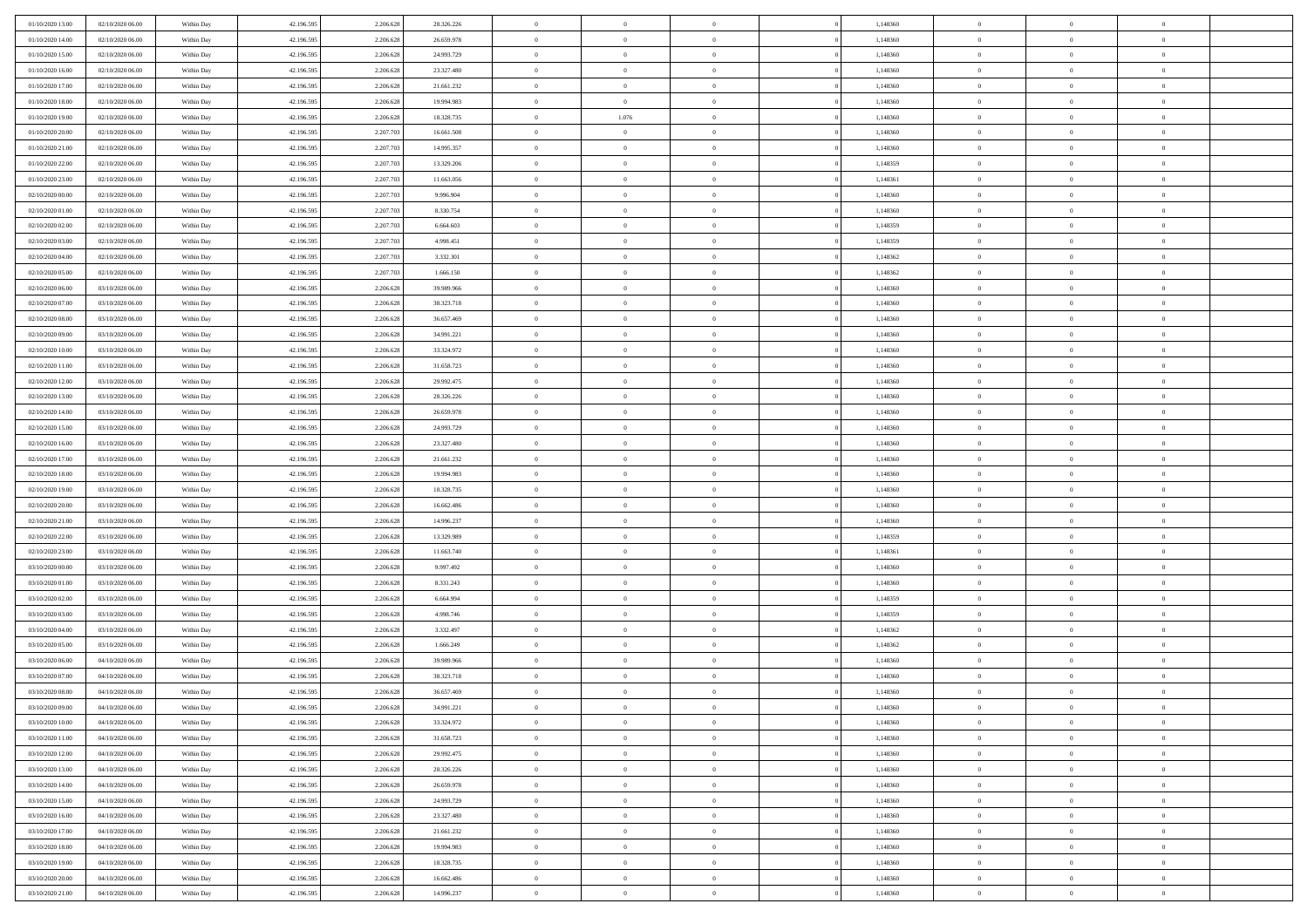| 03/10/2020 22.00 | 04/10/2020 06.00 | Within Day | 42.196.595 | 2.206.628 | 13.329.989 | $\bf{0}$       | $\bf{0}$       | $\Omega$       | 1,148359 | $\bf{0}$       | $\overline{0}$ | $\bf{0}$       |  |
|------------------|------------------|------------|------------|-----------|------------|----------------|----------------|----------------|----------|----------------|----------------|----------------|--|
| 03/10/2020 23.00 | 04/10/2020 06:00 | Within Day | 42.196.595 | 2.206.628 | 11.663.740 | $\overline{0}$ | $\overline{0}$ | $\Omega$       | 1,148361 | $\overline{0}$ | $\theta$       | $\theta$       |  |
| 04/10/2020 00:00 | 04/10/2020 06:00 | Within Day | 42.196.595 | 2.206.628 | 9.997.492  | $\overline{0}$ | $\overline{0}$ | $\overline{0}$ | 1,148360 | $\mathbf{0}$   | $\overline{0}$ | $\theta$       |  |
| 04/10/2020 01:00 | 04/10/2020 06:00 | Within Day | 42.196.595 | 2.206.628 | 8.331.243  | $\bf{0}$       | $\overline{0}$ | $\overline{0}$ | 1,148360 | $\mathbf{0}$   | $\overline{0}$ | $\bf{0}$       |  |
|                  |                  |            |            |           |            |                |                |                |          |                |                |                |  |
| 04/10/2020 02.00 | 04/10/2020 06.00 | Within Day | 42.196.595 | 2.206.628 | 6.664.994  | $\bf{0}$       | $\overline{0}$ | $\overline{0}$ | 1,148359 | $\bf{0}$       | $\overline{0}$ | $\bf{0}$       |  |
| 04/10/2020 03:00 | 04/10/2020 06:00 | Within Day | 42.196.595 | 2.206.628 | 4.998.746  | $\overline{0}$ | $\overline{0}$ | $\overline{0}$ | 1,148359 | $\mathbf{0}$   | $\overline{0}$ | $\theta$       |  |
| 04/10/2020 04:00 | 04/10/2020 06.00 | Within Day | 42.196.595 | 2.206.628 | 3.332.497  | $\bf{0}$       | $\overline{0}$ | $\overline{0}$ | 1,148362 | $\bf{0}$       | $\overline{0}$ | $\bf{0}$       |  |
| 04/10/2020 05.00 | 04/10/2020 06:00 | Within Day | 42.196.595 | 2.206.628 | 1.666.249  | $\overline{0}$ | $\overline{0}$ | $\overline{0}$ | 1,148362 | $\mathbf{0}$   | $\theta$       | $\theta$       |  |
| 04/10/2020 06:00 | 05/10/2020 06:00 | Within Day | 42.196.595 | 2.206.628 | 39.989.966 | $\overline{0}$ | $\overline{0}$ | $\overline{0}$ | 1,148360 | $\mathbf{0}$   | $\overline{0}$ | $\theta$       |  |
| 04/10/2020 07:00 | 05/10/2020 06:00 | Within Day | 42.196.595 | 2.206.628 | 38.323.718 | $\bf{0}$       | $\bf{0}$       | $\Omega$       | 1,148360 | $\bf{0}$       | $\overline{0}$ | $\bf{0}$       |  |
| 04/10/2020 08:00 | 05/10/2020 06:00 | Within Day | 42.196.595 | 2.206.628 | 36.657.469 | $\bf{0}$       | $\overline{0}$ | $\overline{0}$ | 1,148360 | $\mathbf{0}$   | $\theta$       | $\theta$       |  |
| 04/10/2020 09:00 | 05/10/2020 06:00 | Within Day | 42.196.595 | 2.206.628 | 34.991.221 | $\overline{0}$ | $\overline{0}$ | $\overline{0}$ | 1,148360 | $\mathbf{0}$   | $\overline{0}$ | $\theta$       |  |
| 04/10/2020 11:00 | 05/10/2020 06:00 | Within Day | 42.196.595 | 2.206.628 | 31.658.723 | $\bf{0}$       | $\overline{0}$ | $\overline{0}$ | 1,148360 | $\bf{0}$       | $\overline{0}$ | $\bf{0}$       |  |
| 04/10/2020 12:00 | 05/10/2020 06:00 | Within Day | 42.196.595 | 2.206.628 | 29.992.475 | $\bf{0}$       | $\overline{0}$ | $\overline{0}$ | 1,148360 | $\bf{0}$       | $\theta$       | $\bf{0}$       |  |
| 04/10/2020 13:00 | 05/10/2020 06:00 | Within Day | 42.196.595 | 2.206.628 | 28.326.226 | $\overline{0}$ | $\overline{0}$ | $\overline{0}$ | 1,148360 | $\overline{0}$ | $\overline{0}$ | $\theta$       |  |
| 04/10/2020 14.00 | 05/10/2020 06:00 | Within Day | 42.196.595 | 2.206.628 | 26.659.978 | $\bf{0}$       | $\overline{0}$ | $\Omega$       | 1,148360 | $\bf{0}$       | $\theta$       | $\bf{0}$       |  |
| 04/10/2020 15.00 | 05/10/2020 06:00 |            | 42.196.595 | 2.206.628 |            | $\mathbf{0}$   | $\overline{0}$ | $\overline{0}$ | 1,148360 | $\mathbf{0}$   | $\theta$       | $\theta$       |  |
|                  |                  | Within Day |            |           | 24.993.729 |                |                |                |          |                |                |                |  |
| 04/10/2020 16.00 | 05/10/2020 06:00 | Within Day | 42.196.595 | 2.206.628 | 23.327.480 | $\overline{0}$ | $\overline{0}$ | $\overline{0}$ | 1,148360 | $\mathbf{0}$   | $\overline{0}$ | $\theta$       |  |
| 04/10/2020 17.00 | 05/10/2020 06:00 | Within Day | 42.196.595 | 2.206.628 | 21.661.232 | $\bf{0}$       | $\overline{0}$ | $\Omega$       | 1,148360 | $\bf{0}$       | $\overline{0}$ | $\bf{0}$       |  |
| 04/10/2020 18:00 | 05/10/2020 06:00 | Within Day | 42.196.595 | 2.206.628 | 19.994.983 | $\bf{0}$       | $\overline{0}$ | $\overline{0}$ | 1,148360 | $\mathbf{0}$   | $\theta$       | $\overline{0}$ |  |
| 04/10/2020 19:00 | 05/10/2020 06:00 | Within Day | 42.196.595 | 2.206.628 | 18.328.735 | $\overline{0}$ | $\overline{0}$ | $\overline{0}$ | 1,148360 | $\mathbf{0}$   | $\overline{0}$ | $\theta$       |  |
| 04/10/2020 20.00 | 05/10/2020 06:00 | Within Day | 42.196.595 | 2.206.628 | 16.662.486 | $\bf{0}$       | $\overline{0}$ | $\overline{0}$ | 1,148360 | $\mathbf{0}$   | $\overline{0}$ | $\bf{0}$       |  |
| 04/10/2020 21:00 | 05/10/2020 06:00 | Within Day | 42.196.595 | 2.206.628 | 14.996.237 | $\bf{0}$       | $\overline{0}$ | $\overline{0}$ | 1,148360 | $\bf{0}$       | $\overline{0}$ | $\bf{0}$       |  |
| 04/10/2020 22:00 | 05/10/2020 06:00 | Within Day | 42.196.595 | 2.206.628 | 13.329.989 | $\overline{0}$ | $\overline{0}$ | $\overline{0}$ | 1,148359 | $\mathbf{0}$   | $\overline{0}$ | $\theta$       |  |
| 04/10/2020 23.00 | 05/10/2020 06:00 | Within Day | 42.196.595 | 2.206.628 | 11.663.740 | $\bf{0}$       | $\overline{0}$ | $\overline{0}$ | 1,148361 | $\bf{0}$       | $\overline{0}$ | $\bf{0}$       |  |
| 05/10/2020 00:00 | 05/10/2020 06:00 | Within Day | 42.196.595 | 2.206.628 | 9.997.492  | $\theta$       | $\overline{0}$ | $\overline{0}$ | 1,148360 | $\mathbf{0}$   | $\overline{0}$ | $\theta$       |  |
| 05/10/2020 01:00 | 05/10/2020 06:00 | Within Day | 42.196.595 | 2.206.628 | 8.331.243  | $\overline{0}$ | $\overline{0}$ | $\overline{0}$ | 1,148360 | $\mathbf{0}$   | $\overline{0}$ | $\theta$       |  |
| 05/10/2020 02:00 | 05/10/2020 06:00 | Within Day | 42.196.595 | 2.206.628 | 6.664.994  | $\bf{0}$       | $\overline{0}$ | $\Omega$       | 1,148359 | $\mathbf{0}$   | $\overline{0}$ | $\bf{0}$       |  |
| 05/10/2020 03:00 | 05/10/2020 06:00 | Within Day | 42.196.595 | 2.206.628 | 4.998.746  | $\bf{0}$       | $\overline{0}$ | $\overline{0}$ | 1,148359 | $\mathbf{0}$   | $\theta$       | $\overline{0}$ |  |
| 05/10/2020 04:00 | 05/10/2020 06:00 | Within Day | 42.196.595 | 2.206.628 | 3.332.497  | $\overline{0}$ | $\overline{0}$ | $\overline{0}$ | 1,148362 | $\mathbf{0}$   | $\overline{0}$ | $\theta$       |  |
| 05/10/2020 05:00 | 05/10/2020 06:00 | Within Day | 42.196.595 | 2.206.628 | 1.666.249  | $\,$ 0         | $\overline{0}$ | $\overline{0}$ | 1,148362 | $\,$ 0         | $\overline{0}$ | $\,$ 0 $\,$    |  |
|                  | 06/10/2020 06:00 |            |            | 2.206.628 | 39.989.966 | $\bf{0}$       | $\overline{0}$ | $\overline{0}$ | 1,148360 | $\bf{0}$       | $\theta$       | $\bf{0}$       |  |
| 05/10/2020 06:00 |                  | Within Day | 42.196.595 |           |            | $\overline{0}$ | $\overline{0}$ |                |          | $\overline{0}$ |                | $\theta$       |  |
| 05/10/2020 07:00 | 06/10/2020 06:00 | Within Day | 42.196.595 | 2.206.628 | 38.323.718 |                |                | $\overline{0}$ | 1,148360 |                | $\overline{0}$ |                |  |
| 05/10/2020 08:00 | 06/10/2020 06:00 | Within Day | 42.196.595 | 2.206.628 | 36.657.469 | $\,$ 0         | $\overline{0}$ | $\theta$       | 1,148360 | $\,$ 0         | $\overline{0}$ | $\mathbf{0}$   |  |
| 05/10/2020 09:00 | 06/10/2020 06:00 | Within Day | 42.196.595 | 2.206.628 | 34.991.221 | $\bf{0}$       | $\overline{0}$ | $\overline{0}$ | 1,148360 | $\mathbf{0}$   | $\overline{0}$ | $\overline{0}$ |  |
| 05/10/2020 10:00 | 06/10/2020 06:00 | Within Day | 42.196.595 | 2.206.628 | 33.324.972 | $\overline{0}$ | $\overline{0}$ | $\overline{0}$ | 1,148360 | $\mathbf{0}$   | $\overline{0}$ | $\theta$       |  |
| 05/10/2020 11:00 | 06/10/2020 06:00 | Within Day | 42.196.595 | 2.206.628 | 31.658.723 | $\overline{0}$ | $\overline{0}$ | $\overline{0}$ | 1,148360 | $\,$ 0 $\,$    | $\overline{0}$ | $\mathbf{0}$   |  |
| 05/10/2020 12:00 | 06/10/2020 06:00 | Within Day | 42.196.595 | 2.206.628 | 29.992.475 | $\bf{0}$       | $\overline{0}$ | $\overline{0}$ | 1,148360 | $\mathbf{0}$   | $\theta$       | $\overline{0}$ |  |
| 05/10/2020 13:00 | 06/10/2020 06:00 | Within Day | 42.196.595 | 2.206.628 | 28.326.226 | $\overline{0}$ | $\overline{0}$ | $\overline{0}$ | 1,148360 | $\mathbf{0}$   | $\overline{0}$ | $\theta$       |  |
| 05/10/2020 14:00 | 06/10/2020 06:00 | Within Day | 42.196.595 | 2.206.628 | 26.659.978 | $\,$ 0         | $\overline{0}$ | $\overline{0}$ | 1,148360 | $\,$ 0 $\,$    | $\overline{0}$ | $\,$ 0 $\,$    |  |
| 05/10/2020 15:00 | 06/10/2020 06:00 | Within Day | 42.196.595 | 2.206.628 | 24.993.729 | $\bf{0}$       | $\,$ 0 $\,$    | $\overline{0}$ | 1,148360 | $\,$ 0 $\,$    | $\overline{0}$ | $\overline{0}$ |  |
| 05/10/2020 16.00 | 06/10/2020 06:00 | Within Day | 42.196.595 | 2.206.628 | 23.327.480 | $\overline{0}$ | $\overline{0}$ | $\overline{0}$ | 1,148360 | $\overline{0}$ | $\overline{0}$ | $\theta$       |  |
| 05/10/2020 17:00 | 06/10/2020 06:00 | Within Day | 42.196.595 | 2.206.628 | 21.661.232 | $\overline{0}$ | $\overline{0}$ | $\overline{0}$ | 1,148360 | $\overline{0}$ | $\overline{0}$ | $\mathbf{0}$   |  |
| 05/10/2020 18:00 | 06/10/2020 06:00 | Within Day | 42.196.595 | 2.206.628 | 19.994.983 | $\bf{0}$       | $\overline{0}$ | $\overline{0}$ | 1,148360 | $\mathbf{0}$   | $\overline{0}$ | $\overline{0}$ |  |
| 05/10/2020 19:00 | 06/10/2020 06:00 | Within Day | 42.196.595 | 2.206.628 | 18.328.735 | $\overline{0}$ | $\theta$       |                | 1,148360 | $\overline{0}$ | $\Omega$       | $\overline{0}$ |  |
| 05/10/2020 20:00 | 06/10/2020 06:00 | Within Day | 42.196.595 | 2.206.628 | 16.662.486 | $\,$ 0         | $\overline{0}$ | $\overline{0}$ | 1,148360 | $\,$ 0 $\,$    | $\bf{0}$       | $\mathbf{0}$   |  |
| 05/10/2020 21:00 | 06/10/2020 06:00 | Within Day | 42.196.595 | 2.206.628 | 14.996.237 | $\mathbf{0}$   | $\overline{0}$ | $\overline{0}$ | 1,148360 | $\,$ 0 $\,$    | $\overline{0}$ | $\overline{0}$ |  |
| 05/10/2020 22.00 | 06/10/2020 06:00 | Within Day | 42.196.595 | 2.206.628 | 13.329.989 | $\mathbf{0}$   | $\overline{0}$ | $\overline{0}$ | 1,148359 | $\mathbf{0}$   | $\bf{0}$       | $\overline{0}$ |  |
| 05/10/2020 23.00 | 06/10/2020 06:00 | Within Day | 42.196.595 | 2.206.628 | 11.663.740 | $\,$ 0 $\,$    | $\overline{0}$ | $\overline{0}$ | 1,148361 | $\,$ 0 $\,$    | $\bf{0}$       | $\theta$       |  |
| 06/10/2020 00:00 | 06/10/2020 06:00 |            | 42.196.595 | 2.206.628 | 9.997.492  | $\,$ 0 $\,$    | $\,$ 0 $\,$    | $\overline{0}$ | 1,148360 | $\,$ 0 $\,$    | $\overline{0}$ | $\overline{0}$ |  |
|                  |                  | Within Day |            |           |            |                |                |                |          |                |                |                |  |
| 06/10/2020 01:00 | 06/10/2020 06:00 | Within Day | 42.196.595 | 2.206.628 | 8.331.243  | $\mathbf{0}$   | $\overline{0}$ | $\overline{0}$ | 1,148360 | $\mathbf{0}$   | $\overline{0}$ | $\overline{0}$ |  |
| 06/10/2020 02:00 | 06/10/2020 06:00 | Within Day | 42.196.595 | 2.206.628 | 6.664.994  | $\,$ 0 $\,$    | $\overline{0}$ | $\overline{0}$ | 1,148359 | $\,$ 0 $\,$    | $\mathbf{0}$   | $\theta$       |  |
| 06/10/2020 03:00 | 06/10/2020 06:00 | Within Day | 42.196.595 | 2.206.628 | 4.998.746  | $\mathbf{0}$   | $\overline{0}$ | $\overline{0}$ | 1,148359 | $\,$ 0 $\,$    | $\overline{0}$ | $\overline{0}$ |  |
| 06/10/2020 04.00 | 06/10/2020 06:00 | Within Day | 42.196.595 | 2.206.628 | 3.332.497  | $\mathbf{0}$   | $\overline{0}$ | $\overline{0}$ | 1,148362 | $\mathbf{0}$   | $\bf{0}$       | $\overline{0}$ |  |
| 06/10/2020 05:00 | 06/10/2020 06:00 | Within Day | 42.196.595 | 2.206.628 | 1.666.249  | $\,$ 0 $\,$    | $\overline{0}$ | $\overline{0}$ | 1,148362 | $\,$ 0 $\,$    | $\mathbf{0}$   | $\theta$       |  |
| 06/10/2020 06:00 | 07/10/2020 06:00 | Within Day | 42.196.595 | 2.206.628 | 39.989.966 | $\mathbf{0}$   | $\overline{0}$ | $\overline{0}$ | 1,148360 | $\,$ 0 $\,$    | $\overline{0}$ | $\overline{0}$ |  |
| 06/10/2020 07:00 | 07/10/2020 06:00 | Within Day | 42.196.595 | 2.206.628 | 38.323.718 | $\mathbf{0}$   | $\overline{0}$ | $\overline{0}$ | 1,148360 | $\mathbf{0}$   | $\mathbf{0}$   | $\overline{0}$ |  |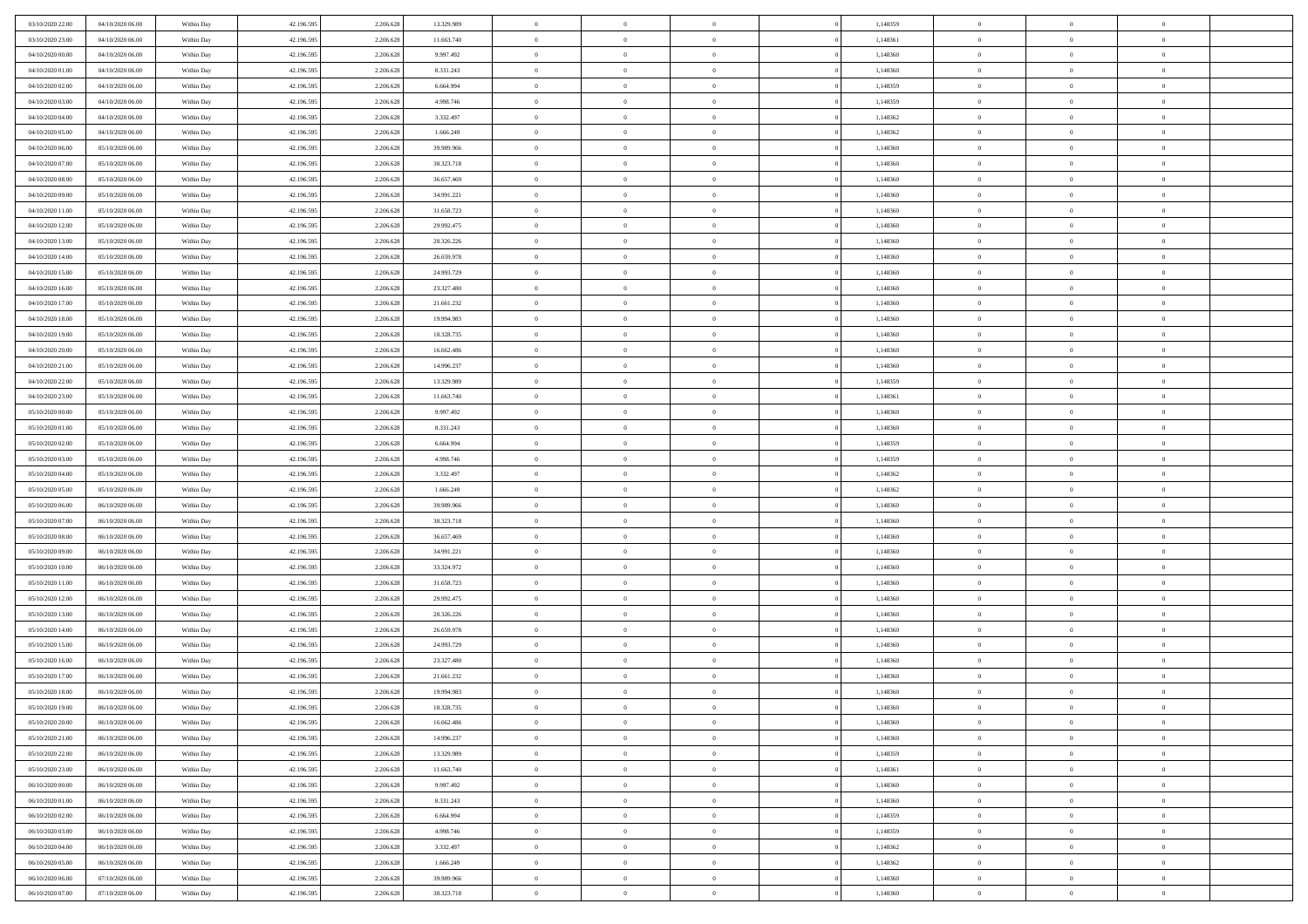| 06/10/2020 08:00 | 07/10/2020 06:00                     | Within Day               | 42.196.595 | 2.206.628 | 36.657.469 | $\,$ 0 $\,$    | $\overline{0}$ | $\overline{0}$                 | 1,148360 | $\bf{0}$       | $\overline{0}$ | $\,0\,$        |  |
|------------------|--------------------------------------|--------------------------|------------|-----------|------------|----------------|----------------|--------------------------------|----------|----------------|----------------|----------------|--|
| 06/10/2020 09:00 | 07/10/2020 06.00                     | Within Day               | 42.196.595 | 2.206.628 | 34.991.221 | $\theta$       | $\overline{0}$ | $\mathbf{0}$                   | 1,148360 | $\theta$       | $\mathbf{0}$   | $\theta$       |  |
| 06/10/2020 10:00 | 07/10/2020 06:00                     | Within Day               | 42.196.595 | 2.206.628 | 33.324.972 | $\theta$       | $\overline{0}$ | $\overline{0}$                 | 1,148360 | $\mathbf{0}$   | $\overline{0}$ | $\overline{0}$ |  |
| 06/10/2020 11:00 | 07/10/2020 06.00                     | Within Day               | 42.196.595 | 2.206.628 | 31.658.723 | $\,$ 0 $\,$    | $\overline{0}$ | $\overline{0}$                 | 1,148360 | $\bf{0}$       | $\overline{0}$ | $\bf{0}$       |  |
| 06/10/2020 12:00 | 07/10/2020 06.00                     | Within Day               | 42.196.595 | 2.206.628 | 29.992.475 | $\bf{0}$       | $\overline{0}$ | $\mathbf{0}$                   | 1,148360 | $\bf{0}$       | $\theta$       | $\,0\,$        |  |
| 06/10/2020 13:00 | 07/10/2020 06:00                     | Within Day               | 42.196.595 | 2.206.628 | 28.326.226 | $\theta$       | $\overline{0}$ | $\mathbf{0}$                   | 1,148360 | $\mathbf{0}$   | $\overline{0}$ | $\overline{0}$ |  |
| 06/10/2020 14:00 | 07/10/2020 06.00                     | Within Day               | 42.196.595 | 2.206.628 | 26.659.978 | $\,$ 0 $\,$    | $\overline{0}$ | $\overline{0}$                 | 1,148360 | $\bf{0}$       | $\overline{0}$ | $\,0\,$        |  |
| 06/10/2020 15:00 | 07/10/2020 06:00                     | Within Day               | 42.196.595 | 2.206.628 | 24.993.729 | $\overline{0}$ | $\overline{0}$ | $\mathbf{0}$                   | 1,148360 | $\bf{0}$       | $\overline{0}$ | $\theta$       |  |
| 06/10/2020 16:00 | 07/10/2020 06:00                     | Within Day               | 42.196.595 | 2.206.628 | 23.327.480 | $\theta$       | $\overline{0}$ | $\mathbf{0}$                   | 1,148360 | $\mathbf{0}$   | $\bf{0}$       | $\overline{0}$ |  |
| 06/10/2020 17.00 | 07/10/2020 06.00                     | Within Day               | 42.196.595 | 2.206.628 | 21.661.232 | $\,$ 0 $\,$    | $\overline{0}$ | $\Omega$                       | 1,148360 | $\bf{0}$       | $\overline{0}$ | $\,0\,$        |  |
| 06/10/2020 18:00 | 07/10/2020 06.00                     | Within Day               | 42.196.595 | 2.206.628 | 19.994.983 | $\bf{0}$       | $\overline{0}$ | $\mathbf{0}$                   | 1,148360 | $\bf{0}$       | $\mathbf{0}$   | $\theta$       |  |
| 06/10/2020 19:00 | 07/10/2020 06:00                     | Within Day               | 42.196.595 | 2.206.628 | 18.328.735 | $\theta$       | $\overline{0}$ | $\overline{0}$                 | 1,148360 | $\mathbf{0}$   | $\overline{0}$ | $\overline{0}$ |  |
| 06/10/2020 20:00 | 07/10/2020 06.00                     | Within Day               | 42.196.595 | 2.206.628 | 16.662.486 | $\,$ 0 $\,$    | $\overline{0}$ | $\overline{0}$                 | 1,148360 | $\bf{0}$       | $\overline{0}$ | $\bf{0}$       |  |
| 06/10/2020 21:00 | 07/10/2020 06.00                     | Within Day               | 42.196.595 | 2.206.628 | 14.996.237 | $\bf{0}$       | $\overline{0}$ | $\mathbf{0}$                   | 1,148360 | $\bf{0}$       | $\theta$       | $\,0\,$        |  |
| 06/10/2020 22.00 | 07/10/2020 06:00                     | Within Day               | 42.196.595 | 2.206.628 | 13.329.989 | $\theta$       | $\overline{0}$ | $\mathbf{0}$                   | 1,148359 | $\mathbf{0}$   | $\overline{0}$ | $\overline{0}$ |  |
| 06/10/2020 23.00 | 07/10/2020 06.00                     | Within Day               | 42.196.595 | 2.206.628 | 11.663.740 | $\,$ 0 $\,$    | $\overline{0}$ | $\overline{0}$                 | 1,148361 | $\bf{0}$       | $\overline{0}$ | $\bf{0}$       |  |
| 07/10/2020 00:00 | 07/10/2020 06.00                     |                          | 42.196.595 | 2.206.628 | 9.997.492  | $\,$ 0         | $\overline{0}$ | $\mathbf{0}$                   | 1,148360 | $\bf{0}$       | $\overline{0}$ | $\theta$       |  |
| 07/10/2020 01:00 | 07/10/2020 06:00                     | Within Day<br>Within Day | 42.196.595 | 2.206.628 | 8.331.243  | $\theta$       | $\overline{0}$ | $\mathbf{0}$                   | 1,148360 | $\mathbf{0}$   | $\overline{0}$ | $\overline{0}$ |  |
| 07/10/2020 02.00 | 07/10/2020 06:00                     | Within Day               | 42.196.595 | 2.206.628 | 6.664.994  | $\,$ 0 $\,$    | $\overline{0}$ | $\Omega$                       | 1,148359 | $\bf{0}$       | $\overline{0}$ | $\,0\,$        |  |
| 07/10/2020 03:00 | 07/10/2020 06.00                     |                          | 42.196.595 | 2.206.628 | 4.998.746  | $\bf{0}$       | $\overline{0}$ | $\mathbf{0}$                   | 1,148359 | $\bf{0}$       | $\mathbf{0}$   | $\theta$       |  |
| 07/10/2020 04:00 | 07/10/2020 06:00                     | Within Day<br>Within Day | 42.196.595 | 2.206.628 | 3.332.497  | $\theta$       | $\overline{0}$ |                                | 1,148362 | $\mathbf{0}$   | $\overline{0}$ | $\overline{0}$ |  |
|                  |                                      |                          |            |           |            | $\,$ 0 $\,$    |                | $\mathbf{0}$<br>$\overline{0}$ |          | $\bf{0}$       | $\overline{0}$ | $\bf{0}$       |  |
| 07/10/2020 05:00 | 07/10/2020 06.00                     | Within Day               | 42.196.595 | 2.206.628 | 1.666.249  |                | $\overline{0}$ |                                | 1,148362 |                | $\mathbf{0}$   |                |  |
| 07/10/2020 06:00 | 08/10/2020 06:00<br>08/10/2020 06:00 | Within Day               | 42.196.595 | 2.206.628 | 39.989.966 | $\bf{0}$       | $\overline{0}$ | $\mathbf{0}$                   | 1,148360 | $\bf{0}$       |                | $\,0\,$        |  |
| 07/10/2020 07:00 |                                      | Within Day               | 42.196.595 | 2.206.628 | 38.323.718 | $\theta$       | $\overline{0}$ | $\mathbf{0}$                   | 1,148360 | $\mathbf{0}$   | $\overline{0}$ | $\overline{0}$ |  |
| 07/10/2020 08:00 | 08/10/2020 06:00                     | Within Day               | 42.196.595 | 2.206.628 | 36.657.469 | $\,$ 0 $\,$    | $\overline{0}$ | $\overline{0}$                 | 1,148360 | $\bf{0}$       | $\overline{0}$ | $\,0\,$        |  |
| 07/10/2020 09:00 | 08/10/2020 06:00                     | Within Day               | 42.196.595 | 2.206.628 | 34.991.221 | $\,$ 0         | $\overline{0}$ | $\mathbf{0}$                   | 1,148360 | $\bf{0}$       | $\overline{0}$ | $\theta$       |  |
| 07/10/2020 10:00 | 08/10/2020 06:00                     | Within Day               | 42.196.595 | 2.206.628 | 33.324.972 | $\theta$       | $\overline{0}$ | $\overline{0}$                 | 1,148360 | $\mathbf{0}$   | $\bf{0}$       | $\overline{0}$ |  |
| 07/10/2020 11:00 | 08/10/2020 06:00                     | Within Day               | 42.196.595 | 2.206.628 | 31.658.723 | $\,$ 0 $\,$    | $\overline{0}$ | $\Omega$                       | 1,148360 | $\bf{0}$       | $\overline{0}$ | $\,0\,$        |  |
| 07/10/2020 12:00 | 08/10/2020 06:00                     | Within Day               | 42.196.595 | 2.206.628 | 29.992.475 | $\bf{0}$       | $\overline{0}$ | $\mathbf{0}$                   | 1,148360 | $\bf{0}$       | $\mathbf{0}$   | $\overline{0}$ |  |
| 07/10/2020 13:00 | 08/10/2020 06:00                     | Within Day               | 42.196.595 | 2.206.628 | 28.326.226 | $\theta$       | $\overline{0}$ | $\overline{0}$                 | 1,148360 | $\mathbf{0}$   | $\overline{0}$ | $\overline{0}$ |  |
| 07/10/2020 14:00 | 08/10/2020 06:00                     | Within Day               | 42.196.595 | 2.206.628 | 26.659.978 | $\theta$       | $\overline{0}$ | $\overline{0}$                 | 1,148360 | $\,$ 0         | $\overline{0}$ | $\,$ 0 $\,$    |  |
| 07/10/2020 15:00 | 08/10/2020 06:00                     | Within Day               | 42.196.595 | 2.206.628 | 24.993.729 | $\bf{0}$       | $\overline{0}$ | $\mathbf{0}$                   | 1,148360 | $\bf{0}$       | $\mathbf{0}$   | $\bf{0}$       |  |
| 07/10/2020 16:00 | 08/10/2020 06:00                     | Within Day               | 42.196.595 | 2.206.628 | 23.327.480 | $\theta$       | $\overline{0}$ | $\mathbf{0}$                   | 1,148360 | $\mathbf{0}$   | $\overline{0}$ | $\overline{0}$ |  |
| 07/10/2020 17:00 | 08/10/2020 06:00                     | Within Day               | 42.196.595 | 2.206.628 | 21.661.232 | $\theta$       | $\overline{0}$ | $\overline{0}$                 | 1,148360 | $\,$ 0         | $\overline{0}$ | $\theta$       |  |
| 07/10/2020 18:00 | 08/10/2020 06:00                     | Within Day               | 42.196.595 | 2.206.628 | 19.994.983 | $\bf{0}$       | $\overline{0}$ | $\mathbf{0}$                   | 1,148360 | $\mathbf{0}$   | $\overline{0}$ | $\overline{0}$ |  |
| 07/10/2020 19:00 | 08/10/2020 06:00                     | Within Day               | 42.196.595 | 2.206.628 | 18.328.735 | $\theta$       | $\overline{0}$ | $\mathbf{0}$                   | 1,148360 | $\mathbf{0}$   | $\overline{0}$ | $\overline{0}$ |  |
| 07/10/2020 20:00 | 08/10/2020 06:00                     | Within Day               | 42.196.595 | 2.206.628 | 16.662.486 | $\theta$       | $\overline{0}$ | $\overline{0}$                 | 1,148360 | $\,$ 0         | $\overline{0}$ | $\theta$       |  |
| 07/10/2020 21:00 | 08/10/2020 06:00                     | Within Day               | 42.196.595 | 2.206.628 | 14.996.237 | $\bf{0}$       | $\overline{0}$ | $\mathbf{0}$                   | 1,148360 | $\bf{0}$       | $\mathbf{0}$   | $\overline{0}$ |  |
| 07/10/2020 22.00 | 08/10/2020 06:00                     | Within Day               | 42.196.595 | 2.206.628 | 13.329.989 | $\theta$       | $\overline{0}$ | $\mathbf{0}$                   | 1,148359 | $\mathbf{0}$   | $\overline{0}$ | $\overline{0}$ |  |
| 07/10/2020 23:00 | 08/10/2020 06:00                     | Within Day               | 42.196.595 | 2.206.628 | 11.663.740 | $\,$ 0 $\,$    | $\overline{0}$ | $\overline{0}$                 | 1,148361 | $\,$ 0         | $\overline{0}$ | $\,$ 0 $\,$    |  |
| 08/10/2020 00:00 | 08/10/2020 06:00                     | Within Day               | 42.196.595 | 2.206.628 | 9.997.492  | $\,$ 0         | $\,$ 0 $\,$    | $\overline{0}$                 | 1,148360 | $\,$ 0 $\,$    | $\overline{0}$ | $\overline{0}$ |  |
| 08/10/2020 01:00 | 08/10/2020 06:00                     | Within Day               | 42.196.595 | 2.206.628 | 8.331.243  | $\theta$       | $\overline{0}$ | $\mathbf{0}$                   | 1,148360 | $\mathbf{0}$   | $\overline{0}$ | $\overline{0}$ |  |
| 08/10/2020 02:00 | 08/10/2020 06:00                     | Within Day               | 42.196.595 | 2.206.628 | 6.664.994  | $\overline{0}$ | $\overline{0}$ | $\overline{0}$                 | 1,148359 | $\overline{0}$ | $\overline{0}$ | $\theta$       |  |
| 08/10/2020 03:00 | 08/10/2020 06:00<br>08/10/2020 06:00 | Within Day               | 42.196.595 | 2.206.628 | 4.998.746  | $\bf{0}$       | $\overline{0}$ | $\mathbf{0}$                   | 1,148359 | $\bf{0}$       | $\overline{0}$ | $\overline{0}$ |  |
| 08/10/2020 04:00 |                                      | Within Day               | 42.196.595 | 2.206.628 | 3.332.497  | $\overline{0}$ | $\theta$       |                                | 1,148362 | $\overline{0}$ | $\theta$       | $\theta$       |  |
| 08/10/2020 05:00 | 08/10/2020 06:00                     | Within Day               | 42.196.595 | 2.206.628 | 1.666.249  | $\,$ 0 $\,$    | $\overline{0}$ | $\overline{0}$                 | 1,148362 | $\,$ 0 $\,$    | $\bf{0}$       | $\theta$       |  |
| 08/10/2020 06:00 | 09/10/2020 06:00                     | Within Day               | 42.196.595 | 2.206.628 | 39.989.966 | $\overline{0}$ | $\,$ 0 $\,$    | $\mathbf{0}$                   | 1,148360 | $\,$ 0 $\,$    | $\overline{0}$ | $\overline{0}$ |  |
| 08/10/2020 07:00 | 09/10/2020 06:00                     | Within Day               | 42.196.595 | 2.206.628 | 38.323.718 | $\mathbf{0}$   | $\overline{0}$ | $\overline{0}$                 | 1,148360 | $\,$ 0 $\,$    | $\bf{0}$       | $\mathbf{0}$   |  |
| 08/10/2020 08:00 | 09/10/2020 06:00                     | Within Day               | 42.196.595 | 2.206.628 | 36.657.469 | $\,$ 0 $\,$    | $\overline{0}$ | $\overline{0}$                 | 1,148360 | $\,$ 0 $\,$    | $\bf{0}$       | $\,$ 0 $\,$    |  |
| 08/10/2020 09:00 | 09/10/2020 06.00                     | Within Day               | 42.196.595 | 2.206.628 | 34.991.221 | $\,$ 0 $\,$    | $\,$ 0 $\,$    | $\overline{0}$                 | 1,148360 | $\,$ 0 $\,$    | $\overline{0}$ | $\overline{0}$ |  |
| 08/10/2020 10:00 | 09/10/2020 06:00                     | Within Day               | 42.196.595 | 2.206.628 | 33.324.972 | $\mathbf{0}$   | $\overline{0}$ | $\overline{0}$                 | 1,148360 | $\mathbf{0}$   | $\overline{0}$ | $\overline{0}$ |  |
| 08/10/2020 11:00 | 09/10/2020 06:00                     | Within Day               | 42.196.595 | 2.206.628 | 31.658.723 | $\,$ 0 $\,$    | $\overline{0}$ | $\overline{0}$                 | 1,148360 | $\,$ 0 $\,$    | $\overline{0}$ | $\,$ 0 $\,$    |  |
| 08/10/2020 12:00 | 09/10/2020 06.00                     | Within Day               | 42.196.595 | 2.206.628 | 29.992.475 | $\overline{0}$ | $\overline{0}$ | $\overline{0}$                 | 1,148360 | $\,$ 0 $\,$    | $\overline{0}$ | $\overline{0}$ |  |
| 08/10/2020 13:00 | 09/10/2020 06:00                     | Within Day               | 42.196.595 | 2.206.628 | 28.326.226 | $\mathbf{0}$   | $\overline{0}$ | $\overline{0}$                 | 1,148360 | $\mathbf{0}$   | $\bf{0}$       | $\overline{0}$ |  |
| 08/10/2020 14:00 | 09/10/2020 06:00                     | Within Day               | 42.196.595 | 2.206.628 | 26.659.978 | $\,$ 0 $\,$    | $\overline{0}$ | $\overline{0}$                 | 1,148360 | $\,$ 0 $\,$    | $\overline{0}$ | $\,$ 0 $\,$    |  |
| 08/10/2020 15:00 | 09/10/2020 06.00                     | Within Day               | 42.196.595 | 2.206.628 | 24.993.729 | $\,$ 0 $\,$    | $\overline{0}$ | $\overline{0}$                 | 1,148360 | $\bf{0}$       | $\overline{0}$ | $\overline{0}$ |  |
| 08/10/2020 16:00 | 09/10/2020 06:00                     | Within Day               | 42.196.595 | 2.206.628 | 23.327.480 | $\theta$       | $\overline{0}$ | $\overline{0}$                 | 1,148360 | $\mathbf{0}$   | $\overline{0}$ | $\overline{0}$ |  |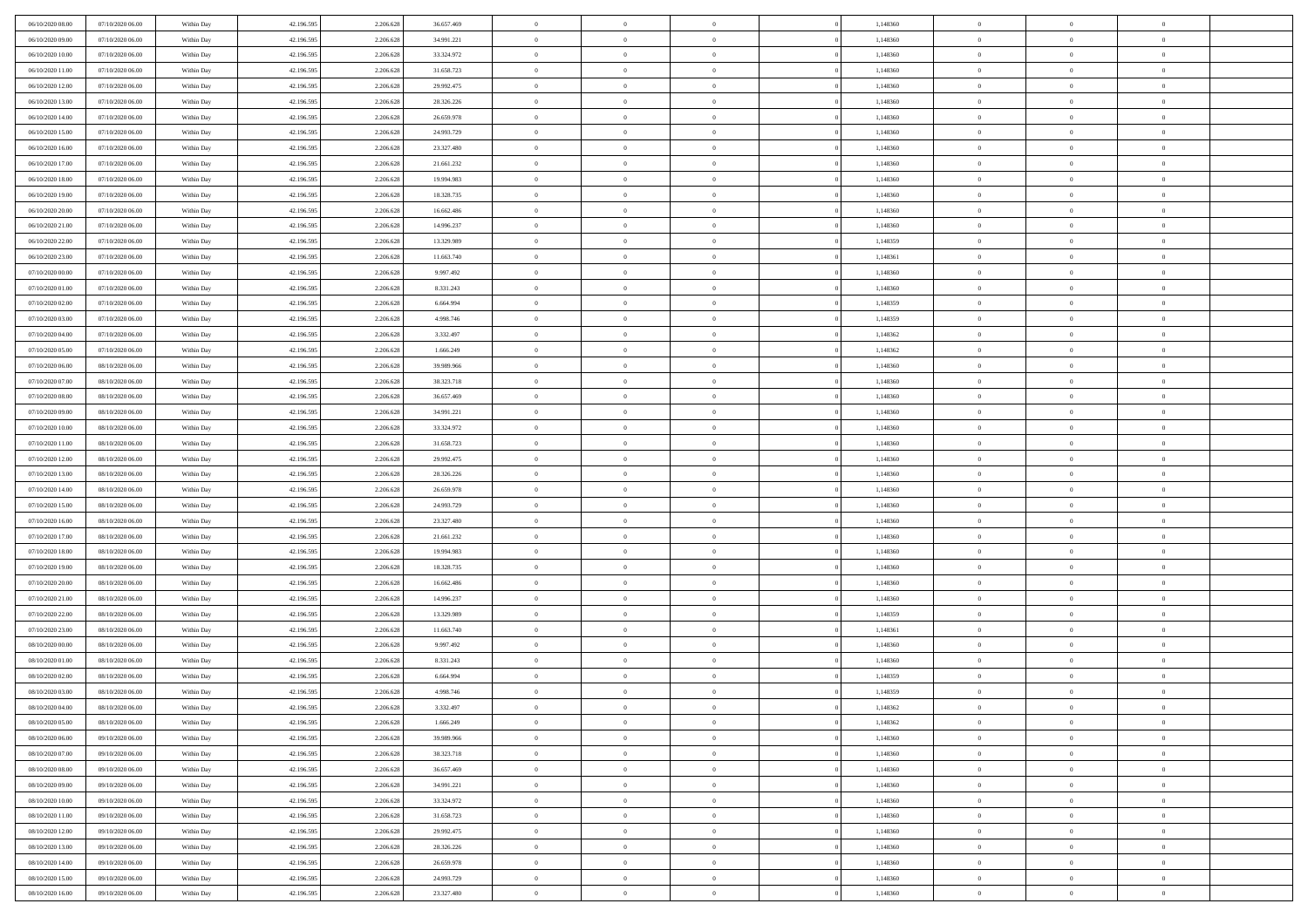| 08/10/2020 17:00 | 09/10/2020 06:00 | Within Day | 42.196.595 | 2.206.628 | 21.661.232 | $\,$ 0 $\,$    | $\overline{0}$ | $\overline{0}$ | 1,148360 | $\bf{0}$       | $\overline{0}$ | $\,0\,$        |  |
|------------------|------------------|------------|------------|-----------|------------|----------------|----------------|----------------|----------|----------------|----------------|----------------|--|
| 08/10/2020 18:00 | 09/10/2020 06:00 | Within Day | 42.196.595 | 2.206.628 | 19.994.983 | $\theta$       | $\overline{0}$ | $\mathbf{0}$   | 1,148360 | $\theta$       | $\overline{0}$ | $\theta$       |  |
| 08/10/2020 19:00 | 09/10/2020 06:00 | Within Day | 42.196.595 | 2.206.628 | 18.328.735 | $\theta$       | $\overline{0}$ | $\overline{0}$ | 1,148360 | $\mathbf{0}$   | $\overline{0}$ | $\overline{0}$ |  |
| 08/10/2020 20:00 | 09/10/2020 06.00 | Within Day | 42.196.595 | 2.206.628 | 16.662.486 | $\,$ 0 $\,$    | $\overline{0}$ | $\overline{0}$ | 1,148360 | $\bf{0}$       | $\overline{0}$ | $\bf{0}$       |  |
| 08/10/2020 21:00 | 09/10/2020 06:00 | Within Day | 42.196.595 | 2.206.628 | 14.996.237 | $\bf{0}$       | $\overline{0}$ | $\mathbf{0}$   | 1,148360 | $\bf{0}$       | $\theta$       | $\,0\,$        |  |
| 08/10/2020 22.00 | 09/10/2020 06:00 | Within Day | 42.196.595 | 2.206.628 | 13.329.989 | $\theta$       | $\overline{0}$ | $\mathbf{0}$   | 1,148359 | $\mathbf{0}$   | $\overline{0}$ | $\overline{0}$ |  |
| 08/10/2020 23:00 | 09/10/2020 06:00 | Within Day | 42.196.595 | 2.206.628 | 11.663.740 | $\,$ 0 $\,$    | $\overline{0}$ | $\overline{0}$ | 1,148361 | $\bf{0}$       | $\overline{0}$ | $\,0\,$        |  |
| 09/10/2020 00:00 | 09/10/2020 06:00 | Within Day | 42.196.595 | 2.206.628 | 9.997.492  | $\overline{0}$ | $\overline{0}$ | $\mathbf{0}$   | 1,148360 | $\,$ 0 $\,$    | $\overline{0}$ | $\theta$       |  |
| 09/10/2020 01:00 | 09/10/2020 06:00 | Within Day | 42.196.595 | 2.206.628 | 8.331.243  | $\theta$       | $\overline{0}$ | $\mathbf{0}$   | 1,148360 | $\mathbf{0}$   | $\bf{0}$       | $\overline{0}$ |  |
| 09/10/2020 02.00 | 09/10/2020 06:00 | Within Day | 42.196.595 | 2.206.628 | 6.664.994  | $\,$ 0 $\,$    | $\overline{0}$ | $\Omega$       | 1,148359 | $\bf{0}$       | $\overline{0}$ | $\,0\,$        |  |
| 09/10/2020 03:00 | 09/10/2020 06.00 | Within Day | 42.196.595 | 2.206.628 | 4.998.746  | $\bf{0}$       | $\overline{0}$ | $\mathbf{0}$   | 1,148359 | $\bf{0}$       | $\mathbf{0}$   | $\theta$       |  |
| 09/10/2020 04:00 | 09/10/2020 06:00 | Within Day | 42.196.595 | 2.206.628 | 3.332.497  | $\theta$       | $\overline{0}$ | $\overline{0}$ | 1,148362 | $\mathbf{0}$   | $\overline{0}$ | $\overline{0}$ |  |
|                  |                  |            |            |           |            | $\,$ 0 $\,$    |                |                |          | $\bf{0}$       |                | $\bf{0}$       |  |
| 09/10/2020 05:00 | 09/10/2020 06:00 | Within Day | 42.196.595 | 2.206.628 | 1.666.249  |                | $\overline{0}$ | $\overline{0}$ | 1,148362 |                | $\overline{0}$ |                |  |
| 09/10/2020 06:00 | 10/10/2020 06:00 | Within Day | 42.196.595 | 2.206.628 | 39.989.966 | $\bf{0}$       | $\overline{0}$ | $\mathbf{0}$   | 1,148360 | $\bf{0}$       | $\theta$       | $\,0\,$        |  |
| 09/10/2020 07:00 | 10/10/2020 06:00 | Within Day | 42.196.595 | 2.206.628 | 38.323.718 | $\theta$       | $\overline{0}$ | $\mathbf{0}$   | 1,148360 | $\mathbf{0}$   | $\overline{0}$ | $\overline{0}$ |  |
| 09/10/2020 08:00 | 10/10/2020 06:00 | Within Day | 42.196.595 | 2.206.628 | 36.657.469 | $\,$ 0 $\,$    | $\overline{0}$ | $\Omega$       | 1,148360 | $\bf{0}$       | $\overline{0}$ | $\bf{0}$       |  |
| 09/10/2020 09:00 | 10/10/2020 06:00 | Within Day | 42.196.595 | 2.206.628 | 34.991.221 | $\,$ 0         | $\overline{0}$ | $\mathbf{0}$   | 1,148360 | $\bf{0}$       | $\overline{0}$ | $\theta$       |  |
| 09/10/2020 10:00 | 10/10/2020 06:00 | Within Day | 42.196.595 | 2.206.628 | 33.324.972 | $\theta$       | $\overline{0}$ | $\mathbf{0}$   | 1,148360 | $\mathbf{0}$   | $\overline{0}$ | $\overline{0}$ |  |
| 09/10/2020 11:00 | 10/10/2020 06:00 | Within Day | 42.196.595 | 2.206.628 | 31.658.723 | $\,$ 0 $\,$    | $\overline{0}$ | $\Omega$       | 1,148360 | $\bf{0}$       | $\overline{0}$ | $\,0\,$        |  |
| 09/10/2020 12:00 | 10/10/2020 06:00 | Within Day | 42.196.595 | 2.206.628 | 29.992.475 | $\bf{0}$       | $\overline{0}$ | $\mathbf{0}$   | 1,148360 | $\bf{0}$       | $\mathbf{0}$   | $\theta$       |  |
| 09/10/2020 13:00 | 10/10/2020 06:00 | Within Day | 42.196.595 | 2.206.628 | 28.326.226 | $\theta$       | $\overline{0}$ | $\mathbf{0}$   | 1,148360 | $\mathbf{0}$   | $\overline{0}$ | $\overline{0}$ |  |
| 09/10/2020 14:00 | 10/10/2020 06:00 | Within Day | 42.196.595 | 2.206.628 | 26.659.978 | $\,$ 0 $\,$    | $\overline{0}$ | $\overline{0}$ | 1,148360 | $\bf{0}$       | $\overline{0}$ | $\bf{0}$       |  |
| 09/10/2020 15:00 | 10/10/2020 06:00 | Within Day | 42.196.595 | 2.206.628 | 24.993.729 | $\bf{0}$       | $\overline{0}$ | $\mathbf{0}$   | 1,148360 | $\bf{0}$       | $\mathbf{0}$   | $\,0\,$        |  |
| 09/10/2020 16:00 | 10/10/2020 06:00 | Within Day | 42.196.595 | 2.206.628 | 23.327.480 | $\theta$       | $\overline{0}$ | $\mathbf{0}$   | 1,148360 | $\mathbf{0}$   | $\overline{0}$ | $\overline{0}$ |  |
| 09/10/2020 17.00 | 10/10/2020 06:00 | Within Day | 42.196.595 | 2.206.628 | 21.661.232 | $\,$ 0 $\,$    | $\overline{0}$ | $\overline{0}$ | 1,148360 | $\bf{0}$       | $\overline{0}$ | $\,0\,$        |  |
| 09/10/2020 18:00 | 10/10/2020 06:00 | Within Day | 42.196.595 | 2.206.628 | 19.994.983 | $\,$ 0         | $\overline{0}$ | $\mathbf{0}$   | 1,148360 | $\bf{0}$       | $\overline{0}$ | $\theta$       |  |
| 09/10/2020 19:00 | 10/10/2020 06:00 | Within Day | 42.196.595 | 2.206.628 | 18.328.735 | $\theta$       | 11             | $\overline{0}$ | 1,148360 | $\mathbf{0}$   | $\bf{0}$       | $\overline{0}$ |  |
| 09/10/2020 20:00 | 10/10/2020 06:00 | Within Day | 42.196.595 | 2.206.638 | 16.662.477 | $\,$ 0 $\,$    | $\overline{0}$ | $\Omega$       | 1,148360 | $\bf{0}$       | $\overline{0}$ | $\,0\,$        |  |
| 09/10/2020 21:00 | 10/10/2020 06:00 | Within Day | 42.196.595 | 2.206.638 | 14.996.229 | $\bf{0}$       | $\overline{0}$ | $\mathbf{0}$   | 1,148360 | $\bf{0}$       | $\mathbf{0}$   | $\theta$       |  |
| 09/10/2020 22.00 | 10/10/2020 06:00 | Within Day | 42.196.595 | 2.206.638 | 13.329.980 | $\theta$       | $\overline{0}$ | $\overline{0}$ | 1,148359 | $\mathbf{0}$   | $\overline{0}$ | $\overline{0}$ |  |
| 09/10/2020 23:00 | 10/10/2020 06:00 | Within Day | 42.196.595 | 2.206.638 | 11.663.733 | $\,$ 0 $\,$    | $\overline{0}$ | $\overline{0}$ | 1,148361 | $\,$ 0         | $\overline{0}$ | $\,$ 0 $\,$    |  |
| 10/10/2020 00:00 | 10/10/2020 06:00 | Within Day | 42.196.595 | 2.206.638 | 9.997.485  | $\bf{0}$       | $\overline{0}$ | $\mathbf{0}$   | 1,148360 | $\bf{0}$       | $\mathbf{0}$   | $\overline{0}$ |  |
| 10/10/2020 01:00 | 10/10/2020 06:00 | Within Day | 42.196.595 | 2.206.638 | 8.331.238  | $\theta$       | $\overline{0}$ | $\mathbf{0}$   | 1,148360 | $\mathbf{0}$   | $\overline{0}$ | $\overline{0}$ |  |
| 10/10/2020 02:00 | 10/10/2020 06:00 | Within Day | 42.196.595 | 2.206.638 | 6.664.990  | $\theta$       | $\overline{0}$ | $\overline{0}$ | 1,148359 | $\,$ 0         | $\overline{0}$ | $\theta$       |  |
| 10/10/2020 03:00 | 10/10/2020 06:00 | Within Day | 42.196.595 | 2.206.638 | 4.998.743  | $\bf{0}$       | $\overline{0}$ | $\mathbf{0}$   | 1,148359 | $\mathbf{0}$   | $\overline{0}$ | $\overline{0}$ |  |
| 10/10/2020 04:00 | 10/10/2020 06:00 | Within Day | 42.196.595 | 2.206.638 | 3.332.495  | $\theta$       | $\overline{0}$ | $\mathbf{0}$   | 1,148362 | $\mathbf{0}$   | $\overline{0}$ | $\overline{0}$ |  |
| 10/10/2020 05:00 | 10/10/2020 06:00 | Within Day | 42.196.595 | 2.206.638 | 1.666.248  | $\theta$       | $\overline{0}$ | $\overline{0}$ | 1,148362 | $\,$ 0         | $\overline{0}$ | $\theta$       |  |
| 10/10/2020 06:00 | 11/10/2020 06.00 | Within Day | 42.196.595 | 2.206.628 | 39.989.966 | $\bf{0}$       | $\overline{0}$ | $\mathbf{0}$   | 1,148360 | $\bf{0}$       | $\mathbf{0}$   | $\overline{0}$ |  |
| 10/10/2020 07:00 | 11/10/2020 06:00 | Within Dav | 42.196.595 | 2.206.628 | 38.323.718 | $\theta$       | $\overline{0}$ | $\mathbf{0}$   | 1,148360 | $\mathbf{0}$   | $\overline{0}$ | $\overline{0}$ |  |
| 10/10/2020 08:00 | 11/10/2020 06:00 | Within Day | 42.196.595 | 2.206.628 | 36.657.469 | $\,$ 0 $\,$    | $\overline{0}$ | $\overline{0}$ | 1,148360 | $\,$ 0         | $\overline{0}$ | $\,$ 0 $\,$    |  |
| 10/10/2020 09:00 | 11/10/2020 06:00 | Within Day | 42.196.595 | 2.206.628 | 34.991.221 | $\,$ 0         | $\,$ 0 $\,$    | $\overline{0}$ | 1,148360 | $\,$ 0 $\,$    | $\overline{0}$ | $\overline{0}$ |  |
| 10/10/2020 10:00 | 11/10/2020 06:00 | Within Dav | 42.196.595 | 2.206.628 | 33.324.972 | $\theta$       | $\overline{0}$ | $\mathbf{0}$   | 1,148360 | $\mathbf{0}$   | $\overline{0}$ | $\overline{0}$ |  |
| 10/10/2020 11:00 | 11/10/2020 06.00 | Within Day | 42.196.595 | 2.206.628 | 31.658.723 | $\overline{0}$ | $\overline{0}$ | $\overline{0}$ | 1,148360 | $\,$ 0         | $\overline{0}$ | $\theta$       |  |
| 10/10/2020 12:00 | 11/10/2020 06.00 | Within Day | 42.196.595 | 2.206.628 | 29.992.475 | $\bf{0}$       | $\overline{0}$ | $\mathbf{0}$   | 1,148360 | $\bf{0}$       | $\overline{0}$ | $\overline{0}$ |  |
| 10/10/2020 13:00 | 11/10/2020 06:00 | Within Day | 42.196.595 | 2.206.628 | 28.326.226 | $\overline{0}$ | $\theta$       |                | 1,148360 | $\overline{0}$ | $\theta$       | $\theta$       |  |
| 10/10/2020 14:00 | 11/10/2020 06:00 | Within Day | 42.196.595 | 2.206.628 | 26.659.978 | $\,$ 0 $\,$    | $\overline{0}$ | $\overline{0}$ | 1,148360 | $\,$ 0 $\,$    | $\bf{0}$       | $\theta$       |  |
| 10/10/2020 15:00 | 11/10/2020 06.00 | Within Day | 42.196.595 | 2.206.628 | 24.993.729 | $\overline{0}$ | $\,$ 0 $\,$    | $\overline{0}$ | 1,148360 | $\,$ 0 $\,$    | $\overline{0}$ | $\overline{0}$ |  |
| 10/10/2020 16:00 | 11/10/2020 06:00 | Within Day | 42.196.595 | 2.206.628 | 23.327.480 | $\overline{0}$ | $\overline{0}$ | $\overline{0}$ | 1,148360 | $\,$ 0 $\,$    | $\bf{0}$       | $\mathbf{0}$   |  |
| 10/10/2020 17:00 | 11/10/2020 06:00 | Within Day | 42.196.595 | 2.206.628 | 21.661.232 | $\,$ 0 $\,$    | $\overline{0}$ | $\overline{0}$ | 1,148360 | $\,$ 0 $\,$    | $\bf{0}$       | $\,$ 0 $\,$    |  |
| 10/10/2020 18:00 | 11/10/2020 06.00 | Within Day | 42.196.595 | 2.206.628 | 19.994.983 | $\,$ 0 $\,$    | $\,$ 0 $\,$    | $\overline{0}$ | 1,148360 | $\,$ 0 $\,$    | $\overline{0}$ | $\overline{0}$ |  |
| 10/10/2020 19:00 | 11/10/2020 06:00 | Within Day | 42.196.595 | 2.206.628 | 18.328.735 | $\overline{0}$ |                | $\overline{0}$ | 1,148360 | $\mathbf{0}$   | $\overline{0}$ | $\overline{0}$ |  |
|                  |                  |            |            |           |            |                | $\overline{0}$ |                |          |                |                |                |  |
| 10/10/2020 20:00 | 11/10/2020 06:00 | Within Day | 42.196.595 | 2.206.628 | 16.662.486 | $\,$ 0 $\,$    | $\overline{0}$ | $\overline{0}$ | 1,148360 | $\,$ 0 $\,$    | $\overline{0}$ | $\,$ 0 $\,$    |  |
| 10/10/2020 21:00 | 11/10/2020 06.00 | Within Day | 42.196.595 | 2.206.628 | 14.996.237 | $\bf{0}$       | $\overline{0}$ | $\overline{0}$ | 1,148360 | $\,$ 0 $\,$    | $\overline{0}$ | $\overline{0}$ |  |
| 10/10/2020 22:00 | 11/10/2020 06:00 | Within Day | 42.196.595 | 2.206.628 | 13.329.989 | $\overline{0}$ | $\overline{0}$ | $\overline{0}$ | 1,148359 | $\mathbf{0}$   | $\bf{0}$       | $\overline{0}$ |  |
| 10/10/2020 23:00 | 11/10/2020 06:00 | Within Day | 42.196.595 | 2.206.628 | 11.663.740 | $\,$ 0 $\,$    | $\overline{0}$ | $\overline{0}$ | 1,148361 | $\,$ 0 $\,$    | $\mathbf{0}$   | $\,$ 0 $\,$    |  |
| 11/10/2020 00:00 | 11/10/2020 06.00 | Within Day | 42.196.595 | 2.206.628 | 9.997.492  | $\,$ 0 $\,$    | $\,$ 0 $\,$    | $\overline{0}$ | 1,148360 | $\bf{0}$       | $\overline{0}$ | $\overline{0}$ |  |
| 11/10/2020 01:00 | 11/10/2020 06:00 | Within Day | 42.196.595 | 2.206.628 | 8.331.243  | $\theta$       | $\overline{0}$ | $\overline{0}$ | 1,148360 | $\mathbf{0}$   | $\overline{0}$ | $\overline{0}$ |  |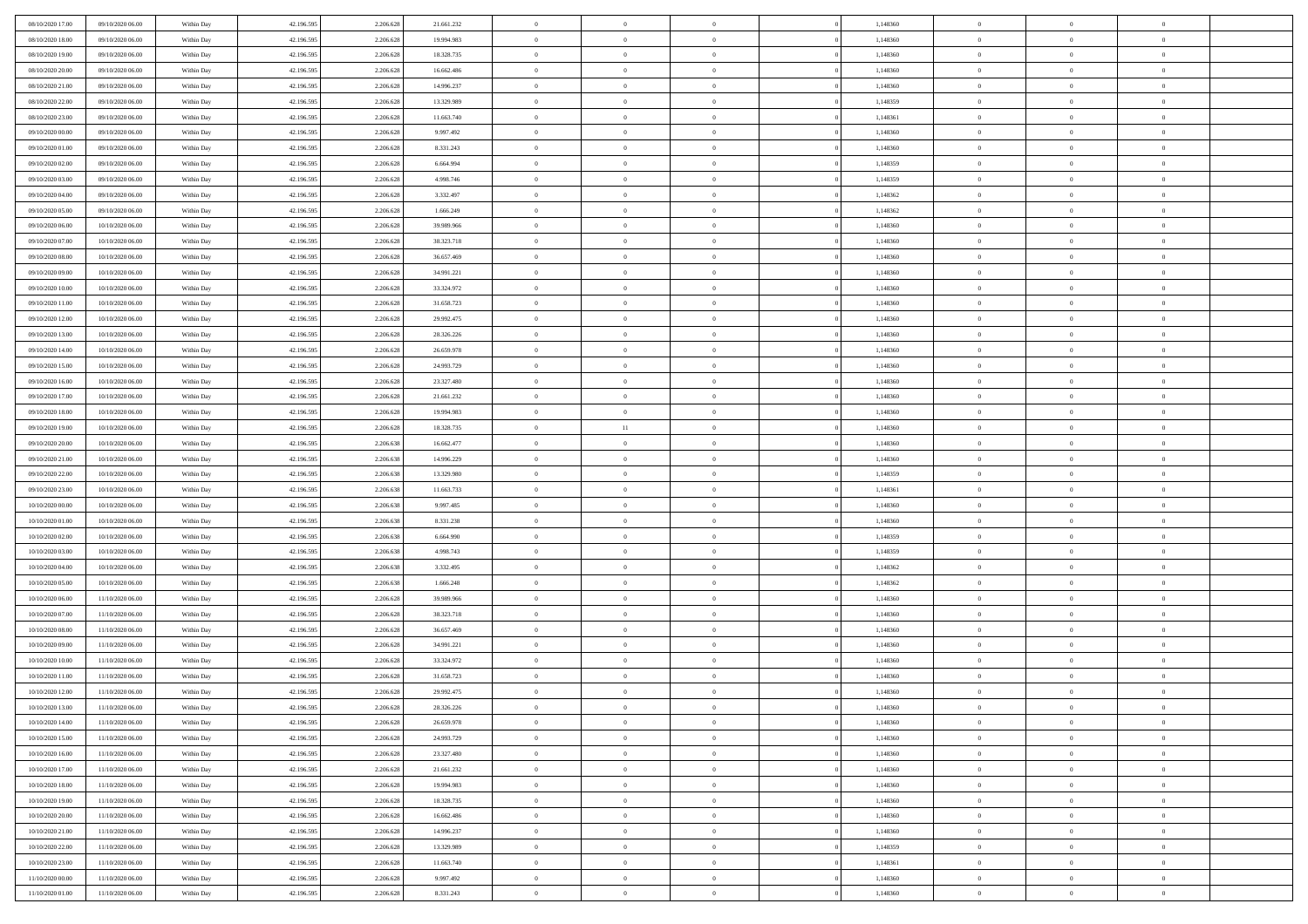| 11/10/2020 02:00                     | 11/10/2020 06:00                     | Within Day               | 42.196.595               | 2.206.628 | 6.664.994                | $\,$ 0 $\,$    | $\overline{0}$ | $\overline{0}$ |          | 1,148359             | $\bf{0}$                    | $\overline{0}$ | $\,0\,$                          |  |
|--------------------------------------|--------------------------------------|--------------------------|--------------------------|-----------|--------------------------|----------------|----------------|----------------|----------|----------------------|-----------------------------|----------------|----------------------------------|--|
| 11/10/2020 03.00                     | 11/10/2020 06:00                     | Within Day               | 42.196.595               | 2.206.628 | 4.998.746                | $\theta$       | $\overline{0}$ | $\mathbf{0}$   |          | 1,148359             | $\theta$                    | $\overline{0}$ | $\theta$                         |  |
| 11/10/2020 04:00                     | 11/10/2020 06:00                     | Within Dav               | 42.196.595               | 2.206.628 | 3.332.497                | $\theta$       | $\overline{0}$ | $\overline{0}$ |          | 1,148362             | $\mathbf{0}$                | $\overline{0}$ | $\overline{0}$                   |  |
| 11/10/2020 05:00                     | 11/10/2020 06:00                     | Within Day               | 42.196.595               | 2.206.628 | 1.666.249                | $\,$ 0 $\,$    | $\overline{0}$ | $\overline{0}$ |          | 1,148362             | $\bf{0}$                    | $\overline{0}$ | $\bf{0}$                         |  |
| 11/10/2020 06:00                     | 12/10/2020 06:00                     | Within Day               | 42.196.595               | 2.206.628 | 39.989.966               | $\bf{0}$       | $\overline{0}$ | $\mathbf{0}$   |          | 1,148360             | $\bf{0}$                    | $\theta$       | $\,0\,$                          |  |
| 11/10/2020 07:00                     | 12/10/2020 06:00                     | Within Dav               | 42.196.595               | 2.206.628 | 38.323.718               | $\theta$       | $\overline{0}$ | $\mathbf{0}$   |          | 1,148360             | $\mathbf{0}$                | $\overline{0}$ | $\overline{0}$                   |  |
| 11/10/2020 08:00                     | 12/10/2020 06:00                     | Within Day               | 42.196.595               | 2.206.628 | 36.657.469               | $\,$ 0 $\,$    | $\overline{0}$ | $\overline{0}$ |          | 1,148360             | $\bf{0}$                    | $\overline{0}$ | $\bf{0}$                         |  |
|                                      |                                      |                          |                          |           |                          |                |                |                |          |                      |                             |                |                                  |  |
| 11/10/2020 09:00                     | 12/10/2020 06:00                     | Within Day               | 42.196.595               | 2.206.628 | 34.991.221               | $\,$ 0         | $\overline{0}$ | $\mathbf{0}$   |          | 1,148360             | $\,$ 0 $\,$                 | $\overline{0}$ | $\theta$                         |  |
| 11/10/2020 11:00                     | 12/10/2020 06:00                     | Within Day               | 42.196.595               | 2.206.628 | 31.658.723               | $\theta$       | $\overline{0}$ | $\overline{0}$ |          | 1,148360             | $\mathbf{0}$                | $\overline{0}$ | $\overline{0}$                   |  |
| 11/10/2020 12:00                     | 12/10/2020 06:00                     | Within Day               | 42.196.595               | 2.206.628 | 29.992.475               | $\,$ 0 $\,$    | $\overline{0}$ | $\Omega$       |          | 1,148360             | $\bf{0}$                    | $\overline{0}$ | $\bf{0}$                         |  |
| 11/10/2020 13:00                     | 12/10/2020 06:00                     | Within Day               | 42.196.595               | 2.206.628 | 28.326.226               | $\bf{0}$       | $\overline{0}$ | $\mathbf{0}$   |          | 1,148360             | $\bf{0}$                    | $\mathbf{0}$   | $\theta$                         |  |
| 11/10/2020 14:00                     | 12/10/2020 06:00                     | Within Dav               | 42.196.595               | 2.206.628 | 26.659.978               | $\theta$       | $\overline{0}$ | $\overline{0}$ |          | 1,148360             | $\mathbf{0}$                | $\overline{0}$ | $\overline{0}$                   |  |
| 11/10/2020 15:00                     | 12/10/2020 06:00                     | Within Day               | 42.196.595               | 2.206.628 | 24.993.729               | $\,$ 0 $\,$    | $\overline{0}$ | $\overline{0}$ |          | 1,148360             | $\bf{0}$                    | $\overline{0}$ | $\bf{0}$                         |  |
| 11/10/2020 16:00                     | 12/10/2020 06:00                     | Within Day               | 42.196.595               | 2.206.628 | 23.327.480               | $\bf{0}$       | $\overline{0}$ | $\mathbf{0}$   |          | 1,148360             | $\bf{0}$                    | $\theta$       | $\,0\,$                          |  |
| 11/10/2020 17:00                     | 12/10/2020 06:00                     | Within Dav               | 42.196.595               | 2.206.628 | 21.661.232               | $\theta$       | $\overline{0}$ | $\mathbf{0}$   |          | 1,148360             | $\mathbf{0}$                | $\overline{0}$ | $\overline{0}$                   |  |
| 11/10/2020 18:00                     | 12/10/2020 06:00                     | Within Day               | 42.196.595               | 2.206.628 | 19.994.983               | $\,$ 0 $\,$    | $\overline{0}$ | $\overline{0}$ |          | 1,148360             | $\bf{0}$                    | $\overline{0}$ | $\bf{0}$                         |  |
| 11/10/2020 19:00                     | 12/10/2020 06.00                     | Within Day               | 42.196.595               | 2.206.628 | 18.328.735               | $\,$ 0 $\,$    | $\overline{0}$ | $\mathbf{0}$   |          | 1,148360             | $\bf{0}$                    | $\overline{0}$ | $\theta$                         |  |
| 11/10/2020 20:00                     | 12/10/2020 06:00                     | Within Day               | 42.196.595               | 2.206.628 | 16.662.486               | $\theta$       | $\overline{0}$ | $\mathbf{0}$   |          | 1,148360             | $\mathbf{0}$                | $\overline{0}$ | $\overline{0}$                   |  |
| 11/10/2020 21:00                     | 12/10/2020 06:00                     | Within Day               | 42.196.595               | 2.206.628 | 14.996.237               | $\,$ 0 $\,$    | $\overline{0}$ | $\Omega$       |          | 1,148360             | $\bf{0}$                    | $\overline{0}$ | $\,0\,$                          |  |
| 11/10/2020 22.00                     | 12/10/2020 06:00                     | Within Day               | 42.196.595               | 2.206.628 | 13.329.989               | $\bf{0}$       | $\overline{0}$ | $\mathbf{0}$   |          | 1,148359             | $\bf{0}$                    | $\mathbf{0}$   | $\theta$                         |  |
| 11/10/2020 23:00                     | 12/10/2020 06:00                     | Within Dav               | 42.196.595               | 2.206.628 | 11.663.740               | $\theta$       | $\overline{0}$ | $\mathbf{0}$   |          | 1,148361             | $\mathbf{0}$                | $\overline{0}$ | $\overline{0}$                   |  |
| 12/10/2020 00:00                     | 12/10/2020 06:00                     | Within Day               | 42.196.595               | 2.206.628 | 9.997.492                | $\,$ 0 $\,$    | $\overline{0}$ | $\overline{0}$ |          | 1,148360             | $\bf{0}$                    | $\overline{0}$ | $\bf{0}$                         |  |
| 12/10/2020 01:00                     | 12/10/2020 06:00                     | Within Day               | 42.196.595               | 2.206.628 | 8.331.243                | $\,$ 0         | $\overline{0}$ | $\mathbf{0}$   |          | 1,148360             | $\bf{0}$                    | $\overline{0}$ | $\,0\,$                          |  |
| 12/10/2020 02:00                     | 12/10/2020 06:00                     | Within Dav               | 42.196.595               | 2.206.628 | 6.664.994                | $\theta$       | $\overline{0}$ | $\mathbf{0}$   |          | 1,148359             | $\mathbf{0}$                | $\overline{0}$ | $\overline{0}$                   |  |
| 12/10/2020 03:00                     | 12/10/2020 06:00                     | Within Day               | 42.196.595               | 2.206.628 | 4.998.746                | $\,$ 0 $\,$    | $\overline{0}$ | $\overline{0}$ |          | 1,148359             | $\bf{0}$                    | $\overline{0}$ | $\bf{0}$                         |  |
| 12/10/2020 04:00                     | 12/10/2020 06:00                     | Within Day               | 42.196.595               | 2.206.628 | 3.332.497                | $\,$ 0         | $\overline{0}$ | $\mathbf{0}$   |          | 1,148362             | $\bf{0}$                    | $\overline{0}$ | $\theta$                         |  |
| 12/10/2020 05:00                     | 12/10/2020 06:00                     | Within Day               | 42.196.595               | 2.206.628 | 1.666.249                | $\theta$       | $\overline{0}$ | $\overline{0}$ |          | 1,148362             | $\mathbf{0}$                | $\overline{0}$ | $\overline{0}$                   |  |
| 12/10/2020 06:00                     | 13/10/2020 06.00                     | Within Day               | 42.196.595               | 2.206.628 | 39.989.966               | $\,$ 0 $\,$    | $\overline{0}$ | $\Omega$       |          | 1,148360             | $\bf{0}$                    | $\overline{0}$ | $\bf{0}$                         |  |
| 12/10/2020 07.00                     | 13/10/2020 06.00                     | Within Day               | 42.196.595               | 2.206.628 | 38.323.718               | $\bf{0}$       | $\overline{0}$ | $\mathbf{0}$   |          | 1,148360             | $\bf{0}$                    | $\mathbf{0}$   | $\overline{0}$                   |  |
| 12/10/2020 08:00                     | 13/10/2020 06:00                     | Within Dav               | 42.196.595               | 2.206.628 | 36.657.469               | $\theta$       | $\overline{0}$ | $\overline{0}$ |          | 1,148360             | $\mathbf{0}$                | $\overline{0}$ | $\overline{0}$                   |  |
| 12/10/2020 09:00                     | 13/10/2020 06:00                     | Within Day               | 42.196.595               | 2.206.628 | 34.991.221               | $\,$ 0 $\,$    | $\overline{0}$ | $\overline{0}$ |          | 1,148360             | $\,$ 0                      | $\overline{0}$ | $\,$ 0 $\,$                      |  |
| 12/10/2020 10:00                     | 13/10/2020 06:00                     | Within Day               | 42.196.595               | 2.206.628 | 33.324.972               | $\,$ 0         | $\overline{0}$ | $\mathbf{0}$   |          | 1,148360             | $\bf{0}$                    | $\mathbf{0}$   | $\bf{0}$                         |  |
| 12/10/2020 11:00                     | 13/10/2020 06:00                     | Within Dav               | 42.196.595               | 2.206.628 | 31.658.723               | $\theta$       | $\overline{0}$ | $\mathbf{0}$   |          | 1,148360             | $\mathbf{0}$                | $\overline{0}$ | $\overline{0}$                   |  |
| 12/10/2020 12:00                     | 13/10/2020 06:00                     | Within Day               | 42.196.595               | 2.206.628 | 29.992.475               | $\theta$       | $\overline{0}$ | $\overline{0}$ |          | 1,148360             | $\,$ 0                      | $\overline{0}$ | $\theta$                         |  |
| 12/10/2020 13:00                     | 13/10/2020 06.00                     | Within Day               | 42.196.595               | 2.206.628 | 28.326.226               | $\bf{0}$       | $\overline{0}$ | $\mathbf{0}$   |          | 1,148360             | $\mathbf{0}$                | $\overline{0}$ | $\overline{0}$                   |  |
| 12/10/2020 14:00                     | 13/10/2020 06:00                     | Within Day               | 42.196.595               | 2.206.628 | 26.659.978               | $\theta$       | $\overline{0}$ | $\mathbf{0}$   |          | 1,148360             | $\mathbf{0}$                | $\overline{0}$ | $\overline{0}$                   |  |
| 12/10/2020 15:00                     | 13/10/2020 06:00                     | Within Day               | 42.196.595               | 2.206.628 | 24.993.729               | $\theta$       | $\overline{0}$ | $\overline{0}$ |          | 1,148360             | $\,$ 0                      | $\overline{0}$ | $\theta$                         |  |
| 12/10/2020 16:00                     | 13/10/2020 06.00                     | Within Day               | 42.196.595               | 2.206.628 | 23.327.480               | $\bf{0}$       | $\overline{0}$ | $\mathbf{0}$   |          | 1,148360             | $\bf{0}$                    | $\mathbf{0}$   | $\bf{0}$                         |  |
| 12/10/2020 17:00                     | 13/10/2020 06:00                     | Within Dav               | 42.196.595               | 2.206.628 | 21.661.232               | $\theta$       | $\overline{0}$ | $\overline{0}$ |          | 1,148360             | $\mathbf{0}$                | $\overline{0}$ | $\overline{0}$                   |  |
| 12/10/2020 18:00                     | 13/10/2020 06:00                     | Within Day               | 42.196.595               | 2.206.628 | 19.994.983               | $\,$ 0 $\,$    | $\overline{0}$ | $\overline{0}$ |          | 1,148360             | $\,$ 0                      | $\overline{0}$ | $\,$ 0 $\,$                      |  |
| 12/10/2020 19:00                     | 13/10/2020 06:00                     | Within Day               | 42.196.595               | 2.206.628 | 18.328.735               | $\bf{0}$       | $\,$ 0 $\,$    | $\overline{0}$ |          | 1,148360             | $\,$ 0 $\,$                 | $\overline{0}$ | $\bf{0}$                         |  |
| 12/10/2020 20:00                     | 13/10/2020 06:00                     | Within Dav               | 42.196.595               | 2.206.628 | 16.662.486               | $\theta$       | $\overline{0}$ | $\mathbf{0}$   |          | 1,148360             | $\mathbf{0}$                | $\overline{0}$ | $\overline{0}$                   |  |
| 12/10/2020 21:00                     | 13/10/2020 06:00                     | Within Day               | 42.196.595               | 2.206.628 | 14.996.237               | $\overline{0}$ | $\overline{0}$ | $\overline{0}$ |          | 1,148360             | $\,$ 0                      | $\overline{0}$ | $\theta$                         |  |
| 12/10/2020 22.00                     | 13/10/2020 06:00                     | Within Day               | 42.196.595               | 2.206.628 | 13.329.989               | $\bf{0}$       | $\,$ 0 $\,$    | $\mathbf{0}$   |          | 1,148359             | $\bf{0}$                    | $\overline{0}$ | $\overline{0}$                   |  |
| 12/10/2020 23:00                     | 13/10/2020 06:00                     | Within Day               | 42.196.595               | 2.206.628 | 11.663.740               | $\overline{0}$ | $\theta$       |                |          | 1,148361             | $\overline{0}$              | $\theta$       | $\theta$                         |  |
| 13/10/2020 00:00                     | 13/10/2020 06:00                     | Within Day               | 42.196.595               | 2.206.628 | 9.997.492                | $\,$ 0 $\,$    | $\overline{0}$ | $\overline{0}$ |          | 1,148360             | $\,$ 0 $\,$                 | $\bf{0}$       | $\theta$                         |  |
| 13/10/2020 01:00                     | 13/10/2020 06.00                     | Within Day               | 42.196.595               | 2.206.628 | 8.331.243                | $\bf{0}$       | $\,$ 0 $\,$    | $\mathbf{0}$   |          | 1,148360             | $\,$ 0 $\,$                 | $\overline{0}$ | $\overline{0}$                   |  |
| 13/10/2020 02:00                     | 13/10/2020 06:00                     | Within Day               | 42.196.595               | 2.206.628 | 6.664.994                | $\mathbf{0}$   | $\overline{0}$ | $\overline{0}$ |          | 1,148359             | $\,$ 0 $\,$                 | $\bf{0}$       | $\mathbf{0}$                     |  |
| 13/10/2020 03:00                     | 13/10/2020 06:00                     | Within Day               | 42.196.595               | 2.206.628 | 4.998.746                | $\,$ 0 $\,$    | $\overline{0}$ | $\overline{0}$ | $\theta$ | 1,148359             | $\,$ 0 $\,$                 | $\bf{0}$       | $\,$ 0 $\,$                      |  |
| 13/10/2020 04.00                     | 13/10/2020 06.00                     | Within Day               | 42.196.595               | 2.206.628 | 3.332.497                | $\,$ 0 $\,$    | $\,$ 0 $\,$    | $\overline{0}$ |          | 1,148362             | $\,$ 0 $\,$                 | $\overline{0}$ | $\overline{0}$                   |  |
| 13/10/2020 05:00                     | 13/10/2020 06:00                     | Within Day               | 42.196.595               | 2.206.628 | 1.666.249                | $\mathbf{0}$   | $\overline{0}$ | $\overline{0}$ |          | 1,148362             | $\mathbf{0}$                | $\overline{0}$ | $\overline{0}$                   |  |
| 13/10/2020 06:00                     | 14/10/2020 06:00                     | Within Day               | 42.196.595               | 2.206.628 | 39.989.966               | $\,$ 0 $\,$    | $\overline{0}$ | $\overline{0}$ |          | 1,148360             | $\,$ 0 $\,$                 | $\overline{0}$ | $\,$ 0 $\,$                      |  |
|                                      |                                      |                          |                          | 2.206.628 |                          | $\overline{0}$ | $\overline{0}$ | $\overline{0}$ |          |                      |                             | $\overline{0}$ |                                  |  |
| 13/10/2020 07.00<br>13/10/2020 08:00 | 14/10/2020 06.00<br>14/10/2020 06:00 | Within Day<br>Within Day | 42.196.595<br>42.196.595 | 2.206.628 | 38.323.718<br>36.657.469 | $\mathbf{0}$   | $\overline{0}$ | $\overline{0}$ |          | 1,148360<br>1,148360 | $\,$ 0 $\,$<br>$\mathbf{0}$ | $\bf{0}$       | $\overline{0}$<br>$\overline{0}$ |  |
|                                      |                                      |                          |                          |           |                          |                |                |                |          |                      |                             |                |                                  |  |
| 13/10/2020 09:00                     | 14/10/2020 06:00                     | Within Day               | 42.196.595               | 2.206.628 | 34.991.221               | $\,$ 0 $\,$    | $\overline{0}$ | $\overline{0}$ |          | 1,148360             | $\,$ 0 $\,$                 | $\mathbf{0}$   | $\,$ 0 $\,$                      |  |
| 13/10/2020 10:00                     | 14/10/2020 06.00                     | Within Day               | 42.196.595               | 2.206.628 | 33.324.972               | $\,$ 0 $\,$    | $\,$ 0 $\,$    | $\overline{0}$ |          | 1,148360             | $\bf{0}$                    | $\overline{0}$ | $\overline{0}$                   |  |
| 13/10/2020 11:00                     | 14/10/2020 06:00                     | Within Day               | 42.196.595               | 2.206.628 | 31.658.723               | $\theta$       | $\overline{0}$ | $\overline{0}$ |          | 1,148360             | $\mathbf{0}$                | $\overline{0}$ | $\overline{0}$                   |  |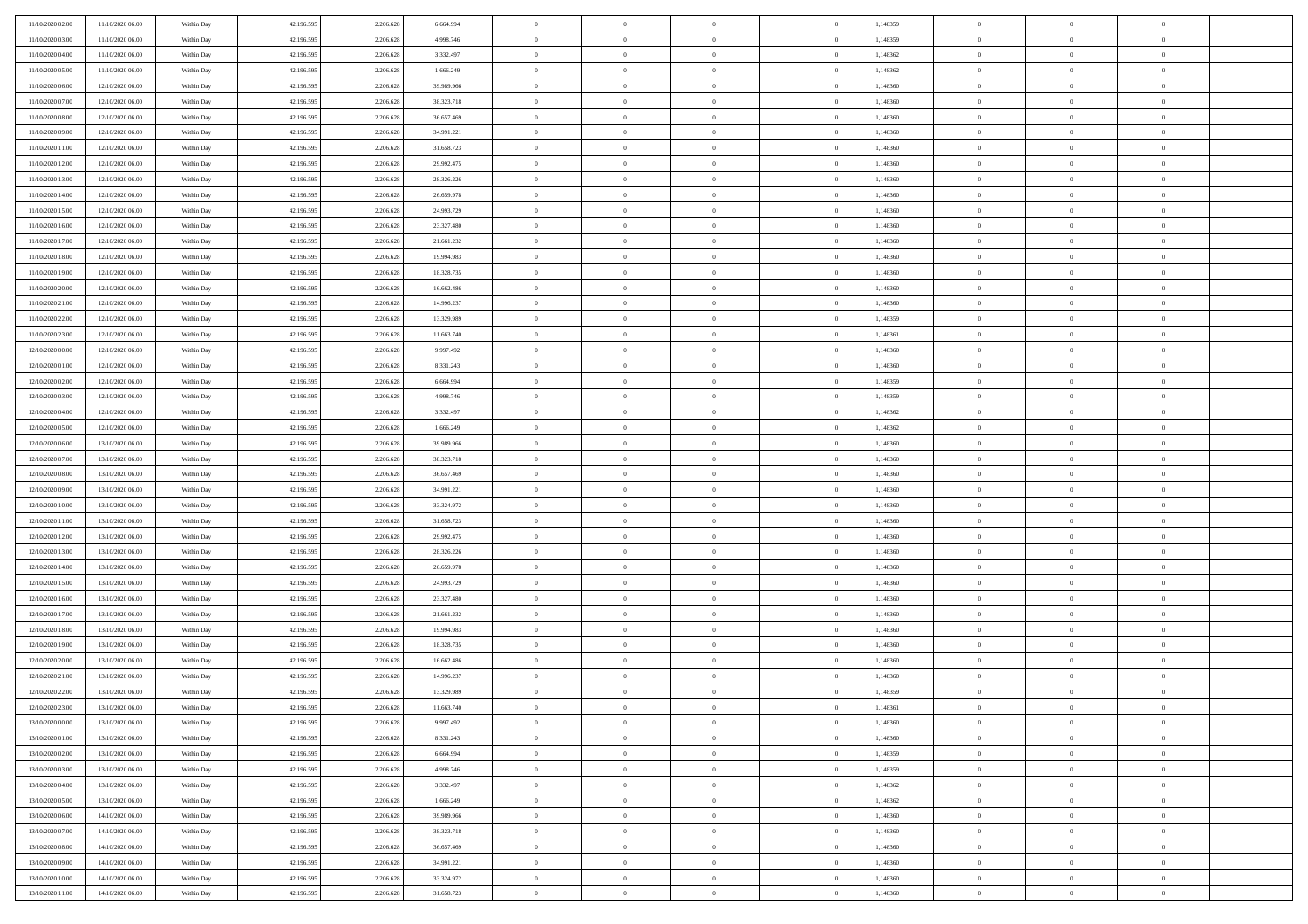| 13/10/2020 12:00 | 14/10/2020 06:00 | Within Day | 42.196.595 | 2.206.628 | 29.992.475               | $\bf{0}$                    | $\overline{0}$ | $\overline{0}$ | 1,148360 | $\bf{0}$       | $\overline{0}$ | $\bf{0}$       |  |
|------------------|------------------|------------|------------|-----------|--------------------------|-----------------------------|----------------|----------------|----------|----------------|----------------|----------------|--|
| 13/10/2020 13:00 | 14/10/2020 06:00 | Within Day | 42.196.595 | 2.206.628 | 28.326.226               | $\overline{0}$              | $\overline{0}$ | $\Omega$       | 1,148360 | $\overline{0}$ | $\theta$       | $\theta$       |  |
| 13/10/2020 14:00 | 14/10/2020 06:00 | Within Day | 42.196.595 | 2.206.628 | 26.659.978               | $\overline{0}$              | $\overline{0}$ | $\overline{0}$ | 1,148360 | $\mathbf{0}$   | $\overline{0}$ | $\theta$       |  |
| 13/10/2020 15:00 | 14/10/2020 06:00 | Within Day | 42.196.595 | 2.206.628 | 24.993.729               | $\bf{0}$                    | $\overline{0}$ | $\overline{0}$ | 1,148360 | $\mathbf{0}$   | $\overline{0}$ | $\bf{0}$       |  |
| 13/10/2020 16:00 | 14/10/2020 06:00 | Within Day | 42.196.595 | 2.206.628 | 23.327.480               | $\bf{0}$                    | $\overline{0}$ | $\overline{0}$ | 1,148360 | $\bf{0}$       | $\overline{0}$ | $\bf{0}$       |  |
| 13/10/2020 17:00 | 14/10/2020 06:00 | Within Day | 42.196.595 | 2.206.628 | 21.661.232               | $\overline{0}$              | $\overline{0}$ | $\overline{0}$ | 1,148360 | $\mathbf{0}$   | $\overline{0}$ | $\theta$       |  |
| 13/10/2020 18:00 | 14/10/2020 06:00 | Within Day | 42.196.595 | 2.206.628 | 19.994.983               | $\bf{0}$                    | $\overline{0}$ | $\overline{0}$ | 1,148360 | $\mathbf{0}$   | $\overline{0}$ | $\bf{0}$       |  |
| 13/10/2020 19:00 | 14/10/2020 06:00 |            | 42.196.595 | 2.206.628 |                          | $\overline{0}$              | $\overline{0}$ | $\overline{0}$ | 1,148360 | $\mathbf{0}$   | $\theta$       | $\theta$       |  |
|                  |                  | Within Day |            |           | 18.328.735               | $\overline{0}$              | $\overline{0}$ |                |          |                |                | $\theta$       |  |
| 13/10/2020 20:00 | 14/10/2020 06:00 | Within Day | 42.196.595 | 2.206.628 | 16.662.486               |                             |                | $\overline{0}$ | 1,148360 | $\mathbf{0}$   | $\overline{0}$ |                |  |
| 13/10/2020 21:00 | 14/10/2020 06:00 | Within Day | 42.196.595 | 2.206.628 | 14.996.237               | $\bf{0}$                    | $\overline{0}$ | $\Omega$       | 1,148360 | $\mathbf{0}$   | $\overline{0}$ | $\bf{0}$       |  |
| 13/10/2020 22.00 | 14/10/2020 06:00 | Within Day | 42.196.595 | 2.206.628 | 13.329.989               | $\bf{0}$                    | $\overline{0}$ | $\overline{0}$ | 1,148359 | $\mathbf{0}$   | $\theta$       | $\theta$       |  |
| 13/10/2020 23:00 | 14/10/2020 06:00 | Within Day | 42.196.595 | 2.206.628 | 11.663.740               | $\overline{0}$              | $\overline{0}$ | $\overline{0}$ | 1,148361 | $\mathbf{0}$   | $\overline{0}$ | $\theta$       |  |
| 14/10/2020 00:00 | 14/10/2020 06:00 | Within Day | 42.196.595 | 2.206.628 | 9.997.492                | $\bf{0}$                    | $\overline{0}$ | $\overline{0}$ | 1,148360 | $\mathbf{0}$   | $\overline{0}$ | $\bf{0}$       |  |
| 14/10/2020 01:00 | 14/10/2020 06:00 | Within Day | 42.196.595 | 2.206.628 | 8.331.243                | $\bf{0}$                    | $\overline{0}$ | $\overline{0}$ | 1,148360 | $\bf{0}$       | $\theta$       | $\bf{0}$       |  |
| 14/10/2020 02:00 | 14/10/2020 06:00 | Within Day | 42.196.595 | 2.206.628 | 6.664.994                | $\overline{0}$              | $\overline{0}$ | $\overline{0}$ | 1,148359 | $\mathbf{0}$   | $\overline{0}$ | $\theta$       |  |
| 14/10/2020 03.00 | 14/10/2020 06:00 | Within Day | 42.196.595 | 2.206.628 | 4.998.746                | $\bf{0}$                    | $\overline{0}$ | $\Omega$       | 1,148359 | $\bf{0}$       | $\overline{0}$ | $\bf{0}$       |  |
| 14/10/2020 04:00 | 14/10/2020 06:00 | Within Day | 42.196.595 | 2.206.628 | 3.332.497                | $\,$ 0 $\,$                 | $\overline{0}$ | $\overline{0}$ | 1,148362 | $\mathbf{0}$   | $\theta$       | $\theta$       |  |
| 14/10/2020 05:00 | 14/10/2020 06:00 | Within Day | 42.196.595 | 2.206.628 | 1.666.249                | $\overline{0}$              | $\overline{0}$ | $\overline{0}$ | 1,148362 | $\mathbf{0}$   | $\overline{0}$ | $\theta$       |  |
| 14/10/2020 06:00 | 15/10/2020 06:00 | Within Day | 42.196.595 | 2.206.628 | 39.989.966               | $\bf{0}$                    | $\overline{0}$ | $\Omega$       | 1,148360 | $\bf{0}$       | $\overline{0}$ | $\bf{0}$       |  |
| 14/10/2020 07:00 | 15/10/2020 06:00 | Within Day | 42.196.595 | 2.206.628 | 38.323.718               | $\bf{0}$                    | $\overline{0}$ | $\overline{0}$ | 1,148360 | $\mathbf{0}$   | $\mathbf{0}$   | $\overline{0}$ |  |
| 14/10/2020 08:00 | 15/10/2020 06:00 | Within Day | 42.196.595 | 2.206.628 | 36.657.469               | $\overline{0}$              | $\overline{0}$ | $\overline{0}$ | 1,148360 | $\mathbf{0}$   | $\overline{0}$ | $\theta$       |  |
| 14/10/2020 09:00 | 15/10/2020 06:00 | Within Day | 42.196.595 | 2.206.628 | 34.991.221               | $\bf{0}$                    | $\overline{0}$ | $\overline{0}$ | 1,148360 | $\mathbf{0}$   | $\overline{0}$ | $\bf{0}$       |  |
| 14/10/2020 10:00 | 15/10/2020 06:00 | Within Day | 42.196.595 | 2.206.628 | 33.324.972               | $\,$ 0 $\,$                 | $\overline{0}$ | $\overline{0}$ | 1,148360 | $\,$ 0 $\,$    | $\overline{0}$ | $\bf{0}$       |  |
| 14/10/2020 11:00 | 15/10/2020 06:00 | Within Day | 42.196.595 | 2.206.628 | 31.658.723               | $\overline{0}$              | $\overline{0}$ | $\overline{0}$ | 1,148360 | $\mathbf{0}$   | $\overline{0}$ | $\theta$       |  |
| 14/10/2020 12:00 | 15/10/2020 06:00 | Within Day | 42.196.595 | 2.206.628 | 29.992.475               | $\bf{0}$                    | $\overline{0}$ | $\overline{0}$ | 1,148360 | $\bf{0}$       | $\overline{0}$ | $\bf{0}$       |  |
| 14/10/2020 13:00 | 15/10/2020 06:00 | Within Day | 42.196.595 | 2.206.628 | 28.326.226               | $\,$ 0 $\,$                 | $\overline{0}$ | $\overline{0}$ | 1,148360 | $\mathbf{0}$   | $\overline{0}$ | $\overline{0}$ |  |
| 14/10/2020 14:00 | 15/10/2020 06:00 | Within Day | 42.196.595 | 2.206.628 | 26.659.978               | $\overline{0}$              | $\overline{0}$ | $\overline{0}$ | 1,148360 | $\mathbf{0}$   | $\overline{0}$ | $\theta$       |  |
| 14/10/2020 15:00 | 15/10/2020 06:00 | Within Day | 42.196.595 | 2.206.628 | 24.993.729               | $\bf{0}$                    | $\overline{0}$ | $\Omega$       | 1,148360 | $\mathbf{0}$   | $\overline{0}$ | $\bf{0}$       |  |
| 14/10/2020 16.00 | 15/10/2020 06:00 | Within Day | 42.196.595 | 2.206.628 | 23.327.480               | $\bf{0}$                    | $\overline{0}$ | $\overline{0}$ | 1,148360 | $\mathbf{0}$   | $\overline{0}$ | $\overline{0}$ |  |
| 14/10/2020 17.00 | 15/10/2020 06:00 | Within Day | 42.196.595 | 2.206.628 | 21.661.232               | $\overline{0}$              | $\overline{0}$ | $\overline{0}$ | 1,148360 | $\mathbf{0}$   | $\overline{0}$ | $\theta$       |  |
| 14/10/2020 18:00 | 15/10/2020 06:00 | Within Day | 42.196.595 | 2.206.628 | 19.994.983               | $\,$ 0                      | $\overline{0}$ | $\overline{0}$ | 1,148360 | $\,$ 0 $\,$    | $\overline{0}$ | $\,0\,$        |  |
| 14/10/2020 19:00 | 15/10/2020 06:00 | Within Day | 42.196.595 | 2.206.628 | 18.328.735               | $\bf{0}$                    | $\overline{0}$ | $\overline{0}$ | 1,148360 | $\,$ 0 $\,$    | $\overline{0}$ | $\overline{0}$ |  |
| 14/10/2020 20.00 | 15/10/2020 06:00 | Within Day | 42.196.595 | 2.206.628 | 16.662.486               | $\overline{0}$              | $\overline{0}$ | $\overline{0}$ | 1,148360 | $\mathbf{0}$   | $\overline{0}$ | $\theta$       |  |
| 14/10/2020 21:00 | 15/10/2020 06:00 | Within Day | 42.196.595 | 2.206.628 | 14.996.237               | $\,$ 0                      | $\overline{0}$ | $\theta$       | 1,148360 | $\,$ 0 $\,$    | $\overline{0}$ | $\mathbf{0}$   |  |
| 14/10/2020 22.00 | 15/10/2020 06:00 | Within Day | 42.196.595 | 2.206.628 | 13.329.989               | $\bf{0}$                    | $\overline{0}$ | $\overline{0}$ | 1,148359 | $\mathbf{0}$   | $\overline{0}$ | $\overline{0}$ |  |
| 14/10/2020 23.00 | 15/10/2020 06:00 | Within Day | 42.196.595 | 2.206.628 | 11.663.740               | $\overline{0}$              | $\overline{0}$ | $\overline{0}$ | 1,148361 | $\mathbf{0}$   | $\overline{0}$ | $\theta$       |  |
| 15/10/2020 00:00 | 15/10/2020 06:00 | Within Day | 42.196.595 | 2.206.628 | 9.997.492                | $\,$ 0                      | $\overline{0}$ | $\overline{0}$ | 1,148360 | $\,$ 0 $\,$    | $\overline{0}$ | $\mathbf{0}$   |  |
| 15/10/2020 01:00 | 15/10/2020 06:00 | Within Day | 42.196.595 | 2.206.628 | 8.331.243                | $\bf{0}$                    | $\overline{0}$ | $\overline{0}$ | 1,148360 | $\mathbf{0}$   | $\overline{0}$ | $\overline{0}$ |  |
| 15/10/2020 02:00 | 15/10/2020 06:00 | Within Day | 42.196.595 | 2.206.628 | 6.664.994                | $\overline{0}$              | $\overline{0}$ | $\overline{0}$ | 1,148359 | $\mathbf{0}$   | $\overline{0}$ | $\theta$       |  |
| 15/10/2020 03:00 | 15/10/2020 06:00 | Within Day | 42.196.595 | 2.206.628 | 4.998.746                | $\,$ 0                      | $\overline{0}$ | $\overline{0}$ | 1,148359 | $\,$ 0 $\,$    | $\overline{0}$ | $\,0\,$        |  |
| 15/10/2020 04:00 | 15/10/2020 06:00 | Within Day | 42.196.595 | 2.206.628 | 3.332.497                | $\,$ 0 $\,$                 | $\,$ 0 $\,$    | $\overline{0}$ | 1,148362 | $\,$ 0 $\,$    | $\overline{0}$ | $\overline{0}$ |  |
| 15/10/2020 05:00 | 15/10/2020 06:00 | Within Day | 42.196.595 | 2.206.628 | 1.666.249                | $\overline{0}$              | $\overline{0}$ | $\overline{0}$ | 1,148362 | $\mathbf{0}$   | $\overline{0}$ | $\theta$       |  |
| 15/10/2020 06:00 | 16/10/2020 06:00 | Within Day | 42.196.595 | 2.206.628 | 39.989.966               | $\overline{0}$              | $\overline{0}$ | $\overline{0}$ | 1,148360 | $\overline{0}$ | $\overline{0}$ | $\mathbf{0}$   |  |
| 15/10/2020 07:00 | 16/10/2020 06:00 | Within Day | 42.196.595 | 2.206.628 | 38.323.718               | $\bf{0}$                    | $\overline{0}$ | $\overline{0}$ | 1,148360 | $\mathbf{0}$   | $\overline{0}$ | $\overline{0}$ |  |
| 15/10/2020 08:00 | 16/10/2020 06:00 | Within Day | 42.196.595 | 2.206.628 | 36.657.469               | $\overline{0}$              | $\theta$       |                | 1,148360 | $\overline{0}$ | $\Omega$       | $\overline{0}$ |  |
| 15/10/2020 09:00 | 16/10/2020 06:00 | Within Day | 42.196.595 | 2.206.628 | 34.991.221               | $\,$ 0 $\,$                 | $\overline{0}$ | $\overline{0}$ | 1,148360 | $\,$ 0 $\,$    | $\bf{0}$       | $\mathbf{0}$   |  |
| 15/10/2020 10:00 | 16/10/2020 06:00 | Within Day | 42.196.595 | 2.206.628 |                          | $\mathbf{0}$                | $\overline{0}$ | $\overline{0}$ | 1,148360 | $\,$ 0 $\,$    | $\overline{0}$ | $\overline{0}$ |  |
| 15/10/2020 11:00 | 16/10/2020 06:00 | Within Day | 42.196.595 | 2.206.628 | 33.324.972<br>31.658.723 | $\mathbf{0}$                | $\overline{0}$ | $\overline{0}$ | 1,148360 | $\mathbf{0}$   | $\bf{0}$       | $\overline{0}$ |  |
| 15/10/2020 12:00 | 16/10/2020 06:00 | Within Day | 42.196.595 | 2.206.628 | 29.992.475               | $\,$ 0 $\,$                 | $\overline{0}$ | $\overline{0}$ | 1,148360 | $\,$ 0 $\,$    | $\bf{0}$       | $\theta$       |  |
|                  |                  |            | 42.196.595 | 2.206.628 |                          |                             |                |                |          |                | $\overline{0}$ |                |  |
| 15/10/2020 13:00 | 16/10/2020 06:00 | Within Day |            |           | 28.326.226               | $\,$ 0 $\,$<br>$\mathbf{0}$ | $\,$ 0 $\,$    | $\overline{0}$ | 1,148360 | $\,$ 0 $\,$    |                | $\overline{0}$ |  |
| 15/10/2020 14:00 | 16/10/2020 06:00 | Within Day | 42.196.595 | 2.206.628 | 26.659.978               |                             | $\overline{0}$ | $\overline{0}$ | 1,148360 | $\mathbf{0}$   | $\overline{0}$ | $\overline{0}$ |  |
| 15/10/2020 15:00 | 16/10/2020 06:00 | Within Day | 42.196.595 | 2.206.628 | 24.993.729               | $\,$ 0 $\,$                 | $\overline{0}$ | $\overline{0}$ | 1,148360 | $\,$ 0 $\,$    | $\mathbf{0}$   | $\theta$       |  |
| 15/10/2020 16.00 | 16/10/2020 06:00 | Within Day | 42.196.595 | 2.206.628 | 23.327.480               | $\mathbf{0}$                | $\overline{0}$ | $\overline{0}$ | 1,148360 | $\,$ 0 $\,$    | $\overline{0}$ | $\overline{0}$ |  |
| 15/10/2020 17:00 | 16/10/2020 06:00 | Within Day | 42.196.595 | 2.206.628 | 21.661.232               | $\mathbf{0}$                | $\overline{0}$ | $\overline{0}$ | 1,148360 | $\mathbf{0}$   | $\bf{0}$       | $\overline{0}$ |  |
| 15/10/2020 18:00 | 16/10/2020 06:00 | Within Day | 42.196.595 | 2.206.628 | 19.994.983               | $\,$ 0 $\,$                 | $\overline{0}$ | $\overline{0}$ | 1,148360 | $\,$ 0 $\,$    | $\mathbf{0}$   | $\theta$       |  |
| 15/10/2020 19:00 | 16/10/2020 06:00 | Within Day | 42.196.595 | 2.206.628 | 18.328.735               | $\mathbf{0}$                | $\overline{0}$ | $\overline{0}$ | 1,148360 | $\,$ 0 $\,$    | $\overline{0}$ | $\overline{0}$ |  |
| 15/10/2020 20:00 | 16/10/2020 06:00 | Within Day | 42.196.595 | 2.206.628 | 16.662.486               | $\overline{0}$              | $\overline{0}$ | $\overline{0}$ | 1,148360 | $\mathbf{0}$   | $\mathbf{0}$   | $\overline{0}$ |  |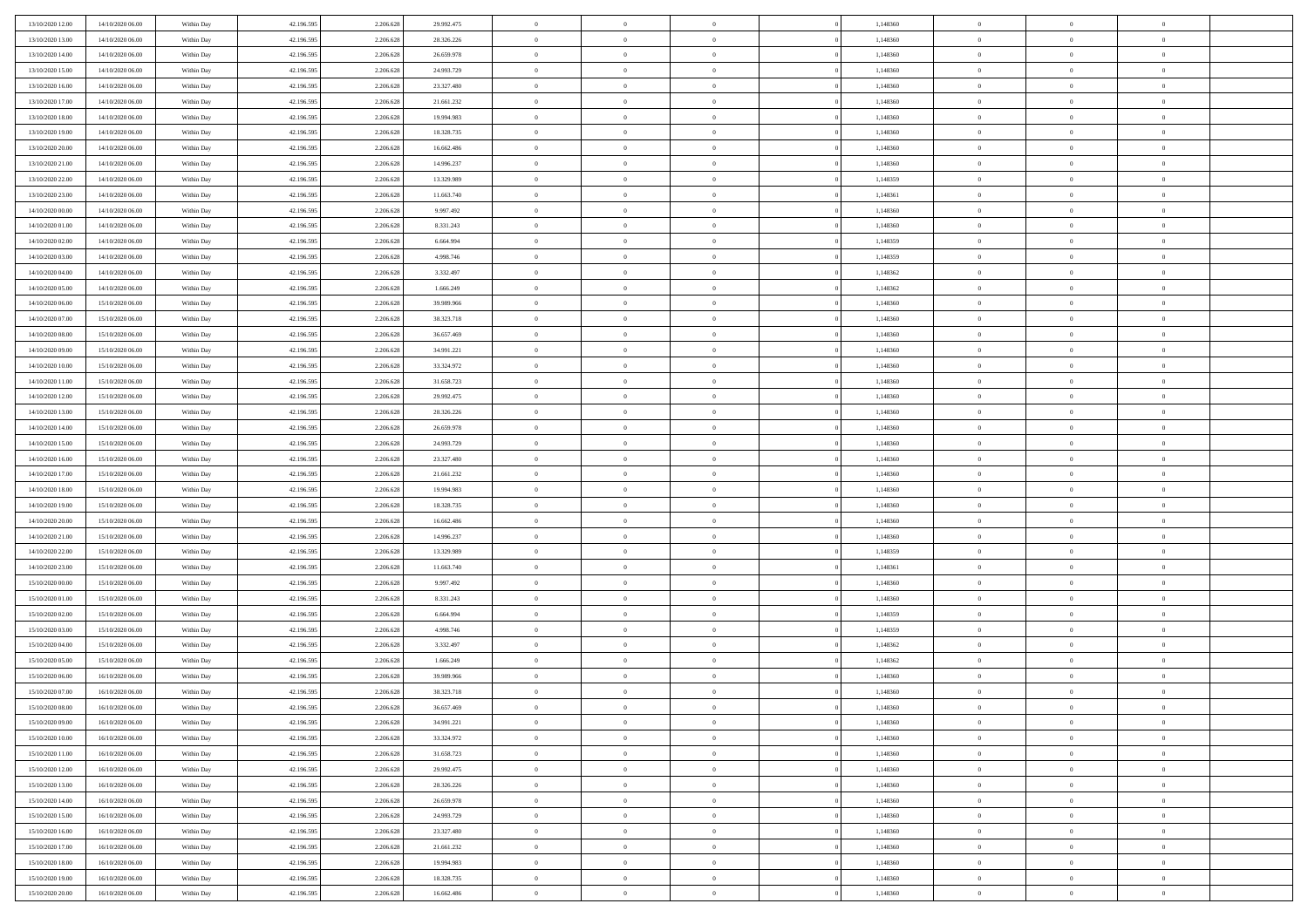| 15/10/2020 21:00                     | 16/10/2020 06:00 | Within Day | 42.196.595 | 2.206.628 | 14.996.237 | $\,$ 0 $\,$          | $\overline{0}$ | $\overline{0}$ |          | 1,148360 | $\bf{0}$                 | $\overline{0}$ | $\,0\,$        |  |
|--------------------------------------|------------------|------------|------------|-----------|------------|----------------------|----------------|----------------|----------|----------|--------------------------|----------------|----------------|--|
| 15/10/2020 22.00                     | 16/10/2020 06:00 | Within Day | 42.196.595 | 2.206.628 | 13.329.989 | $\overline{0}$       | $\overline{0}$ | $\mathbf{0}$   |          | 1,148359 | $\theta$                 | $\overline{0}$ | $\theta$       |  |
| 15/10/2020 23:00                     | 16/10/2020 06:00 | Within Dav | 42.196.595 | 2.206.628 | 11.663.740 | $\theta$             | $\overline{0}$ | $\overline{0}$ |          | 1,148361 | $\mathbf{0}$             | $\overline{0}$ | $\overline{0}$ |  |
| 16/10/2020 00:00                     | 16/10/2020 06:00 | Within Day | 42.196.595 | 2.206.628 | 9.997.492  | $\,$ 0 $\,$          | $\overline{0}$ | $\overline{0}$ |          | 1,148360 | $\bf{0}$                 | $\overline{0}$ | $\bf{0}$       |  |
| 16/10/2020 01:00                     | 16/10/2020 06:00 | Within Day | 42.196.595 | 2.206.628 | 8.331.243  | $\bf{0}$             | $\overline{0}$ | $\mathbf{0}$   |          | 1,148360 | $\bf{0}$                 | $\theta$       | $\,0\,$        |  |
| 16/10/2020 02:00                     | 16/10/2020 06:00 | Within Dav | 42.196.595 | 2.206.628 | 6.664.994  | $\theta$             | $\overline{0}$ | $\mathbf{0}$   |          | 1,148359 | $\mathbf{0}$             | $\overline{0}$ | $\overline{0}$ |  |
| 16/10/2020 03:00                     | 16/10/2020 06:00 | Within Day | 42.196.595 | 2.206.628 | 4.998.746  | $\,$ 0 $\,$          | $\overline{0}$ | $\overline{0}$ |          | 1,148359 | $\bf{0}$                 | $\overline{0}$ | $\bf{0}$       |  |
| 16/10/2020 04:00                     | 16/10/2020 06:00 | Within Day | 42.196.595 | 2.206.628 | 3.332.497  | $\,$ 0               | $\overline{0}$ | $\mathbf{0}$   |          | 1,148362 | $\,$ 0 $\,$              | $\overline{0}$ | $\theta$       |  |
| 16/10/2020 05:00                     | 16/10/2020 06:00 | Within Day | 42.196.595 | 2.206.628 | 1.666.249  | $\theta$             | $\overline{0}$ | $\mathbf{0}$   |          | 1,148362 | $\mathbf{0}$             | $\overline{0}$ | $\overline{0}$ |  |
| 16/10/2020 06:00                     | 17/10/2020 06.00 |            | 42.196.595 | 2.206.628 | 39.989.966 | $\,$ 0 $\,$          | $\overline{0}$ | $\Omega$       |          | 1,148360 | $\bf{0}$                 | $\overline{0}$ | $\,0\,$        |  |
|                                      |                  | Within Day |            |           |            |                      |                |                |          |          |                          | $\mathbf{0}$   | $\theta$       |  |
| 16/10/2020 07.00<br>16/10/2020 08:00 | 17/10/2020 06.00 | Within Day | 42.196.595 | 2.206.628 | 38.323.718 | $\bf{0}$<br>$\theta$ | $\overline{0}$ | $\mathbf{0}$   |          | 1,148360 | $\bf{0}$<br>$\mathbf{0}$ |                | $\overline{0}$ |  |
|                                      | 17/10/2020 06:00 | Within Dav | 42.196.595 | 2.206.628 | 36.657.469 |                      | $\overline{0}$ | $\overline{0}$ |          | 1,148360 |                          | $\overline{0}$ |                |  |
| 16/10/2020 09:00                     | 17/10/2020 06:00 | Within Day | 42.196.595 | 2.206.628 | 34.991.221 | $\,$ 0 $\,$          | $\overline{0}$ | $\overline{0}$ |          | 1,148360 | $\bf{0}$                 | $\overline{0}$ | $\bf{0}$       |  |
| 16/10/2020 10:00                     | 17/10/2020 06:00 | Within Day | 42.196.595 | 2.206.628 | 33.324.972 | $\bf{0}$             | $\overline{0}$ | $\mathbf{0}$   |          | 1,148360 | $\bf{0}$                 | $\theta$       | $\,0\,$        |  |
| 16/10/2020 11:00                     | 17/10/2020 06:00 | Within Dav | 42.196.595 | 2.206.628 | 31.658.723 | $\theta$             | $\overline{0}$ | $\mathbf{0}$   |          | 1,148360 | $\mathbf{0}$             | $\overline{0}$ | $\overline{0}$ |  |
| 16/10/2020 12:00                     | 17/10/2020 06.00 | Within Day | 42.196.595 | 2.206.628 | 29.992.475 | $\,$ 0 $\,$          | $\overline{0}$ | $\overline{0}$ |          | 1,148360 | $\bf{0}$                 | $\overline{0}$ | $\bf{0}$       |  |
| 16/10/2020 13:00                     | 17/10/2020 06.00 | Within Day | 42.196.595 | 2.206.628 | 28.326.226 | $\,$ 0               | $\overline{0}$ | $\mathbf{0}$   |          | 1,148360 | $\bf{0}$                 | $\overline{0}$ | $\theta$       |  |
| 16/10/2020 14:00                     | 17/10/2020 06:00 | Within Day | 42.196.595 | 2.206.628 | 26.659.978 | $\theta$             | $\overline{0}$ | $\mathbf{0}$   |          | 1,148360 | $\mathbf{0}$             | $\overline{0}$ | $\overline{0}$ |  |
| 16/10/2020 15:00                     | 17/10/2020 06.00 | Within Day | 42.196.595 | 2.206.628 | 24.993.729 | $\,$ 0 $\,$          | $\overline{0}$ | $\Omega$       |          | 1,148360 | $\bf{0}$                 | $\overline{0}$ | $\,0\,$        |  |
| 16/10/2020 16:00                     | 17/10/2020 06.00 | Within Day | 42.196.595 | 2.206.628 | 23.327.480 | $\bf{0}$             | $\overline{0}$ | $\mathbf{0}$   |          | 1,148360 | $\bf{0}$                 | $\mathbf{0}$   | $\theta$       |  |
| 16/10/2020 17:00                     | 17/10/2020 06:00 | Within Dav | 42.196.595 | 2.206.628 | 21.661.232 | $\theta$             | $\overline{0}$ | $\mathbf{0}$   |          | 1,148360 | $\mathbf{0}$             | $\overline{0}$ | $\overline{0}$ |  |
| 16/10/2020 18:00                     | 17/10/2020 06:00 | Within Day | 42.196.595 | 2.206.628 | 19.994.983 | $\,$ 0 $\,$          | $\overline{0}$ | $\overline{0}$ |          | 1,148360 | $\bf{0}$                 | $\overline{0}$ | $\bf{0}$       |  |
| 16/10/2020 19:00                     | 17/10/2020 06:00 | Within Day | 42.196.595 | 2.206.628 | 18.328.735 | $\,$ 0               | $\overline{0}$ | $\mathbf{0}$   |          | 1,148360 | $\bf{0}$                 | $\bf{0}$       | $\,0\,$        |  |
| 16/10/2020 20:00                     | 17/10/2020 06:00 | Within Dav | 42.196.595 | 2.206.628 | 16.662.486 | $\theta$             | $\overline{0}$ | $\mathbf{0}$   |          | 1,148360 | $\mathbf{0}$             | $\overline{0}$ | $\overline{0}$ |  |
| 16/10/2020 21:00                     | 17/10/2020 06.00 | Within Day | 42.196.595 | 2.206.628 | 14.996.237 | $\,$ 0 $\,$          | $\overline{0}$ | $\overline{0}$ |          | 1,148360 | $\bf{0}$                 | $\overline{0}$ | $\bf{0}$       |  |
| 16/10/2020 22:00                     | 17/10/2020 06.00 | Within Day | 42.196.595 | 2.206.628 | 13.329.989 | $\,$ 0               | $\overline{0}$ | $\mathbf{0}$   |          | 1,148359 | $\bf{0}$                 | $\overline{0}$ | $\theta$       |  |
| 16/10/2020 23:00                     | 17/10/2020 06:00 | Within Day | 42.196.595 | 2.206.628 | 11.663.740 | $\theta$             | $\overline{0}$ | $\overline{0}$ |          | 1,148361 | $\mathbf{0}$             | $\overline{0}$ | $\overline{0}$ |  |
| 17/10/2020 00:00                     | 17/10/2020 06:00 | Within Day | 42.196.595 | 2.206.628 | 9.997.492  | $\,$ 0 $\,$          | $\overline{0}$ | $\Omega$       |          | 1,148360 | $\bf{0}$                 | $\overline{0}$ | $\bf{0}$       |  |
| 17/10/2020 01:00                     | 17/10/2020 06.00 | Within Day | 42.196.595 | 2.206.628 | 8.331.243  | $\bf{0}$             | $\overline{0}$ | $\mathbf{0}$   |          | 1,148360 | $\bf{0}$                 | $\mathbf{0}$   | $\overline{0}$ |  |
| 17/10/2020 02.00                     | 17/10/2020 06:00 | Within Dav | 42.196.595 | 2.206.628 | 6.664.994  | $\theta$             | $\overline{0}$ | $\overline{0}$ |          | 1,148359 | $\mathbf{0}$             | $\overline{0}$ | $\overline{0}$ |  |
| 17/10/2020 03:00                     | 17/10/2020 06:00 | Within Day | 42.196.595 | 2.206.628 | 4.998.746  | $\,$ 0 $\,$          | $\overline{0}$ | $\overline{0}$ |          | 1,148359 | $\,$ 0                   | $\overline{0}$ | $\,$ 0 $\,$    |  |
| 17/10/2020 04:00                     | 17/10/2020 06:00 | Within Day | 42.196.595 | 2.206.628 | 3.332.497  | $\,$ 0               | $\overline{0}$ | $\mathbf{0}$   |          | 1,148362 | $\bf{0}$                 | $\mathbf{0}$   | $\overline{0}$ |  |
| 17/10/2020 05:00                     | 17/10/2020 06:00 | Within Dav | 42.196.595 | 2.206.628 | 1.666.249  | $\theta$             | $\overline{0}$ | $\mathbf{0}$   |          | 1,148362 | $\mathbf{0}$             | $\overline{0}$ | $\overline{0}$ |  |
| 17/10/2020 06:00                     | 18/10/2020 06:00 | Within Day | 42.196.595 | 2.206.628 | 39.989.966 | $\theta$             | $\overline{0}$ | $\overline{0}$ |          | 1,148360 | $\,$ 0                   | $\overline{0}$ | $\theta$       |  |
| 17/10/2020 07:00                     | 18/10/2020 06:00 | Within Day | 42.196.595 | 2.206.628 | 38.323.718 | $\bf{0}$             | $\overline{0}$ | $\mathbf{0}$   |          | 1,148360 | $\mathbf{0}$             | $\overline{0}$ | $\overline{0}$ |  |
| 17/10/2020 08:00                     | 18/10/2020 06:00 | Within Day | 42.196.595 | 2.206.628 | 36.657.469 | $\theta$             | $\overline{0}$ | $\mathbf{0}$   |          | 1,148360 | $\mathbf{0}$             | $\overline{0}$ | $\overline{0}$ |  |
| 17/10/2020 09:00                     | 18/10/2020 06:00 | Within Day | 42.196.595 | 2.206.628 | 34.991.221 | $\theta$             | $\overline{0}$ | $\overline{0}$ |          | 1,148360 | $\,$ 0                   | $\overline{0}$ | $\theta$       |  |
| 17/10/2020 10:00                     | 18/10/2020 06:00 | Within Day | 42.196.595 | 2.206.628 | 33.324.972 | $\bf{0}$             | $\overline{0}$ | $\mathbf{0}$   |          | 1,148360 | $\bf{0}$                 | $\mathbf{0}$   | $\overline{0}$ |  |
| 17/10/2020 11:00                     | 18/10/2020 06:00 | Within Dav | 42.196.595 | 2.206.628 | 31.658.723 | $\theta$             | $\overline{0}$ | $\overline{0}$ |          | 1,148360 | $\mathbf{0}$             | $\overline{0}$ | $\overline{0}$ |  |
| 17/10/2020 12:00                     | 18/10/2020 06:00 | Within Day | 42.196.595 | 2.206.628 | 29.992.475 | $\,$ 0 $\,$          | $\overline{0}$ | $\overline{0}$ |          | 1,148360 | $\,$ 0                   | $\overline{0}$ | $\,$ 0 $\,$    |  |
| 17/10/2020 13:00                     | 18/10/2020 06:00 | Within Day | 42.196.595 | 2.206.628 | 28.326.226 | $\,$ 0               | $\,$ 0 $\,$    | $\overline{0}$ |          | 1,148360 | $\,$ 0 $\,$              | $\bf{0}$       | $\overline{0}$ |  |
| 17/10/2020 14:00                     | 18/10/2020 06:00 | Within Dav | 42.196.595 | 2.206.628 | 26.659.978 | $\theta$             | $\overline{0}$ | $\mathbf{0}$   |          | 1,148360 | $\mathbf{0}$             | $\overline{0}$ | $\overline{0}$ |  |
| 17/10/2020 15:00                     | 18/10/2020 06:00 | Within Day | 42.196.595 | 2.206.628 | 24.993.729 | $\overline{0}$       | $\overline{0}$ | $\overline{0}$ |          | 1,148360 | $\,$ 0                   | $\overline{0}$ | $\theta$       |  |
| 17/10/2020 16:00                     | 18/10/2020 06:00 | Within Day | 42.196.595 | 2.206.628 | 23.327.480 | $\bf{0}$             | $\overline{0}$ | $\mathbf{0}$   |          | 1,148360 | $\bf{0}$                 | $\overline{0}$ | $\overline{0}$ |  |
| 17/10/2020 17:00                     | 18/10/2020 06:00 | Within Day | 42.196.595 | 2.206.628 | 21.661.232 | $\overline{0}$       | $\theta$       |                |          | 1,148360 | $\overline{0}$           | $\theta$       | $\theta$       |  |
| 17/10/2020 18:00                     | 18/10/2020 06:00 | Within Day | 42.196.595 | 2.206.628 | 19.994.983 | $\,$ 0 $\,$          | $\overline{0}$ | $\overline{0}$ |          | 1,148360 | $\,$ 0 $\,$              | $\bf{0}$       | $\theta$       |  |
| 17/10/2020 19:00                     | 18/10/2020 06:00 | Within Day | 42.196.595 | 2.206.628 | 18.328.735 | $\overline{0}$       | $\,$ 0 $\,$    | $\mathbf{0}$   |          | 1,148360 | $\,$ 0 $\,$              | $\overline{0}$ | $\overline{0}$ |  |
| 17/10/2020 20:00                     | 18/10/2020 06:00 | Within Day | 42.196.595 | 2.206.628 | 16.662.486 | $\mathbf{0}$         | $\overline{0}$ | $\overline{0}$ |          | 1,148360 | $\,$ 0 $\,$              | $\bf{0}$       | $\mathbf{0}$   |  |
|                                      |                  |            |            |           |            | $\,$ 0 $\,$          |                | $\overline{0}$ | $\theta$ |          |                          | $\bf{0}$       | $\,$ 0 $\,$    |  |
| 17/10/2020 21:00<br>17/10/2020 22.00 | 18/10/2020 06:00 | Within Day | 42.196.595 | 2.206.628 | 14.996.237 |                      | $\overline{0}$ |                |          | 1,148360 | $\,$ 0 $\,$              |                |                |  |
|                                      | 18/10/2020 06:00 | Within Day | 42.196.595 | 2.206.628 | 13.329.989 | $\,$ 0 $\,$          | $\,$ 0 $\,$    | $\overline{0}$ |          | 1,148359 | $\,$ 0 $\,$              | $\overline{0}$ | $\overline{0}$ |  |
| 17/10/2020 23:00                     | 18/10/2020 06:00 | Within Day | 42.196.595 | 2.206.628 | 11.663.740 | $\mathbf{0}$         | $\overline{0}$ | $\overline{0}$ |          | 1,148361 | $\mathbf{0}$             | $\overline{0}$ | $\overline{0}$ |  |
| 18/10/2020 00:00                     | 18/10/2020 06:00 | Within Day | 42.196.595 | 2.206.628 | 9.997.492  | $\,$ 0 $\,$          | $\overline{0}$ | $\overline{0}$ |          | 1,148360 | $\,$ 0 $\,$              | $\overline{0}$ | $\,$ 0 $\,$    |  |
| 18/10/2020 01:00                     | 18/10/2020 06:00 | Within Day | 42.196.595 | 2.206.628 | 8.331.243  | $\overline{0}$       | $\overline{0}$ | $\overline{0}$ |          | 1,148360 | $\,$ 0 $\,$              | $\overline{0}$ | $\overline{0}$ |  |
| 18/10/2020 02:00                     | 18/10/2020 06:00 | Within Day | 42.196.595 | 2.206.628 | 6.664.994  | $\overline{0}$       | $\overline{0}$ | $\overline{0}$ |          | 1,148359 | $\mathbf{0}$             | $\bf{0}$       | $\overline{0}$ |  |
| 18/10/2020 03:00                     | 18/10/2020 06:00 | Within Day | 42.196.595 | 2.206.628 | 4.998.746  | $\,$ 0 $\,$          | $\overline{0}$ | $\overline{0}$ |          | 1,148359 | $\,$ 0 $\,$              | $\overline{0}$ | $\,$ 0 $\,$    |  |
| 18/10/2020 04:00                     | 18/10/2020 06:00 | Within Day | 42.196.595 | 2.206.628 | 3.332.497  | $\,$ 0 $\,$          | $\,$ 0 $\,$    | $\overline{0}$ |          | 1,148362 | $\bf{0}$                 | $\overline{0}$ | $\overline{0}$ |  |
| 18/10/2020 05:00                     | 18/10/2020 06:00 | Within Day | 42.196.595 | 2.206.628 | 1.666.249  | $\theta$             | $\overline{0}$ | $\overline{0}$ |          | 1,148362 | $\mathbf{0}$             | $\overline{0}$ | $\overline{0}$ |  |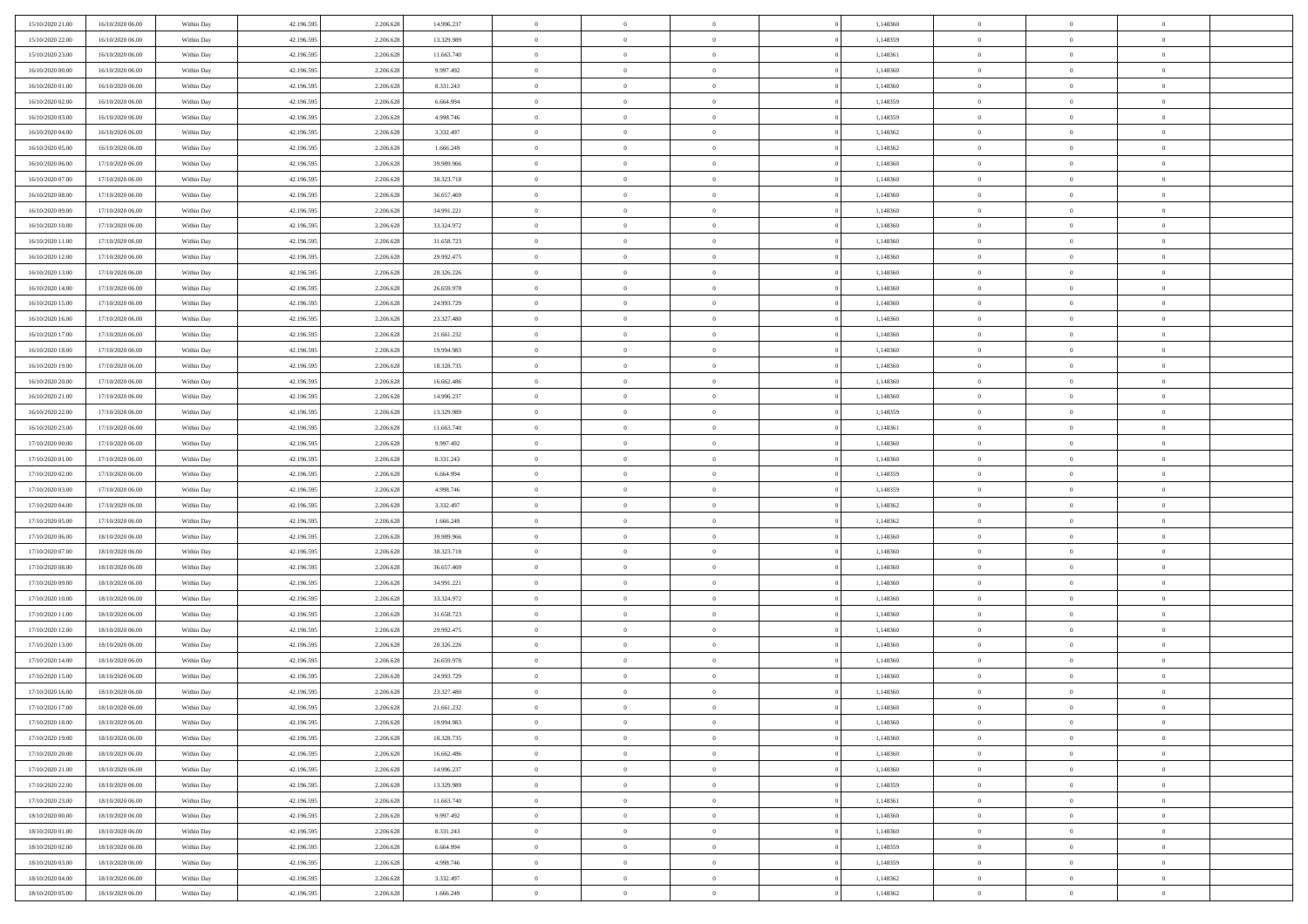| 18/10/2020 06:00 | 19/10/2020 06:00 | Within Day | 42.196.595 | 2.206.628 | 39.989.966 | $\bf{0}$       | $\bf{0}$       | $\Omega$       | 1,148360 | $\bf{0}$       | $\overline{0}$ | $\bf{0}$       |  |
|------------------|------------------|------------|------------|-----------|------------|----------------|----------------|----------------|----------|----------------|----------------|----------------|--|
| 18/10/2020 07:00 | 19/10/2020 06:00 | Within Day | 42.196.595 | 2.206.628 | 38.323.718 | $\overline{0}$ | $\overline{0}$ | $\Omega$       | 1,148360 | $\overline{0}$ | $\theta$       | $\theta$       |  |
| 18/10/2020 08:00 | 19/10/2020 06:00 | Within Day | 42.196.595 | 2.206.628 | 36.657.469 | $\overline{0}$ | $\overline{0}$ | $\overline{0}$ | 1,148360 | $\mathbf{0}$   | $\overline{0}$ | $\theta$       |  |
| 18/10/2020 09:00 | 19/10/2020 06:00 | Within Day | 42.196.595 | 2.206.628 | 34.991.221 | $\bf{0}$       | $\overline{0}$ | $\overline{0}$ | 1,148360 | $\mathbf{0}$   | $\overline{0}$ | $\bf{0}$       |  |
| 18/10/2020 10:00 | 19/10/2020 06:00 | Within Day | 42.196.595 | 2.206.628 | 33.324.972 | $\bf{0}$       | $\overline{0}$ | $\overline{0}$ | 1,148360 | $\bf{0}$       | $\overline{0}$ | $\bf{0}$       |  |
| 18/10/2020 11:00 | 19/10/2020 06:00 | Within Day | 42.196.595 | 2.206.628 | 31.658.723 | $\overline{0}$ | $\overline{0}$ | $\overline{0}$ | 1,148360 | $\mathbf{0}$   | $\overline{0}$ | $\theta$       |  |
| 18/10/2020 12:00 | 19/10/2020 06:00 | Within Day | 42.196.595 | 2.206.628 | 29.992.475 | $\bf{0}$       | $\overline{0}$ | $\overline{0}$ | 1,148360 | $\bf{0}$       | $\overline{0}$ | $\bf{0}$       |  |
| 18/10/2020 13:00 | 19/10/2020 06:00 |            | 42.196.595 | 2.206.628 | 28.326.226 | $\overline{0}$ | $\overline{0}$ | $\overline{0}$ | 1,148360 | $\mathbf{0}$   | $\theta$       | $\theta$       |  |
|                  |                  | Within Day |            |           |            | $\overline{0}$ | $\overline{0}$ |                |          |                |                | $\theta$       |  |
| 18/10/2020 14:00 | 19/10/2020 06:00 | Within Day | 42.196.595 | 2.206.628 | 26.659.978 |                |                | $\overline{0}$ | 1,148360 | $\mathbf{0}$   | $\overline{0}$ |                |  |
| 18/10/2020 15:00 | 19/10/2020 06:00 | Within Day | 42.196.595 | 2.206.628 | 24.993.729 | $\bf{0}$       | $\overline{0}$ | $\Omega$       | 1,148360 | $\mathbf{0}$   | $\overline{0}$ | $\bf{0}$       |  |
| 18/10/2020 16:00 | 19/10/2020 06:00 | Within Day | 42.196.595 | 2.206.628 | 23.327.480 | $\bf{0}$       | $\overline{0}$ | $\overline{0}$ | 1,148360 | $\mathbf{0}$   | $\theta$       | $\theta$       |  |
| 18/10/2020 17:00 | 19/10/2020 06:00 | Within Day | 42.196.595 | 2.206.628 | 21.661.232 | $\overline{0}$ | $\overline{0}$ | $\overline{0}$ | 1,148360 | $\mathbf{0}$   | $\overline{0}$ | $\theta$       |  |
| 18/10/2020 18:00 | 19/10/2020 06:00 | Within Day | 42.196.595 | 2.206.628 | 19.994.983 | $\bf{0}$       | $\overline{0}$ | $\overline{0}$ | 1,148360 | $\mathbf{0}$   | $\overline{0}$ | $\bf{0}$       |  |
| 18/10/2020 19:00 | 19/10/2020 06:00 | Within Day | 42.196.595 | 2.206.628 | 18.328.735 | $\bf{0}$       | $\overline{0}$ | $\overline{0}$ | 1,148360 | $\bf{0}$       | $\theta$       | $\bf{0}$       |  |
| 18/10/2020 20:00 | 19/10/2020 06:00 | Within Day | 42.196.595 | 2.206.628 | 16.662.486 | $\overline{0}$ | $\overline{0}$ | $\overline{0}$ | 1,148360 | $\mathbf{0}$   | $\overline{0}$ | $\theta$       |  |
| 18/10/2020 21.00 | 19/10/2020 06:00 | Within Day | 42.196.595 | 2.206.628 | 14.996.237 | $\bf{0}$       | $\overline{0}$ | $\Omega$       | 1,148360 | $\mathbf{0}$   | $\overline{0}$ | $\bf{0}$       |  |
| 18/10/2020 22.00 | 19/10/2020 06:00 | Within Day | 42.196.595 | 2.206.628 | 13.329.989 | $\,$ 0 $\,$    | $\overline{0}$ | $\overline{0}$ | 1,148359 | $\mathbf{0}$   | $\theta$       | $\theta$       |  |
| 18/10/2020 23:00 | 19/10/2020 06:00 | Within Day | 42.196.595 | 2.206.628 | 11.663.740 | $\overline{0}$ | $\overline{0}$ | $\overline{0}$ | 1,148361 | $\mathbf{0}$   | $\overline{0}$ | $\theta$       |  |
| 19/10/2020 00:00 | 19/10/2020 06:00 | Within Day | 42.196.595 | 2.206.628 | 9.997.492  | $\bf{0}$       | $\overline{0}$ | $\Omega$       | 1,148360 | $\bf{0}$       | $\overline{0}$ | $\bf{0}$       |  |
| 19/10/2020 01:00 | 19/10/2020 06:00 | Within Day | 42.196.595 | 2.206.628 | 8.331.243  | $\bf{0}$       | $\overline{0}$ | $\overline{0}$ | 1,148360 | $\mathbf{0}$   | $\mathbf{0}$   | $\overline{0}$ |  |
| 19/10/2020 02:00 | 19/10/2020 06:00 | Within Day | 42.196.595 | 2.206.628 | 6.664.994  | $\overline{0}$ | $\overline{0}$ | $\overline{0}$ | 1,148359 | $\mathbf{0}$   | $\overline{0}$ | $\theta$       |  |
| 19/10/2020 03:00 | 19/10/2020 06:00 | Within Day | 42.196.595 | 2.206.628 | 4.998.746  | $\bf{0}$       | $\overline{0}$ | $\overline{0}$ | 1,148359 | $\mathbf{0}$   | $\overline{0}$ | $\bf{0}$       |  |
| 19/10/2020 04:00 | 19/10/2020 06:00 | Within Day | 42.196.595 | 2.206.628 | 3.332.497  | $\bf{0}$       | $\overline{0}$ | $\overline{0}$ | 1,148362 | $\,$ 0 $\,$    | $\overline{0}$ | $\bf{0}$       |  |
| 19/10/2020 05:00 | 19/10/2020 06:00 | Within Day | 42.196.595 | 2.206.628 | 1.666.249  | $\overline{0}$ | $\overline{0}$ | $\overline{0}$ | 1,148362 | $\mathbf{0}$   | $\overline{0}$ | $\theta$       |  |
| 19/10/2020 06:00 | 20/10/2020 06:00 | Within Day | 42.196.595 | 2.206.628 | 39.989.966 | $\bf{0}$       | $\overline{0}$ | $\overline{0}$ | 1,148360 | $\bf{0}$       | $\overline{0}$ | $\bf{0}$       |  |
| 19/10/2020 07:00 | 20/10/2020 06:00 | Within Day | 42.196.595 | 2.206.628 | 38.323.718 | $\,$ 0 $\,$    | $\overline{0}$ | $\overline{0}$ | 1,148360 | $\mathbf{0}$   | $\overline{0}$ | $\overline{0}$ |  |
| 19/10/2020 08:00 | 20/10/2020 06:00 | Within Day | 42.196.595 | 2.206.628 | 36.657.469 | $\overline{0}$ | $\overline{0}$ | $\overline{0}$ | 1,148360 | $\mathbf{0}$   | $\overline{0}$ | $\theta$       |  |
| 19/10/2020 09:00 | 20/10/2020 06:00 | Within Day | 42.196.595 | 2.206.628 | 34.991.221 | $\bf{0}$       | $\overline{0}$ | $\Omega$       | 1,148360 | $\mathbf{0}$   | $\overline{0}$ | $\bf{0}$       |  |
| 19/10/2020 10:00 | 20/10/2020 06:00 | Within Day | 42.196.595 | 2.206.628 | 33.324.972 | $\bf{0}$       | $\overline{0}$ | $\overline{0}$ | 1,148360 | $\mathbf{0}$   | $\theta$       | $\overline{0}$ |  |
| 19/10/2020 11:00 | 20/10/2020 06:00 | Within Day | 42.196.595 | 2.206.628 | 31.658.723 | $\overline{0}$ | $\overline{0}$ | $\overline{0}$ | 1,148360 | $\mathbf{0}$   | $\overline{0}$ | $\theta$       |  |
| 19/10/2020 12:00 | 20/10/2020 06:00 | Within Day | 42.196.595 | 2.206.628 | 29.992.475 | $\,$ 0         | $\overline{0}$ | $\overline{0}$ | 1,148360 | $\,$ 0 $\,$    | $\overline{0}$ | $\,0\,$        |  |
| 19/10/2020 13:00 | 20/10/2020 06:00 | Within Day | 42.196.595 | 2.206.628 | 28.326.226 | $\bf{0}$       | $\overline{0}$ | $\overline{0}$ | 1,148360 | $\,$ 0 $\,$    | $\overline{0}$ | $\overline{0}$ |  |
| 19/10/2020 14:00 | 20/10/2020 06:00 | Within Day | 42.196.595 | 2.206.628 | 26.659.978 | $\overline{0}$ | $\overline{0}$ | $\overline{0}$ | 1,148360 | $\mathbf{0}$   | $\overline{0}$ | $\theta$       |  |
| 19/10/2020 15:00 | 20/10/2020 06:00 | Within Day | 42.196.595 | 2.206.628 | 24.993.729 | $\,$ 0         | $\overline{0}$ | $\theta$       | 1,148360 | $\,$ 0         | $\overline{0}$ | $\mathbf{0}$   |  |
| 19/10/2020 16:00 | 20/10/2020 06:00 | Within Day | 42.196.595 | 2.206.628 | 23.327.480 | $\bf{0}$       | $\overline{0}$ | $\overline{0}$ | 1,148360 | $\mathbf{0}$   | $\overline{0}$ | $\overline{0}$ |  |
| 19/10/2020 17:00 | 20/10/2020 06:00 | Within Day | 42.196.595 | 2.206.628 | 21.661.232 | $\overline{0}$ | $\overline{0}$ | $\overline{0}$ | 1,148360 | $\mathbf{0}$   | $\overline{0}$ | $\theta$       |  |
| 19/10/2020 18:00 | 20/10/2020 06:00 | Within Day | 42.196.595 | 2.206.628 | 19.994.983 | $\,$ 0         | $\overline{0}$ | $\overline{0}$ | 1,148360 | $\,$ 0 $\,$    | $\overline{0}$ | $\mathbf{0}$   |  |
| 19/10/2020 19:00 | 20/10/2020 06:00 | Within Day | 42.196.595 | 2.206.628 | 18.328.735 | $\bf{0}$       | $\overline{0}$ | $\overline{0}$ | 1,148360 | $\mathbf{0}$   | $\mathbf{0}$   | $\overline{0}$ |  |
| 19/10/2020 20:00 | 20/10/2020 06:00 | Within Day | 42.196.595 | 2.206.628 | 16.662.486 | $\overline{0}$ | $\overline{0}$ | $\overline{0}$ | 1,148360 | $\mathbf{0}$   | $\overline{0}$ | $\theta$       |  |
| 19/10/2020 21:00 | 20/10/2020 06:00 | Within Day | 42.196.595 | 2.206.628 | 14.996.237 | $\,$ 0         | $\overline{0}$ | $\overline{0}$ | 1,148360 | $\,$ 0 $\,$    | $\overline{0}$ | $\,$ 0 $\,$    |  |
| 19/10/2020 22:00 | 20/10/2020 06:00 | Within Day | 42.196.595 | 2.206.628 | 13.329.989 | $\,$ 0 $\,$    | $\,$ 0 $\,$    | $\overline{0}$ | 1,148359 | $\,$ 0 $\,$    | $\overline{0}$ | $\overline{0}$ |  |
| 19/10/2020 23.00 | 20/10/2020 06:00 | Within Day | 42.196.595 | 2.206.628 | 11.663.740 | $\overline{0}$ | $\overline{0}$ | $\overline{0}$ | 1,148361 | $\mathbf{0}$   | $\overline{0}$ | $\theta$       |  |
| 20/10/2020 00:00 | 20/10/2020 06:00 | Within Day | 42.196.595 | 2.206.628 | 9.997.492  | $\overline{0}$ | $\overline{0}$ | $\overline{0}$ | 1,148360 | $\overline{0}$ | $\overline{0}$ | $\mathbf{0}$   |  |
| 20/10/2020 01:00 | 20/10/2020 06:00 | Within Day | 42.196.595 | 2.206.628 | 8.331.243  | $\bf{0}$       | $\overline{0}$ | $\overline{0}$ | 1,148360 | $\mathbf{0}$   | $\overline{0}$ | $\overline{0}$ |  |
| 20/10/2020 02:00 | 20/10/2020 06:00 | Within Day | 42.196.595 | 2.206.628 | 6.664.994  | $\overline{0}$ | $\theta$       |                | 1,148359 | $\overline{0}$ | $\Omega$       | $\overline{0}$ |  |
| 20/10/2020 03:00 | 20/10/2020 06:00 | Within Day | 42.196.595 | 2.206.628 | 4.998.746  | $\,$ 0 $\,$    | $\overline{0}$ | $\overline{0}$ | 1,148359 | $\,$ 0 $\,$    | $\bf{0}$       | $\,$ 0 $\,$    |  |
| 20/10/2020 04:00 | 20/10/2020 06:00 | Within Day | 42.196.595 | 2.206.628 | 3.332.497  | $\mathbf{0}$   | $\overline{0}$ | $\overline{0}$ | 1,148362 | $\,$ 0 $\,$    | $\overline{0}$ | $\overline{0}$ |  |
|                  |                  |            |            |           |            | $\mathbf{0}$   | $\overline{0}$ |                |          |                |                |                |  |
| 20/10/2020 05:00 | 20/10/2020 06:00 | Within Day | 42.196.595 | 2.206.628 | 1.666.249  |                |                | $\overline{0}$ | 1,148362 | $\mathbf{0}$   | $\bf{0}$       | $\overline{0}$ |  |
| 20/10/2020 06:00 | 21/10/2020 06:00 | Within Day | 42.196.595 | 2.206.628 | 39.989.966 | $\,$ 0 $\,$    | $\overline{0}$ | $\overline{0}$ | 1,148360 | $\,$ 0 $\,$    | $\bf{0}$       | $\theta$       |  |
| 20/10/2020 07:00 | 21/10/2020 06.00 | Within Day | 42.196.595 | 2.206.628 | 38.323.718 | $\,$ 0 $\,$    | $\,$ 0 $\,$    | $\overline{0}$ | 1,148360 | $\,$ 0 $\,$    | $\overline{0}$ | $\overline{0}$ |  |
| 20/10/2020 08:00 | 21/10/2020 06:00 | Within Day | 42.196.595 | 2.206.628 | 36.657.469 | $\mathbf{0}$   | $\overline{0}$ | $\overline{0}$ | 1,148360 | $\mathbf{0}$   | $\bf{0}$       | $\overline{0}$ |  |
| 20/10/2020 09:00 | 21/10/2020 06:00 | Within Day | 42.196.595 | 2.206.628 | 34.991.221 | $\,$ 0 $\,$    | $\overline{0}$ | $\overline{0}$ | 1,148360 | $\,$ 0 $\,$    | $\mathbf{0}$   | $\theta$       |  |
| 20/10/2020 10:00 | 21/10/2020 06.00 | Within Day | 42.196.595 | 2.206.628 | 33.324.972 | $\mathbf{0}$   | $\overline{0}$ | $\overline{0}$ | 1,148360 | $\,$ 0 $\,$    | $\overline{0}$ | $\overline{0}$ |  |
| 20/10/2020 11:00 | 21/10/2020 06:00 | Within Day | 42.196.595 | 2.206.628 | 31.658.723 | $\mathbf{0}$   | $\overline{0}$ | $\overline{0}$ | 1,148360 | $\mathbf{0}$   | $\bf{0}$       | $\overline{0}$ |  |
| 20/10/2020 12:00 | 21/10/2020 06:00 | Within Day | 42.196.595 | 2.206.628 | 29.992.475 | $\,$ 0 $\,$    | $\overline{0}$ | $\overline{0}$ | 1,148360 | $\,$ 0 $\,$    | $\mathbf{0}$   | $\theta$       |  |
| 20/10/2020 13:00 | 21/10/2020 06.00 | Within Day | 42.196.595 | 2.206.628 | 28.326.226 | $\mathbf{0}$   | $\overline{0}$ | $\overline{0}$ | 1,148360 | $\,$ 0 $\,$    | $\overline{0}$ | $\overline{0}$ |  |
| 20/10/2020 14:00 | 21/10/2020 06:00 | Within Day | 42.196.595 | 2.206.628 | 26.659.978 | $\overline{0}$ | $\overline{0}$ | $\overline{0}$ | 1,148360 | $\mathbf{0}$   | $\mathbf{0}$   | $\overline{0}$ |  |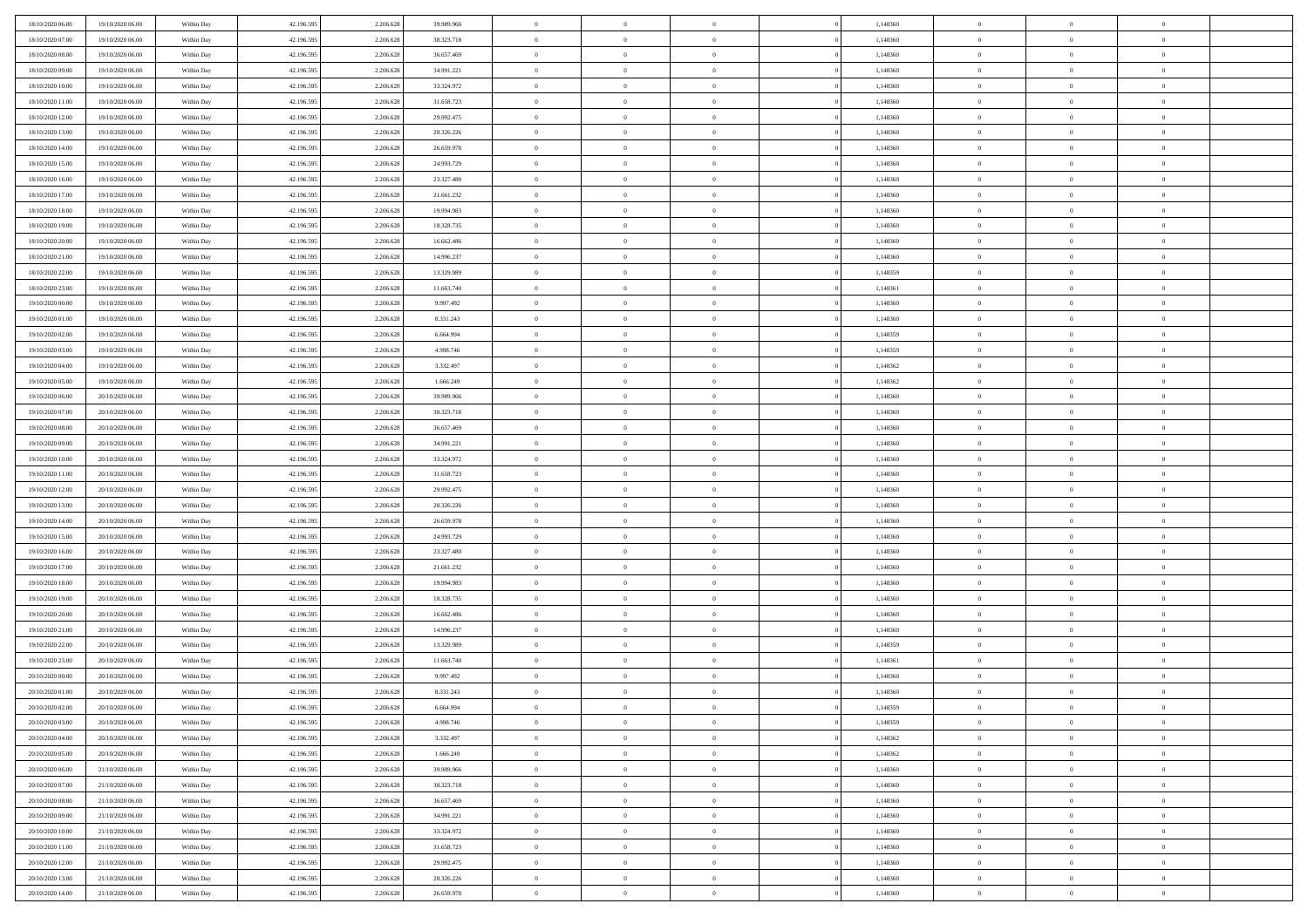| 20/10/2020 15:00 | 21/10/2020 06.00 | Within Day               | 42.196.595 | 2.206.628 | 24.993.729               | $\,$ 0 $\,$    | $\overline{0}$ | $\overline{0}$                   | 1,148360 | $\bf{0}$       | $\overline{0}$ | $\,0\,$        |  |
|------------------|------------------|--------------------------|------------|-----------|--------------------------|----------------|----------------|----------------------------------|----------|----------------|----------------|----------------|--|
| 20/10/2020 16:00 | 21/10/2020 06.00 | Within Day               | 42.196.595 | 2.206.628 | 23.327.480               | $\theta$       | $\overline{0}$ | $\mathbf{0}$                     | 1,148360 | $\theta$       | $\mathbf{0}$   | $\theta$       |  |
| 20/10/2020 17:00 | 21/10/2020 06:00 | Within Dav               | 42.196.595 | 2.206.628 | 21.661.232               | $\theta$       | $\overline{0}$ | $\overline{0}$                   | 1,148360 | $\mathbf{0}$   | $\overline{0}$ | $\overline{0}$ |  |
| 20/10/2020 18:00 | 21/10/2020 06.00 | Within Day               | 42.196.595 | 2.206.628 | 19.994.983               | $\,$ 0 $\,$    | $\overline{0}$ | $\overline{0}$                   | 1,148360 | $\bf{0}$       | $\overline{0}$ | $\bf{0}$       |  |
| 20/10/2020 19:00 | 21/10/2020 06:00 | Within Day               | 42.196.595 | 2.206.628 | 18.328.735               | $\bf{0}$       | $\overline{0}$ | $\mathbf{0}$                     | 1,148360 | $\bf{0}$       | $\theta$       | $\,0\,$        |  |
| 20/10/2020 20:00 | 21/10/2020 06:00 | Within Dav               | 42.196.595 | 2.206.628 | 16.662.486               | $\theta$       | $\overline{0}$ | $\mathbf{0}$                     | 1,148360 | $\mathbf{0}$   | $\overline{0}$ | $\overline{0}$ |  |
| 20/10/2020 21:00 | 21/10/2020 06:00 | Within Day               | 42.196.595 | 2.206.628 | 14.996.237               | $\,$ 0 $\,$    | $\overline{0}$ | $\overline{0}$                   | 1,148360 | $\bf{0}$       | $\overline{0}$ | $\bf{0}$       |  |
| 20/10/2020 22:00 | 21/10/2020 06.00 | Within Day               | 42.196.595 | 2.206.628 | 13.329.989               | $\,$ 0         | $\overline{0}$ | $\mathbf{0}$                     | 1,148359 | $\,$ 0 $\,$    | $\overline{0}$ | $\theta$       |  |
| 20/10/2020 23:00 | 21/10/2020 06:00 | Within Day               | 42.196.595 | 2.206.628 | 11.663.740               | $\theta$       | $\overline{0}$ | $\overline{0}$                   | 1,148361 | $\mathbf{0}$   | $\overline{0}$ | $\overline{0}$ |  |
| 21/10/2020 00:00 | 21/10/2020 06.00 | Within Day               | 42.196.595 | 2.206.628 | 9.997.492                | $\,$ 0 $\,$    | $\overline{0}$ | $\Omega$                         | 1,148360 | $\bf{0}$       | $\overline{0}$ | $\,0\,$        |  |
| 21/10/2020 01:00 | 21/10/2020 06.00 | Within Day               | 42.196.595 | 2.206.628 | 8.331.243                | $\bf{0}$       | $\overline{0}$ | $\mathbf{0}$                     | 1,148360 | $\bf{0}$       | $\mathbf{0}$   | $\theta$       |  |
| 21/10/2020 02.00 | 21/10/2020 06:00 | Within Dav               | 42.196.595 | 2.206.628 | 6.664.994                | $\theta$       | $\overline{0}$ | $\overline{0}$                   | 1,148359 | $\mathbf{0}$   | $\overline{0}$ | $\overline{0}$ |  |
| 21/10/2020 03:00 | 21/10/2020 06.00 | Within Day               | 42.196.595 | 2.206.628 | 4.998.746                | $\,$ 0 $\,$    | $\overline{0}$ | $\overline{0}$                   | 1,148359 | $\bf{0}$       | $\overline{0}$ | $\bf{0}$       |  |
| 21/10/2020 04:00 | 21/10/2020 06:00 | Within Day               | 42.196.595 | 2.206.628 | 3.332.497                | $\,$ 0         | $\overline{0}$ | $\mathbf{0}$                     | 1,148362 | $\bf{0}$       | $\theta$       | $\,0\,$        |  |
| 21/10/2020 05:00 | 21/10/2020 06:00 | Within Dav               | 42.196.595 | 2.206.628 | 1.666.249                | $\theta$       | $\overline{0}$ | $\mathbf{0}$                     | 1,148362 | $\mathbf{0}$   | $\overline{0}$ | $\overline{0}$ |  |
| 21/10/2020 06:00 | 22/10/2020 06.00 | Within Day               | 42.196.595 | 2.206.628 | 39.989.966               | $\,$ 0 $\,$    | $\overline{0}$ | $\Omega$                         | 1,148360 | $\bf{0}$       | $\overline{0}$ | $\bf{0}$       |  |
| 21/10/2020 07:00 | 22/10/2020 06.00 |                          | 42.196.595 | 2.206.628 | 38.323.718               | $\,$ 0 $\,$    | $\overline{0}$ | $\mathbf{0}$                     | 1,148360 | $\bf{0}$       | $\overline{0}$ | $\theta$       |  |
| 21/10/2020 08:00 | 22/10/2020 06:00 | Within Day<br>Within Day | 42.196.595 | 2.206.628 | 36.657.469               | $\theta$       | $\overline{0}$ | $\mathbf{0}$                     | 1,148360 | $\mathbf{0}$   | $\overline{0}$ | $\overline{0}$ |  |
| 21/10/2020 09:00 | 22/10/2020 06:00 | Within Day               | 42.196.595 | 2.206.628 | 34.991.221               | $\,$ 0 $\,$    | $\overline{0}$ | $\Omega$                         | 1,148360 | $\bf{0}$       | $\overline{0}$ | $\,0\,$        |  |
| 21/10/2020 10:00 | 22/10/2020 06.00 |                          | 42.196.595 | 2.206.628 |                          | $\bf{0}$       | $\overline{0}$ | $\mathbf{0}$                     | 1,148360 | $\bf{0}$       | $\mathbf{0}$   | $\theta$       |  |
| 21/10/2020 11:00 | 22/10/2020 06:00 | Within Day<br>Within Dav | 42.196.595 | 2.206.628 | 33.324.972<br>31.658.723 | $\theta$       | $\overline{0}$ |                                  | 1,148360 | $\mathbf{0}$   | $\overline{0}$ | $\overline{0}$ |  |
|                  | 22/10/2020 06:00 |                          |            |           |                          | $\,$ 0 $\,$    |                | $\overline{0}$<br>$\overline{0}$ |          | $\bf{0}$       |                | $\bf{0}$       |  |
| 21/10/2020 12:00 |                  | Within Day               | 42.196.595 | 2.206.628 | 29.992.475               |                | $\overline{0}$ |                                  | 1,148360 |                | $\overline{0}$ |                |  |
| 21/10/2020 13:00 | 22/10/2020 06:00 | Within Day               | 42.196.595 | 2.206.628 | 28.326.226               | $\,$ 0         | $\overline{0}$ | $\mathbf{0}$                     | 1,148360 | $\bf{0}$       | $\overline{0}$ | $\,0\,$        |  |
| 21/10/2020 14:00 | 22/10/2020 06:00 | Within Dav               | 42.196.595 | 2.206.628 | 26.659.978               | $\theta$       | $\overline{0}$ | $\mathbf{0}$                     | 1,148360 | $\mathbf{0}$   | $\overline{0}$ | $\overline{0}$ |  |
| 21/10/2020 15:00 | 22/10/2020 06:00 | Within Day               | 42.196.595 | 2.206.628 | 24.993.729               | $\,$ 0 $\,$    | $\overline{0}$ | $\overline{0}$                   | 1,148360 | $\bf{0}$       | $\overline{0}$ | $\bf{0}$       |  |
| 21/10/2020 16:00 | 22/10/2020 06.00 | Within Day               | 42.196.595 | 2.206.628 | 23.327.480               | $\,$ 0         | $\overline{0}$ | $\mathbf{0}$                     | 1,148360 | $\bf{0}$       | $\overline{0}$ | $\theta$       |  |
| 21/10/2020 17:00 | 22/10/2020 06:00 | Within Day               | 42.196.595 | 2.206.628 | 21.661.232               | $\theta$       | $\overline{0}$ | $\overline{0}$                   | 1,148360 | $\mathbf{0}$   | $\overline{0}$ | $\overline{0}$ |  |
| 21/10/2020 18:00 | 22/10/2020 06:00 | Within Day               | 42.196.595 | 2.206.628 | 19.994.983               | $\,$ 0 $\,$    | $\overline{0}$ | $\Omega$                         | 1,148360 | $\bf{0}$       | $\overline{0}$ | $\bf{0}$       |  |
| 21/10/2020 19:00 | 22/10/2020 06.00 | Within Day               | 42.196.595 | 2.206.628 | 18.328.735               | $\bf{0}$       | $\overline{0}$ | $\mathbf{0}$                     | 1,148360 | $\bf{0}$       | $\mathbf{0}$   | $\theta$       |  |
| 21/10/2020 20:00 | 22/10/2020 06:00 | Within Dav               | 42.196.595 | 2.206.628 | 16.662.486               | $\theta$       | $\overline{0}$ | $\overline{0}$                   | 1,148360 | $\mathbf{0}$   | $\overline{0}$ | $\overline{0}$ |  |
| 21/10/2020 21:00 | 22/10/2020 06:00 | Within Day               | 42.196.595 | 2.206.628 | 14.996.237               | $\theta$       | $\overline{0}$ | $\overline{0}$                   | 1,148360 | $\,$ 0         | $\overline{0}$ | $\,$ 0 $\,$    |  |
| 21/10/2020 22.00 | 22/10/2020 06:00 | Within Day               | 42.196.595 | 2.206.628 | 13.329.989               | $\,$ 0         | $\overline{0}$ | $\mathbf{0}$                     | 1,148359 | $\bf{0}$       | $\mathbf{0}$   | $\overline{0}$ |  |
| 21/10/2020 23:00 | 22/10/2020 06:00 | Within Dav               | 42.196.595 | 2.206.628 | 11.663.740               | $\theta$       | $\overline{0}$ | $\mathbf{0}$                     | 1,148361 | $\mathbf{0}$   | $\overline{0}$ | $\overline{0}$ |  |
| 22/10/2020 00:00 | 22/10/2020 06:00 | Within Day               | 42.196.595 | 2.206.628 | 9.997.492                | $\theta$       | $\overline{0}$ | $\overline{0}$                   | 1,148360 | $\,$ 0         | $\overline{0}$ | $\theta$       |  |
| 22/10/2020 01:00 | 22/10/2020 06.00 | Within Day               | 42.196.595 | 2.206.628 | 8.331.243                | $\bf{0}$       | $\overline{0}$ | $\mathbf{0}$                     | 1,148360 | $\mathbf{0}$   | $\overline{0}$ | $\overline{0}$ |  |
| 22/10/2020 02.00 | 22/10/2020 06:00 | Within Day               | 42.196.595 | 2.206.628 | 6.664.994                | $\theta$       | $\overline{0}$ | $\mathbf{0}$                     | 1,148359 | $\mathbf{0}$   | $\overline{0}$ | $\overline{0}$ |  |
| 22/10/2020 03:00 | 22/10/2020 06:00 | Within Day               | 42.196.595 | 2.206.628 | 4.998.746                | $\theta$       | $\overline{0}$ | $\overline{0}$                   | 1,148359 | $\,$ 0         | $\overline{0}$ | $\theta$       |  |
| 22/10/2020 04:00 | 22/10/2020 06.00 | Within Day               | 42.196.595 | 2.206.628 | 3.332.497                | $\bf{0}$       | $\overline{0}$ | $\mathbf{0}$                     | 1,148362 | $\bf{0}$       | $\mathbf{0}$   | $\overline{0}$ |  |
| 22/10/2020 05:00 | 22/10/2020 06:00 | Within Dav               | 42.196.595 | 2.206.628 | 1.666.249                | $\theta$       | $\overline{0}$ | $\overline{0}$                   | 1,148362 | $\mathbf{0}$   | $\overline{0}$ | $\overline{0}$ |  |
| 22/10/2020 06:00 | 23/10/2020 06:00 | Within Day               | 42.196.595 | 2.206.628 | 39.989.966               | $\,$ 0 $\,$    | $\overline{0}$ | $\overline{0}$                   | 1,148360 | $\,$ 0         | $\overline{0}$ | $\,$ 0 $\,$    |  |
| 22/10/2020 07:00 | 23/10/2020 06:00 | Within Day               | 42.196.595 | 2.206.628 | 38.323.718               | $\bf{0}$       | $\,$ 0 $\,$    | $\overline{0}$                   | 1,148360 | $\,$ 0 $\,$    | $\overline{0}$ | $\overline{0}$ |  |
| 22/10/2020 08:00 | 23/10/2020 06:00 | Within Dav               | 42.196.595 | 2.206.628 | 36.657.469               | $\theta$       | $\overline{0}$ | $\mathbf{0}$                     | 1,148360 | $\mathbf{0}$   | $\overline{0}$ | $\overline{0}$ |  |
| 22/10/2020 09:00 | 23/10/2020 06.00 | Within Day               | 42.196.595 | 2.206.628 | 34.991.221               | $\overline{0}$ | $\overline{0}$ | $\overline{0}$                   | 1,148360 | $\,$ 0         | $\overline{0}$ | $\theta$       |  |
| 22/10/2020 10:00 | 23/10/2020 06.00 | Within Day               | 42.196.595 | 2.206.628 | 33.324.972               | $\bf{0}$       | $\,$ 0 $\,$    | $\mathbf{0}$                     | 1,148360 | $\bf{0}$       | $\overline{0}$ | $\overline{0}$ |  |
| 22/10/2020 11:00 | 23/10/2020 06:00 | Within Day               | 42.196.595 | 2.206.628 | 31.658.723               | $\overline{0}$ | $\theta$       |                                  | 1,148360 | $\overline{0}$ | $\theta$       | $\theta$       |  |
| 22/10/2020 12:00 | 23/10/2020 06:00 | Within Day               | 42.196.595 | 2.206.628 | 29.992.475               | $\,$ 0 $\,$    | $\overline{0}$ | $\overline{0}$                   | 1,148360 | $\,$ 0 $\,$    | $\bf{0}$       | $\theta$       |  |
| 22/10/2020 13.00 | 23/10/2020 06.00 | Within Day               | 42.196.595 | 2.206.628 | 28.326.226               | $\overline{0}$ | $\,$ 0 $\,$    | $\overline{0}$                   | 1,148360 | $\,$ 0 $\,$    | $\overline{0}$ | $\overline{0}$ |  |
| 22/10/2020 14:00 | 23/10/2020 06:00 | Within Day               | 42.196.595 | 2.206.628 | 26.659.978               | $\overline{0}$ | $\overline{0}$ | $\overline{0}$                   | 1,148360 | $\,$ 0 $\,$    | $\bf{0}$       | $\mathbf{0}$   |  |
| 22/10/2020 15:00 | 23/10/2020 06:00 | Within Day               | 42.196.595 | 2.206.628 | 24.993.729               | $\,$ 0 $\,$    | $\overline{0}$ | $\overline{0}$                   | 1,148360 | $\,$ 0 $\,$    | $\bf{0}$       | $\,$ 0 $\,$    |  |
| 22/10/2020 16:00 | 23/10/2020 06.00 | Within Day               | 42.196.595 | 2.206.628 | 23.327.480               | $\,$ 0 $\,$    | $\,$ 0 $\,$    | $\overline{0}$                   | 1,148360 | $\,$ 0 $\,$    | $\overline{0}$ | $\overline{0}$ |  |
| 22/10/2020 17:00 | 23/10/2020 06:00 | Within Day               | 42.196.595 | 2.206.628 | 21.661.232               | $\overline{0}$ | $\overline{0}$ | $\overline{0}$                   | 1,148360 | $\mathbf{0}$   | $\overline{0}$ | $\overline{0}$ |  |
| 22/10/2020 18:00 | 23/10/2020 06:00 | Within Day               | 42.196.595 | 2.206.628 | 19.994.983               | $\,$ 0 $\,$    | $\overline{0}$ | $\overline{0}$                   | 1,148360 | $\,$ 0 $\,$    | $\overline{0}$ | $\,$ 0 $\,$    |  |
| 22/10/2020 19:00 | 23/10/2020 06.00 | Within Day               | 42.196.595 | 2.206.628 | 18.328.735               | $\overline{0}$ | $\overline{0}$ | $\overline{0}$                   | 1,148360 | $\,$ 0 $\,$    | $\overline{0}$ | $\overline{0}$ |  |
| 22/10/2020 20:00 | 23/10/2020 06:00 | Within Day               | 42.196.595 | 2.206.628 | 16.662.486               | $\overline{0}$ | $\overline{0}$ | $\overline{0}$                   | 1,148360 | $\mathbf{0}$   | $\bf{0}$       | $\overline{0}$ |  |
| 22/10/2020 21:00 | 23/10/2020 06:00 | Within Day               | 42.196.595 | 2.206.628 | 14.996.237               | $\,$ 0 $\,$    | $\overline{0}$ | $\overline{0}$                   | 1,148360 | $\,$ 0 $\,$    | $\mathbf{0}$   | $\,$ 0 $\,$    |  |
| 22/10/2020 22.00 | 23/10/2020 06.00 | Within Day               | 42.196.595 | 2.206.628 | 13.329.989               | $\,$ 0 $\,$    | $\,$ 0 $\,$    | $\overline{0}$                   | 1,148359 | $\bf{0}$       | $\overline{0}$ | $\overline{0}$ |  |
| 22/10/2020 23:00 | 23/10/2020 06:00 | Within Day               | 42.196.595 | 2.206.628 | 11.663.740               | $\theta$       | $\overline{0}$ | $\overline{0}$                   | 1,148361 | $\mathbf{0}$   | $\overline{0}$ | $\overline{0}$ |  |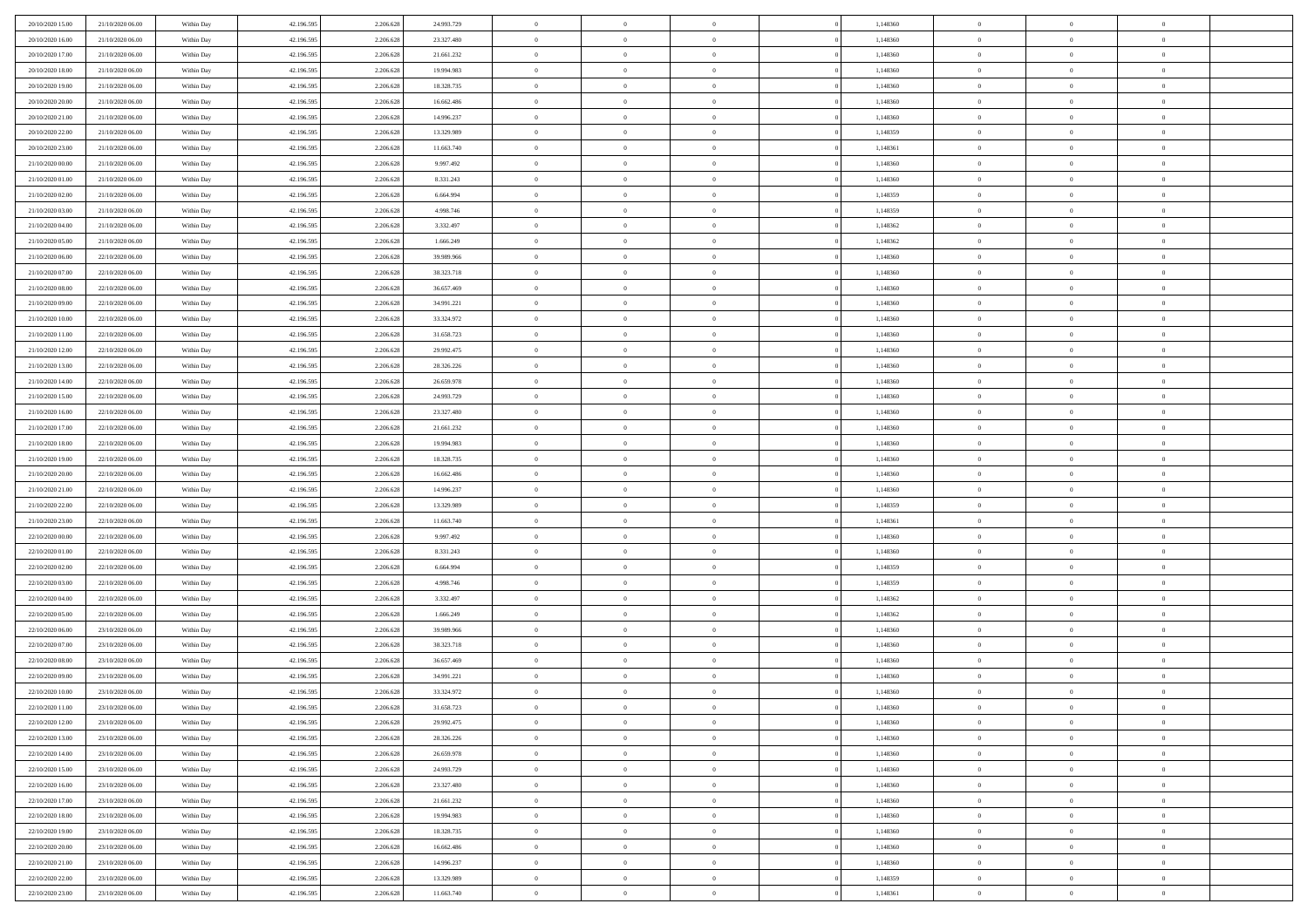| 23/10/2020 00:00 | 23/10/2020 06.00                     | Within Day               | 42.196.595               | 2.206.628              | 9.997.492                | $\,$ 0 $\,$          | $\overline{0}$ | $\overline{0}$ | 1,148360             | $\bf{0}$                     | $\overline{0}$ | $\,0\,$        |  |
|------------------|--------------------------------------|--------------------------|--------------------------|------------------------|--------------------------|----------------------|----------------|----------------|----------------------|------------------------------|----------------|----------------|--|
| 23/10/2020 01:00 | 23/10/2020 06:00                     | Within Day               | 42.196.595               | 2.206.628              | 8.331.243                | $\theta$             | $\overline{0}$ | $\mathbf{0}$   | 1,148360             | $\theta$                     | $\overline{0}$ | $\theta$       |  |
| 23/10/2020 02.00 | 23/10/2020 06:00                     | Within Dav               | 42.196.595               | 2.206.628              | 6.664.994                | $\theta$             | $\overline{0}$ | $\overline{0}$ | 1,148359             | $\mathbf{0}$                 | $\overline{0}$ | $\overline{0}$ |  |
| 23/10/2020 03:00 | 23/10/2020 06:00                     | Within Day               | 42.196.595               | 2.206.628              | 4.998.746                | $\,$ 0 $\,$          | $\overline{0}$ | $\overline{0}$ | 1,148359             | $\bf{0}$                     | $\overline{0}$ | $\bf{0}$       |  |
| 23/10/2020 04:00 | 23/10/2020 06.00                     | Within Day               | 42.196.595               | 2.206.628              | 3.332.497                | $\bf{0}$             | $\overline{0}$ | $\mathbf{0}$   | 1,148362             | $\bf{0}$                     | $\theta$       | $\,0\,$        |  |
| 23/10/2020 05:00 | 23/10/2020 06:00                     | Within Dav               | 42.196.595               | 2.206.628              | 1.666.249                | $\theta$             | $\overline{0}$ | $\mathbf{0}$   | 1,148362             | $\mathbf{0}$                 | $\overline{0}$ | $\overline{0}$ |  |
| 23/10/2020 06:00 | 24/10/2020 06.00                     | Within Day               | 42.196.595               | 2.206.628              | 39.989.966               | $\,$ 0 $\,$          | $\overline{0}$ | $\overline{0}$ | 1,148360             | $\bf{0}$                     | $\overline{0}$ | $\bf{0}$       |  |
|                  |                                      |                          |                          |                        |                          |                      |                |                |                      |                              | $\overline{0}$ |                |  |
| 23/10/2020 07.00 | 24/10/2020 06.00                     | Within Day               | 42.196.595               | 2.206.628              | 38.323.718               | $\,$ 0               | $\overline{0}$ | $\mathbf{0}$   | 1,148360             | $\,$ 0 $\,$                  |                | $\theta$       |  |
| 23/10/2020 08:00 | 24/10/2020 06:00                     | Within Day               | 42.196.595               | 2.206.628              | 36.657.469               | $\theta$             | $\overline{0}$ | $\overline{0}$ | 1,148360             | $\mathbf{0}$                 | $\overline{0}$ | $\overline{0}$ |  |
| 23/10/2020 09:00 | 24/10/2020 06.00                     | Within Day               | 42.196.595               | 2.206.628              | 34.991.221               | $\,$ 0 $\,$          | $\overline{0}$ | $\Omega$       | 1,148360             | $\bf{0}$                     | $\overline{0}$ | $\,0\,$        |  |
| 23/10/2020 10:00 | 24/10/2020 06.00                     | Within Day               | 42.196.595               | 2.206.628              | 33.324.972               | $\bf{0}$             | $\overline{0}$ | $\mathbf{0}$   | 1,148360             | $\bf{0}$                     | $\mathbf{0}$   | $\theta$       |  |
| 23/10/2020 11:00 | 24/10/2020 06:00                     | Within Day               | 42.196.595               | 2.206.628              | 31.658.723               | $\theta$             | $\overline{0}$ | $\overline{0}$ | 1,148360             | $\mathbf{0}$                 | $\overline{0}$ | $\overline{0}$ |  |
| 23/10/2020 12:00 | 24/10/2020 06.00                     | Within Day               | 42.196.595               | 2.206.628              | 29.992.475               | $\,$ 0 $\,$          | $\overline{0}$ | $\overline{0}$ | 1,148360             | $\bf{0}$                     | $\overline{0}$ | $\bf{0}$       |  |
| 23/10/2020 13:00 | 24/10/2020 06.00                     | Within Day               | 42.196.595               | 2.206.628              | 28.326.226               | $\bf{0}$             | $\overline{0}$ | $\mathbf{0}$   | 1,148360             | $\bf{0}$                     | $\theta$       | $\,0\,$        |  |
| 23/10/2020 14:00 | 24/10/2020 06.00                     | Within Day               | 42.196.595               | 2.206.628              | 26.659.978               | $\theta$             | $\overline{0}$ | $\mathbf{0}$   | 1,148360             | $\mathbf{0}$                 | $\overline{0}$ | $\overline{0}$ |  |
| 23/10/2020 15:00 | 24/10/2020 06.00                     | Within Day               | 42.196.595               | 2.206.628              | 24.993.729               | $\,$ 0 $\,$          | $\overline{0}$ | $\overline{0}$ | 1,148360             | $\bf{0}$                     | $\overline{0}$ | $\bf{0}$       |  |
| 23/10/2020 16:00 | 24/10/2020 06.00                     | Within Day               | 42.196.595               | 2.206.628              | 23.327.480               | $\,$ 0               | $\overline{0}$ | $\mathbf{0}$   | 1,148360             | $\bf{0}$                     | $\overline{0}$ | $\theta$       |  |
| 23/10/2020 17:00 | 24/10/2020 06:00                     | Within Day               | 42.196.595               | 2.206.628              | 21.661.232               | $\theta$             | $\overline{0}$ | $\mathbf{0}$   | 1,148360             | $\mathbf{0}$                 | $\overline{0}$ | $\overline{0}$ |  |
| 23/10/2020 18:00 | 24/10/2020 06.00                     | Within Day               | 42.196.595               | 2.206.628              | 19.994.983               | $\,$ 0 $\,$          | $\overline{0}$ | $\Omega$       | 1,148360             | $\bf{0}$                     | $\overline{0}$ | $\,0\,$        |  |
| 23/10/2020 19:00 | 24/10/2020 06.00                     | Within Day               | 42.196.595               | 2.206.628              | 18.328.735               | $\bf{0}$             | $\overline{0}$ | $\mathbf{0}$   | 1,148360             | $\bf{0}$                     | $\mathbf{0}$   | $\theta$       |  |
| 23/10/2020 20:00 | 24/10/2020 06:00                     | Within Day               | 42.196.595               | 2.206.628              | 16.662.486               | $\theta$             | $\overline{0}$ | $\mathbf{0}$   | 1,148360             | $\mathbf{0}$                 | $\overline{0}$ | $\overline{0}$ |  |
| 23/10/2020 21:00 | 24/10/2020 06.00                     | Within Day               | 42.196.595               | 2.206.628              | 14.996.237               | $\,$ 0 $\,$          | $\overline{0}$ | $\overline{0}$ | 1,148360             | $\bf{0}$                     | $\overline{0}$ | $\bf{0}$       |  |
| 23/10/2020 22.00 | 24/10/2020 06.00                     | Within Day               | 42.196.595               | 2.206.628              | 13.329.989               | $\,$ 0               | $\overline{0}$ | $\mathbf{0}$   | 1,148359             | $\bf{0}$                     | $\bf{0}$       | $\,0\,$        |  |
| 23/10/2020 23:00 | 24/10/2020 06:00                     | Within Day               | 42.196.595               | 2.206.628              | 11.663.740               | $\theta$             | $\overline{0}$ | $\mathbf{0}$   | 1,148361             | $\mathbf{0}$                 | $\overline{0}$ | $\overline{0}$ |  |
| 24/10/2020 00:00 | 24/10/2020 06.00                     | Within Day               | 42.196.595               | 2.206.628              | 9.997.492                | $\,$ 0 $\,$          | $\overline{0}$ | $\overline{0}$ | 1,148360             | $\bf{0}$                     | $\overline{0}$ | $\bf{0}$       |  |
| 24/10/2020 01:00 | 24/10/2020 06.00                     | Within Day               | 42.196.595               | 2.206.628              | 8.331.243                | $\,$ 0               | $\overline{0}$ | $\mathbf{0}$   | 1,148360             | $\bf{0}$                     | $\overline{0}$ | $\theta$       |  |
| 24/10/2020 02.00 | 24/10/2020 06:00                     | Within Day               | 42.196.595               | 2.206.628              | 6.664.994                | $\theta$             | $\overline{0}$ | $\overline{0}$ | 1,148359             | $\mathbf{0}$                 | $\overline{0}$ | $\overline{0}$ |  |
| 24/10/2020 03:00 | 24/10/2020 06.00                     | Within Day               | 42.196.595               | 2.206.628              | 4.998.746                | $\,$ 0 $\,$          | $\overline{0}$ | $\Omega$       | 1,148359             | $\bf{0}$                     | $\overline{0}$ | $\bf{0}$       |  |
| 24/10/2020 04:00 | 24/10/2020 06.00                     | Within Day               | 42.196.595               | 2.206.628              | 3.332.497                | $\bf{0}$             | $\overline{0}$ | $\mathbf{0}$   | 1,148362             | $\bf{0}$                     | $\mathbf{0}$   | $\theta$       |  |
| 24/10/2020 05:00 | 24/10/2020 06.00                     | Within Day               | 42.196.595               | 2.206.628              | 1.666.249                | $\theta$             | $\overline{0}$ | $\overline{0}$ | 1,148362             | $\mathbf{0}$                 | $\overline{0}$ | $\overline{0}$ |  |
| 24/10/2020 06:00 | 25/10/2020 06:00                     | Within Day               | 42.196.595               | 2.298.571              | 39.898.024               | $\theta$             | $\overline{0}$ | $\overline{0}$ | 1,102425             | $\,$ 0                       | $\overline{0}$ | $\,$ 0 $\,$    |  |
| 24/10/2020 07:00 | 25/10/2020 06:00                     | Within Day               | 42.196.595               | 2.298.571              | 38.302.104               | $\,$ 0               | $\overline{0}$ | $\mathbf{0}$   | 1,102425             | $\bf{0}$                     | $\mathbf{0}$   | $\bf{0}$       |  |
| 24/10/2020 08:00 | 25/10/2020 06:00                     | Within Day               | 42.196.595               | 2.298.571              | 36.706.183               | $\theta$             | $\overline{0}$ | $\mathbf{0}$   | 1,102425             | $\mathbf{0}$                 | $\overline{0}$ | $\overline{0}$ |  |
| 24/10/2020 09:00 | 25/10/2020 06.00                     |                          | 42.196.595               | 2.298.571              |                          | $\theta$             | $\overline{0}$ | $\overline{0}$ | 1,102425             | $\,$ 0                       | $\overline{0}$ | $\theta$       |  |
| 24/10/2020 10:00 |                                      | Within Day               |                          |                        | 35.110.261               |                      | $\overline{0}$ | $\mathbf{0}$   |                      |                              | $\overline{0}$ | $\overline{0}$ |  |
| 24/10/2020 11:00 | 25/10/2020 06.00<br>25/10/2020 06:00 | Within Day<br>Within Day | 42.196.595<br>42.196.595 | 2.298.571<br>2.298.571 | 33.514.341<br>31.918.419 | $\bf{0}$<br>$\theta$ | $\overline{0}$ |                | 1,102425<br>1,102426 | $\mathbf{0}$<br>$\mathbf{0}$ | $\overline{0}$ | $\overline{0}$ |  |
|                  |                                      |                          |                          |                        |                          |                      |                | $\mathbf{0}$   |                      |                              |                |                |  |
| 24/10/2020 12:00 | 25/10/2020 06:00                     | Within Day               | 42.196.595               | 2.298.571              | 30.322.499               | $\theta$             | $\overline{0}$ | $\overline{0}$ | 1,102426             | $\,$ 0                       | $\overline{0}$ | $\theta$       |  |
| 24/10/2020 13:00 | 25/10/2020 06.00                     | Within Day               | 42.196.595               | 2.298.571              | 28.726.578               | $\bf{0}$             | $\overline{0}$ | $\mathbf{0}$   | 1,102426             | $\bf{0}$                     | $\mathbf{0}$   | $\bf{0}$       |  |
| 24/10/2020 14:00 | 25/10/2020 06:00                     | Within Day               | 42.196.595               | 2.298.571              | 27.130.656               | $\theta$             | $\overline{0}$ | $\mathbf{0}$   | 1,102426             | $\mathbf{0}$                 | $\overline{0}$ | $\overline{0}$ |  |
| 24/10/2020 15:00 | 25/10/2020 06:00                     | Within Day               | 42.196.595               | 2.298.571              | 25.534.736               | $\,$ 0 $\,$          | $\overline{0}$ | $\overline{0}$ | 1,102425             | $\,$ 0                       | $\overline{0}$ | $\,$ 0 $\,$    |  |
| 24/10/2020 16.00 | 25/10/2020 06:00                     | Within Day               | 42.196.595               | 2.298.571              | 23.938.814               | $\,$ 0               | $\,$ 0 $\,$    | $\overline{0}$ | 1,102425             | $\,$ 0 $\,$                  | $\bf{0}$       | $\bf{0}$       |  |
| 24/10/2020 17:00 | 25/10/2020 06:00                     | Within Day               | 42.196.595               | 2.298.571              | 22.342.894               | $\theta$             | $\overline{0}$ | $\mathbf{0}$   | 1,102425             | $\mathbf{0}$                 | $\overline{0}$ | $\overline{0}$ |  |
| 24/10/2020 18:00 | 25/10/2020 06.00                     | Within Day               | 42.196.595               | 2.298.571              | 20.746.973               | $\overline{0}$       | $\overline{0}$ | $\overline{0}$ | 1,102425             | $\,$ 0                       | $\overline{0}$ | $\theta$       |  |
| 24/10/2020 19:00 | 25/10/2020 06.00                     | Within Day               | 42.196.595               | 2.298.571              | 19.151.051               | $\bf{0}$             | $\,$ 0 $\,$    | $\mathbf{0}$   | 1,102426             | $\bf{0}$                     | $\overline{0}$ | $\bf{0}$       |  |
| 24/10/2020 20:00 | 25/10/2020 06:00                     | Within Day               | 42.196.595               | 2.298.571              | 17.555.131               | $\overline{0}$       | $\theta$       |                | 1,102426             | $\overline{0}$               | $\theta$       | $\theta$       |  |
| 24/10/2020 21:00 | 25/10/2020 06:00                     | Within Day               | 42.196.595               | 2.298.571              | 15.959.209               | $\,$ 0 $\,$          | $\overline{0}$ | $\overline{0}$ | 1,102426             | $\,$ 0 $\,$                  | $\bf{0}$       | $\theta$       |  |
| 24/10/2020 22.00 | 25/10/2020 06.00                     | Within Day               | 42.196.595               | 2.298.571              | 14.363.289               | $\overline{0}$       | $\,$ 0 $\,$    | $\mathbf{0}$   | 1,102426             | $\,$ 0 $\,$                  | $\overline{0}$ | $\overline{0}$ |  |
| 24/10/2020 23.00 | 25/10/2020 06:00                     | Within Day               | 42.196.595               | 2.298.571              | 12.767.368               | $\mathbf{0}$         | $\overline{0}$ | $\overline{0}$ | 1,102425             | $\,$ 0 $\,$                  | $\bf{0}$       | $\mathbf{0}$   |  |
| 25/10/2020 00:00 | 25/10/2020 06:00                     | Within Day               | 42.196.595               | 2.298.571              | 11.171.446               | $\,$ 0 $\,$          | $\overline{0}$ | $\overline{0}$ | 1,102425             | $\,$ 0 $\,$                  | $\bf{0}$       | $\,$ 0 $\,$    |  |
| 25/10/2020 01:00 | 25/10/2020 06.00                     | Within Day               | 42.196.595               | 2.298.571              | 9.575.526                | $\,$ 0 $\,$          | $\,$ 0 $\,$    | $\overline{0}$ | 1,102425             | $\,$ 0 $\,$                  | $\overline{0}$ | $\overline{0}$ |  |
| 25/10/2020 02.00 | 25/10/2020 06:00                     | Within Day               | 42.196.595               | 2.298.571              | 7.979.604                | $\mathbf{0}$         | $\overline{0}$ | $\overline{0}$ | 1,102425             | $\mathbf{0}$                 | $\overline{0}$ | $\overline{0}$ |  |
| 25/10/2020 02:00 | 25/10/2020 06:00                     | Within Day               | 42.196.595               | 2.298.571              | 6.383.683                | $\,$ 0 $\,$          | $\overline{0}$ | $\overline{0}$ | 1,102427             | $\,$ 0 $\,$                  | $\overline{0}$ | $\,$ 0 $\,$    |  |
| 25/10/2020 03.00 | 25/10/2020 06.00                     | Within Day               | 42.196.595               | 2.298.571              | 4.787.763                | $\bf{0}$             | $\overline{0}$ | $\overline{0}$ | 1,102427             | $\,$ 0 $\,$                  | $\overline{0}$ | $\overline{0}$ |  |
| 25/10/2020 04:00 | 25/10/2020 06:00                     | Within Day               | 42.196.595               | 2.298.571              | 3.191.841                | $\mathbf{0}$         | $\overline{0}$ | $\overline{0}$ | 1,102427             | $\mathbf{0}$                 | $\bf{0}$       | $\mathbf{0}$   |  |
| 25/10/2020 06:00 | 26/10/2020 06:00                     | Within Day               | 42.196.595               | 2.206.628              | 39.989.966               | $\,$ 0 $\,$          | $\overline{0}$ | $\overline{0}$ | 1,148360             | $\,$ 0 $\,$                  | $\mathbf{0}$   | $\,$ 0 $\,$    |  |
| 25/10/2020 07.00 | 26/10/2020 06.00                     | Within Day               | 42.196.595               | 2.206.628              | 38.323.718               | $\,$ 0 $\,$          | $\overline{0}$ | $\overline{0}$ | 1,148360             | $\bf{0}$                     | $\overline{0}$ | $\overline{0}$ |  |
| 25/10/2020 08:00 | 26/10/2020 06:00                     | Within Day               | 42.196.595               | 2.206.628              | 36.657.469               | $\theta$             | $\overline{0}$ | $\overline{0}$ | 1,148360             | $\mathbf{0}$                 | $\overline{0}$ | $\overline{0}$ |  |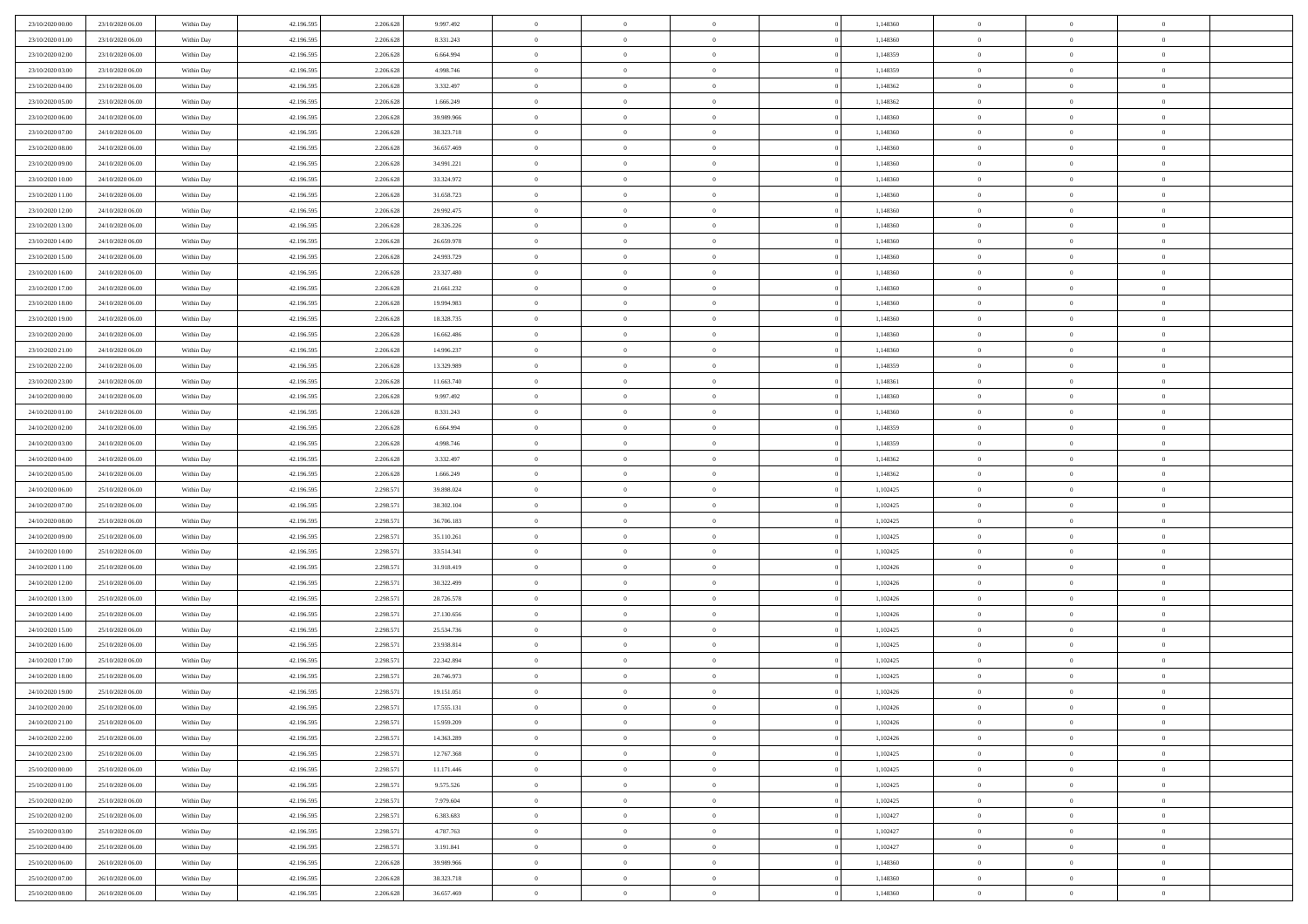| 25/10/2020 09:00                     | 26/10/2020 06:00                     | Within Day               | 42.196.595               | 2.206.628 | 34.991.221 | $\,$ 0 $\,$    | $\overline{0}$ | $\overline{0}$           | 1,148360 | $\bf{0}$       | $\overline{0}$ | $\,0\,$        |  |
|--------------------------------------|--------------------------------------|--------------------------|--------------------------|-----------|------------|----------------|----------------|--------------------------|----------|----------------|----------------|----------------|--|
| 25/10/2020 11:00                     | 26/10/2020 06.00                     | Within Day               | 42.196.595               | 2.206.628 | 31.658.723 | $\theta$       | $\overline{0}$ | $\mathbf{0}$             | 1,148360 | $\theta$       | $\mathbf{0}$   | $\theta$       |  |
| 25/10/2020 12:00                     | 26/10/2020 06:00                     | Within Day               | 42.196.595               | 2.206.628 | 29.992.475 | $\theta$       | $\overline{0}$ | $\overline{0}$           | 1,148360 | $\mathbf{0}$   | $\overline{0}$ | $\overline{0}$ |  |
| 25/10/2020 13:00                     | 26/10/2020 06.00                     | Within Day               | 42.196.595               | 2.206.628 | 28.326.226 | $\,$ 0 $\,$    | $\overline{0}$ | $\overline{0}$           | 1,148360 | $\bf{0}$       | $\overline{0}$ | $\bf{0}$       |  |
| 25/10/2020 14:00                     | 26/10/2020 06:00                     | Within Day               | 42.196.595               | 2.206.628 | 26.659.978 | $\bf{0}$       | $\overline{0}$ | $\mathbf{0}$             | 1,148360 | $\bf{0}$       | $\theta$       | $\,0\,$        |  |
| 25/10/2020 15:00                     | 26/10/2020 06:00                     | Within Day               | 42.196.595               | 2.206.628 | 24.993.729 | $\theta$       | $\overline{0}$ | $\mathbf{0}$             | 1,148360 | $\mathbf{0}$   | $\overline{0}$ | $\overline{0}$ |  |
| 25/10/2020 16:00                     | 26/10/2020 06:00                     | Within Day               | 42.196.595               | 2.206.628 | 23.327.480 | $\,$ 0 $\,$    | $\overline{0}$ | $\overline{0}$           | 1,148360 | $\bf{0}$       | $\overline{0}$ | $\bf{0}$       |  |
| 25/10/2020 17.00                     | 26/10/2020 06:00                     | Within Day               | 42.196.595               | 2.206.628 | 21.661.232 | $\,$ 0         | $\overline{0}$ | $\mathbf{0}$             | 1,148360 | $\,$ 0 $\,$    | $\overline{0}$ | $\theta$       |  |
| 25/10/2020 18:00                     | 26/10/2020 06:00                     | Within Day               | 42.196.595               | 2.206.628 | 19.994.983 | $\theta$       | $\overline{0}$ | $\overline{0}$           | 1,148360 | $\mathbf{0}$   | $\bf{0}$       | $\overline{0}$ |  |
| 25/10/2020 19:00                     | 26/10/2020 06:00                     | Within Day               | 42.196.595               | 2.206.628 | 18.328.735 | $\,$ 0 $\,$    | $\overline{0}$ | $\Omega$                 | 1,148360 | $\bf{0}$       | $\overline{0}$ | $\,0\,$        |  |
| 25/10/2020 20:00                     | 26/10/2020 06:00                     | Within Day               | 42.196.595               | 2.206.628 | 16.662.486 | $\bf{0}$       | $\overline{0}$ | $\mathbf{0}$             | 1,148360 | $\bf{0}$       | $\mathbf{0}$   | $\theta$       |  |
| 25/10/2020 21:00                     | 26/10/2020 06:00                     | Within Day               | 42.196.595               | 2.206.628 | 14.996.237 | $\theta$       | $\overline{0}$ | $\overline{0}$           | 1,148360 | $\mathbf{0}$   | $\overline{0}$ | $\overline{0}$ |  |
| 25/10/2020 22.00                     | 26/10/2020 06:00                     |                          | 42.196.595               | 2.206.628 | 13.329.989 | $\,$ 0 $\,$    | $\overline{0}$ | $\overline{0}$           | 1,148359 | $\bf{0}$       | $\overline{0}$ | $\bf{0}$       |  |
|                                      |                                      | Within Day               |                          | 2.206.628 | 11.663.740 | $\bf{0}$       | $\overline{0}$ | $\mathbf{0}$             | 1,148361 | $\bf{0}$       | $\theta$       | $\,0\,$        |  |
| 25/10/2020 23.00<br>26/10/2020 00:00 | 26/10/2020 06:00<br>26/10/2020 06:00 | Within Day<br>Within Day | 42.196.595<br>42.196.595 | 2.206.628 | 9.997.492  | $\theta$       | $\overline{0}$ |                          | 1,148360 | $\mathbf{0}$   | $\overline{0}$ | $\overline{0}$ |  |
|                                      |                                      |                          |                          |           |            |                |                | $\mathbf{0}$<br>$\Omega$ |          |                | $\overline{0}$ |                |  |
| 26/10/2020 01:00                     | 26/10/2020 06:00                     | Within Day               | 42.196.595               | 2.206.628 | 8.331.243  | $\,$ 0 $\,$    | $\overline{0}$ |                          | 1,148360 | $\bf{0}$       | $\overline{0}$ | $\bf{0}$       |  |
| 26/10/2020 02:00                     | 26/10/2020 06:00                     | Within Day               | 42.196.595               | 2.206.628 | 6.664.994  | $\,$ 0 $\,$    | $\overline{0}$ | $\mathbf{0}$             | 1,148359 | $\bf{0}$       |                | $\theta$       |  |
| 26/10/2020 03:00                     | 26/10/2020 06:00                     | Within Day               | 42.196.595               | 2.206.628 | 4.998.746  | $\theta$       | $\overline{0}$ | $\mathbf{0}$<br>$\Omega$ | 1,148359 | $\mathbf{0}$   | $\overline{0}$ | $\overline{0}$ |  |
| 26/10/2020 04:00                     | 26/10/2020 06:00                     | Within Day               | 42.196.595               | 2.206.628 | 3.332.497  | $\,$ 0 $\,$    | $\overline{0}$ |                          | 1,148362 | $\bf{0}$       | $\overline{0}$ | $\,0\,$        |  |
| 26/10/2020 05:00                     | 26/10/2020 06:00                     | Within Day               | 42.196.595               | 2.206.628 | 1.666.249  | $\bf{0}$       | $\overline{0}$ | $\mathbf{0}$             | 1,148362 | $\bf{0}$       | $\mathbf{0}$   | $\theta$       |  |
| 26/10/2020 06:00                     | 27/10/2020 06:00                     | Within Day               | 42.196.595               | 2.206.628 | 39.989.966 | $\theta$       | $\overline{0}$ | $\overline{0}$           | 1,148360 | $\mathbf{0}$   | $\overline{0}$ | $\overline{0}$ |  |
| 26/10/2020 07.00                     | 27/10/2020 06.00                     | Within Day               | 42.196.595               | 2.206.628 | 38.323.718 | $\,$ 0 $\,$    | $\overline{0}$ | $\overline{0}$           | 1,148360 | $\bf{0}$       | $\overline{0}$ | $\bf{0}$       |  |
| 26/10/2020 08:00                     | 27/10/2020 06:00                     | Within Day               | 42.196.595               | 2.206.628 | 36.657.469 | $\,$ 0         | $\overline{0}$ | $\mathbf{0}$             | 1,148360 | $\bf{0}$       | $\overline{0}$ | $\,0\,$        |  |
| 26/10/2020 09:00                     | 27/10/2020 06:00                     | Within Day               | 42.196.595               | 2.206.628 | 34.991.221 | $\theta$       | $\overline{0}$ | $\mathbf{0}$             | 1,148360 | $\mathbf{0}$   | $\overline{0}$ | $\overline{0}$ |  |
| 26/10/2020 10:00                     | 27/10/2020 06.00                     | Within Day               | 42.196.595               | 2.206.628 | 33.324.972 | $\,$ 0 $\,$    | $\overline{0}$ | $\overline{0}$           | 1,148360 | $\bf{0}$       | $\overline{0}$ | $\,0\,$        |  |
| 26/10/2020 11:00                     | 27/10/2020 06.00                     | Within Day               | 42.196.595               | 2.206.628 | 31.658.723 | $\,$ 0         | $\overline{0}$ | $\mathbf{0}$             | 1,148360 | $\bf{0}$       | $\overline{0}$ | $\theta$       |  |
| 26/10/2020 12:00                     | 27/10/2020 06:00                     | Within Day               | 42.196.595               | 2.206.628 | 29.992.475 | $\theta$       | $\overline{0}$ | $\overline{0}$           | 1,148360 | $\mathbf{0}$   | $\bf{0}$       | $\overline{0}$ |  |
| 26/10/2020 13:00                     | 27/10/2020 06.00                     | Within Day               | 42.196.595               | 2.206.628 | 28.326.226 | $\,$ 0 $\,$    | $\overline{0}$ | $\Omega$                 | 1,148360 | $\bf{0}$       | $\overline{0}$ | $\,0\,$        |  |
| 26/10/2020 14:00                     | 27/10/2020 06.00                     | Within Day               | 42.196.595               | 2.206.628 | 26.659.978 | $\bf{0}$       | $\overline{0}$ | $\mathbf{0}$             | 1,148360 | $\bf{0}$       | $\mathbf{0}$   | $\theta$       |  |
| 26/10/2020 15:00                     | 27/10/2020 06:00                     | Within Day               | 42.196.595               | 2.206.628 | 24.993.729 | $\theta$       | $\overline{0}$ | $\overline{0}$           | 1,148360 | $\mathbf{0}$   | $\overline{0}$ | $\overline{0}$ |  |
| 26/10/2020 16:00                     | 27/10/2020 06:00                     | Within Day               | 42.196.595               | 2.206.628 | 23.327.480 | $\theta$       | $\overline{0}$ | $\overline{0}$           | 1,148360 | $\,$ 0         | $\overline{0}$ | $\,$ 0 $\,$    |  |
| 26/10/2020 17:00                     | 27/10/2020 06:00                     | Within Day               | 42.196.595               | 2.206.628 | 21.661.232 | $\,$ 0         | $\overline{0}$ | $\mathbf{0}$             | 1,148360 | $\bf{0}$       | $\mathbf{0}$   | $\overline{0}$ |  |
| 26/10/2020 18:00                     | 27/10/2020 06:00                     | Within Day               | 42.196.595               | 2.206.628 | 19.994.983 | $\theta$       | $\overline{0}$ | $\mathbf{0}$             | 1,148360 | $\mathbf{0}$   | $\overline{0}$ | $\overline{0}$ |  |
| 26/10/2020 19:00                     | 27/10/2020 06.00                     | Within Day               | 42.196.595               | 2.206.628 | 18.328.735 | $\theta$       | $\overline{0}$ | $\overline{0}$           | 1,148360 | $\,$ 0         | $\overline{0}$ | $\theta$       |  |
| 26/10/2020 20:00                     | 27/10/2020 06.00                     | Within Day               | 42.196.595               | 2.206.628 | 16.662.486 | $\bf{0}$       | $\overline{0}$ | $\mathbf{0}$             | 1,148360 | $\mathbf{0}$   | $\overline{0}$ | $\overline{0}$ |  |
| 26/10/2020 21:00                     | 27/10/2020 06:00                     | Within Day               | 42.196.595               | 2.206.628 | 14.996.237 | $\theta$       | $\overline{0}$ | $\mathbf{0}$             | 1,148360 | $\mathbf{0}$   | $\overline{0}$ | $\overline{0}$ |  |
| 26/10/2020 22.00                     | 27/10/2020 06:00                     | Within Day               | 42.196.595               | 2.206.628 | 13.329.989 | $\theta$       | $\overline{0}$ | $\overline{0}$           | 1,148359 | $\,$ 0         | $\overline{0}$ | $\theta$       |  |
| 26/10/2020 23.00                     | 27/10/2020 06.00                     | Within Day               | 42.196.595               | 2.206.628 | 11.663.740 | $\bf{0}$       | $\overline{0}$ | $\mathbf{0}$             | 1,148361 | $\bf{0}$       | $\mathbf{0}$   | $\overline{0}$ |  |
| 27/10/2020 00:00                     | 27/10/2020 06:00                     | Within Day               | 42.196.595               | 2.206.628 | 9.997.492  | $\theta$       | $\overline{0}$ | $\overline{0}$           | 1,148360 | $\mathbf{0}$   | $\overline{0}$ | $\overline{0}$ |  |
| 27/10/2020 01:00                     | 27/10/2020 06:00                     | Within Day               | 42.196.595               | 2.206.628 | 8.331.243  | $\,$ 0 $\,$    | $\overline{0}$ | $\overline{0}$           | 1,148360 | $\,$ 0         | $\overline{0}$ | $\,$ 0 $\,$    |  |
| 27/10/2020 02.00                     | 27/10/2020 06:00                     | Within Day               | 42.196.595               | 2.206.628 | 6.664.994  | $\bf{0}$       | $\,$ 0 $\,$    | $\overline{0}$           | 1,148359 | $\,$ 0 $\,$    | $\overline{0}$ | $\bf{0}$       |  |
| 27/10/2020 03:00                     | 27/10/2020 06:00                     | Within Day               | 42.196.595               | 2.206.628 | 4.998.746  | $\theta$       | $\overline{0}$ | $\mathbf{0}$             | 1,148359 | $\mathbf{0}$   | $\overline{0}$ | $\theta$       |  |
| 27/10/2020 04.00                     | 27/10/2020 06.00                     | Within Day               | 42.196.595               | 2.206.628 | 3.332.497  | $\overline{0}$ | $\overline{0}$ | $\overline{0}$           | 1,148362 | $\,$ 0         | $\overline{0}$ | $\theta$       |  |
| 27/10/2020 05:00                     | 27/10/2020 06.00                     | Within Day               | 42.196.595               | 2.206.628 | 1.666.249  | $\bf{0}$       | $\,$ 0 $\,$    | $\mathbf{0}$             | 1,148362 | $\bf{0}$       | $\overline{0}$ | $\bf{0}$       |  |
| 27/10/2020 06:00                     | 28/10/2020 06:00                     | Within Day               | 42.196.595               | 2.206.628 | 39.989.966 | $\overline{0}$ | $\theta$       |                          | 1,148360 | $\overline{0}$ | $\theta$       | $\theta$       |  |
| 27/10/2020 07:00                     | 28/10/2020 06:00                     | Within Day               | 42.196.595               | 2.206.628 | 38.323.718 | $\,$ 0 $\,$    | $\overline{0}$ | $\overline{0}$           | 1,148360 | $\,$ 0 $\,$    | $\bf{0}$       | $\theta$       |  |
| 27/10/2020 08.00                     | 28/10/2020 06.00                     | Within Day               | 42.196.595               | 2.206.628 | 36.657.469 | $\bf{0}$       | $\,$ 0 $\,$    | $\overline{0}$           | 1,148360 | $\,$ 0 $\,$    | $\overline{0}$ | $\overline{0}$ |  |
| 27/10/2020 09:00                     | 28/10/2020 06:00                     | Within Day               | 42.196.595               | 2.206.628 | 34.991.221 | $\mathbf{0}$   | $\overline{0}$ | $\overline{0}$           | 1,148360 | $\,$ 0 $\,$    | $\bf{0}$       | $\mathbf{0}$   |  |
| 27/10/2020 10:00                     | 28/10/2020 06:00                     | Within Day               | 42.196.595               | 2.206.628 | 33.324.972 | $\,$ 0 $\,$    | $\overline{0}$ | $\overline{0}$           | 1,148360 | $\,$ 0 $\,$    | $\bf{0}$       | $\,$ 0 $\,$    |  |
| 27/10/2020 11:00                     | 28/10/2020 06.00                     | Within Day               | 42.196.595               | 2.206.628 | 31.658.723 | $\,$ 0 $\,$    | $\,$ 0 $\,$    | $\overline{0}$           | 1,148360 | $\,$ 0 $\,$    | $\overline{0}$ | $\overline{0}$ |  |
| 27/10/2020 12:00                     | 28/10/2020 06:00                     | Within Day               | 42.196.595               | 2.206.628 | 29.992.475 | $\mathbf{0}$   | $\overline{0}$ | $\overline{0}$           | 1,148360 | $\mathbf{0}$   | $\overline{0}$ | $\overline{0}$ |  |
| 27/10/2020 13:00                     | 28/10/2020 06:00                     | Within Day               | 42.196.595               | 2.206.628 | 28.326.226 | $\,$ 0 $\,$    | $\overline{0}$ | $\overline{0}$           | 1,148360 | $\,$ 0 $\,$    | $\mathbf{0}$   | $\,$ 0 $\,$    |  |
| 27/10/2020 14:00                     | 28/10/2020 06.00                     | Within Day               | 42.196.595               | 2.206.628 | 26.659.978 | $\bf{0}$       | $\overline{0}$ | $\overline{0}$           | 1,148360 | $\,$ 0 $\,$    | $\overline{0}$ | $\overline{0}$ |  |
| 27/10/2020 15:00                     | 28/10/2020 06:00                     | Within Day               | 42.196.595               | 2.206.628 | 24.993.729 | $\mathbf{0}$   | $\overline{0}$ | $\overline{0}$           | 1,148360 | $\mathbf{0}$   | $\bf{0}$       | $\overline{0}$ |  |
| 27/10/2020 16:00                     | 28/10/2020 06:00                     | Within Day               | 42.196.595               | 2.206.628 | 23.327.480 | $\,$ 0 $\,$    | $\overline{0}$ | $\overline{0}$           | 1,148360 | $\,$ 0 $\,$    | $\mathbf{0}$   | $\,$ 0 $\,$    |  |
| 27/10/2020 17.00                     | 28/10/2020 06.00                     | Within Day               | 42.196.595               | 2.206.628 | 21.661.232 | $\,$ 0 $\,$    | $\,$ 0 $\,$    | $\overline{0}$           | 1,148360 | $\,$ 0 $\,$    | $\overline{0}$ | $\overline{0}$ |  |
| 27/10/2020 18:00                     | 28/10/2020 06:00                     | Within Day               | 42.196.595               | 2.206.628 | 19.994.983 | $\theta$       | $\overline{0}$ | $\overline{0}$           | 1,148360 | $\mathbf{0}$   | $\overline{0}$ | $\overline{0}$ |  |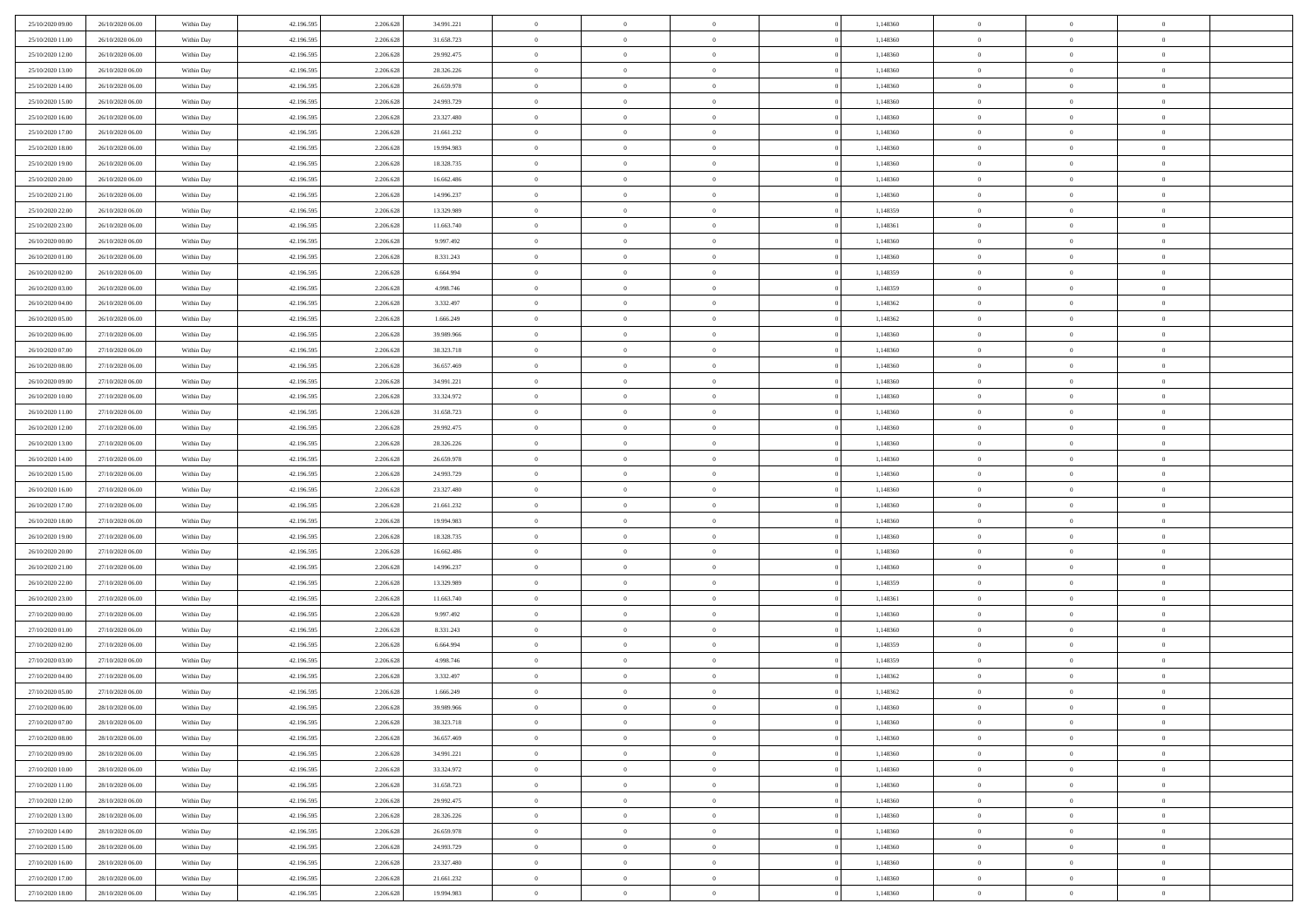| 27/10/2020 19:00                     | 28/10/2020 06.00                     | Within Day               | 42.196.595               | 2.206.628              | 18.328.735             | $\bf{0}$                 | $\overline{0}$                   | $\Omega$                         | 1,148360             | $\bf{0}$                     | $\overline{0}$             | $\bf{0}$                   |  |
|--------------------------------------|--------------------------------------|--------------------------|--------------------------|------------------------|------------------------|--------------------------|----------------------------------|----------------------------------|----------------------|------------------------------|----------------------------|----------------------------|--|
| 27/10/2020 20:00                     | 28/10/2020 06:00                     | Within Day               | 42.196.595               | 2.206.628              | 16.662.486             | $\theta$                 | $\overline{0}$                   | $\overline{0}$                   | 1,148360             | $\mathbf{0}$                 | $\bf{0}$                   | $\overline{0}$             |  |
| 27/10/2020 21:00                     | 28/10/2020 06:00                     | Within Day               | 42.196.595               | 2.206.628              | 14.996.237             | $\theta$                 | $\overline{0}$                   | $\overline{0}$                   | 1,148360             | $\,$ 0                       | $\overline{0}$             | $\,$ 0 $\,$                |  |
| 27/10/2020 22.00                     | 28/10/2020 06:00                     | Within Day               | 42.196.595               | 2.206.628              | 13.329.989             | $\overline{0}$           | $\overline{0}$                   | $\mathbf{0}$                     | 1.148359             | $\bf{0}$                     | $\mathbf{0}$               | $\theta$                   |  |
| 27/10/2020 23:00                     | 28/10/2020 06:00                     | Within Day               | 42.196.595               | 2.206.628              | 11.663.740             | $\mathbf{0}$             | $\overline{0}$                   | $\overline{0}$                   | 1,148361             | $\mathbf{0}$                 | $\bf{0}$                   | $\overline{0}$             |  |
| 28/10/2020 00:00                     | 28/10/2020 06:00                     | Within Day               | 42.196.595               | 2.206.628              | 9.997.492              | $\theta$                 | $\overline{0}$                   | $\bf{0}$                         | 1,148360             | $\,$ 0                       | $\overline{0}$             | $\,$ 0 $\,$                |  |
| 28/10/2020 01:00                     | 28/10/2020 06:00                     | Within Day               | 42.196.595               | 2.206.628              | 8.331.243              | $\,$ 0 $\,$              | $\overline{0}$                   | $\Omega$                         | 1,148360             | $\bf{0}$                     | $\overline{0}$             | $\theta$                   |  |
| 28/10/2020 02:00                     | 28/10/2020 06:00                     | Within Day               | 42.196.595               | 2.206.628              | 6.664.994              | $\overline{0}$           | $\overline{0}$                   | $\overline{0}$                   | 1,148359             | $\mathbf{0}$                 | $\bf{0}$                   | $\overline{0}$             |  |
| 28/10/2020 03:00                     | 28/10/2020 06:00                     | Within Day               | 42.196.595               | 2.206.628              | 4.998.746              | $\theta$                 | $\overline{0}$                   | $\overline{0}$                   | 1,148359             | $\,$ 0                       | $\overline{0}$             | $\,$ 0 $\,$                |  |
| 28/10/2020 04:00                     | 28/10/2020 06.00                     | Within Day               | 42.196.595               | 2.206.628              | 3.332.497              | $\overline{0}$           | $\overline{0}$                   | $\mathbf{0}$                     | 1,148362             | $\bf{0}$                     | $\mathbf{0}$               | $\theta$                   |  |
| 28/10/2020 05:00                     | 28/10/2020 06:00                     | Within Day               | 42.196.595               | 2.206.628              | 1.666.249              | $\mathbf{0}$             | $\overline{0}$                   | $\overline{0}$                   | 1,148362             | $\mathbf{0}$                 | $\bf{0}$                   | $\overline{0}$             |  |
| 28/10/2020 06:00                     | 29/10/2020 06:00                     | Within Day               | 42.196.595               | 2.206.628              | 39.989.966             | $\theta$                 | $\overline{0}$                   | $\bf{0}$                         | 1,148360             | $\,$ 0                       | $\overline{0}$             | $\,$ 0 $\,$                |  |
| 28/10/2020 07:00                     | 29/10/2020 06:00                     | Within Day               | 42.196.595               | 2.206.628              | 38.323.718             | $\theta$                 | $\overline{0}$                   | $\mathbf{0}$                     | 1,148360             | $\bf{0}$                     | $\mathbf{0}$               | $\theta$                   |  |
| 28/10/2020 10:00                     | 29/10/2020 06:00                     | Within Day               | 42.196.595               | 2.206.628              | 33.324.972             | $\overline{0}$           | $\overline{0}$                   | $\overline{0}$                   | 1,148360             | $\mathbf{0}$                 | $\bf{0}$                   | $\overline{0}$             |  |
| 28/10/2020 11:00                     | 29/10/2020 06:00                     | Within Day               | 42.196.595               | 2.206.628              | 31.658.723             | $\theta$                 | $\overline{0}$                   | $\overline{0}$                   | 1,148360             | $\,$ 0                       | $\overline{0}$             | $\,$ 0 $\,$                |  |
| 28/10/2020 12:00                     | 29/10/2020 06.00                     | Within Day               | 42.196.595               | 2.206.628              | 29.992.475             | $\bf{0}$                 | $\overline{0}$                   | $\mathbf{0}$                     | 1,148360             | $\bf{0}$                     | $\mathbf{0}$               | $\bf{0}$                   |  |
| 28/10/2020 13:00                     | 29/10/2020 06:00                     | Within Day               | 42.196.595               | 2.206.628              | 28.326.226             | $\overline{0}$           | $\overline{0}$                   | $\overline{0}$                   | 1,148360             | $\mathbf{0}$                 | $\bf{0}$                   | $\overline{0}$             |  |
| 28/10/2020 14:00                     | 29/10/2020 06:00                     | Within Day               | 42.196.595               | 2.206.628              | 26.659.978             | $\theta$                 | $\overline{0}$                   | $\bf{0}$                         | 1,148360             | $\,$ 0                       | $\overline{0}$             | $\,$ 0 $\,$                |  |
| 28/10/2020 15:00                     | 29/10/2020 06.00                     | Within Day               | 42.196.595               | 2.206.628              | 24.993.729             | $\overline{0}$           | $\overline{0}$                   | $\mathbf{0}$                     | 1,148360             | $\theta$                     | $\mathbf{0}$               | $\theta$                   |  |
| 28/10/2020 16:00                     | 29/10/2020 06:00                     | Within Day               | 42.196.595               | 2.206.628              | 23.327.480             | $\overline{0}$           | $\overline{0}$                   | $\overline{0}$                   | 1,148360             | $\mathbf{0}$                 | $\bf{0}$                   | $\overline{0}$             |  |
| 28/10/2020 17:00                     | 29/10/2020 06:00                     | Within Day               | 42.196.595               | 2.206.628              | 21.661.232             | $\theta$                 | $\overline{0}$                   | $\bf{0}$                         | 1,148360             | $\,$ 0                       | $\overline{0}$             | $\,$ 0 $\,$                |  |
| 28/10/2020 18:00                     | 29/10/2020 06.00                     | Within Day               | 42.196.595               | 2.206.628              | 19,994,983             | $\overline{0}$           | $\overline{0}$                   | $\mathbf{0}$                     | 1,148360             | $\bf{0}$                     | $\mathbf{0}$               | $\theta$                   |  |
| 28/10/2020 19:00                     | 29/10/2020 06:00                     | Within Day               | 42.196.595               | 2.206.628              | 18.328.735             | $\mathbf{0}$             | $\overline{0}$                   | $\overline{0}$                   | 1,148360             | $\mathbf{0}$                 | $\bf{0}$                   | $\overline{0}$             |  |
| 28/10/2020 20:00                     | 29/10/2020 06:00                     | Within Day               | 42.196.595               | 2.206.628              | 16.662.486             | $\theta$                 | $\overline{0}$                   | $\bf{0}$                         | 1,148360             | $\,$ 0                       | $\overline{0}$             | $\,$ 0 $\,$                |  |
| 28/10/2020 21:00                     | 29/10/2020 06:00                     | Within Day               | 42.196.595               | 2.206.628              | 14.996.237             | $\,$ 0 $\,$              | $\overline{0}$                   | $\mathbf{0}$                     | 1,148360             | $\bf{0}$                     | $\bf{0}$                   | $\bf{0}$                   |  |
| 28/10/2020 22.00                     | 29/10/2020 06:00                     | Within Day               | 42.196.595               | 2.206.628              | 13.329.989             | $\overline{0}$           | $\overline{0}$                   | $\overline{0}$                   | 1,148359             | $\mathbf{0}$                 | $\bf{0}$                   | $\overline{0}$             |  |
| 28/10/2020 23:00                     | 29/10/2020 06:00                     | Within Day               | 42.196.595               | 2.206.628              | 11.663.740             | $\theta$                 | $\overline{0}$                   | $\overline{0}$                   | 1,148361             | $\,$ 0                       | $\overline{0}$             | $\,$ 0 $\,$                |  |
| 29/10/2020 00:00                     | 29/10/2020 06:00                     | Within Day               | 42.196.595               | 2.206.628              | 9.997.492              | $\mathbf{0}$             | $\overline{0}$                   | $\mathbf{0}$                     | 1,148360             | $\bf{0}$                     | $\mathbf{0}$               | $\theta$                   |  |
| 29/10/2020 01:00                     | 29/10/2020 06:00                     | Within Day               | 42.196.595               | 2.206.628              | 8.331.243              | $\mathbf{0}$             | $\overline{0}$                   | $\overline{0}$                   | 1,148360             | $\mathbf{0}$                 | $\bf{0}$                   | $\overline{0}$             |  |
| 29/10/2020 02:00                     | 29/10/2020 06:00                     | Within Day               | 42.196.595               | 2.206.628              | 6.664.994              | $\theta$                 | $\overline{0}$                   | $\bf{0}$                         | 1,148359             | $\,$ 0                       | $\overline{0}$             | $\,$ 0 $\,$                |  |
| 29/10/2020 03:00                     | 29/10/2020 06.00                     | Within Day               | 42.196.595               | 2.206.628              | 4.998.746              | $\,$ 0 $\,$              | $\overline{0}$                   | $\overline{0}$                   | 1,148359             | $\bf{0}$                     | $\overline{0}$             | $\,0\,$                    |  |
| 29/10/2020 04:00                     | 29/10/2020 06:00                     | Within Day               | 42.196.595               | 2.206.628              | 3.332.497              | $\overline{0}$           | $\overline{0}$                   | $\overline{0}$                   | 1,148362             | $\mathbf{0}$                 | $\bf{0}$                   | $\overline{0}$             |  |
| 29/10/2020 05:00                     | 29/10/2020 06:00                     | Within Day               | 42.196.595               | 2.206.628              | 1.666.249              | $\theta$                 | $\overline{0}$                   | $\overline{0}$                   | 1,148362             | $\,$ 0                       | $\overline{0}$             | $\,$ 0 $\,$                |  |
| 29/10/2020 06:00                     | 30/10/2020 06:00                     | Within Day               | 42.196.595               | 2.206.628              | 39.989.966             | $\,$ 0 $\,$              | $\overline{0}$                   | $\overline{0}$                   | 1,148360             | $\bf{0}$                     | $\overline{0}$             | $\,0\,$                    |  |
| 29/10/2020 07:00                     | 30/10/2020 06:00                     | Within Day               | 42.196.595               | 2.206.628              | 38.323.718             | $\theta$                 | $\overline{0}$                   | $\overline{0}$                   | 1,148360             | $\mathbf{0}$                 | $\bf{0}$                   | $\overline{0}$             |  |
| 29/10/2020 08:00                     | 30/10/2020 06:00                     | Within Day               | 42.196.595               | 2.206.628              | 36.657.469             | $\theta$                 | $\overline{0}$                   | $\bf{0}$                         | 1,148360             | $\,$ 0                       | $\overline{0}$             | $\,$ 0 $\,$                |  |
| 29/10/2020 09:00                     | 30/10/2020 06:00                     | Within Day               | 42.196.595               | 2.206.628              | 34.991.221             | $\,$ 0 $\,$              | $\overline{0}$                   | $\overline{0}$                   | 1,148360             | $\bf{0}$                     | $\overline{0}$             | $\,0\,$                    |  |
| 29/10/2020 10:00                     | 30/10/2020 06:00                     | Within Day               | 42.196.595               | 2.206.628              | 33.324.972             | $\mathbf{0}$             | $\overline{0}$                   | $\overline{0}$                   | 1,148360             | $\mathbf{0}$                 | $\bf{0}$                   | $\overline{0}$             |  |
| 29/10/2020 11:00                     | 30/10/2020 06:00                     | Within Day               | 42.196.595               | 2.206.628              | 31.658.723             | $\theta$                 | $\overline{0}$                   | $\bf{0}$                         | 1,148360             | $\,$ 0                       | $\overline{0}$             | $\,$ 0 $\,$                |  |
| 29/10/2020 12:00                     | 30/10/2020 06:00                     | Within Day               | 42.196.595               | 2.206.628              | 29.992.475             | $\,$ 0 $\,$              | $\overline{0}$                   | $\overline{0}$                   | 1,148360             | $\bf{0}$                     | $\overline{0}$             | $\,0\,$                    |  |
| 29/10/2020 13:00                     | 30/10/2020 06:00                     | Within Day               | 42.196.595               | 2.206.628              | 28.326.226             | $\theta$                 | $\overline{0}$                   | $\overline{0}$                   | 1,148360             | $\mathbf{0}$                 | $\bf{0}$                   | $\overline{0}$             |  |
| 29/10/2020 14:00                     | 30/10/2020 06:00                     | Within Day               | 42.196.595               | 2.206.628              | 26.659.978             | $\theta$                 | $\overline{0}$                   | $\bf{0}$                         | 1,148360             | $\,$ 0                       | $\overline{0}$             | $\,$ 0 $\,$                |  |
| 29/10/2020 15:00                     | 30/10/2020 06:00                     | Within Day               | 42.196.595               | 2.206.628              | 24.993.729             | $\,$ 0 $\,$              | $\overline{0}$                   | $\overline{0}$                   | 1,148360             | $\bf{0}$                     | $\overline{0}$             | $\,0\,$                    |  |
| 29/10/2020 16:00                     | 30/10/2020 06:00                     | Within Dav               | 42.196.595               | 2.206.628              | 23.327.480             | $\theta$                 | $\overline{0}$                   | $\overline{0}$                   | 1,148360             | $\mathbf{0}$                 | $\bf{0}$                   | $\overline{0}$             |  |
| 29/10/2020 17:00                     | 30/10/2020 06:00                     | Within Day               | 42.196.595               | 2.206.628              | 21.661.232             | $\overline{0}$           | $\overline{0}$                   | $\Omega$                         | 1,148360             | $\overline{0}$               | $\overline{0}$             | $\theta$                   |  |
| 29/10/2020 18:00                     | 30/10/2020 06:00                     | Within Day               | 42.196.595               | 2.206.628              | 19.994.983             | $\bf{0}$                 | $\overline{0}$                   | $\overline{0}$                   | 1,148360             | $\bf{0}$                     | $\overline{0}$             | $\bf{0}$                   |  |
| 29/10/2020 19:00                     | 30/10/2020 06:00                     | Within Day               | 42.196.595               | 2.206.628              | 18.328.735             | $\overline{0}$           | $\overline{0}$                   | $\overline{0}$                   | 1,148360             | $\overline{0}$               | $\bf{0}$                   | $\overline{0}$             |  |
| 29/10/2020 20:00                     | 30/10/2020 06:00                     | Within Day               | 42.196.595               | 2.206.628              | 16.662.486             | $\,$ 0 $\,$              | $\overline{0}$                   | $\overline{0}$                   | 1,148360             | $\,$ 0 $\,$                  | $\,$ 0 $\,$                | $\,$ 0 $\,$                |  |
| 29/10/2020 21:00                     | 30/10/2020 06.00                     | Within Day               | 42.196.595               | 2.206.628              | 14.996.237             | $\bf{0}$                 | $\overline{0}$                   | $\overline{0}$                   | 1,148360             | $\mathbf{0}$                 | $\overline{0}$             | $\bf{0}$                   |  |
| 29/10/2020 22.00                     | 30/10/2020 06:00                     | Within Day               | 42.196.595               | 2.206.628              | 13.329.989             | $\,$ 0 $\,$              | $\overline{0}$                   | $\overline{0}$                   | 1,148359             | $\,$ 0 $\,$                  | $\bf{0}$                   | $\overline{0}$             |  |
| 29/10/2020 23:00                     | 30/10/2020 06:00                     | Within Day               | 42.196.595               | 2.206.628              | 11.663.740             | $\,$ 0                   | $\overline{0}$                   | $\overline{0}$                   | 1,148361             | $\,$ 0 $\,$                  | $\overline{0}$             | $\,$ 0 $\,$                |  |
| 30/10/2020 00:00                     | 30/10/2020 06:00                     | Within Day               | 42.196.595               | 2.206.628              | 9.997.492              | $\bf{0}$                 | $\overline{0}$                   | $\overline{0}$                   | 1,148360             | $\overline{0}$               | $\overline{0}$             | $\overline{0}$             |  |
| 30/10/2020 01:00                     | 30/10/2020 06:00                     | Within Day               | 42.196.595               | 2.206.628              | 8.331.243              | $\,$ 0 $\,$              | $\overline{0}$                   | $\overline{0}$                   | 1,148360             | $\,$ 0 $\,$                  | $\bf{0}$                   | $\overline{0}$             |  |
| 30/10/2020 02:00                     | 30/10/2020 06:00                     | Within Day               | 42.196.595               | 2.206.628              | 6.664.994              | $\,$ 0                   | $\overline{0}$                   | $\overline{0}$                   | 1,148359             | $\,$ 0 $\,$                  | $\,$ 0 $\,$                | $\,$ 0 $\,$                |  |
| 30/10/2020 03:00<br>30/10/2020 04:00 | 30/10/2020 06:00<br>30/10/2020 06:00 | Within Day<br>Within Day | 42.196.595<br>42.196.595 | 2.206.628<br>2.206.628 | 4.998.746<br>3.332.497 | $\bf{0}$<br>$\mathbf{0}$ | $\overline{0}$<br>$\overline{0}$ | $\overline{0}$<br>$\overline{0}$ | 1,148359<br>1,148362 | $\mathbf{0}$<br>$\mathbf{0}$ | $\overline{0}$<br>$\bf{0}$ | $\bf{0}$<br>$\overline{0}$ |  |
|                                      |                                      |                          |                          |                        |                        |                          |                                  |                                  |                      |                              |                            |                            |  |
| 30/10/2020 05:00                     | 30/10/2020 06:00                     | Within Day               | 42.196.595               | 2.206.628              | 1.666.249              | $\,$ 0 $\,$              | $\overline{0}$                   | $\overline{0}$                   | 1,148362             | $\,$ 0 $\,$                  | $\overline{0}$             | $\,$ 0 $\,$                |  |